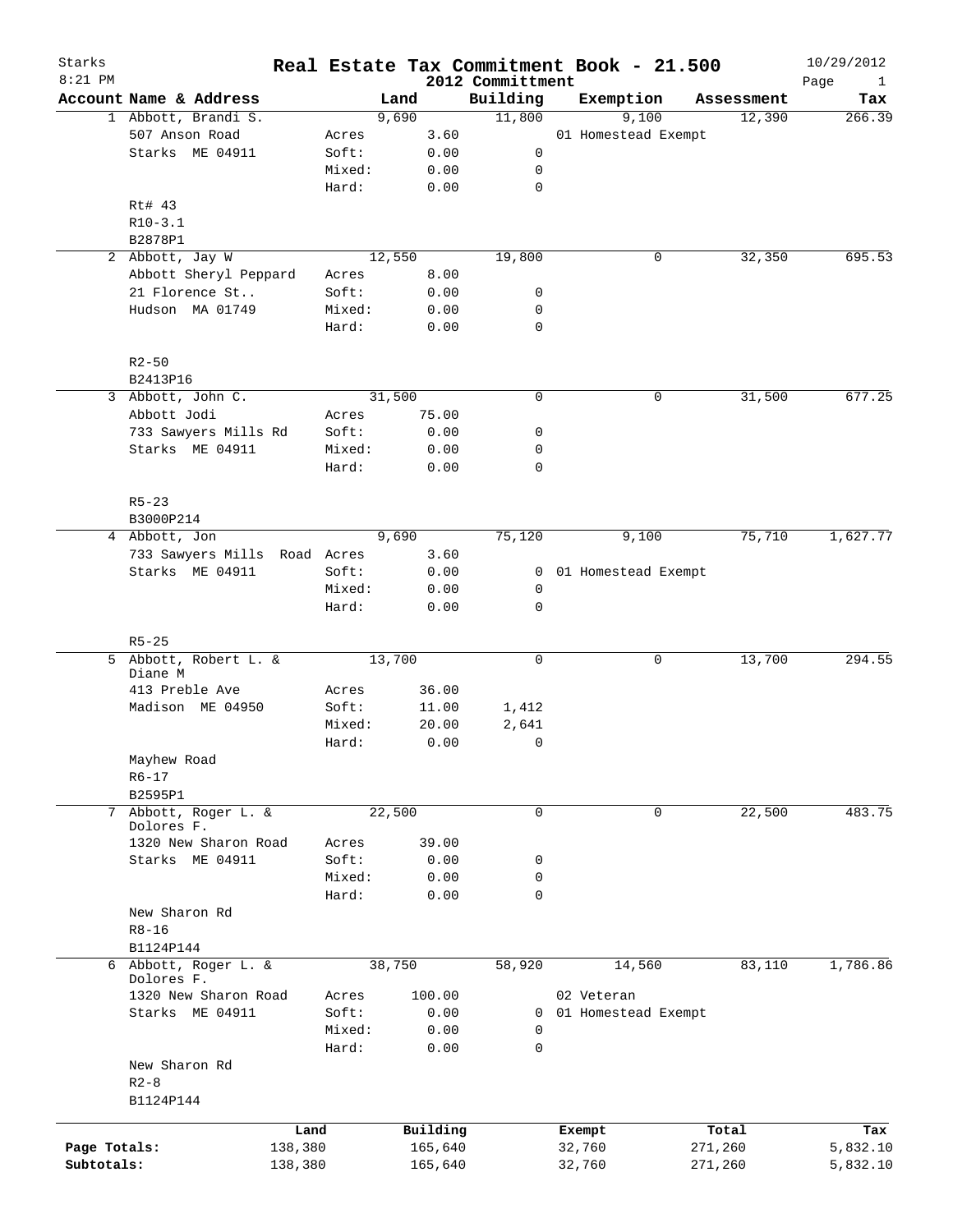| Starks<br>$8:21$ PM |                                      |        |        |        | 2012 Committment | Real Estate Tax Commitment Book - 21.500 |            | 10/29/2012<br>Page<br>2 |
|---------------------|--------------------------------------|--------|--------|--------|------------------|------------------------------------------|------------|-------------------------|
|                     | Account Name & Address               |        | Land   |        | Building         | Exemption                                | Assessment | Tax                     |
|                     | 8 Abbott, Ryan                       | 10,600 |        |        | 43,850           | 9,100                                    | 45,350     | 975.03                  |
|                     | 1379 New Sharon Road                 | Acres  |        | 5.00   |                  |                                          |            |                         |
|                     | Starks ME 04911                      | Soft:  |        | 0.00   | $\overline{0}$   | 01 Homestead Exempt                      |            |                         |
|                     |                                      | Mixed: |        | 0.00   | 0                |                                          |            |                         |
|                     |                                      | Hard:  |        | 0.00   | 0                |                                          |            |                         |
|                     | New Sharon Road                      |        |        |        |                  |                                          |            |                         |
|                     | $R8 - 16.1$                          |        |        |        |                  |                                          |            |                         |
|                     | B2325P21                             |        |        |        |                  |                                          |            |                         |
|                     | 72 Adams, Christine M.               |        | 69,000 |        | 124,320          | 9,100                                    | 184,220    | 3,960.73                |
|                     | Adams, Scot L.                       | Acres  |        | 221.00 |                  |                                          |            |                         |
|                     | 544 Anson Road                       | Soft:  |        | 0.00   | $\mathbf{0}$     | 01 Homestead Exempt                      |            |                         |
|                     | Starks ME 04911                      | Mixed: |        | 0.00   | $\mathbf 0$      |                                          |            |                         |
|                     |                                      | Hard:  |        | 0.00   | 0                |                                          |            |                         |
|                     | $R11-5$                              |        |        |        |                  |                                          |            |                         |
|                     | B4347P133 12/06/2010 B1724P254       |        |        |        |                  |                                          |            |                         |
|                     | 10 Adams, Fayelene J.                |        | 4,080  |        | 0                | 0                                        | 4,080      | 87.72                   |
|                     | 226 Beans Corner Road                | Acres  |        | 0.34   |                  |                                          |            |                         |
|                     | New Sharon ME 04955                  | Soft:  |        | 0.00   | 0                |                                          |            |                         |
|                     |                                      | Mixed: |        | 0.00   | 0                |                                          |            |                         |
|                     |                                      | Hard:  |        | 0.00   | 0                |                                          |            |                         |
|                     | Beans Corner Rd                      |        |        |        |                  |                                          |            |                         |
|                     | $R1 - 12$                            |        |        |        |                  |                                          |            |                         |
|                     | B2769P63                             |        |        |        |                  |                                          |            |                         |
|                     | 11 Adams, Michael                    | 12,920 |        |        | 0                | 0                                        | 12,920     | 277.78                  |
|                     | RR1 Box 90                           | Acres  |        | 10.10  |                  |                                          |            |                         |
|                     | N. Anson ME 04958                    | Soft:  |        | 0.00   | 0                |                                          |            |                         |
|                     |                                      | Mixed: |        | 0.00   | 0                |                                          |            |                         |
|                     |                                      | Hard:  |        | 0.00   | 0                |                                          |            |                         |
|                     | Mayhew Road                          |        |        |        |                  |                                          |            |                         |
|                     | $R6 - 2.3$                           |        |        |        |                  |                                          |            |                         |
|                     | B2150P149                            |        |        |        |                  |                                          |            |                         |
|                     | 12 Adams, Robert W. &<br>Jeanette G. |        | 4,670  |        | 0                | 0                                        | 4,670      | 100.40                  |
|                     | 312 Starks Road                      | Acres  |        | 35.00  |                  |                                          |            |                         |
|                     | New Sharon ME 04955                  | Soft:  |        | 0.00   | 0                |                                          |            |                         |
|                     |                                      | Mixed: |        | 0.00   | 0                |                                          |            |                         |
|                     |                                      | Hard:  |        | 35.00  | 4,622            |                                          |            |                         |
|                     | Between 134 & Brann<br>Mills         |        |        |        |                  |                                          |            |                         |
|                     | $R1 - 15$                            |        |        |        |                  |                                          |            |                         |
|                     | B868P410                             |        |        |        |                  |                                          |            |                         |
|                     | 13 Adams, Robert W. &                | 12,850 |        |        | $\Omega$         | 0                                        | 12,850     | 276.27                  |
|                     | Jeanette G.                          |        |        |        |                  |                                          |            |                         |
|                     | 312 Starks Road                      | Acres  |        | 10.00  |                  |                                          |            |                         |
|                     | New Sharon ME 04955                  | Soft:  |        | 0.00   | 0                |                                          |            |                         |
|                     |                                      | Mixed: |        | 0.00   | 0                |                                          |            |                         |
|                     |                                      | Hard:  |        | 0.00   | 0                |                                          |            |                         |
|                     | Young Road                           |        |        |        |                  |                                          |            |                         |
|                     | $R1 - 15.1$                          |        |        |        |                  |                                          |            |                         |
|                     | B2055P89                             |        |        |        |                  |                                          |            |                         |

|              | Land    | Building | Exempt | Total   | Tax       |
|--------------|---------|----------|--------|---------|-----------|
| Page Totals: | 114,120 | 168,170  | 18,200 | 264,090 | 5,677.93  |
| Subtotals:   | 252,500 | 333,810  | 50,960 | 535,350 | 11,510.03 |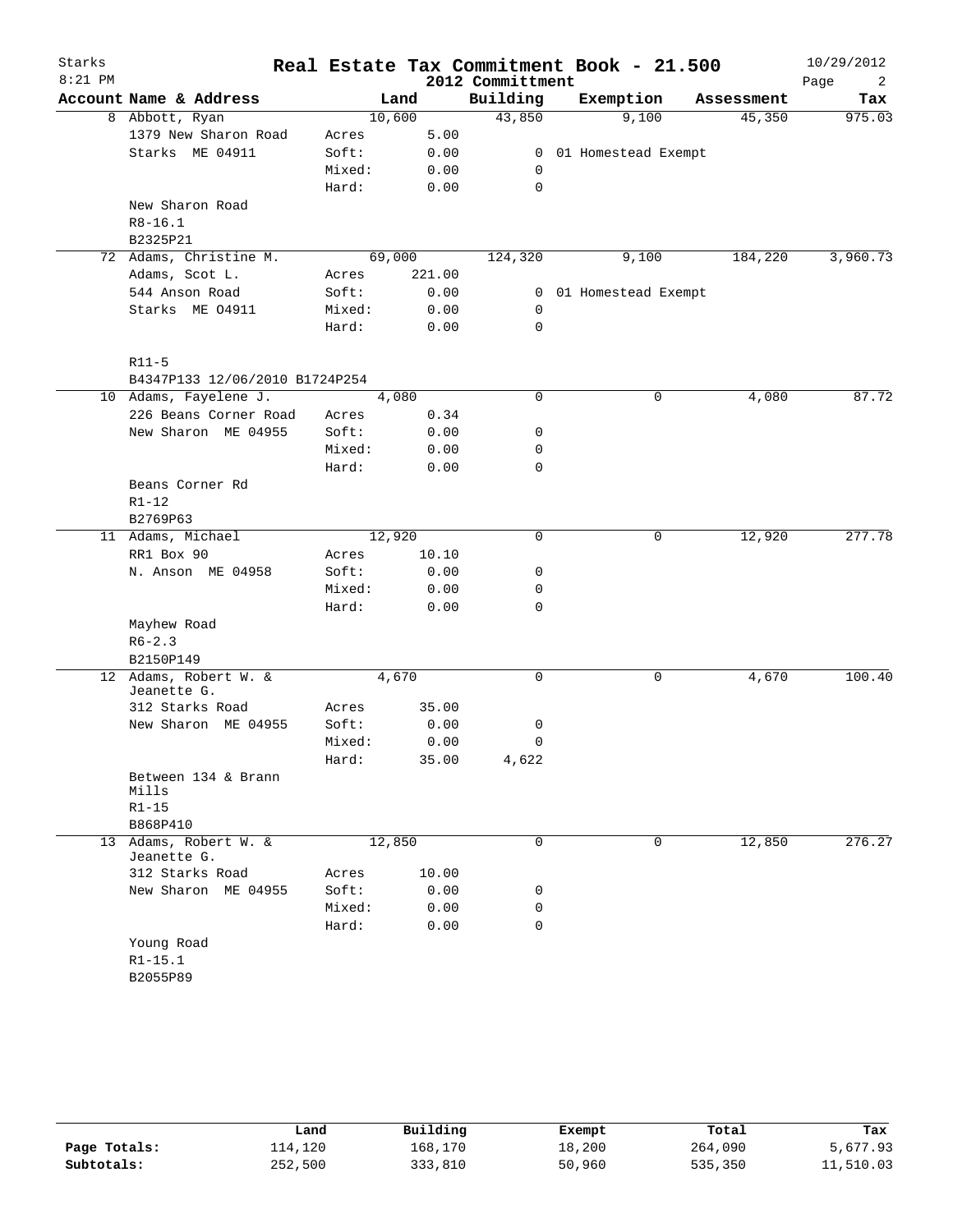| Starks<br>$8:21$ PM |                                                   |        |         |       | Real Estate Tax Commitment Book - 21.500<br>2012 Committment |                     |             |            | 10/29/2012<br>Page<br>3 |
|---------------------|---------------------------------------------------|--------|---------|-------|--------------------------------------------------------------|---------------------|-------------|------------|-------------------------|
|                     | Account Name & Address                            |        | Land    |       | Building                                                     | Exemption           |             | Assessment | Tax                     |
|                     | 401 Ainslie, Debra                                |        | 7,160   |       | 0                                                            |                     | $\Omega$    | 7,160      | 153.94                  |
|                     | 44 Pond Road                                      | Acres  |         | 0.80  |                                                              |                     |             |            |                         |
|                     | Sidney ME 04330                                   | Soft:  |         | 0.00  | 0                                                            |                     |             |            |                         |
|                     |                                                   | Mixed: |         | 0.00  | 0                                                            |                     |             |            |                         |
|                     |                                                   | Hard:  |         | 0.00  | 0                                                            |                     |             |            |                         |
|                     | $R8 - 24$                                         |        |         |       |                                                              |                     |             |            |                         |
|                     | B4481P265 01/09/2012 B3870P88 06/21/2007 B802P683 |        |         |       |                                                              |                     |             |            |                         |
|                     | 16 Allen, Caitlin S.                              |        | 20, 300 |       | 26,280                                                       |                     | 9,100       | 37,480     | 805.82                  |
|                     | Gilmore Jennifer B.                               | Acres  |         | 26.20 |                                                              |                     |             |            |                         |
|                     | 110 Emery Road                                    | Soft:  |         | 0.00  | 0                                                            | 01 Homestead Exempt |             |            |                         |
|                     | Starks ME 04911                                   | Mixed: |         | 0.00  | 0                                                            |                     |             |            |                         |
|                     |                                                   | Hard:  |         | 0.00  | 0                                                            |                     |             |            |                         |
|                     |                                                   |        |         |       |                                                              |                     |             |            |                         |
|                     | $R3 - 33$<br>B1783P272                            |        |         |       |                                                              |                     |             |            |                         |
|                     | 18 Ames, Peter E.                                 |        | 11,310  |       | 6,920                                                        |                     | 0           | 18,230     | 391.95                  |
|                     | Ames Roxanne M.                                   | Acres  |         | 6.09  |                                                              |                     |             |            |                         |
|                     | 1326 Main St.                                     | Soft:  |         | 0.00  | 0                                                            |                     |             |            |                         |
|                     | Readfield ME 04355                                | Mixed: |         | 0.00  | 0                                                            |                     |             |            |                         |
| 19                  |                                                   | Hard:  |         | 0.00  | 0                                                            |                     |             |            |                         |
|                     | West Mills Rd                                     |        |         |       |                                                              |                     |             |            |                         |
|                     | $R7 - 11.3$                                       |        |         |       |                                                              |                     |             |            |                         |
|                     | B2456P349                                         |        |         |       |                                                              |                     |             |            |                         |
|                     | Anger Jr., Robert K.                              |        | 25,500  |       | 16,281                                                       |                     | 0           | 41,781     | 898.29                  |
|                     | Anger Sr. Robert K.                               | Acres  |         | 47.00 |                                                              |                     |             |            |                         |
|                     | 282 Flanders Road                                 | Soft:  |         | 0.00  | 0                                                            |                     |             |            |                         |
|                     | East Lyme CT 06333                                | Mixed: |         | 0.00  | 0                                                            |                     |             |            |                         |
|                     |                                                   | Hard:  |         | 0.00  | 0                                                            |                     |             |            |                         |
|                     | Locke Hill Rd                                     |        |         |       |                                                              |                     |             |            |                         |
|                     | $R2 - 24.15$                                      |        |         |       |                                                              |                     |             |            |                         |
|                     | B2778P86                                          |        |         |       |                                                              |                     |             |            |                         |
|                     | 22 Armstrong, Kenneth                             |        | 23,500  |       | 0                                                            |                     | 0           | 23,500     | 505.25                  |
|                     | 711 Lakewood Road                                 | Acres  |         | 43.00 |                                                              |                     |             |            |                         |
|                     | Madison ME 04950                                  | Soft:  |         | 0.00  | 0                                                            |                     |             |            |                         |
|                     |                                                   | Mixed: |         | 0.00  | 0                                                            |                     |             |            |                         |
|                     |                                                   | Hard:  |         | 0.00  | 0                                                            |                     |             |            |                         |
|                     | R11-22                                            |        |         |       |                                                              |                     |             |            |                         |
|                     | 23 Armstrong, Kenneth R                           |        | 7,380   |       | 13,200                                                       |                     | $\mathbf 0$ | 20,580     | 442.47                  |
|                     | 711 Lakewood Road                                 | Acres  |         | 0.85  |                                                              |                     |             |            |                         |
|                     | Madison ME 04950                                  | Soft:  |         | 0.00  | 0                                                            |                     |             |            |                         |
|                     |                                                   | Mixed: |         | 0.00  | 0                                                            |                     |             |            |                         |
|                     |                                                   | Hard:  |         | 0.00  | $\mathbf 0$                                                  |                     |             |            |                         |
|                     | R11-21                                            |        |         |       |                                                              |                     |             |            |                         |
|                     | B2741P205                                         |        |         |       |                                                              |                     |             |            |                         |
|                     | 711 Ashby, Deborah                                |        | 8,000   |       | 9,000                                                        |                     | 9,100       | 7,900      | 169.85                  |
|                     | P.O. Box 443                                      | Acres  |         | 1.00  |                                                              | 01 Homestead Exempt |             |            |                         |
|                     | Anson ME 04911                                    | Soft:  |         | 0.00  | 0                                                            |                     |             |            |                         |
|                     |                                                   | Mixed: |         | 0.00  | 0                                                            |                     |             |            |                         |
|                     |                                                   | Hard:  |         | 0.00  | 0                                                            |                     |             |            |                         |
|                     |                                                   |        |         |       |                                                              |                     |             |            |                         |
|                     | $R7-1.2A$                                         |        |         |       |                                                              |                     |             |            |                         |
|                     |                                                   |        |         |       |                                                              |                     |             |            |                         |

|              | Land    | Building | Exempt | Total   | Tax       |
|--------------|---------|----------|--------|---------|-----------|
| Page Totals: | 103,150 | 1,681    | 18,200 | 156,631 | 3,367.57  |
| Subtotals:   | 355,650 | 405,491  | 69,160 | 691,981 | 14,877.60 |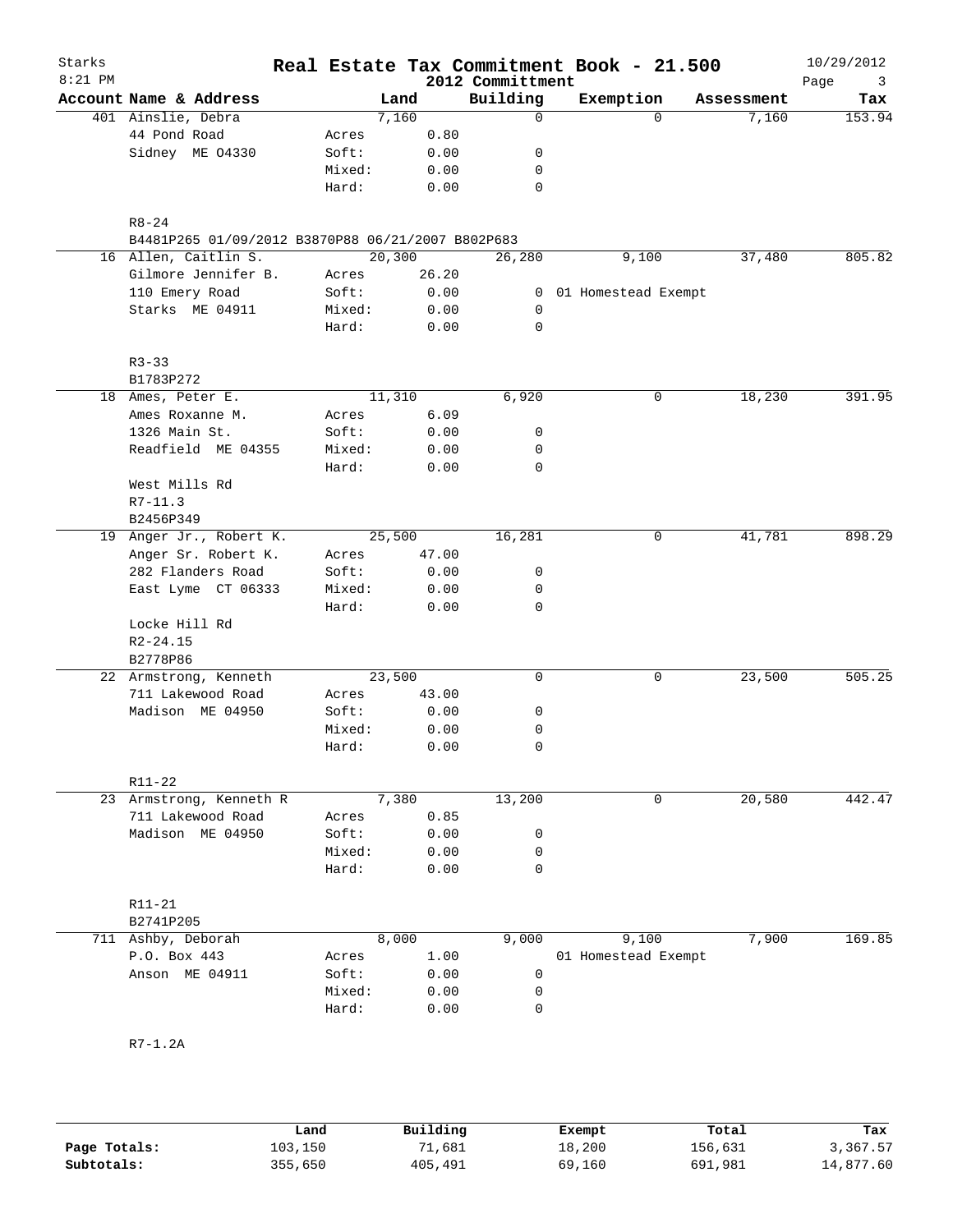| Starks    |                                              |        |       |                  | Real Estate Tax Commitment Book - 21.500 |            | 10/29/2012 |
|-----------|----------------------------------------------|--------|-------|------------------|------------------------------------------|------------|------------|
| $8:21$ PM |                                              |        |       | 2012 Committment |                                          |            | Page<br>4  |
|           | Account Name & Address                       | Land   |       | Building         | Exemption                                | Assessment | Tax        |
|           | 24 Athearn, James A. &<br>Deborah F.         | 19,750 |       | 11,880           | $\Omega$                                 | 31,630     | 680.05     |
|           | Box 39                                       | Acres  | 24.00 |                  |                                          |            |            |
|           | Edgartown MA 02539                           | Soft:  | 0.00  | 0                |                                          |            |            |
|           |                                              | Mixed: | 0.00  | $\mathbf 0$      |                                          |            |            |
|           |                                              | Hard:  | 0.00  | $\mathbf 0$      |                                          |            |            |
|           | West Mills Rd.                               |        |       |                  |                                          |            |            |
|           | $R3 - 12$                                    |        |       |                  |                                          |            |            |
|           | B812P665                                     |        |       |                  |                                          |            |            |
|           | 25 Athenian, Gary                            | 17,750 |       | 13,320           | 9,100                                    | 21,970     | 472.35     |
|           | 164 Dill Road                                | Acres  | 16.00 |                  |                                          |            |            |
|           | Starks ME 04911                              | Soft:  | 0.00  | $\mathbf{0}$     | 01 Homestead Exempt                      |            |            |
|           |                                              | Mixed: | 0.00  | $\mathbf 0$      |                                          |            |            |
|           |                                              | Hard:  | 0.00  | $\mathbf 0$      |                                          |            |            |
|           | Dill Rd.                                     |        |       |                  |                                          |            |            |
|           | $R12-6$                                      |        |       |                  |                                          |            |            |
|           | B1992P161                                    |        |       |                  |                                          |            |            |
|           | 26 Atwood and Twilight G.<br>Meader, John T. | 3,840  |       | 13,320           | 9,100                                    | 8,060      | 173.29     |
|           |                                              | Acres  | 0.23  |                  |                                          |            |            |
|           | 33 Chicken Street                            | Soft:  | 0.00  |                  | 0 01 Homestead Exempt                    |            |            |
|           | Starks ME 04911                              | Mixed: | 0.00  | 0                |                                          |            |            |
|           |                                              | Hard:  | 0.00  | $\mathbf 0$      |                                          |            |            |
|           | Chicken St.                                  |        |       |                  |                                          |            |            |
|           | $U2 - 20$                                    |        |       |                  |                                          |            |            |
|           | B1163P27                                     |        |       |                  |                                          |            |            |
|           | 28 Aube, Edwin L. &<br>Lorraine M.           | 27,250 |       | 50,040           | 9,100                                    | 68,190     | 1,466.08   |
|           | 52 Lynds Road                                | Acres  | 54.00 |                  |                                          |            |            |
|           | Starks ME 04911                              | Soft:  | 0.00  | $\overline{0}$   | 01 Homestead Exempt                      |            |            |
|           |                                              | Mixed: | 0.00  | 0                |                                          |            |            |
|           |                                              | Hard:  | 0.00  | 0                |                                          |            |            |
|           | Rt.43 Madison Rd.                            |        |       |                  |                                          |            |            |
|           | $R11 - 13$                                   |        |       |                  |                                          |            |            |
|           | B987P290                                     |        |       |                  |                                          |            |            |
| 27        | Aube, Edwin L. &<br>Lorraine M.              | 25,750 |       | 0                | 0                                        | 25,750     | 553.63     |
|           | 52 Lynds Road                                | Acres  | 52.00 |                  |                                          |            |            |
|           | Starks ME 04911                              | Soft:  | 0.00  | 0                |                                          |            |            |
|           |                                              | Mixed: | 0.00  | 0                |                                          |            |            |
|           |                                              | Hard:  | 0.00  | $\mathbf 0$      |                                          |            |            |
|           | Rt.43 Madison Rd.                            |        |       |                  |                                          |            |            |
|           | R11-14                                       |        |       |                  |                                          |            |            |
|           | B987P290                                     |        |       |                  |                                          |            |            |
|           | 14 Ayotte, Pierre                            | 11,830 |       | 0                | 0                                        | 11,830     | 254.34     |
|           | Blackwell hill Rd                            | Acres  | 8.43  |                  |                                          |            |            |
|           | Madison Me 04950                             | Soft:  | 0.00  | 0                |                                          |            |            |
|           |                                              | Mixed: | 0.00  | 0                |                                          |            |            |
|           |                                              | Hard:  | 0.00  | 0                |                                          |            |            |
|           |                                              |        |       |                  |                                          |            |            |
|           | $R3 - 41.3$                                  |        |       |                  |                                          |            |            |
|           | B4242P223 09/28/2009 B3344P81                |        |       |                  |                                          |            |            |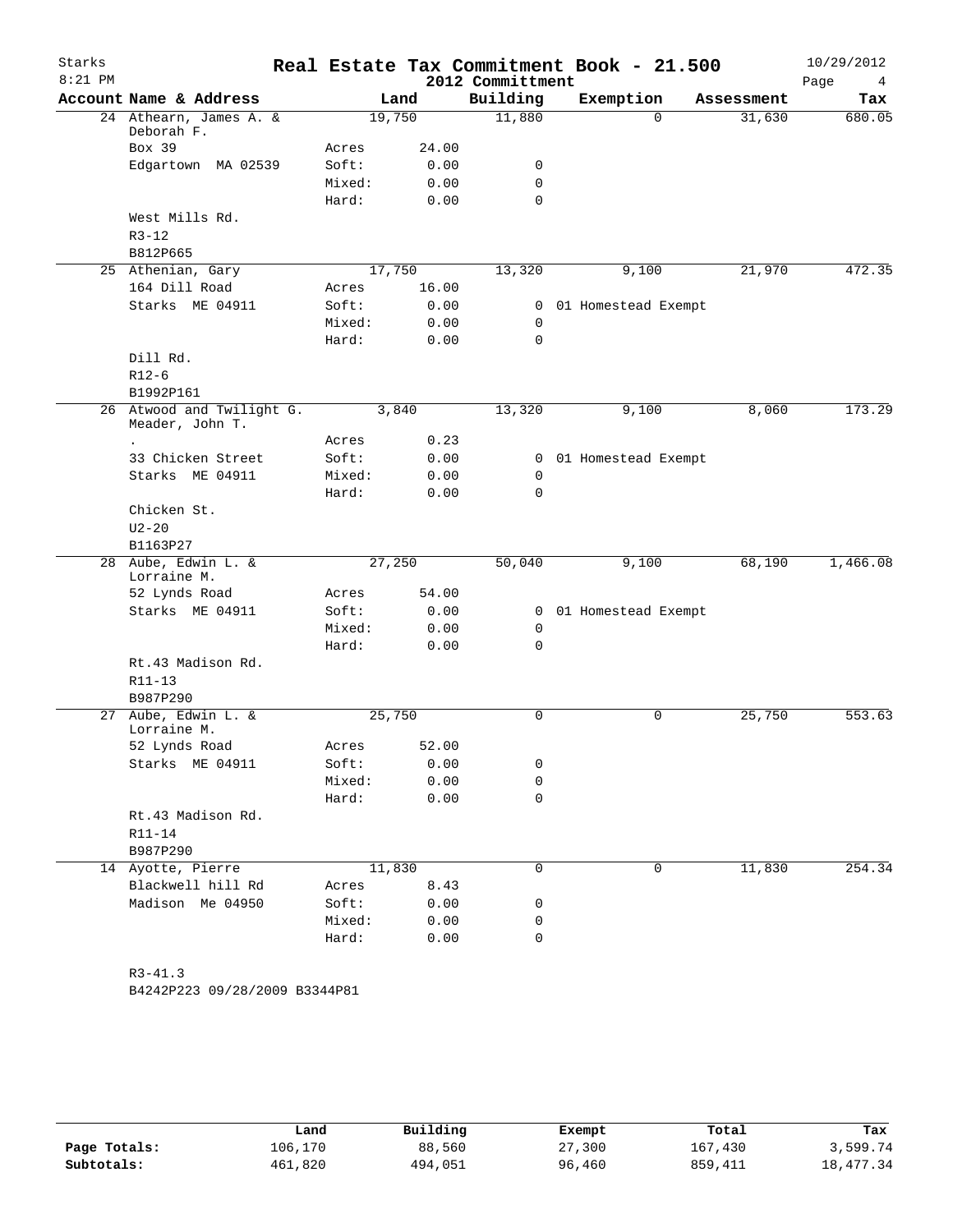| Starks<br>$8:21$ PM |                                                     |        |          | 2012 Committment | Real Estate Tax Commitment Book - 21.500 |             | 10/29/2012       |
|---------------------|-----------------------------------------------------|--------|----------|------------------|------------------------------------------|-------------|------------------|
|                     | Account Name & Address                              |        | Land     | Building         | Exemption                                | Assessment  | Page<br>5<br>Tax |
|                     | 496 Ayotte, Pierre                                  |        | 9,300    | 0                |                                          | $\Omega$    | 199.95<br>9,300  |
|                     | Blackwell hill Rd                                   | Acres  | 3.00     |                  |                                          |             |                  |
|                     | Madison Me 04950                                    | Soft:  | 0.00     | 0                |                                          |             |                  |
|                     |                                                     | Mixed: | 0.00     | 0                |                                          |             |                  |
|                     |                                                     | Hard:  | 0.00     | 0                |                                          |             |                  |
|                     | Doyen Road<br>$R2 - 44$                             |        |          |                  |                                          |             |                  |
|                     | B4242P222 11/30/2009 B2166P156                      |        |          |                  |                                          |             |                  |
| 267                 | Baines, Jack                                        |        | 25,500   | 110,842          | 9,100                                    | 127,242     | 2,735.70         |
|                     | Baines, Terri-Lynn                                  | Acres  | 47.00    |                  | 01 Homestead Exempt                      |             |                  |
|                     | PO Box 364                                          | Soft:  | 0.00     | 0                |                                          |             |                  |
|                     | Starks ME 04911                                     | Mixed: | 0.00     | 0                |                                          |             |                  |
|                     |                                                     | Hard:  | 0.00     | 0                |                                          |             |                  |
|                     | Peterson Rd                                         |        |          |                  |                                          |             |                  |
|                     | $R11-8$                                             |        |          |                  |                                          |             |                  |
|                     | B4244P125 02/26/2010 B2034P186                      |        |          |                  |                                          |             |                  |
|                     | 30 Baker, Michael L                                 |        | 3,740    | 0                |                                          | 0           | 3,740<br>80.41   |
|                     | Baker Carol A.                                      |        | 34.30    |                  |                                          |             |                  |
|                     | 899 New Vineyard Rd.                                | Acres  |          |                  |                                          |             |                  |
|                     |                                                     | Soft:  | 0.00     | 0                |                                          |             |                  |
|                     | New Vineyard Me 04956                               | Mixed: | 34.30    | 0                |                                          |             |                  |
|                     |                                                     | Hard:  | 0.00     | 0                |                                          |             |                  |
|                     | Ind Line & Chick. St.                               |        |          |                  |                                          |             |                  |
|                     | $R4 - 12$                                           |        |          |                  |                                          |             |                  |
|                     | B2692P346                                           |        |          |                  |                                          |             |                  |
|                     | 35 Bashura, Gary J.                                 |        | 23,480   | 0                |                                          | 23,480<br>0 | 504.82           |
|                     | 35 Greenfield Drive                                 | Acres  | 42.90    |                  |                                          |             |                  |
|                     | Ansonia CT 06401                                    | Soft:  | 0.00     | 0                |                                          |             |                  |
|                     |                                                     | Mixed: | 0.00     | 0                |                                          |             |                  |
|                     |                                                     | Hard:  | 0.00     | 0                |                                          |             |                  |
|                     | Rt. 43                                              |        |          |                  |                                          |             |                  |
|                     | $R7 - 1.4$                                          |        |          |                  |                                          |             |                  |
|                     | B1565P325                                           |        |          |                  |                                          |             |                  |
|                     | 36 Bastarche, Marie                                 |        | 8,500    | 0                |                                          | 0           | 182.75<br>8,500  |
|                     | 26 Woodbridge Ave                                   | Acres  | 3.30     |                  |                                          |             |                  |
|                     | E. Hartford CT 06108                                | Soft:  | 0.00     | 0                |                                          |             |                  |
|                     |                                                     | Mixed: | 0.00     | 0                |                                          |             |                  |
|                     |                                                     | Hard:  | 0.00     | 0                |                                          |             |                  |
|                     | Madison Rd & Rt 43                                  |        |          |                  |                                          |             |                  |
|                     | $R8 - 30$                                           |        |          |                  |                                          |             |                  |
|                     | B787P17                                             |        |          |                  |                                          |             |                  |
|                     | 577 Bavolar, James R.                               |        | 13,530   | 17,925           |                                          | 31,455<br>0 | 676.28           |
|                     | 1966 7th Avenue, #8                                 | Acres  | 9.50     |                  |                                          |             |                  |
|                     | New York City NY 10026                              | Soft:  | 0.00     | 0                |                                          |             |                  |
|                     |                                                     | Mixed: | 0.00     | 0                |                                          |             |                  |
|                     |                                                     | Hard:  | 0.00     | $\mathbf 0$      |                                          |             |                  |
|                     |                                                     |        |          |                  |                                          |             |                  |
|                     | $R5 - 31$                                           |        |          |                  |                                          |             |                  |
|                     | B4282P220 05/21/2010 B3754P304 10/04/2006 B1033P170 |        |          |                  |                                          |             |                  |
|                     | 40 Beach, John G. &                                 |        | 38,750   | 0                |                                          | 38,750<br>0 | 833.12           |
|                     | Sabrina P.                                          |        |          |                  |                                          |             |                  |
|                     | 130 Anson St.                                       | Acres  | 104.00   |                  |                                          |             |                  |
|                     | Farmington ME 04938                                 | Soft:  | 0.00     | 0                |                                          |             |                  |
|                     |                                                     | Mixed: | 0.00     | 0                |                                          |             |                  |
|                     |                                                     | Hard:  | 0.00     | 0                |                                          |             |                  |
|                     | Beans Corner Road                                   |        |          |                  |                                          |             |                  |
|                     | $R1 - 13$                                           |        |          |                  |                                          |             |                  |
|                     | B1917P219                                           |        |          |                  |                                          |             |                  |
|                     |                                                     |        |          |                  |                                          |             |                  |
|                     | Land                                                |        | Building |                  | Exempt                                   | Total       | Tax              |
| Page Totals:        | 122,800                                             |        | 128,767  |                  | 9,100                                    | 242,467     | 5,213.03         |
| Subtotals:          | 584,620                                             |        | 622,818  |                  | 105,560                                  | 1,101,878   | 23,690.37        |
|                     |                                                     |        |          |                  |                                          |             |                  |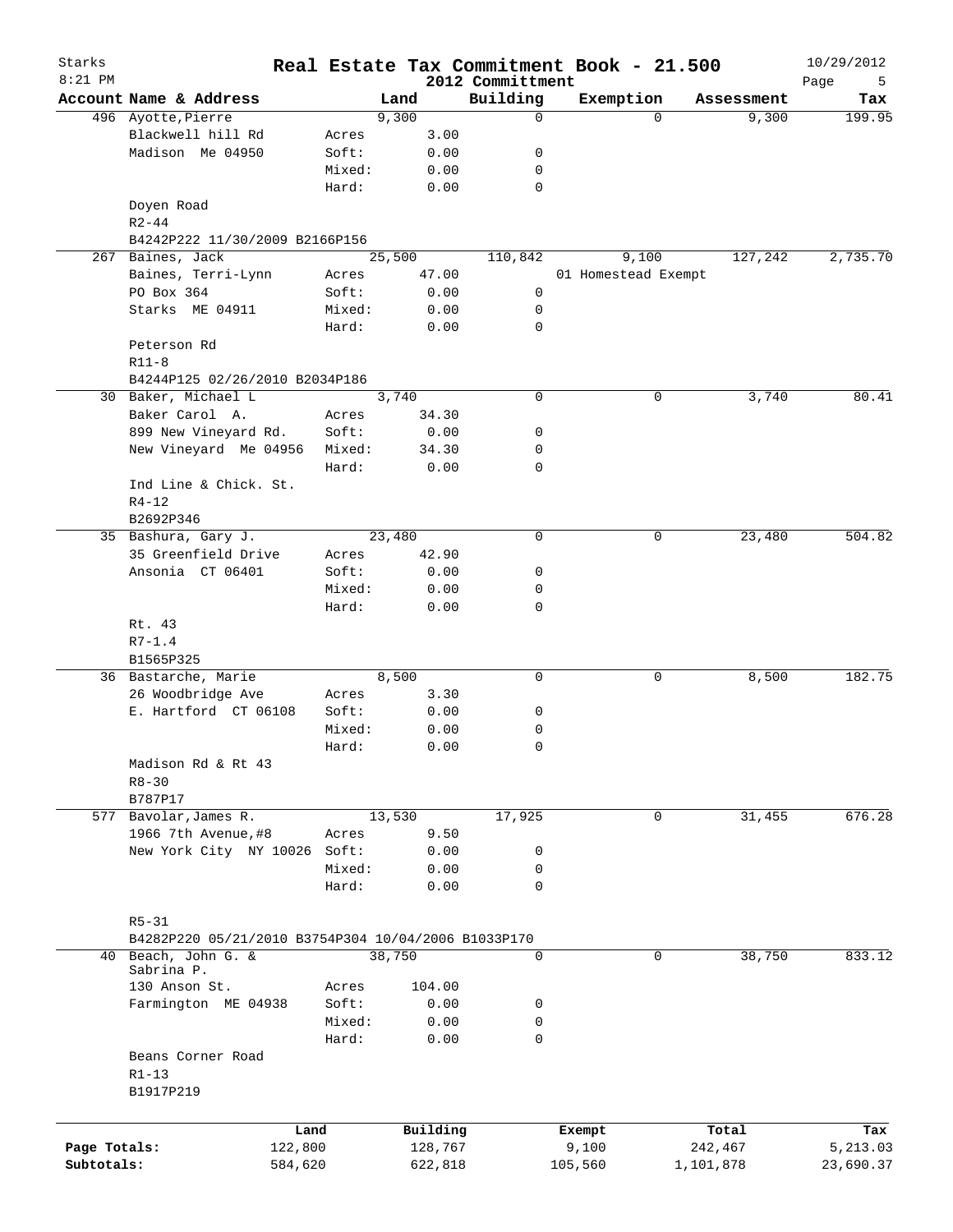| Starks    |                                  |        |        |                  | Real Estate Tax Commitment Book - 21.500 |            | 10/29/2012 |
|-----------|----------------------------------|--------|--------|------------------|------------------------------------------|------------|------------|
| $8:21$ PM |                                  |        |        | 2012 Committment |                                          |            | Page<br>6  |
|           | Account Name & Address           |        | Land   | Building         | Exemption                                | Assessment | Tax        |
|           | 41 Beal, Barbara A.              |        | 10,450 | $\mathbf 0$      | $\Omega$                                 | 10,450     | 224.68     |
|           | 7 Forest Street                  | Acres  | 6.30   |                  |                                          |            |            |
|           | Dexter ME 04930                  | Soft:  | 0.00   | 0                |                                          |            |            |
|           |                                  | Mixed: | 0.00   | 0                |                                          |            |            |
|           |                                  | Hard:  | 0.00   | $\mathbf 0$      |                                          |            |            |
|           | $R2 - 51$                        |        |        |                  |                                          |            |            |
|           | B2244P219                        |        |        |                  |                                          |            |            |
|           | 42 Beaulieu, Jason Richard       |        | 4,310  | 9,000            | 9,100                                    | 4,210      | 90.51      |
|           | 45 Locke Hill Road               | Acres  | 0.29   |                  | 01 Homestead Exempt                      |            |            |
|           | Starks ME 04911                  | Soft:  | 0.00   | 0                |                                          |            |            |
|           |                                  | Mixed: | 0.00   | 0                |                                          |            |            |
|           |                                  | Hard:  | 0.00   | 0                |                                          |            |            |
|           | Locke Hill Road                  |        |        |                  |                                          |            |            |
|           | $U2-1$<br>B1919P342              |        |        |                  |                                          |            |            |
|           | 44 Beliveau, George B &<br>Pat H |        | 12,140 | 0                | 0                                        | 12,140     | 261.01     |
|           | PO Box 1227                      | Acres  | 8.90   |                  |                                          |            |            |
|           | Rockwell NC 28138                | Soft:  | 0.00   | 0                |                                          |            |            |
|           |                                  | Mixed: | 0.00   | 0                |                                          |            |            |
|           |                                  | Hard:  | 0.00   | 0                |                                          |            |            |
|           | West Mills Rd                    |        |        |                  |                                          |            |            |
|           | $R4 - 23.1$                      |        |        |                  |                                          |            |            |
|           | B846P1075                        |        |        |                  |                                          |            |            |
|           | 43 Beliveau, George B &<br>Pat H |        | 41,200 | 0                | 0                                        | 41,200     | 885.80     |
|           | PO Box 1227                      | Acres  | 113.80 |                  |                                          |            |            |
|           | Rockwell NC 28138                | Soft:  | 0.00   | 0                |                                          |            |            |
|           |                                  | Mixed: | 0.00   | 0                |                                          |            |            |
|           |                                  | Hard:  | 0.00   | 0                |                                          |            |            |
|           | West Mills Rd                    |        |        |                  |                                          |            |            |
|           | $R5 - 22$                        |        |        |                  |                                          |            |            |
|           | B846P1074                        |        |        |                  |                                          |            |            |
|           | 45 Bell, Jack L.                 |        | 16,390 | 7,200            | 0                                        | 23,590     | 507.18     |
|           | Bell Elizabeth D.                | Acres  | 13.90  |                  |                                          |            |            |
|           | 868 Main St.                     | Soft:  | 0.00   | 0                |                                          |            |            |
|           | Dennistown ME 04945              | Mixed: | 0.00   | 0                |                                          |            |            |
|           |                                  | Hard:  | 0.00   | 0                |                                          |            |            |
|           | Mayhew Rd                        |        |        |                  |                                          |            |            |
|           | $R6 - 9$                         |        |        |                  |                                          |            |            |
|           | B2508P189                        |        |        |                  |                                          |            |            |
|           | 629 Bellefleur, Eileen M.        |        | 17,200 | 15,000           | 0                                        | 32,200     | 692.30     |
|           | Bellefleur, Craig A.             | Acres  | 17.80  |                  |                                          |            |            |
|           | 2745 Hollow Lane                 | Soft:  | 0.00   | 0                |                                          |            |            |
|           | Leesburg FL 34748                | Mixed: | 0.00   | 0                |                                          |            |            |
|           |                                  | Hard:  | 0.00   | $\mathbf 0$      |                                          |            |            |
|           | Newsharon Road                   |        |        |                  |                                          |            |            |
|           | $R8 - 8$                         |        |        |                  |                                          |            |            |
|           | B3917P197 09/10/2007 B2516P329   |        |        |                  |                                          |            |            |

|              | Land    | Building | Exempt  | Total     | Tax       |
|--------------|---------|----------|---------|-----------|-----------|
| Page Totals: | 101,690 | 31,200   | 9,100   | 123,790   | 2,661.48  |
| Subtotals:   | 686,310 | 654,018  | 114,660 | 1,225,668 | 26,351.85 |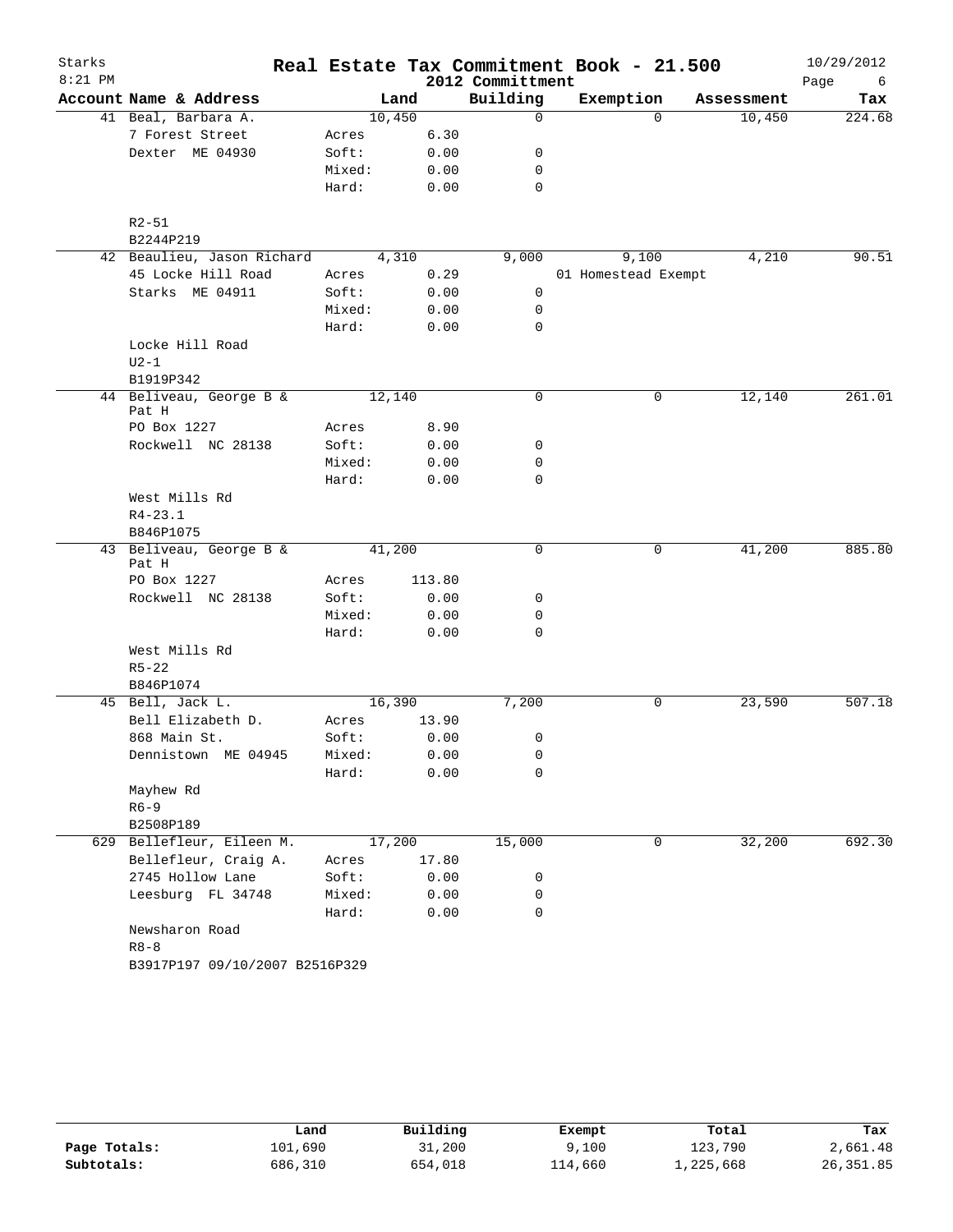| Starks    |                                                                             |        |        |                  | Real Estate Tax Commitment Book - 21.500 |            | 10/29/2012  |
|-----------|-----------------------------------------------------------------------------|--------|--------|------------------|------------------------------------------|------------|-------------|
| $8:21$ PM |                                                                             |        |        | 2012 Committment |                                          |            | Page<br>- 7 |
|           | Account Name & Address                                                      |        | Land   | Building         | Exemption                                | Assessment | Tax         |
|           | 324 Bellefleur, Sarah                                                       |        | 18,250 | $\Omega$         | 0                                        | 18,250     | 392.37      |
|           | Bellefleur, Brad                                                            | Acres  | 22.00  |                  |                                          |            |             |
|           | 33 Nichols Street                                                           | Soft:  | 0.00   | 0                |                                          |            |             |
|           | Madison ME 04950                                                            | Mixed: | 0.00   | $\mathbf 0$      |                                          |            |             |
|           |                                                                             | Hard:  | 0.00   | 0                |                                          |            |             |
|           | $R8 - 7$                                                                    |        |        |                  |                                          |            |             |
|           | B4495P121 02/21/2012 B4416P118 07/20/2011 B4312P360<br>09/02/2010 B2294P343 |        |        |                  |                                          |            |             |
|           | 46 Belmore, Thomas G.                                                       |        | 14,220 | 0                | 0                                        | 14,220     | 305.73      |
|           | Belmore Tracy L.                                                            | Acres  | 12.10  |                  |                                          |            |             |
|           | 23 Plain Street                                                             | Soft:  | 0.00   | 0                |                                          |            |             |
|           | West Bridgewater MA<br>02379                                                | Mixed: | 0.00   | $\mathbf 0$      |                                          |            |             |
|           |                                                                             | Hard:  | 0.00   | 0                |                                          |            |             |
|           | $R1 - 40.2$<br>B3418P224                                                    |        |        |                  |                                          |            |             |
|           | 564 Belyea, Charles L.                                                      |        | 5,930  | 4,000            | 0                                        | 9,930      | 213.49      |
|           | 11 Anson Road                                                               | Acres  | 0.55   |                  |                                          |            |             |
|           | Starks ME 04911                                                             | Soft:  | 0.00   | 0                |                                          |            |             |
|           |                                                                             | Mixed: | 0.00   | 0                |                                          |            |             |
|           |                                                                             | Hard:  | 0.00   | 0                |                                          |            |             |
|           | $U1-9$                                                                      |        |        |                  |                                          |            |             |
|           | B4236P69 01/29/2010 B2023P251                                               |        |        |                  |                                          |            |             |
|           | 47 Belyea, Charles L.                                                       |        | 5,310  | 28,080           | 9,100                                    | 24,290     | 522.24      |
|           | 11 Anson Road                                                               | Acres  | 0.44   |                  |                                          |            |             |
|           | Starks ME 04911                                                             | Soft:  | 0.00   | $\mathbf{0}$     | 01 Homestead Exempt                      |            |             |
|           |                                                                             | Mixed: | 0.00   | 0                |                                          |            |             |
|           |                                                                             | Hard:  | 0.00   | $\mathbf 0$      |                                          |            |             |
|           | Rt. 43-Village                                                              |        |        |                  |                                          |            |             |
|           | $UI-6, UI-7$                                                                |        |        |                  |                                          |            |             |
|           | B889P339                                                                    |        |        |                  |                                          |            |             |
| 423       | Benoit Lucien E.                                                            |        | 7,850  | 0                | 0                                        | 7,850      | 168.77      |
|           | Revocable Trust                                                             |        |        |                  |                                          |            |             |
|           | 28 Ridge Hill Rd.                                                           | Acres  | 55.00  |                  |                                          |            |             |
|           | No. Smithfield RI<br>02896                                                  | Soft:  | 0.00   | 0                |                                          |            |             |
|           |                                                                             | Mixed: | 44.00  | 0                |                                          |            |             |
|           |                                                                             | Hard:  | 0.00   | $\mathbf 0$      |                                          |            |             |
|           | Young Road                                                                  |        |        |                  |                                          |            |             |
|           | $R1-17$                                                                     |        |        |                  |                                          |            |             |
|           | B2524P228 02/08/2010                                                        |        |        |                  |                                          |            |             |
|           | 51 Benoit Revocable Trust,<br>Maureen                                       |        | 8,900  | 0                | 0                                        | 8,900      | 191.35      |
|           | 28 Ridge Hill Rd.                                                           | Acres  | 67.00  |                  |                                          |            |             |
|           | N. Smithfield RI 02896 Soft:                                                |        | 11.00  | 1,412            |                                          |            |             |
|           |                                                                             | Mixed: | 42.00  | 5,547            |                                          |            |             |
|           |                                                                             | Hard:  | 14.00  | 1,849            |                                          |            |             |
|           | Brann's Mills Rd                                                            |        |        |                  |                                          |            |             |
|           | $R2 - 15$                                                                   |        |        |                  |                                          |            |             |
|           | B2746P169                                                                   |        |        |                  |                                          |            |             |

|              | Land    | Building | Exempt  | Total     | Tax        |
|--------------|---------|----------|---------|-----------|------------|
| Page Totals: | 60,460  | 32,080   | 9.100   | 83,440    | 1,793.95   |
| Subtotals:   | 746,770 | 686,098  | 123,760 | L,309,108 | 28, 145.80 |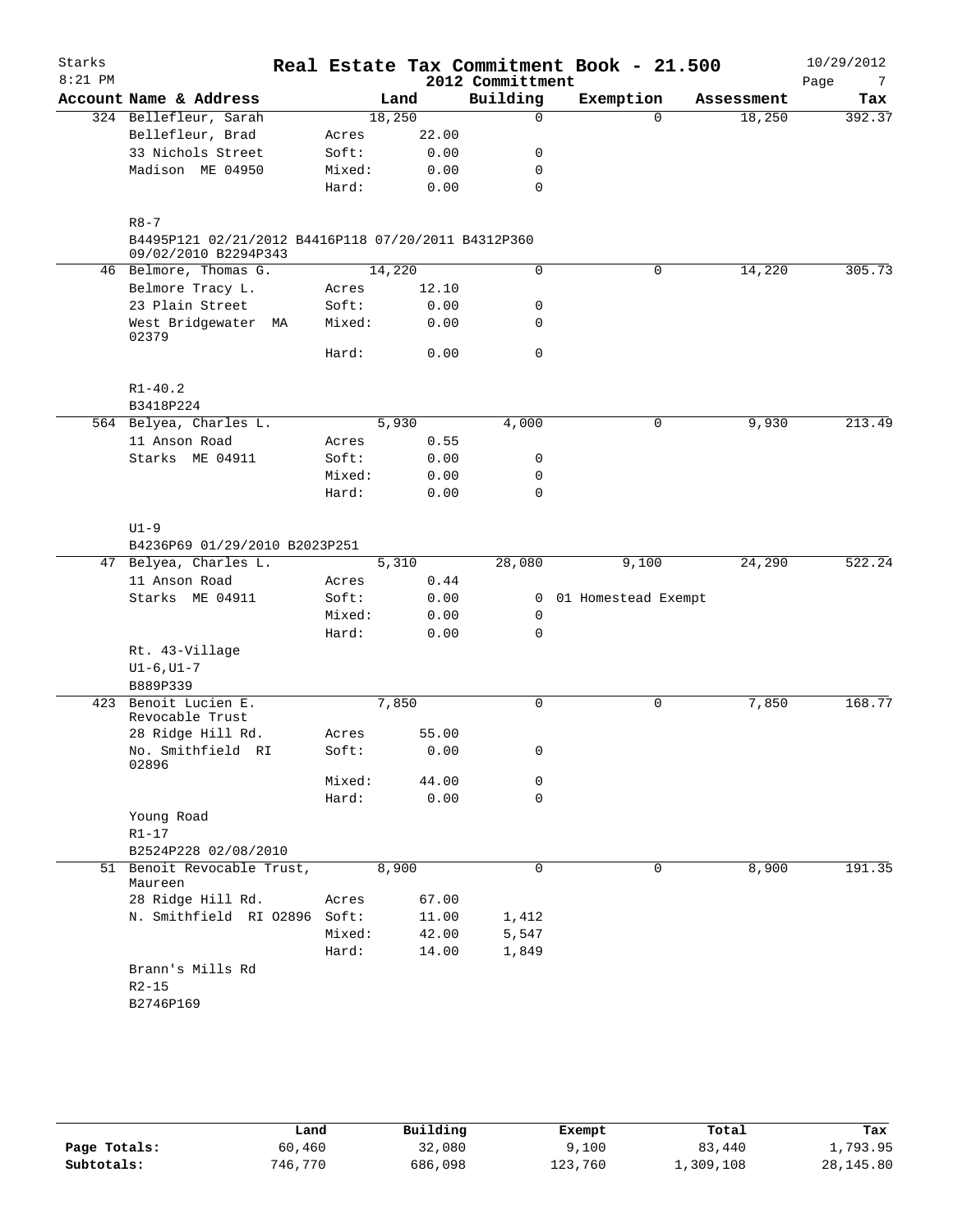| Starks<br>$8:21$ PM |                                                    |        |          | 2012 Committment | Real Estate Tax Commitment Book - 21.500 |             |            | 10/29/2012<br>Page<br>8 |
|---------------------|----------------------------------------------------|--------|----------|------------------|------------------------------------------|-------------|------------|-------------------------|
|                     | Account Name & Address                             |        | Land     | Building         | Exemption                                |             | Assessment | Tax                     |
|                     | 48 Benoit, Lucien                                  |        | 7,970    | $\mathbf 0$      |                                          | $\Omega$    | 7,970      | 171.36                  |
|                     | Benoit, Maureen                                    | Acres  | 60.00    |                  |                                          |             |            |                         |
|                     | 28 Ridge Hill Rd                                   | Soft:  | 11.00    | 1,412            |                                          |             |            |                         |
|                     | N. Smithfield RI 02896 Mixed:                      |        | 34.00    | 4,490            |                                          |             |            |                         |
|                     |                                                    | Hard:  | 15.00    | 1,981            |                                          |             |            |                         |
|                     | Brann Mills Rd                                     |        |          |                  |                                          |             |            |                         |
|                     | $R2 - 13$                                          |        |          |                  |                                          |             |            |                         |
|                     | B797P1032                                          |        |          |                  |                                          |             |            |                         |
|                     | 49 Benoit, Lucien E &                              |        | 2,670    | $\mathbf 0$      |                                          | 0           | 2,670      | 57.40                   |
|                     | Maureen                                            |        |          |                  |                                          |             |            |                         |
|                     | 28 Ridge Hill Rd.                                  | Acres  | 20.00    |                  |                                          |             |            |                         |
|                     | N.Smithfield RI 02896                              | Soft:  | 0.00     | 0                |                                          |             |            |                         |
|                     |                                                    | Mixed: | 20.00    | 2,641            |                                          |             |            |                         |
|                     |                                                    | Hard:  | 0.00     | 0                |                                          |             |            |                         |
|                     | Brann Mills Road                                   |        |          |                  |                                          |             |            |                         |
|                     | $R2 - 11$                                          |        |          |                  |                                          |             |            |                         |
|                     | B2180P182                                          |        |          |                  |                                          |             |            | 743.04                  |
|                     | 50 Benoit, Lucien E. &<br>Maureen                  |        | 11,800   | 22,760           |                                          | 0           | 34,560     |                         |
|                     | 28 Ridge Hill Rd.                                  | Acres  | 14.00    |                  |                                          |             |            |                         |
|                     | N. Smithfield RI 02896 Soft:                       |        | 0.00     | 0                |                                          |             |            |                         |
|                     |                                                    | Mixed: | 0.00     | 0                |                                          |             |            |                         |
|                     |                                                    | Hard:  | 9.00     | 1,189            |                                          |             |            |                         |
|                     | Brann Mills Rd                                     |        |          |                  |                                          |             |            |                         |
|                     | $R2 - 12$                                          |        |          |                  |                                          |             |            |                         |
|                     | B797P1031                                          |        |          |                  |                                          |             |            |                         |
|                     | 68 Benson, Eric R                                  |        | 7,390    | 60,043           |                                          | 0           | 67,433     | 1,449.81                |
|                     | Benson, Catherine M                                | Acres  | 1.60     |                  |                                          |             |            |                         |
|                     | 1202 Poplar Hill Rd.                               | Soft:  | 0.00     | 0                |                                          |             |            |                         |
|                     | Baltimore MD 21210                                 | Mixed: | 0.00     | 0                |                                          |             |            |                         |
|                     |                                                    | Hard:  | 0.00     | 0                |                                          |             |            |                         |
|                     | West Mills Rd.                                     |        |          |                  |                                          |             |            |                         |
|                     | $R4 - 28$                                          |        |          |                  |                                          |             |            |                         |
|                     | B4147P141 06/11/2009 B3881P46 07/17/2007 B1358P242 |        |          |                  |                                          |             |            |                         |
|                     | 52 Benton, Jonathon A.                             |        | 8,140    | 40,590           |                                          | 0           | 48,730     | 1,047.70                |
|                     | Benton Shelia M.                                   | Acres  | 2.75     |                  |                                          |             |            |                         |
|                     | 19 Sheridan Ave.                                   | Soft:  | 0.00     | 0                |                                          |             |            |                         |
|                     | Rochester NH 03867                                 | Mixed: | 0.00     | 0                |                                          |             |            |                         |
|                     |                                                    | Hard:  | 0.00     | 0                |                                          |             |            |                         |
|                     |                                                    |        |          |                  |                                          |             |            |                         |
|                     | $R8 - 39.3$                                        |        |          |                  |                                          |             |            |                         |
|                     | 218 Berry, Frank                                   |        | 6,260    | 0                |                                          | $\mathbf 0$ | 6,260      | 134.59                  |
|                     | 19 Free Street                                     | Acres  | 0.80     |                  |                                          |             |            |                         |
|                     | Skowhegan ME 04976                                 | Soft:  | 0.00     | 0                |                                          |             |            |                         |
|                     |                                                    | Mixed: | 0.00     | 0                |                                          |             |            |                         |
|                     |                                                    | Hard:  | 0.00     | $\mathbf 0$      |                                          |             |            |                         |
|                     |                                                    |        |          |                  |                                          |             |            |                         |
|                     | $R8 - 23$                                          |        |          |                  |                                          |             |            |                         |
|                     | B4458P351 10/19/2011 B1655P328                     |        |          |                  |                                          |             |            |                         |
|                     | 74 Berto, Daniel A.                                |        | 8,590    | 39,400           |                                          | 0           | 47,990     | 1,031.78                |
|                     | Berto, Sandy B.                                    | Acres  | 1.90     |                  |                                          |             |            |                         |
|                     | 87 Rock Ave                                        | Soft:  | 0.00     | 0                |                                          |             |            |                         |
|                     | Pawtucket RI 02861                                 | Mixed: | 0.00     | 0                |                                          |             |            |                         |
|                     |                                                    | Hard:  | 0.00     | 0                |                                          |             |            |                         |
|                     |                                                    |        |          |                  |                                          |             |            |                         |
|                     | $R4 - 3.1$                                         |        |          |                  |                                          |             |            |                         |
|                     | B3385P43                                           |        |          |                  |                                          |             |            |                         |
|                     |                                                    |        |          |                  |                                          |             |            |                         |
|                     | Land                                               |        | Building |                  | Exempt                                   |             | Total      | Tax                     |
| Page Totals:        | 52,820                                             |        | 162,793  |                  | 0                                        |             | 215,613    | 4,635.68                |
| Subtotals:          | 799,590                                            |        | 848,891  |                  | 123,760                                  |             | 1,524,721  | 32,781.48               |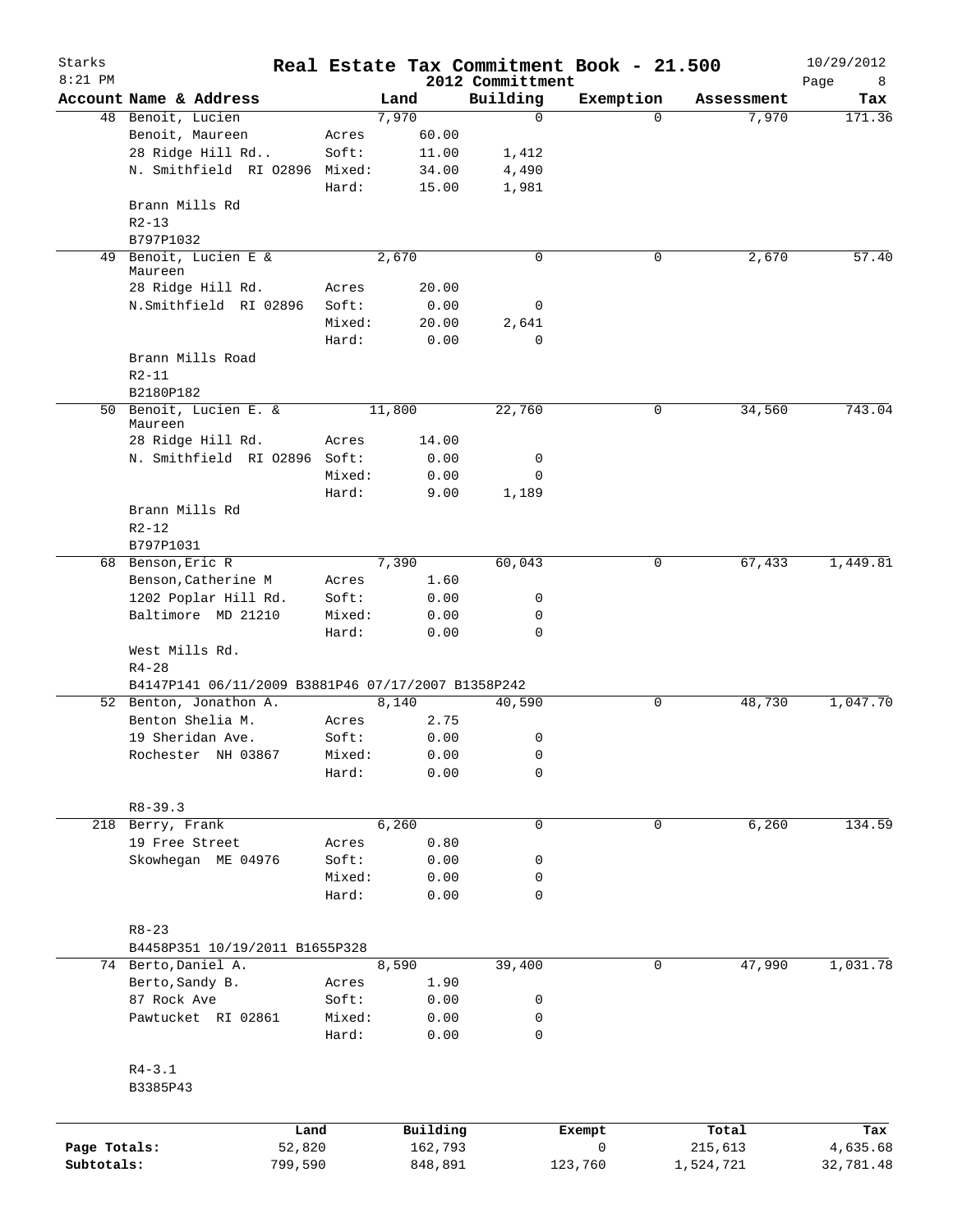| Starks<br>$8:21$ PM |                                          |        | Real Estate Tax Commitment Book - 21.500 | 2012 Committment |                     |       |            | 10/29/2012<br>9<br>Page |
|---------------------|------------------------------------------|--------|------------------------------------------|------------------|---------------------|-------|------------|-------------------------|
|                     | Account Name & Address                   |        | Land                                     | Building         | Exemption           |       | Assessment | Tax                     |
|                     | 54 Bessey, Patty D.                      |        | 5,660                                    | 19,680           |                     | 9,100 | 16,240     | 349.16                  |
|                     | PO Box 101                               | Acres  | 0.50                                     |                  |                     |       |            |                         |
|                     | Kingfield ME 04947                       | Soft:  | 0.00                                     | $\overline{0}$   | 01 Homestead Exempt |       |            |                         |
|                     |                                          | Mixed: | 0.00                                     | 0                |                     |       |            |                         |
|                     |                                          | Hard:  | 0.00                                     | 0                |                     |       |            |                         |
|                     | Chicken St.                              |        |                                          |                  |                     |       |            |                         |
|                     | $U2-8$                                   |        |                                          |                  |                     |       |            |                         |
|                     | B1408P341                                |        |                                          |                  |                     |       |            |                         |
|                     | 55 Bishop, John H. Jr.                   |        | 18,380                                   | 0                |                     | 0     | 18,380     | 395.17                  |
|                     | 476 Washington St                        | Acres  | 22.50                                    |                  |                     |       |            |                         |
|                     | Gloucester MA 01930                      | Soft:  | 0.00                                     | 0                |                     |       |            |                         |
|                     |                                          | Mixed: | 0.00                                     | 0                |                     |       |            |                         |
|                     |                                          | Hard:  | 0.00                                     | $\mathbf 0$      |                     |       |            |                         |
|                     | Locke Hill Rd.                           |        |                                          |                  |                     |       |            |                         |
|                     | $R2 - 58.1$                              |        |                                          |                  |                     |       |            |                         |
|                     | B929P276                                 |        |                                          |                  |                     |       |            |                         |
|                     | 56 Bliss, Christine                      |        | 17,250                                   | $\mathbf 0$      |                     | 0     | 17,250     | 370.87                  |
|                     | 1412 Main St., Apt 3                     | Acres  | 18.00                                    |                  |                     |       |            |                         |
|                     | West Warwick RI 02893                    | Soft:  | 0.00                                     | 0                |                     |       |            |                         |
|                     |                                          | Mixed: | 0.00                                     | 0                |                     |       |            |                         |
|                     |                                          | Hard:  | 0.00                                     | $\mathbf 0$      |                     |       |            |                         |
|                     |                                          |        |                                          |                  |                     |       |            |                         |
|                     | $R1 - 29.2$                              |        |                                          |                  |                     |       |            |                         |
|                     | B1551P244                                |        |                                          |                  |                     |       |            |                         |
|                     | 57 Born, Robyn                           |        | 19,700                                   | $\mathbf 0$      |                     | 0     | 19,700     | 423.55                  |
|                     | 168 West Auburn Road                     | Acres  | 27.80                                    |                  |                     |       |            |                         |
|                     | Auburn ME 04210                          | Soft:  | 0.00                                     | 0                |                     |       |            |                         |
|                     |                                          | Mixed: | 0.00                                     | 0                |                     |       |            |                         |
|                     |                                          | Hard:  | 0.00                                     | $\mathbf 0$      |                     |       |            |                         |
|                     |                                          |        |                                          |                  |                     |       |            |                         |
|                     | $R6 - 7, R6 - 8$                         |        |                                          |                  |                     |       |            |                         |
|                     | B2705P9                                  |        |                                          |                  |                     |       |            |                         |
|                     | 461 Borowski, Pawel                      |        | 13,330                                   | 47,400           |                     | 0     | 60,730     | 1,305.70                |
|                     | Borowski, Nubia                          | Acres  | 9.20                                     |                  |                     |       |            |                         |
|                     | 11 Fathom Road                           | Soft:  | 0.00                                     | 0                |                     |       |            |                         |
|                     | Plymouth MA 02360                        | Mixed: | 0.00                                     | 0<br>0           |                     |       |            |                         |
|                     |                                          | Hard:  | 0.00                                     |                  |                     |       |            |                         |
|                     |                                          |        |                                          |                  |                     |       |            |                         |
|                     | $R12 - 11.1 - 5$<br>B3528P188 07/20/2005 |        |                                          |                  |                     |       |            |                         |
|                     | 58 Botelho, Chester & Anna               |        | 12,460                                   | 0                |                     | 0     | 12,460     | 267.89                  |
|                     | $\mathsf{C}$ .                           |        |                                          |                  |                     |       |            |                         |
|                     | 52 Elm Lane                              | Acres  | 9.40                                     |                  |                     |       |            |                         |
|                     | Wales MA 01081                           | Soft:  | 0.00                                     | 0                |                     |       |            |                         |
|                     |                                          | Mixed: | 0.00                                     | 0                |                     |       |            |                         |
|                     |                                          | Hard:  | 0.00                                     | 0                |                     |       |            |                         |
|                     | Brann Mills Rd.                          |        |                                          |                  |                     |       |            |                         |
|                     | $R1 - 20$                                |        |                                          |                  |                     |       |            |                         |
|                     | 59 Bouchard, Michael                     |        | 16,262                                   | 7,680            |                     | 0     | 23,942     | 514.75                  |
|                     | Bouchard Colette                         | Acres  | 51.00                                    |                  |                     |       |            |                         |
|                     | 8 Pare St.                               | Soft:  | 0.00                                     | 0                |                     |       |            |                         |
|                     | Waterville Me 04901                      | Mixed: | 45.00                                    | 5,663            |                     |       |            |                         |
|                     |                                          | Hard:  | 0.00                                     | 0                |                     |       |            |                         |
|                     | Dill Road                                |        |                                          |                  |                     |       |            |                         |
|                     | $R6 - 20$                                |        |                                          |                  |                     |       |            |                         |
|                     | B3280P261                                |        |                                          |                  |                     |       |            |                         |
|                     |                                          |        |                                          |                  |                     |       |            |                         |
|                     |                                          |        |                                          |                  |                     |       |            |                         |
|                     | Land                                     |        | Building                                 |                  | Exempt              |       | Total      | Tax                     |
| Page Totals:        | 103,042                                  |        | 74,760                                   |                  | 9,100               |       | 168,702    | 3,627.09                |
| Subtotals:          | 902,632                                  |        | 923,651                                  |                  | 132,860             |       | 1,693,423  | 36,408.57               |
|                     |                                          |        |                                          |                  |                     |       |            |                         |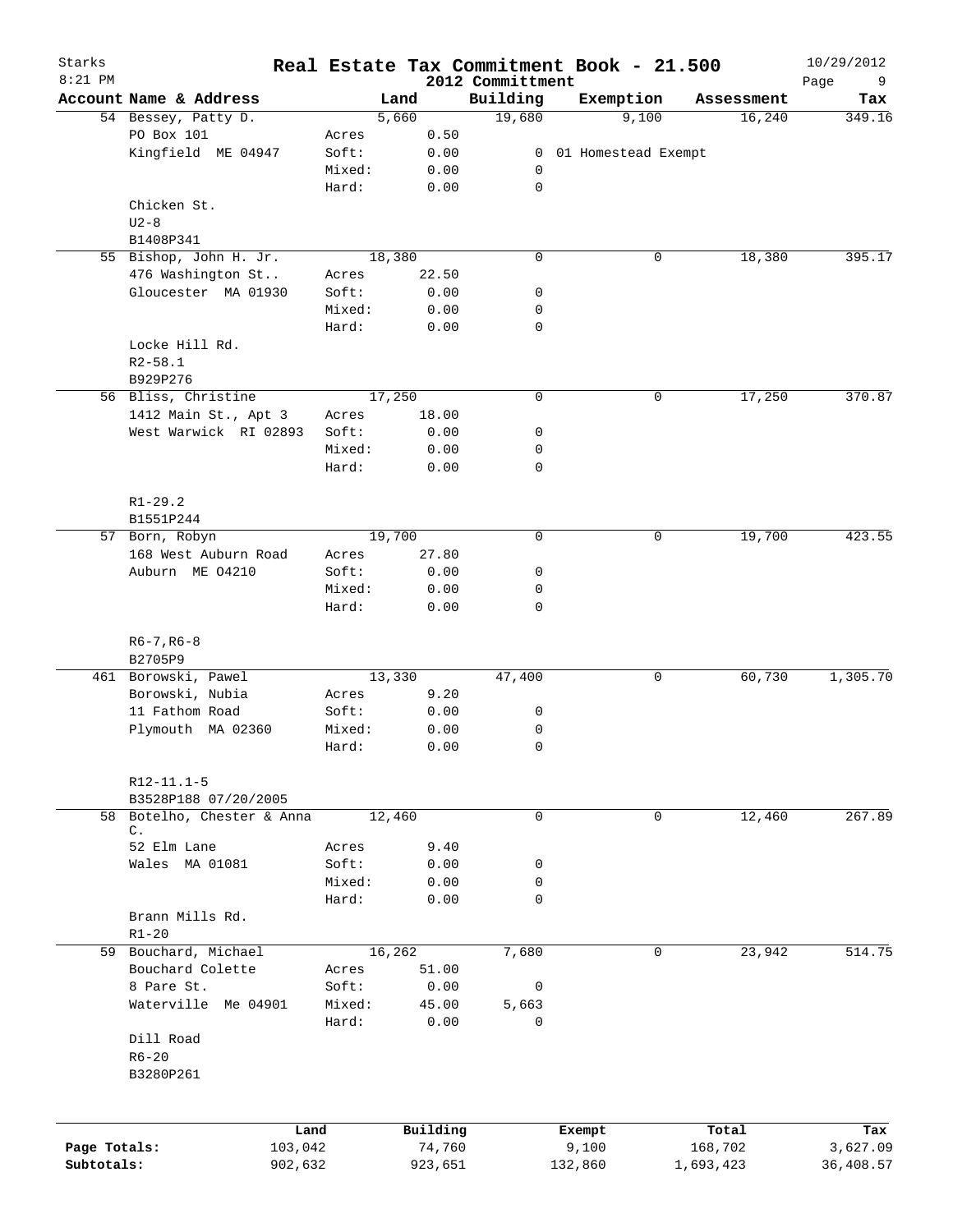| Starks<br>$8:21$ PM |                                |                 |                     |                              | Real Estate Tax Commitment Book - 21.500 |                  | 10/29/2012        |
|---------------------|--------------------------------|-----------------|---------------------|------------------------------|------------------------------------------|------------------|-------------------|
|                     | Account Name & Address         |                 | Land                | 2012 Committment<br>Building | Exemption                                | Assessment       | Page<br>10<br>Tax |
|                     | 60 Boucher, Douglas A.         |                 | 20,330              | 12,600                       | $\Omega$                                 | 32,930           | 707.99            |
|                     | 28 Champa Rd                   | Acres           | 26.30               |                              |                                          |                  |                   |
|                     | Billerica MA 01821             | Soft:           | 0.00                | 0                            |                                          |                  |                   |
|                     |                                | Mixed:          | 0.00                | 0                            |                                          |                  |                   |
|                     |                                | Hard:           | 0.00                | $\mathbf 0$                  |                                          |                  |                   |
|                     | West Mills Rd.                 |                 |                     |                              |                                          |                  |                   |
|                     | $R4 - 36$                      |                 |                     |                              |                                          |                  |                   |
|                     | B3838P176 03/21/2007 B995P252  |                 |                     |                              |                                          |                  |                   |
|                     | 61 Boyle, John D.              |                 | 12,850              | $\mathbf 0$                  | 0                                        | 12,850           | 276.27            |
|                     | P0 Box 127                     | Acres           | 10.00               |                              |                                          |                  |                   |
|                     | Farmington ME 04938            | Soft:           | 0.00                | 0                            |                                          |                  |                   |
|                     |                                | Mixed:          | 0.00                | 0                            |                                          |                  |                   |
|                     |                                | Hard:           | 0.00                | $\mathbf 0$                  |                                          |                  |                   |
|                     | West Mills Rd. Rt. 148         |                 |                     |                              |                                          |                  |                   |
|                     | $R5 - 34$                      |                 |                     |                              |                                          |                  |                   |
|                     | B31280P640                     |                 |                     |                              |                                          |                  |                   |
|                     | 62 Brackett, Jerry & Jane      |                 | 18,860              | 36,360                       | 19,110                                   | 36,110           | 776.36            |
|                     | 487 Anson Road                 | Acres           | 36.00               |                              | 02 Veteran                               |                  |                   |
|                     | Starks ME 04911                | Soft:           | 3.00                |                              | 385 01 Homestead Exempt                  |                  |                   |
|                     |                                | Mixed:          | 0.00                |                              | 0 30 Blind                               |                  |                   |
|                     |                                | Hard:           | 20.00               | 2,641                        |                                          |                  |                   |
|                     | Rt. 43 Madison Rd.             |                 |                     |                              |                                          |                  |                   |
|                     | $R10-3$                        |                 |                     |                              |                                          |                  |                   |
|                     | B2243P335                      |                 |                     |                              |                                          |                  |                   |
|                     | 63 Brown, Harry H.             |                 | 21,200              | 29,280                       | 9,100                                    | 41,380           | 889.67            |
|                     | 45 Abijah Hill Road            | Acres           | 69.00               |                              |                                          |                  |                   |
|                     | Starks ME 04911                | Soft:           | 2.00                |                              | 257 01 Homestead Exempt                  |                  |                   |
|                     |                                | Mixed:          | 0.00                | $\mathbf 0$                  |                                          |                  |                   |
|                     |                                | Hard:           | 58.00               | 7,659                        |                                          |                  |                   |
|                     | Bijah Hill Rd.                 |                 |                     |                              |                                          |                  |                   |
|                     | $R2 - 41$                      |                 |                     |                              |                                          |                  |                   |
|                     | B904P358                       |                 |                     |                              |                                          |                  |                   |
|                     | 525 Brown, Herman              |                 | 9,670               | 16,941                       | 0                                        | 26,611           | 572.14            |
|                     | 72 West Cundy's Point<br>Road  | Acres           | 5.10                |                              |                                          |                  |                   |
|                     | Harpswell ME 04079             | Soft:           | 0.00                | 0                            |                                          |                  |                   |
|                     |                                | Mixed:          | 0.00                | $\mathbf 0$                  |                                          |                  |                   |
|                     |                                | Hard:           | 0.00                | 0                            |                                          |                  |                   |
|                     | $R4 - 22$                      |                 |                     |                              |                                          |                  |                   |
|                     | B3878P88 07/10/2007 B775P805   |                 |                     |                              |                                          |                  |                   |
|                     | 309 Brown, James D.            |                 | 17,100              | 19,200                       | 0                                        | 36,300           | 780.45            |
|                     | 1392 Dodge Ln                  |                 | 15.00               |                              |                                          |                  |                   |
|                     | Round SC 29474-4466            | Acres<br>Soft:  |                     |                              |                                          |                  |                   |
|                     |                                |                 | 0.00                | 0                            |                                          |                  |                   |
|                     |                                | Mixed:<br>Hard: | 0.00<br>0.00        | 0<br>0                       |                                          |                  |                   |
|                     |                                |                 |                     |                              |                                          |                  |                   |
|                     | $R8 - 32$                      |                 |                     |                              |                                          |                  |                   |
|                     |                                |                 |                     |                              |                                          |                  |                   |
|                     | B3548P155 08/08/2005 B2259P283 |                 |                     |                              |                                          |                  |                   |
|                     | 184 Brusila, Sara              |                 | 1,600               | $\mathbf 0$                  | 0                                        | 1,600            | 34.40             |
|                     | 44 Emery Road                  | Acres           | 12.00               |                              |                                          |                  |                   |
|                     | Starks ME 04911                | Soft:           | 0.00                | 0                            |                                          |                  |                   |
|                     |                                | Mixed:<br>Hard: | 12.00<br>0.00       | 1,585<br>0                   |                                          |                  |                   |
|                     |                                |                 |                     |                              |                                          |                  |                   |
|                     | $R4-10$                        |                 |                     |                              |                                          |                  |                   |
|                     | B1783P272                      |                 |                     |                              |                                          |                  |                   |
|                     |                                |                 |                     |                              |                                          |                  |                   |
| Page Totals:        | 101,610                        | Land            | Building<br>114,381 |                              | Exempt<br>28,210                         | Total<br>187,781 | Tax<br>4,037.28   |
| Subtotals:          |                                |                 |                     |                              |                                          |                  |                   |
|                     | 1,004,242                      |                 | 1,038,032           |                              | 161,070                                  | 1,881,204        | 40, 445.85        |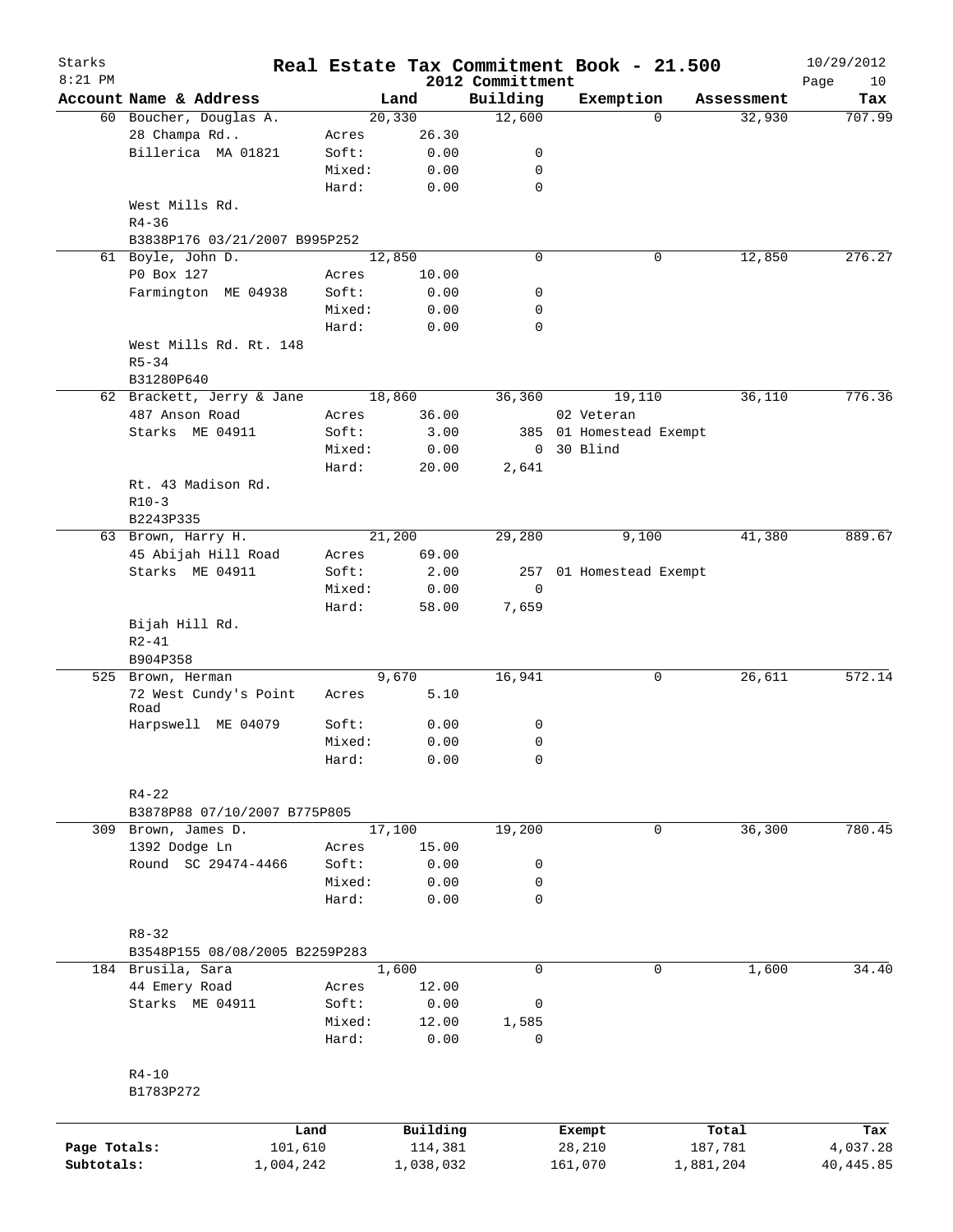| Starks<br>$8:21$ PM |                                |        |        | 2012 Committment | Real Estate Tax Commitment Book - 21.500 |            | 10/29/2012<br>11<br>Page |
|---------------------|--------------------------------|--------|--------|------------------|------------------------------------------|------------|--------------------------|
|                     | Account Name & Address         |        | Land   | Building         | Exemption                                | Assessment | Tax                      |
|                     | 183 Brusila, Sara              | 19,000 |        | $\mathbf 0$      | $\Omega$                                 | 19,000     | 408.50                   |
|                     | 44 Emery Road                  | Acres  | 25.00  |                  |                                          |            |                          |
|                     | Starks ME 04911                | Soft:  | 0.00   | 0                |                                          |            |                          |
|                     |                                | Mixed: | 0.00   | 0                |                                          |            |                          |
|                     |                                | Hard:  | 0.00   | $\mathbf 0$      |                                          |            |                          |
|                     |                                |        |        |                  |                                          |            |                          |
|                     | $R3 - 34$                      |        |        |                  |                                          |            |                          |
|                     | B1783P272                      |        |        |                  |                                          |            |                          |
|                     | 65 Brusila, Sara L.            | 47,650 |        | 83,400           | 9,100                                    | 121,950    | 2,621.93                 |
|                     | 44 Emery Road                  | Acres  | 135.60 |                  | 01 Homestead Exempt                      |            |                          |
|                     | Starks ME 04911                | Soft:  | 0.00   | 0                |                                          |            |                          |
|                     |                                | Mixed: | 0.00   | 0                |                                          |            |                          |
|                     |                                | Hard:  | 0.00   | $\mathbf 0$      |                                          |            |                          |
|                     | $R3 - 33.1$                    |        |        |                  |                                          |            |                          |
|                     | B3179P109                      |        |        |                  |                                          |            |                          |
|                     | 479 Bucciano Daniel            | 14,830 |        | 10,000           | 9,100                                    | 15,730     | 338.20                   |
|                     | 406 Sawyers Mills Rd           | Acres  | 11.50  |                  | 01 Homestead Exempt                      |            |                          |
|                     | Starks ME 04911                | Soft:  | 0.00   | 0                |                                          |            |                          |
|                     |                                | Mixed: | 0.00   | 0                |                                          |            |                          |
|                     |                                | Hard:  | 0.00   | $\mathbf 0$      |                                          |            |                          |
|                     | West Mills Road                |        |        |                  |                                          |            |                          |
|                     | $R4 - 33.2$                    |        |        |                  |                                          |            |                          |
|                     | B4324P123 09/30/2010 B2168P341 |        |        |                  |                                          |            |                          |
|                     | 753 Burnell, Ruth Joy          |        | 9,210  | $\mathbf 0$      | 0                                        | 9,210      | 198.02                   |
|                     | P.O. Box 347                   | Acres  | 4.40   |                  |                                          |            |                          |
|                     | Comptche CA 95427              | Soft:  | 0.00   | 0                |                                          |            |                          |
|                     |                                | Mixed: | 0.00   | 0                |                                          |            |                          |
|                     |                                | Hard:  | 0.00   | 0                |                                          |            |                          |
|                     |                                |        |        |                  |                                          |            |                          |
|                     | R1 4.2                         |        |        |                  |                                          |            |                          |
|                     | 66 Burnham, Daryl & Doreen     |        | 9,690  | 18,600           | 0                                        | 28,290     | 608.23                   |
|                     | 46Burnham Rd                   | Acres  | 3.60   |                  |                                          |            |                          |
|                     | Hebron ME 04238                | Soft:  | 0.00   | 0                |                                          |            |                          |
|                     |                                | Mixed: | 0.00   | 0                |                                          |            |                          |
|                     |                                | Hard:  | 0.00   | 0                |                                          |            |                          |
|                     | Mt. Hunger Rd.                 |        |        |                  |                                          |            |                          |
|                     | $R5 - 9$                       |        |        |                  |                                          |            |                          |
| 67                  | B1822P6<br>Caffyn, Thomas E. & | 11,830 |        | $\mathbf 0$      | $\Omega$                                 | 11,830     | 254.34                   |
|                     | Diane                          |        |        |                  |                                          |            |                          |
|                     | 200 Sand Rd                    | Acres  | 8.43   |                  |                                          |            |                          |
|                     | Canaan ME 04924                | Soft:  | 0.00   | 0                |                                          |            |                          |
|                     |                                | Mixed: | 0.00   | 0                |                                          |            |                          |
|                     |                                | Hard:  | 0.00   | 0                |                                          |            |                          |
|                     | Chicken St.                    |        |        |                  |                                          |            |                          |
|                     |                                |        |        |                  |                                          |            |                          |
|                     | $R3 - 24$                      |        |        |                  |                                          |            |                          |
|                     | B2473P148                      |        |        |                  |                                          |            |                          |
|                     | 534 Caissie, Janice            | 17,170 |        | 18,410           | 0                                        | 35,580     |                          |
|                     | 751 Lowell Road                | Acres  | 15.10  |                  |                                          |            |                          |
|                     | Groton MA 01450                | Soft:  | 0.00   | 0                |                                          |            |                          |
|                     |                                | Mixed: | 0.00   | 0                |                                          |            | 764.97                   |

B4283P236 06/18/2010 B1444P259

|              | Land      | Building  | Exempt  | Total     | Tax       |
|--------------|-----------|-----------|---------|-----------|-----------|
| Page Totals: | 129,380   | 130,410   | 18,200  | 241,590   | 5,194.19  |
| Subtotals:   | 1,133,622 | 1,168,442 | 179,270 | 2,122,794 | 45,640.04 |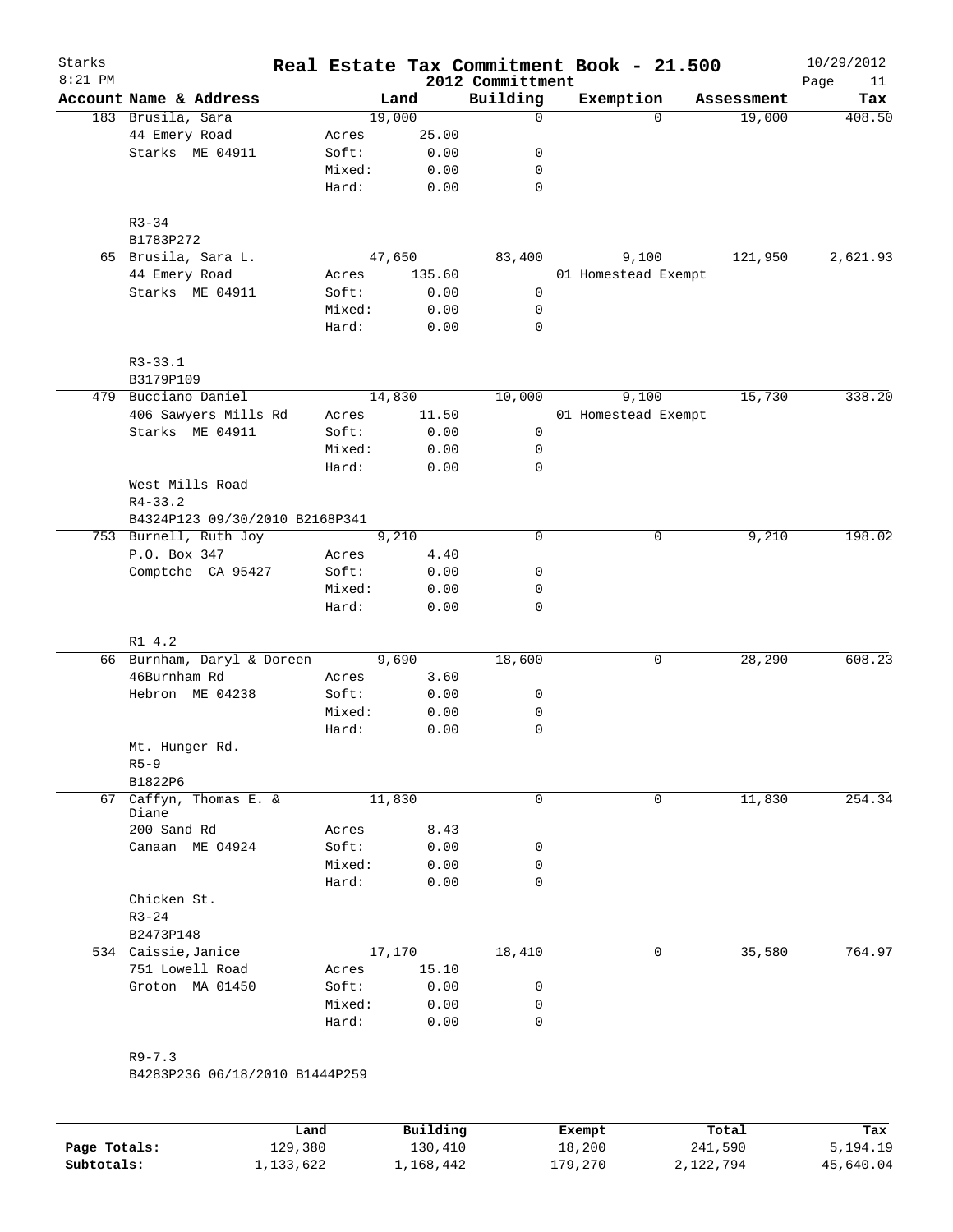| Starks<br>$8:21$ PM |                                       |           |           | 2012 Committment | Real Estate Tax Commitment Book - 21.500 |            | 10/29/2012        |
|---------------------|---------------------------------------|-----------|-----------|------------------|------------------------------------------|------------|-------------------|
|                     | Account Name & Address                |           | Land      | Building         | Exemption                                | Assessment | Page<br>12<br>Tax |
|                     | 69 Callon, Ross                       |           | 23,500    | $\mathbf 0$      | $\Omega$                                 | 23,500     | 505.25            |
|                     | 11 Applewood Drive                    | Acres     | 43.00     |                  |                                          |            |                   |
|                     | Westford MA 01886                     | Soft:     | 0.00      | 0                |                                          |            |                   |
|                     |                                       | Mixed:    | 0.00      | 0                |                                          |            |                   |
|                     |                                       | Hard:     | 0.00      | $\mathbf 0$      |                                          |            |                   |
|                     | West Mills Rd.                        |           |           |                  |                                          |            |                   |
|                     | $R4 - 26$                             |           |           |                  |                                          |            |                   |
|                     | B1037P151                             |           |           |                  |                                          |            |                   |
|                     | 591 Campbell, Andrew                  |           | 25,860    | 94,770           | 0                                        | 120,630    | 2,593.54          |
|                     | Smithers, Phyllis                     | Acres     | 48.42     |                  |                                          |            |                   |
|                     | 243 East Main St.                     | Soft:     | 0.00      | 0                |                                          |            |                   |
|                     | Gloucester MA 01930                   | Mixed:    | 0.00      | 0                |                                          |            |                   |
|                     |                                       | Hard:     | 0.00      | 0                |                                          |            |                   |
|                     | Felker Hill Road                      |           |           |                  |                                          |            |                   |
|                     | $R8 - 38.1$                           |           |           |                  |                                          |            |                   |
|                     | B3836P317 04/18/2007 B1303P344        |           |           |                  |                                          |            |                   |
|                     | 589 Campbell, Andrew                  |           | 21,610    | 2,160            | 0                                        | 23,770     | 511.05            |
|                     | Smithers, Phyllis                     | Acres     | 35.45     |                  |                                          |            |                   |
|                     | 243 East Main St.                     | Soft:     | 0.00      | 0                |                                          |            |                   |
|                     | Gloucester MA 01930                   | Mixed:    | 0.00      | 0                |                                          |            |                   |
|                     |                                       | Hard:     | 0.00      | $\mathbf 0$      |                                          |            |                   |
|                     |                                       |           |           |                  |                                          |            |                   |
|                     | $R8 - 38.2$                           |           |           |                  |                                          |            |                   |
|                     | B2866P284                             |           |           |                  |                                          |            |                   |
|                     | 644 Carle, Matthew F.                 |           | 16,560    | $\mathbf 0$      | 0                                        | 16,560     | 356.04            |
|                     | P.O. Box 15834                        | Acres     | 15.70     |                  |                                          |            |                   |
|                     | Rio Rancho NM 87174                   | Soft:     | 0.00      | 0                |                                          |            |                   |
|                     |                                       | Mixed:    | 0.00      | 0                |                                          |            |                   |
|                     |                                       | Hard:     | 0.00      | $\mathbf 0$      |                                          |            |                   |
|                     |                                       |           |           |                  |                                          |            |                   |
|                     | $R9 - 7.5$                            |           |           |                  |                                          |            |                   |
|                     | B3545P99 08/08/2005 B1444P263         |           |           |                  |                                          |            |                   |
|                     | 75 Carpenter Charles, J               |           | 19,220    | 0                | 0                                        | 19,220     | 413.23            |
|                     | Jr.                                   |           |           |                  |                                          |            |                   |
|                     | P.O. Box 2233                         | Acres     | 154.00    |                  |                                          |            |                   |
|                     | Skowhegan ME 04967                    | Soft:     | 0.00      | 0                |                                          |            |                   |
|                     |                                       | Mixed:    | 144.00    | 19,017           |                                          |            |                   |
|                     |                                       | Hard:     | 0.00      | 0                |                                          |            |                   |
|                     | Mt. Hunger Rd.                        |           |           |                  |                                          |            |                   |
|                     | $R5-13, R5-14$                        |           |           |                  |                                          |            |                   |
|                     | B3821P78 03/08/2007 B2538P124         |           |           |                  |                                          |            |                   |
|                     | 76 Carrol, Robert N.& June<br>M. Nash |           | 23,250    | 54,000           | 9,100                                    | 68,150     | 1, 465.23         |
|                     | P.O. Box 161                          | Acres     | 38.00     |                  | 01 Homestead Exempt                      |            |                   |
|                     | New Sharon ME 04955                   | Soft:     | 0.00      | 0                |                                          |            |                   |
|                     |                                       | Mixed:    | 0.00      | 0                |                                          |            |                   |
|                     |                                       | Hard:     | 0.00      | $\mathbf 0$      |                                          |            |                   |
|                     | Young Road                            |           |           |                  |                                          |            |                   |
|                     | $R1 - 3$                              |           |           |                  |                                          |            |                   |
|                     | B2514P246                             |           |           |                  |                                          |            |                   |
|                     | 77 Cassidy, Christine M               |           | 13,070    | 41,670           | 0                                        | 54,740     | 1,176.91          |
|                     | 305 Shag Bark Rd.                     | Acres     | 8.80      |                  |                                          |            |                   |
|                     | Taunton MA 02780                      | Soft:     | 0.00      | 0                |                                          |            |                   |
|                     |                                       | Mixed:    | 0.00      | 0                |                                          |            |                   |
|                     |                                       | Hard:     | 0.00      | 0                |                                          |            |                   |
|                     | West Mills Rd                         |           |           |                  |                                          |            |                   |
|                     | $R7 - 11.5$                           |           |           |                  |                                          |            |                   |
|                     | B2580P89                              |           |           |                  |                                          |            |                   |
|                     |                                       |           |           |                  |                                          |            |                   |
|                     |                                       | Land      | Building  |                  | Exempt                                   | Total      | Tax               |
| Page Totals:        |                                       | 143,070   | 192,600   |                  | 9,100                                    | 326,570    | 7,021.25          |
| Subtotals:          |                                       | 1,276,692 | 1,361,042 |                  | 188,370                                  | 2,449,364  | 52,661.29         |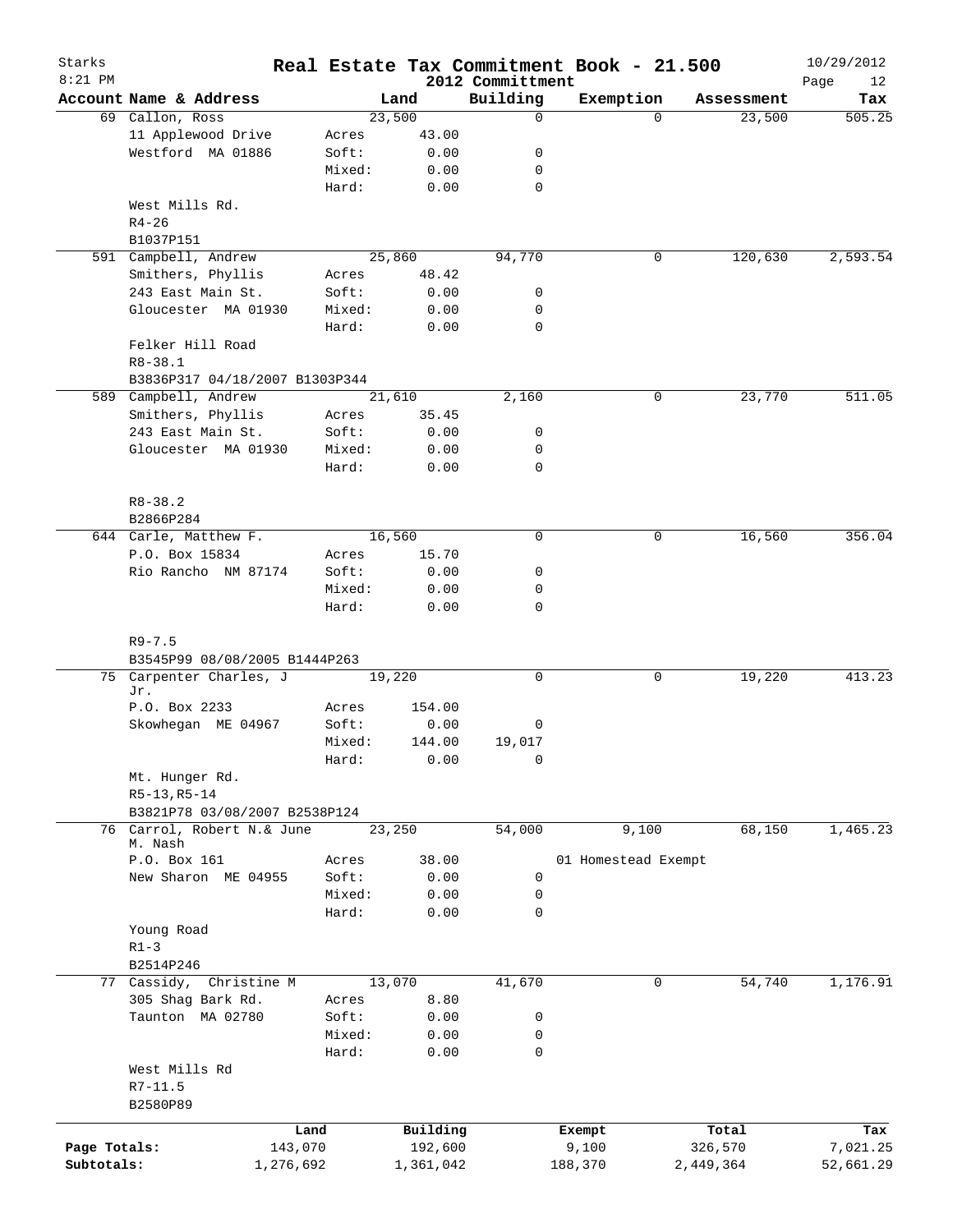| Starks<br>$8:21$ PM |                                                    |                |               | 2012 Committment | Real Estate Tax Commitment Book - 21.500 |            | 10/29/2012<br>Page<br>13 |
|---------------------|----------------------------------------------------|----------------|---------------|------------------|------------------------------------------|------------|--------------------------|
|                     | Account Name & Address                             |                | Land          | Building         | Exemption                                | Assessment | Tax                      |
| 78                  | Central Maine Power                                | 380,900        |               | 3,153,149        | 0                                        | 3,534,049  | 75,982.05                |
|                     | Att: Eric Roach<br>R.E.Dept.                       | Acres          | 293.00        |                  |                                          |            |                          |
|                     | C/O Utility Shared<br>Services Local Tax Dept      | Soft:          | 0.00          | 0                |                                          |            |                          |
|                     | 70 Farm View Drive<br>Freeport Bldg.               | Mixed:         | 0.00          | 0                |                                          |            |                          |
|                     | New Gloucester,<br>МE<br>04260                     | Hard:          | 0.00          | 0                |                                          |            |                          |
|                     | Distrib, Trans, & Land<br>$R4-26A$                 |                |               |                  |                                          |            |                          |
|                     | 293 Cesario, Sonja                                 | 15,450         |               | $\Omega$         | 0                                        | 15,450     | 332.17                   |
|                     | P.O. Box 55                                        | Acres          | 14.00         |                  |                                          |            |                          |
|                     | West Farmington ME<br>04992                        | Soft:          | 0.00          | 0                |                                          |            |                          |
|                     |                                                    | Mixed:         | 0.00          | 0                |                                          |            |                          |
|                     |                                                    | Hard:          | 0.00          | 0                |                                          |            |                          |
|                     | Thompson Bridge Road                               |                |               |                  |                                          |            |                          |
|                     | $R3 - 1.1$                                         |                |               |                  |                                          |            |                          |
|                     | B1055P303                                          |                |               |                  |                                          |            |                          |
|                     | 79 Cesario, Sonja P                                |                | 9,300         | 59,000           | 9,100                                    | 59,200     | 1,272.80                 |
|                     | P.O. Box 55                                        | Acres          | 3.00          |                  |                                          |            |                          |
|                     | West Farmington ME<br>04992                        | Soft:          | 0.00          |                  | 0 01 Homestead Exempt                    |            |                          |
|                     |                                                    | Mixed:         | 0.00          | 0                |                                          |            |                          |
|                     |                                                    | Hard:          | 0.00          | 0                |                                          |            |                          |
|                     | Norton Corner Rt. 43                               |                |               |                  |                                          |            |                          |
|                     | $R3-1$                                             |                |               |                  |                                          |            |                          |
|                     | B2424P312                                          |                |               |                  |                                          |            |                          |
|                     | 80 Chambers, James S.                              | 21,500         |               | 20,400           | 0                                        | 41,900     | 900.85                   |
|                     | Chambers Louise R.<br>1781 North Brookfield<br>Rd. | Acres<br>Soft: | 31.00<br>0.00 | 0                |                                          |            |                          |
|                     | Oakham,<br>MA 01068                                | Mixed:         | 0.00          | 0                |                                          |            |                          |
|                     |                                                    | Hard:          | 0.00          | 0                |                                          |            |                          |
|                     | $R3 - 37$                                          |                |               |                  |                                          |            |                          |
|                     | B3398P254                                          |                |               |                  |                                          |            |                          |
| 124                 | Chapman, David                                     | 18,500         |               | 30,960           | 9,100                                    | 40,360     | 867.74                   |
|                     | Chapman, Linda                                     | Acres          | 19.00         |                  |                                          |            |                          |
|                     | 1034 New Sharon Road                               | Soft: 0.00     |               |                  | 0 01 Homestead Exempt                    |            |                          |
|                     | Starks ME 04911                                    | Mixed: 0.00    |               | $\mathbf 0$      |                                          |            |                          |
|                     |                                                    | Hard: 0.00     |               | $\mathbf 0$      |                                          |            |                          |
|                     | $R1 - 41.2$                                        |                |               |                  |                                          |            |                          |
|                     | B1497P11                                           |                |               |                  |                                          |            |                          |
|                     | 409 Chapman, Jennifer L.                           |                | 13,920        | 42,360           | 0                                        | 56,280     | 1,210.02                 |
|                     | 255 Dill Road                                      | Acres 10.10    |               |                  |                                          |            |                          |
|                     | Starks ME 04911                                    | Soft:          | 0.00          | 0                |                                          |            |                          |
|                     |                                                    | Mixed:         | 0.00          | 0                |                                          |            |                          |
|                     |                                                    | Hard:          | 0.00          | 0                |                                          |            |                          |
|                     |                                                    |                |               |                  |                                          |            |                          |
|                     | $R6 - 21.1$                                        |                |               |                  |                                          |            |                          |
|                     | B4262P135 04/23/2010 B4219P65 12/03/2009 B3339P78  |                |               |                  |                                          |            |                          |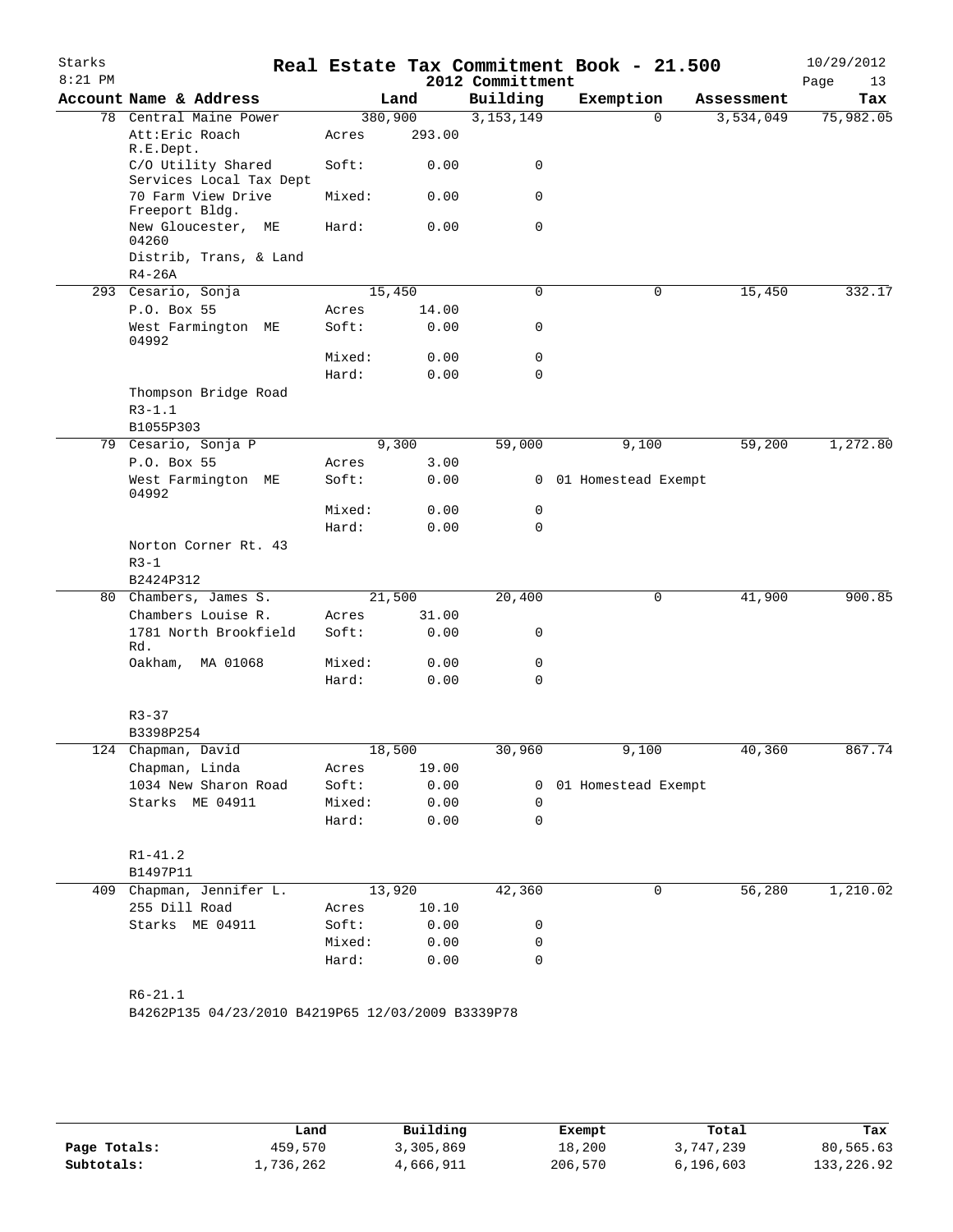| Starks       |                               |                 |        |                     |                              | Real Estate Tax Commitment Book - 21.500 |                  | 10/29/2012        |
|--------------|-------------------------------|-----------------|--------|---------------------|------------------------------|------------------------------------------|------------------|-------------------|
| $8:21$ PM    | Account Name & Address        |                 |        | Land                | 2012 Committment<br>Building | Exemption                                | Assessment       | Page<br>14<br>Tax |
|              | 84 Chick, Freeman             |                 |        | 54,890              | $\mathbf 0$                  | $\Omega$                                 | 54,890           | 1,180.14          |
|              | 97 Chick Rd                   |                 | Acres  | 288.00              |                              |                                          |                  |                   |
|              | Industry ME 04938             |                 | Soft:  | 8.00                | 1,027                        |                                          |                  |                   |
|              |                               |                 | Mixed: | 114.00              | 15,055                       |                                          |                  |                   |
|              |                               |                 | Hard:  | 134.00              | 17,696                       |                                          |                  |                   |
|              | Upper Chicken St.             |                 |        |                     |                              |                                          |                  |                   |
|              | R4-1516                       |                 |        |                     |                              |                                          |                  |                   |
|              | B1021P252                     |                 |        |                     |                              |                                          |                  |                   |
|              | 82 Chick, Freeman             |                 |        | 6,540               | $\mathbf 0$                  | 0                                        | 6,540            | 140.61            |
|              | 97 Chick Rd                   |                 | Acres  | 49.00               |                              |                                          |                  |                   |
|              | Industry ME 04938             |                 | Soft:  | 0.00                | 0                            |                                          |                  |                   |
|              |                               |                 | Mixed: | 0.00                | 0                            |                                          |                  |                   |
|              |                               |                 | Hard:  | 49.00               | 6,471                        |                                          |                  |                   |
|              | Upper Chicken St.             |                 |        |                     |                              |                                          |                  |                   |
|              | $R4 - 18$                     |                 |        |                     |                              |                                          |                  |                   |
|              | B680P207                      |                 |        |                     |                              |                                          |                  |                   |
|              | 83 Chick, Freeman             |                 |        | 9,150               | $\mathbf 0$                  | 0                                        | 9,150            | 196.73            |
|              | 97 Chick Rd                   |                 | Acres  | 4.30                |                              |                                          |                  |                   |
|              | Industry ME 04938             |                 | Soft:  | 0.00                | 0                            |                                          |                  |                   |
|              |                               |                 |        |                     |                              |                                          |                  |                   |
|              |                               |                 | Mixed: | 0.00                | 0                            |                                          |                  |                   |
|              |                               |                 | Hard:  | 0.00                | $\mathbf 0$                  |                                          |                  |                   |
|              | Upper Chicken St.             |                 |        |                     |                              |                                          |                  |                   |
|              | $R4 - 17$                     |                 |        |                     |                              |                                          |                  |                   |
|              | 85 Chick, Freeman L.          |                 |        | 15,800              | 13,200                       | 0                                        | 29,000           | 623.50            |
|              | 97 Chick Rd                   |                 | Acres  | 13.00               |                              |                                          |                  |                   |
|              | Industry ME 04938             |                 | Soft:  | 0.00                | 0                            |                                          |                  |                   |
|              |                               |                 | Mixed: | 0.00                | 0                            |                                          |                  |                   |
|              |                               |                 | Hard:  | 0.00                | $\mathbf 0$                  |                                          |                  |                   |
|              | Rt. 148                       |                 |        |                     |                              |                                          |                  |                   |
|              | $R5 - 27$                     |                 |        |                     |                              |                                          |                  |                   |
|              | B2427P45                      |                 |        |                     |                              |                                          |                  |                   |
| 39           | Chick, Freeman L.             |                 |        | 7,000               | 22,320                       | 0                                        | 29,320           | 630.38            |
|              | Chick, Freeman T.             |                 | Acres  | 1.00                |                              |                                          |                  |                   |
|              | 97 Chick Road                 |                 | Soft:  | 0.00                | 0                            |                                          |                  |                   |
|              | Industry ME 04938             |                 | Mixed: | 0.00                | 0                            |                                          |                  |                   |
|              |                               |                 | Hard:  | 0.00                | 0                            |                                          |                  |                   |
|              | Industry Line & W.M. Rd       |                 |        |                     |                              |                                          |                  |                   |
|              | $R5 - 26$                     |                 |        |                     |                              |                                          |                  |                   |
|              | B3786P191 12/12/2006 B1416P72 |                 |        |                     |                              |                                          |                  |                   |
|              | 17 Chretien, Gary L.          |                 |        | 17,000              | 0                            | 0                                        | 17,000           | 365.50            |
|              | Chretien, Betty D.            |                 | Acres  | 17.00               |                              |                                          |                  |                   |
|              | 272 Glen Harris Road          |                 | Soft:  | 0.00                | 0                            |                                          |                  |                   |
|              | New Sharon ME 04955           |                 | Mixed: | 0.00                | 0                            |                                          |                  |                   |
|              |                               |                 | Hard:  | 0.00                | $\mathbf 0$                  |                                          |                  |                   |
|              |                               |                 |        |                     |                              |                                          |                  |                   |
|              | $R1-9$                        |                 |        |                     |                              |                                          |                  |                   |
|              | B3479P70 05/27/2005 B1869P1   |                 |        |                     |                              |                                          |                  |                   |
|              | 86 Christen, Pamela           |                 |        | 25,350              | 72,080                       | 0                                        | 97,430           | 2,094.75          |
|              | 47 Freedom Way Lane           |                 | Acres  | 167.00              |                              |                                          |                  |                   |
|              | Starks ME 04911               |                 | Soft:  | 0.00                | 0                            |                                          |                  |                   |
|              |                               |                 | Mixed: | 44.00               | 5,414                        |                                          |                  |                   |
|              |                               |                 | Hard:  | 89.00               | 11,753                       |                                          |                  |                   |
|              | Chicken St.                   |                 |        |                     |                              |                                          |                  |                   |
|              | $R3-25, R3-26, R3-27$         |                 |        |                     |                              |                                          |                  |                   |
|              | B2132P223                     |                 |        |                     |                              |                                          |                  |                   |
|              |                               |                 |        |                     |                              |                                          |                  |                   |
|              |                               |                 |        |                     |                              |                                          |                  |                   |
| Page Totals: |                               | Land<br>135,730 |        | Building<br>107,600 |                              | Exempt<br>0                              | Total<br>243,330 | Tax<br>5,231.61   |
| Subtotals:   |                               | 1,871,992       |        | 4,774,511           |                              | 206,570                                  | 6,439,933        | 138,458.53        |
|              |                               |                 |        |                     |                              |                                          |                  |                   |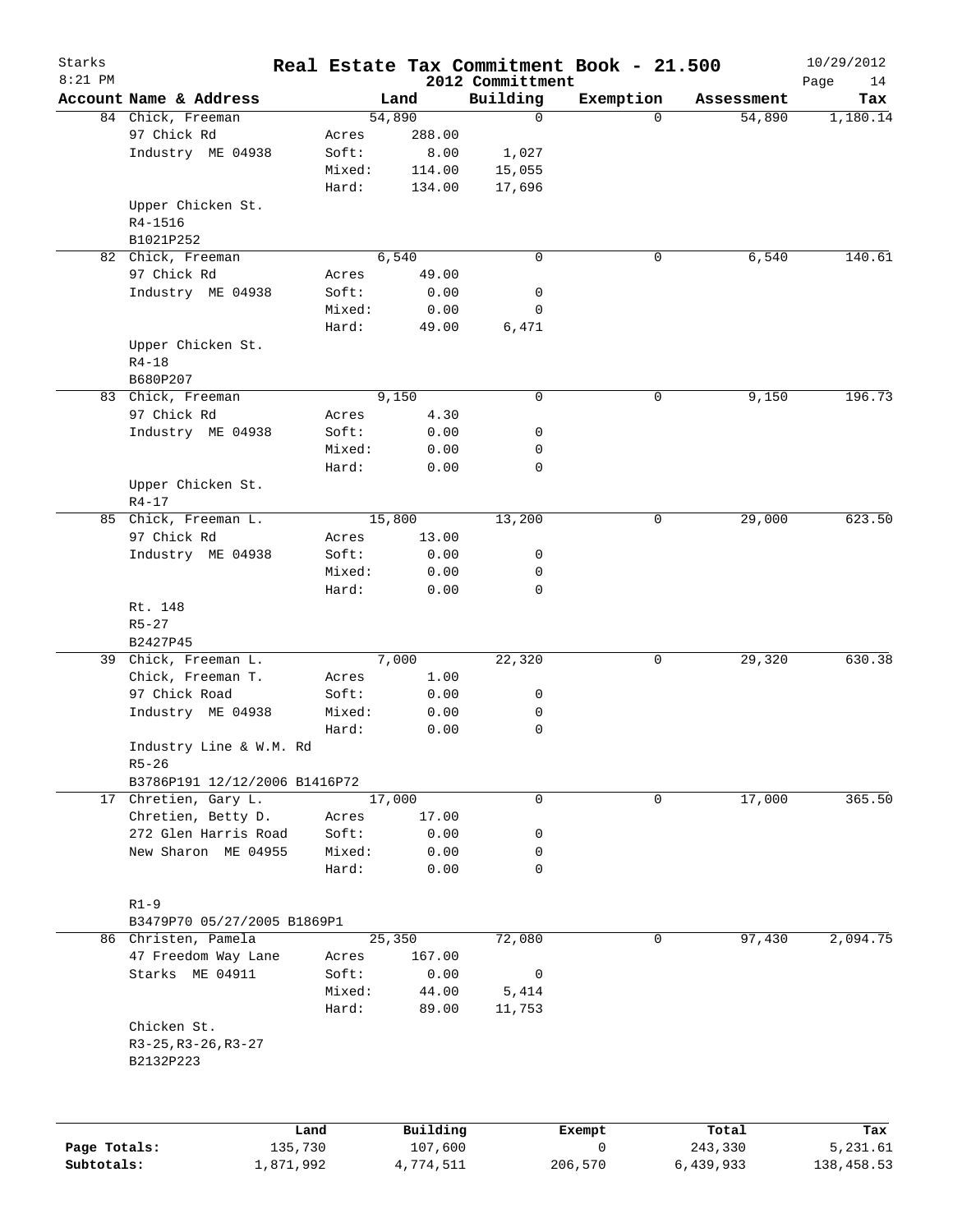| Starks    |                                 |        |       |                  | Real Estate Tax Commitment Book - 21.500 |            | 10/29/2012 |
|-----------|---------------------------------|--------|-------|------------------|------------------------------------------|------------|------------|
| $8:21$ PM |                                 |        |       | 2012 Committment |                                          |            | Page<br>15 |
|           | Account Name & Address          |        | Land  | Building         | Exemption                                | Assessment | Tax        |
|           | 87 Churchill, Caleb             | 25,750 |       | $\mathbf 0$      | $\Omega$                                 | 25,750     | 553.63     |
|           | 5 Hisler Mnt. Rd                | Acres  | 52.00 |                  |                                          |            |            |
|           | Somerville ME 04348             | Soft:  | 0.00  | 0                |                                          |            |            |
|           |                                 | Mixed: | 0.00  | 0                |                                          |            |            |
|           |                                 | Hard:  | 0.00  | $\mathbf 0$      |                                          |            |            |
|           | Brann Mills Road                |        |       |                  |                                          |            |            |
|           | $R2 - 18$                       |        |       |                  |                                          |            |            |
|           | B2035P100                       |        |       |                  |                                          |            |            |
| 88        | Churchill, David N.&<br>Craig A |        | 7,000 | $\mathbf 0$      | 0                                        | 7,000      | 150.50     |
|           | 23 Forest St.                   | Acres  | 1.00  |                  |                                          |            |            |
|           | Rutland VT 05701                | Soft:  | 0.00  | 0                |                                          |            |            |
|           |                                 | Mixed: | 0.00  | 0                |                                          |            |            |
|           |                                 | Hard:  | 0.00  | $\mathbf 0$      |                                          |            |            |
|           | Brann Mills Road                |        |       |                  |                                          |            |            |
|           | $R2 - 17.1$                     |        |       |                  |                                          |            |            |
|           | B1866P25                        |        |       |                  |                                          |            |            |
|           | 89 Churchill, William           | 20,250 |       | 63,920           | 9,100                                    | 75,070     | 1,614.01   |
|           | C.Sr.                           |        |       |                  |                                          |            |            |
|           | 59 Branns Mills Road            | Acres  | 26.00 |                  |                                          |            |            |
|           | Anson ME 04911                  | Soft:  | 0.00  |                  | 0 01 Homestead Exempt                    |            |            |
|           |                                 | Mixed: | 0.00  | 0                |                                          |            |            |
|           |                                 | Hard:  | 0.00  | $\Omega$         |                                          |            |            |
|           | Brann Mills Rd.                 |        |       |                  |                                          |            |            |
|           | $R2 - 17$                       |        |       |                  |                                          |            |            |
|           | B1760P52                        |        |       |                  |                                          |            |            |
|           | 91 Clancy, Barbara M. &         | 16,750 |       | 0                | 0                                        | 16,750     | 360.12     |
|           | Janet M.                        |        |       |                  |                                          |            |            |
|           | 201 Barton Rd                   | Acres  | 16.00 |                  |                                          |            |            |
|           | Stow MA 01775                   | Soft:  | 0.00  | 0                |                                          |            |            |
|           |                                 | Mixed: | 0.00  | 0                |                                          |            |            |
|           |                                 | Hard:  | 0.00  | 0                |                                          |            |            |
|           | Riverroad                       |        |       |                  |                                          |            |            |
|           | $R10 - 21$                      |        |       |                  |                                          |            |            |
|           | B1272P185                       |        |       |                  |                                          |            |            |
|           | 92 Clark, Carlton               | 28,500 |       | 21,300           | 0                                        | 49,800     | 1,070.70   |
|           | P.O. Box 306                    | Acres  | 59.00 |                  |                                          |            |            |
|           | Anson ME 04911                  | Soft:  | 0.00  | 0                |                                          |            |            |
|           |                                 | Mixed: | 0.00  | 0                |                                          |            |            |
|           |                                 | Hard:  | 0.00  | $\mathbf 0$      |                                          |            |            |
|           | Sterry Hill Rd.                 |        |       |                  |                                          |            |            |
|           | $R7 - 25$                       |        |       |                  |                                          |            |            |
|           | B839P702                        |        |       |                  |                                          |            |            |
|           | 355 Clark, Elaine E.            | 25,750 |       | 121,620          | 9,100                                    | 138,270    | 2,972.81   |
|           | 24 Abijah Hill Road             | Acres  | 48.00 |                  |                                          |            |            |
|           | Bijah Hill Rd.                  | Soft:  | 0.00  | 0                | 01 Homestead Exempt                      |            |            |
|           | Starks ME 04911                 | Mixed: | 0.00  | 0                |                                          |            |            |
|           |                                 | Hard:  | 0.00  | 0                |                                          |            |            |
|           | Bijah Hill Rd                   |        |       |                  |                                          |            |            |
|           | $R2 - 40$                       |        |       |                  |                                          |            |            |
|           | B3958P338 12/18/2007 B875P991   |        |       |                  |                                          |            |            |

|              | Land      | Building  | Exempt  | Total     | Tax        |
|--------------|-----------|-----------|---------|-----------|------------|
| Page Totals: | 124,000   | 206,840   | 18,200  | 312,640   | 6,721.77   |
| Subtotals:   | 1,995,992 | 4,981,351 | 224,770 | 6,752,573 | 145,180.30 |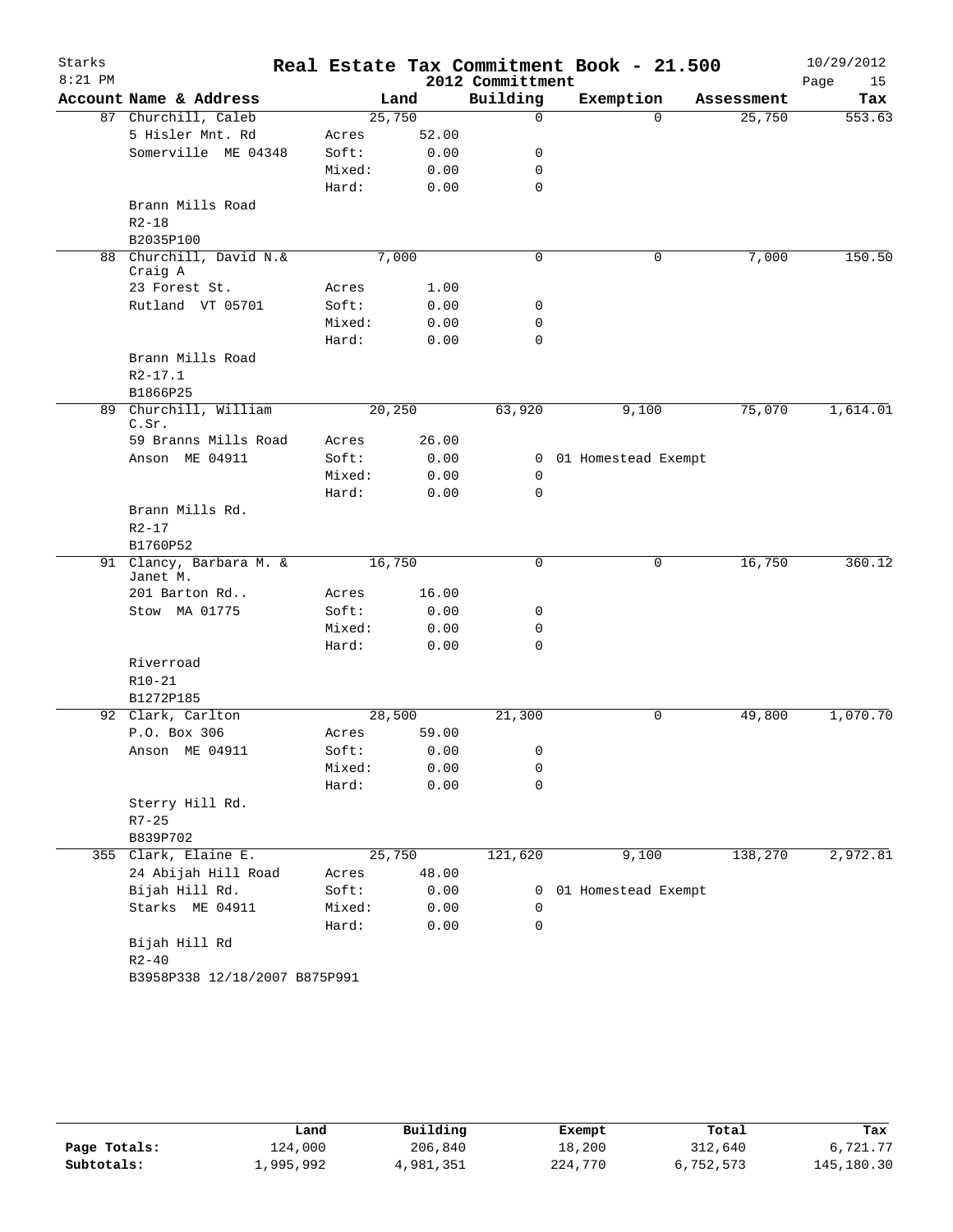|              |                                         |        |           |                              | Real Estate Tax Commitment Book - 21.500 |            | 10/29/2012        |
|--------------|-----------------------------------------|--------|-----------|------------------------------|------------------------------------------|------------|-------------------|
| $8:21$ PM    | Account Name & Address                  |        | Land      | 2012 Committment<br>Building | Exemption                                | Assessment | Page<br>16<br>Tax |
|              | 93 Clark, James L                       |        | 19,000    | 49,280                       | 9,100                                    | 59,180     | 1, 272.37         |
|              | Clark Michael R.                        | Acres  | 21.00     |                              |                                          |            |                   |
|              | 332 Anson Road                          | Soft:  | 0.00      | 0                            | 01 Homestead Exempt                      |            |                   |
|              | Starks ME 04911                         | Mixed: | 0.00      | 0                            |                                          |            |                   |
|              |                                         | Hard:  | 0.00      | $\mathbf 0$                  |                                          |            |                   |
|              | Rt. 43 Madison Rd.                      |        |           |                              |                                          |            |                   |
|              | $R11 - 4.1$                             |        |           |                              |                                          |            |                   |
|              | B1260P16                                |        |           |                              |                                          |            |                   |
|              | 94 Clark, James L. &                    |        | 9,300     |                              |                                          |            | 934.39            |
|              | Danyel M                                |        |           | 43,260                       | 9,100                                    | 43,460     |                   |
|              | 332 Anson Road                          | Acres  | 3.00      |                              |                                          |            |                   |
|              | Starks ME 04911                         | Soft:  | 0.00      |                              | 0 01 Homestead Exempt                    |            |                   |
|              |                                         | Mixed: | 0.00      | $\mathbf 0$                  |                                          |            |                   |
|              |                                         | Hard:  | 0.00      | $\mathbf 0$                  |                                          |            |                   |
|              |                                         |        |           |                              |                                          |            |                   |
|              | Route 43                                |        |           |                              |                                          |            |                   |
|              | $R11 - 4.3$                             |        |           |                              |                                          |            |                   |
|              | B2120P167                               |        |           |                              |                                          |            |                   |
|              | 95 Clark, Robert L. &<br>Donna L.       |        | 15,800    | 109,840                      | 9,100                                    | 116,540    | 2,505.61          |
|              | 634 Sandy River Road                    | Acres  | 13.00     |                              |                                          |            |                   |
|              |                                         |        |           |                              |                                          |            |                   |
|              | Starks ME 04911                         | Soft:  | 0.00      |                              | 0 01 Homestead Exempt                    |            |                   |
|              |                                         | Mixed: | 0.00      | 0                            |                                          |            |                   |
|              |                                         | Hard:  | 0.00      | $\Omega$                     |                                          |            |                   |
|              | Riverroad                               |        |           |                              |                                          |            |                   |
|              | R10-13.1                                |        |           |                              |                                          |            |                   |
|              | B1419P289                               |        |           |                              |                                          |            |                   |
|              | 96 Clark, Russell                       |        | 8,650     | 51,000                       | 9,100                                    | 50,550     | 1,086.82          |
|              | 12 Dill Road                            | Acres  | 2.00      |                              |                                          |            |                   |
|              | Starks ME 04911                         | Soft:  | 0.00      |                              | 0 01 Homestead Exempt                    |            |                   |
|              |                                         | Mixed: | 0.00      | $\mathbf 0$                  |                                          |            |                   |
|              |                                         | Hard:  | 0.00      | $\mathbf 0$                  |                                          |            |                   |
|              | Rt. 43 Madison Road                     |        |           |                              |                                          |            |                   |
|              | $R12 - 4$                               |        |           |                              |                                          |            |                   |
|              | B827P431                                |        |           |                              |                                          |            |                   |
|              | 416 Clark, Kelly D                      |        | 3,750     | 25,800                       | 9,100                                    | 20,450     | 439.67            |
|              | 42 Chicken Street                       | Acres  | 0.22      |                              | 01 Homestead Exempt                      |            |                   |
|              | Starks ME 04911                         | Soft:  | 0.00      | 0                            |                                          |            |                   |
|              |                                         | Mixed: | 0.00      | 0                            |                                          |            |                   |
|              |                                         | Hard:  | 0.00      | 0                            |                                          |            |                   |
|              | Chicken Street                          |        |           |                              |                                          |            |                   |
|              | $U2-13$                                 |        |           |                              |                                          |            |                   |
|              | B4242P16 02/22/2010 B2159P134           |        |           |                              |                                          |            |                   |
|              |                                         |        |           |                              |                                          |            |                   |
|              | 97 Clarrage, Gerald W. Sr.<br>& Janet A |        | 9,600     | $\mathbf 0$                  | $\mathbf 0$                              | 9,600      | 206.40            |
|              | 126 Mildram Rd.                         | Acres  | 5.00      |                              |                                          |            |                   |
|              | Wells ME 04090                          | Soft:  | 0.00      | 0                            |                                          |            |                   |
|              |                                         | Mixed: | 0.00      | 0                            |                                          |            |                   |
|              |                                         |        |           |                              |                                          |            |                   |
|              |                                         | Hard:  | 0.00      | 0                            |                                          |            |                   |
|              | West Mills Rd.                          |        |           |                              |                                          |            |                   |
|              | $R4 - 35.2$                             |        |           |                              |                                          |            |                   |
|              | B1322P152                               |        |           |                              |                                          |            |                   |
|              | 380 Clement, Reginald A.                |        | 10,580    | 112,147                      | 9,100                                    | 113,627    | 2,442.98          |
|              | Clement, Kathryn L.                     | Acres  | 6.50      |                              | 01 Homestead Exempt                      |            |                   |
|              | PO Box 81                               | Soft:  | 0.00      | 0                            |                                          |            |                   |
|              | Anson ME 04911                          | Mixed: | 0.00      | 0                            |                                          |            |                   |
|              |                                         | Hard:  | 0.00      | 0                            |                                          |            |                   |
|              |                                         |        |           |                              |                                          |            |                   |
|              | $R10-10$                                |        |           |                              |                                          |            |                   |
|              |                                         |        |           |                              |                                          |            |                   |
|              |                                         | Land   | Building  |                              | Exempt                                   | Total      | Tax               |
| Page Totals: | 76,680                                  |        | 391,327   |                              | 54,600                                   | 413,407    | 8,888.24          |
| Subtotals:   | 2,072,672                               |        | 5,372,678 |                              | 279,370                                  | 7,165,980  | 154,068.54        |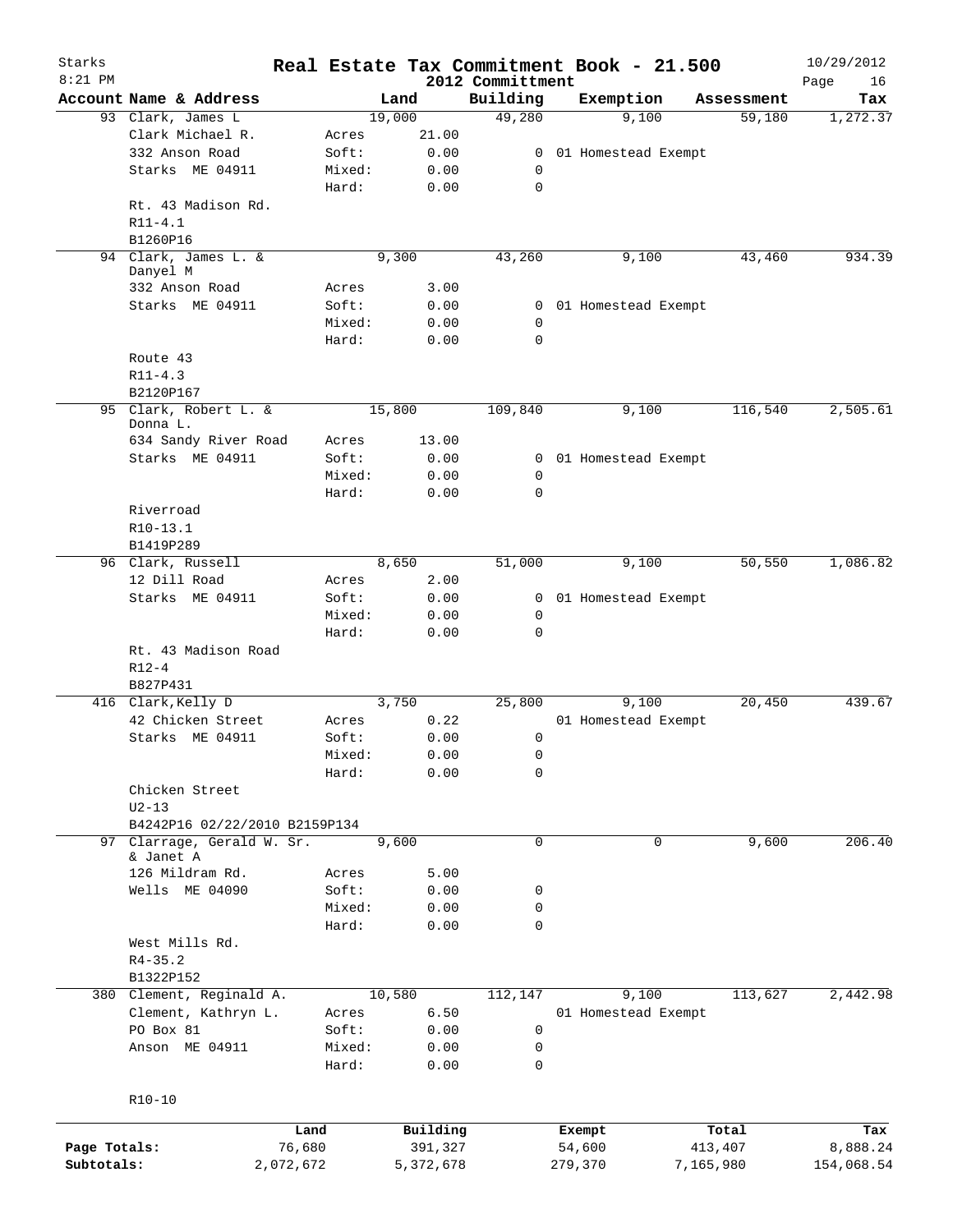| Starks       |                                       |                 |           |              |                              | Real Estate Tax Commitment Book - 21.500 |             |            | 10/29/2012        |
|--------------|---------------------------------------|-----------------|-----------|--------------|------------------------------|------------------------------------------|-------------|------------|-------------------|
| $8:21$ PM    | Account Name & Address                |                 | Land      |              | 2012 Committment<br>Building | Exemption                                |             | Assessment | Page<br>17<br>Tax |
|              | 98 Colburn, Gary                      |                 | 11,250    |              | 43,270                       |                                          | $\Omega$    | 54,520     | 1,172.18          |
|              | 904 New Sharon Road                   | Acres           |           | 6.00         |                              |                                          |             |            |                   |
|              | Starks ME 04911                       | Soft:           |           | 0.00         | 0                            |                                          |             |            |                   |
|              |                                       | Mixed:          |           | 0.00         | 0                            |                                          |             |            |                   |
|              |                                       | Hard:           |           | 0.00         | $\mathbf 0$                  |                                          |             |            |                   |
|              | Rt.134 New Sharon Rd.<br>$R1 - 47$    |                 |           |              |                              |                                          |             |            |                   |
|              | B1589P147                             |                 |           |              |                              |                                          |             |            |                   |
| 99           | Cole, Norman F. &<br>Catherine L.     |                 | 5,710     |              | 27,660                       | 9,100                                    |             | 24,270     | 521.80            |
|              | 2694 Industry Road<br>Starks ME 04911 | Acres<br>Soft:  |           | 0.51<br>0.00 |                              | 01 Homestead Exempt                      |             |            |                   |
|              |                                       | Mixed:          |           | 0.00         | 0<br>$\mathbf 0$             |                                          |             |            |                   |
|              |                                       | Hard:           |           | 0.00         | $\mathbf 0$                  |                                          |             |            |                   |
|              | $U1-15$                               |                 |           |              |                              |                                          |             |            |                   |
|              | B1171P328                             |                 |           |              |                              |                                          |             |            |                   |
|              | 100 Cole, Robert W                    |                 | 11,190    |              | 1,200                        |                                          | 0           | 12,390     | 266.39            |
|              | 41 Chase St                           | Acres           |           | 5.90         |                              |                                          |             |            |                   |
|              | Beverly MA 01915                      | Soft:           |           | 0.00         | 0                            |                                          |             |            |                   |
|              |                                       | Mixed:          |           | 0.00         | 0                            |                                          |             |            |                   |
|              |                                       | Hard:           |           | 0.00         | $\mathbf 0$                  |                                          |             |            |                   |
|              | Rt. 148 West Mills Rd.                |                 |           |              |                              |                                          |             |            |                   |
|              | $R5 - 29$                             |                 |           |              |                              |                                          |             |            |                   |
|              | B1895P264                             |                 |           |              |                              |                                          |             |            |                   |
|              | 101 Cole, Robert W                    |                 | 8,560     |              | 0                            |                                          | 0           | 8,560      | 184.04            |
|              | 41 Chase St                           | Acres           |           | 3.40         |                              |                                          |             |            |                   |
|              | Beverly MA 01915                      | Soft:           |           | 0.00         | 0                            |                                          |             |            |                   |
|              |                                       | Mixed:<br>Hard: |           | 0.00<br>0.00 | 0<br>0                       |                                          |             |            |                   |
|              | $R5 - 30$                             |                 |           |              |                              |                                          |             |            |                   |
|              | B1895P264                             |                 |           |              |                              |                                          |             |            |                   |
|              | 103 Comstock, Craig                   |                 | 25,080    |              | 53,740                       | 9,100                                    |             | 69,720     | 1,498.98          |
|              | 58 Comstock Road                      | Acres           | 67.00     |              |                              |                                          |             |            |                   |
|              | Starks ME 04911                       | Soft:           | 15.00     |              | 1,925                        | 01 Homestead Exempt                      |             |            |                   |
|              |                                       | Mixed:          |           | 8.00         | 1,056                        |                                          |             |            |                   |
|              |                                       | Hard:           | 23.00     |              | 3,037                        |                                          |             |            |                   |
|              | 19 & 26                               |                 |           |              |                              |                                          |             |            |                   |
|              | $R2 - 19$                             |                 |           |              |                              |                                          |             |            |                   |
|              | B809P728                              |                 |           |              |                              |                                          |             |            |                   |
|              | 491 Comstock, Craig                   |                 | 5,670     |              | $\mathbf 0$                  |                                          | $\mathbf 0$ | 5,670      | 121.90            |
|              | Comstock, Valerie                     | Acres           | 48.00     |              |                              |                                          |             |            |                   |
|              | 58 Comstock Road                      | Soft:           | 10.00     |              | 1,150                        |                                          |             |            |                   |
|              | Starks ME 04911                       | Mixed:          |           | 0.00         | 0                            |                                          |             |            |                   |
|              |                                       | Hard:           |           | 9.00         | 1,161                        |                                          |             |            |                   |
|              | Industry Road                         |                 |           |              |                              |                                          |             |            |                   |
|              | $R2 - 28$                             |                 |           |              |                              |                                          |             |            |                   |
|              | B3902P339 08/20/2007 B849P84          |                 |           |              |                              |                                          |             |            |                   |
|              | 104 Comstock, Craig &                 |                 | 2,470     |              | $\mathbf 0$                  |                                          | $\mathbf 0$ | 2,470      | 53.11             |
|              | Valerie L.                            |                 |           |              |                              |                                          |             |            |                   |
|              | 58 Comstock Road                      | Acres           | 19.00     |              |                              |                                          |             |            |                   |
|              | Starks ME 04911                       | Soft:           | 19.00     |              | 2,438                        |                                          |             |            |                   |
|              |                                       | Mixed:          |           | 0.00         | 0                            |                                          |             |            |                   |
|              |                                       | Hard:           |           | 0.00         | 0                            |                                          |             |            |                   |
|              | Branns Mill Rd.                       |                 |           |              |                              |                                          |             |            |                   |
|              | $R1 - 31.2$                           |                 |           |              |                              |                                          |             |            |                   |
|              | B877P954                              |                 |           |              |                              |                                          |             |            |                   |
|              |                                       | Land            | Building  |              |                              | Exempt                                   |             | Total      | Tax               |
| Page Totals: |                                       | 69,930          | 125,870   |              |                              | 18,200                                   |             | 177,600    | 3,818.40          |
| Subtotals:   |                                       | 2,142,602       | 5,498,548 |              |                              | 297,570                                  |             | 7,343,580  | 157,886.94        |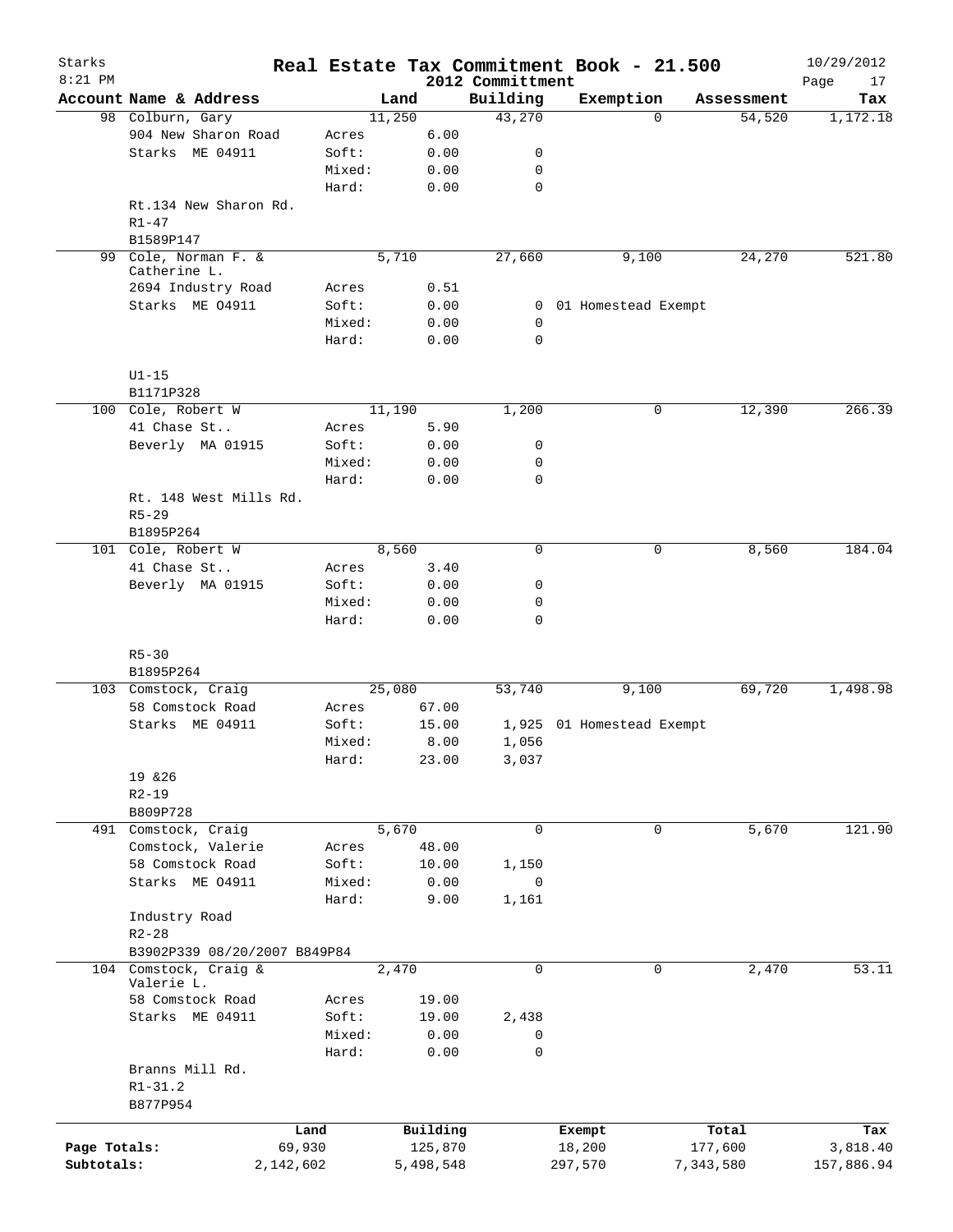| Starks<br>$8:21$ PM |                                     |        |                     | 2012 Committment | Real Estate Tax Commitment Book - 21.500 |                  | 10/29/2012<br>Page<br>18 |
|---------------------|-------------------------------------|--------|---------------------|------------------|------------------------------------------|------------------|--------------------------|
|                     | Account Name & Address              |        | Land                | Building         | Exemption                                | Assessment       | Tax                      |
|                     | 105 Comstock, Craig &<br>Valerie L. |        | 1,340               | 0                | $\Omega$                                 | 1,340            | 28.81                    |
|                     | 58 Comstock Road                    | Acres  | 10.00               |                  |                                          |                  |                          |
|                     | Starks ME 04911                     | Soft:  | 0.00                | 0                |                                          |                  |                          |
|                     |                                     | Mixed: | 10.00               | 1,321            |                                          |                  |                          |
|                     |                                     | Hard:  | 0.00                | $\Omega$         |                                          |                  |                          |
|                     | Branns Mill Rd.                     |        |                     |                  |                                          |                  |                          |
|                     | $R1 - 31.1$                         |        |                     |                  |                                          |                  |                          |
|                     | B877P954                            |        |                     |                  |                                          |                  |                          |
|                     | 106 Connell, James                  |        | 23,750              | 17,860           | 0                                        | 41,610           | 894.61                   |
|                     | Connell Sandra                      | Acres  | 40.00               |                  |                                          |                  |                          |
|                     | 292 County Rd.                      | Soft:  | 0.00                | 0                |                                          |                  |                          |
|                     | Buzzards Bay MA 02532               | Mixed: | 0.00                | 0                |                                          |                  |                          |
|                     |                                     | Hard:  | 0.00                | 0                |                                          |                  |                          |
|                     | $R1 - 29.3$                         |        |                     |                  |                                          |                  |                          |
|                     | B1315P35                            |        |                     |                  |                                          |                  |                          |
|                     | 107 Cook, Peter                     |        | 530                 | 0                | 0                                        | 530              | 11.40                    |
|                     | 272 Anson Road                      | Acres  | 4.00                |                  |                                          |                  |                          |
|                     | Starks ME 04911                     | Soft:  | 0.00                | 0                |                                          |                  |                          |
|                     |                                     | Mixed: | 4.00                | 528              |                                          |                  |                          |
|                     |                                     | Hard:  | 0.00                | 0                |                                          |                  |                          |
|                     | Madison Rd                          |        |                     |                  |                                          |                  |                          |
|                     | $R7 - 3$                            |        |                     |                  |                                          |                  |                          |
|                     | 108 Cook, Peter                     |        | 16,100              | 45,240           | 9,100                                    | 52,240           | 1,123.16                 |
|                     | 272 Anson Road                      | Acres  | 31.00               |                  |                                          |                  |                          |
|                     | Starks ME 04911                     | Soft:  | 11.00               |                  | 1,412 01 Homestead Exempt                |                  |                          |
|                     |                                     | Mixed: | 0.00                | $\mathbf 0$      |                                          |                  |                          |
|                     |                                     | Hard:  | 11.00               | 1,453            |                                          |                  |                          |
|                     | Madison Rd<br>$R7 - 2$              |        |                     |                  |                                          |                  |                          |
|                     | B1793P287                           |        |                     |                  |                                          |                  |                          |
|                     | 317 Coombs Walter, E and            |        | 22,680              | 11,760           | 0                                        | 34,440           | 740.46                   |
|                     | Phyllis E                           |        |                     |                  |                                          |                  |                          |
|                     | 28 Growling Bear Dr.                | Acres  | 80.00               |                  |                                          |                  |                          |
|                     | Brunswick ME 04011                  | Soft:  | 0.00                | 0                |                                          |                  |                          |
|                     |                                     | Mixed: | 32.00               | 4,226            |                                          |                  |                          |
|                     |                                     | Hard:  | 39.00               | 5,150            |                                          |                  |                          |
|                     | $R4 - 4, R4 - 6$                    |        |                     |                  |                                          |                  |                          |
|                     | B3820P63 B1582P258                  |        |                     |                  |                                          |                  |                          |
|                     | 339 Coronati, Joseph                |        | 13,850              | 35,500           | 0                                        | 49,350           | 1,061.02                 |
|                     | Coronati, Kimberly                  | Acres  | 10.00               |                  |                                          |                  |                          |
|                     | 106 Middle Road                     | Soft:  | 0.00                | 0                |                                          |                  |                          |
|                     | Deerfield NH 03037                  | Mixed: | 0.00                | 0                |                                          |                  |                          |
|                     |                                     | Hard:  | 0.00                | $\mathbf 0$      |                                          |                  |                          |
|                     | $R2 - 24.5$                         |        |                     |                  |                                          |                  |                          |
|                     | B3547P314 08/30/2005 B1024P186      |        |                     |                  |                                          |                  |                          |
|                     | 111 Costigan, Julie L.              |        | 8,780               | 32,120           | 9,100                                    | 31,800           | 683.70                   |
|                     | 14 Anson Road                       | Acres  | 2.20                |                  |                                          |                  |                          |
|                     | Starks ME 04911                     | Soft:  | 0.00                | 0                | 01 Homestead Exempt                      |                  |                          |
|                     |                                     | Mixed: | 0.00                | 0                |                                          |                  |                          |
|                     |                                     | Hard:  | 0.00                | 0                |                                          |                  |                          |
|                     | $U2-28$                             |        |                     |                  |                                          |                  |                          |
|                     | B1627P300                           |        |                     |                  |                                          |                  |                          |
|                     |                                     |        |                     |                  |                                          |                  |                          |
| Page Totals:        | Land<br>87,030                      |        | Building<br>142,480 |                  | Exempt<br>18,200                         | Total<br>211,310 | Tax<br>4,543.16          |
| Subtotals:          | 2,229,632                           |        | 5,641,028           |                  | 315,770                                  | 7,554,890        | 162,430.10               |
|                     |                                     |        |                     |                  |                                          |                  |                          |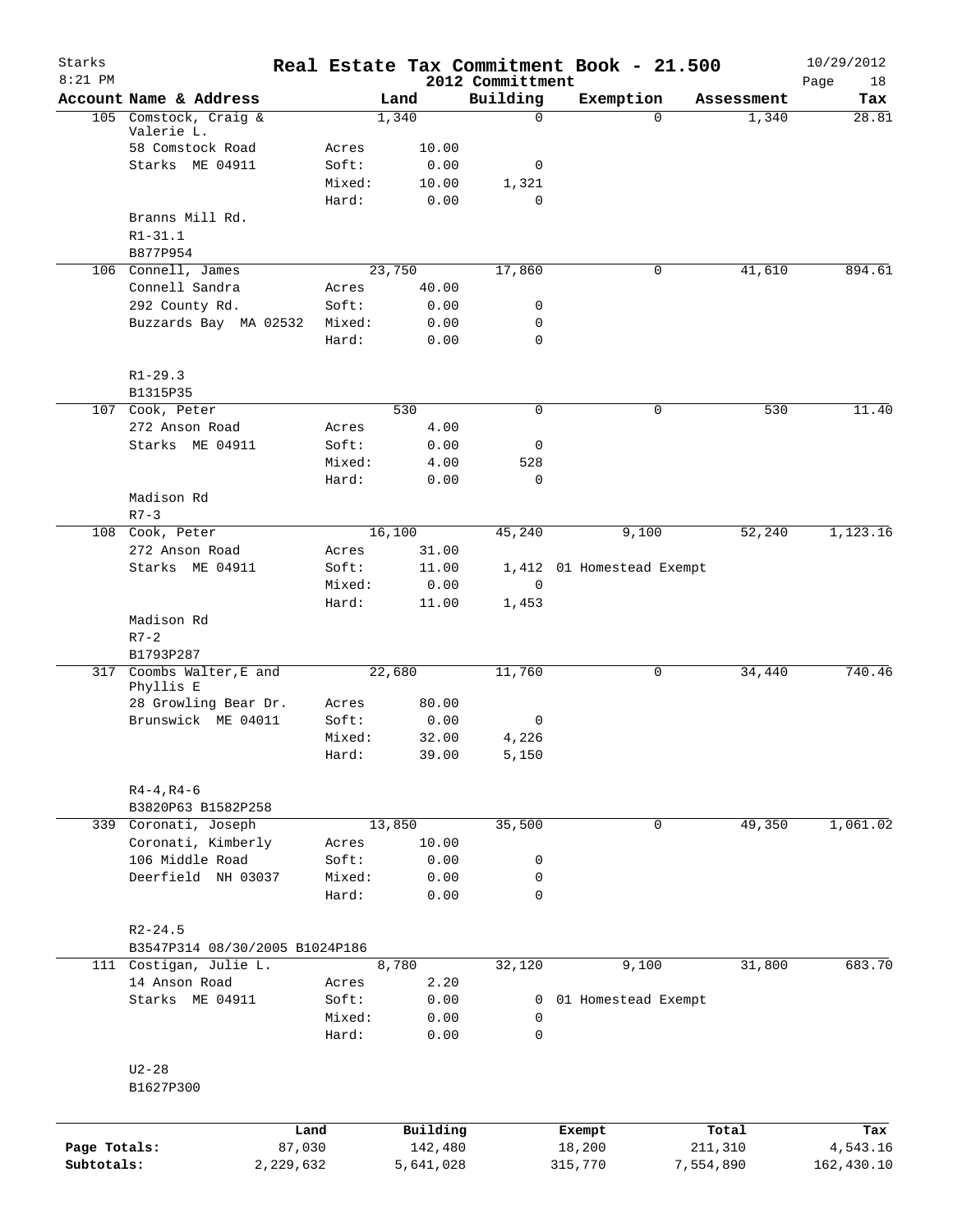| Starks<br>$8:21$ PM |                                                          |                |           | 2012 Committment | Real Estate Tax Commitment Book - 21.500 |                       | 10/29/2012        |
|---------------------|----------------------------------------------------------|----------------|-----------|------------------|------------------------------------------|-----------------------|-------------------|
|                     | Account Name & Address                                   |                | Land      | Building         | Exemption                                | Assessment            | 19<br>Page<br>Tax |
|                     | 756 Cothen, Joshua<br>P.O. Box<br>Anson ME 04911         |                | 0         | 9,000            | 9,000<br>01 Homestead Exempt             | $\mathbf 0$           | 0.00              |
|                     |                                                          |                |           |                  |                                          |                       |                   |
|                     | R7 11.10N                                                |                |           |                  |                                          |                       |                   |
|                     | 112 Cotton, Dennis L.                                    | 11,250         |           | 39,820           | 9,100                                    | 41,970                | 902.35            |
|                     | 215 Sawyers Mills Road                                   | Acres          | 6.00      |                  | 01 Homestead Exempt                      |                       |                   |
|                     | Starks ME 04911                                          | Soft:          | 0.00      | 0                |                                          |                       |                   |
|                     |                                                          | Mixed:         | 0.00      | 0                |                                          |                       |                   |
|                     | West Mills Rd                                            | Hard:          | 0.00      | 0                |                                          |                       |                   |
|                     | $R7 - 11.4$<br>B5043P146 09/17/2008 B2519P271            |                |           |                  |                                          |                       |                   |
|                     | 113 Couto, Francisco R. &                                | 13,170         |           | 6,020            |                                          | 19,190<br>$\mathbf 0$ | 412.59            |
|                     | Celestina F                                              |                |           |                  |                                          |                       |                   |
|                     | 36 Rogers Drive                                          | Acres          | 8.95      |                  |                                          |                       |                   |
|                     | Stoughton MA 02072                                       | Soft:          | 0.00      | 0                |                                          |                       |                   |
|                     |                                                          | Mixed:         | 0.00      | 0                |                                          |                       |                   |
|                     |                                                          | Hard:          | 0.00      | $\Omega$         |                                          |                       |                   |
|                     | $R5 - 5$                                                 |                |           |                  |                                          |                       |                   |
|                     | B1560P104                                                |                |           |                  |                                          |                       |                   |
|                     | 115 Cowan, Edward                                        | 12,710         |           | 43,080           | 9,100                                    | 46,690                | 1,003.83          |
|                     | PO Box 132                                               | Acres          | 8.24      |                  |                                          |                       |                   |
|                     | Anson ME 04911                                           | Soft:          | 0.00      | $\mathbf{0}$     | 01 Homestead Exempt                      |                       |                   |
|                     |                                                          | Mixed:         | 0.00      | 0                |                                          |                       |                   |
|                     |                                                          | Hard:          | 0.00      | $\Omega$         |                                          |                       |                   |
|                     | $R9 - 8$                                                 |                |           |                  |                                          |                       |                   |
|                     | B1469P206                                                |                |           |                  |                                          |                       |                   |
|                     | 705 Cowan, Marc and Tracy                                |                | 7,980     | 78,038           | 9,100                                    | 76,918                | 1,653.74          |
|                     | 39 Freedom Way Lane                                      | Acres          | 2.50      |                  | 01 Homestead Exempt                      |                       |                   |
|                     | Starks ME 04911                                          | Soft:          | 0.00      | 0                |                                          |                       |                   |
|                     |                                                          | Mixed:         | 0.00      | 0<br>0           |                                          |                       |                   |
|                     |                                                          | Hard:          | 0.00      |                  |                                          |                       |                   |
|                     | $R3 - 27.1$                                              |                |           |                  |                                          |                       |                   |
|                     | B3815P52 02/23/2007                                      |                |           |                  |                                          |                       |                   |
|                     | 343 Cowell, Edward J.                                    |                | 4,450     | 21,000           |                                          | 0<br>25,450           | 547.17            |
|                     | 18 Anson Road                                            | Acres          | 0.31      |                  |                                          |                       |                   |
|                     | Starks ME 04911                                          | Soft:          | 0.00      | 0                |                                          |                       |                   |
|                     |                                                          | Mixed:         | 0.00      | 0                |                                          |                       |                   |
|                     |                                                          | Hard:          | 0.00      | $\mathbf 0$      |                                          |                       |                   |
|                     | villate                                                  |                |           |                  |                                          |                       |                   |
|                     | $U2 - 29$                                                |                |           |                  |                                          |                       |                   |
|                     | B4060P53 10/01/2008 B1779P53<br>117 Cram, Robert & Norma |                | 9,950     | 52,800           | 9,100                                    | 53,650                |                   |
|                     | 1054 New Sharon Road                                     |                | 4.00      |                  |                                          |                       | 1,153.47          |
|                     | Starks ME 04911                                          | Acres<br>Soft: | 0.00      | 0                | 01 Homestead Exempt                      |                       |                   |
|                     |                                                          | Mixed:         | 0.00      | 0                |                                          |                       |                   |
|                     |                                                          | Hard:          | 0.00      | 0                |                                          |                       |                   |
|                     | New Sharon Rd                                            |                |           |                  |                                          |                       |                   |
|                     | $R1 - 41.1$                                              |                |           |                  |                                          |                       |                   |
|                     | B1830P88                                                 |                |           |                  |                                          |                       |                   |
|                     |                                                          |                |           |                  |                                          |                       |                   |
|                     |                                                          | Land           | Building  |                  | Exempt                                   | Total                 | Tax               |
| Page Totals:        | 59,510                                                   |                | 249,758   |                  | 45,400                                   | 263,868               | 5,673.15          |
| Subtotals:          | 2,289,142                                                |                | 5,890,786 |                  | 361,170                                  | 7,818,758             | 168, 103. 25      |
|                     |                                                          |                |           |                  |                                          |                       |                   |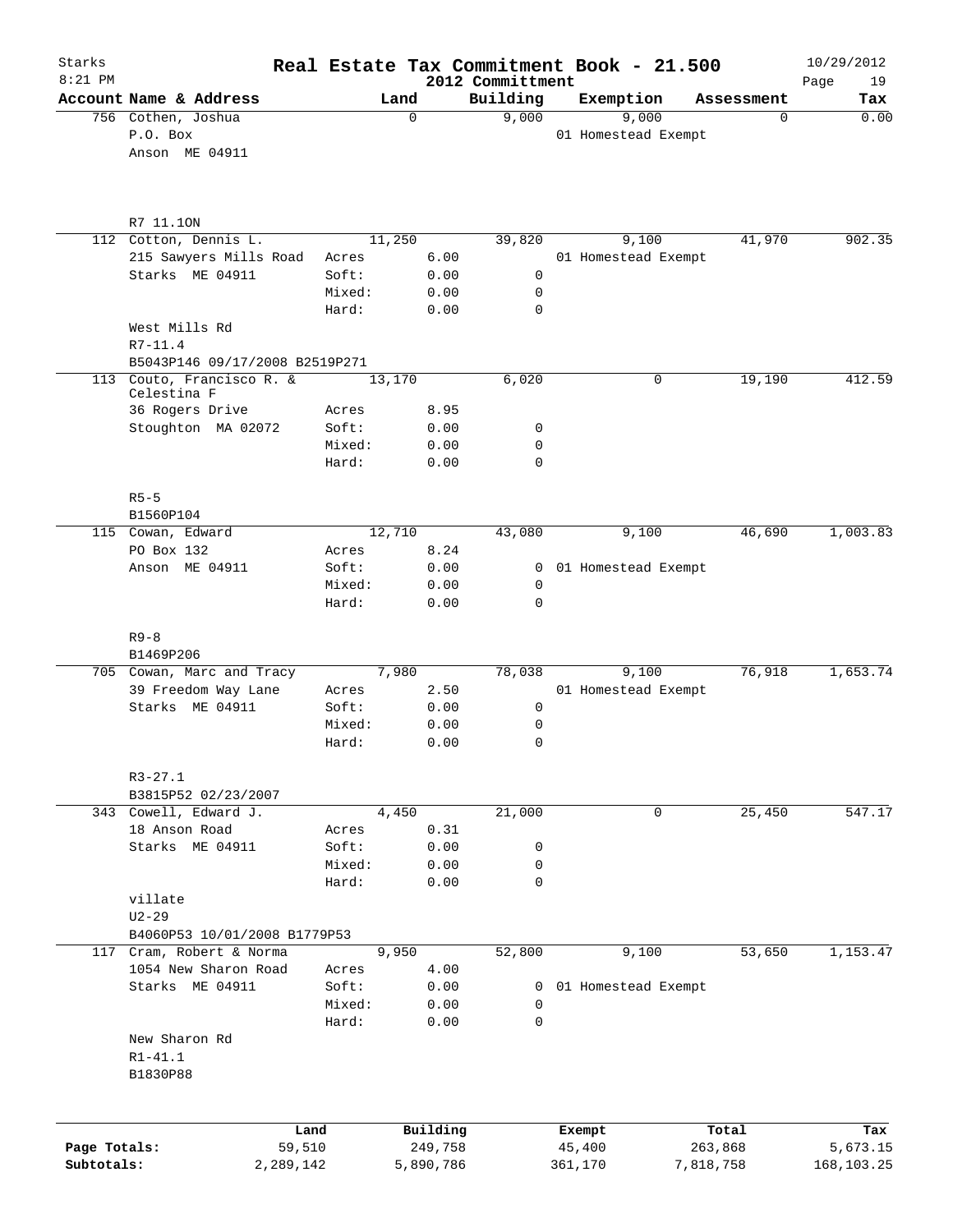| Starks    |                                                                     |        |       |                  | Real Estate Tax Commitment Book - 21.500 |            | 10/29/2012 |
|-----------|---------------------------------------------------------------------|--------|-------|------------------|------------------------------------------|------------|------------|
| $8:21$ PM |                                                                     |        |       | 2012 Committment |                                          |            | Page<br>20 |
|           | Account Name & Address                                              |        | Land  | Building         | Exemption                                | Assessment | Tax        |
|           | 118 Crockett, Stephen &<br>Diane                                    | 23,500 |       | 18,960           | 9,100                                    | 33,360     | 717.24     |
|           | P.O.Box 467                                                         | Acres  | 39.00 |                  |                                          |            |            |
|           | Anson ME 04911                                                      | Soft:  | 0.00  |                  | 0 01 Homestead Exempt                    |            |            |
|           |                                                                     | Mixed: | 0.00  | $\mathbf 0$      |                                          |            |            |
|           |                                                                     | Hard:  | 0.00  | $\mathbf 0$      |                                          |            |            |
|           | $R3-6.1$                                                            |        |       |                  |                                          |            |            |
|           | B1443P326                                                           |        |       |                  |                                          |            |            |
|           | 195 Cromwell, Gary R.                                               | 5,679  |       | 0                | 0                                        | 5,679      | 122.10     |
|           | P.O. Box 314                                                        | Acres  | 43.00 |                  |                                          |            |            |
|           | Anson ME 04911                                                      | Soft:  | 0.00  | 0                |                                          |            |            |
|           |                                                                     | Mixed: | 43.00 | 5,679            |                                          |            |            |
|           |                                                                     | Hard:  | 0.00  | $\mathbf 0$      |                                          |            |            |
|           | R5-18, R5-19.4<br>B4149P12 06/09/2009 B4095P172 02/02/2009 B1299P75 |        |       |                  |                                          |            |            |
|           | 254 Crouss II, Frederick R.                                         | 22,750 |       | 0                | 0                                        | 22,750     | 489.12     |
|           | Methot, Mary E                                                      | Acres  | 40.00 |                  |                                          |            |            |
|           | 135 Packardville Road                                               | Soft:  | 0.00  | 0                |                                          |            |            |
|           | Pelham MA 01002                                                     | Mixed: | 0.00  | 0                |                                          |            |            |
|           |                                                                     | Hard:  | 0.00  | $\mathbf 0$      |                                          |            |            |
|           | $R2 - 24.13$                                                        |        |       |                  |                                          |            |            |
|           | B4098P325 01/15/2009 B1785P43                                       |        |       |                  |                                          |            |            |
|           | 120 Curran, Thomas &<br>Jennifer                                    | 13,050 |       | $\Omega$         | $\mathbf 0$                              | 13,050     | 280.58     |
|           | 3 Cobbler'S Lane                                                    | Acres  | 10.30 |                  |                                          |            |            |
|           | Beverly MA 01915                                                    | Soft:  | 0.00  | 0                |                                          |            |            |
|           |                                                                     | Mixed: | 0.00  | 0                |                                          |            |            |
|           |                                                                     | Hard:  | 0.00  | $\mathbf 0$      |                                          |            |            |
|           | $R6 - 2.4$                                                          |        |       |                  |                                          |            |            |
|           | B1786P253                                                           |        |       |                  |                                          |            |            |
|           | 121 Curtis, Kevin C.                                                | 5,060  |       | $\mathbf 0$      | 0                                        | 5,060      | 108.79     |
|           | PO Box 21                                                           | Acres  | 0.40  |                  |                                          |            |            |
|           | West Farmington ME<br>04992                                         | Soft:  | 0.00  | 0                |                                          |            |            |
|           |                                                                     | Mixed: | 0.00  | 0                |                                          |            |            |
|           |                                                                     | Hard:  | 0.00  | 0                |                                          |            |            |
|           | Route #43<br>$U2-2$                                                 |        |       |                  |                                          |            |            |
|           | B2845P229                                                           |        |       |                  |                                          |            |            |
|           | 122 Cushman, Steven J. &<br>Tabbatha                                | 8,070  |       | 61,320           | 9,100                                    | 60,290     | 1,296.23   |
|           | 237 Beans Corner Rd                                                 | Acres  | 1.10  |                  |                                          |            |            |
|           | New Sharon ME 04955                                                 | Soft:  | 0.00  |                  | 0 01 Homestead Exempt                    |            |            |
|           |                                                                     | Mixed: | 0.00  | 0                |                                          |            |            |
|           |                                                                     | Hard:  | 0.00  | $\mathbf 0$      |                                          |            |            |
|           | Beans Corner Road<br>$R1-11$                                        |        |       |                  |                                          |            |            |
|           | B2610P207                                                           |        |       |                  |                                          |            |            |
|           |                                                                     |        |       |                  |                                          |            |            |

|              | Land      | Building  | Exempt  | Total     | Tax         |
|--------------|-----------|-----------|---------|-----------|-------------|
| Page Totals: | 78,109    | 80,280    | 18,200  | 140.189   | 3,014.06    |
| Subtotals:   | 2,367,251 | 5,971,066 | 379,370 | 7,958,947 | 171, 117.31 |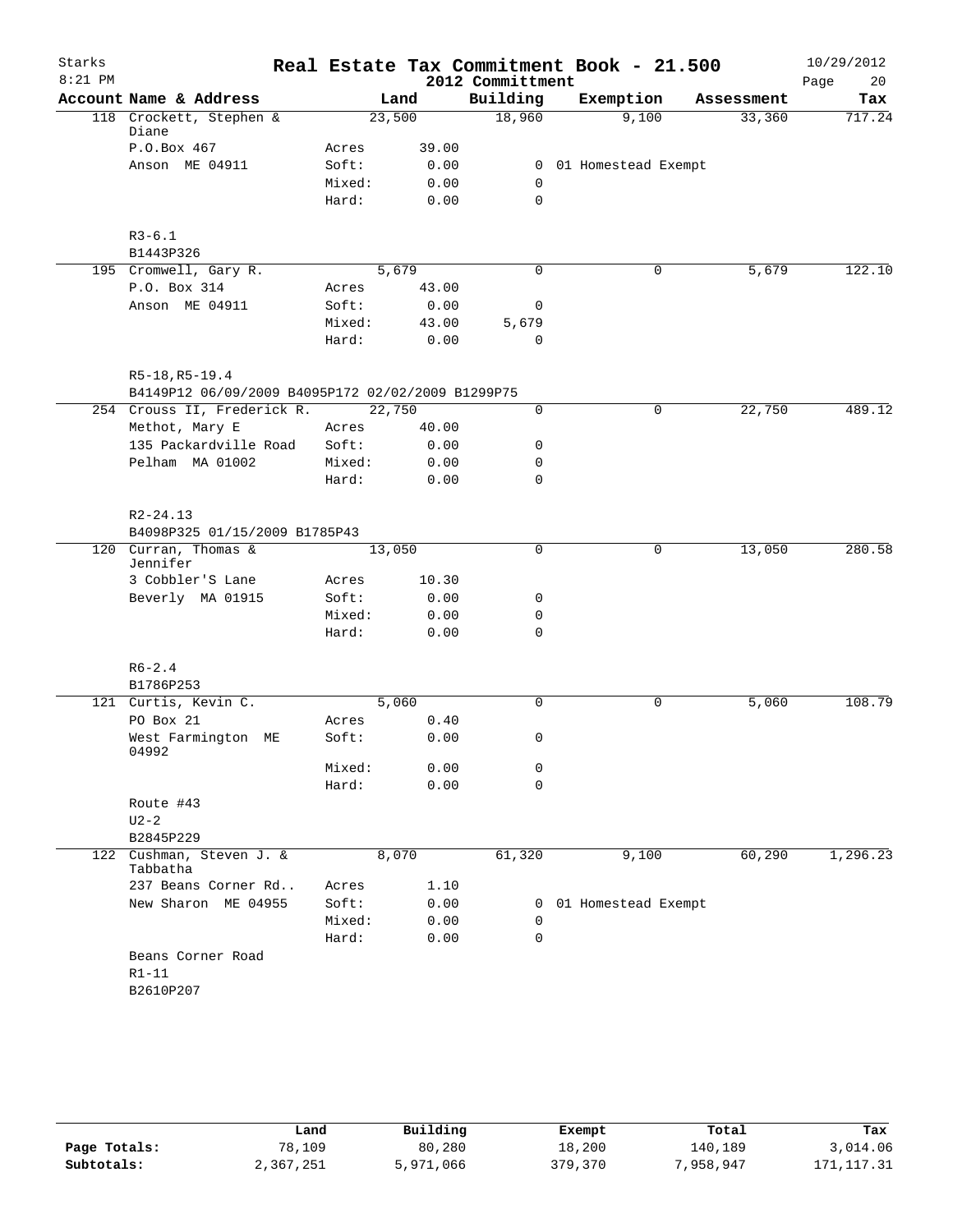| Starks<br>$8:21$ PM |                                       |        |           | 2012 Committment | Real Estate Tax Commitment Book - 21.500 |           |            | 10/29/2012<br>21<br>Page |
|---------------------|---------------------------------------|--------|-----------|------------------|------------------------------------------|-----------|------------|--------------------------|
|                     | Account Name & Address                |        | Land      | Building         | Exemption                                |           | Assessment | Tax                      |
|                     | 123 Dalton, Charles J. Iii            |        | 12,850    | $\mathbf 0$      |                                          | $\Omega$  | 12,850     | 276.27                   |
|                     | PO Box 101                            | Acres  | 10.00     |                  |                                          |           |            |                          |
|                     | Schenevus NY 12155                    | Soft:  | 0.00      | 0                |                                          |           |            |                          |
|                     |                                       | Mixed: | 0.00      | 0                |                                          |           |            |                          |
|                     |                                       | Hard:  | 0.00      | 0                |                                          |           |            |                          |
|                     | $R2 - 24.8$                           |        |           |                  |                                          |           |            |                          |
|                     | B1170P179<br>134 Davis et Al., George |        | 8,950     | $\mathbf 0$      |                                          | 0         | 8,950      | 192.43                   |
|                     | Т.<br>%Russell Schleich               | Acres  | 4.00      |                  |                                          |           |            |                          |
|                     | 87 North Rd                           | Soft:  | 0.00      | 0                |                                          |           |            |                          |
|                     | Harwinton CT 06791                    | Mixed: | 0.00      | 0                |                                          |           |            |                          |
|                     |                                       | Hard:  | 0.00      | $\mathbf 0$      |                                          |           |            |                          |
|                     | $R3 - 40.1$                           |        |           |                  |                                          |           |            |                          |
|                     | B2203P195                             |        |           |                  |                                          |           |            |                          |
|                     | 133 Davis, Charles                    |        | 10,280    | 52,996           |                                          | 0         | 63,276     | 1,360.43                 |
|                     | 6 Dean Street                         | Acres  | 4.50      |                  |                                          |           |            |                          |
|                     | Norfolk MA 02056                      | Soft:  | 0.00      | 0                |                                          |           |            |                          |
|                     |                                       | Mixed: | 0.00      | 0                |                                          |           |            |                          |
|                     |                                       | Hard:  | 0.00      | $\mathbf 0$      |                                          |           |            |                          |
|                     | $R1 - 39.1$<br>B3247P1                |        |           |                  |                                          |           |            |                          |
|                     | 738 Davis, Johanna                    |        | 0         | 9,000            | 9,000                                    |           | $\Omega$   | 0.00                     |
|                     | P.O. Box 74                           |        |           |                  | 01 Homestead Exempt                      |           |            |                          |
|                     | Starks ME 04911                       |        |           |                  |                                          |           |            |                          |
|                     | $R9-10N$<br>127 Davis, Lawny          |        | 12,850    | 0                |                                          | 0         | 12,850     | 276.27                   |
|                     | PO Box 518                            | Acres  | 10.00     |                  |                                          |           |            |                          |
|                     | Anson ME 04911                        | Soft:  | 0.00      | 0                |                                          |           |            |                          |
|                     |                                       | Mixed: | 0.00      | 0                |                                          |           |            |                          |
|                     |                                       | Hard:  | 0.00      | 0                |                                          |           |            |                          |
|                     | $R12-10.3$                            |        |           |                  |                                          |           |            |                          |
| 129                 | Davis, Mark T & Annette<br>Н.         |        | 18,050    | 21,420           | 9,100                                    |           | 30,370     | 652.95                   |
|                     | 1618 New Sharon Road                  | Acres  | 17.20     |                  |                                          |           |            |                          |
|                     | Starks ME 04911                       | Soft:  | 0.00      | 0                | 01 Homestead Exempt                      |           |            |                          |
|                     |                                       | Mixed: | 0.00      | 0                |                                          |           |            |                          |
|                     |                                       | Hard:  | 0.00      | 0                |                                          |           |            |                          |
|                     | New Sharon Road<br>$R2-6$             |        |           |                  |                                          |           |            |                          |
|                     | B2569P319                             |        |           |                  |                                          |           |            |                          |
| 131                 | Davis, Sammy E. &<br>Angelina G       |        | 9,040     | 55,742           | 9,100                                    |           | 55,682     | 1,197.16                 |
|                     | 545 Anson Road                        | Acres  | 2.60      |                  |                                          |           |            |                          |
|                     | Starks ME 04911                       | Soft:  | 0.00      | 0                | 01 Homestead Exempt                      |           |            |                          |
|                     |                                       | Mixed: | 0.00      | 0                |                                          |           |            |                          |
|                     |                                       | Hard:  | 0.00      | $\mathbf 0$      |                                          |           |            |                          |
|                     | Rt 43 Anson Rd                        |        |           |                  |                                          |           |            |                          |
|                     | $R10-5$<br>B965P281                   |        |           |                  |                                          |           |            |                          |
|                     |                                       |        |           |                  |                                          |           |            |                          |
|                     | Land                                  |        | Building  |                  | Exempt                                   |           | Total      | Tax                      |
| Page Totals:        | 72,020                                |        | 139,158   |                  | 27,200                                   |           | 183,978    | 3,955.51                 |
| Subtotals:          | 2,439,271                             |        | 6,110,224 |                  | 406,570                                  | 8,142,925 |            | 175,072.82               |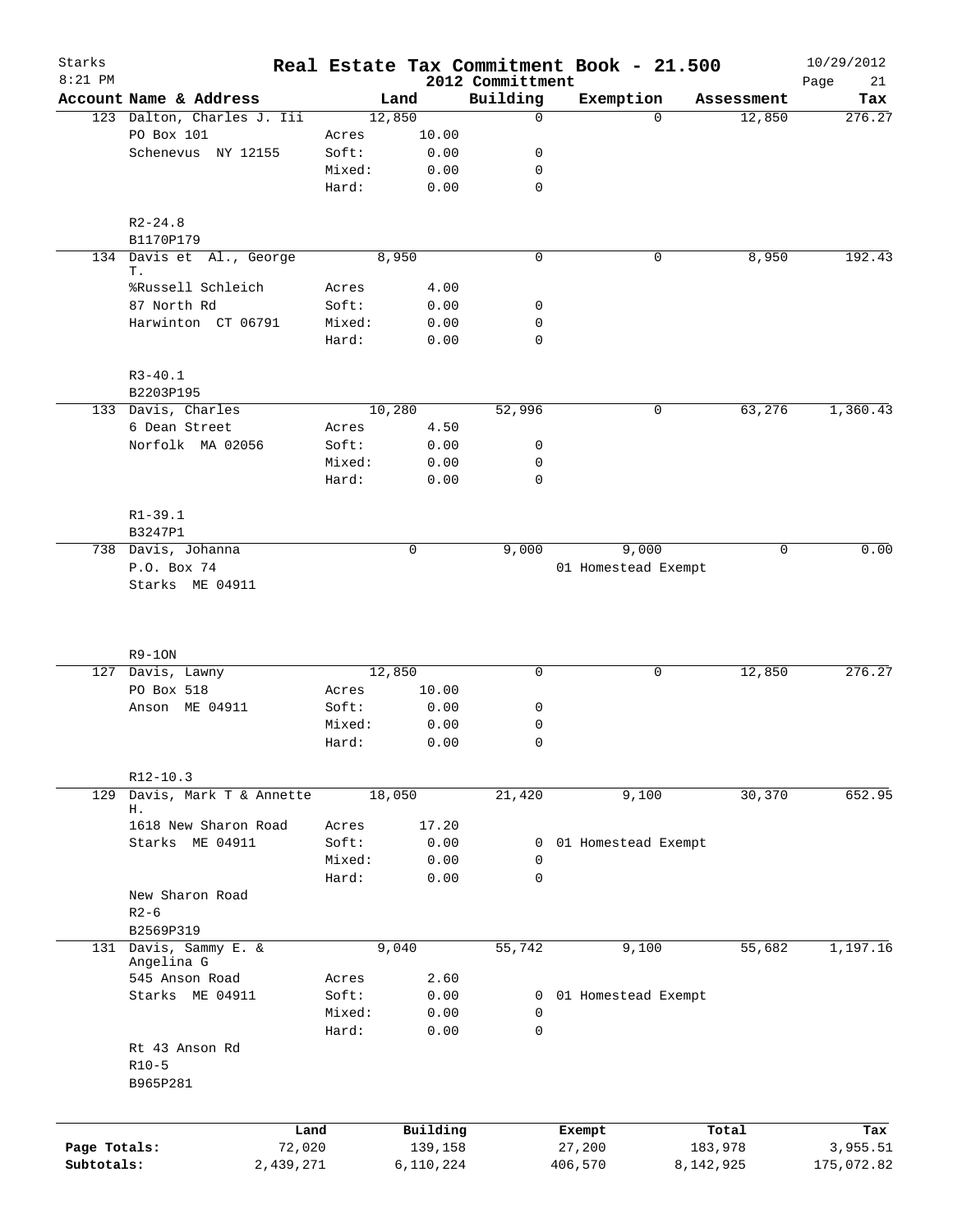| Starks<br>$8:21$ PM |                              |        |           |                              | Real Estate Tax Commitment Book - 21.500 |            | 10/29/2012        |
|---------------------|------------------------------|--------|-----------|------------------------------|------------------------------------------|------------|-------------------|
|                     | Account Name & Address       |        | Land      | 2012 Committment<br>Building | Exemption                                | Assessment | Page<br>22<br>Tax |
|                     | 132 Davis, Terry And Euna    |        | 22,500    | 38,352                       | 9,100                                    | 51,752     | 1,112.67          |
|                     | 1636 New Sharon Road         | Acres  | 35.00     |                              | 01 Homestead Exempt                      |            |                   |
|                     | Starks ME 04911              | Soft:  | 0.00      | 0                            |                                          |            |                   |
|                     |                              | Mixed: | 0.00      | 0                            |                                          |            |                   |
|                     |                              | Hard:  | 0.00      | 0                            |                                          |            |                   |
|                     | New Sharon Road              |        |           |                              |                                          |            |                   |
|                     | $R2-6.2$                     |        |           |                              |                                          |            |                   |
|                     | B2514P1                      |        |           |                              |                                          |            |                   |
|                     | 135 De Celle, James          |        | 9,670     | $\mathbf 0$                  | 0                                        | 9,670      | 207.90            |
|                     | 525 Cedar St.                | Acres  | 5.10      |                              |                                          |            |                   |
|                     | Walpole MA 02081             | Soft:  | 0.00      | 0                            |                                          |            |                   |
|                     |                              | Mixed: | 0.00      | 0                            |                                          |            |                   |
|                     |                              | Hard:  | 0.00      | 0                            |                                          |            |                   |
|                     | $R2 - 24.9.1$                |        |           |                              |                                          |            |                   |
|                     | B1717P56                     |        |           |                              |                                          |            |                   |
|                     | 136 Deming, Roi A.           |        | 12,100    | 24,720                       | 9,100                                    | 27,720     | 595.98            |
|                     | 1195 New Sharon Road         | Acres  | 7.30      |                              |                                          |            |                   |
|                     | Starks ME 04911              | Soft:  | 0.00      | $\mathbf{0}$                 | 01 Homestead Exempt                      |            |                   |
|                     |                              | Mixed: | 0.00      | 0                            |                                          |            |                   |
|                     |                              | Hard:  | 0.00      | 0                            |                                          |            |                   |
|                     |                              |        |           |                              |                                          |            |                   |
|                     | $R1 - 34.4$                  |        |           |                              |                                          |            |                   |
|                     | B2209P236                    |        |           |                              |                                          |            |                   |
|                     | 138 Denis, Emanuel           |        | 13,630    | 0                            | 0                                        | 13,630     | 293.04            |
|                     | % Howard Brower              | Acres  | 11.20     |                              |                                          |            |                   |
|                     | PO Box 242                   | Soft:  | 0.00      | 0                            |                                          |            |                   |
|                     | Lincoln MA 01773             | Mixed: | 0.00      | 0                            |                                          |            |                   |
|                     |                              | Hard:  | 0.00      | 0                            |                                          |            |                   |
|                     | 80 Fletcher Rd Belmont<br>Ma |        |           |                              |                                          |            |                   |
|                     | $R6 - 2.17$                  |        |           |                              |                                          |            |                   |
|                     | B883P1018                    |        |           |                              |                                          |            |                   |
|                     | 145 Denis, Emanuel T.        |        | 13,310    | 0                            | 0                                        | 13,310     | 286.16            |
|                     | % Howard Brower              | Acres  | 10.70     |                              |                                          |            |                   |
|                     | PO Box 242                   | Soft:  | 0.00      | 0                            |                                          |            |                   |
|                     | Lincoln MA 01773             | Mixed: | 0.00      | 0                            |                                          |            |                   |
|                     |                              | Hard:  | 0.00      | 0                            |                                          |            |                   |
|                     |                              |        |           |                              |                                          |            |                   |
|                     | $R6 - 2.15$<br>B883P1018     |        |           |                              |                                          |            |                   |
|                     | 141 Denis, Emanuel T.        |        | 13,050    | 0                            | 0                                        | 13,050     | 280.58            |
|                     | % Howard Brower              | Acres  | 10.30     |                              |                                          |            |                   |
|                     | PO Box 242                   | Soft:  | 0.00      | 0                            |                                          |            |                   |
|                     | Lincoln MA 01773             | Mixed: | 0.00      | 0                            |                                          |            |                   |
|                     |                              | Hard:  | 0.00      | 0                            |                                          |            |                   |
|                     | $R6 - 2.9$                   |        |           |                              |                                          |            |                   |
|                     | B883P1018                    |        |           |                              |                                          |            |                   |
|                     | 146 Denis, Emanuel T.        |        | 1,470     | $\mathbf 0$                  | 0                                        | 1,470      | 31.60             |
|                     | % Howard Brower              | Acres  | 11.00     |                              |                                          |            |                   |
|                     | PO Box 242                   | Soft:  | 0.00      | 0                            |                                          |            |                   |
|                     | Lincoln MA 01773             | Mixed: | 11.00     | 1,453                        |                                          |            |                   |
|                     |                              | Hard:  | 0.00      | 0                            |                                          |            |                   |
|                     |                              |        |           |                              |                                          |            |                   |
|                     | $R6 - 2.14$<br>B883P1018     |        |           |                              |                                          |            |                   |
|                     |                              |        |           |                              |                                          |            |                   |
|                     | Land                         |        | Building  |                              | Exempt                                   | Total      | Tax               |
| Page Totals:        | 85,730                       |        | 63,072    |                              | 18,200                                   | 130,602    | 2,807.93          |
| Subtotals:          | 2,525,001                    |        | 6,173,296 |                              | 424,770                                  | 8,273,527  | 177,880.75        |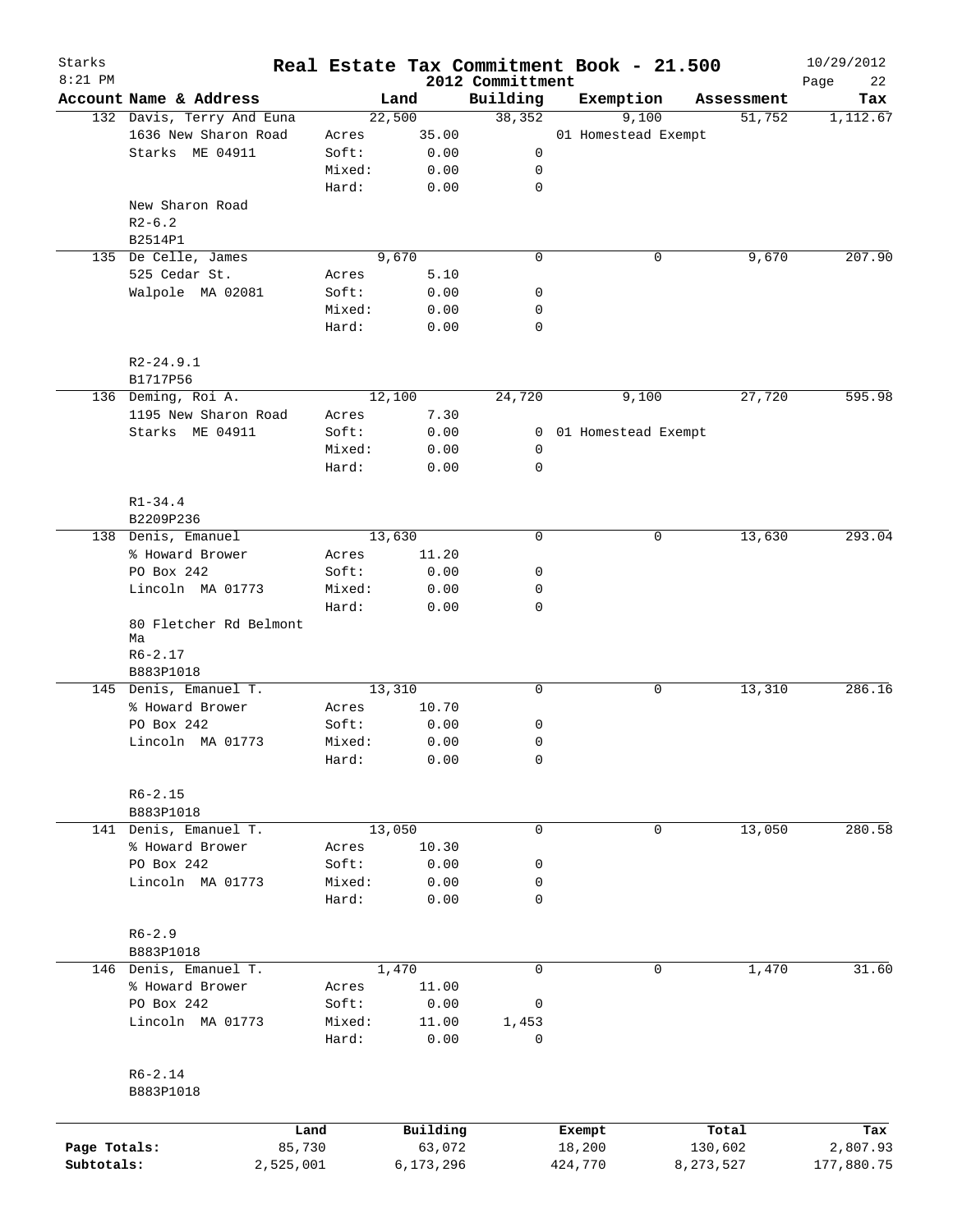| Starks       |                                          |           |           |                              | Real Estate Tax Commitment Book - 21.500 |                    | 10/29/2012        |
|--------------|------------------------------------------|-----------|-----------|------------------------------|------------------------------------------|--------------------|-------------------|
| $8:21$ PM    | Account Name & Address                   |           | Land      | 2012 Committment<br>Building | Exemption                                | Assessment         | Page<br>23<br>Tax |
|              | 149 Denis, Emanuel T.                    |           | 12,850    | $\mathbf 0$                  |                                          | $\Omega$<br>12,850 | 276.27            |
|              | % Howard Brower                          | Acres     | 10.00     |                              |                                          |                    |                   |
|              | PO Box 242                               | Soft:     | 0.00      | 0                            |                                          |                    |                   |
|              | Lincoln MA 01773                         | Mixed:    | 0.00      | 0                            |                                          |                    |                   |
|              |                                          | Hard:     | 0.00      | 0                            |                                          |                    |                   |
|              | Mayhew Rd                                |           |           |                              |                                          |                    |                   |
|              | $R6 - 2.5$                               |           |           |                              |                                          |                    |                   |
|              | B883P1018                                |           |           |                              |                                          |                    |                   |
|              |                                          |           | 13,240    | $\mathbf 0$                  |                                          | 0                  | 284.66            |
|              | 150 Denis, Emanuel T.<br>% Howard Brower |           |           |                              |                                          | 13,240             |                   |
|              |                                          | Acres     | 10.60     |                              |                                          |                    |                   |
|              | PO Box 242                               | Soft:     | 0.00      | 0                            |                                          |                    |                   |
|              | Lincoln MA 01773                         | Mixed:    | 0.00      | 0                            |                                          |                    |                   |
|              |                                          | Hard:     | 0.00      | $\mathbf 0$                  |                                          |                    |                   |
|              | $R6 - 2.7$                               |           |           |                              |                                          |                    |                   |
|              | B883P1018                                |           |           |                              |                                          |                    |                   |
|              | 139 Denis, Emanuel T.                    |           | 1,600     | $\mathbf 0$                  |                                          | 0<br>1,600         | 34.40             |
|              | P.O. Box 242                             | Acres     | 12.00     |                              |                                          |                    |                   |
|              | Lincoln MA 01773                         | Soft:     | 0.00      | 0                            |                                          |                    |                   |
|              |                                          | Mixed:    | 12.00     | 1,585                        |                                          |                    |                   |
|              |                                          | Hard:     | 0.00      | $\mathbf 0$                  |                                          |                    |                   |
|              | $R6 - 2.10$                              |           |           |                              |                                          |                    |                   |
|              | 151 Dennison, Linda E.                   |           | 14,850    | 59,020                       |                                          | 0<br>73,870        | 1,588.21          |
|              | 122 Thomas Road                          | Acres     | 11.53     |                              |                                          |                    |                   |
|              | Gansevoort NY 12831                      | Soft:     | 0.00      | 0                            |                                          |                    |                   |
|              |                                          | Mixed:    | 0.00      | 0                            |                                          |                    |                   |
|              |                                          | Hard:     | 0.00      | 0                            |                                          |                    |                   |
|              |                                          |           |           |                              |                                          |                    |                   |
|              | $R8 - 38 - 8$                            |           |           |                              |                                          |                    |                   |
|              | B2740P56<br>152 Depetrillo III, Angelo   |           | 10,600    | 18,480                       | 9,100                                    | 19,980             | 429.57            |
|              | PO Box 365                               | Acres     | 5.00      |                              |                                          |                    |                   |
|              | Anson ME 04911                           | Soft:     | 0.00      | $\overline{0}$               | 01 Homestead Exempt                      |                    |                   |
|              |                                          | Mixed:    | 0.00      | 0                            |                                          |                    |                   |
|              |                                          | Hard:     | 0.00      | 0                            |                                          |                    |                   |
|              |                                          |           |           |                              |                                          |                    |                   |
|              | $R5 - 3.3$                               |           |           |                              |                                          |                    |                   |
|              | B953P1                                   |           |           |                              |                                          |                    |                   |
|              | 153 Derian Jr., Joseph A.                |           | 17,040    | 13,200                       |                                          | 30,240<br>0        | 650.16            |
|              | Derian Eileen M.                         | Acres     | 14.90     |                              |                                          |                    |                   |
|              | 47 Black Brook Road                      | Soft:     | 0.00      | 0                            |                                          |                    |                   |
|              | S. Easton MA 02375                       | Mixed:    | 0.00      | 0                            |                                          |                    |                   |
|              |                                          | Hard:     | 0.00      | 0                            |                                          |                    |                   |
|              | $R8 - 38 - 13$                           |           |           |                              |                                          |                    |                   |
|              | B2839P317                                |           |           |                              |                                          |                    |                   |
|              | 266 DeRosa, Christopher                  |           | 15,150    | 920                          |                                          | 16,070<br>0        | 345.51            |
|              | DeRosa, Doreen                           | Acres     | 12.00     |                              |                                          |                    |                   |
|              | PO Box 64                                | Soft:     | 0.00      | 0                            |                                          |                    |                   |
|              | Anson ME 04911                           | Mixed:    | 0.00      | 0                            |                                          |                    |                   |
|              |                                          | Hard:     | 0.00      | 0                            |                                          |                    |                   |
|              | Faulkner Hill Rd                         |           |           |                              |                                          |                    |                   |
|              | $R8 - 38 - 12$                           |           |           |                              |                                          |                    |                   |
|              | B3546P262 08/26/2005 B1782P71            |           |           |                              |                                          |                    |                   |
|              |                                          |           |           |                              |                                          |                    |                   |
|              |                                          | Land      | Building  |                              | Exempt                                   | Total              | Tax               |
| Page Totals: |                                          | 85,330    | 91,620    |                              | 9,100                                    | 167,850            | 3,608.78          |
| Subtotals:   |                                          | 2,610,331 | 6,264,916 |                              | 433,870                                  | 8,441,377          | 181,489.53        |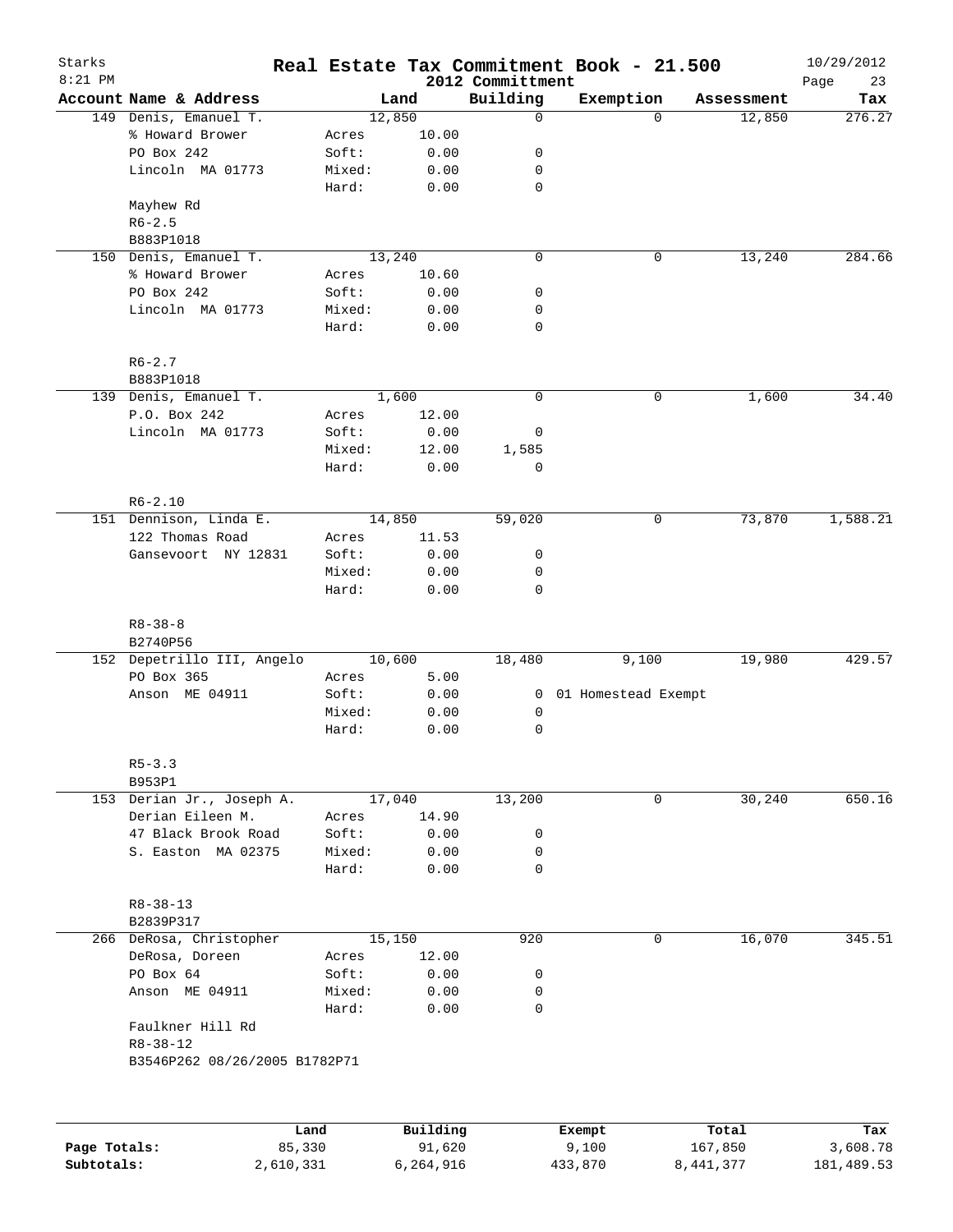| Starks    |                                          |        |       |                  | Real Estate Tax Commitment Book - 21.500 |            | 10/29/2012 |
|-----------|------------------------------------------|--------|-------|------------------|------------------------------------------|------------|------------|
| $8:21$ PM |                                          |        |       | 2012 Committment |                                          |            | 24<br>Page |
|           | Account Name & Address                   |        | Land  | Building         | Exemption                                | Assessment | Tax        |
|           | 154 Devine, Daniel J.                    | 15,410 |       | 79,428           | 9,100                                    | 85,738     | 1,843.37   |
|           | Devine Sheriann M.                       | Acres  | 12.40 |                  | 01 Homestead Exempt                      |            |            |
|           | 473 Sandy River Rd                       | Soft:  | 0.00  | 0                |                                          |            |            |
|           | Starks ME 04911                          | Mixed: | 0.00  | 0                |                                          |            |            |
|           |                                          | Hard:  | 0.00  | $\mathbf 0$      |                                          |            |            |
|           | $R9 - 7.4$                               |        |       |                  |                                          |            |            |
|           | B1439P117                                |        |       |                  |                                          |            |            |
|           | 29 Diethelm, Christian N                 | 12,850 |       | 0                | 0                                        | 12,850     | 276.27     |
|           | RR 1 Box 62                              | Acres  | 10.00 |                  |                                          |            |            |
|           | Arnett OK 73832                          | Soft:  | 0.00  | 0                |                                          |            |            |
|           |                                          | Mixed: | 0.00  | 0                |                                          |            |            |
|           |                                          | Hard:  | 0.00  | 0                |                                          |            |            |
|           | Mayhew Rd.                               |        |       |                  |                                          |            |            |
|           | $R6 - 3.1$                               |        |       |                  |                                          |            |            |
|           | B3838P353 04/24/2007                     |        |       |                  |                                          |            |            |
|           | 158 Doiron, Jamie E.& Karen<br>L         | 24,250 |       | 45,720           | 9,100                                    | 60,870     | 1,308.71   |
|           | 1195 Anson Road                          | Acres  | 42.00 |                  |                                          |            |            |
|           | Starks ME 04911                          | Soft:  | 0.00  |                  | 0 01 Homestead Exempt                    |            |            |
|           |                                          | Mixed: | 0.00  | 0                |                                          |            |            |
|           |                                          | Hard:  | 0.00  | 0                |                                          |            |            |
|           | Anson Rd                                 |        |       |                  |                                          |            |            |
|           | R12-15                                   |        |       |                  |                                          |            |            |
|           | B2591P263                                |        |       |                  |                                          |            |            |
|           | 679 Doiron, Colleen A                    |        | 8,810 | 60,840           | 9,100                                    | 60,550     | 1,301.82   |
|           | 538 Sandy River Rd                       | Acres  | 2.25  |                  | 01 Homestead Exempt                      |            |            |
|           | Starks ME 04911                          | Soft:  | 0.00  | $\mathbf 0$      |                                          |            |            |
|           |                                          | Mixed: | 0.00  | 0                |                                          |            |            |
|           |                                          | Hard:  | 0.00  | $\Omega$         |                                          |            |            |
|           | River Road                               |        |       |                  |                                          |            |            |
|           | $R9-5.4A$                                |        |       |                  |                                          |            |            |
|           | B3671P229 05/04/2006 B3513P179 B1609P294 |        |       |                  |                                          |            |            |
|           | 455 Donovan, Gregory J.                  | 19,980 |       | 11,500           | 9,100                                    | 22,380     | 481.17     |
|           | 59 Homestead Road                        | Acres  | 28.90 |                  | 01 Homestead Exempt                      |            |            |
|           | Starks ME 04911                          | Soft:  | 0.00  | 0                |                                          |            |            |
|           |                                          | Mixed: | 0.00  | 0                |                                          |            |            |
|           |                                          | Hard:  | 0.00  | 0                |                                          |            |            |
|           | Upper Chicken St.                        |        |       |                  |                                          |            |            |
|           | $R4-7$                                   |        |       |                  |                                          |            |            |
|           | B3836P137 04/17/2007 B2043P347           |        |       |                  |                                          |            |            |
|           | 161 Dorr, David And<br>Elizabeth         |        | 9,860 | 0                | $\mathbf 0$                              | 9,860      | 211.99     |
|           | RR 1212 Shaw Hill Rd.                    | Acres  | 5.40  |                  |                                          |            |            |
|           | Industry ME 04938                        | Soft:  | 0.00  | 0                |                                          |            |            |
|           |                                          | Mixed: | 0.00  | 0                |                                          |            |            |
|           |                                          | Hard:  | 0.00  | $\Omega$         |                                          |            |            |
|           | Rt. 134 New Sharon Rd<br>$R8 - 17$       |        |       |                  |                                          |            |            |
|           | B2308P6                                  |        |       |                  |                                          |            |            |

|              | Land      | Building  | Exempt  | Total     | Tax        |
|--------------|-----------|-----------|---------|-----------|------------|
| Page Totals: | 91,160    | 197,488   | 36,400  | 252,248   | 5,423.33   |
| Subtotals:   | 2,701,491 | 6,462,404 | 470,270 | 8,693,625 | 186,912.86 |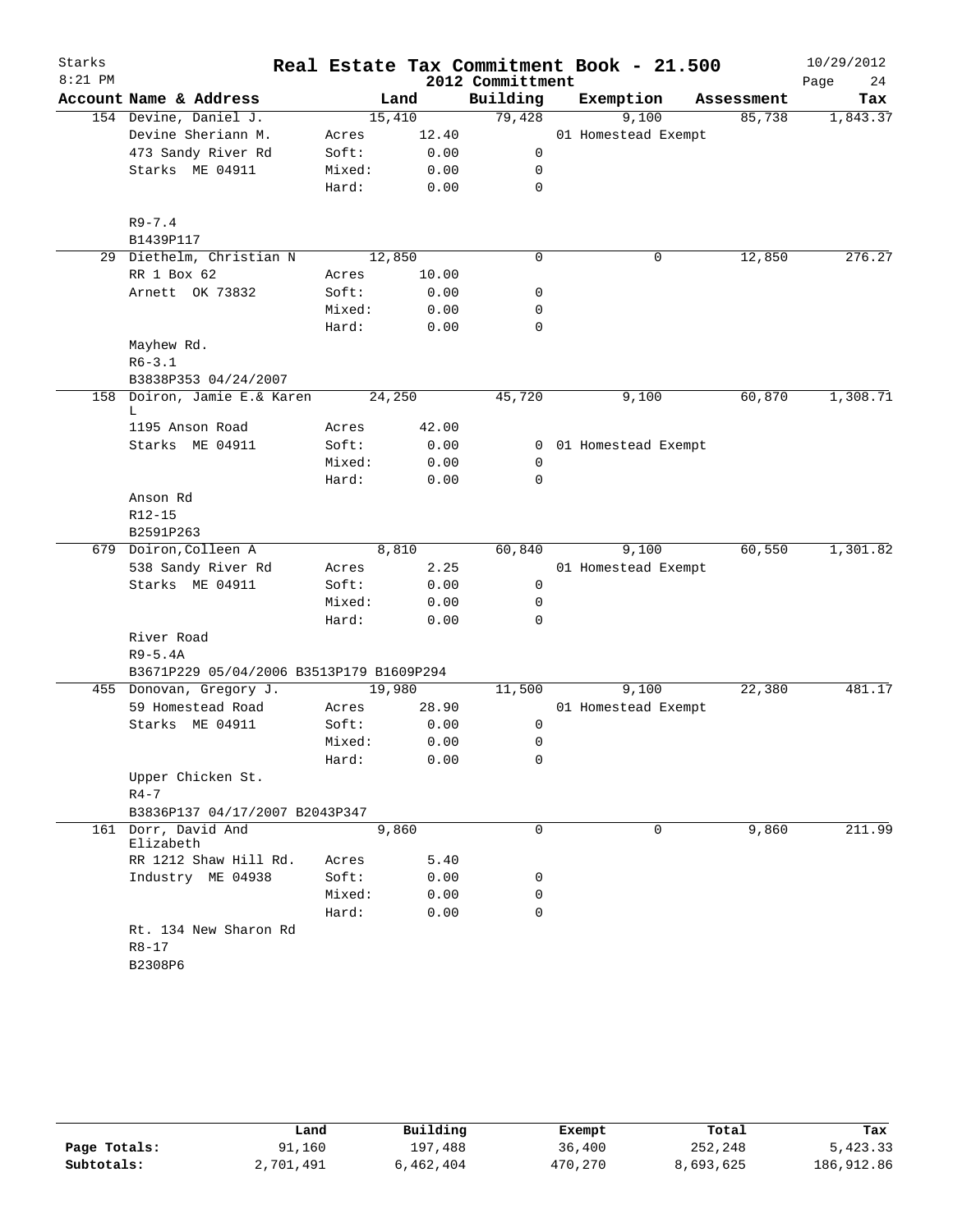| Starks<br>$8:21$ PM |                                                |                 |              | 2012 Committment | Real Estate Tax Commitment Book - 21.500 |            | 10/29/2012<br>Page<br>25 |
|---------------------|------------------------------------------------|-----------------|--------------|------------------|------------------------------------------|------------|--------------------------|
|                     | Account Name & Address                         |                 | Land         | Building         | Exemption                                | Assessment | Tax                      |
|                     | 162 Dorr, David G. &                           |                 | 5,610        | 0                | $\Omega$                                 | 5,610      | 120.62                   |
|                     | Elizabeth J.<br>RR 1 Box 1212 Shaw<br>Hill Rd. | Acres           | 42.00        |                  |                                          |            |                          |
|                     | Industry ME 04938                              | Soft:           | 0.00         | 0                |                                          |            |                          |
|                     |                                                | Mixed:          | 15.00        | 1,981            |                                          |            |                          |
|                     |                                                | Hard:           | 27.00        | 3,566            |                                          |            |                          |
|                     | New Sharon Rd<br>$R2 - 10$                     |                 |              |                  |                                          |            |                          |
|                     | 164 Doucette, Thomas J.                        |                 | 13,660       | 39,930           | 0                                        | 53,590     | 1,152.19                 |
|                     | 2 Shortell Ave                                 | Acres           | 40.00        |                  |                                          |            |                          |
|                     | Beverly MA 01915                               | Soft:           | 18.00        | 2,310            |                                          |            |                          |
|                     |                                                | Mixed:          | 20.00        | 2,641            |                                          |            |                          |
|                     |                                                | Hard:           | 0.00         | 0                |                                          |            |                          |
|                     | Dill Road                                      |                 |              |                  |                                          |            |                          |
|                     | $R6 - 22.1$                                    |                 |              |                  |                                          |            |                          |
|                     | B1391P335<br>165 Dow, Cecil                    |                 | 48,560       | 176,486          | 14,560                                   | 210,486    | 4,525.45                 |
|                     | 978 Anson road                                 | Acres           | 211.00       |                  | 02 Veteran                               |            |                          |
|                     | Starks ME 04911                                | Soft:           | 67.00        |                  | 5,775 01 Homestead Exempt                |            |                          |
|                     |                                                | Mixed:          | 51.00        | 9,905            |                                          |            |                          |
|                     |                                                | Hard:           | 17.00        | $\mathbf 0$      |                                          |            |                          |
|                     | Rt 43 Madison Rd                               |                 |              |                  |                                          |            |                          |
|                     | $R12-2$                                        |                 |              |                  |                                          |            |                          |
| 166                 | Drane & June Ann                               |                 | 11,250       | 10,440           | 0                                        | 21,690     | 466.34                   |
|                     | Mattos, Sandra                                 |                 |              |                  |                                          |            |                          |
|                     | 40 Malden Ave.                                 | Acres           | 6.00         |                  |                                          |            |                          |
|                     | Sanford Me 04073                               | Soft:           | 0.00         | 0<br>0           |                                          |            |                          |
|                     |                                                | Mixed:<br>Hard: | 0.00<br>0.00 | 0                |                                          |            |                          |
|                     | Brann Mills Road<br>$R2 - 16$<br>B2183P263     |                 |              |                  |                                          |            |                          |
|                     | 167 Dube, Brad A                               |                 | 13,300       | 73,200           | 9,100                                    | 77,400     | 1,664.10                 |
|                     | Dube Sara L                                    | Acres           | 33.00        |                  |                                          |            |                          |
|                     | 465 Mayhew Road                                | Soft:           | 0.00         |                  | 0 01 Homestead Exempt                    |            |                          |
|                     | Starks ME 04911                                | Mixed:          | 30.00        | 3,962            |                                          |            |                          |
|                     |                                                | Hard:           | 0.00         | 0                |                                          |            |                          |
|                     |                                                |                 |              |                  |                                          |            |                          |
|                     | $R6 - 1.5$<br>B3151P296                        |                 |              |                  |                                          |            |                          |
|                     | 168 Dube, John                                 |                 | 34,080       | 30,016           | $\mathbf{0}$                             | 64,096     | 1,378.06                 |
|                     | 500Evergrren St NE                             | Acres           | 170.00       |                  |                                          |            |                          |
|                     | Palm Bay FL 32907                              | Soft:           | 0.00         | $\mathsf{O}$     |                                          |            |                          |
|                     |                                                | Mixed:          | 130.00       | 17,168           |                                          |            |                          |
|                     |                                                | Hard:           | 38.00        | 5,018            |                                          |            |                          |
|                     |                                                |                 |              |                  |                                          |            |                          |
|                     | $R6 - 1$                                       |                 |              |                  |                                          |            |                          |
|                     | B1671P186                                      |                 |              |                  |                                          |            |                          |
|                     | 169 Duhaime, Roberta J.                        |                 | 22,750       | 0                | 0                                        | 22,750     | 489.12                   |
|                     | 275 Bolton Rd.                                 | Acres           | 40.00        |                  |                                          |            |                          |
|                     | Bolton MA 01740                                | Soft:           | 0.00         | 0                |                                          |            |                          |
|                     |                                                | Mixed:          | 0.00         | 0                |                                          |            |                          |
|                     |                                                | Hard:           | 0.00         | 0                |                                          |            |                          |
|                     | R12-25                                         |                 |              |                  |                                          |            |                          |
|                     | B809P257                                       |                 |              |                  |                                          |            |                          |
|                     |                                                |                 |              |                  |                                          |            |                          |
|                     |                                                | Land            | Building     |                  | Exempt                                   | Total      | Tax                      |
| Page Totals:        |                                                | 149,210         | 330,072      |                  | 23,660                                   | 455,622    | 9,795.88                 |
| Subtotals:          |                                                | 2,850,701       | 6,792,476    |                  | 493,930                                  | 9,149,247  | 196,708.74               |
|                     |                                                |                 |              |                  |                                          |            |                          |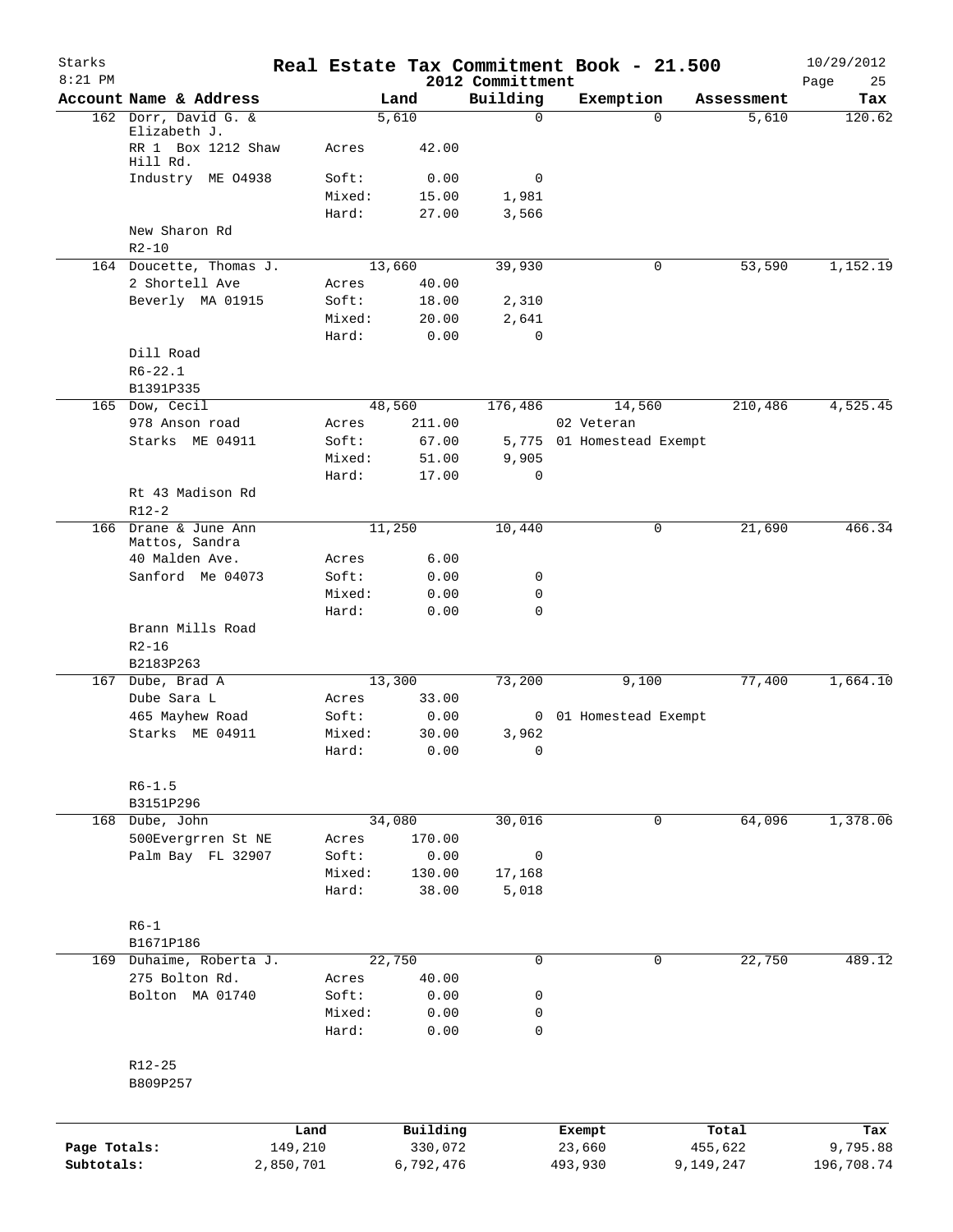| Starks       |                                                    |                 |        |              |                              | Real Estate Tax Commitment Book - 21.500 |             |            | 10/29/2012        |
|--------------|----------------------------------------------------|-----------------|--------|--------------|------------------------------|------------------------------------------|-------------|------------|-------------------|
| $8:21$ PM    | Account Name & Address                             |                 |        | Land         | 2012 Committment<br>Building | Exemption                                |             | Assessment | 26<br>Page<br>Tax |
|              | 170 Duley, Harold K.                               |                 | 23,500 |              | 50,880                       |                                          | $\Omega$    | 74,380     | 1,599.17          |
|              | Duley, Shirley A.                                  | Acres           |        | 39.00        |                              |                                          |             |            |                   |
|              | 5 School Street                                    | Soft:           |        | 0.00         | 0                            |                                          |             |            |                   |
|              | P.O. Box 72                                        | Mixed:          |        | 0.00         | 0                            |                                          |             |            |                   |
|              | Anson ME 04911                                     | Hard:           |        | 0.00         | $\mathbf 0$                  |                                          |             |            |                   |
|              | Rt.43                                              |                 |        |              |                              |                                          |             |            |                   |
|              | $R12-1$                                            |                 |        |              |                              |                                          |             |            |                   |
|              | B3490P192 05/24/2005 B1982P226                     |                 |        |              |                              |                                          |             |            |                   |
|              | 172 Duley, Richard                                 |                 | 10,900 |              | $\mathbf 0$                  |                                          | $\mathbf 0$ | 10,900     | 234.35            |
|              | P.O. Box 217                                       | Acres           |        | 7.00         |                              |                                          |             |            |                   |
|              | Anson ME 04911                                     | Soft:           |        | 0.00         | 0                            |                                          |             |            |                   |
|              |                                                    | Mixed:          |        | 0.00         | 0                            |                                          |             |            |                   |
|              |                                                    | Hard:           |        | 0.00         | 0                            |                                          |             |            |                   |
|              | $R7 - 9$                                           |                 |        |              |                              |                                          |             |            |                   |
|              | B4396P343 05/20/2011 B4034P20 08/02/2008 B1035P184 |                 |        |              |                              |                                          |             |            |                   |
|              | 173 Duley, Richard                                 |                 | 21,250 |              | 0                            |                                          | $\mathbf 0$ | 21,250     | 456.87            |
|              | P.O. Box 217                                       | Acres           |        | 34.00        |                              |                                          |             |            |                   |
|              | Anson ME 04911                                     | Soft:           |        | 0.00         | 0                            |                                          |             |            |                   |
|              |                                                    | Mixed:          |        | 0.00         | 0                            |                                          |             |            |                   |
|              |                                                    | Hard:           |        | 0.00         | 0                            |                                          |             |            |                   |
|              | $R7 - 13$                                          |                 |        |              |                              |                                          |             |            |                   |
|              | B4396P343 05/20/2011 B4034P20 08/02/2008 B1035P186 |                 |        |              |                              |                                          |             |            |                   |
|              | 171 Duley, Richard                                 |                 | 18,750 |              | $\mathbf 0$                  |                                          | 0           | 18,750     | 403.12            |
|              | P.O. Box 217                                       | Acres           |        | 24.00        |                              |                                          |             |            |                   |
|              | Anson ME 04911                                     | Soft:           |        | 0.00         | 0                            |                                          |             |            |                   |
|              |                                                    | Mixed:          |        | 0.00         | 0                            |                                          |             |            |                   |
|              |                                                    | Hard:           |        | 0.00         | 0                            |                                          |             |            |                   |
|              | $R7-12$                                            |                 |        |              |                              |                                          |             |            |                   |
|              | B4396P343 05/20/2011 B4034P20 08/02/2008 B1035P185 |                 |        |              |                              |                                          |             |            |                   |
|              | 408 Durgin, James E.                               |                 | 16,220 |              | 0                            |                                          | 0           | 16,220     | 348.73            |
|              | 77 Sokkis Trail                                    | Acres           |        | 43.00        |                              |                                          |             |            |                   |
|              | East Waterboro ME<br>04030                         | Soft:           |        | 0.00         | 0                            |                                          |             |            |                   |
|              |                                                    | Mixed:          |        | 35.00        | 4,622                        |                                          |             |            |                   |
|              |                                                    | Hard:           |        | 0.00         | 0                            |                                          |             |            |                   |
|              | Dill Road                                          |                 |        |              |                              |                                          |             |            |                   |
|              | $R6 - 21.2$                                        |                 |        |              |                              |                                          |             |            |                   |
|              | B3636P338 02/22/2006 B1306P109                     |                 |        |              |                              |                                          |             |            |                   |
|              | 176 Dyke et Al, Darrell A.                         |                 | 36,000 |              | 21,750                       | 9,100                                    |             | 48,650     | 1,045.97          |
|              | 2470 Industry Road                                 | Acres           |        | 89.00        |                              |                                          |             |            |                   |
|              | Starks ME 04911                                    | Soft:           |        | 0.00         | 0                            | 01 Homestead Exempt                      |             |            |                   |
|              |                                                    | Mixed:          |        | 0.00         | 0                            |                                          |             |            |                   |
|              |                                                    | Hard:           |        | 0.00         | $\mathbf 0$                  |                                          |             |            |                   |
|              | Industry Rd                                        |                 |        |              |                              |                                          |             |            |                   |
|              | $R2 - 37$                                          |                 |        |              |                              |                                          |             |            |                   |
|              | B2619P106                                          |                 |        |              | 0                            |                                          | $\mathbf 0$ |            |                   |
|              | 179 Edwards, Ivan                                  |                 | 10,250 |              |                              |                                          |             | 10,250     | 220.37            |
|              | PO Box 586                                         | Acres           |        | 6.00         |                              |                                          |             |            |                   |
|              | Farmington ME 04938                                | Soft:           |        | 0.00         | 0                            |                                          |             |            |                   |
|              |                                                    | Mixed:<br>Hard: |        | 0.00<br>0.00 | 0<br>0                       |                                          |             |            |                   |
|              | $R10 - 16$                                         |                 |        |              |                              |                                          |             |            |                   |
|              | B1916P158                                          |                 |        |              |                              |                                          |             |            |                   |
|              |                                                    |                 |        |              |                              |                                          |             |            |                   |
|              |                                                    | Land            |        | Building     |                              | Exempt                                   |             | Total      | Tax               |
| Page Totals: |                                                    | 136,870         |        | 72,630       |                              | 9,100                                    |             | 200,400    | 4,308.58          |
| Subtotals:   |                                                    | 2,987,571       |        | 6,865,106    |                              | 503,030                                  |             | 9,349,647  | 201,017.32        |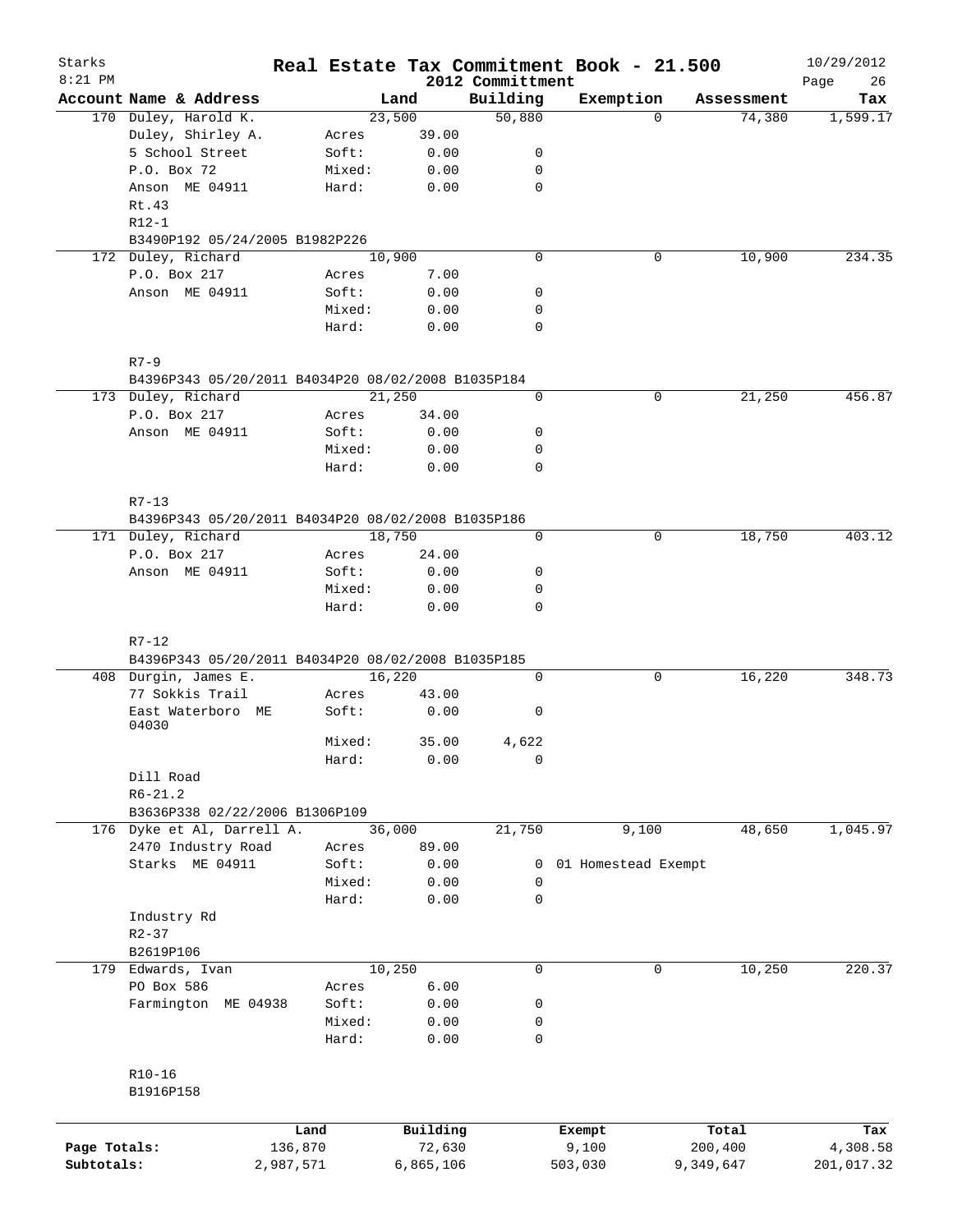| Starks       |                                                     |        |        |          |                              | Real Estate Tax Commitment Book - 21.500 |            | 10/29/2012        |
|--------------|-----------------------------------------------------|--------|--------|----------|------------------------------|------------------------------------------|------------|-------------------|
| $8:21$ PM    | Account Name & Address                              |        | Land   |          | 2012 Committment<br>Building | Exemption                                | Assessment | Page<br>27<br>Tax |
|              | 180 Elfahel, Katrina.                               |        | 7,590  |          | 0                            | $\Omega$                                 | 7,590      | 163.18            |
|              | 199 Anson Road                                      | Acres  |        | 1.90     |                              |                                          |            |                   |
|              | Starks ME 04911                                     | Soft:  |        | 0.00     | 0                            |                                          |            |                   |
|              |                                                     |        |        |          |                              |                                          |            |                   |
|              |                                                     | Mixed: |        | 0.00     | 0                            |                                          |            |                   |
|              |                                                     | Hard:  |        | 0.00     | $\mathbf 0$                  |                                          |            |                   |
|              | Route 43                                            |        |        |          |                              |                                          |            |                   |
|              | $R7 - 5$                                            |        |        |          |                              |                                          |            |                   |
|              | B2180P104                                           |        |        |          |                              |                                          |            |                   |
|              | 181 Elfahel, Katrina.                               |        | 8,590  |          | 32,400                       | 9,100                                    | 31,890     | 685.64            |
|              | 199 Anson Road                                      | Acres  |        | 1.90     |                              |                                          |            |                   |
|              | Starks ME 04911                                     | Soft:  |        | 0.00     | 0                            | 01 Homestead Exempt                      |            |                   |
|              |                                                     | Mixed: |        | 0.00     | 0                            |                                          |            |                   |
|              |                                                     | Hard:  |        | 0.00     | $\mathbf 0$                  |                                          |            |                   |
|              | Route 43                                            |        |        |          |                              |                                          |            |                   |
|              | $R8-42, R8-44.2$                                    |        |        |          |                              |                                          |            |                   |
|              | B2159P85                                            |        |        |          |                              |                                          |            |                   |
|              | 182 Emerson, Penny Glazier                          |        | 8,490  |          | 23,040                       | 9,100                                    | 22,430     | 482.24            |
|              | Emerson Peter                                       | Acres  |        | 1.75     |                              |                                          |            |                   |
|              |                                                     |        |        |          |                              |                                          |            |                   |
|              | 2729 Industry Road                                  | Soft:  |        | 0.00     | 0                            | 01 Homestead Exempt                      |            |                   |
|              | Starks ME 04911                                     | Mixed: |        | 0.00     | 0                            |                                          |            |                   |
|              |                                                     | Hard:  |        | 0.00     | $\mathbf 0$                  |                                          |            |                   |
|              | In Town                                             |        |        |          |                              |                                          |            |                   |
|              | $UI-10, UI-11$                                      |        |        |          |                              |                                          |            |                   |
|              | B1625P303                                           |        |        |          |                              |                                          |            |                   |
|              | 116 Erb, Briana F.                                  |        | 13,200 |          | 36,240                       | 9,100                                    | 40,340     | 867.31            |
|              | Campbell, Timothy J.                                | Acres  |        | 9.00     |                              |                                          |            |                   |
|              | 1145 New Sharon Road                                | Soft:  |        | 0.00     | 0                            | 01 Homestead Exempt                      |            |                   |
|              | Starks ME 04911                                     | Mixed: |        | 0.00     | 0                            |                                          |            |                   |
|              |                                                     | Hard:  |        | 0.00     | $\mathbf 0$                  |                                          |            |                   |
|              |                                                     |        |        |          |                              |                                          |            |                   |
|              | $R1 - 37$                                           |        |        |          |                              |                                          |            |                   |
|              | B4208P337 10/21/2009 B2279P224                      |        |        |          |                              |                                          |            |                   |
|              | 185 Evans Jr., William A.                           |        | 17,100 |          | 23,520                       | 0                                        | 40,620     | 873.33            |
|              | Evans Diane E.                                      | Acres  |        | 15.00    |                              |                                          |            |                   |
|              |                                                     |        |        |          |                              |                                          |            |                   |
|              | 48 Union St.                                        | Soft:  |        | 0.00     | 0                            |                                          |            |                   |
|              | South Berwick ME 04398 Mixed:                       |        |        | 0.00     | 0                            |                                          |            |                   |
|              |                                                     | Hard:  |        | 0.00     | $\mathbf 0$                  |                                          |            |                   |
|              |                                                     |        |        |          |                              |                                          |            |                   |
|              | $R3 - 45$                                           |        |        |          |                              |                                          |            |                   |
|              | B1886P307                                           |        |        |          |                              |                                          |            |                   |
|              | 119 Fairbanks, Susan M                              |        | 13,590 |          | 5,760                        | 0                                        | 19,350     | 416.03            |
|              | Smith, Everett W.                                   | Acres  |        | 9.60     |                              |                                          |            |                   |
|              | 136 Long Swamp Rd.                                  | Soft:  |        | 0.00     | 0                            |                                          |            |                   |
|              | Berwick ME 03901                                    | Mixed: |        | 0.00     | 0                            |                                          |            |                   |
|              |                                                     | Hard:  |        | 0.00     | $\mathbf 0$                  |                                          |            |                   |
|              |                                                     |        |        |          |                              |                                          |            |                   |
|              | $R7 - 10.4$                                         |        |        |          |                              |                                          |            |                   |
|              | B3904P224 09/05/2007 B3769P232 10/30/2006 B1410P258 |        |        |          |                              |                                          |            |                   |
|              | 01/27/2011 B1388P74                                 |        |        |          |                              |                                          |            |                   |
|              | 187 Farnsworth, Raymond S.                          |        | 42,330 |          | 50,640                       | 14,560                                   | 78,410     | 1,685.81          |
|              | 182 Sterry Hill Road                                | Acres  |        | 152.00   |                              | 02 Veteran                               |            |                   |
|              | Starks ME 04911                                     | Soft:  |        | 20.00    |                              | 01 Homestead Exempt                      |            |                   |
|              |                                                     |        |        |          | 2,567                        |                                          |            |                   |
|              |                                                     | Mixed: |        | 7.00     | 924                          |                                          |            |                   |
|              |                                                     | Hard:  |        | 109.00   | 14,395                       |                                          |            |                   |
|              |                                                     |        |        |          |                              |                                          |            |                   |
|              | $R5-1$                                              |        |        |          |                              |                                          |            |                   |
|              |                                                     |        |        |          |                              |                                          |            |                   |
|              |                                                     |        |        |          |                              |                                          |            |                   |
|              |                                                     | Land   |        | Building |                              | Exempt                                   | Total      | Tax               |
| Page Totals: | 110,890                                             |        |        | 171,600  |                              | 41,860                                   | 240,630    | 5,173.54          |

**Subtotals:** 3,098,461 7,036,706 544,890 9,590,277 206,190.86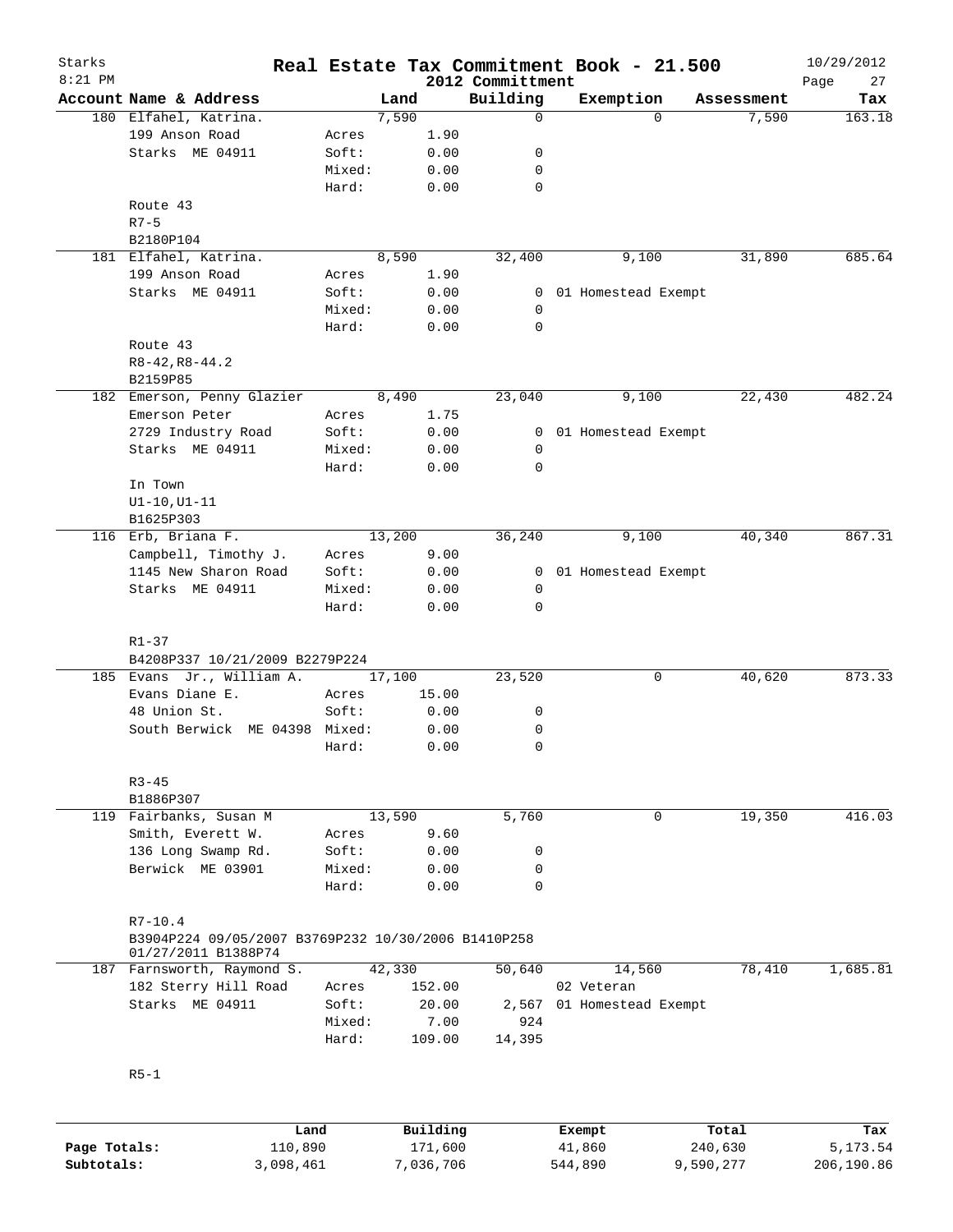| Starks<br>$8:21$ PM |                                       |                 |               |                              | Real Estate Tax Commitment Book - 21.500 |            | 10/29/2012        |
|---------------------|---------------------------------------|-----------------|---------------|------------------------------|------------------------------------------|------------|-------------------|
|                     | Account Name & Address                |                 | Land          | 2012 Committment<br>Building | Exemption                                | Assessment | 28<br>Page<br>Tax |
|                     | 188 Farnsworth, Raymond S.            |                 | 2,400         | 0                            | $\Omega$                                 | 2,400      | 51.60             |
|                     | 182 Sterry Hill Road                  | Acres           | 18.00         |                              |                                          |            |                   |
|                     | Starks ME 04911                       | Soft:           | 0.00          | 0                            |                                          |            |                   |
|                     |                                       | Mixed:          | 18.00         | 2,377                        |                                          |            |                   |
|                     |                                       | Hard:           | 0.00          | 0                            |                                          |            |                   |
|                     | $R5 - 2$                              |                 |               |                              |                                          |            |                   |
| 189                 | B2256P298<br>Fayen, Rick              |                 | 26,250        | 62,040                       | 9,100                                    | 79,190     | 1,702.58          |
|                     | Fayen Dorothy J.                      | Acres           | 50.00         |                              |                                          |            |                   |
|                     | 51 Thompson Bridge Road Soft:         |                 | 0.00          | 0                            | 01 Homestead Exempt                      |            |                   |
|                     | Starks ME 04911                       | Mixed:          | 0.00          | 0                            |                                          |            |                   |
|                     |                                       | Hard:           | 0.00          | 0                            |                                          |            |                   |
|                     | Chin Rd.                              |                 |               |                              |                                          |            |                   |
|                     | $R3 - 42$                             |                 |               |                              |                                          |            |                   |
|                     | B2010P164                             |                 |               |                              |                                          |            |                   |
|                     | 110 Fee, Eamon P                      |                 | 15,000        | 25,300                       | 0                                        | 40,300     | 866.45            |
|                     | 6-8 Richardson St.                    | Acres           | 13.30         |                              |                                          |            |                   |
|                     | Winchester,<br>ΜA<br>01890-1817       | Soft:           | 0.00          | 0                            |                                          |            |                   |
|                     |                                       | Mixed:          | 0.00          | 0                            |                                          |            |                   |
|                     |                                       | Hard:           | 0.00          | 0                            |                                          |            |                   |
|                     | $R2 - 53.1$                           |                 |               |                              |                                          |            |                   |
|                     | B4127P180 04/17/2009 B3214P197        |                 |               |                              |                                          |            |                   |
|                     | 190 Fellman, Carl                     |                 | 9,300         | 12,240                       | 0                                        | 21,540     | 463.11            |
|                     | Fellman Dorrea                        | Acres           | 3.00          |                              |                                          |            |                   |
|                     | 2014 Industry Road                    | Soft:           | 0.00          | 0                            |                                          |            |                   |
|                     | Starks ME 04911                       | Mixed:<br>Hard: | 0.00<br>0.00  | 0<br>0                       |                                          |            |                   |
|                     | $R2 - 60$                             |                 |               |                              |                                          |            |                   |
|                     | 191 Fenlason, Irene                   |                 | 14,010        | 42,360                       | 9,100                                    | 47,270     | 1,016.31          |
|                     | PO Box 268                            | Acres           | 46.00         |                              |                                          |            |                   |
|                     | Anson ME 04911                        | Soft:           | 0.00          |                              | 0 01 Homestead Exempt                    |            |                   |
|                     |                                       | Mixed:          | 45.00         | 5,943                        |                                          |            |                   |
|                     |                                       | Hard:           | 0.00          | 0                            |                                          |            |                   |
|                     | River Road                            |                 |               |                              |                                          |            |                   |
|                     | $R9-5.4A1$                            |                 |               |                              |                                          |            |                   |
|                     | B2308P297                             |                 |               |                              |                                          |            |                   |
|                     | 192 Fenlason, Irene M.                |                 | 9,340         | 0                            | 0                                        | 9,340      | 200.81            |
|                     | PO Box 268                            | Acres           | 70.00         |                              |                                          |            |                   |
|                     | Anson ME 04911                        | Soft:           | 0.00          | 0                            |                                          |            |                   |
|                     |                                       | Mixed:          | 70.00         | 9,244                        |                                          |            |                   |
|                     |                                       | Hard:           | 0.00          | 0                            |                                          |            |                   |
|                     | River Road                            |                 |               |                              |                                          |            |                   |
|                     | $R9 - 5.4$                            |                 |               |                              |                                          |            |                   |
|                     | B2645P77                              |                 |               |                              |                                          |            |                   |
|                     | 193 Ferland, Paul A. &<br>Paulette D. |                 | 11,560        | 9,000                        | 0                                        | 20,560     | 442.04            |
|                     | 480 De Mello Dr                       | Acres           | 28.00         |                              |                                          |            |                   |
|                     | Tiverton RI 02878                     | Soft:           | 11.00         | 1,412                        |                                          |            |                   |
|                     |                                       | Mixed:<br>Hard: | 6.00<br>10.00 | 792<br>1,321                 |                                          |            |                   |
|                     | $R8 - 11$<br>B956P140                 |                 |               |                              |                                          |            |                   |
|                     | Land                                  |                 | Building      |                              | Exempt                                   | Total      | Tax               |
| Page Totals:        | 87,860                                |                 | 150,940       |                              | 18,200                                   | 220,600    | 4,742.90          |
| Subtotals:          | 3,186,321                             |                 | 7,187,646     |                              | 563,090                                  | 9,810,877  | 210,933.76        |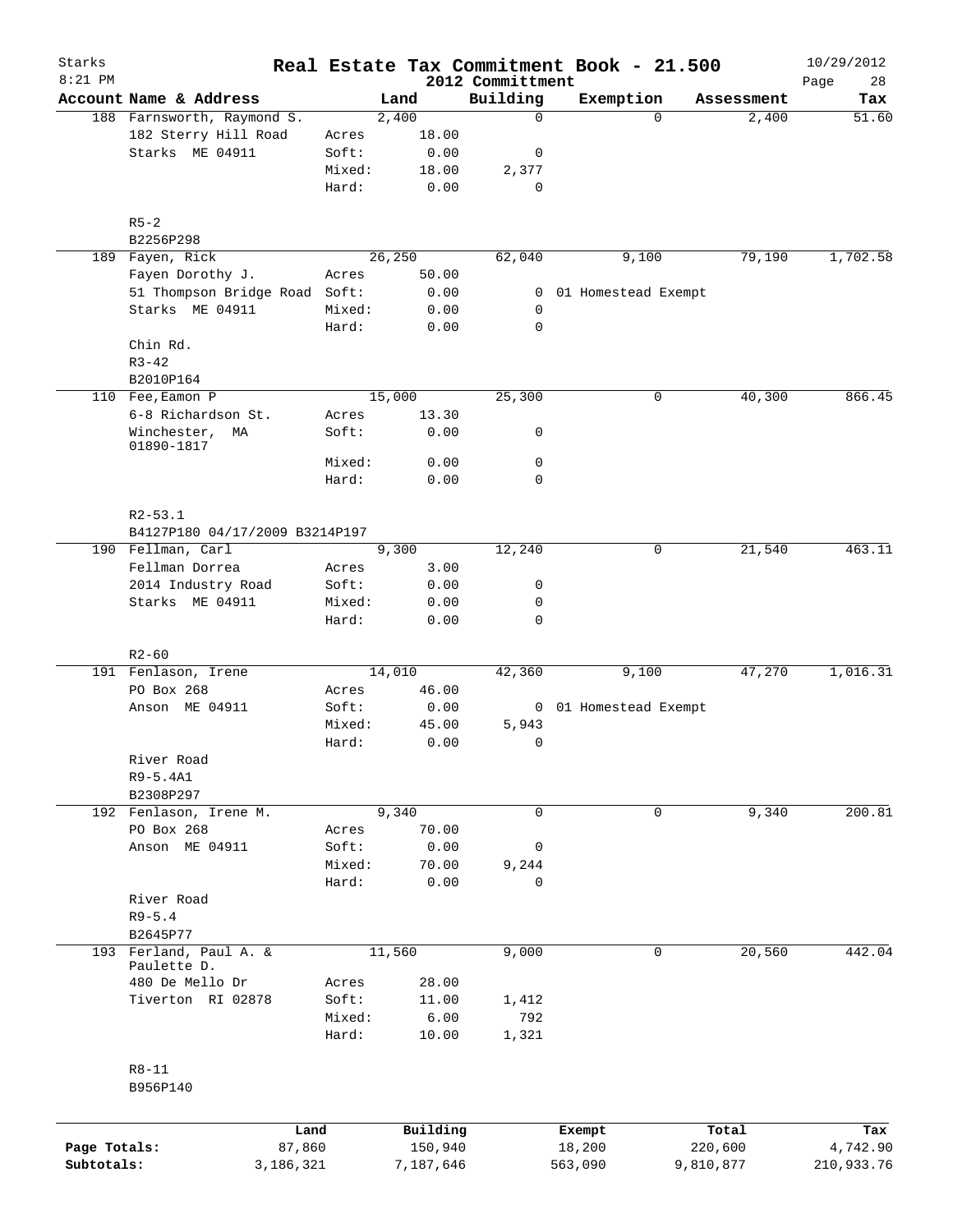| Starks       |                                                                    |        |                |                    | Real Estate Tax Commitment Book - 21.500 |             |                      | 10/29/2012      |
|--------------|--------------------------------------------------------------------|--------|----------------|--------------------|------------------------------------------|-------------|----------------------|-----------------|
| $8:21$ PM    | Account Name & Address                                             |        |                | 2012 Committment   |                                          |             |                      | 29<br>Page      |
|              | 194 Field, Robert J                                                |        | Land<br>10,600 | Building<br>41,880 | Exemption                                | $\Omega$    | Assessment<br>52,480 | Tax<br>1,128.32 |
|              | Field Patricia L                                                   | Acres  | 5.00           |                    |                                          |             |                      |                 |
|              | 98 Olde Ferry Road                                                 | Soft:  | 0.00           | 0                  |                                          |             |                      |                 |
|              | Starks Me 04911                                                    | Mixed: | 0.00           | 0                  |                                          |             |                      |                 |
|              |                                                                    | Hard:  | 0.00           | 0                  |                                          |             |                      |                 |
|              | $R12 - 11.5$                                                       |        |                |                    |                                          |             |                      |                 |
|              | B3270P323                                                          |        |                |                    |                                          |             |                      |                 |
|              | 749 Fields, Bruce W.<br>28 Thompson Bridge Road<br>Starks ME 04911 |        | 0              | 6,048              |                                          | 0           | 6,048                | 130.03          |
|              | R3 41.10N                                                          |        |                |                    |                                          |             |                      |                 |
|              | 64 Fields, Stoney LLC,                                             |        | 17,750         | 0                  |                                          | $\mathbf 0$ | 17,750               | 381.62          |
|              | PO Box 373                                                         | Acres  | 20.00          |                    |                                          |             |                      |                 |
|              | East Wilton ME 04234                                               | Soft:  | 0.00           | 0                  |                                          |             |                      |                 |
|              |                                                                    | Mixed: | 0.00           | 0                  |                                          |             |                      |                 |
|              |                                                                    | Hard:  | 0.00           | $\mathbf 0$        |                                          |             |                      |                 |
|              | West Mills Rd.                                                     |        |                |                    |                                          |             |                      |                 |
|              | $R3 - 11$<br>B4270P57 05/12/2010 B2410P122                         |        |                |                    |                                          |             |                      |                 |
|              | 680 Fleetwood, George                                              |        | 9,950          | 9,350              | 14,560                                   |             | 4,740                | 101.91          |
|              | PO Box 577                                                         | Acres  | 4.00           |                    | 01 Homestead Exempt                      |             |                      |                 |
|              | Starks ME 04911                                                    | Soft:  | 0.00           |                    | 0 02 Veteran                             |             |                      |                 |
|              |                                                                    | Mixed: | 0.00           | 0                  |                                          |             |                      |                 |
|              |                                                                    | Hard:  | 0.00           | $\mathbf 0$        |                                          |             |                      |                 |
|              | $R8 - 38 - 5$                                                      |        |                |                    |                                          |             |                      |                 |
|              | B1303P325<br>687 Flynn, Cornelius                                  |        | 9,600          | 72,538             |                                          | 0           | 82,138               | 1,765.97        |
|              | Flynn, Cynthia A.                                                  | Acres  | 5.00           |                    |                                          |             |                      |                 |
|              | 241 North Road                                                     | Soft:  | 0.00           | 0                  |                                          |             |                      |                 |
|              | Hampden MA 01036                                                   | Mixed: | 0.00           | 0                  |                                          |             |                      |                 |
|              |                                                                    | Hard:  | 0.00           | 0                  |                                          |             |                      |                 |
|              | $R6 - 22.4B$                                                       |        |                |                    |                                          |             |                      |                 |
|              | B3887P94 07/27/2007 B3655P237 03/29/2006                           |        |                |                    |                                          |             |                      |                 |
|              | 196 Forbes, Ernestine Fay                                          |        | 30,000         | $\mathbf 0$        |                                          | $\mathbf 0$ | 30,000               | 645.00          |
|              | and Thelma Joe Sacco                                               |        |                |                    |                                          |             |                      |                 |
|              | 95 Dexter St                                                       | Acres  | 67.00          |                    |                                          |             |                      |                 |
|              | Milton MA 02186                                                    | Soft:  | 0.00           | 0                  |                                          |             |                      |                 |
|              |                                                                    | Mixed: | 0.00           | 0                  |                                          |             |                      |                 |
|              |                                                                    | Hard:  | 0.00           | 0                  |                                          |             |                      |                 |
|              | R11-11                                                             |        |                |                    |                                          |             |                      |                 |
|              | B2666P278                                                          |        |                |                    |                                          |             |                      |                 |
|              | 144 Ford, Jason                                                    |        | 13,570         | 36,643             |                                          | 0           | 50,213               | 1,079.58        |
|              | Ford, Marcy                                                        | Acres  | 11.10          |                    |                                          |             |                      |                 |
|              | 75 Bay Road                                                        | Soft:  | 0.00           | 0                  |                                          |             |                      |                 |
|              | Harwich MA 02645                                                   | Mixed: | 0.00           | 0                  |                                          |             |                      |                 |
|              |                                                                    | Hard:  | 0.00           | 0                  |                                          |             |                      |                 |
|              | $R6 - 2.16$                                                        |        |                |                    |                                          |             |                      |                 |
|              | B883P1018                                                          |        |                |                    |                                          |             |                      |                 |
|              |                                                                    | Land   | Building       |                    | Exempt                                   | Total       |                      | Tax             |
| Page Totals: |                                                                    | 91,470 | 166,459        |                    | 14,560                                   | 243,369     |                      | 5,232.43        |
| Subtotals:   | 3, 277, 791                                                        |        | 7,354,105      |                    | 577,650                                  | 10,054,246  |                      | 216, 166. 19    |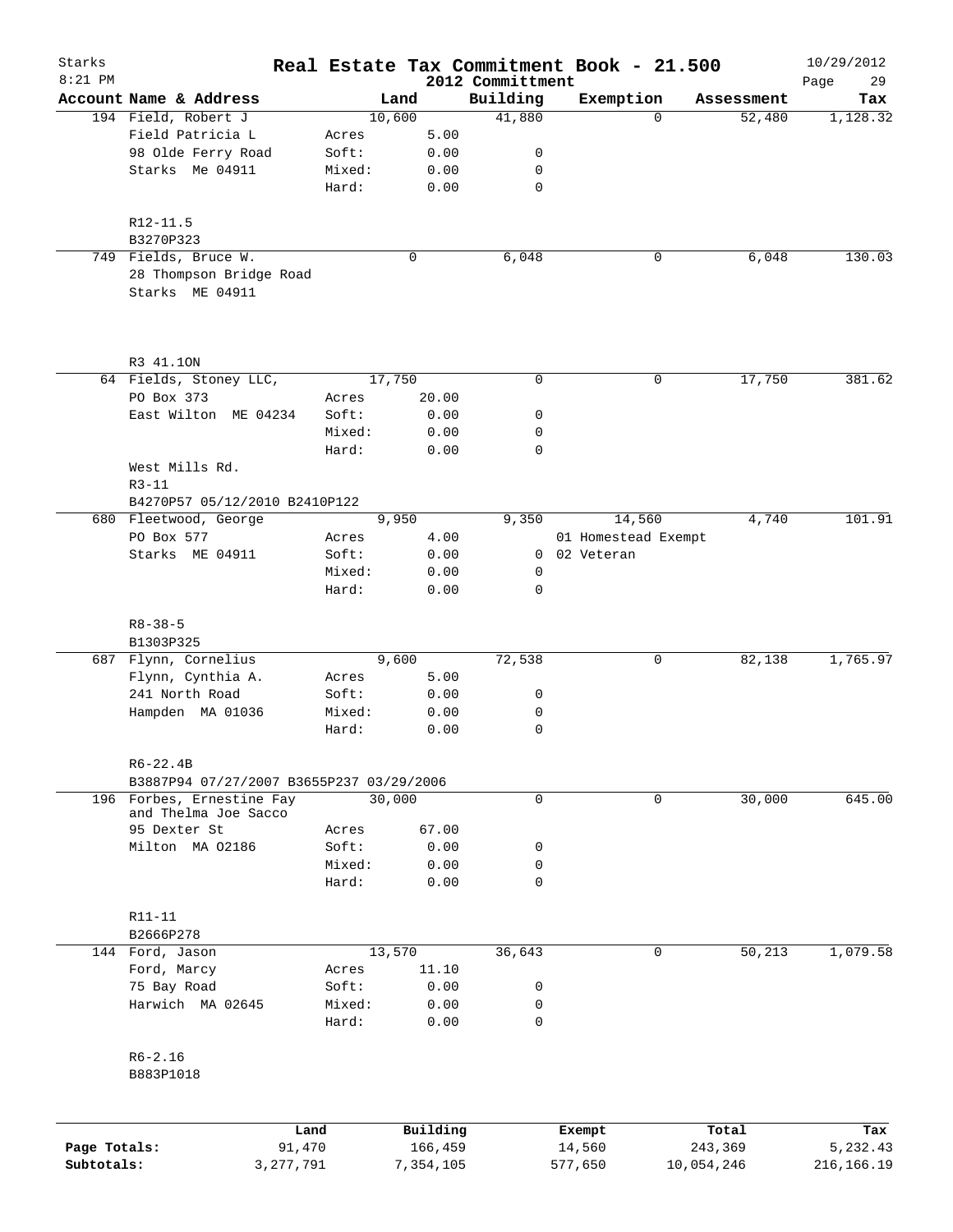| Starks<br>$8:21$ PM |                           |                 |                     | 2012 Committment           | Real Estate Tax Commitment Book - 21.500 |                  | 10/29/2012<br>30<br>Page |
|---------------------|---------------------------|-----------------|---------------------|----------------------------|------------------------------------------|------------------|--------------------------|
|                     | Account Name & Address    |                 | Land                | Building                   | Exemption                                | Assessment       | Tax                      |
| 729                 | Four Seasons Rod & Gun    |                 | 19,750              | 6,000                      | $\Omega$                                 | 25,750           | 553.63                   |
|                     | Club c/o Robert DeVeau    |                 |                     |                            |                                          |                  |                          |
|                     | P.O. Box 355              | Acres           | 24.00               |                            |                                          |                  |                          |
|                     | Madison ME 04950          | Soft:           | 0.00                | 0                          |                                          |                  |                          |
|                     |                           | Mixed:          | 0.00                | $\mathbf 0$<br>$\mathbf 0$ |                                          |                  |                          |
|                     |                           | Hard:           | 0.00                |                            |                                          |                  |                          |
|                     | R12-14.1                  |                 |                     |                            |                                          |                  |                          |
|                     | 199 Fournier, Eugene E. & |                 | 16,750              | 12,960                     | 0                                        | 29,710           | 638.77                   |
|                     | Dorothy L.                |                 |                     |                            |                                          |                  |                          |
|                     | 406 Swetts Pond Rd        | Acres           | 20.60               |                            |                                          |                  |                          |
|                     | Orrington ME 04474        | Soft:           | 0.00                | 0                          |                                          |                  |                          |
|                     |                           | Mixed:<br>Hard: | 0.00<br>0.00        | $\mathbf 0$<br>$\mathbf 0$ |                                          |                  |                          |
|                     |                           |                 |                     |                            |                                          |                  |                          |
|                     | $R2-30, 32$<br>B896P38    |                 |                     |                            |                                          |                  |                          |
|                     | 745 Fox, William A.       |                 | 8,000               | 14,880                     | 9,100                                    | 13,780           | 296.27                   |
|                     | Fox, Frances L.           | Acres           | 1.00                |                            | 01 Homestead Exempt                      |                  |                          |
|                     | 1115 New Sharon Road      | Soft:           | 0.00                | 0                          |                                          |                  |                          |
|                     | Starks ME 04911           | Mixed:          | 0.00                | 0                          |                                          |                  |                          |
|                     |                           | Hard:           | 0.00                | $\mathbf 0$                |                                          |                  |                          |
|                     | R1 38.1                   |                 |                     |                            |                                          |                  |                          |
|                     | B4322P207 10/01/2010      |                 |                     |                            |                                          |                  |                          |
|                     | 201 Frederic, Joseph W.   |                 | 20,000              | 67,680                     | 9,100                                    | 78,580           | 1,689.47                 |
|                     | 219 Chicken Street        | Acres           | 25.00               |                            |                                          |                  |                          |
|                     | Starks ME 04911           | Soft:           | 0.00                | $\overline{0}$             | 01 Homestead Exempt                      |                  |                          |
|                     |                           | Mixed:          | 0.00                | 0                          |                                          |                  |                          |
|                     |                           | Hard:           | 0.00                | $\mathbf 0$                |                                          |                  |                          |
|                     | Chicken Street            |                 |                     |                            |                                          |                  |                          |
|                     | $R3 - 18.2$               |                 |                     |                            |                                          |                  |                          |
|                     | B2294P277                 |                 |                     |                            |                                          |                  |                          |
|                     | 203 Frederic, Paul        |                 | 50,580              | 143,834                    | 9,100                                    | 185,314          | 3,984.25                 |
|                     | 141 Chicken Street        | Acres           | 179.00              |                            | 01 Homestead Exempt                      |                  |                          |
|                     | Starks ME 04911           | Soft:           | 0.00                | 0                          |                                          |                  |                          |
|                     |                           | Mixed:          | 62.00               | 8,188                      |                                          |                  |                          |
|                     |                           | Hard:           | 6.00                | 792                        |                                          |                  |                          |
|                     | Chicken St                |                 |                     |                            |                                          |                  |                          |
|                     | R3-18, R3-19.1            |                 |                     |                            |                                          |                  |                          |
|                     | B873P248                  |                 |                     |                            |                                          |                  |                          |
|                     | 204 Frederic, Paul        |                 | 25,060              | $\mathbf 0$                | 0                                        | 25,060           | 538.79                   |
|                     | 141 Chicken Street        | Acres           | 66.00               |                            |                                          |                  |                          |
|                     | Starks ME 04911           | Soft:           | 0.00                | 0                          |                                          |                  |                          |
|                     |                           | Mixed:          | 32.00               | 4,226                      |                                          |                  |                          |
|                     |                           | Hard:           | 4.00                | 528                        |                                          |                  |                          |
|                     | $R4 - 34$                 |                 |                     |                            |                                          |                  |                          |
|                     | B3092P256                 |                 |                     |                            |                                          |                  |                          |
|                     | 205 Friend, Tara M.       |                 | 12,100              | 39,600                     | 9,100                                    | 42,600           | 915.90                   |
|                     | 2658 Industry Road        | Acres           | 7.30                |                            |                                          |                  |                          |
|                     | Starks ME 04911           | Soft:           | 0.00                | 0                          | 01 Homestead Exempt                      |                  |                          |
|                     |                           | Mixed:          | 0.00                | 0                          |                                          |                  |                          |
|                     |                           | Hard:           | 0.00                | 0                          |                                          |                  |                          |
|                     | Rt. #43                   |                 |                     |                            |                                          |                  |                          |
|                     | $R2 - 52$                 |                 |                     |                            |                                          |                  |                          |
|                     | B2737P209                 |                 |                     |                            |                                          |                  |                          |
|                     |                           |                 |                     |                            |                                          |                  |                          |
| Page Totals:        | Land<br>152,240           |                 | Building<br>284,954 |                            | Exempt<br>36,400                         | Total<br>400,794 | Tax<br>8,617.08          |
| Subtotals:          | 3,430,031                 |                 | 7,639,059           |                            | 614,050                                  | 10,455,040       | 224,783.27               |
|                     |                           |                 |                     |                            |                                          |                  |                          |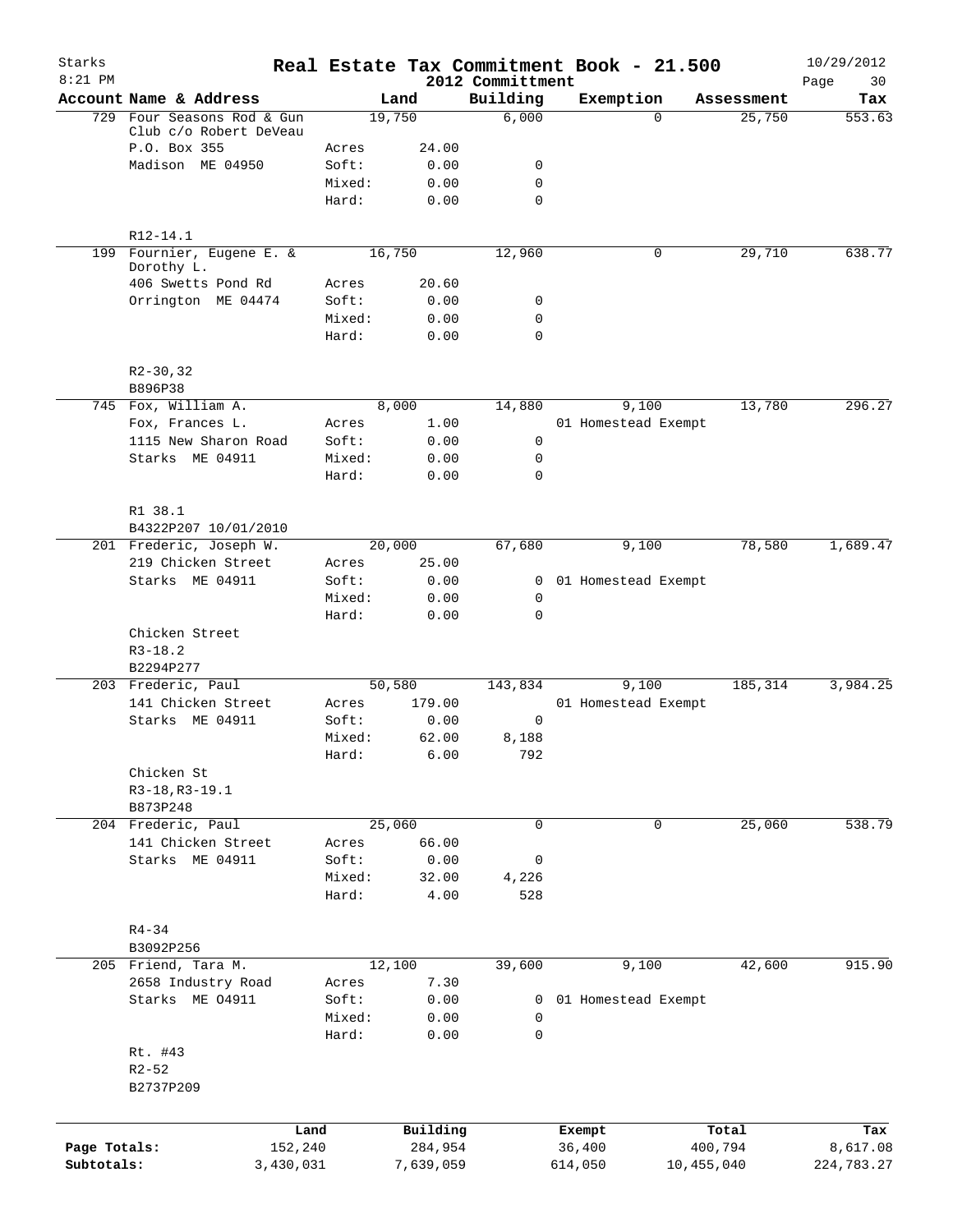| Starks       |                                             |        |                |                              | Real Estate Tax Commitment Book - 21.500 |                      | 10/29/2012    |
|--------------|---------------------------------------------|--------|----------------|------------------------------|------------------------------------------|----------------------|---------------|
| $8:21$ PM    | Account Name & Address                      |        |                | 2012 Committment<br>Building |                                          |                      | Page<br>31    |
|              | 206 Frietas, Antonio G. &                   |        | Land<br>12,820 | 6,020                        | Exemption<br>$\Omega$                    | Assessment<br>18,840 | Tax<br>405.06 |
|              | Maria S.                                    |        |                |                              |                                          |                      |               |
|              | 55 Sheehan St                               | Acres  | 8.42           |                              |                                          |                      |               |
|              | Stoughton MA 02072                          | Soft:  | 0.00           | 0                            |                                          |                      |               |
|              |                                             | Mixed: | 0.00           | 0                            |                                          |                      |               |
|              |                                             | Hard:  | 0.00           | $\mathbf 0$                  |                                          |                      |               |
|              | Mayhew Road                                 |        |                |                              |                                          |                      |               |
|              | $R5 - 5.1$                                  |        |                |                              |                                          |                      |               |
|              | 207 Frith, Monica L.                        |        | 13,850         | 13,320                       | 9,100                                    | 18,070               | 388.51        |
|              | 262 Embden Pond Road                        | Acres  | 10.00          |                              |                                          |                      |               |
|              | North Anson ME 04958                        | Soft:  | 0.00           | $\mathbf{0}$                 | 01 Homestead Exempt                      |                      |               |
|              |                                             | Mixed: | 0.00           | $\mathbf 0$                  |                                          |                      |               |
|              |                                             | Hard:  | 0.00           | $\Omega$                     |                                          |                      |               |
|              | Mayhew Road                                 |        |                |                              |                                          |                      |               |
|              | $R6 - 2.2$                                  |        |                |                              |                                          |                      |               |
|              | B2150P149                                   |        |                |                              |                                          |                      |               |
|              | 208 Fusco, Joseph & Gregory<br>& Joseph III |        | 11,900         | 22,920                       | 0                                        | 34,820               | 748.63        |
|              | 5 Loveland Lane                             | Acres  | 7.00           |                              |                                          |                      |               |
|              | Bristol CT 06010                            | Soft:  | 0.00           | 0                            |                                          |                      |               |
|              |                                             | Mixed: | 0.00           | 0                            |                                          |                      |               |
|              |                                             | Hard:  | 0.00           | $\mathbf 0$                  |                                          |                      |               |
|              | Emery Road                                  |        |                |                              |                                          |                      |               |
|              | $R3 - 40$                                   |        |                |                              |                                          |                      |               |
|              | B2153P50                                    |        |                |                              |                                          |                      |               |
|              | 209 Gaeta, Lorraine A.                      |        | 31,250         | $\mathbf 0$                  | 0                                        | 31,250               | 671.88        |
|              | 133 Mayhew Road                             | Acres  | 74.00          |                              |                                          |                      |               |
|              | Starks ME 04911                             | Soft:  | 0.00           | 0                            |                                          |                      |               |
|              |                                             | Mixed: | 0.00           | 0                            |                                          |                      |               |
|              |                                             | Hard:  | 0.00           | $\mathbf 0$                  |                                          |                      |               |
|              |                                             |        |                |                              |                                          |                      |               |
|              | $R11-1$                                     |        |                |                              |                                          |                      |               |
|              | B2793P226                                   |        |                |                              |                                          |                      |               |
|              | 211 Gaeta, Lorraine Ann                     |        | 49,500         | 71,700                       | 9,100                                    | 112,100              | 2,410.15      |
|              | 133 Mayhew Road                             | Acres  | 143.00         |                              |                                          |                      |               |
|              | Starks ME 04911                             | Soft:  | 0.00           | 0                            | 01 Homestead Exempt                      |                      |               |
|              |                                             | Mixed: | 0.00           | 0                            |                                          |                      |               |
|              |                                             | Hard:  | 0.00           | 0                            |                                          |                      |               |
|              |                                             |        |                |                              |                                          |                      |               |
|              | $R7 - 15$                                   |        |                |                              |                                          |                      |               |
|              | B868P796                                    |        |                |                              |                                          |                      |               |
|              | 210 Gaeta, Lorraine Ann                     |        | 19,000         | 0                            | 0                                        | 19,000               | 408.50        |
|              | 133 Mayhew Road                             | Acres  | 25.00          |                              |                                          |                      |               |
|              | Starks ME 04911                             | Soft:  | 0.00           | 0                            |                                          |                      |               |
|              |                                             | Mixed: | 0.00           | 0<br>0                       |                                          |                      |               |
|              |                                             | Hard:  | 0.00           |                              |                                          |                      |               |
|              | $R11 - 2$                                   |        |                |                              |                                          |                      |               |
|              | B1468P169                                   |        |                |                              |                                          |                      |               |
|              | 71 Gailis Peter                             |        | 13,850         | 64,520                       | 0                                        | 78,370               | 1,684.96      |
|              | Gailis, Susan                               | Acres  | 10.00          |                              |                                          |                      |               |
|              | 31 Winthrop street                          | Soft:  | 0.00           | 0                            |                                          |                      |               |
|              | Salem Ma 01970                              | Mixed: | 0.00           | 0                            |                                          |                      |               |
|              |                                             | Hard:  | 0.00           | 0                            |                                          |                      |               |
|              | Mayhew Road, Starks                         |        |                |                              |                                          |                      |               |
|              | $R7 - 10.6$                                 |        |                |                              |                                          |                      |               |
|              | B4087P99 12/20/2008 B1302P75                |        |                |                              |                                          |                      |               |
|              |                                             |        |                |                              |                                          |                      |               |
|              | Land                                        |        | Building       |                              | Exempt                                   | Total                | Tax           |
| Page Totals: | 152,170                                     |        | 178,480        |                              | 18,200                                   | 312,450              | 6,717.69      |
| Subtotals:   | 3,582,201                                   |        | 7,817,539      |                              | 632,250                                  | 10,767,490           | 231,500.96    |
|              |                                             |        |                |                              |                                          |                      |               |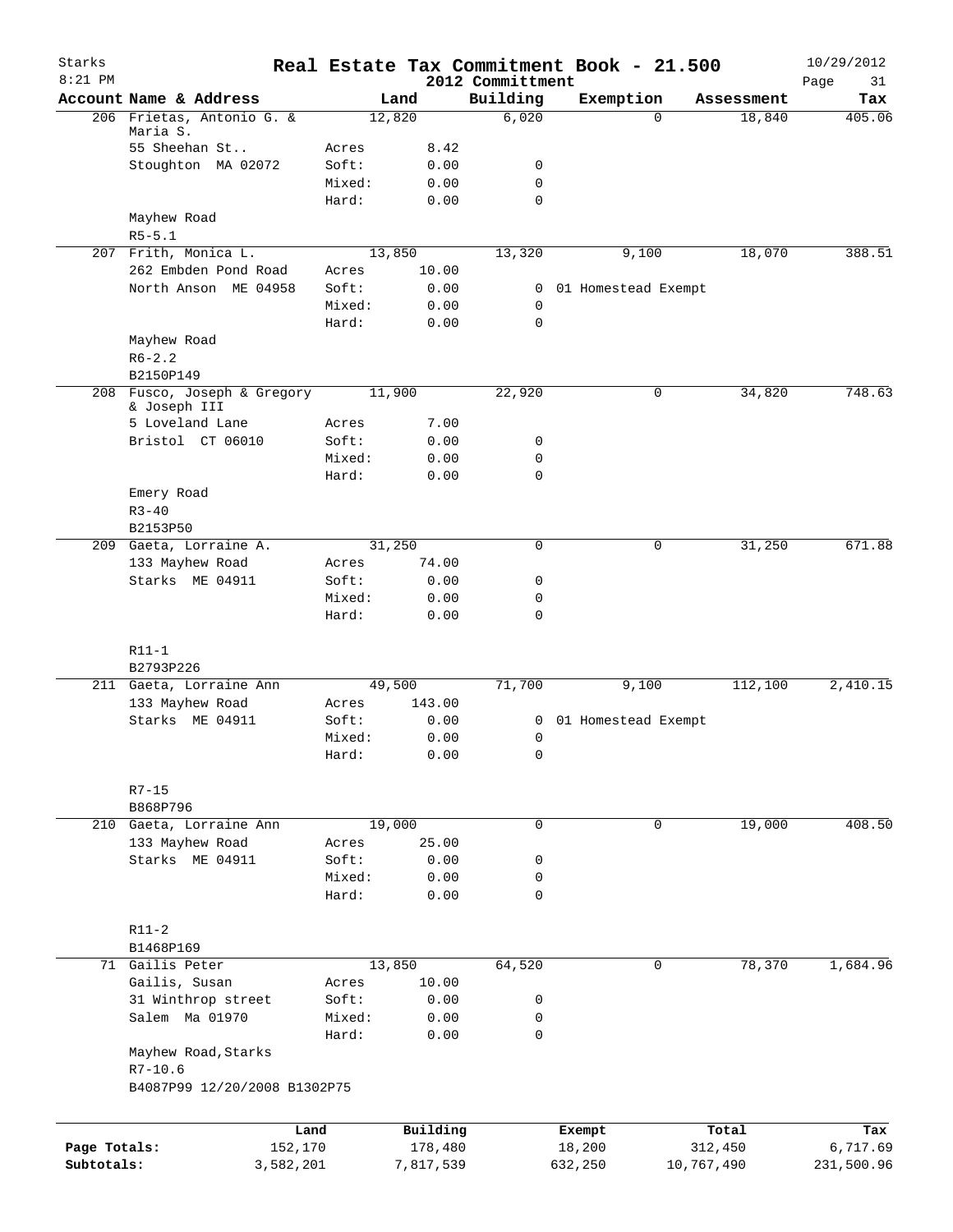| Starks<br>$8:21$ PM |                                                    |                 |              | 2012 Committment | Real Estate Tax Commitment Book - 21.500 |            | 10/29/2012<br>32<br>Page |
|---------------------|----------------------------------------------------|-----------------|--------------|------------------|------------------------------------------|------------|--------------------------|
|                     | Account Name & Address                             |                 | Land         | Building         | Exemption                                | Assessment | Tax                      |
| 649                 | Gambale Kathleen M and                             |                 | 16,100       | 24,960           | $\Omega$                                 | 41,060     | 882.79                   |
|                     | Joseph J.                                          |                 |              |                  |                                          |            |                          |
|                     | 18 Barnes Rd<br>Salem MA 01970                     | Acres           | 15.00        |                  |                                          |            |                          |
|                     |                                                    | Soft:<br>Mixed: | 0.00<br>0.00 | 0<br>$\mathbf 0$ |                                          |            |                          |
|                     |                                                    | Hard:           | 0.00         | $\mathbf 0$      |                                          |            |                          |
|                     |                                                    |                 |              |                  |                                          |            |                          |
|                     | $R1 - 29.5$                                        |                 |              |                  |                                          |            |                          |
|                     | B3736P201 09/01/2007 B1524P234                     |                 |              |                  |                                          |            |                          |
|                     | 213 Gardiner, Frances                              |                 | 9,210        | 0                | 0                                        | 9,210      | 198.02                   |
|                     | 4996 Fallbrook Rd.                                 | Acres           | 4.40         |                  |                                          |            |                          |
|                     | Troy PA 16947                                      | Soft:           | 0.00         | 0                |                                          |            |                          |
|                     |                                                    | Mixed:          | 0.00         | $\mathbf 0$      |                                          |            |                          |
|                     |                                                    | Hard:           | 0.00         | $\mathbf 0$      |                                          |            |                          |
|                     | $R1 - 35$                                          |                 |              |                  |                                          |            |                          |
|                     | B780P630                                           |                 |              |                  |                                          |            |                          |
|                     | 567 Gecoy, Rocco R. &                              |                 | 13,030       | 72,329           | 0                                        | 85,359     | 1,835.22                 |
|                     | Carolyn G.                                         |                 |              |                  |                                          |            |                          |
|                     | 4 Otter Pond Road                                  | Acres           | 10.28        |                  |                                          |            |                          |
|                     | Lynnfield MA 01940                                 | Soft:           | 0.00         | 0                |                                          |            |                          |
|                     |                                                    | Mixed:          | 0.00         | 0                |                                          |            |                          |
|                     |                                                    | Hard:           | 0.00         | $\mathbf 0$      |                                          |            |                          |
|                     |                                                    |                 |              |                  |                                          |            |                          |
|                     | $R6 - 21.3$<br>B4009P310 06/12/2008 B1485P12       |                 |              |                  |                                          |            |                          |
|                     | 701 Gibbs, Sandra E.                               |                 | 11,420       | 0                | 0                                        | 11,420     | 245.53                   |
|                     | 67 Heald Street Apt 2B                             | Acres           | 7.80         |                  |                                          |            |                          |
|                     | Madison ME 04950                                   | Soft:           | 0.00         | 0                |                                          |            |                          |
|                     |                                                    | Mixed:          | 0.00         | 0                |                                          |            |                          |
|                     |                                                    | Hard:           | 0.00         | $\mathbf 0$      |                                          |            |                          |
|                     |                                                    |                 |              |                  |                                          |            |                          |
|                     | $R5 - 6.3$                                         |                 |              |                  |                                          |            |                          |
|                     | B4505P321 03/20/2012 B3793P275 12/28/2006          |                 |              |                  |                                          |            |                          |
|                     | 214 Gierczak, John M.                              |                 | 16,750       | $\mathbf 0$      | 0                                        | 16,750     | 360.12                   |
|                     | Gierczak Emma E.                                   | Acres           | 5.50         |                  |                                          |            |                          |
|                     | 453 Beans Corner Rd.                               | Soft:           | 0.00         | 0                |                                          |            |                          |
|                     | New Sharon ME 04955                                | Mixed:          | 0.00         | 0                |                                          |            |                          |
|                     |                                                    | Hard:           | 0.00         | 0                |                                          |            |                          |
|                     | New Sharon Town Line                               |                 |              |                  |                                          |            |                          |
|                     | $R1-5$                                             |                 |              |                  |                                          |            |                          |
|                     | B876P159<br>217 Gifford, Walter B.                 |                 | 8,650        | 9,000            | 0                                        | 17,650     | 379.48                   |
|                     | 115 Locke Hill Road                                | Acres           | 2.00         |                  |                                          |            |                          |
|                     | Starks ME 04911                                    | Soft:           | 0.00         | 0                |                                          |            |                          |
|                     |                                                    | Mixed:          | 0.00         | 0                |                                          |            |                          |
|                     |                                                    | Hard:           | 0.00         | $\mathbf 0$      |                                          |            |                          |
|                     | Locke Cemetery Road                                |                 |              |                  |                                          |            |                          |
|                     | $R3 - 8$                                           |                 |              |                  |                                          |            |                          |
|                     | B2226P169                                          |                 |              |                  |                                          |            |                          |
|                     | 215 Gifford, Walter B.                             |                 | 13,270       | 59,410           | 0                                        | 72,680     | 1,562.62                 |
|                     | Gifford, Diane C.                                  | Acres           | 9.10         |                  |                                          |            |                          |
|                     | 115 Locke Hill Rd.                                 | Soft:           | 0.00         | 0                |                                          |            |                          |
|                     | Starks ME 04911                                    | Mixed:          | 0.00         | 0                |                                          |            |                          |
|                     |                                                    | Hard:           | 0.00         | 0                |                                          |            |                          |
|                     | Lockehill Rd.                                      |                 |              |                  |                                          |            |                          |
|                     | $R2 - 54$                                          |                 |              |                  |                                          |            |                          |
|                     | B4211P246 10/30/2009 B3929P326 11/05/2007 B956P224 |                 |              |                  |                                          |            |                          |
|                     |                                                    | Land            | Building     |                  | Exempt                                   | Total      | Tax                      |
| Page Totals:        |                                                    | 88,430          | 165,699      |                  | 0                                        | 254,129    | 5,463.78                 |
| Subtotals:          | 3,670,631                                          |                 | 7,983,238    |                  | 632,250                                  | 11,021,619 | 236,964.74               |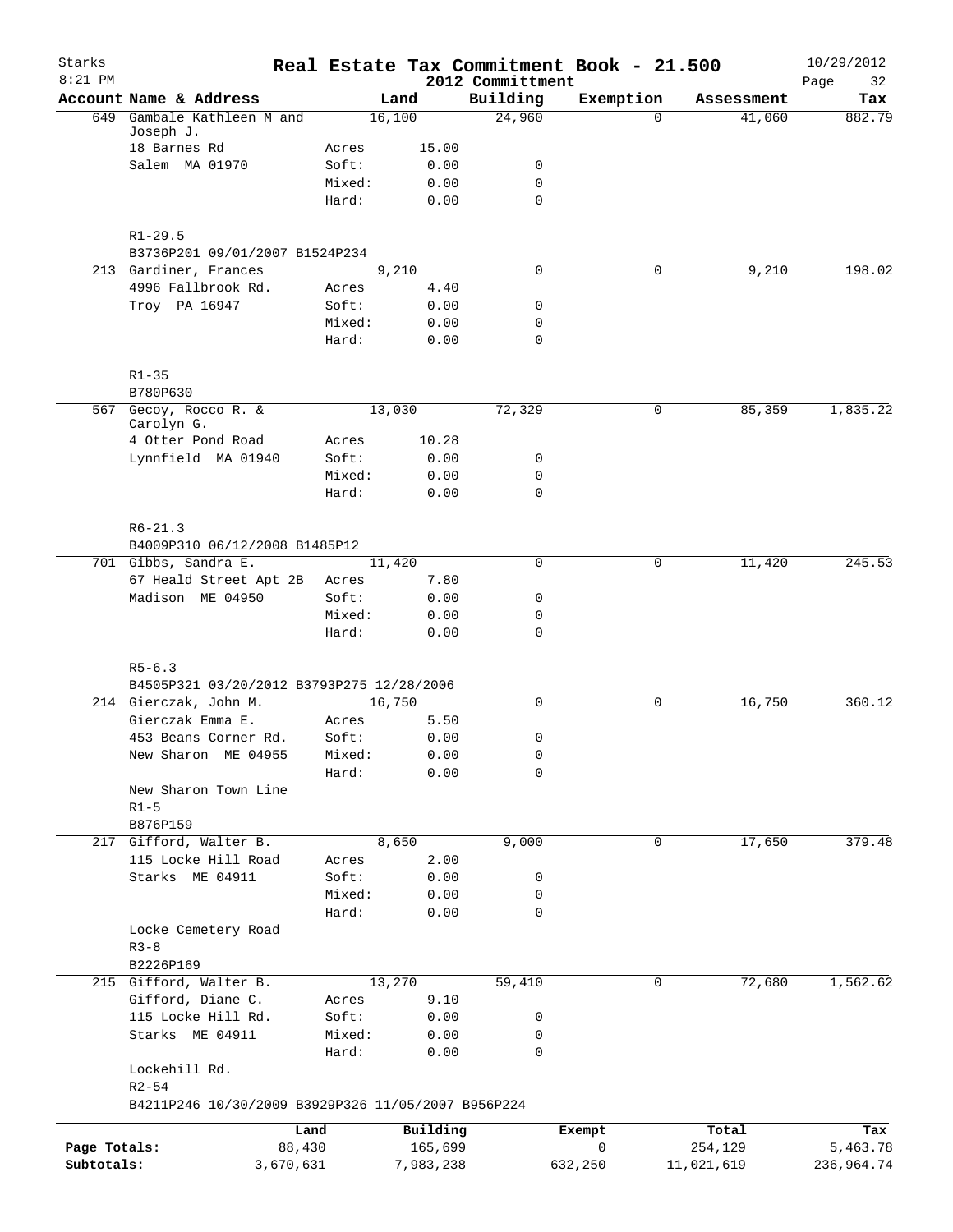| Starks<br>$8:21$ PM        |                                                        |        |                      | 2012 Committment | Real Estate Tax Commitment Book - 21.500 |            |            | 10/29/2012             |
|----------------------------|--------------------------------------------------------|--------|----------------------|------------------|------------------------------------------|------------|------------|------------------------|
|                            | Account Name & Address                                 |        | Land                 | Building         | Exemption                                |            | Assessment | Page<br>33<br>Tax      |
|                            | 216 Gifford, Walter B.                                 |        | 32,000               | 28,440           | 9,100                                    |            | 51,340     | 1,103.81               |
|                            | 115 Locke Hill Rd                                      | Acres  | 73.00                |                  | 01 Homestead Exempt                      |            |            |                        |
|                            | Starks ME 04911                                        | Soft:  | 0.00                 | 0                |                                          |            |            |                        |
|                            |                                                        | Mixed: | 0.00                 | 0                |                                          |            |            |                        |
|                            |                                                        | Hard:  | 0.00                 | 0                |                                          |            |            |                        |
|                            | $R3 - 7$                                               |        |                      |                  |                                          |            |            |                        |
|                            | B1537P108                                              |        |                      |                  |                                          |            |            |                        |
|                            | 147 Glidden, Errol R.                                  |        | 13,760               | $\mathbf 0$      |                                          | 0          | 13,760     | 295.84                 |
|                            | 340 Porterfield Road                                   | Acres  | 11.40                |                  |                                          |            |            |                        |
|                            | Porter ME 04068                                        | Soft:  | 0.00                 | 0                |                                          |            |            |                        |
|                            |                                                        | Mixed: | 0.00                 | 0                |                                          |            |            |                        |
|                            |                                                        | Hard:  | 0.00                 | 0                |                                          |            |            |                        |
|                            | Mayhew Road Subdivison<br>$R6 - 2.11$                  |        |                      |                  |                                          |            |            |                        |
|                            | B3996P286 05/13/2009 B3554P1 B883P1018                 |        |                      |                  |                                          |            |            |                        |
|                            | 220 Goff, Patricia R.                                  |        | 10,830               | 18,540           |                                          | 0          | 29,370     | 631.45                 |
|                            | 535 Chick Crossing Rd.                                 | Acres  | 5.35                 |                  |                                          |            |            |                        |
|                            | Wells ME 04090                                         | Soft:  | 0.00                 | 0                |                                          |            |            |                        |
|                            |                                                        | Mixed: | 0.00                 | 0                |                                          |            |            |                        |
|                            |                                                        | Hard:  | 0.00                 | 0                |                                          |            |            |                        |
|                            |                                                        |        |                      |                  |                                          |            |            |                        |
|                            | $R4 - 35.1$<br>B1322P150                               |        |                      |                  |                                          |            |            |                        |
|                            | 224 Graef, Adriane H                                   |        | 32,250               | $\mathbf 0$      |                                          | 0          | 32,250     | 693.38                 |
|                            | 14 Chipmunk Trail                                      | Acres  | 78.00                |                  |                                          |            |            |                        |
|                            | Sandy Hook CT 06482                                    | Soft:  | 0.00                 | 0                |                                          |            |            |                        |
|                            |                                                        | Mixed: | 0.00                 | 0                |                                          |            |            |                        |
|                            |                                                        | Hard:  | 0.00                 | $\mathbf 0$      |                                          |            |            |                        |
|                            | Rt. 148 Anson Town Line<br>R5-16, R5-17.1<br>B1789P142 |        |                      |                  |                                          |            |            |                        |
|                            | 748 Graham, Catherine L.                               |        | 20,250               | $\mathbf 0$      |                                          | 0          | 20,250     | 435.37                 |
|                            | Graham Jr., Thomas                                     | Acres  | 30.00                |                  |                                          |            |            |                        |
|                            | 61 Mayhew Road                                         | Soft:  | 0.00                 | 0                |                                          |            |            |                        |
|                            | Starks ME 04911                                        | Mixed: | 0.00                 | 0                |                                          |            |            |                        |
|                            |                                                        | Hard:  | 0.00                 | 0                |                                          |            |            |                        |
|                            | R11 25                                                 |        |                      |                  |                                          |            |            |                        |
|                            | B4291P154 07/13/2010                                   |        |                      |                  |                                          |            |            |                        |
|                            | 160 Graham, Thomas Jr.                                 |        | 13,590               | 64,002           | 14,560                                   |            | 63,032     | 1,355.19               |
|                            | Graham, Catherine                                      | Acres  | 9.60                 |                  | 01 Homestead Exempt                      |            |            |                        |
|                            | 61 Mayhew Road                                         | Soft:  | 0.00                 | $\mathbf 0$      | 02 Veteran                               |            |            |                        |
|                            | Starks ME 04911                                        | Mixed: | 0.00                 | 0                |                                          |            |            |                        |
|                            |                                                        | Hard:  | 0.00                 | 0                |                                          |            |            |                        |
|                            | $R7 - 10.5$                                            |        |                      |                  |                                          |            |            |                        |
|                            | B3955P192 01/22/2008 B3803P283 01/22/2007 B2048P69     |        |                      |                  |                                          |            |            |                        |
|                            | 226 Gray, David E                                      |        | 12,160               | 54,054           |                                          | 0          | 66,214     | 1,423.60               |
|                            | 151 Contact Drive                                      | Acres  | 7.40                 |                  |                                          |            |            |                        |
|                            | West Haven                                             | Soft:  | 0.00                 | 0                |                                          |            |            |                        |
|                            | Milford Ct 06516                                       | Mixed: | 0.00                 | 0                |                                          |            |            |                        |
|                            |                                                        | Hard:  | 0.00                 | $\mathbf 0$      |                                          |            |            |                        |
|                            | Emery Road                                             |        |                      |                  |                                          |            |            |                        |
|                            | $R3 - 35$                                              |        |                      |                  |                                          |            |            |                        |
|                            | B2887P310                                              |        |                      |                  |                                          |            |            |                        |
|                            |                                                        |        |                      |                  |                                          |            |            |                        |
|                            | Land                                                   |        | Building             |                  | Exempt                                   |            | Total      | Tax                    |
| Page Totals:<br>Subtotals: | 134,840<br>3,805,471                                   |        | 165,036<br>8,148,274 |                  | 23,660<br>655,910                        | 11,297,835 | 276,216    | 5,938.64<br>242,903.38 |
|                            |                                                        |        |                      |                  |                                          |            |            |                        |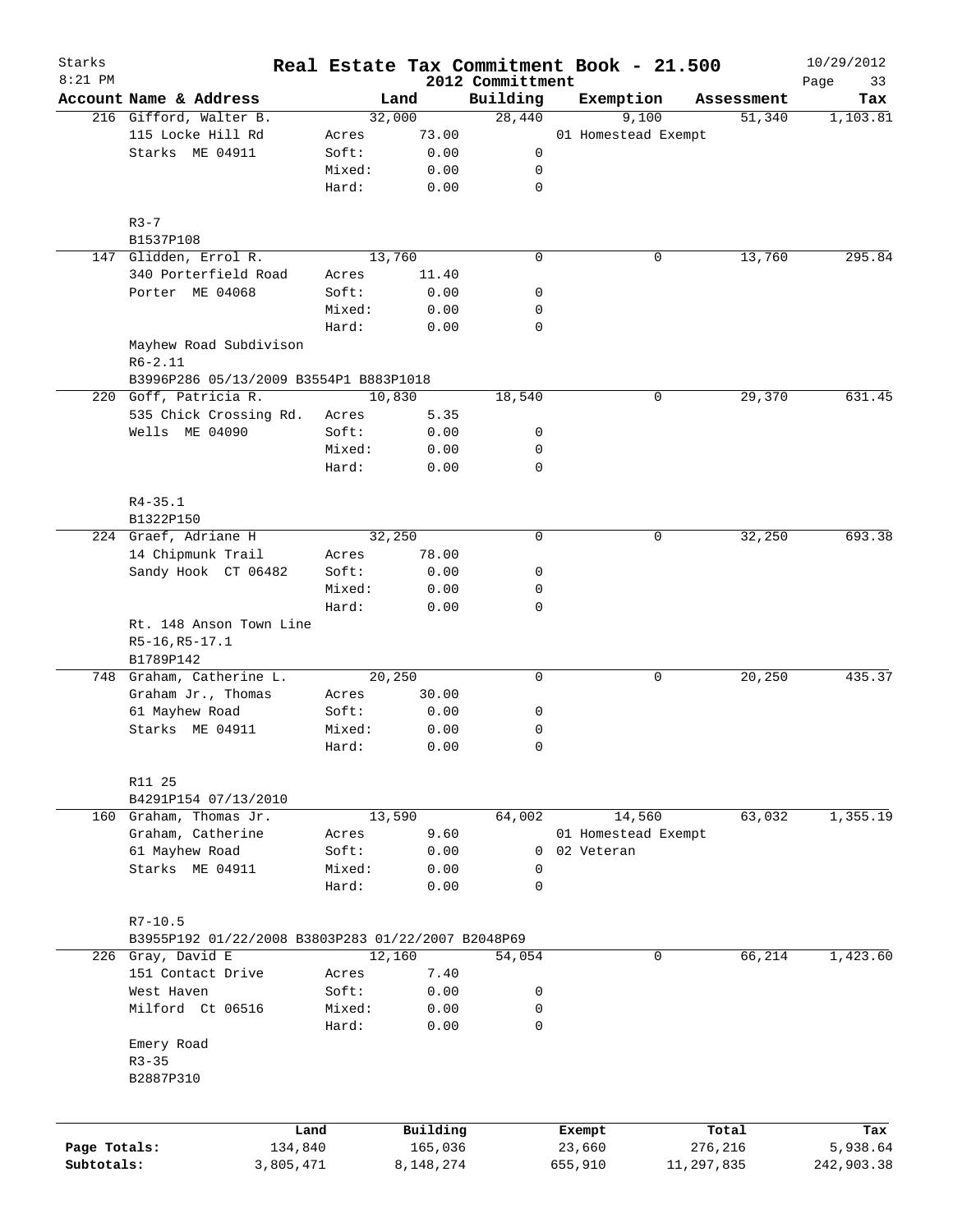| Starks<br>$8:21$ PM |                                                     |        |          | 2012 Committment | Real Estate Tax Commitment Book - 21.500 |            | 10/29/2012<br>Page<br>34 |
|---------------------|-----------------------------------------------------|--------|----------|------------------|------------------------------------------|------------|--------------------------|
|                     | Account Name & Address                              |        | Land     | Building         | Exemption                                | Assessment | Tax                      |
| 228                 | Gray, Richard                                       |        | 32,250   | 81,840           | 9,100                                    | 104,990    | 2,257.29                 |
|                     | 1294 Anson Road                                     | Acres  | 74.00    |                  |                                          |            |                          |
|                     | Starks ME 04911                                     | Soft:  | 0.00     | 16,813           |                                          |            |                          |
|                     |                                                     | Mixed: | 0.00     |                  | 19,545 01 Homestead Exempt               |            |                          |
|                     |                                                     | Hard:  | 0.00     | 0                |                                          |            |                          |
|                     | Route 43                                            |        |          |                  |                                          |            |                          |
|                     | R12-20,21                                           |        |          |                  |                                          |            |                          |
|                     | B4237P4 01/22/2010 B1165P87                         |        |          |                  |                                          |            |                          |
| 737                 | Gray, Richard E.                                    |        | 4,330    | $\mathbf 0$      | $\mathsf{O}$                             | 4,330      | 93.10                    |
|                     | 1294 Anson Road                                     | Acres  | 40.00    |                  |                                          |            |                          |
|                     | Starks ME 04911                                     | Soft:  | 36.00    | 0                |                                          |            |                          |
|                     |                                                     | Mixed: | 4.00     | 0                |                                          |            |                          |
|                     |                                                     | Hard:  | 0.00     | $\mathbf 0$      |                                          |            |                          |
|                     |                                                     |        |          |                  |                                          |            |                          |
|                     | R12-26<br>B4237P1 01/22/2010                        |        |          |                  |                                          |            |                          |
|                     | 230 Greenleaf, Andrea                               |        | 11,100   | 0                | 0                                        | 11,100     | 238.65                   |
|                     | 4060 Snyder Ridge Lane                              |        |          |                  |                                          |            |                          |
|                     |                                                     | Acres  | 7.30     |                  |                                          |            |                          |
|                     | Winston-Salem NC 27107                              | Soft:  | 0.00     | 0                |                                          |            |                          |
|                     |                                                     | Mixed: | 0.00     | 0                |                                          |            |                          |
|                     |                                                     | Hard:  | 0.00     | 0                |                                          |            |                          |
|                     | $R1 - 16$                                           |        |          |                  |                                          |            |                          |
|                     | 231 Greenleaf, Scott                                |        | 8,650    | 11,340           | $\mathsf{O}$                             | 19,990     | 429.79                   |
|                     | 1081 New Sharon Road                                | Acres  | 2.00     |                  |                                          |            |                          |
|                     | Starks ME 04911                                     | Soft:  | 0.00     | 0                |                                          |            |                          |
|                     |                                                     | Mixed: | 0.00     | 0                |                                          |            |                          |
|                     |                                                     | Hard:  | 0.00     | 0                |                                          |            |                          |
|                     | Rt. 134                                             |        |          |                  |                                          |            |                          |
|                     | $R1 - 42.1$                                         |        |          |                  |                                          |            |                          |
|                     | B1497P10                                            |        |          |                  |                                          |            |                          |
|                     | 232 Gregoire, Peter B.                              |        | 9,690    | 47,460           | 0                                        | 57,150     | 1,228.72                 |
|                     | Gregoire, Rebecca                                   | Acres  | 3.60     |                  |                                          |            |                          |
|                     | 709 Sanford Road                                    | Soft:  | 0.00     | 0                |                                          |            |                          |
|                     | Wells Me 04090                                      | Mixed: | 0.00     | 0                |                                          |            |                          |
|                     |                                                     | Hard:  | 0.00     | 0                |                                          |            |                          |
|                     | West Mills Rd                                       |        |          |                  |                                          |            |                          |
|                     | $R4 - 39$                                           |        |          |                  |                                          |            |                          |
|                     | B4348P170 12/10/2010 B1127P322                      |        |          |                  |                                          |            |                          |
| 143                 | Guinen, Robert S.                                   |        | 14,045   | 37,560           | 9,100                                    | 42,505     | 913.86                   |
|                     | Guinen, Glen                                        | Acres  | 10.30    |                  | 01 Homestead Exempt                      |            |                          |
|                     | R.Guinen, Linda A.                                  |        |          |                  |                                          |            |                          |
|                     | 5 Redneck Rd.                                       | Soft:  | 0.00     | 0                |                                          |            |                          |
|                     | Starks ME 04911                                     | Mixed: | 0.00     | 0                |                                          |            |                          |
|                     |                                                     | Hard:  | 0.00     | $\Omega$         |                                          |            |                          |
|                     | $R6 - 2.18$                                         |        |          |                  |                                          |            |                          |
|                     | B4142P135 05/26/2009 B3505P311 06/18/2005 B883P1018 |        |          |                  |                                          |            |                          |
|                     | 561 Gulnick, Sandra L.                              |        | 13,830   | 15,451           | 9,100                                    | 20,181     | 433.89                   |
|                     | 32 Thompson Bridge Road Acres                       |        | 11.50    |                  |                                          |            |                          |
|                     |                                                     |        |          |                  | 01 Homestead Exempt                      |            |                          |
|                     | Starks Me 04911                                     | Soft:  | 0.00     | 0                |                                          |            |                          |
|                     |                                                     | Mixed: | 0.00     | 0                |                                          |            |                          |
|                     |                                                     | Hard:  | 0.00     | 0                |                                          |            |                          |
|                     | Emery Road                                          |        |          |                  |                                          |            |                          |
|                     | $R3 - 41.1$                                         |        |          |                  |                                          |            |                          |
|                     | B4343P96 11/23/2010 B4242P226 09/28/2009 B2452P124  |        |          |                  |                                          |            |                          |
|                     |                                                     |        |          |                  |                                          |            |                          |
|                     | Land                                                |        | Building |                  | <b>Exempt</b>                            | Total      | Tax                      |

|              | Land      | Building  | Exempt  | Total      | Tax        |
|--------------|-----------|-----------|---------|------------|------------|
| Page Totals: | 93,895    | 193,651   | 27,300  | 260,246    | 5,595.30   |
| Subtotals:   | 3,899,366 | 8,341,925 | 683,210 | 11,558,081 | 248,498.68 |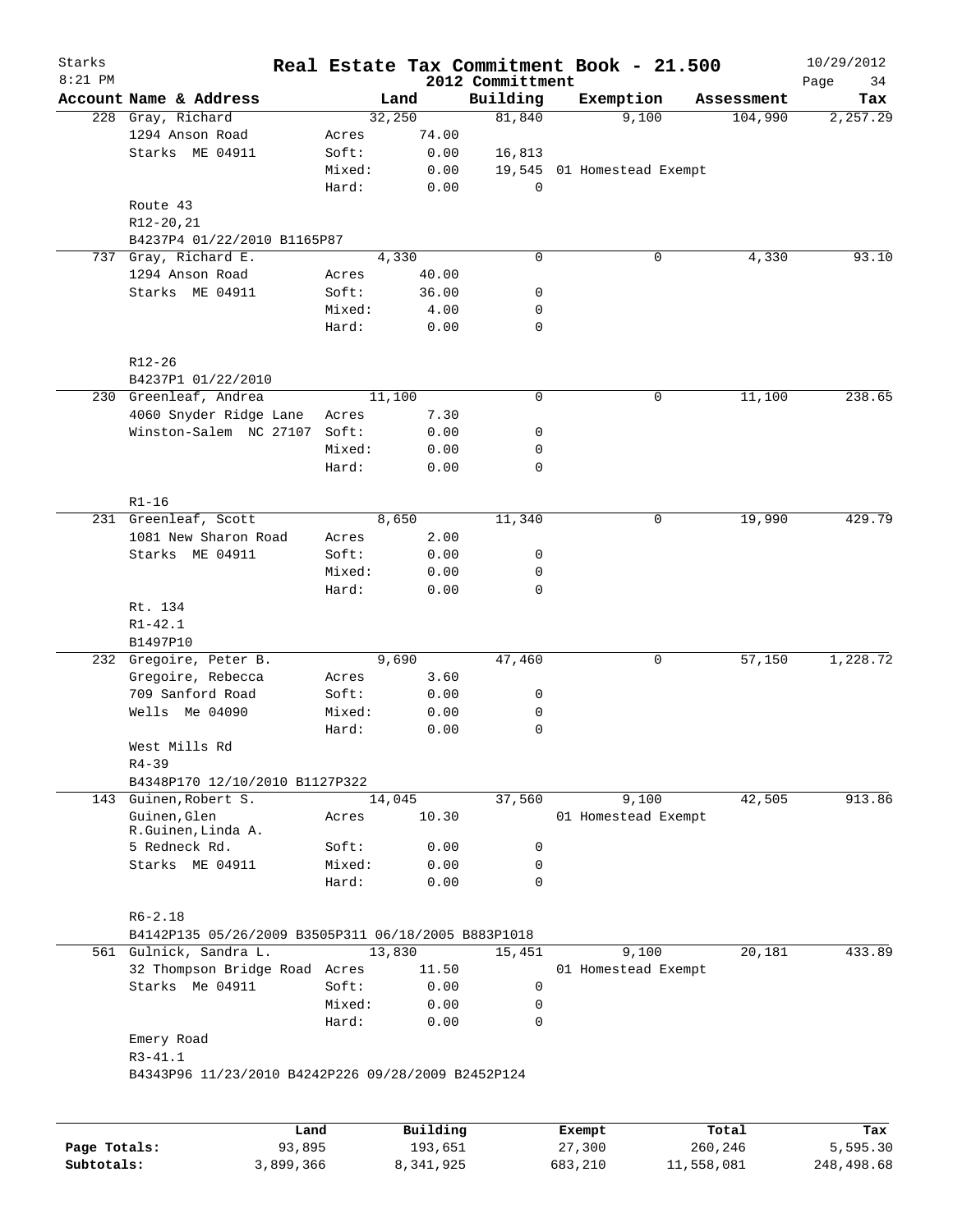| Starks    |                                                         |        |        |                  | Real Estate Tax Commitment Book - 21.500 |            | 10/29/2012 |
|-----------|---------------------------------------------------------|--------|--------|------------------|------------------------------------------|------------|------------|
| $8:21$ PM |                                                         |        |        | 2012 Committment |                                          |            | Page<br>35 |
|           | Account Name & Address                                  |        | Land   | Building         | Exemption                                | Assessment | Tax        |
|           | 233 Gulnick, William J &<br>Carol L                     |        | 6,200  | 42,840           | 18,200                                   | 30,840     | 663.06     |
|           | 6 Anson Road                                            | Acres  | 0.60   |                  | 16 2 WW2 Vets Res.                       |            |            |
|           | Starks ME 04911                                         | Soft:  | 0.00   |                  | 0 01 Homestead Exempt                    |            |            |
|           |                                                         | Mixed: | 0.00   | 0                |                                          |            |            |
|           |                                                         | Hard:  | 0.00   | $\mathbf 0$      |                                          |            |            |
|           | Rt. 43 Madison Rd                                       |        |        |                  |                                          |            |            |
|           | $U2 - 25, U2 - 26$                                      |        |        |                  |                                          |            |            |
|           | B2467P318                                               |        |        |                  |                                          |            |            |
|           | 234 Guthrie, James D. Jr.                               |        | 17,230 | 0                | 0                                        | 17,230     | 370.45     |
|           | 166 Lunenburg Road                                      | Acres  | 43.00  |                  |                                          |            |            |
|           | West Townsend MA 01474 Soft:                            |        | 7.00   | 898              |                                          |            |            |
|           |                                                         | Mixed: | 0.00   | $\mathsf{O}$     |                                          |            |            |
|           |                                                         | Hard:  | 26.00  | 3,434            |                                          |            |            |
|           | Industry Line                                           |        |        |                  |                                          |            |            |
|           | $R4-13A$                                                |        |        |                  |                                          |            |            |
|           | B2690P12<br>235 Guthrie, James D., Jr                   |        | 47,000 | 16,920           | 0                                        | 63,920     | 1,374.28   |
|           | 166 Lunenburg Road                                      | Acres  | 133.00 |                  |                                          |            |            |
|           | West Townsend MA 01474 Soft:                            |        | 0.00   | 0                |                                          |            |            |
|           |                                                         | Mixed: | 0.00   | 0                |                                          |            |            |
|           |                                                         | Hard:  | 0.00   | $\mathbf 0$      |                                          |            |            |
|           | Gordon Road                                             |        |        |                  |                                          |            |            |
|           | $R4-11, R4-13$                                          |        |        |                  |                                          |            |            |
|           | B1800P1                                                 |        |        |                  |                                          |            |            |
|           | 237 Haley Jr., Charles J.                               |        | 24,530 | 5,440            | 0                                        | 29,970     | 644.35     |
|           | Haley Linda S                                           | Acres  | 47.10  |                  |                                          |            |            |
|           | P.O. Box 58                                             | Soft:  | 0.00   | 0                |                                          |            |            |
|           | Anson ME 04911                                          | Mixed: | 0.00   | 0                |                                          |            |            |
|           |                                                         | Hard:  | 0.00   | 0                |                                          |            |            |
|           | $R8 - 1$                                                |        |        |                  |                                          |            |            |
|           | B1026P1                                                 |        |        |                  |                                          |            |            |
|           | 238 Hall, Leslie E. &<br>Suzanne T.                     |        | 18,750 | 19,050           | 0                                        | 37,800     | 812.70     |
|           | 167 Main St Rt. 26                                      | Acres  | 20.00  |                  |                                          |            |            |
|           | Oxford ME 04270                                         | Soft:  | 0.00   | 0                |                                          |            |            |
|           |                                                         | Mixed: | 0.00   | 0                |                                          |            |            |
|           |                                                         | Hard:  | 0.00   | 0                |                                          |            |            |
|           | West Mills Road                                         |        |        |                  |                                          |            |            |
|           | $R5 - 19.2$                                             |        |        |                  |                                          |            |            |
|           | B1077P93                                                |        |        |                  |                                          |            |            |
|           | 163 Ham Revocable Living<br>Trust, Douglas and<br>Karen |        | 18,750 | 76,580           | 0                                        | 95,330     | 2,049.59   |
|           | 84 Estes Road                                           | Acres  | 20.00  |                  |                                          |            |            |
|           | Rochester NH 03867                                      | Soft:  | 0.00   | 0                |                                          |            |            |
|           |                                                         | Mixed: | 0.00   | 0                |                                          |            |            |
|           |                                                         | Hard:  | 0.00   | $\mathbf 0$      |                                          |            |            |
|           | Dill Road                                               |        |        |                  |                                          |            |            |
|           | $R6 - 22.4$                                             |        |        |                  |                                          |            |            |
|           | B4457P215 10/26/2011 B1391P335                          |        |        |                  |                                          |            |            |

|              | Land      | Building  | Exempt  | Total      | Tax          |
|--------------|-----------|-----------|---------|------------|--------------|
| Page Totals: | l32,460   | 160,830   | 18,200  | 275,090    | 5,914.43     |
| Subtotals:   | 4,031,826 | 8,502,755 | 701,410 | 11,833,171 | 254, 413. 11 |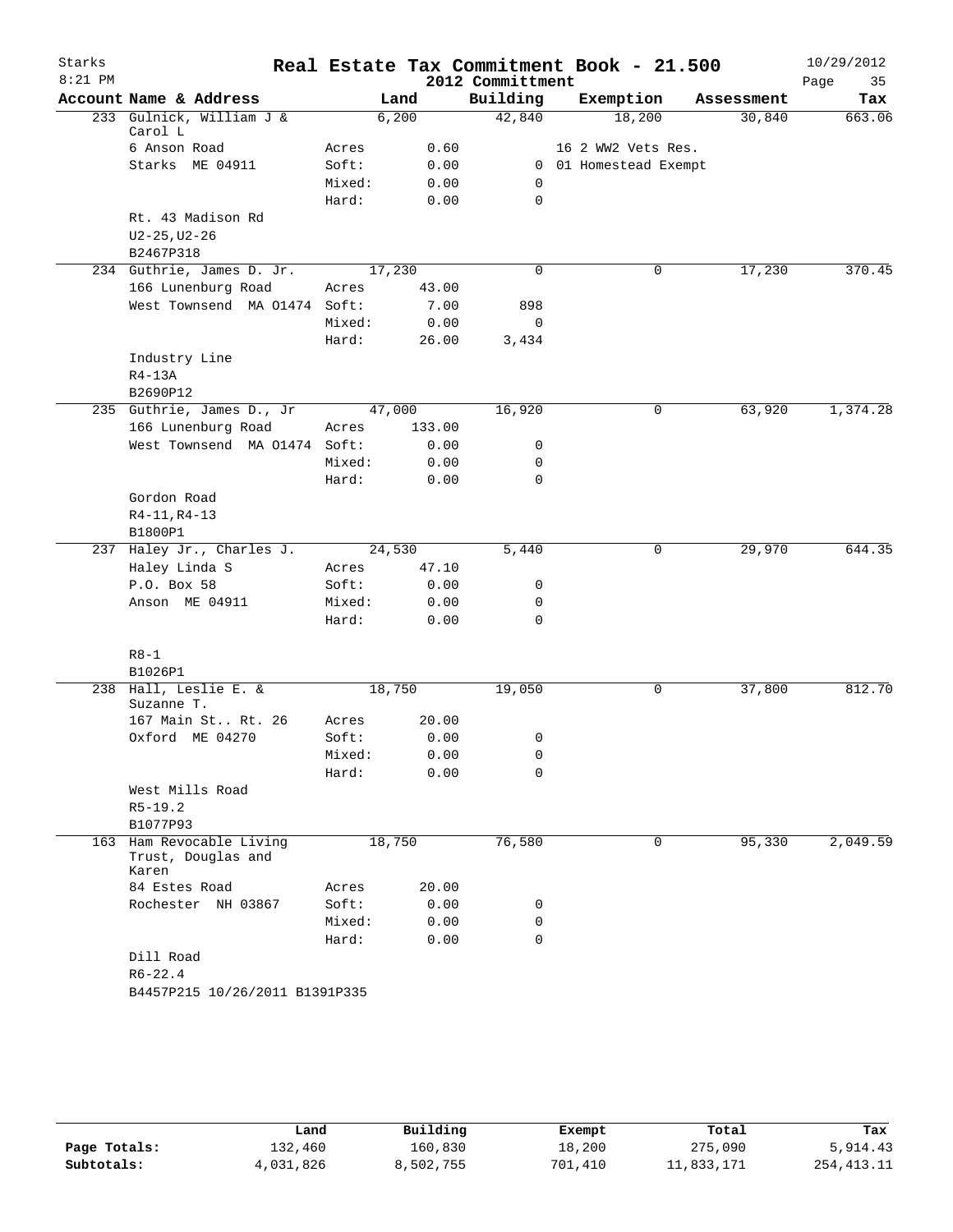| Starks<br>$8:21$ PM |                                     |           |        |        |           | 2012 Committment | Real Estate Tax Commitment Book - 21.500 |            | 10/29/2012<br>36<br>Page |
|---------------------|-------------------------------------|-----------|--------|--------|-----------|------------------|------------------------------------------|------------|--------------------------|
|                     | Account Name & Address              |           |        | Land   |           | Building         | Exemption                                | Assessment | Tax                      |
| 240                 | Hamilton, Thomas H. &               |           |        | 6,690  |           | 12,600           | $\Omega$                                 | 19,290     | 414.73                   |
|                     | Laura J.                            |           |        |        |           |                  |                                          |            |                          |
|                     | 1266 Randy Ave. Se                  |           | Acres  |        | 0.70      |                  |                                          |            |                          |
|                     | Palm Bay FL 32909                   |           | Soft:  |        | 0.00      | 0                |                                          |            |                          |
|                     |                                     |           | Mixed: |        | 0.00      | 0                |                                          |            |                          |
|                     |                                     |           | Hard:  |        | 0.00      | $\mathbf 0$      |                                          |            |                          |
|                     | $R3 - 23$                           |           |        |        |           |                  |                                          |            |                          |
|                     | B896P792                            |           |        |        |           |                  |                                          |            |                          |
|                     | 241 Hand, Roger & Carolee           |           |        | 5,930  |           | 33,000           | 14,560                                   | 24,370     | 523.95                   |
|                     | 2731 Industry Road                  |           | Acres  |        | 0.55      |                  | 02 Veteran                               |            |                          |
|                     | Starks ME 04911                     |           | Soft:  |        | 0.00      | $\mathbf{0}$     | 01 Homestead Exempt                      |            |                          |
|                     |                                     |           | Mixed: |        | 0.00      | 0                |                                          |            |                          |
|                     |                                     |           | Hard:  |        | 0.00      | $\mathbf 0$      |                                          |            |                          |
|                     | $U1-8$                              |           |        |        |           |                  |                                          |            |                          |
|                     | B1269P206                           |           |        |        |           |                  |                                          |            |                          |
|                     | 242 Hanlon, Jeffery R               |           |        | 10,600 |           | 16,730           | 0                                        | 27,330     | 587.59                   |
|                     | 2 Caron St.                         |           | Acres  |        | 5.00      |                  |                                          |            |                          |
|                     | Lisbon ME 04935                     |           | Soft:  |        | 0.00      | 0                |                                          |            |                          |
|                     |                                     |           | Mixed: |        | 0.00      | 0                |                                          |            |                          |
|                     |                                     |           | Hard:  |        | 0.00      | $\mathbf 0$      |                                          |            |                          |
|                     | Mayhew Road                         |           |        |        |           |                  |                                          |            |                          |
|                     | $R6 - 2.1$                          |           |        |        |           |                  |                                          |            |                          |
|                     | B2674P179                           |           |        |        |           |                  |                                          |            |                          |
|                     | 212 Hanlon, Jeffrey R.              |           |        | 18,830 |           | 10,970           | 0                                        | 29,800     | 640.70                   |
|                     | 2 Caron Street                      |           | Acres  |        | 20.30     |                  |                                          |            |                          |
|                     | Lisbon ME 04250                     |           | Soft:  |        | 0.00      | 0                |                                          |            |                          |
|                     |                                     |           | Mixed: |        | 0.00      | 0                |                                          |            |                          |
|                     |                                     |           | Hard:  |        | 0.00      | 0                |                                          |            |                          |
|                     | Sterry Hill Road                    |           |        |        |           |                  |                                          |            |                          |
|                     | $R4 - 40.1, R4 - 40.2$              |           |        |        |           |                  |                                          |            |                          |
|                     | B2203P52<br>419 Harrick, Michael C. |           |        | 12,850 |           | 0                | 0                                        | 12,850     | 276.27                   |
|                     | 57 Dodgingtown Road<br>Apt. 4       |           | Acres  |        | 10.00     |                  |                                          |            |                          |
|                     | Newtown CT 06470                    |           | Soft:  |        | 0.00      | 0                |                                          |            |                          |
|                     |                                     |           | Mixed: |        | 0.00      | 0                |                                          |            |                          |
|                     |                                     |           | Hard:  |        | 0.00      | $\mathsf 0$      |                                          |            |                          |
|                     | Mayhew Rd                           |           |        |        |           |                  |                                          |            |                          |
|                     | $R7 - 10.3$                         |           |        |        |           |                  |                                          |            |                          |
|                     | B3540P264 B1314P9                   |           |        |        |           |                  |                                          |            |                          |
|                     | 244 Harris, Adrian                  |           |        | 27,130 |           | 0                | 0                                        | 27,130     | 583.29                   |
|                     | PO Box 329                          |           | Acres  |        | 57.50     |                  |                                          |            |                          |
|                     | Farmington ME 04938                 |           | Soft:  |        | 0.00      | 0                |                                          |            |                          |
|                     |                                     |           | Mixed: |        | 0.00      | 0                |                                          |            |                          |
|                     |                                     |           | Hard:  |        | 0.00      | 0                |                                          |            |                          |
|                     |                                     |           |        |        |           |                  |                                          |            |                          |
|                     | $R1 - 39$<br>B2591P303              |           |        |        |           |                  |                                          |            |                          |
|                     | 245 Harris, Nelson N                |           |        | 10,670 |           | 13,320           | 9,100                                    | 14,890     | 320.14                   |
|                     | P.O.Box 504                         |           | Acres  |        | 5.10      |                  |                                          |            |                          |
|                     | Anson ME 04911                      |           | Soft:  |        | 0.00      | 0                | 01 Homestead Exempt                      |            |                          |
|                     |                                     |           | Mixed: |        | 0.00      | 0                |                                          |            |                          |
|                     |                                     |           | Hard:  |        | 0.00      | 0                |                                          |            |                          |
|                     | Mayhew Road                         |           |        |        |           |                  |                                          |            |                          |
|                     | $R6-2.1A$                           |           |        |        |           |                  |                                          |            |                          |
|                     | B1364P44                            |           |        |        |           |                  |                                          |            |                          |
|                     |                                     | Land      |        |        | Building  |                  | Exempt                                   | Total      | Tax                      |
| Page Totals:        |                                     | 92,700    |        |        | 86,620    |                  | 23,660                                   | 155,660    | 3,346.67                 |
| Subtotals:          |                                     | 4,124,526 |        |        | 8,589,375 |                  | 725,070                                  | 11,988,831 | 257,759.78               |
|                     |                                     |           |        |        |           |                  |                                          |            |                          |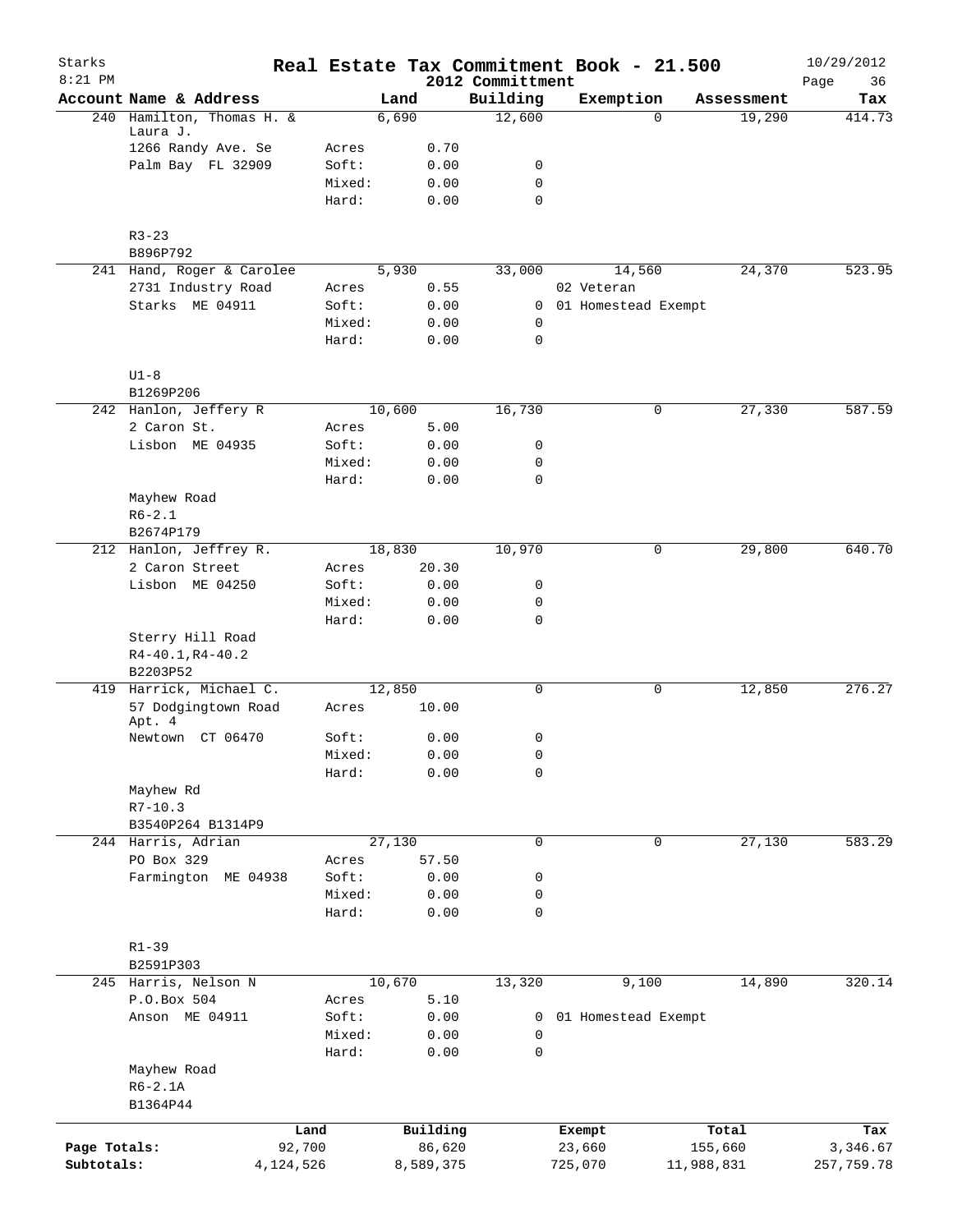| Starks       |                                        |                 |               |                              | Real Estate Tax Commitment Book - 21.500 |          |            | 10/29/2012        |
|--------------|----------------------------------------|-----------------|---------------|------------------------------|------------------------------------------|----------|------------|-------------------|
| $8:21$ PM    | Account Name & Address                 |                 | Land          | 2012 Committment<br>Building | Exemption                                |          | Assessment | Page<br>37<br>Tax |
|              | 246 Harris, Paul D. &                  |                 | 27,250        | 2,300                        |                                          | $\Omega$ | 29,550     | 635.32            |
|              | Elaine C.                              |                 |               |                              |                                          |          |            |                   |
|              | 86 Beechwood St.<br>Thomaston ME 04861 | Acres<br>Soft:  | 58.00<br>0.00 | 0                            |                                          |          |            |                   |
|              |                                        | Mixed:          | 0.00          | 0                            |                                          |          |            |                   |
|              |                                        | Hard:           | 0.00          | $\mathbf 0$                  |                                          |          |            |                   |
|              | $R7 - 16.3, 16.4, 16.5$                |                 |               |                              |                                          |          |            |                   |
|              | B1302P114                              |                 |               |                              |                                          |          |            |                   |
|              | 746 Hartigan, David                    |                 | 28,750        | 9,000                        | 9,100                                    |          | 28,650     | 615.97            |
|              | PO Box 86<br>Starks ME 04911           | Acres<br>Soft:  | 60.00<br>0.00 | 0                            | 01 Homestead Exempt                      |          |            |                   |
|              |                                        | Mixed:          | 0.00          | 0                            |                                          |          |            |                   |
|              |                                        | Hard:           | 0.00          | 0                            |                                          |          |            |                   |
|              | R7 15.1                                |                 |               |                              |                                          |          |            |                   |
|              | B4330P182 10/23/2010                   |                 |               |                              |                                          |          |            |                   |
|              | 747 Hartigan, David                    |                 | 20,250        | 0                            |                                          | 0        | 20,250     | 435.37            |
|              | PO Box 86                              | Acres           | 30.00         |                              |                                          |          |            |                   |
|              | Starks ME 04911                        | Soft:           | 0.00          | 0                            |                                          |          |            |                   |
|              |                                        | Mixed:          | 0.00          | 0                            |                                          |          |            |                   |
|              |                                        | Hard:           | 0.00          | 0                            |                                          |          |            |                   |
|              | R11 24                                 |                 |               |                              |                                          |          |            |                   |
|              | B4330P179 10/23/2010                   |                 |               |                              |                                          |          |            |                   |
|              | 249 Hartigan, Dennis P.                |                 | 18,180        | 26,880                       |                                          | 0        | 45,060     | 968.79            |
|              | Hartigan Susan C.                      | Acres           | 17.70         |                              |                                          |          |            |                   |
|              | PO Box 72                              | Soft:           | 0.00          | 0                            |                                          |          |            |                   |
|              | North Berwick ME 03906                 | Mixed:<br>Hard: | 0.00<br>0.00  | 0<br>0                       |                                          |          |            |                   |
|              | New Sharon Rd                          |                 |               |                              |                                          |          |            |                   |
|              | $R2 - 45$                              |                 |               |                              |                                          |          |            |                   |
|              | B1827P184<br>250 Hartigan, Joseph W.   |                 | 18,320        | 46,680                       | 9,100                                    |          | 55,900     | 1,201.85          |
|              | Hartigan Roberta M.                    | Acres           | 72.50         |                              |                                          |          |            |                   |
|              | 106 Anson Road                         | Soft:           | 0.00          | 0                            | 01 Homestead Exempt                      |          |            |                   |
|              | Starks ME 04911                        | Mixed:          | 70.00         | 9,244                        |                                          |          |            |                   |
|              |                                        | Hard:           | 0.00          | 0                            |                                          |          |            |                   |
|              | $R7 - 6$                               |                 |               |                              |                                          |          |            |                   |
|              | B1271P100                              |                 |               |                              |                                          |          |            |                   |
|              | 255 Hawxwelll, Jaren W                 |                 | 18,250        | $\mathbf 0$                  |                                          | 0        | 18,250     | 392.37            |
|              | 3 Anthony Street                       | Acres           | 22.00         |                              |                                          |          |            |                   |
|              | Berkley MA 02779                       | Soft:           | 0.00          | 0                            |                                          |          |            |                   |
|              |                                        | Mixed:          | 0.00          | 0                            |                                          |          |            |                   |
|              |                                        | Hard:           | 0.00          | 0                            |                                          |          |            |                   |
|              | $R1 - 48$                              |                 |               |                              |                                          |          |            |                   |
|              | B3976P101 03/28/2008 B807P218          |                 |               |                              |                                          |          |            |                   |
|              | 257 Hayden Family Trust                |                 | 10,010        | $\mathbf 0$                  |                                          | 0        | 10,010     | 215.21            |
|              | 398 Anson Road                         | Acres           | 75.00         |                              |                                          |          |            |                   |
|              | Starks ME 04911                        | Soft:           | 0.00          | 0                            |                                          |          |            |                   |
|              |                                        | Mixed:          | 25.00         | 3,302                        |                                          |          |            |                   |
|              |                                        | Hard:           | 50.00         | 6,603                        |                                          |          |            |                   |
|              | $R5 - 8$                               |                 |               |                              |                                          |          |            |                   |
|              | B897P626 B0P135                        |                 |               |                              |                                          |          |            |                   |
|              | Land                                   |                 | Building      |                              | Exempt                                   |          | Total      | Tax               |
| Page Totals: | 141,010                                |                 | 84,860        |                              | 18,200                                   |          | 207,670    | 4,464.88          |
| Subtotals:   | 4,265,536                              |                 | 8,674,235     |                              | 743,270                                  |          | 12,196,501 | 262, 224.66       |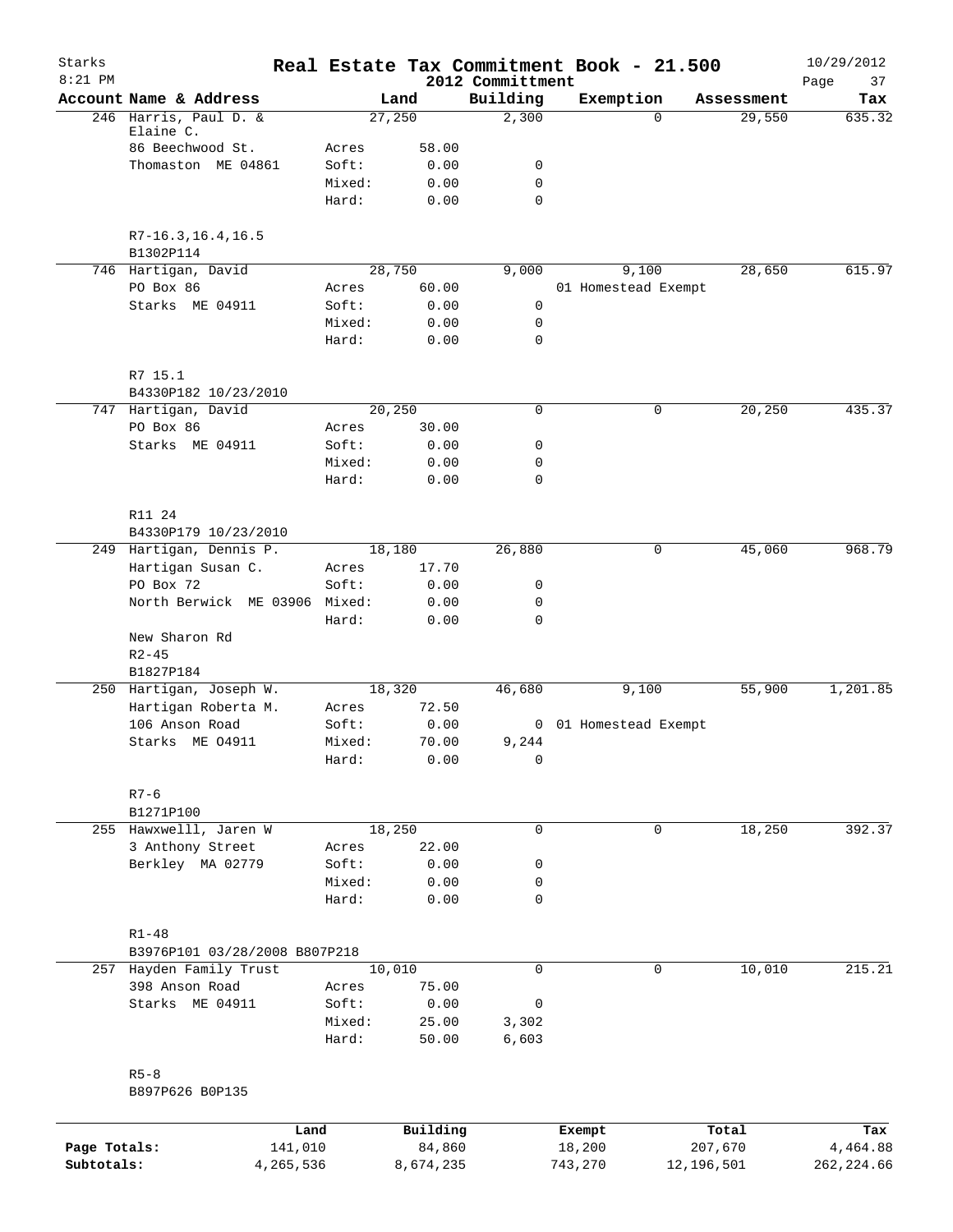| Starks<br>$8:21$ PM |                                       |                 |                |                              | Real Estate Tax Commitment Book - 21.500 |            | 10/29/2012        |
|---------------------|---------------------------------------|-----------------|----------------|------------------------------|------------------------------------------|------------|-------------------|
|                     | Account Name & Address                |                 | Land           | 2012 Committment<br>Building | Exemption                                | Assessment | 38<br>Page<br>Tax |
|                     | 703 Hayden, Joseph O.                 |                 | 10,610         | 62,655                       | 9,100                                    | 64,165     | 1,379.55          |
|                     | Steward, Ashley M.                    | Acres           | 20.00          |                              | 01 Homestead Exempt                      |            |                   |
|                     | 370 Anson Road                        | Soft:           | 0.00           | 0                            |                                          |            |                   |
|                     | Starks ME 04911                       | Mixed:          | 18.00          | 0                            |                                          |            |                   |
|                     |                                       | Hard:           | 0.00           | $\mathbf 0$                  |                                          |            |                   |
|                     | Anson Road                            |                 |                |                              |                                          |            |                   |
|                     | $R11 - 4.5$                           |                 |                |                              |                                          |            |                   |
|                     | B3772P184 11/14/2006                  |                 |                |                              |                                          |            |                   |
| 735                 | Hayden, Joseph P.O.                   |                 | 9,950          | 10,000                       | 0                                        | 19,950     | 428.92            |
|                     | 370 Anson Road                        | Acres           | 4.00           |                              |                                          |            |                   |
|                     | Starks ME 04911                       | Soft:           | 0.00           | 0                            |                                          |            |                   |
|                     |                                       | Mixed:          | 0.00           | 0                            |                                          |            |                   |
|                     |                                       | Hard:           | 0.00           | $\mathbf 0$                  |                                          |            |                   |
|                     | $R-10$ 2A                             |                 |                |                              |                                          |            |                   |
|                     | 258 Hayden, Joseph Paul &<br>Pauline  |                 | 9,300          | 77,880                       | 9,100                                    | 78,080     | 1,678.72          |
|                     | 417 Anson Road                        | Acres           | 3.00           |                              |                                          |            |                   |
|                     | Starks ME 04911                       | Soft:           | 0.00           |                              | 0 01 Homestead Exempt                    |            |                   |
|                     |                                       | Mixed:          | 0.00           | 0                            |                                          |            |                   |
|                     |                                       | Hard:           | 0.00           | $\mathbf 0$                  |                                          |            |                   |
|                     | $R10-2$                               |                 |                |                              |                                          |            |                   |
|                     | B1210P219                             |                 |                |                              |                                          |            |                   |
|                     | 256 Hayden, Lorraine P.               |                 | 10,600         | 58,650                       | 14,560                                   | 54,690     | 1,175.83          |
|                     | 529 Anson Road                        | Acres           | 5.00           |                              | 02 Veteran                               |            |                   |
|                     | Starks ME 04911                       | Soft:           | 0.00           | $\mathbf{0}$                 | 01 Homestead Exempt                      |            |                   |
|                     |                                       | Mixed:          | 0.00           | 0                            |                                          |            |                   |
|                     |                                       | Hard:           | 0.00           | 0                            |                                          |            |                   |
|                     | $R10-4$                               |                 |                |                              |                                          |            |                   |
|                     | B3491P195 05/09/2005                  |                 |                |                              |                                          |            |                   |
|                     | 259 Hebert, Carlton                   |                 | 10,120         | 37,320                       | 14,560                                   | 32,880     | 706.92            |
|                     | 2 Sawyers Mills Road                  | Acres           | 17.00          |                              | 02 Veteran                               |            |                   |
|                     | Starks ME 04911                       | Soft:           | 4.00           |                              | 513 01 Homestead Exempt                  |            |                   |
|                     |                                       | Mixed:          | 12.00          | 1,585                        |                                          |            |                   |
|                     |                                       | Hard:           | 0.00           | 0                            |                                          |            |                   |
|                     | Rt 43 Madison Rd                      |                 |                |                              |                                          |            |                   |
|                     | $R3 - 9, R7 - 7$                      |                 |                |                              |                                          |            |                   |
|                     | B598P321                              |                 |                |                              |                                          |            |                   |
|                     | 260 Hebert, Kerry D.                  |                 | 28,810         | 131,428                      | 9,100                                    | 151,138    | 3,249.47          |
|                     | Hebert Jennifer<br>31 Mt. Hunger Road | Acres           | 147.00<br>5.00 |                              |                                          |            |                   |
|                     | Starks ME 04911                       | Soft:<br>Mixed: | 74.00          | 554<br>8,258                 | 01 Homestead Exempt                      |            |                   |
|                     |                                       | Hard:           | 60.00          | 7,452                        |                                          |            |                   |
|                     | Mayhew Rd                             |                 |                |                              |                                          |            |                   |
|                     | $R5-7$                                |                 |                |                              |                                          |            |                   |
|                     | B2716P181                             |                 |                |                              |                                          |            |                   |
|                     | 261 Hemmingway, Harold &              |                 | 12,400         | $\mathbf 0$                  | 0                                        | 12,400     | 266.60            |
|                     | Wayne Walker                          |                 |                |                              |                                          |            |                   |
|                     | 202 Farmington Falls<br>Rd.           | Acres           | 9.30           |                              |                                          |            |                   |
|                     | Farmington ME 04938                   | Soft:           | 0.00           | 0                            |                                          |            |                   |
|                     |                                       | Mixed:          | 0.00           | 0                            |                                          |            |                   |
|                     |                                       | Hard:           | 0.00           | $\mathbf 0$                  |                                          |            |                   |
|                     | $R2 - 14$                             |                 |                |                              |                                          |            |                   |
|                     | B846P42                               |                 |                |                              |                                          |            |                   |
|                     |                                       | Land            | Building       |                              | Exempt                                   | Total      | Tax               |
| Page Totals:        | 91,790                                |                 | 377,933        |                              | 56,420                                   | 413,303    | 8,886.01          |
| Subtotals:          | 4,357,326                             |                 | 9,052,168      |                              | 799,690                                  | 12,609,804 | 271,110.67        |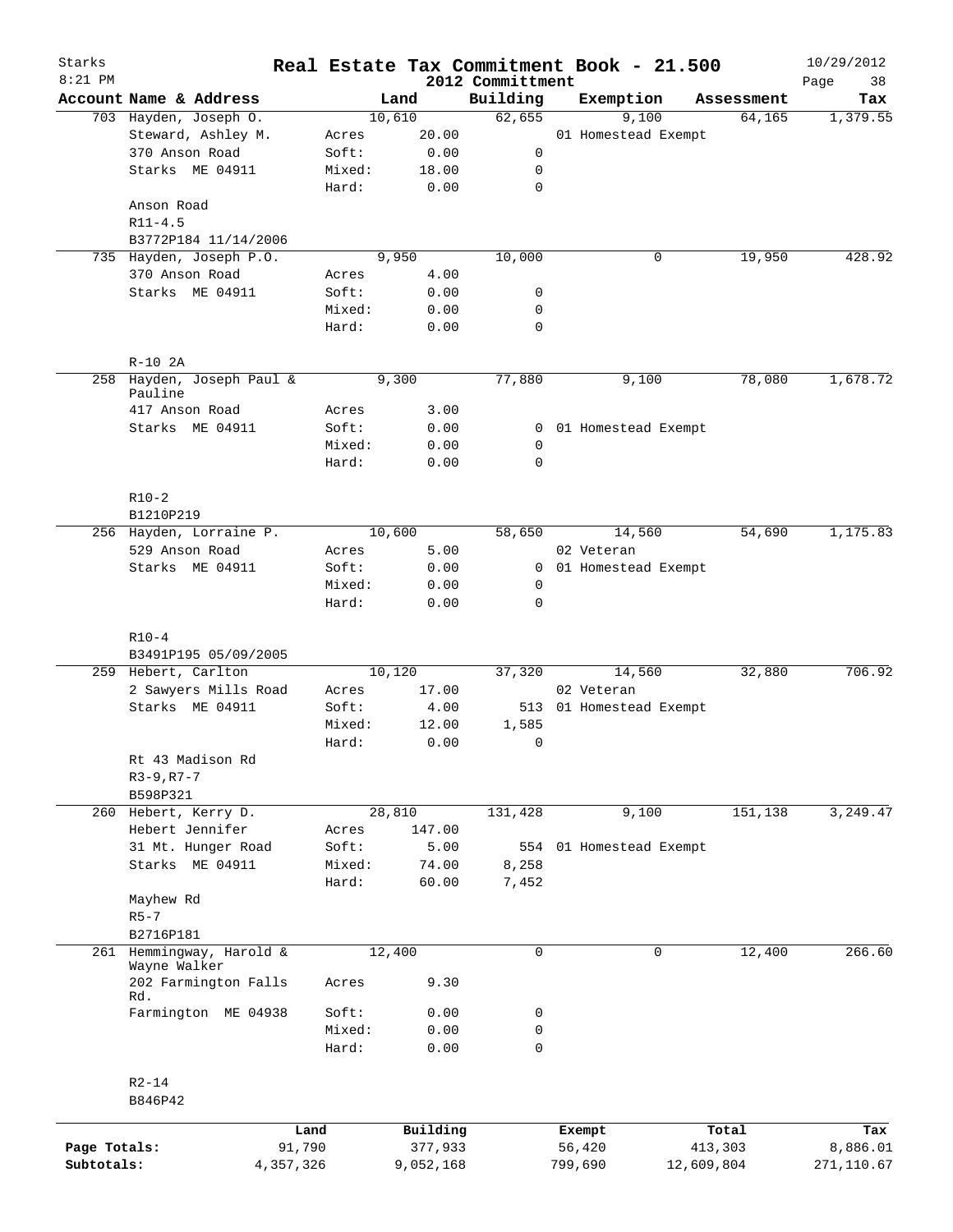| Starks<br>$8:21$ PM |                                                   |        |           | 2012 Committment | Real Estate Tax Commitment Book - 21.500 |            | 10/29/2012<br>39<br>Page |
|---------------------|---------------------------------------------------|--------|-----------|------------------|------------------------------------------|------------|--------------------------|
|                     | Account Name & Address                            |        | Land      | Building         | Exemption                                | Assessment | Tax                      |
|                     | 262 Henckel, Troy L                               |        | 17,230    | 5,900            | $\Omega$                                 | 23,130     | 497.29                   |
|                     | 7024 Desert Canyon                                | Acres  | 15.20     |                  |                                          |            |                          |
|                     | El Paso TX 79912                                  | Soft:  | 0.00      | 0                |                                          |            |                          |
|                     |                                                   | Mixed: | 0.00      | $\mathbf 0$      |                                          |            |                          |
|                     |                                                   | Hard:  | 0.00      | $\mathbf 0$      |                                          |            |                          |
|                     | New Sharon Road                                   |        |           |                  |                                          |            |                          |
|                     | $R8 - 8.1$                                        |        |           |                  |                                          |            |                          |
|                     | B2526P17                                          |        |           |                  |                                          |            |                          |
|                     | 263 Henderson, LLC                                |        | 10,300    | $\mathbf 0$      | 0                                        | 10,300     | 221.45                   |
|                     | 25 Riverside Lane                                 | Acres  | 79.00     |                  |                                          |            |                          |
|                     | Ellsworth ME 04605                                | Soft:  | 65.00     | 8,342            |                                          |            |                          |
|                     |                                                   | Mixed: | 0.00      | 0                |                                          |            |                          |
|                     |                                                   | Hard:  | 14.00     | 1,849            |                                          |            |                          |
|                     | $R1 - 45$                                         |        |           |                  |                                          |            |                          |
|                     | B3604P242 11/08/2005 B880P1084                    |        |           |                  |                                          |            |                          |
|                     | 264 Hennings, Arlo &<br>Pauline                   |        | 9,410     | $\mathbf 0$      | $\mathbf 0$                              | 9,410      | 202.32                   |
|                     | 509 Farmington Falls Rd Acres                     |        | 4.70      |                  |                                          |            |                          |
|                     | Farmington ME 04938                               | Soft:  | 0.00      | 0                |                                          |            |                          |
|                     |                                                   | Mixed: | 0.00      | $\mathbf 0$      |                                          |            |                          |
|                     |                                                   | Hard:  | 0.00      | $\mathbf 0$      |                                          |            |                          |
|                     | $R7 - 17$                                         |        |           |                  |                                          |            |                          |
|                     | 634 Henri, Allan                                  |        | 8,950     | $\mathbf 0$      | 0                                        | 8,950      | 192.43                   |
|                     | 47 Mountain Road                                  | Acres  | 4.00      |                  |                                          |            |                          |
|                     | Biddeford ME 04005                                | Soft:  | 0.00      | 0                |                                          |            |                          |
|                     |                                                   | Mixed: | 0.00      | $\mathbf 0$      |                                          |            |                          |
|                     |                                                   | Hard:  | 0.00      | $\mathbf 0$      |                                          |            |                          |
|                     | $R5 - 4$                                          |        |           |                  |                                          |            |                          |
|                     | B4406P77 05/24/2011 B3827P177 03/23/2007 B825P640 |        |           |                  |                                          |            |                          |
|                     | 269 Hill, James. P                                |        | 20,750    | 18,960           | 0                                        | 39,710     | 853.77                   |
|                     | Hill Lisa M                                       | Acres  | 28.00     |                  |                                          |            |                          |
|                     | 23 Judith Lane #12                                | Soft:  | 0.00      | 0                |                                          |            |                          |
|                     | Waltham MA 02452                                  | Mixed: | 0.00      | 0                |                                          |            |                          |
|                     |                                                   | Hard:  | 0.00      | 0                |                                          |            |                          |
|                     | West Mill Road                                    |        |           |                  |                                          |            |                          |
|                     | R5-23.1, R5-23.2                                  |        |           |                  |                                          |            |                          |
|                     | B1460P131                                         |        |           |                  |                                          |            |                          |
|                     | 270 Hill, Richard                                 |        | 13,180    | 0                | 0                                        | 13,180     | 283.37                   |
|                     | 8 Melrose Ave # 2                                 | Acres  | 10.50     |                  |                                          |            |                          |
|                     | Haverhill MA 01830                                | Soft:  | 0.00      | 0                |                                          |            |                          |
|                     |                                                   | Mixed: | 0.00      | 0                |                                          |            |                          |
|                     |                                                   | Hard:  | 0.00      | 0                |                                          |            |                          |
|                     | R2-24.11                                          |        |           |                  |                                          |            |                          |
|                     | B1481P291                                         |        |           |                  |                                          |            |                          |
|                     | 572 Hilton, Ernest W.                             |        | 3,270     | $\mathbf 0$      | 0                                        | 3,270      | 70.30                    |
|                     | Hilton, Gwendolyn R.                              | Acres  | 30.00     |                  |                                          |            |                          |
|                     | 8 Olde Ferry Road                                 | Soft:  | 0.00      | 0                |                                          |            |                          |
|                     | Starks ME 04911                                   | Mixed: | 30.00     | 3,962            |                                          |            |                          |
|                     |                                                   | Hard:  | 0.00      | 0                |                                          |            |                          |
|                     | Bet. Chin & Gordon Rds<br>$R3 - 38$               |        |           |                  |                                          |            |                          |
|                     | B3683P195 05/25/2006 B2604P115                    |        |           |                  |                                          |            |                          |
|                     |                                                   |        |           |                  |                                          |            |                          |
|                     | Land                                              |        | Building  |                  | Exempt                                   | Total      | Tax                      |
| Page Totals:        | 83,090                                            |        | 24,860    |                  | 0                                        | 107,950    | 2,320.93                 |
| Subtotals:          | 4,440,416                                         |        | 9,077,028 |                  | 799,690                                  | 12,717,754 | 273, 431.60              |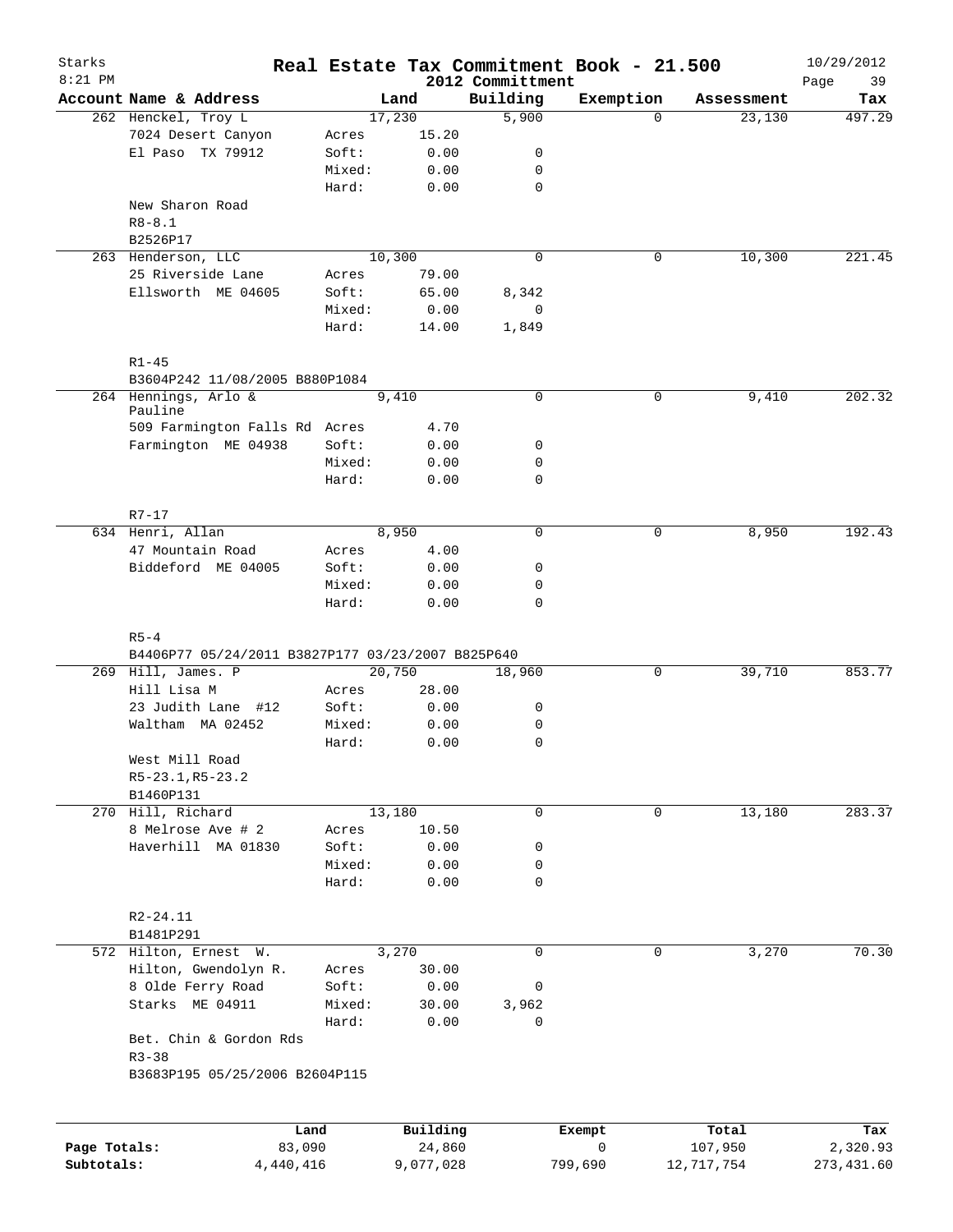| Starks    |                                                     |                |        |        |                  | Real Estate Tax Commitment Book - 21.500 |            | 10/29/2012 |
|-----------|-----------------------------------------------------|----------------|--------|--------|------------------|------------------------------------------|------------|------------|
| $8:21$ PM |                                                     |                |        |        | 2012 Committment |                                          |            | Page<br>40 |
|           | Account Name & Address                              |                | Land   |        | Building         | Exemption                                | Assessment | Tax        |
|           | 706 Hilton, Ernest W.                               |                | 6,650  |        | $\mathsf{O}$     | $\Omega$                                 | 6,650      | 142.98     |
|           | Hilton, Gwendolyn R.                                | Acres          |        | 50.00  |                  |                                          |            |            |
|           | 8 Olde Ferry Road                                   | Soft:          |        | 7.00   | 898              |                                          |            |            |
|           | Starks ME 04911                                     | Mixed:         |        | 43.00  | 5,679            |                                          |            |            |
|           |                                                     | Hard:          |        | 0.00   | 0                |                                          |            |            |
|           | Mayhew Road                                         |                |        |        |                  |                                          |            |            |
|           | $R6 - 16.1$                                         |                |        |        |                  |                                          |            |            |
|           | 394 Hilton, Ernest W.                               |                | 1,530  |        | $\mathbf 0$      | 0                                        | 1,530      | 32.89      |
|           | Hilton, Gwendolyn R.                                | Acres          |        | 11.50  |                  |                                          |            |            |
|           | 8 Olde Ferry Road                                   | Soft:          |        | 2.00   | 257              |                                          |            |            |
|           | Starks ME 04911                                     | Mixed:         |        | 9.00   | 1,189            |                                          |            |            |
|           |                                                     | Hard:          |        | 0.50   | 66               |                                          |            |            |
|           | Mayhew Rd                                           |                |        |        |                  |                                          |            |            |
|           | $R6 - 2.13$<br>B3579P170 10/24/2005 B1737P20        |                |        |        |                  |                                          |            |            |
|           | 573 Hilton, Ernest W.                               |                | 13,850 |        | $\mathbf 0$      | 0                                        | 13,850     | 297.77     |
|           | 8 Olde Ferry Road                                   |                |        | 10.00  |                  |                                          |            |            |
|           | Starks ME 04911                                     | Acres<br>Soft: |        | 0.00   | 0                |                                          |            |            |
|           |                                                     | Mixed:         |        | 0.00   | 0                |                                          |            |            |
|           |                                                     | Hard:          |        | 0.00   | 0                |                                          |            |            |
|           |                                                     |                |        |        |                  |                                          |            |            |
|           | $R3 - 43$                                           |                |        |        |                  |                                          |            |            |
|           | B3749P110 09/22/2006 B3749P109 09/22/2006 B1370P188 |                |        |        |                  |                                          |            |            |
|           | 273 Hilton, Ernest W. &                             |                | 13,430 |        | $\mathbf 0$      | 0                                        | 13,430     | 288.75     |
|           | Gwendolyn R.                                        |                |        |        |                  |                                          |            |            |
|           | 8 Olde Ferry Road                                   | Acres          |        | 101.00 |                  |                                          |            |            |
|           | Starks ME 04911                                     | Soft:          |        | 13.00  | 1,668            |                                          |            |            |
|           |                                                     | Mixed:         |        | 78.00  | 10,301           |                                          |            |            |
|           |                                                     | Hard:          |        | 10.00  | 1,321            |                                          |            |            |
|           | Off Johnston Ferry Rd                               |                |        |        |                  |                                          |            |            |
|           | R12-13                                              |                |        |        |                  |                                          |            |            |
|           | B2527P326                                           |                |        |        |                  |                                          |            |            |
|           | 274 Hilton, Ernest W. &                             |                | 8,000  |        | 23,160           | 0                                        | 31,160     | 669.94     |
|           | Gwendolyn R.<br>8 Olde Ferry Road                   | Acres          |        | 1.00   |                  |                                          |            |            |
|           | Starks ME 04911                                     | Soft:          |        | 0.00   | 0                |                                          |            |            |
|           |                                                     | Mixed:         |        | 0.00   | 0                |                                          |            |            |
|           |                                                     | Hard:          |        | 0.00   | 0                |                                          |            |            |
|           |                                                     |                |        |        |                  |                                          |            |            |
|           | $R12 - 9$                                           |                |        |        |                  |                                          |            |            |
|           | B1244P163                                           |                |        |        |                  |                                          |            |            |
|           | 276 Hilton, Ernest W. &                             |                | 69,010 |        | 79,680           | 9,100                                    | 139,590    | 3,001.19   |
|           | Gwendolyn R.                                        |                |        |        |                  |                                          |            |            |
|           | 8 Olde Ferry Road                                   | Acres          |        | 366.00 |                  |                                          |            |            |
|           | Starks ME 04911                                     | Soft:          |        | 157.00 | 20,149           | 01 Homestead Exempt                      |            |            |
|           |                                                     | Mixed:         |        | 0.00   | 0                |                                          |            |            |
|           |                                                     | Hard:          |        | 149.00 | 19,677           |                                          |            |            |
|           | Lots, 7, 8, 9.1                                     |                |        |        |                  |                                          |            |            |
|           | $R12-7, 8, 9.1$                                     |                |        |        |                  |                                          |            |            |
|           | B1244P164                                           |                |        |        |                  |                                          |            |            |
|           |                                                     |                |        |        |                  |                                          |            |            |

|              | Land      | Building  | Exempt  | Total      | Tax        |
|--------------|-----------|-----------|---------|------------|------------|
| Page Totals: | 112,470   | 102,840   | 9,100   | 206,210    | 4,433.52   |
| Subtotals:   | 4,552,886 | 9,179,868 | 808,790 | 12,923,964 | 277,865.12 |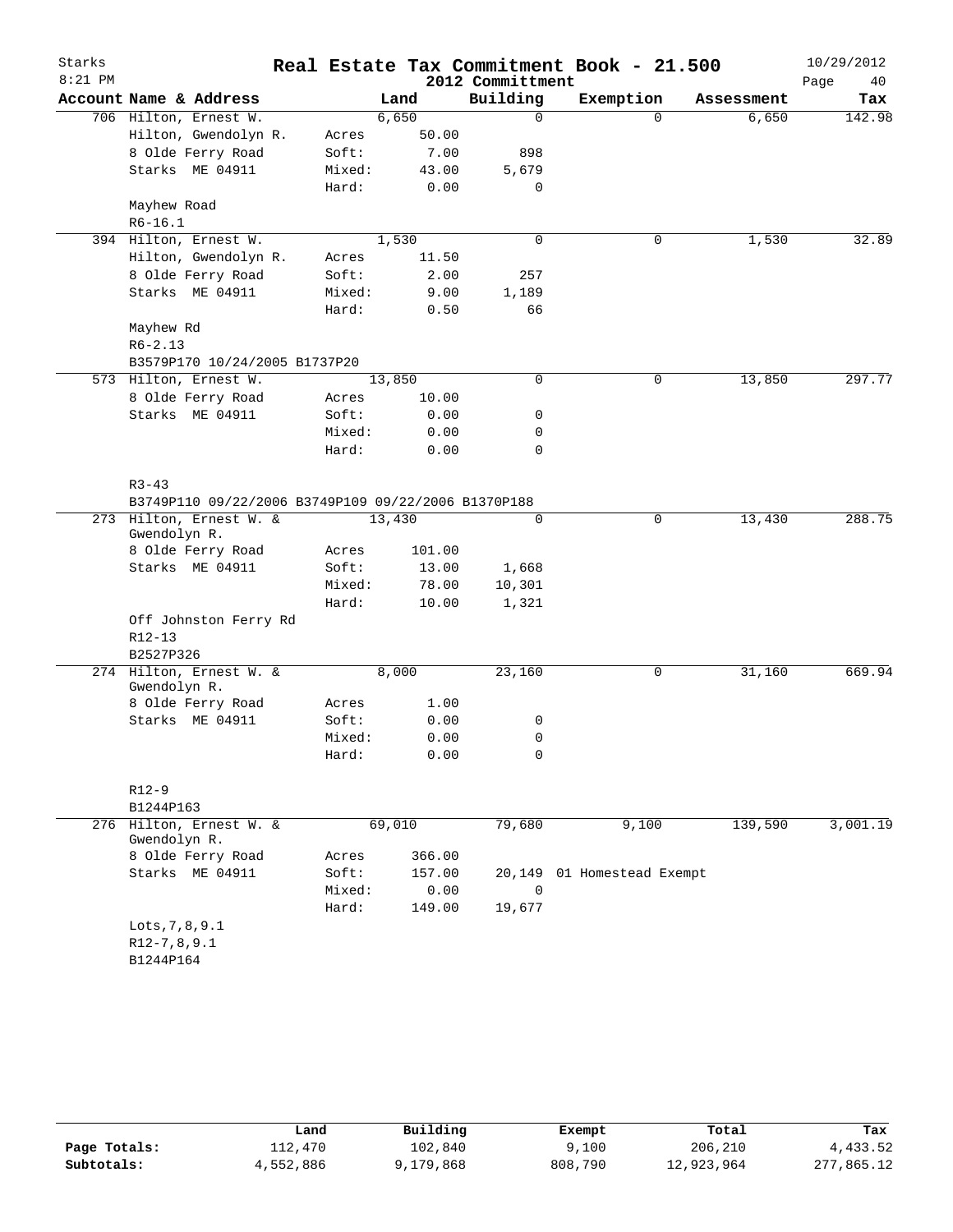| Starks    |                                          |        |        |                  | Real Estate Tax Commitment Book - 21.500 |            | 10/29/2012 |
|-----------|------------------------------------------|--------|--------|------------------|------------------------------------------|------------|------------|
| $8:21$ PM |                                          |        |        | 2012 Committment |                                          |            | Page<br>41 |
|           | Account Name & Address                   |        | Land   | Building         | Exemption                                | Assessment | Tax        |
|           | 277 Hilton, Ernest W. &<br>Gwendolyn R.  |        | 10,120 | $\Omega$         | $\Omega$                                 | 10,120     | 217.58     |
|           | 8 Olde Ferry Road                        | Acres  | 78.00  |                  |                                          |            |            |
|           | Starks ME 04911                          | Soft:  | 78.00  | 10,011           |                                          |            |            |
|           |                                          | Mixed: | 0.00   | 0                |                                          |            |            |
|           |                                          | Hard:  | 0.00   | $\mathbf 0$      |                                          |            |            |
|           | $R6 - 6$                                 |        |        |                  |                                          |            |            |
|           | B1244P164                                |        |        |                  |                                          |            |            |
|           | 275 Hilton, Ernest W. &<br>Gwendolyn R.  |        | 47,090 | 34,920           | $\mathbf 0$                              | 82,010     | 1,763.22   |
|           | 8 Olde Ferry Road                        | Acres  | 195.00 |                  |                                          |            |            |
|           | Starks ME 04911                          | Soft:  | 40.00  | 5,134            |                                          |            |            |
|           |                                          | Mixed: | 36.00  | 4,754            |                                          |            |            |
|           |                                          | Hard:  | 55.00  | 7,263            |                                          |            |            |
|           | $R12 - 16$                               |        |        |                  |                                          |            |            |
|           | B1313P327                                |        |        |                  |                                          |            |            |
|           | 278 Hilton, James L. and<br>Elizabeth M. |        | 15,450 | $\mathbf 0$      | 0                                        | 15,450     | 332.17     |
|           | 797 Sandy River Rd                       | Acres  | 14.00  |                  |                                          |            |            |
|           | Norridgewock ME 04957                    | Soft:  | 0.00   | 0                |                                          |            |            |
|           |                                          | Mixed: | 0.00   | 0                |                                          |            |            |
|           |                                          | Hard:  | 0.00   | 0                |                                          |            |            |
|           | $R10-16.1$                               |        |        |                  |                                          |            |            |
|           | B3714P222 07/26/2006 B1708P211           |        |        |                  |                                          |            |            |
|           | 272 Hilton, Paul                         |        | 29,050 | 3,840            | $\mathbf 0$                              | 32,890     | 707.14     |
|           | Guillette, Patricia                      | Acres  | 86.00  |                  |                                          |            |            |
|           | 72 South Maple Street                    | Soft:  | 8.00   | 1,027            |                                          |            |            |
|           | Hadley MA 01035                          | Mixed: | 0.00   | $\mathbf 0$      |                                          |            |            |
|           |                                          | Hard:  | 45.00  | 5,943            |                                          |            |            |
|           | River Road                               |        |        |                  |                                          |            |            |
|           | $R10-8$                                  |        |        |                  |                                          |            |            |
|           | B3584P102 10/29/2005 B2104P144           |        |        |                  |                                          |            |            |
|           | 271 Hilton, Paul                         |        | 41,110 | 0                | $\mathbf 0$                              | 41,110     | 883.86     |
|           | Guillette, Patricia                      | Acres  | 181.00 |                  |                                          |            |            |
|           | 72 South Maple Street                    | Soft:  | 92.00  | 11,807           |                                          |            |            |
|           | Hadley MA 01035                          | Mixed: | 25.00  | 3,302            |                                          |            |            |
|           |                                          | Hard:  | 25.00  | 3,302            |                                          |            |            |
|           | River Road And Route 43                  |        |        |                  |                                          |            |            |
|           | $R10-9$                                  |        |        |                  |                                          |            |            |
|           | B3584P102 10/29/2005 B2104P144           |        |        |                  |                                          |            |            |
|           | 248 Hjort, Jonathan                      |        | 25,000 | 0                | $\mathbf 0$                              | 25,000     | 537.50     |
|           | 20 Industry R.D                          | Acres  | 49.00  |                  |                                          |            |            |
|           | New Sharon ME 04955                      | Soft:  | 0.00   | 0                |                                          |            |            |
|           |                                          | Mixed: | 0.00   | 0                |                                          |            |            |
|           |                                          | Hard:  | 0.00   | 0                |                                          |            |            |
|           |                                          |        |        |                  |                                          |            |            |
|           | $R1 - 6$                                 |        |        |                  |                                          |            |            |
|           | B2739P81 11/15/2000 B2075P189            |        |        |                  |                                          |            |            |

|              | Land      | Building    | Exempt  | Total      | Tax        |
|--------------|-----------|-------------|---------|------------|------------|
| Page Totals: | 167,820   | 38,760      |         | 206,580    | 4,441.47   |
| Subtotals:   | 4,720,706 | ។, 218, 628 | 808,790 | 13,130,544 | 282,306.59 |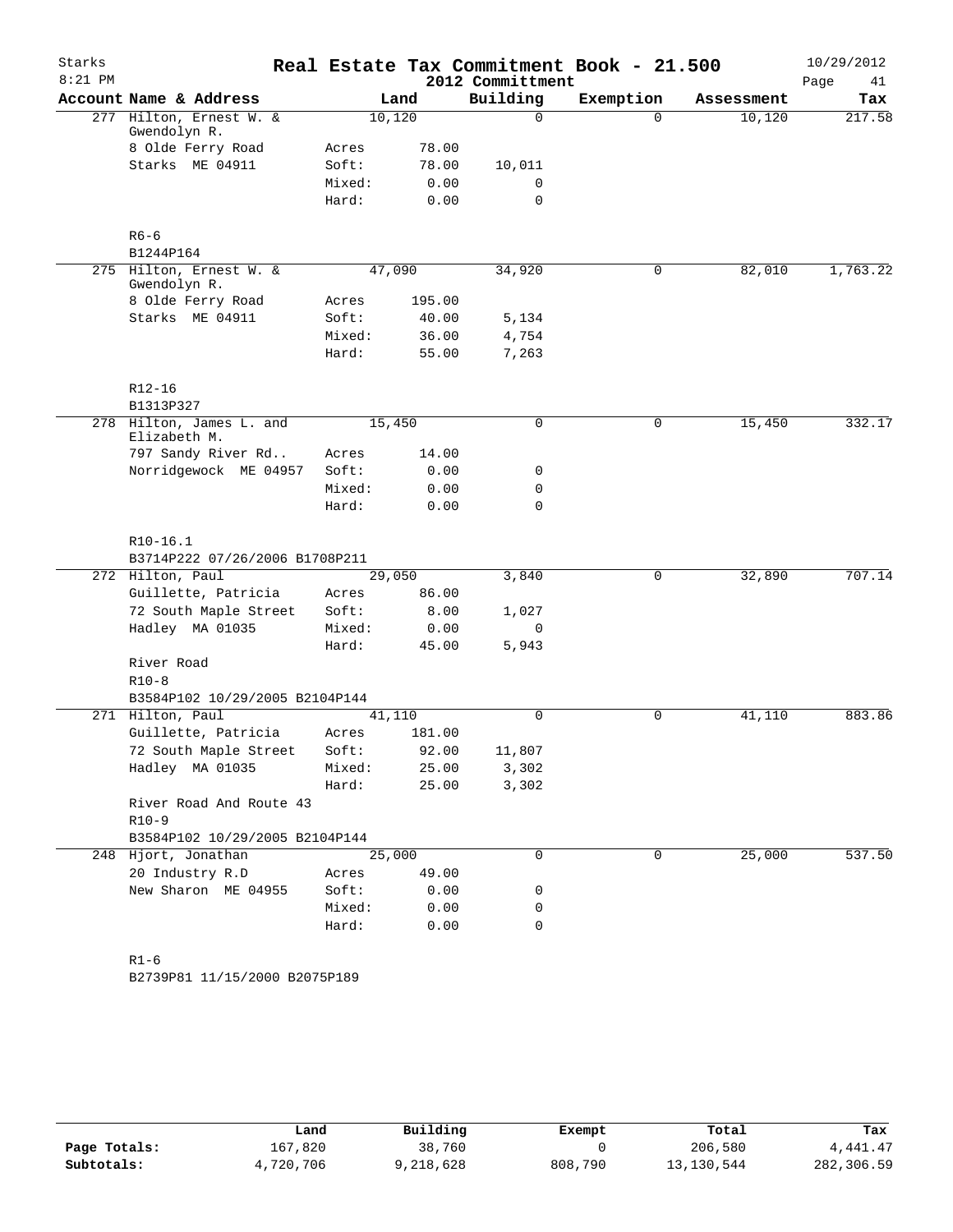| Starks    |                                                                             |        |        |       | Real Estate Tax Commitment Book - 21.500 |                       |            | 10/29/2012 |
|-----------|-----------------------------------------------------------------------------|--------|--------|-------|------------------------------------------|-----------------------|------------|------------|
| $8:21$ PM |                                                                             |        |        |       | 2012 Committment                         |                       |            | 42<br>Page |
|           | Account Name & Address                                                      |        | Land   |       | Building                                 | Exemption             | Assessment | Tax        |
|           | 279 Hjort, Jonathan R.                                                      |        | 9,930  |       | 0                                        | $\Omega$              | 9,930      | 213.49     |
|           | 20 Industry Rd                                                              | Acres  |        | 5.50  |                                          |                       |            |            |
|           | New Sharon Me 04955                                                         | Soft:  |        | 0.00  | 0                                        |                       |            |            |
|           |                                                                             | Mixed: |        | 0.00  | 0                                        |                       |            |            |
|           |                                                                             | Hard:  |        | 0.00  | $\mathbf 0$                              |                       |            |            |
|           | Beans Corner Road<br>$R1 - 7$                                               |        |        |       |                                          |                       |            |            |
|           | B1645P334                                                                   |        |        |       |                                          |                       |            |            |
|           | 575 Hjort, Jonathan R.                                                      |        | 9,930  |       | $\mathbf 0$                              | 0                     | 9,930      | 213.49     |
|           | 20 Industry Rd.                                                             | Acres  |        | 5.50  |                                          |                       |            |            |
|           | New Sharon ME 04955                                                         | Soft:  |        | 0.00  | 0                                        |                       |            |            |
|           |                                                                             | Mixed: |        | 0.00  | 0                                        |                       |            |            |
|           |                                                                             | Hard:  |        | 0.00  | $\mathbf 0$                              |                       |            |            |
|           | Beans Cor. Rd.<br>$R1 - 7.1$                                                |        |        |       |                                          |                       |            |            |
|           | B3255P337 06/21/2010 B2676P108                                              |        |        |       |                                          |                       |            |            |
|           | 363 Hoar, Leigh E.                                                          |        | 18,500 |       | 68,300                                   | 9,100                 | 77,700     | 1,670.55   |
|           | P.O. Box 73                                                                 | Acres  |        | 19.00 |                                          | 01 Homestead Exempt   |            |            |
|           | West Farmington ME<br>04992                                                 | Soft:  |        | 0.00  | 0                                        |                       |            |            |
|           |                                                                             | Mixed: |        | 0.00  | 0                                        |                       |            |            |
|           |                                                                             | Hard:  |        | 0.00  | 0                                        |                       |            |            |
|           | Anson Road                                                                  |        |        |       |                                          |                       |            |            |
|           | R8-31.22                                                                    |        |        |       |                                          |                       |            |            |
|           | B3986P168 04/11/2008 B3960P223 12/11/2007 B3642P300<br>02/28/2006 B2081P120 |        |        |       |                                          |                       |            |            |
|           | 280 Hogg, Mark E.                                                           |        | 14,110 |       | 21,240                                   | 0                     | 35,350     | 760.03     |
|           | % Joan Hogg                                                                 | Acres  |        | 10.40 |                                          |                       |            |            |
|           | 808 Gulf Blvd.                                                              | Soft:  |        | 0.00  | 0                                        |                       |            |            |
|           | Indian Rocks Bch FL<br>34635                                                | Mixed: |        | 0.00  | 0                                        |                       |            |            |
|           |                                                                             | Hard:  |        | 0.00  | 0                                        |                       |            |            |
|           | $R4 - 41$                                                                   |        |        |       |                                          |                       |            |            |
|           | B1142P216                                                                   |        |        |       |                                          |                       |            |            |
|           | 281 Holmes, Eric G                                                          |        | 10,410 |       | 13,320                                   | 9,100                 | 14,630     | 314.54     |
|           | 60 Academy St.                                                              | Acres  |        | 78.00 |                                          |                       |            |            |
|           | Auburn ME 04210                                                             | Soft:  |        | 0.00  |                                          | 0 01 Homestead Exempt |            |            |
|           |                                                                             | Mixed: |        | 2.00  | 264                                      |                       |            |            |
|           |                                                                             | Hard:  |        | 76.00 | 10,037                                   |                       |            |            |
|           | Mayhew Rd                                                                   |        |        |       |                                          |                       |            |            |
|           | $R7 - 16.1$                                                                 |        |        |       |                                          |                       |            |            |
|           | B2583P332                                                                   |        |        |       |                                          |                       |            |            |
| 282       | Hooker, Robert A. &<br>Marilyn N.                                           |        | 20,950 |       | 600                                      | $\mathbf 0$           | 21,550     | 463.33     |
|           | 252 Poor Farm Road                                                          | Acres  |        | 40.00 |                                          |                       |            |            |
|           | Starks ME 04911                                                             | Soft:  |        | 0.00  | 0                                        |                       |            |            |
|           |                                                                             | Mixed: |        | 18.00 | 2,377                                    |                       |            |            |
|           |                                                                             | Hard:  |        | 6.00  | 792                                      |                       |            |            |
|           |                                                                             |        |        |       |                                          |                       |            |            |
|           | $R1 - 29.1$                                                                 |        |        |       |                                          |                       |            |            |
|           | B1118P4                                                                     |        |        |       |                                          |                       |            |            |

|              | Land      | Building  | Exempt  | Total      | Tax        |
|--------------|-----------|-----------|---------|------------|------------|
| Page Totals: | 83,830    | 103,460   | 18,200  | 169,090    | 3,635.43   |
| Subtotals:   | 4,804,536 | 9,322,088 | 826,990 | 13,299,634 | 285,942.02 |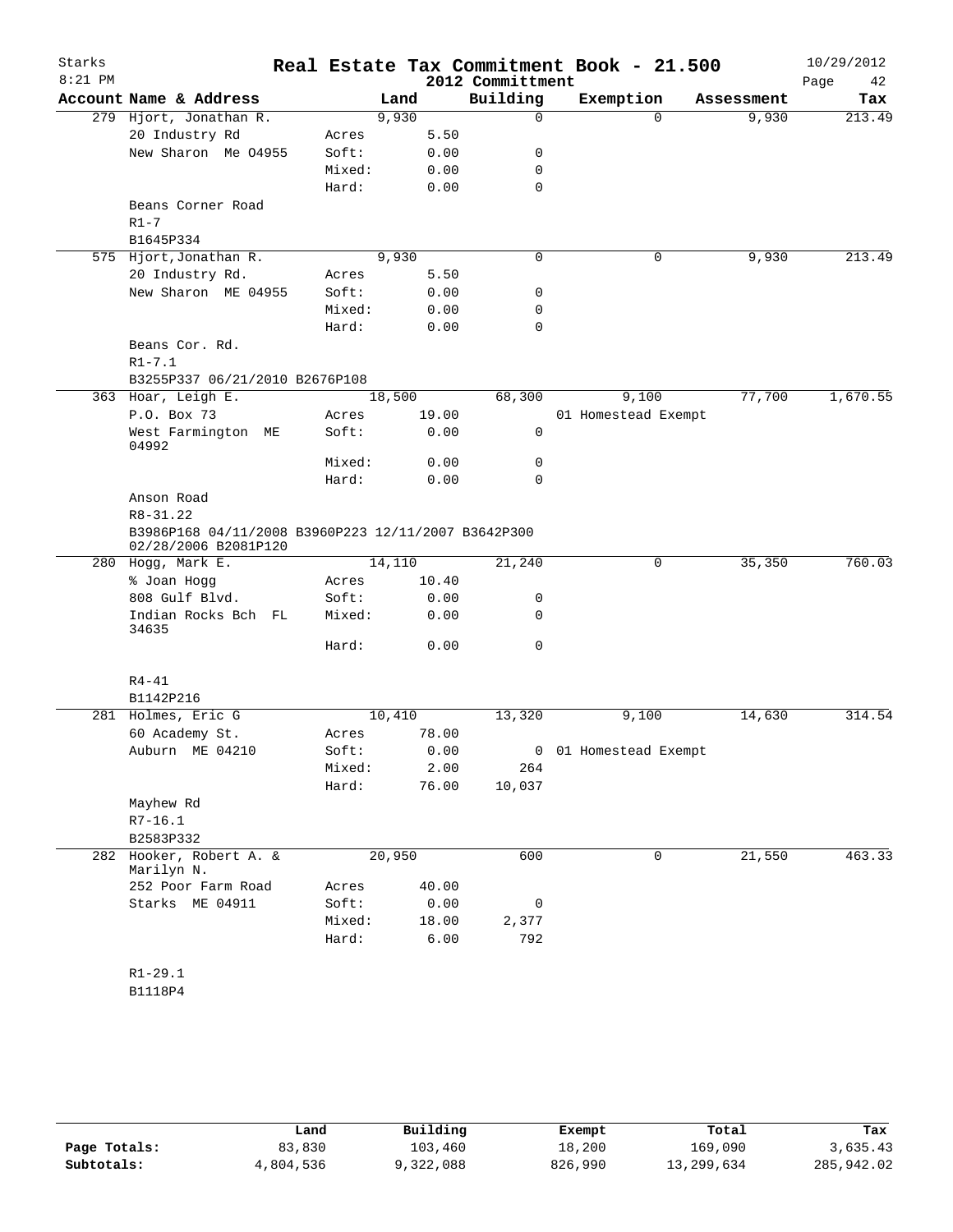| Starks    |                                       |                 |              | Real Estate Tax Commitment Book - 21.500 |                       |             |            | 10/29/2012 |
|-----------|---------------------------------------|-----------------|--------------|------------------------------------------|-----------------------|-------------|------------|------------|
| $8:21$ PM |                                       |                 |              | 2012 Committment                         |                       |             |            | 43<br>Page |
|           | Account Name & Address                |                 | Land         | Building                                 | Exemption             |             | Assessment | Tax        |
|           | 283 Hooker, Robert And<br>Marilyn     | 13,370          |              | 54,420                                   |                       | 9,100       | 58,690     | 1,261.83   |
|           | 252 Poor Farm Road                    | Acres           | 18.00        |                                          |                       |             |            |            |
|           | Starks ME 04911                       | Soft:           | 0.00         |                                          | 0 01 Homestead Exempt |             |            |            |
|           |                                       | Mixed:          | 11.00        | 1,453                                    |                       |             |            |            |
|           |                                       | Hard:           | 0.00         | 0                                        |                       |             |            |            |
|           | $R1 - 29.6$                           |                 |              |                                          |                       |             |            |            |
|           | B1157P262                             |                 |              |                                          |                       |             |            |            |
|           | 284 Hopp, William O.                  | 14,500          |              | 13,200                                   |                       | 0           | 27,700     | 595.55     |
|           | 22 Taylor St.                         | Acres           | 11.00        |                                          |                       |             |            |            |
|           | Stamford CT 06902                     | Soft:           | 0.00         | 0                                        |                       |             |            |            |
|           |                                       | Mixed:          | 0.00         | 0                                        |                       |             |            |            |
|           |                                       | Hard:           | 0.00         | 0                                        |                       |             |            |            |
|           | $R4 - 31$                             |                 |              |                                          |                       |             |            |            |
|           | B804P567                              |                 |              |                                          |                       |             |            |            |
|           | 285 Horelick, Estate of,<br>Walter    | 27,250          |              | 0                                        |                       | $\mathbf 0$ | 27,250     | 585.88     |
|           | %Peter Horelick Jr.                   | Acres           | 58.00        |                                          |                       |             |            |            |
|           | 425 Burr Rd.                          | Soft:           | 0.00         | 0                                        |                       |             |            |            |
|           | Southbury CT 06488                    | Mixed:          | 0.00         | 0                                        |                       |             |            |            |
|           |                                       | Hard:           | 0.00         | 0                                        |                       |             |            |            |
|           | $R6 - 5$                              |                 |              |                                          |                       |             |            |            |
|           | B627P10                               |                 |              |                                          |                       |             |            |            |
|           | 286 Horner, Joseph C. &<br>Cathleen A | 10,860          |              | 84,420                                   |                       | 9,100       | 86,180     | 1,852.87   |
|           | 18 Doyon Road                         | Acres           | 5.40         |                                          |                       |             |            |            |
|           | Anson ME 04911                        | Soft:           | 0.00         | 0                                        | 01 Homestead Exempt   |             |            |            |
|           |                                       | Mixed:          | 0.00         | 0                                        |                       |             |            |            |
|           |                                       | Hard:           | 0.00         | 0                                        |                       |             |            |            |
|           | Rt. 43                                |                 |              |                                          |                       |             |            |            |
|           | $R2 - 43$                             |                 |              |                                          |                       |             |            |            |
|           | B2294P344                             |                 |              |                                          |                       |             |            |            |
|           | 287 Hoskins, Douglas W &<br>Maxine    | 10,120          |              | 0                                        |                       | 0           | 10,120     | 217.58     |
|           | 14 Hardy St                           | Acres           | 5.80         |                                          |                       |             |            |            |
|           | Madison ME 04950                      | Soft:           | 0.00         | 0                                        |                       |             |            |            |
|           |                                       | Mixed:<br>Hard: | 0.00<br>0.00 | 0<br>0                                   |                       |             |            |            |
|           |                                       |                 |              |                                          |                       |             |            |            |
|           | R10-19                                |                 |              |                                          |                       |             |            |            |
|           | B2414P233                             |                 |              |                                          |                       |             |            |            |
| 288       | Hoskins, Douglas W. &<br>Maxine       | 8,760           |              | 0                                        |                       | 0           | 8,760      | 188.34     |
|           | 14 Hardy St                           | Acres           | 3.70         |                                          |                       |             |            |            |
|           | Madison ME 04950                      | Soft:           | 0.00         | 0                                        |                       |             |            |            |
|           |                                       | Mixed:          | 0.00         | 0                                        |                       |             |            |            |
|           |                                       | Hard:           | 0.00         | 0                                        |                       |             |            |            |
|           | $R10 - 15$                            |                 |              |                                          |                       |             |            |            |
|           | B2414P233                             |                 |              |                                          |                       |             |            |            |
|           |                                       |                 |              |                                          |                       |             |            |            |

|              | Land      | Building  | Exempt  | Total      | Tax        |
|--------------|-----------|-----------|---------|------------|------------|
| Page Totals: | 84,860    | 152,040   | 18,200  | 218,700    | 4,702.05   |
| Subtotals:   | 4,889,396 | 9,474,128 | 845,190 | 13,518,334 | 290,644.07 |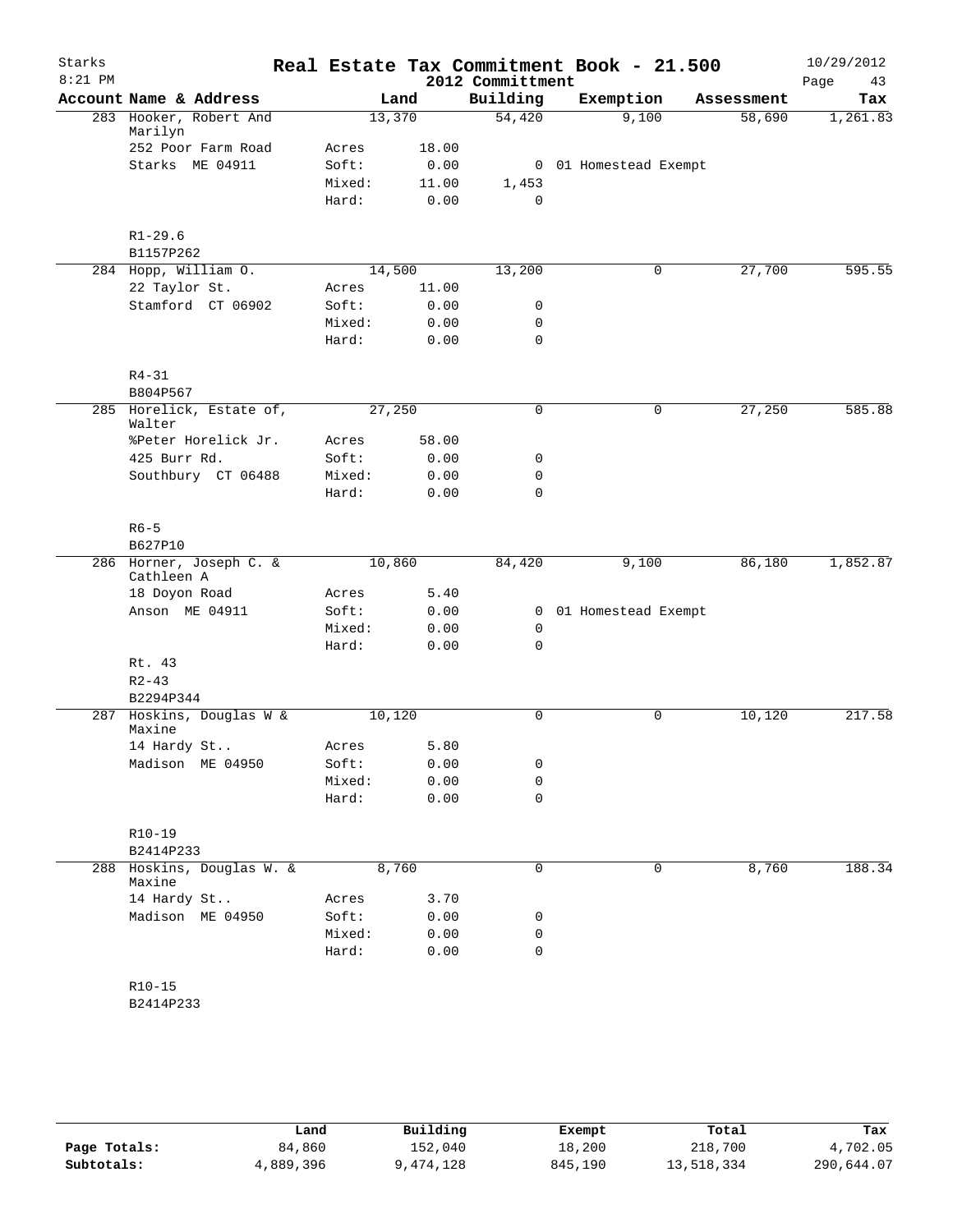| Starks    |                                       |                |        |              | Real Estate Tax Commitment Book - 21.500 |                       |           |            | 10/29/2012 |
|-----------|---------------------------------------|----------------|--------|--------------|------------------------------------------|-----------------------|-----------|------------|------------|
| $8:21$ PM |                                       |                |        |              | 2012 Committment                         |                       |           |            | 44<br>Page |
|           | Account Name & Address                |                | Land   |              | Building                                 |                       | Exemption | Assessment | Tax        |
|           | 289 Hoskins, Douglas W. &<br>Maxine   |                | 7,650  |              | $\mathbf 0$                              |                       | $\Omega$  | 7,650      | 164.48     |
|           | 14 Hardy St                           | Acres          |        | 2.00         |                                          |                       |           |            |            |
|           | Madison ME 04950                      | Soft:          |        | 0.00         | 0                                        |                       |           |            |            |
|           |                                       | Mixed:         |        | 0.00         | $\mathbf 0$                              |                       |           |            |            |
|           |                                       | Hard:          |        | 0.00         | $\mathbf 0$                              |                       |           |            |            |
|           | $R10 - 20$                            |                |        |              |                                          |                       |           |            |            |
|           | B2414P233                             |                |        |              |                                          |                       |           |            |            |
|           | 290 Hoskins, Douglas W. &             |                | 46,750 |              | 38,040                                   |                       | 0         | 84,790     | 1,822.99   |
|           | Maxine                                |                |        |              |                                          |                       |           |            |            |
|           | 14 Hardy St                           | Acres          |        | 132.00       |                                          |                       |           |            |            |
|           | Madison ME 04950                      | Soft:          |        | 0.00         | 0                                        |                       |           |            |            |
|           |                                       | Mixed:         |        | 0.00         | $\mathbf 0$<br>$\mathbf 0$               |                       |           |            |            |
|           | Sandy River Rd                        | Hard:          |        | 0.00         |                                          |                       |           |            |            |
|           | $R10-22$                              |                |        |              |                                          |                       |           |            |            |
|           | B2414P233                             |                |        |              |                                          |                       |           |            |            |
|           | 291 Hoskins, Douglas W. &             |                | 18,500 |              | $\mathbf 0$                              |                       | 0         | 18,500     | 397.75     |
|           | Maxine.                               |                |        |              |                                          |                       |           |            |            |
|           | 14 Hardy St                           | Acres<br>Soft: |        | 23.00        |                                          |                       |           |            |            |
|           | Madison ME 04950                      | Mixed:         |        | 0.00<br>0.00 | 0<br>0                                   |                       |           |            |            |
|           |                                       | Hard:          |        |              | $\mathbf 0$                              |                       |           |            |            |
|           |                                       |                |        | 0.00         |                                          |                       |           |            |            |
|           | $R10-23$                              |                |        |              |                                          |                       |           |            |            |
|           | B2414P233                             |                |        |              |                                          |                       |           |            |            |
|           | 292 Huckle, Laura                     |                | 15,610 |              | 30,430                                   |                       | 0         | 46,040     | 989.86     |
|           | 376 Branns Mills Road                 | Acres          |        | 12.70        |                                          |                       |           |            |            |
|           | Starks ME 04911                       | Soft:          |        | 0.00         | 0                                        |                       |           |            |            |
|           |                                       | Mixed:         |        | 0.00         | 0                                        |                       |           |            |            |
|           |                                       | Hard:          |        | 0.00         | $\mathbf 0$                              |                       |           |            |            |
|           | $R1 - 23$                             |                |        |              |                                          |                       |           |            |            |
|           | B948P220                              |                |        |              |                                          |                       |           |            |            |
|           | 294 Huettner, Barbara H.              |                | 8,650  |              | 29,640                                   |                       | 9,100     | 29,190     | 627.58     |
|           | 375 Anson Road                        | Acres          |        | 2.00         |                                          |                       |           |            |            |
|           | Starks ME 04911                       | Soft:          |        | 0.00         |                                          | 0 01 Homestead Exempt |           |            |            |
|           |                                       | Mixed:         |        | 0.00         | 0                                        |                       |           |            |            |
|           |                                       | Hard:          |        | 0.00         | $\mathbf 0$                              |                       |           |            |            |
|           | $R8 - 31.1$                           |                |        |              |                                          |                       |           |            |            |
|           | B3570P27 01/30/1989 B1286P244         |                |        |              |                                          |                       |           |            |            |
|           | 728 Huggins, Gary D. &<br>Kimberly J. |                | 19,450 |              | 0                                        |                       | 0         | 19,450     | 418.17     |
|           | P.O. Box 431                          | Acres          |        | 26.80        |                                          |                       |           |            |            |
|           | Norridgewock ME 04957                 | Soft:          |        | 0.00         | 0                                        |                       |           |            |            |
|           |                                       | Mixed:         |        | 0.00         | 0                                        |                       |           |            |            |
|           |                                       | Hard:          |        | 0.00         | $\mathbf 0$                              |                       |           |            |            |
|           |                                       |                |        |              |                                          |                       |           |            |            |
|           | R11-11.2<br>B4043P296 08/12/2008      |                |        |              |                                          |                       |           |            |            |
|           |                                       |                |        |              |                                          |                       |           |            |            |
|           |                                       |                |        |              |                                          |                       |           |            |            |

|              | Land      | Building  | Exempt  | Total      | Tax        |
|--------------|-----------|-----------|---------|------------|------------|
| Page Totals: | 116,610   | 98,110    | 9,100   | 205,620    | 4,420.83   |
| Subtotals:   | 5,006,006 | 9,572,238 | 854,290 | 13,723,954 | 295,064.90 |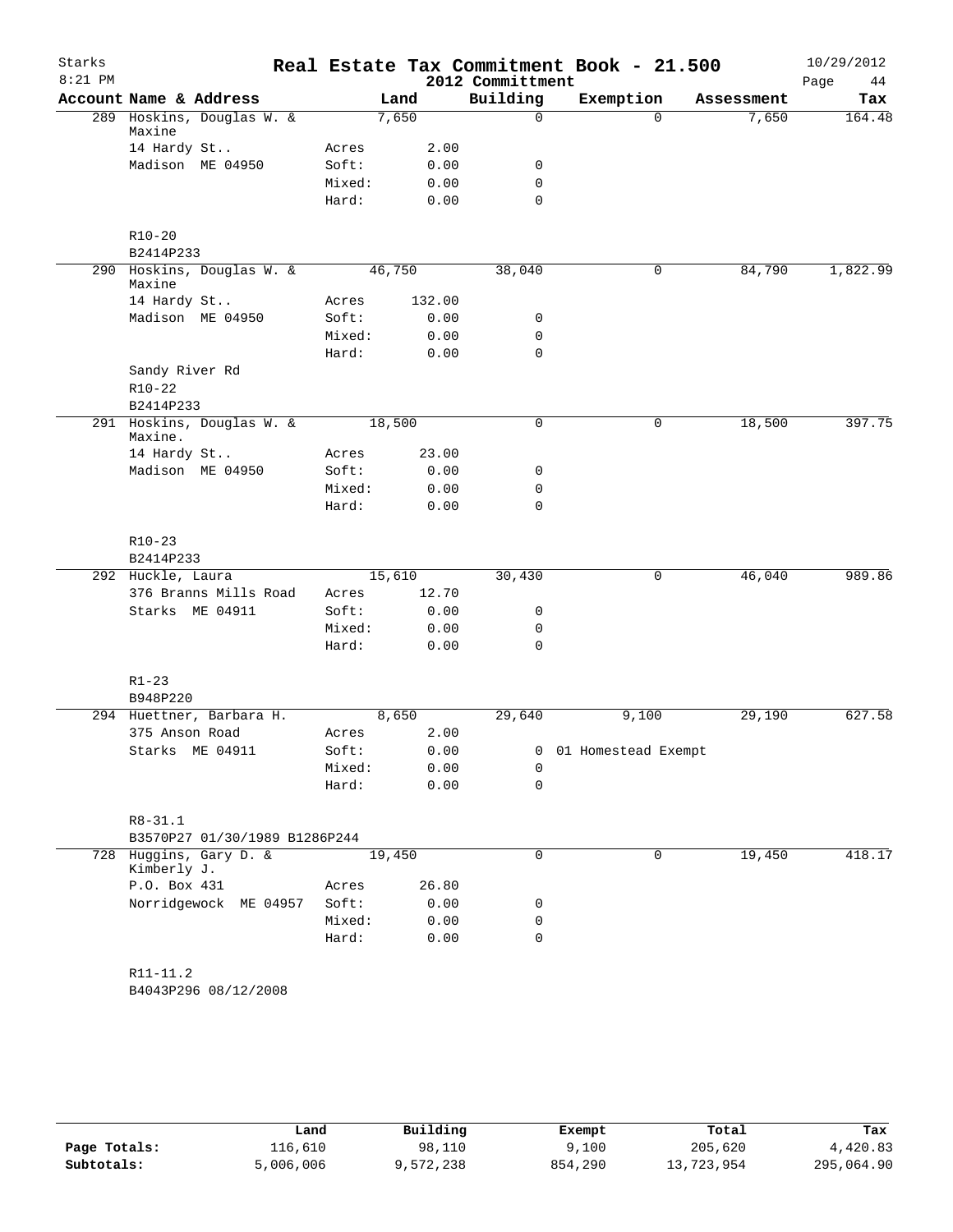| Starks<br>$8:21$ PM |                                 |           |           |                              | Real Estate Tax Commitment Book - 21.500 |            | 10/29/2012        |
|---------------------|---------------------------------|-----------|-----------|------------------------------|------------------------------------------|------------|-------------------|
|                     | Account Name & Address          |           | Land      | 2012 Committment<br>Building | Exemption                                | Assessment | Page<br>45<br>Tax |
|                     | 296 Hughgill, Robert C.         |           | 8,790     | 0                            | $\Omega$                                 | 8,790      | 188.99            |
|                     | &Mary J.                        |           |           |                              |                                          |            |                   |
|                     | 277 Locke Hill Road             | Acres     | 60.00     |                              |                                          |            |                   |
|                     | Starks ME 04911                 | Soft:     | 41.00     | 5,262                        |                                          |            |                   |
|                     |                                 | Mixed:    | 19.00     | 3,434<br>0                   |                                          |            |                   |
|                     | Locke Hill Road                 | Hard:     | 0.00      |                              |                                          |            |                   |
|                     | $R3 - 3$                        |           |           |                              |                                          |            |                   |
|                     | 295 Hughgill, Robert C.         |           | 10,860    | 51,630                       | 9,100                                    | 53,390     | 1,147.89          |
|                     | &Mary J.                        |           |           |                              |                                          |            |                   |
|                     | 277 Locke Hill Road             | Acres     | 5.40      |                              |                                          |            |                   |
|                     | Starks ME 04911                 | Soft:     | 0.00      | 0                            | 01 Homestead Exempt                      |            |                   |
|                     |                                 | Mixed:    | 0.00      | 0                            |                                          |            |                   |
|                     |                                 | Hard:     | 0.00      | 0                            |                                          |            |                   |
|                     | Locke Hill Road                 |           |           |                              |                                          |            |                   |
|                     | $R3 - 3.1$                      |           |           |                              |                                          |            |                   |
|                     | B2208P1060                      |           |           |                              |                                          |            |                   |
| 297                 | Hull, Jon A. & Dawn H.          |           | 31,250    | 61,440                       | 9,100                                    | 83,590     | 1,797.19          |
|                     | 55 Cemetary Road                | Acres     | 70.00     |                              |                                          |            |                   |
|                     | Starks ME 04911                 | Soft:     | 0.00      | 0                            | 01 Homestead Exempt                      |            |                   |
|                     |                                 | Mixed:    | 0.00      | 0                            |                                          |            |                   |
|                     |                                 | Hard:     | 0.00      | $\mathbf 0$                  |                                          |            |                   |
|                     |                                 |           |           |                              |                                          |            |                   |
|                     | $R3 - 24.2$                     |           |           |                              |                                          |            |                   |
|                     | B1531P17                        |           |           |                              |                                          |            |                   |
|                     | 298 Hunnefield Sr., James       |           | 16,880    | 0                            | 0                                        | 16,880     | 362.92            |
|                     | L                               |           |           |                              |                                          |            |                   |
|                     | Marsh Jr. William               | Acres     | 16.50     |                              |                                          |            |                   |
|                     | 9 Brown ST.                     | Soft:     | 0.00      | 0                            |                                          |            |                   |
|                     | Skowhegan ME 04976              | Mixed:    | 0.00      | 0<br>$\Omega$                |                                          |            |                   |
|                     |                                 | Hard:     | 0.00      |                              |                                          |            |                   |
|                     | Poor Farm Road<br>$R2 - 39$     |           |           |                              |                                          |            |                   |
|                     | B2128P90                        |           |           |                              |                                          |            |                   |
|                     | 299 Irvine, Carl H Jr.          |           | 7,380     | 18,000                       | 9,100                                    | 16,280     | 350.02            |
|                     | Irvine Margaret                 | P Acres   | 0.85      |                              |                                          |            |                   |
|                     | 66 Chicken Street               | Soft:     | 0.00      |                              | 0 01 Homestead Exempt                    |            |                   |
|                     | Starks ME 04911                 | Mixed:    | 0.00      | 0                            |                                          |            |                   |
|                     |                                 | Hard:     | 0.00      | 0                            |                                          |            |                   |
|                     |                                 |           |           |                              |                                          |            |                   |
|                     | $U2-16$                         |           |           |                              |                                          |            |                   |
|                     | B1394P74                        |           |           |                              |                                          |            |                   |
|                     | 300 Jackson, David L.           |           | 3,830     | $\mathbf 0$                  | $\mathbf 0$                              | 3,830      | 82.35             |
|                     | PO Box 293                      | Acres     | 0.30      |                              |                                          |            |                   |
|                     | Anson ME 04911                  | Soft:     | 0.00      | 0                            |                                          |            |                   |
|                     |                                 | Mixed:    | 0.00      | 0                            |                                          |            |                   |
|                     |                                 | Hard:     | 0.00      | 0                            |                                          |            |                   |
|                     |                                 |           |           |                              |                                          |            |                   |
|                     | $R8 - 41$                       |           |           |                              |                                          |            |                   |
|                     | 301 Jackson, David L.           |           | 10,100    | $\mathbf 0$                  | 0                                        | 10,100     | 217.15            |
|                     | PO Box 293                      | Acres     | 5.77      |                              |                                          |            |                   |
|                     | Anson ME 04911                  | Soft:     | 0.00      | 0                            |                                          |            |                   |
|                     |                                 | Mixed:    | 0.00      | 0                            |                                          |            |                   |
|                     |                                 | Hard:     | 0.00      | 0                            |                                          |            |                   |
|                     |                                 |           |           |                              |                                          |            |                   |
|                     | R12-10.1, R12-10.2<br>B1692P100 |           |           |                              |                                          |            |                   |
|                     |                                 |           |           |                              |                                          |            |                   |
|                     |                                 | Land      | Building  |                              | Exempt                                   | Total      | Tax               |
| Page Totals:        |                                 | 89,090    | 131,070   |                              | 27,300                                   | 192,860    | 4,146.51          |
| Subtotals:          |                                 | 5,095,096 | 9,703,308 |                              | 881,590                                  | 13,916,814 | 299, 211.41       |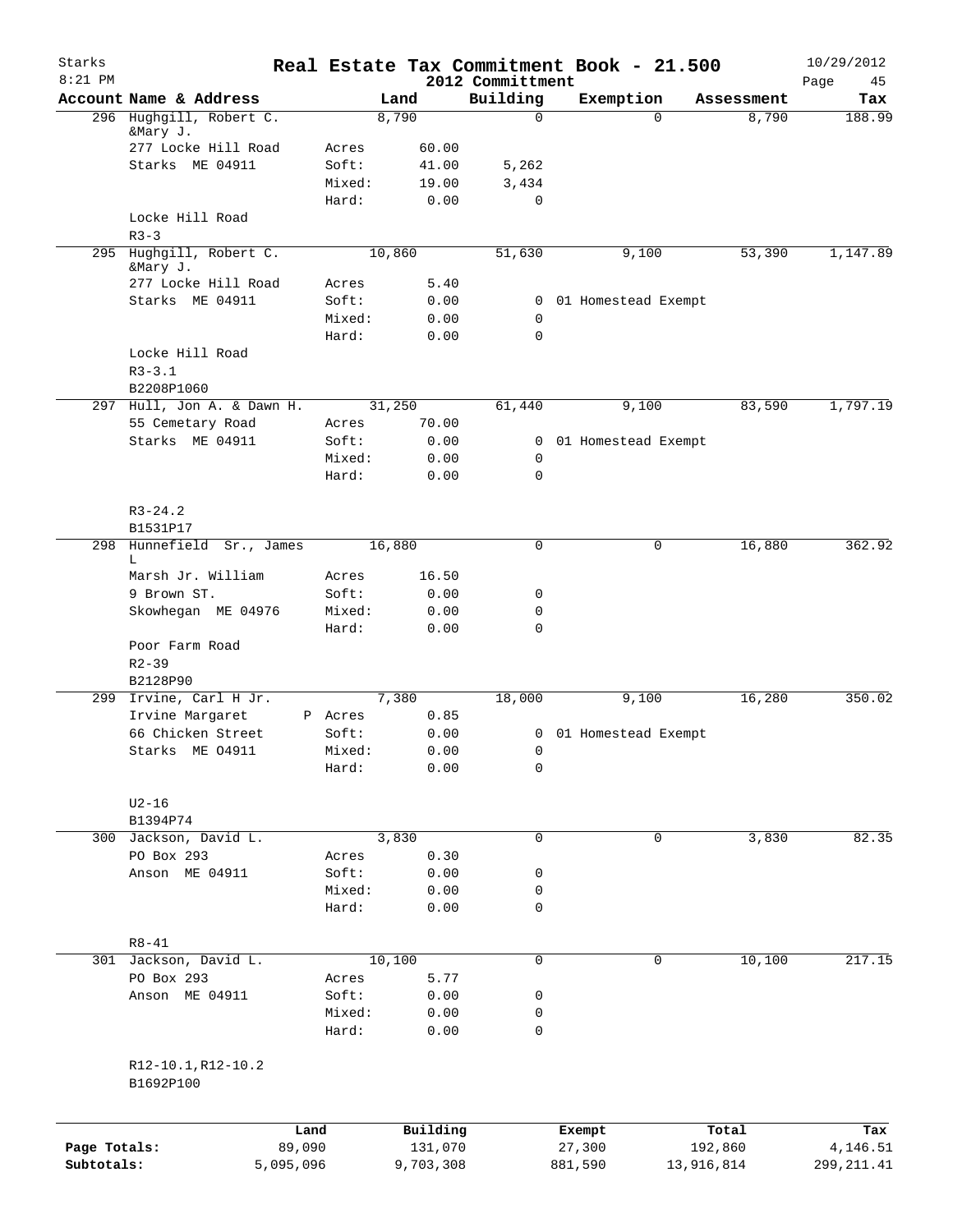| Starks<br>$8:21$ PM |                                       |                 |                     |                              | Real Estate Tax Commitment Book - 21.500 |                  | 10/29/2012        |
|---------------------|---------------------------------------|-----------------|---------------------|------------------------------|------------------------------------------|------------------|-------------------|
|                     | Account Name & Address                |                 | Land                | 2012 Committment<br>Building | Exemption                                | Assessment       | Page<br>46<br>Tax |
|                     | 302 Jackson, Jeff                     |                 | $\mathbf 0$         | 13,440                       | 9,100                                    | 4,340            | 93.31             |
|                     | PO Box 33                             |                 |                     |                              | 01 Homestead Exempt                      |                  |                   |
|                     | Anson ME 04911                        |                 |                     |                              |                                          |                  |                   |
|                     |                                       |                 |                     |                              |                                          |                  |                   |
|                     | $R8-410N$                             |                 |                     |                              |                                          |                  |                   |
|                     | 304 Jarvinen, Donald                  |                 | 18,500              | $\mathbf 0$                  | 0                                        | 18,500           | 397.75            |
|                     | Jarvinen Anne M.                      | Acres           | 23.00               |                              |                                          |                  |                   |
|                     | 795 Congress St.                      | Soft:           | 0.00                | 0                            |                                          |                  |                   |
|                     | Duxbury MA 02332                      | Mixed:<br>Hard: | 0.00<br>0.00        | 0<br>$\mathbf 0$             |                                          |                  |                   |
|                     | $R4 - 33$                             |                 |                     |                              |                                          |                  |                   |
|                     | 305 Jarvinen, Donald                  |                 | 11,360              | $\mathbf 0$                  | 0                                        | 11,360           | 244.24            |
|                     | Jarvinen Anne M.                      | Acres           | 7.70                |                              |                                          |                  |                   |
|                     | 795 Congress St.                      | Soft:           | 0.00                | 0                            |                                          |                  |                   |
|                     | Duxbury MA 02332                      | Mixed:          | 0.00                | 0                            |                                          |                  |                   |
|                     |                                       | Hard:           | 0.00                | $\mathbf 0$                  |                                          |                  |                   |
|                     | West Mills Rd                         |                 |                     |                              |                                          |                  |                   |
|                     | $R4 - 27$<br>B2973P182                |                 |                     |                              |                                          |                  |                   |
|                     | 303 Jarvinen, Donald                  |                 | 8,330               | 33,488                       | 0                                        | 41,818           | 899.09            |
|                     | Jarvinen Ann M.                       | Acres           | 1.50                |                              |                                          |                  |                   |
|                     | 795 Congress St.                      | Soft:           | 0.00                | 0                            |                                          |                  |                   |
|                     | Duxbury MA 02332                      | Mixed:          | 0.00                | 0                            |                                          |                  |                   |
|                     |                                       | Hard:           | 0.00                | $\mathbf 0$                  |                                          |                  |                   |
|                     | $R4 - 33.1$                           |                 |                     |                              |                                          |                  |                   |
|                     | B1788P55                              |                 |                     |                              |                                          |                  |                   |
| 308                 | Johnson & Maxine E.<br>Wolph, David   |                 | 25,720              | 78,000                       | 18,200                                   | 85,520           | 1,838.68          |
|                     | PO Box 288                            | Acres           | 84.50               |                              | 16 2 WW2 Vets Res.                       |                  |                   |
|                     | Anson ME 04911                        | Soft:           | 0.00                |                              | 0 01 Homestead Exempt                    |                  |                   |
|                     |                                       | Mixed:          | 65.00               | 8,584                        |                                          |                  |                   |
|                     |                                       | Hard:           | 0.00                | $\mathbf 0$                  |                                          |                  |                   |
|                     | Dill Road                             |                 |                     |                              |                                          |                  |                   |
|                     | R6-23.1A, R6-23.1B                    |                 |                     |                              |                                          |                  |                   |
|                     | B2074P139                             |                 |                     |                              |                                          |                  |                   |
| 420                 | Johnson Kenneth R. and<br>Kathleen M. |                 | 18,250              | 0                            | 0                                        | 18,250           | 392.37            |
|                     | 1404 New Sharon Road                  | Acres           | 22.00               |                              |                                          |                  |                   |
|                     | Starks Me 04911                       | Soft:           | 0.00                | 0                            |                                          |                  |                   |
|                     |                                       | Mixed:          | 0.00                | 0                            |                                          |                  |                   |
|                     |                                       | Hard:           | 0.00                | $\mathbf 0$                  |                                          |                  |                   |
|                     | $R8 - 10.8$                           |                 |                     |                              |                                          |                  |                   |
|                     | B3719P133 07/31/2006 B1020P215        |                 |                     |                              |                                          |                  |                   |
|                     | 306 Johnson, Kenneth &<br>Kathleen    |                 | 10,600              | 61,438                       | 9,100                                    | 62,938           | 1,353.17          |
|                     | 1404 New Sharon Road                  | Acres           | 5.00                |                              | 01 Homestead Exempt                      |                  |                   |
|                     | Starks ME 04911                       | Soft:           | 0.00                | 0                            |                                          |                  |                   |
|                     |                                       | Mixed:          | 0.00                | 0                            |                                          |                  |                   |
|                     |                                       | Hard:           | 0.00                | $\mathbf 0$                  |                                          |                  |                   |
|                     | R8-10.10                              |                 |                     |                              |                                          |                  |                   |
|                     | B1550P132                             |                 |                     |                              |                                          |                  |                   |
|                     |                                       |                 |                     |                              |                                          |                  |                   |
| Page Totals:        |                                       | Land<br>92,760  | Building<br>186,366 |                              | Exempt<br>36,400                         | Total<br>242,726 | Tax<br>5,218.61   |
| Subtotals:          | 5,187,856                             |                 | 9,889,674           |                              | 917,990                                  | 14, 159, 540     | 304,430.02        |
|                     |                                       |                 |                     |                              |                                          |                  |                   |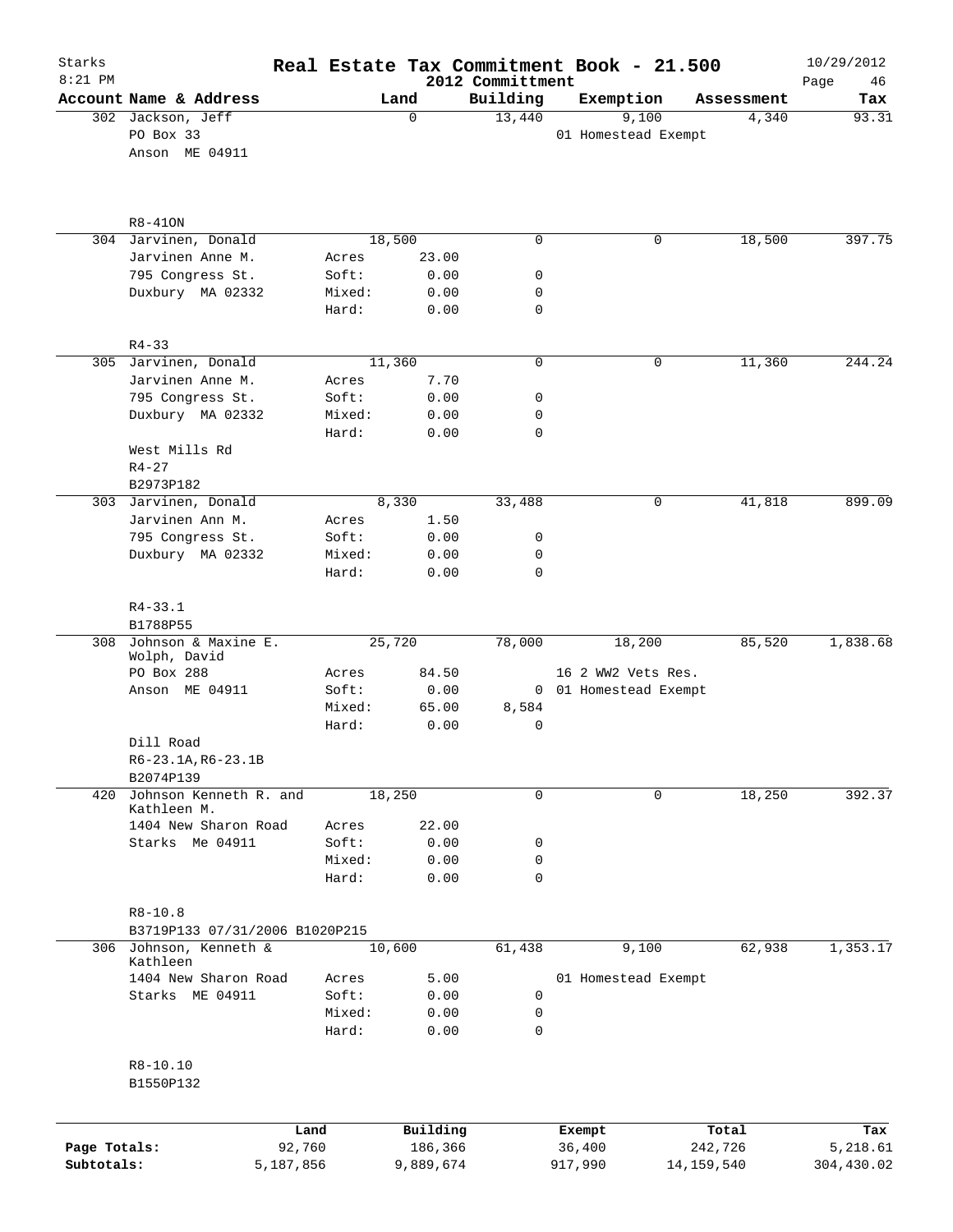| Starks<br>$8:21$ PM |                                                     |                 |              |                              | Real Estate Tax Commitment Book - 21.500 |             |              | 10/29/2012        |
|---------------------|-----------------------------------------------------|-----------------|--------------|------------------------------|------------------------------------------|-------------|--------------|-------------------|
|                     | Account Name & Address                              |                 | Land         | 2012 Committment<br>Building | Exemption                                |             | Assessment   | Page<br>47<br>Tax |
|                     | 307 Johnson, Kenneth C.                             |                 | 31,500       | 22,320                       | 9,100                                    |             | 44,720       | 961.48            |
|                     | 95 Johnson Road                                     | Acres           | 71.00        |                              |                                          |             |              |                   |
|                     | Starks ME 04911                                     | Soft:           | 0.00         | 0                            | 01 Homestead Exempt                      |             |              |                   |
|                     |                                                     | Mixed:          | 0.00         | 0                            |                                          |             |              |                   |
|                     |                                                     | Hard:           | 0.00         | $\mathbf 0$                  |                                          |             |              |                   |
|                     | $R6 - 18$                                           |                 |              |                              |                                          |             |              |                   |
|                     | B1270P43                                            |                 |              |                              |                                          |             |              |                   |
|                     | 651 Johnson, Kyle W                                 |                 | 8,650        | 28,800                       |                                          | 0           | 37,450       | 805.18            |
|                     | P.O.Box 364                                         | Acres           | 2.00         |                              |                                          |             |              |                   |
|                     | Solon ME 04979                                      | Soft:           | 0.00         | 0                            |                                          |             |              |                   |
|                     |                                                     | Mixed:          | 0.00         | 0                            |                                          |             |              |                   |
|                     |                                                     | Hard:           | 0.00         | $\mathbf 0$                  |                                          |             |              |                   |
|                     | $R1 - 32.1$                                         |                 |              |                              |                                          |             |              |                   |
|                     | B3852P166 05/24/2007 B1607P348                      |                 |              |                              |                                          |             |              |                   |
|                     | 386 Johnson, Christopher                            |                 | 12,850       | 7,028                        |                                          | 0           | 19,878       | 427.38            |
|                     | Johnson, Marily                                     | Acres           | 10.00        |                              |                                          |             |              |                   |
|                     | 29 Union St                                         | Soft:           | 0.00         | 0                            |                                          |             |              |                   |
|                     | Taunton Ma 02780                                    | Mixed:          | 0.00         | 0                            |                                          |             |              |                   |
|                     |                                                     | Hard:           | 0.00         | $\mathbf 0$                  |                                          |             |              |                   |
|                     | $R2 - 24.6$                                         |                 |              |                              |                                          |             |              |                   |
|                     | B4145P256 06/08/2009 B4037P178 08/11/2008 B1976P205 |                 |              |                              |                                          |             |              |                   |
|                     | 310 Jordan, Bruce A. &                              |                 | 11,250       | 16,990                       |                                          | 0           | 28,240       | 607.16            |
|                     | Lorraine A.                                         |                 |              |                              |                                          |             |              |                   |
|                     | 83 Chute Rd                                         | Acres           | 6.00         |                              |                                          |             |              |                   |
|                     | Windham ME 04062                                    | Soft:           | 0.00         | 0                            |                                          |             |              |                   |
|                     |                                                     | Mixed:<br>Hard: | 0.00<br>0.00 | 0<br>0                       |                                          |             |              |                   |
|                     | $R1 - 47.1$                                         |                 |              |                              |                                          |             |              |                   |
|                     | B1589P148                                           |                 |              |                              |                                          |             |              |                   |
|                     | 311 Jordan, Jean M.                                 |                 | 16,520       | 41,724                       |                                          | 0           | 58,244       | 1,252.25          |
|                     | 16 1/2 Myrtle Road                                  | Acres           | 14.10        |                              |                                          |             |              |                   |
|                     | East Hampton CT 06424                               | Soft:           | 0.00         | 0                            |                                          |             |              |                   |
|                     |                                                     | Mixed:          | 0.00         | 0                            |                                          |             |              |                   |
|                     |                                                     | Hard:           | 0.00         | 0                            |                                          |             |              |                   |
|                     | $R4-23.3, R4-23.2$                                  |                 |              |                              |                                          |             |              |                   |
|                     | B2799P205                                           |                 |              |                              |                                          |             |              |                   |
|                     | 312 Kahler, Royce                                   |                 | 3,360        | $\mathbf 0$                  |                                          | $\mathbf 0$ | 3,360        | 72.24             |
|                     | %Kahler, John                                       | Acres           | 0.23         |                              |                                          |             |              |                   |
|                     | 110 Northbridge Rd.                                 | Soft:           | 0.00         | 0                            |                                          |             |              |                   |
|                     | Mendon MA 01756                                     | Mixed:          | 0.00         | 0                            |                                          |             |              |                   |
|                     |                                                     | Hard:           | 0.00         | 0                            |                                          |             |              |                   |
|                     | $R10-18$                                            |                 |              |                              |                                          |             |              |                   |
|                     | B79P1112                                            |                 |              |                              |                                          |             |              |                   |
|                     | 313 Kahler, Royce C.                                |                 | 9,500        | 600                          |                                          | 0           | 10,100       | 217.15            |
|                     | %Kahler, John                                       | Acres           | 3.30         |                              |                                          |             |              |                   |
|                     | 110 Northbridge Rd.                                 | Soft:           | 0.00         | 0                            |                                          |             |              |                   |
|                     | Mendon MA 01756                                     | Mixed:          | 0.00         | 0                            |                                          |             |              |                   |
|                     |                                                     | Hard:           | 0.00         | $\mathbf 0$                  |                                          |             |              |                   |
|                     | $R10 - 17$                                          |                 |              |                              |                                          |             |              |                   |
|                     | B801P524                                            |                 |              |                              |                                          |             |              |                   |
|                     |                                                     | Land            | Building     |                              | Exempt                                   |             | Total        | Tax               |
| Page Totals:        |                                                     | 93,630          | 117,462      |                              | 9,100                                    |             | 201,992      | 4,342.84          |
| Subtotals:          | 5,281,486                                           |                 | 10,007,136   |                              | 927,090                                  |             | 14, 361, 532 | 308,772.86        |
|                     |                                                     |                 |              |                              |                                          |             |              |                   |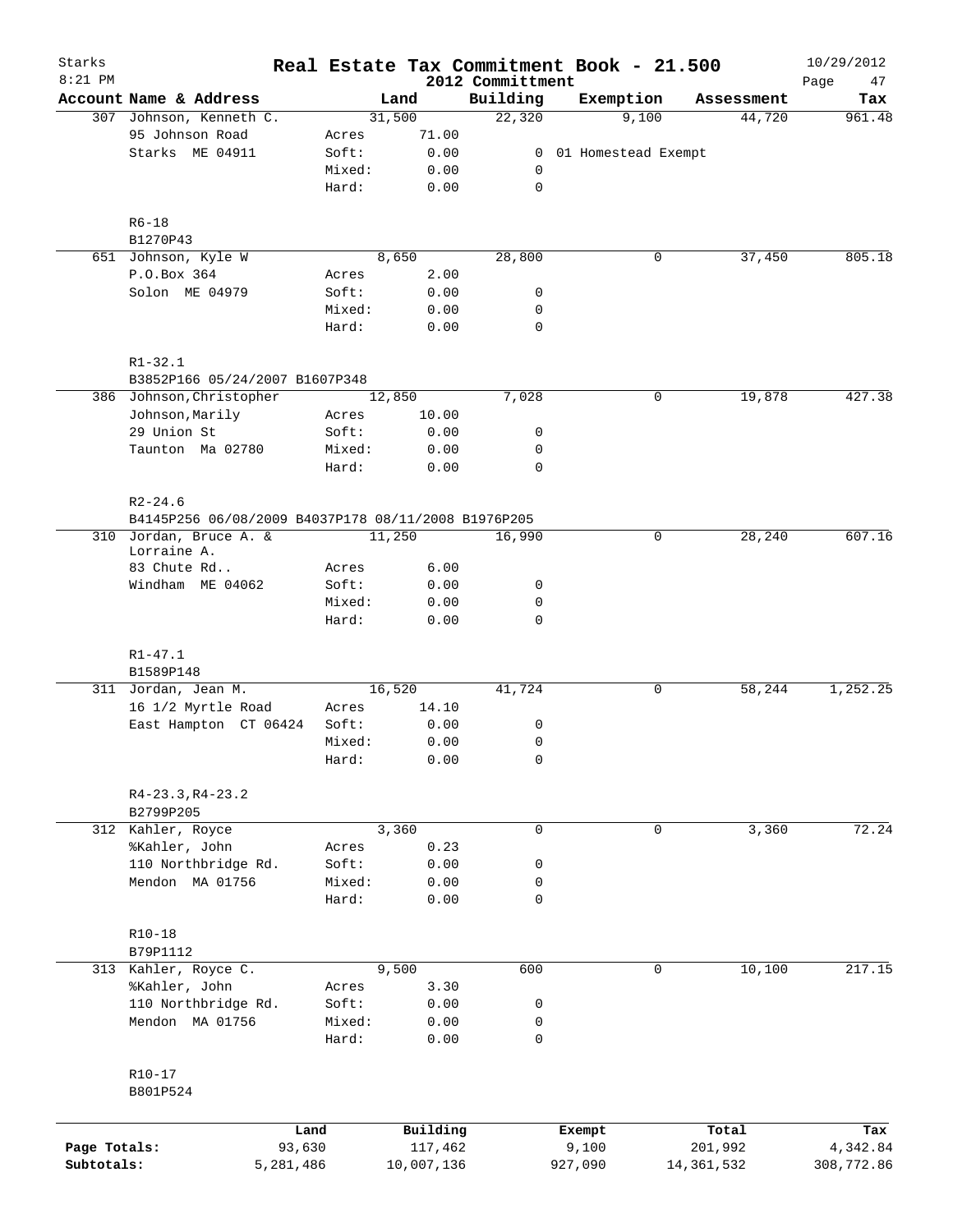| Starks       |                                          |                |              |                  | Real Estate Tax Commitment Book - 21.500 |            |            | 10/29/2012 |
|--------------|------------------------------------------|----------------|--------------|------------------|------------------------------------------|------------|------------|------------|
| $8:21$ PM    |                                          |                |              | 2012 Committment |                                          |            |            | 48<br>Page |
|              | Account Name & Address                   |                | Land         | Building<br>0    | Exemption                                | $\Omega$   | Assessment | Tax        |
|              | 314 Karnowski, Douglas J.<br>PO Box 1116 |                | 7,330        |                  |                                          |            | 7,330      | 157.60     |
|              | Barre VT 05641                           | Acres<br>Soft: | 1.50<br>0.00 | 0                |                                          |            |            |            |
|              |                                          | Mixed:         | 0.00         | 0                |                                          |            |            |            |
|              |                                          | Hard:          |              | 0                |                                          |            |            |            |
|              |                                          |                | 0.00         |                  |                                          |            |            |            |
|              | New Sharon Road                          |                |              |                  |                                          |            |            |            |
|              | $R8 - 15.1$                              |                |              |                  |                                          |            |            |            |
|              | B2186P24                                 |                |              |                  |                                          |            |            |            |
|              | 316 Keister Irrevocable<br>Grant         |                | 18,750       | 0                |                                          | 0          | 18,750     | 403.12     |
|              | C/O Jeremy D. and<br>Meredith S. Keister | Acres          | 24.00        |                  |                                          |            |            |            |
|              | 263 Lohr Rd                              | Soft:          | 0.00         | 0                |                                          |            |            |            |
|              | Mifflenburg PA 17844                     | Mixed:         | 0.00         | 0                |                                          |            |            |            |
|              |                                          | Hard:          | 0.00         | 0                |                                          |            |            |            |
|              | River Road                               |                |              |                  |                                          |            |            |            |
|              | $R9 - 7.1, R9 - 7.2$                     |                |              |                  |                                          |            |            |            |
|              | B4383P245 04/12/2011 B1719P130           |                |              |                  |                                          |            |            |            |
|              | 516 Kelley, Roger E.                     |                | 8,590        | 51,480           | 9,100                                    |            | 50,970     | 1,095.86   |
|              | RFD 2 Box 570                            | Acres          | 1.90         |                  |                                          |            |            |            |
|              | Norridgewock ME 04957                    | Soft:          | 0.00         | $\mathbf{0}$     | 01 Homestead Exempt                      |            |            |            |
|              |                                          | Mixed:         | 0.00         | 0                |                                          |            |            |            |
|              |                                          | Hard:          | 0.00         | 0                |                                          |            |            |            |
|              | Locke Hill Rd                            |                |              |                  |                                          |            |            |            |
|              | $R3 - 4.2$                               |                |              |                  |                                          |            |            |            |
|              | B2585P269                                |                |              |                  |                                          |            |            |            |
|              | 318 Kenerson, Paul E.                    |                | 22,500       | 72,186           | 14,560                                   |            | 80,126     | 1,722.71   |
|              | 256 Mayhew Road                          | Acres          | 35.00        |                  | 01 Homestead Exempt                      |            |            |            |
|              | Starks ME 04911                          | Soft:          |              |                  | 0 02 Veteran                             |            |            |            |
|              |                                          | Mixed:         | 0.00         |                  |                                          |            |            |            |
|              |                                          | Hard:          | 0.00         | 0<br>0           |                                          |            |            |            |
|              |                                          |                | 0.00         |                  |                                          |            |            |            |
|              | $R7 - 24$                                |                |              |                  |                                          |            |            |            |
|              | B3416P338 12/02/2004 B1505P80            |                |              |                  |                                          |            |            |            |
|              | 320 Kennedy, Justin M                    |                | 20,250       | $\mathbf 0$      |                                          | 0          | 20,250     | 435.37     |
|              | 365 North Street                         | Acres          | 30.00        |                  |                                          |            |            |            |
|              | Walpole MA 02081                         | Soft:          | 0.00         | 0                |                                          |            |            |            |
|              |                                          | Mixed:         | 0.00         | 0                |                                          |            |            |            |
|              |                                          | Hard:          | 0.00         | 0                |                                          |            |            |            |
|              |                                          |                |              |                  |                                          |            |            |            |
|              | $R8 - 31.21$                             |                |              |                  |                                          |            |            |            |
|              | B904P595                                 |                |              |                  |                                          |            |            |            |
|              | 739 Kiger, Nathan A                      |                | 17,100       | 86,710           | 9,100                                    |            | 94,710     | 2,036.27   |
|              | Kiger, Katie L.                          | Acres          | 15.00        |                  | 01 Homestead Exempt                      |            |            |            |
|              | 90 Chicken Street                        | Soft:          | 0.00         | 0                |                                          |            |            |            |
|              | Starks ME 04911                          | Mixed:         | 0.00         | 0                |                                          |            |            |            |
|              |                                          | Hard:          | 0.00         | 0                |                                          |            |            |            |
|              |                                          |                |              |                  |                                          |            |            |            |
|              | R3 16.1                                  |                |              |                  |                                          |            |            |            |
|              | B4288P231 06/30/2010                     |                |              |                  |                                          |            |            |            |
|              | 321 Kimball, Lemuel C. &<br>Melissa K    |                | 0            | 9,000            | 9,000                                    |            | 0          | 0.00       |
|              | PO Box 173                               |                |              |                  |                                          |            |            |            |
|              | Anson ME 04911                           |                |              |                  | 01 Homestead Exempt                      |            |            |            |
|              | Anson Road                               |                |              |                  |                                          |            |            |            |
|              | $R7-1.20N$                               |                |              |                  |                                          |            |            |            |
|              |                                          | Land           | Building     |                  | Exempt                                   |            | Total      | Tax        |
| Page Totals: |                                          | 94,520         | 219,376      |                  | 41,760                                   | 272,136    |            | 5,850.93   |
| Subtotals:   |                                          | 5,376,006      | 10,226,512   |                  | 968,850                                  | 14,633,668 |            | 314,623.79 |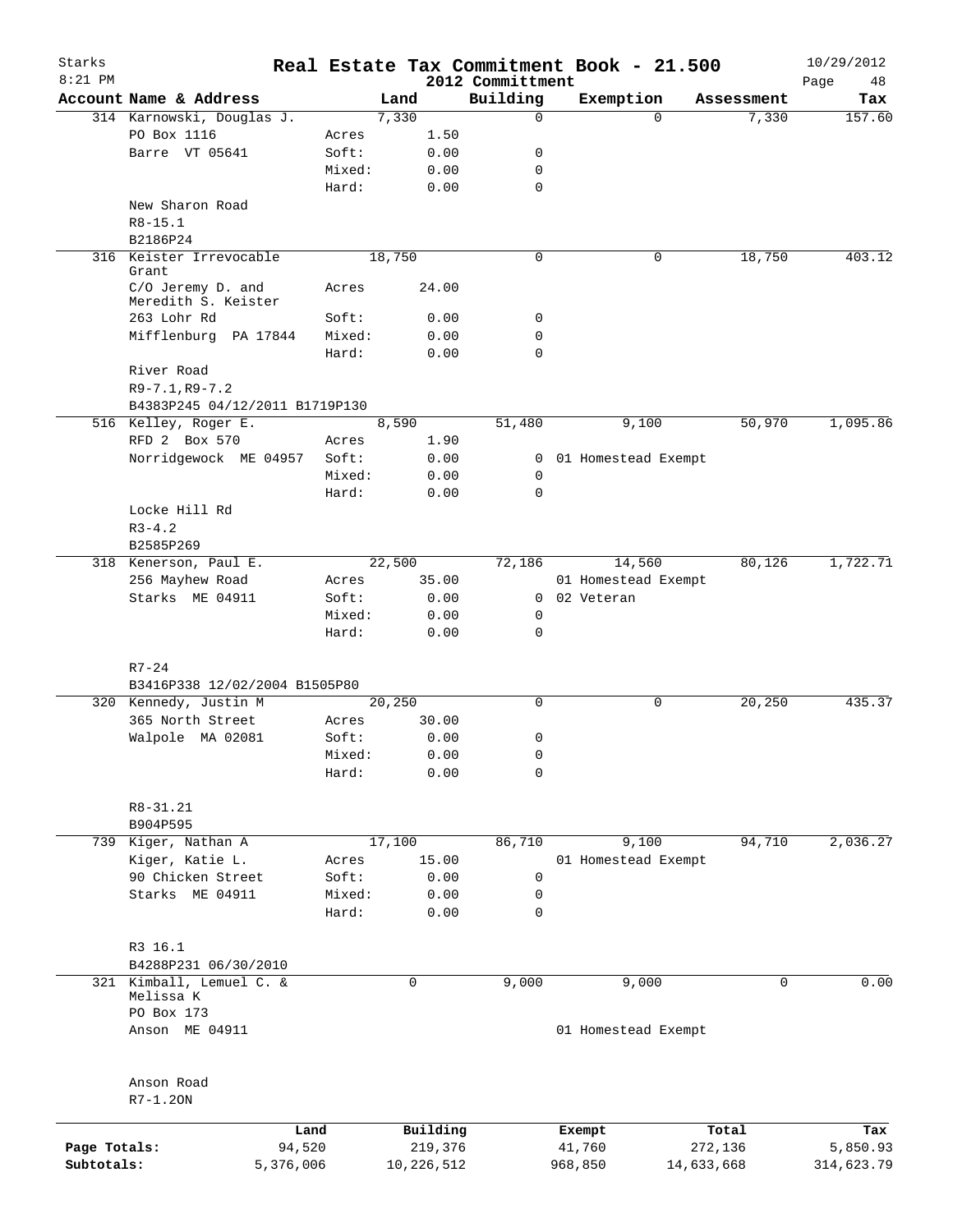| Starks    |                                |                 |              |                  | Real Estate Tax Commitment Book - 21.500 |            | 10/29/2012 |
|-----------|--------------------------------|-----------------|--------------|------------------|------------------------------------------|------------|------------|
| $8:21$ PM |                                |                 |              | 2012 Committment |                                          |            | Page<br>49 |
|           | Account Name & Address         |                 | Land         | Building         | Exemption                                | Assessment | Tax        |
|           | 322 Kimball, Lemuel P. and     |                 | 26,600       | 41,868           | 14,560                                   | 53,908     | 1,159.02   |
|           | Cynthia M.<br>PO Box 173       | Acres           | 106.00       |                  |                                          |            |            |
|           | Anson ME 04911                 | Soft:           | 16.00        |                  | 2,053 01 Homestead Exempt                |            |            |
|           |                                | Mixed:          | 29.00        |                  | 3,830 02 Veteran                         |            |            |
|           |                                | Hard:           | 51.00        | 6,735            |                                          |            |            |
|           | Route 43                       |                 |              |                  |                                          |            |            |
|           | $R7 - 1.2$                     |                 |              |                  |                                          |            |            |
|           | B2143P24                       |                 |              |                  |                                          |            |            |
|           | 406 Kleppinger, Marie          |                 | 8,950        | $\mathbf 0$      | 0                                        | 8,950      | 192.43     |
|           | 61 Centennial Road             | Acres           | 4.00         |                  |                                          |            |            |
|           | Telford PA 18969-1211          | Soft:           | 0.00         | $\mathbf 0$      |                                          |            |            |
|           |                                | Mixed:          | 0.00         | $\mathbf 0$      |                                          |            |            |
|           |                                | Hard:           | 0.00         | $\mathbf 0$      |                                          |            |            |
|           |                                |                 |              |                  |                                          |            |            |
|           | $R2 - 23.1$                    |                 |              |                  |                                          |            |            |
|           | B3611P190 12/16/2005 B1031P75  |                 |              |                  |                                          |            |            |
|           | 709 Koetsch, Bernard E.        |                 | 8,000        | 11,600           | 0                                        | 19,600     | 421.40     |
|           | 41 Summer St.                  | Acres           | 1.00         |                  |                                          |            |            |
|           | Stratford CT 06614             | Soft:           | 0.00         | 0                |                                          |            |            |
|           |                                | Mixed:<br>Hard: | 0.00<br>0.00 | 0<br>$\mathbf 0$ |                                          |            |            |
|           |                                |                 |              |                  |                                          |            |            |
|           | $R2 - 34.1$                    |                 |              |                  |                                          |            |            |
|           | B1096P287 08/08/1983           |                 |              |                  |                                          |            |            |
|           | 159 Koetsch, Bernard E.        |                 | 21,750       | 21,930           | 0                                        | 43,680     | 939.12     |
|           | 41 Summer Street               | Acres           | 36.00        |                  |                                          |            |            |
|           | Stratford CT 06614             | Soft:           | 0.00         | 0                |                                          |            |            |
|           |                                | Mixed:          | 0.00         | 0                |                                          |            |            |
|           |                                | Hard:           | 0.00         | $\mathbf 0$      |                                          |            |            |
|           |                                |                 |              |                  |                                          |            |            |
|           | $R2 - 34$                      |                 |              |                  |                                          |            |            |
|           | B2457P279 B1096P289 08/08/1983 |                 |              |                  |                                          |            |            |
|           | 325 Kopacz, Kenneth            |                 | 20,250       | $\mathbf 0$      | 0                                        | 20,250     | 435.37     |
|           | 67 Reidy Hill Rd               | Acres           | 30.00        |                  |                                          |            |            |
|           | Amston CT 06231                | Soft:           | 0.00         | 0                |                                          |            |            |
|           |                                | Mixed:          | 0.00         | 0                |                                          |            |            |
|           |                                | Hard:           | 0.00         | 0                |                                          |            |            |
|           | $R2 - 9.1$                     |                 |              |                  |                                          |            |            |
|           | B790P721                       |                 |              |                  |                                          |            |            |
|           | 326 Kozielewicz, Edward &      |                 | 16,320       | 13,320           | 9,100                                    | 20,540     | 441.61     |
|           | Marilyn                        |                 |              |                  |                                          |            |            |
|           | PO Box 93R St                  | Acres           | 13.80        |                  |                                          |            |            |
|           | Anson ME 04911                 | Soft:           | 0.00         | 0                | 01 Homestead Exempt                      |            |            |
|           |                                | Mixed:          | 0.00         | 0                |                                          |            |            |
|           |                                | Hard:           | 0.00         | $\Omega$         |                                          |            |            |
|           |                                |                 |              |                  |                                          |            |            |
|           | $R6 - 10$                      |                 |              |                  |                                          |            |            |
|           | B1313P215                      |                 |              |                  |                                          |            |            |

|              | Land      | Building   | Exempt  | Total      | Tax          |
|--------------|-----------|------------|---------|------------|--------------|
| Page Totals: | 101,870   | 88,718     | 23,660  | 166,928    | 3,588.95     |
| Subtotals:   | 5,477,876 | 10,315,230 | 992,510 | 14,800,596 | 318, 212, 74 |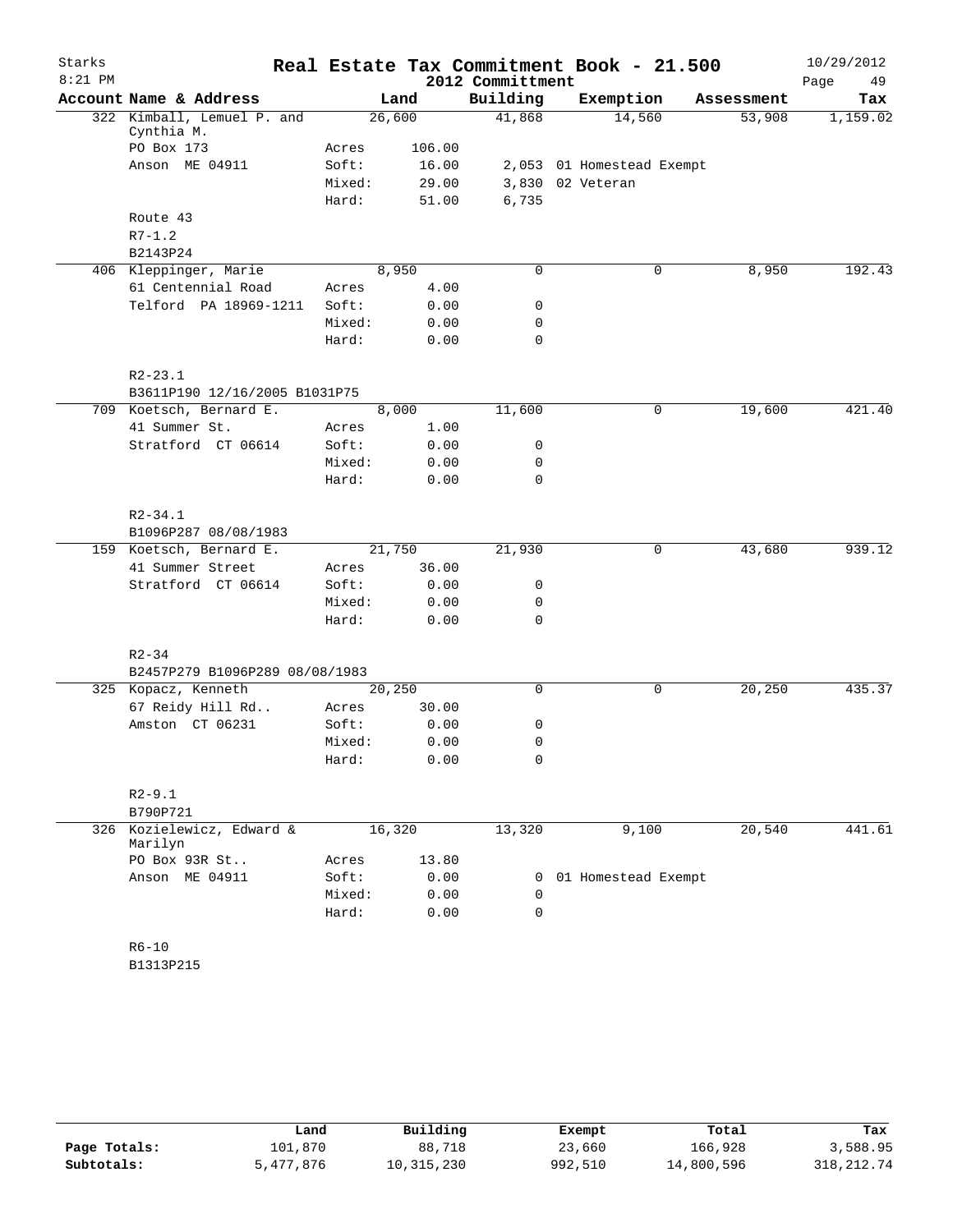| Starks<br>$8:21$ PM |                                        |        |        | 2012 Committment | Real Estate Tax Commitment Book - 21.500 |            | 10/29/2012<br>50<br>Page |
|---------------------|----------------------------------------|--------|--------|------------------|------------------------------------------|------------|--------------------------|
|                     | Account Name & Address                 |        | Land   | Building         | Exemption                                | Assessment | Tax                      |
|                     | 327 Krebs, Carleton L. &<br>Marcia J.  | 86,190 |        | 85,370           | $\Omega$                                 | 171,560    | 3,688.54                 |
|                     | 86 Krebs Road                          | Acres  | 383.00 |                  |                                          |            |                          |
|                     | Starks ME 04911                        | Soft:  | 2.00   | 257              |                                          |            |                          |
|                     |                                        | Mixed: | 62.00  | 8,188            |                                          |            |                          |
|                     |                                        | Hard:  | 136.00 | 17,960           |                                          |            |                          |
|                     | Faulkner Hill Rd                       |        |        |                  |                                          |            |                          |
|                     | $R8-19, R8-20$                         |        |        |                  |                                          |            |                          |
|                     | B926P2                                 |        |        |                  |                                          |            |                          |
|                     | 328 Krebs, Carleton L. &               | 8,000  |        | 32,400           | 14,560                                   | 25,840     | 555.56                   |
|                     | Marcia J.                              |        |        |                  |                                          |            |                          |
|                     | 86 Krebs Road                          | Acres  | 1.00   |                  | 02 Veteran                               |            |                          |
|                     | Starks ME 04911                        | Soft:  | 0.00   |                  | 0 01 Homestead Exempt                    |            |                          |
|                     |                                        | Mixed: | 0.00   | 0                |                                          |            |                          |
|                     |                                        | Hard:  | 0.00   | 0                |                                          |            |                          |
|                     | $R8 - 18$                              |        |        |                  |                                          |            |                          |
|                     | B926P2                                 |        |        |                  |                                          |            |                          |
|                     | 329 Krebs, Carlton L. and<br>Marcia J. | 16,690 |        | $\mathbf 0$      | 0                                        | 16,690     | 358.84                   |
|                     | 86 Krebs Road                          | Acres  | 15.90  |                  |                                          |            |                          |
|                     | Anson ME 04911                         | Soft:  | 0.00   | 0                |                                          |            |                          |
|                     |                                        | Mixed: | 0.00   | 0                |                                          |            |                          |
|                     |                                        | Hard:  | 0.00   | 0                |                                          |            |                          |
|                     | River Road                             |        |        |                  |                                          |            |                          |
|                     | $R9 - 7.6$                             |        |        |                  |                                          |            |                          |
|                     | B2766P274                              |        |        |                  |                                          |            |                          |
|                     | 361 Krebs, Daniel S.                   | 21,500 |        | 50,280           | 0                                        | 71,780     | 1,543.27                 |
|                     | Krebs, Hiroko                          | Acres  | 31.00  |                  |                                          |            |                          |
|                     | 86 Krebs Road                          | Soft:  | 0.00   | 0                |                                          |            |                          |
|                     | Starks ME 04911                        | Mixed: | 0.00   | 0                |                                          |            |                          |
|                     |                                        | Hard:  | 0.00   | 0                |                                          |            |                          |
|                     | $R2 - 33$                              |        |        |                  |                                          |            |                          |
|                     | B4433P294 08/25/2011                   |        |        |                  |                                          |            |                          |
|                     | 755 Krebs, David S. &<br>Billie Jo     | 23,250 |        | 2,400            | 0                                        | 25,650     | 551.47                   |
|                     | 86 Krebs Road                          | Acres  | 70.00  |                  |                                          |            |                          |
|                     | Starks ME 04911                        | Soft:  | 0.00   | 0                |                                          |            |                          |
|                     |                                        | Mixed: | 0.00   | 0                |                                          |            |                          |
|                     |                                        | Hard:  | 0.00   | $\mathbf 0$      |                                          |            |                          |
|                     | R8 46.1                                |        |        |                  |                                          |            |                          |
|                     | B4381P342 04/04/2011                   |        |        |                  |                                          |            |                          |
|                     | 330 Krebs, Dennis &                    | 8,650  |        | 57,848           | 9,100                                    | 57,398     | 1,234.06                 |
|                     | Angelica                               |        |        |                  |                                          |            |                          |
|                     | 1440 New Sharon Road                   | Acres  | 2.00   |                  |                                          |            |                          |
|                     | Starks ME 04911                        | Soft:  | 0.00   | 0                | 01 Homestead Exempt                      |            |                          |
|                     |                                        | Mixed: | 0.00   | 0                |                                          |            |                          |
|                     |                                        | Hard:  | 0.00   | $\mathbf 0$      |                                          |            |                          |
|                     | $R8 - 10$                              |        |        |                  |                                          |            |                          |
|                     | B1532P279                              |        |        |                  |                                          |            |                          |
|                     |                                        |        |        |                  |                                          |            |                          |

|              | Land      | Building   | Exempt    | Total      | Tax          |
|--------------|-----------|------------|-----------|------------|--------------|
| Page Totals: | 164,280   | 228,298    | 23,660    | 368,918    | 7,931.74     |
| Subtotals:   | 5,642,156 | 10,543,528 | ⊥,016,170 | 15,169,514 | 326, 144. 48 |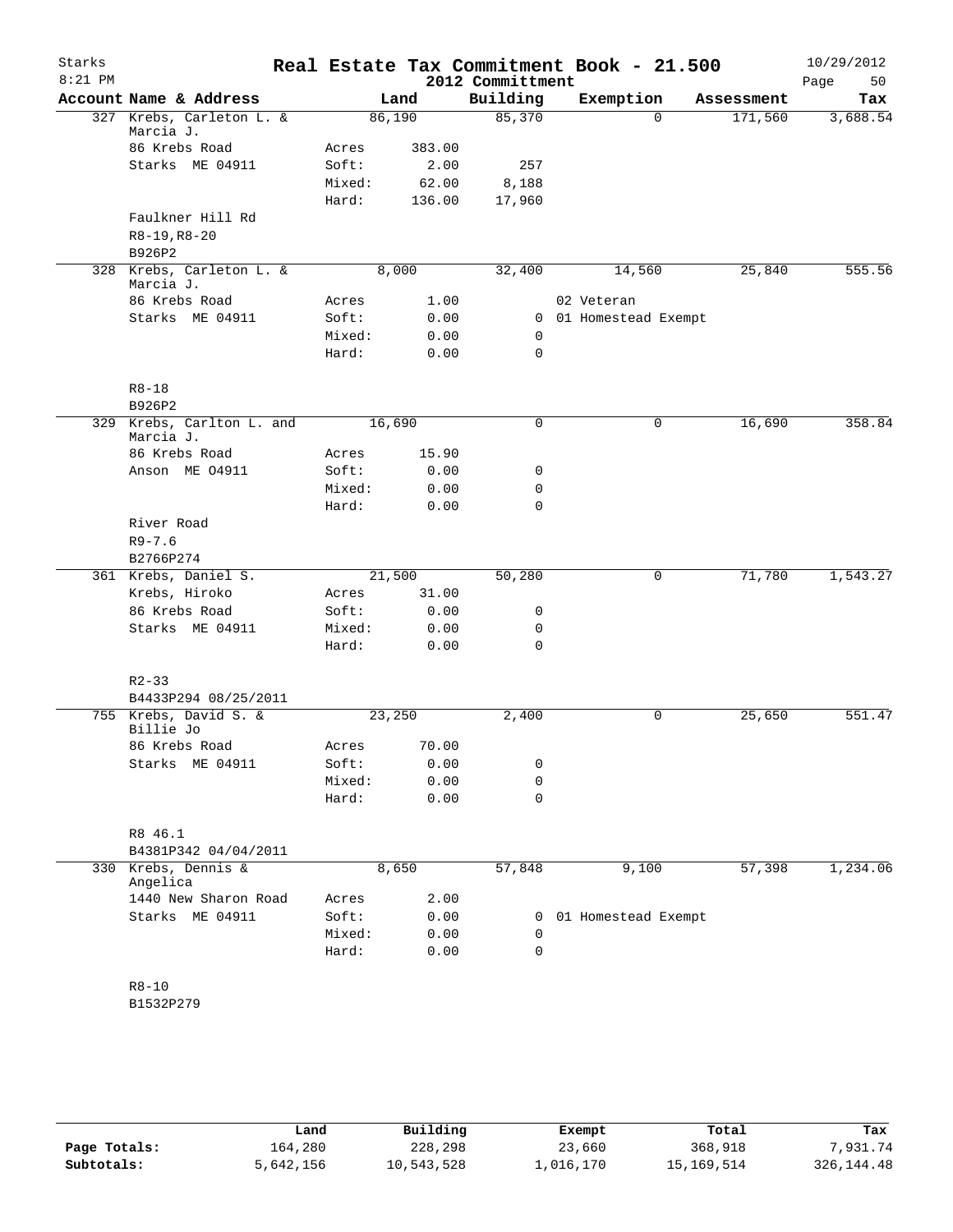| Starks<br>$8:21$ PM |                                |        |        | 2012 Committment | Real Estate Tax Commitment Book - 21.500 |            | 10/29/2012<br>51<br>Page |
|---------------------|--------------------------------|--------|--------|------------------|------------------------------------------|------------|--------------------------|
|                     | Account Name & Address         |        | Land   | Building         | Exemption                                | Assessment | Tax                      |
|                     | 424 Lagin-Nasse, Julianna &    |        | 26,750 | 15,090           | 9,100                                    | 32,740     | 703.91                   |
|                     | Lagin, Nancy                   | Acres  | 52.00  |                  |                                          |            |                          |
|                     | 17 Fred Young Road             | Soft:  | 0.00   |                  | 0 01 Homestead Exempt                    |            |                          |
|                     | Starks ME 04911                | Mixed: | 0.00   | 0                |                                          |            |                          |
|                     |                                | Hard:  | 0.00   | $\mathbf 0$      |                                          |            |                          |
|                     | Young Road                     |        |        |                  |                                          |            |                          |
|                     | $R1 - 17.2$                    |        |        |                  |                                          |            |                          |
|                     | B4386P228 04/05/2011 B2524P228 |        |        |                  |                                          |            |                          |
|                     | 323 Laqueux, Claude            |        | 16,750 | $\mathbf 0$      | 0                                        | 16,750     | 360.12                   |
|                     | 25 Cannon Ball Drive           | Acres  | 16.00  |                  |                                          |            |                          |
|                     | Danbury CT 06810               | Soft:  | 0.00   | $\mathsf{O}$     |                                          |            |                          |
|                     |                                | Mixed: | 0.00   | 0                |                                          |            |                          |
|                     |                                | Hard:  | 0.00   | $\mathbf 0$      |                                          |            |                          |
|                     | $R9 - 4$                       |        |        |                  |                                          |            |                          |
|                     | B3632P320 07/17/2003 B847P205  |        |        |                  |                                          |            |                          |
|                     | 334 Lagueux, Claude            |        | 19,250 | 0                | 0                                        | 19,250     | 413.87                   |
|                     | 25 Cannonball Drive            | Acres  | 26.00  |                  |                                          |            |                          |
|                     | Danbury CT 06810               | Soft:  | 0.00   | 0                |                                          |            |                          |
|                     |                                | Mixed: | 0.00   | 0                |                                          |            |                          |
|                     |                                | Hard:  | 0.00   | $\mathbf 0$      |                                          |            |                          |
|                     | River Road                     |        |        |                  |                                          |            |                          |
|                     | $R9 - 5.1A$                    |        |        |                  |                                          |            |                          |
|                     | B2201P136                      |        |        |                  |                                          |            |                          |
|                     | 335 Laqueux, Claude            |        | 19,250 | 0                | 0                                        | 19,250     | 413.87                   |
|                     | 25 Cannonball Drive            | Acres  | 26.00  |                  |                                          |            |                          |
|                     | Danbury CT 06810               | Soft:  | 0.00   | 0                |                                          |            |                          |
|                     |                                | Mixed: | 0.00   | 0                |                                          |            |                          |
|                     |                                | Hard:  | 0.00   | 0                |                                          |            |                          |
|                     | River Rd.                      |        |        |                  |                                          |            |                          |
|                     | $R9 - 5.2$                     |        |        |                  |                                          |            |                          |
|                     | B2201P1369                     |        |        |                  |                                          |            |                          |
|                     | 336 Lagueux, Claude            |        | 18,500 | 0                | 0                                        | 18,500     | 397.75                   |
|                     | 25 Cannonball Drive            | Acres  | 23.00  |                  |                                          |            |                          |
|                     | Danbury CT 06810               | Soft:  | 0.00   | 0                |                                          |            |                          |
|                     |                                | Mixed: | 0.00   | 0                |                                          |            |                          |
|                     |                                | Hard:  | 0.00   | $\mathbf 0$      |                                          |            |                          |
|                     | River Rd.                      |        |        |                  |                                          |            |                          |
|                     | $R9 - 5.3$                     |        |        |                  |                                          |            |                          |
|                     | B2201P136                      |        |        |                  |                                          |            |                          |
|                     | 333 Lagueux, Claude            |        | 14,240 | 33,600           | $\mathbf 0$                              | 47,840     | 1,028.56                 |
|                     | 25 Cannonball Drive            | Acres  | 10.60  |                  |                                          |            |                          |
|                     | Danbury CT 06810               | Soft:  | 0.00   | 0                |                                          |            |                          |
|                     |                                | Mixed: | 0.00   | 0                |                                          |            |                          |
|                     |                                | Hard:  | 0.00   | 0                |                                          |            |                          |
|                     | West Mills Road<br>$R3-14.2A$  |        |        |                  |                                          |            |                          |
|                     | B2874P19                       |        |        |                  |                                          |            |                          |
| 377                 | Lamorelle, Rene F.             |        | 8,000  | 27,600           | 0                                        | 35,600     | 765.40                   |
|                     | 211 Michigan Ave.              | Acres  | 1.00   |                  |                                          |            |                          |
|                     | Port Jefferson NY<br>11777     | Soft:  | 0.00   | 0                |                                          |            |                          |
|                     |                                | Mixed: | 0.00   | 0                |                                          |            |                          |
|                     |                                | Hard:  | 0.00   | 0                |                                          |            |                          |
|                     |                                |        |        |                  |                                          |            |                          |
|                     | R8-38.1A                       |        |        |                  |                                          |            |                          |

B4493P1 02/10/2012 B3456P1

|              | Land      | Building   | Exempt    | Total      | Tax        |
|--------------|-----------|------------|-----------|------------|------------|
| Page Totals: | 122,740   | 76,290     | 9,100     | 189,930    | 4,083.48   |
| Subtotals:   | 5,764,896 | 10,619,818 | ⊥,025,270 | 15,359,444 | 330,227.96 |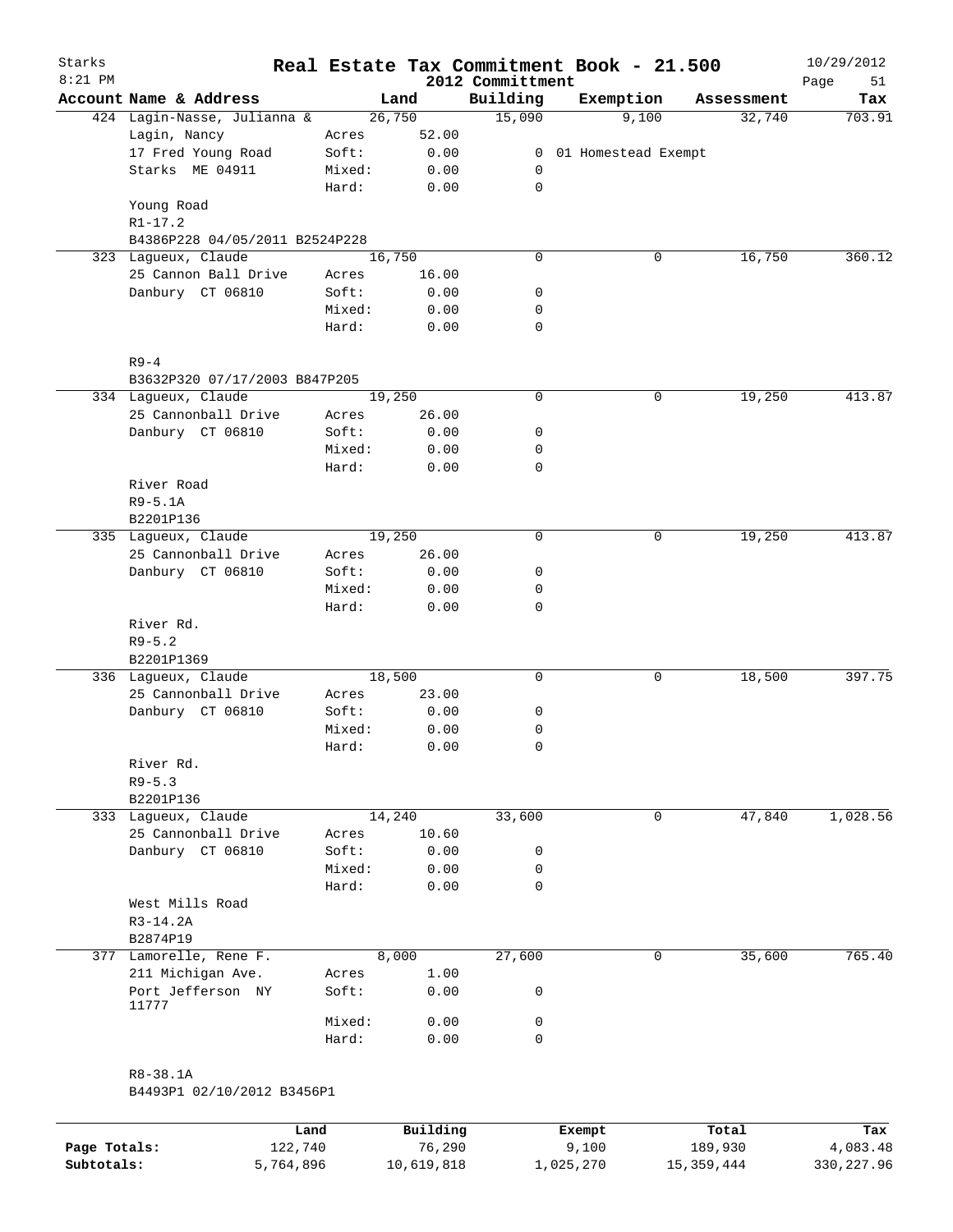| Starks<br>$8:21$ PM |                                              |                 |              | 2012 Committment | Real Estate Tax Commitment Book - 21.500 |             | 10/29/2012<br>Page<br>52 |
|---------------------|----------------------------------------------|-----------------|--------------|------------------|------------------------------------------|-------------|--------------------------|
|                     | Account Name & Address                       |                 | Land         | Building         | Exemption                                | Assessment  | Tax                      |
|                     | 157 Lane III, John A.                        |                 | 54,750       | $\Omega$         |                                          | 54,750<br>0 | 1,177.13                 |
|                     | 32 Grange Road                               | Acres           | 168.00       |                  |                                          |             |                          |
|                     | East Madison ME 04950                        | Soft:           | 0.00         | 0                |                                          |             |                          |
|                     |                                              | Mixed:          | 0.00         | $\mathbf 0$      |                                          |             |                          |
|                     |                                              | Hard:           | 0.00         | $\mathbf 0$      |                                          |             |                          |
|                     | $R10-1$                                      |                 |              |                  |                                          |             |                          |
|                     | B3569P99 10/04/2005 B1245P329                |                 |              |                  |                                          |             |                          |
|                     | 340 Laney, Cindy A.                          |                 | 14,500       | 24,710           |                                          | 39,210<br>0 | 843.02                   |
|                     | P.O. Box 87                                  | Acres           | 11.00        |                  |                                          |             |                          |
|                     | Anson ME 04911                               | Soft:           | 0.00         | 0                |                                          |             |                          |
|                     |                                              | Mixed:          | 0.00         | 0                |                                          |             |                          |
|                     |                                              | Hard:           | 0.00         | $\mathbf 0$      |                                          |             |                          |
|                     | River Rd.                                    |                 |              |                  |                                          |             |                          |
|                     | $R10-16.2$                                   |                 |              |                  |                                          |             |                          |
|                     | B1920P96                                     |                 |              |                  |                                          |             |                          |
|                     | 341 Langrell, Sr., Edward<br>Α.              |                 | 20,500       | 0                |                                          | 20,500<br>0 | 440.75                   |
|                     | Langrell Frances A.                          | Acres           | 31.00        |                  |                                          |             |                          |
|                     | P.O. Box 174                                 | Soft:           | 0.00         | 0                |                                          |             |                          |
|                     | Dennisville NJ 08214                         | Mixed:          | 0.00         | 0                |                                          |             |                          |
|                     |                                              | Hard:           | 0.00         | $\mathbf 0$      |                                          |             |                          |
|                     | $R5 - 33$                                    |                 |              |                  |                                          |             |                          |
|                     | B1300P37<br>342 Larose, Albert N. &          |                 | 22,500       | 17,300           | 9,100                                    | 30,700      | 660.05                   |
|                     | Linda D.                                     |                 |              |                  |                                          |             |                          |
|                     | 118 Olde Ferry Road                          | Acres           | 35.00        |                  |                                          |             |                          |
|                     | Starks ME 04911                              | Soft:           | 0.00         |                  | 0 01 Homestead Exempt                    |             |                          |
|                     |                                              | Mixed:          | 0.00         | 0                |                                          |             |                          |
|                     |                                              | Hard:           | 0.00         | $\mathbf 0$      |                                          |             |                          |
|                     | R12-11.4                                     |                 |              |                  |                                          |             |                          |
|                     | B1362P65                                     |                 |              |                  |                                          |             | 706.49                   |
|                     | 391 Larson, Allen L.                         |                 | 18,440       | 14,420           |                                          | 32,860<br>0 |                          |
|                     | Larson, Heather M.<br>3 Brainard Road        | Acres           | 18.75        |                  |                                          |             |                          |
|                     | Niantic CT 06857                             | Soft:<br>Mixed: | 0.00<br>0.00 | 0<br>0           |                                          |             |                          |
|                     |                                              | Hard:           | 0.00         | 0                |                                          |             |                          |
|                     |                                              |                 |              |                  |                                          |             |                          |
|                     | $R8 - 38.6$<br>B3607P158 12/16/2005 B2684P51 |                 |              |                  |                                          |             |                          |
|                     | 344 Laux Jr., Kenneth G.                     |                 | 10,600       | 43,010           | 9,100                                    | 44,510      | 956.96                   |
|                     | 2152 Industry Road                           | Acres           | 16.00        |                  |                                          |             |                          |
|                     | Starks ME 04911                              | Soft:           | 0.00         | 0                | 01 Homestead Exempt                      |             |                          |
|                     |                                              | Mixed:          | 0.00         | 0                |                                          |             |                          |
|                     |                                              | Hard:           | 0.00         | $\mathbf 0$      |                                          |             |                          |
|                     | Industry Rd & Rt 43                          |                 |              |                  |                                          |             |                          |
|                     | $R2 - 24.9$                                  |                 |              |                  |                                          |             |                          |
|                     | B2086P253                                    |                 |              |                  |                                          |             |                          |
|                     | 186 Laux, Kenneth G.                         |                 | 24,750       | 12,580           |                                          | 37,330<br>0 | 802.59                   |
|                     | 2152 Industry Road                           | Acres           | 44.00        |                  |                                          |             |                          |
|                     | Starks ME 04911                              | Soft:           | 0.00         | 0                |                                          |             |                          |
|                     |                                              | Mixed:          | 0.00         | 0                |                                          |             |                          |
|                     |                                              | Hard:           | 0.00         | $\mathbf 0$      |                                          |             |                          |
|                     | Industry Road<br>$R2 - 24.12$                |                 |              |                  |                                          |             |                          |
|                     | B4102P211 02/14/2009 B2666P302               |                 |              |                  |                                          |             |                          |
|                     |                                              | Land            | Building     |                  | Exempt                                   | Total       | Tax                      |
| Page Totals:        |                                              | 166,040         | 112,020      |                  | 18,200                                   | 259,860     | 5,586.99                 |
| Subtotals:          | 5,930,936                                    |                 | 10,731,838   |                  | 1,043,470                                | 15,619,304  | 335,814.95               |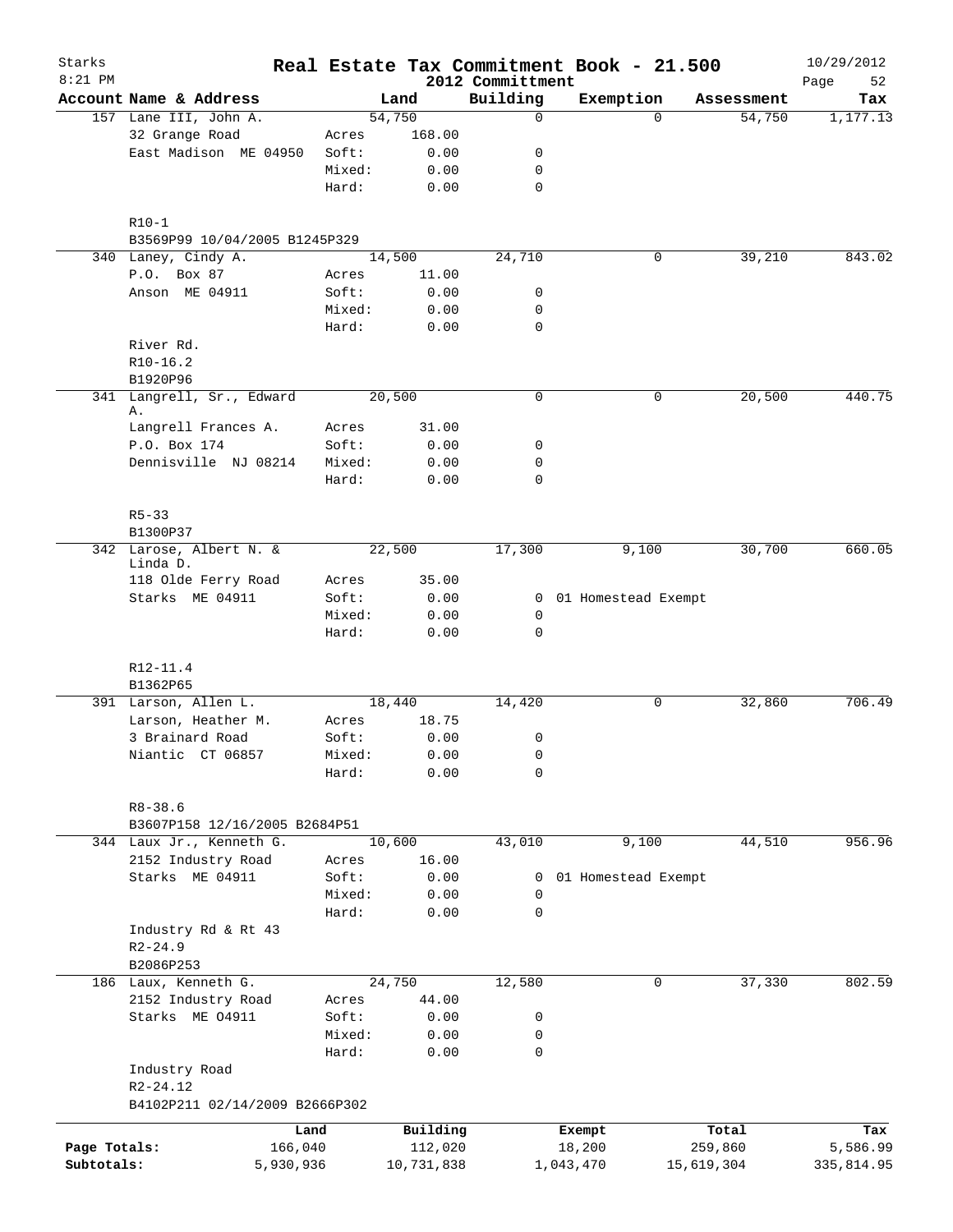| Starks    |                |                                                     |        |        |                  | Real Estate Tax Commitment Book - 21.500 |          |            | 10/29/2012 |
|-----------|----------------|-----------------------------------------------------|--------|--------|------------------|------------------------------------------|----------|------------|------------|
| $8:21$ PM |                |                                                     |        |        | 2012 Committment |                                          |          |            | Page<br>53 |
|           |                | Account Name & Address                              |        | Land   | Building         | Exemption                                |          | Assessment | Tax        |
|           |                | 688 Leahy, Barry F                                  | 14,500 |        | 18,820           |                                          | $\Omega$ | 33,320     | 716.38     |
|           |                | 110 Middle Rd.                                      | Acres  | 11.00  |                  |                                          |          |            |            |
|           |                | Newbury Ma 01951                                    | Soft:  | 0.00   | 0                |                                          |          |            |            |
|           |                |                                                     | Mixed: | 0.00   | 0                |                                          |          |            |            |
|           |                |                                                     | Hard:  | 0.00   | 0                |                                          |          |            |            |
|           | $R8 - 38 - 5A$ |                                                     |        |        |                  |                                          |          |            |            |
|           |                | B4222P251 12/11/2009 B3508P266 06/22/2005           |        |        |                  |                                          |          |            |            |
|           |                | 345 Leal, Robert J. &                               | 13,440 |        | 0                |                                          | 0        | 13,440     | 288.96     |
|           | Kathleen       |                                                     |        |        |                  |                                          |          |            |            |
|           |                | 9 Kerry Lane                                        | Acres  | 10.90  |                  |                                          |          |            |            |
|           |                | Hopkinton MA 01748                                  | Soft:  | 0.00   | 0                |                                          |          |            |            |
|           |                |                                                     | Mixed: | 0.00   | 0                |                                          |          |            |            |
|           |                |                                                     | Hard:  | 0.00   | 0                |                                          |          |            |            |
|           |                | Mayhew Road                                         |        |        |                  |                                          |          |            |            |
|           | $R6 - 2.8$     |                                                     |        |        |                  |                                          |          |            |            |
|           | B1862P70       |                                                     |        |        |                  |                                          |          |            |            |
|           |                | 347 Leighton, Gary & Lynda                          | 30,360 |        | 13,700           | 9,100                                    |          | 34,960     | 751.64     |
|           |                | 101 Ridge Road                                      | Acres  | 111.00 |                  |                                          |          |            |            |
|           |                | Anson ME 04911                                      | Soft:  | 5.00   |                  | 2,438 01 Homestead Exempt                |          |            |            |
|           |                |                                                     | Mixed: | 34.00  | 3,566            |                                          |          |            |            |
|           | River Rd.      |                                                     | Hard:  | 61.00  | 6,471            |                                          |          |            |            |
|           | $R9 - 5.1$     |                                                     |        |        |                  |                                          |          |            |            |
|           | B1014P17       |                                                     |        |        |                  |                                          |          |            |            |
|           |                | 349 Lejoy, Susan L                                  |        | 9,470  | $\mathbf 0$      |                                          | 0        | 9,470      | 203.61     |
|           |                | McCleary, Ann J.                                    | Acres  | 4.80   |                  |                                          |          |            |            |
|           |                | P.O. Box 644                                        | Soft:  | 0.00   | 0                |                                          |          |            |            |
|           | 04992          | West Farmington ME                                  | Mixed: | 0.00   | 0                |                                          |          |            |            |
|           |                |                                                     | Hard:  | 0.00   | 0                |                                          |          |            |            |
|           |                |                                                     |        |        |                  |                                          |          |            |            |
|           | $R4 - 19$      |                                                     |        |        |                  |                                          |          |            |            |
|           |                | B4463P273 11/07/2011 B4397P212 05/27/2011 B2085P213 |        |        |                  |                                          |          |            |            |
|           |                | 348 Lejoy, Susan L.                                 | 10,030 |        | 26,070           |                                          | 0        | 36,100     | 776.15     |
|           |                | P.O. Box 644                                        | Acres  | 4.12   |                  |                                          |          |            |            |
|           | 04992          | West Farmington ME                                  | Soft:  | 0.00   | 0                |                                          |          |            |            |
|           |                |                                                     | Mixed: | 0.00   | 0                |                                          |          |            |            |
|           |                |                                                     | Hard:  | 0.00   | $\Omega$         |                                          |          |            |            |
|           |                | $R4 - 20, R4 - 21$                                  |        |        |                  |                                          |          |            |            |
|           |                | B4463P273 11/07/2011 B977P199                       |        |        |                  |                                          |          |            |            |
|           |                | 315 Lemay Trapper C.                                | 20,000 |        | 108,614          | 9,100                                    |          | 119,514    | 2,569.55   |
|           |                | Lemay Carlene A. and<br>George E Lemay, Jr.         | Acres  | 25.00  |                  | 01 Homestead Exempt                      |          |            |            |
|           |                | 188 Locke Hill Road                                 | Soft:  | 0.00   | 0                |                                          |          |            |            |
|           |                | Starks ME 04911                                     | Mixed: | 0.00   | 0                |                                          |          |            |            |
|           |                |                                                     | Hard:  | 0.00   | 0                |                                          |          |            |            |
|           |                | Locke Hill Rd                                       |        |        |                  |                                          |          |            |            |
|           | $R2 - 56.1$    |                                                     |        |        |                  |                                          |          |            |            |
|           |                | B3785P343 12/13/2006 B2726P20                       |        |        |                  |                                          |          |            |            |
|           |                |                                                     |        |        |                  |                                          |          |            |            |
|           |                |                                                     |        |        |                  |                                          |          |            |            |

|              | Land      | Building   | Exempt    | Total      | Tax          |
|--------------|-----------|------------|-----------|------------|--------------|
| Page Totals: | 97,800    | 167,204    | 18,200    | 246,804    | 5,306.29     |
| Subtotals:   | 6,028,736 | 10,899,042 | 1,061,670 | 15,866,108 | 341, 121, 24 |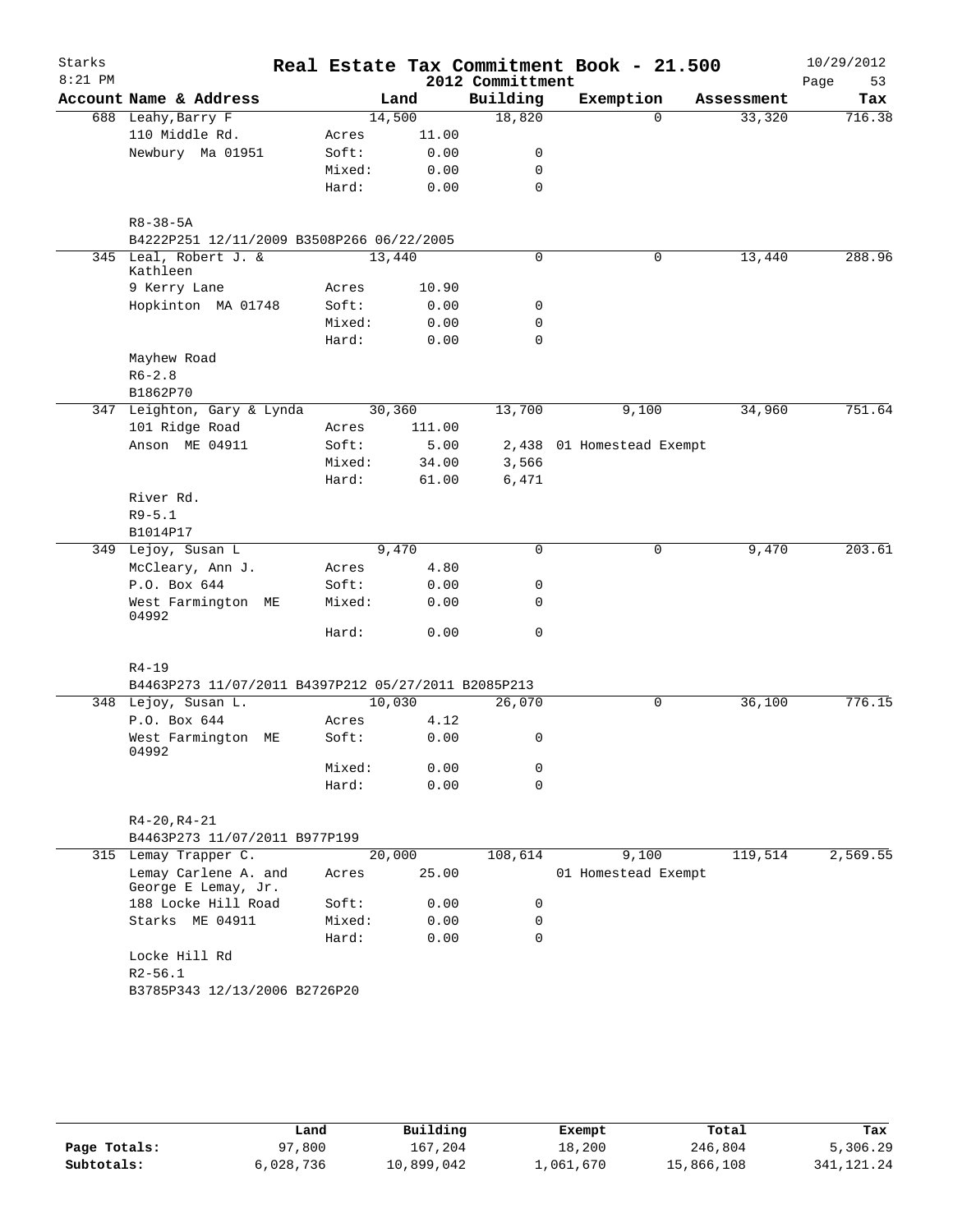| Starks    |                                             |                |               |                   | Real Estate Tax Commitment Book - 21.500 |            | 10/29/2012 |
|-----------|---------------------------------------------|----------------|---------------|-------------------|------------------------------------------|------------|------------|
| $8:21$ PM |                                             |                |               | 2012 Committment  |                                          |            | Page<br>54 |
|           | Account Name & Address                      |                | Land          | Building          | Exemption                                | Assessment | Tax        |
|           | 350 Lemay, George E. Jr. &<br>Carlene A     |                | 10,600        | 42,287            | $\Omega$                                 | 52,887     | 1,137.07   |
|           | 274 Sandy River Road                        | Acres          | 5.00          |                   |                                          |            |            |
|           | Starks ME 04911                             | Soft:          | 0.00          | 0                 |                                          |            |            |
|           |                                             | Mixed:         | 0.00          | $\mathbf 0$       |                                          |            |            |
|           |                                             | Hard:          | 0.00          | $\Omega$          |                                          |            |            |
|           | River Road                                  |                |               |                   |                                          |            |            |
|           | $R9 - 2, R9 - 3$                            |                |               |                   |                                          |            |            |
|           | B1142P75                                    |                |               |                   |                                          |            |            |
|           | 351 Lemay, George E. Jr. &<br>Carlene A     |                | 48,000        | 32,520            | 9,100                                    | 71,420     | 1,535.53   |
|           | 274 Sandy River Road                        | Acres          | 137.00        |                   |                                          |            |            |
|           | Starks ME 04911                             | Soft:          | 0.00          | 0                 | 01 Homestead Exempt                      |            |            |
|           |                                             | Mixed:         | 0.00          | 0                 |                                          |            |            |
|           |                                             | Hard:          | 0.00          | $\mathbf 0$       |                                          |            |            |
|           | River Road                                  |                |               |                   |                                          |            |            |
|           | $R8-27, R8-28, R8-29$                       |                |               |                   |                                          |            |            |
|           | B1142P75                                    |                |               |                   |                                          |            |            |
|           | 353 Leonard, Terry K.                       |                | 15,150        | 48,840            | 0                                        | 63,990     | 1,375.79   |
|           | P.O. Box 568<br>Anson ME 04911              | Acres<br>Soft: | 12.00         |                   |                                          |            |            |
|           |                                             | Mixed:         | 0.00<br>0.00  | 0<br>0            |                                          |            |            |
|           |                                             | Hard:          | 0.00          | $\mathbf 0$       |                                          |            |            |
|           |                                             |                |               |                   |                                          |            |            |
|           | $R2 - 10.1$<br>B2746P133                    |                |               |                   |                                          |            |            |
|           | 354 Lepage, Gordon D. &                     |                | 13,310        | 0                 | 0                                        | 13,310     | 286.16     |
|           | Carole M.                                   |                |               |                   |                                          |            |            |
|           | 81 Beans Corner Rd                          | Acres          | 101.00        |                   |                                          |            |            |
|           | New Sharon ME 04955                         | Soft:          | 47.00         | 6,032             |                                          |            |            |
|           |                                             | Mixed:         | 46.00         | 6,075             |                                          |            |            |
|           |                                             | Hard:          | 8.00          | 1,056             |                                          |            |            |
|           |                                             |                |               |                   |                                          |            |            |
|           | $R1 - 51$                                   |                |               |                   |                                          |            |            |
|           | B1479P326                                   |                |               |                   |                                          |            |            |
|           | 332 Lessard, Allen R.<br>Worthley, Barry M. |                | 8,000<br>1.00 | 11,280            | $\mathbf 0$                              | 19,280     | 414.52     |
|           | P.O. Box 201                                | Acres<br>Soft: | 0.00          |                   |                                          |            |            |
|           | Madison ME 04950                            | Mixed:         | 0.00          | $\mathbf{0}$<br>0 |                                          |            |            |
|           |                                             | Hard:          | 0.00          | 0                 |                                          |            |            |
|           | Emery Road                                  |                |               |                   |                                          |            |            |
|           | $R3 - 31$                                   |                |               |                   |                                          |            |            |
|           | B2023P202                                   |                |               |                   |                                          |            |            |
|           | 717 Lewis, Jeremiah D.                      |                | 22,750        | $\mathbf 0$       | $\mathbf 0$                              | 22,750     | 489.12     |
|           | 2701 Industry Road                          | Acres          | 40.00         |                   |                                          |            |            |
|           | Starks ME 04911                             | Soft:          | 0.00          | 0                 |                                          |            |            |
|           |                                             | Mixed:         | 0.00          | 0                 |                                          |            |            |
|           |                                             | Hard:          | 0.00          | 0                 |                                          |            |            |
|           |                                             |                |               |                   |                                          |            |            |
|           | $R2 - 40.1$                                 |                |               |                   |                                          |            |            |

B3958P338 12/18/2007

|              | Land      | Building   | Exempt    | Total      | Tax        |
|--------------|-----------|------------|-----------|------------|------------|
| Page Totals: | 117,810   | 134,927    | 9,100     | 243,637    | 5,238.19   |
| Subtotals:   | 6,146,546 | 11,033,969 | 1,070,770 | 16,109,745 | 346,359.43 |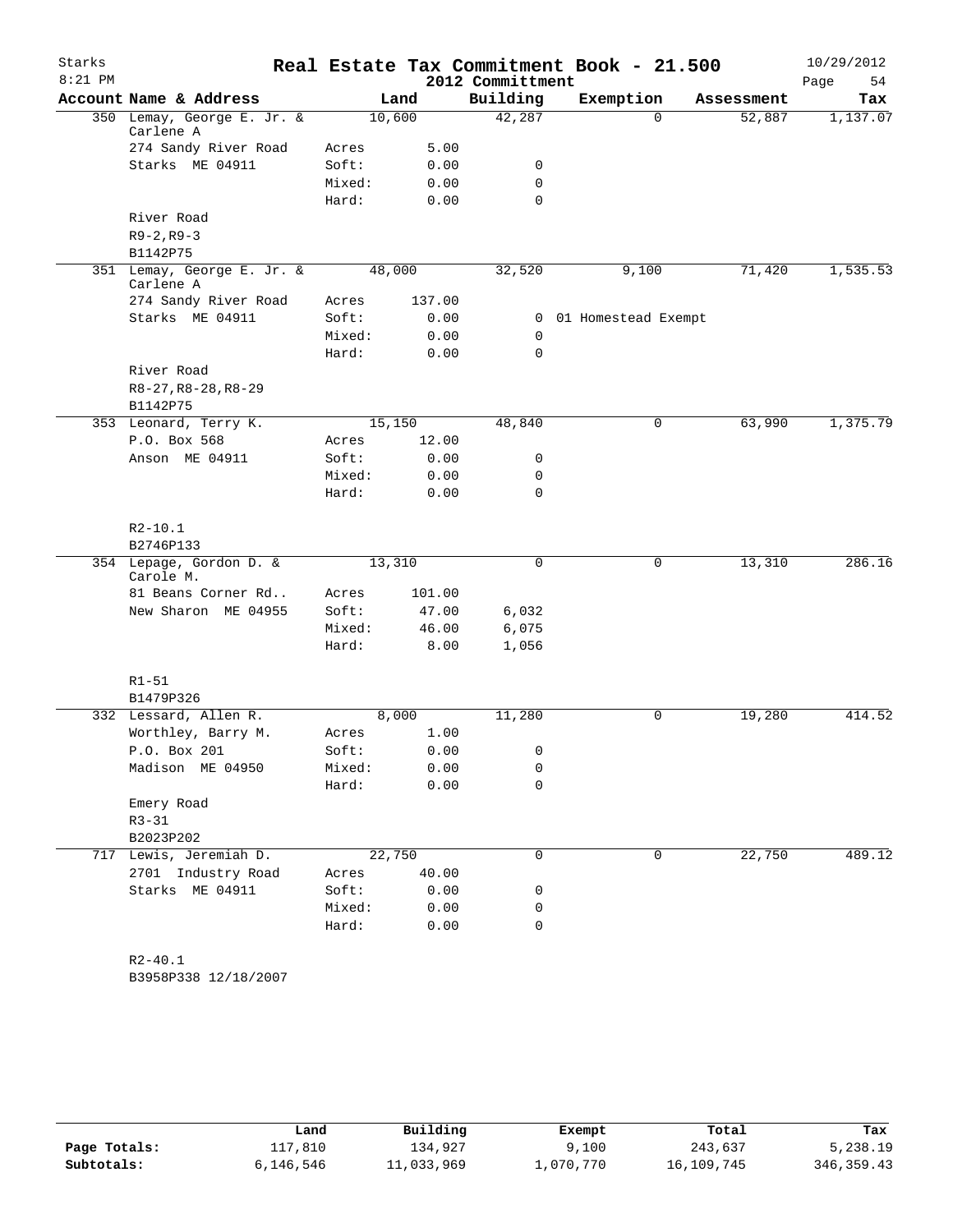| Starks    |                                |                 |        |              |                              | Real Estate Tax Commitment Book - 21.500 |            | 10/29/2012        |
|-----------|--------------------------------|-----------------|--------|--------------|------------------------------|------------------------------------------|------------|-------------------|
| $8:21$ PM | Account Name & Address         |                 | Land   |              | 2012 Committment<br>Building | Exemption                                | Assessment | 55<br>Page<br>Tax |
|           | 652 Lewis, Jeremiah D.         |                 | 9,430  |              | 0                            | 9,100                                    | 330        | 7.10              |
|           | 2701 Industry Road             | Acres           |        | 3.20         |                              |                                          |            |                   |
|           | Starks ME 04911                | Soft:           |        | 0.00         | 0                            | 01 Homestead Exempt                      |            |                   |
|           |                                | Mixed:          |        | 0.00         | 0                            |                                          |            |                   |
|           |                                | Hard:           |        | 0.00         | 0                            |                                          |            |                   |
|           | $U1-13$                        |                 |        |              |                              |                                          |            |                   |
|           | B4445P303 09/29/2011 B4295P140 |                 |        |              |                              |                                          |            |                   |
|           | 319 Lewis, Jeremiah D.         |                 | 8,000  |              | 21,840                       | 9,100                                    | 20,740     | 445.91            |
|           | 2701 Industry Road             | Acres           |        | 1.00         |                              |                                          |            |                   |
|           | Starks ME 04911                | Soft:           |        | 0.00         | 0                            | 01 Homestead Exempt                      |            |                   |
|           |                                | Mixed:<br>Hard: |        | 0.00<br>0.00 | 0<br>$\mathbf 0$             |                                          |            |                   |
|           |                                |                 |        |              |                              |                                          |            |                   |
|           | $R8 - 1.1$                     |                 |        |              |                              |                                          |            |                   |
|           | B3582P227 10/28/2005 B1044P251 |                 |        |              |                              |                                          |            |                   |
|           | 357 Libby, Kevin & Mary        |                 | 0      |              | 18,840                       | 0                                        | 18,840     | 405.06            |
|           | 1638 New Sharon Road           |                 |        |              |                              |                                          |            |                   |
|           | Starks ME 04911                |                 |        |              |                              |                                          |            |                   |
|           | $R2-6.10N$                     |                 |        |              |                              |                                          |            |                   |
|           | 356 Libby, Kevin A             |                 | 16,650 |              | 33,480                       | 9,100                                    | 41,030     | 882.15            |
|           | Mary E.                        | Acres           |        | 3.00         |                              |                                          |            |                   |
|           | 1638 New Sharon Road           | Soft:           |        | 0.00         | 0                            | 01 Homestead Exempt                      |            |                   |
|           | Starks ME 04911                | Mixed:          |        | 0.00         | 0                            |                                          |            |                   |
|           |                                | Hard:           |        | 0.00         | 0                            |                                          |            |                   |
|           | $R2 - 6.1$                     |                 |        |              |                              |                                          |            |                   |
|           | B2859P147                      |                 |        |              |                              |                                          |            |                   |
|           | 385 Libby, Timothy D,          |                 | 5,710  |              | 21,600                       | 9,100                                    | 18,210     | 391.52            |
|           | Libby, June A.                 | Acres           |        | 0.51         |                              | 01 Homestead Exempt                      |            |                   |
|           | 43 Chicken Street              | Soft:           |        | 0.00         | 0                            |                                          |            |                   |
|           | Starks ME 04911                | Mixed:          |        | 0.00         | 0                            |                                          |            |                   |
|           |                                | Hard:           |        | 0.00         | 0                            |                                          |            |                   |
|           | Chicken Street<br>$U2-18$      |                 |        |              |                              |                                          |            |                   |
|           | B4082P196 12/14/2008 B2540P192 |                 |        |              |                              |                                          |            |                   |
|           | 358 Lickteig, John H.          |                 | 22,950 |              | 0                            | 0                                        | 22,950     | 493.42            |
|           | 25 Wall St.                    | Acres           |        | 105.00       |                              |                                          |            |                   |
|           | Milford CT 06460               | Soft:           |        | 0.00         | 0                            |                                          |            |                   |
|           |                                | Mixed:          |        | 12.00        | 1,585                        |                                          |            |                   |
|           |                                | Hard:           |        | 88.00        | 11,621                       |                                          |            |                   |
|           | $R5 - 17$                      |                 |        |              |                              |                                          |            |                   |
|           | B1284P287                      |                 |        |              |                              |                                          |            |                   |
|           | 359 Liddell, John N. Sr.       |                 | 14,500 |              | 22,560                       | 9,100                                    | 27,960     | 601.14            |
|           | 2617 Industry Road             | Acres           |        | 18.00        |                              |                                          |            |                   |
|           | Starks ME 04911                | Soft:           |        | 0.00         | 0                            | 01 Homestead Exempt                      |            |                   |
|           |                                | Mixed:<br>Hard: |        | 0.00<br>0.00 | 0<br>0                       |                                          |            |                   |
|           |                                |                 |        |              |                              |                                          |            |                   |
|           | $R2 - 42.1$<br>B1534P330       |                 |        |              |                              |                                          |            |                   |
|           |                                |                 |        |              |                              |                                          |            |                   |
|           |                                | Land            |        | Building     |                              | Exempt                                   | Total      | Tax               |

|              | Land      | Building     | Exempt    | Total      | Tax        |
|--------------|-----------|--------------|-----------|------------|------------|
| Page Totals: | 77,240    | 118,320      | 45,500    | 150,060    | 3,226.30   |
| Subtotals:   | 6,223,786 | 11, 152, 289 | 1,116,270 | 16,259,805 | 349,585.73 |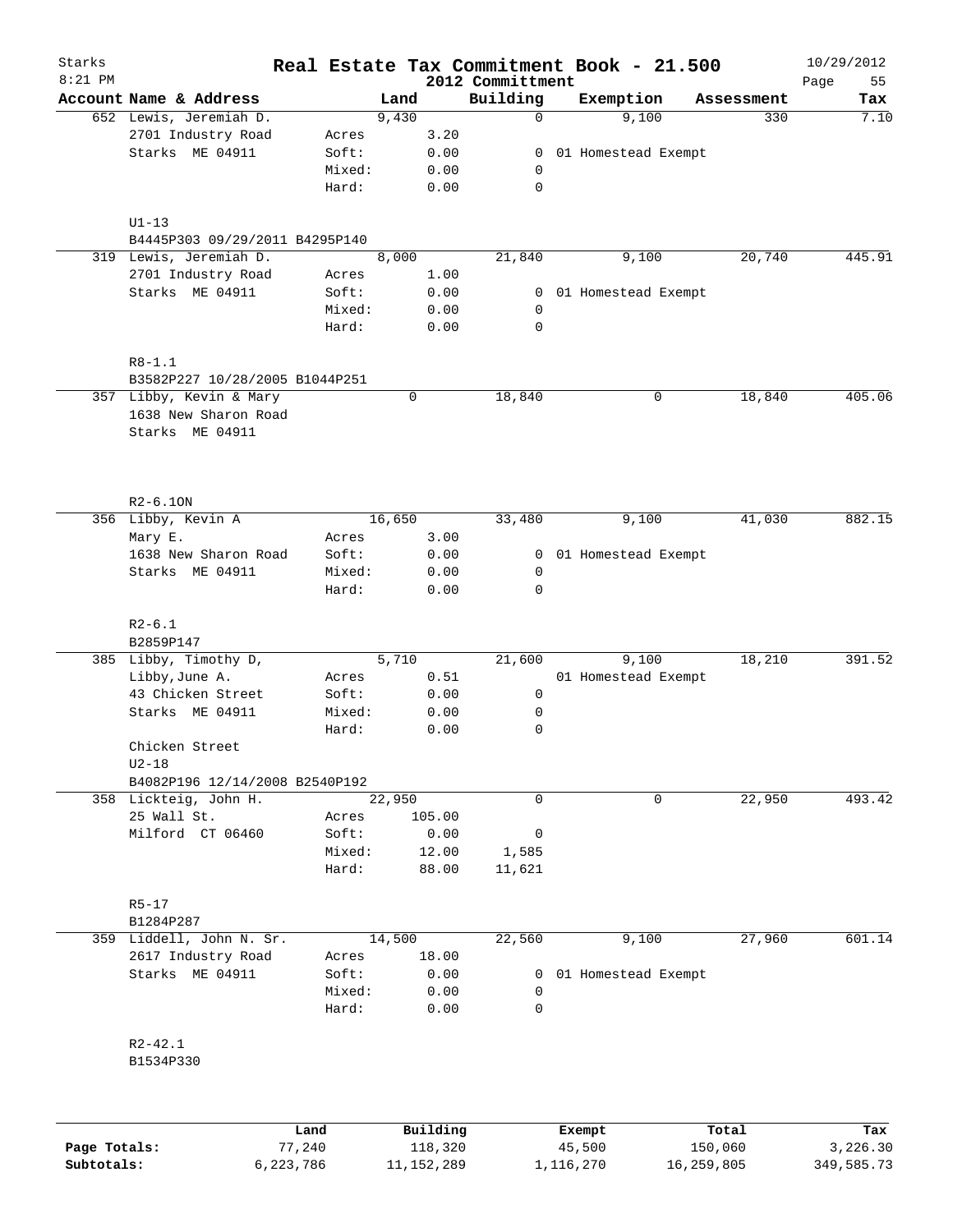| Starks<br>$8:21$ PM |                                         |        |       | 2012 Committment | Real Estate Tax Commitment Book - 21.500 |          |            | 10/29/2012<br>56<br>Page |
|---------------------|-----------------------------------------|--------|-------|------------------|------------------------------------------|----------|------------|--------------------------|
|                     | Account Name & Address                  |        | Land  | Building         | Exemption                                |          | Assessment | Tax                      |
|                     | 619 Linton, Bruce R. and<br>Lola B.     | 14,510 |       | 16,870           |                                          | $\Omega$ | 31,380     | 674.67                   |
|                     | 584 Maple Ridge Road                    | Acres  | 11.02 |                  |                                          |          |            |                          |
|                     | Winslow ME 04901                        | Soft:  | 0.00  | 0                |                                          |          |            |                          |
|                     |                                         | Mixed: | 0.00  | $\mathbf 0$      |                                          |          |            |                          |
|                     |                                         | Hard:  | 0.00  | $\mathbf 0$      |                                          |          |            |                          |
|                     | Sawyer's Mills Road<br>$R3 - 14.2B$     |        |       |                  |                                          |          |            |                          |
|                     | B4067P143 10/27/2008 B2628P8            |        |       |                  |                                          |          |            |                          |
|                     | 360 Liscinsky, Et. Al,<br>Stephen       | 22,250 |       | $\mathbf 0$      |                                          | 0        | 22,250     | 478.37                   |
|                     | 34 Hair St                              | Acres  | 38.00 |                  |                                          |          |            |                          |
|                     | Statford CT 06497                       | Soft:  | 0.00  | 0                |                                          |          |            |                          |
|                     |                                         | Mixed: | 0.00  | $\mathbf 0$      |                                          |          |            |                          |
|                     |                                         | Hard:  | 0.00  | $\mathbf 0$      |                                          |          |            |                          |
|                     | $R4 - 2$<br>B1387P315                   |        |       |                  |                                          |          |            |                          |
|                     | 365 Locke Hill Land Trust               | 16,560 |       | 20,830           | 9,100                                    |          | 28,290     | 608.23                   |
|                     | % James Keidel Trustee                  | Acres  | 14.17 |                  |                                          |          |            |                          |
|                     | P.O. Box 434                            | Soft:  | 0.00  | 0                | 01 Homestead Exempt                      |          |            |                          |
|                     | Anson ME 04911                          | Mixed: | 0.00  | 0                |                                          |          |            |                          |
|                     |                                         | Hard:  | 0.00  | $\Omega$         |                                          |          |            |                          |
|                     | Locke Hill Rd.                          |        |       |                  |                                          |          |            |                          |
|                     | $R3 - 4$                                |        |       |                  |                                          |          |            |                          |
|                     | B1603P46                                |        |       |                  |                                          |          |            |                          |
| 367                 | Locke Hill Road Realty<br>Trust         | 20,750 |       | 21,720           |                                          | 0        | 42,470     | 913.10                   |
|                     | Rose M. Wallace c/o<br>Brian W. Coulson | Acres  | 28.00 |                  |                                          |          |            |                          |
|                     | 1165 Massasoit Road                     | Soft:  | 0.00  | 0                |                                          |          |            |                          |
|                     | Eastham MA 02642                        | Mixed: | 0.00  | 0                |                                          |          |            |                          |
|                     |                                         | Hard:  | 0.00  | $\Omega$         |                                          |          |            |                          |
|                     | Locke Hill Rd<br>$R3 - 4.1$             |        |       |                  |                                          |          |            |                          |
|                     |                                         |        |       |                  |                                          |          |            |                          |
|                     | B2668P1                                 |        |       |                  |                                          |          |            |                          |
|                     | 366 Locke Hill Road Realty<br>Trust     | 19,000 |       | 0                |                                          | 0        | 19,000     | 408.50                   |
|                     | Rose M. Wallace c/o<br>Brian Coulson    | Acres  | 25.00 |                  |                                          |          |            |                          |
|                     | 1165 Massasoit Road                     | Soft:  | 0.00  | 0                |                                          |          |            |                          |
|                     | Eastham MA 02642                        | Mixed: | 0.00  | 0                |                                          |          |            |                          |
|                     | Locke Hill Rd                           | Hard:  | 0.00  | 0                |                                          |          |            |                          |
|                     | $R2 - 56$                               |        |       |                  |                                          |          |            |                          |
|                     | B2668P1                                 |        |       |                  |                                          |          |            |                          |
|                     | 364 Locke, Crystal A.                   | 8,460  |       | 50,160           | 9,100                                    |          | 49,520     | 1,064.68                 |
|                     | 4 Ricci Road                            | Acres  | 1.70  |                  |                                          |          |            |                          |
|                     | Starks ME 04911                         | Soft:  | 0.00  | 0                | 01 Homestead Exempt                      |          |            |                          |
|                     |                                         | Mixed: | 0.00  | 0                |                                          |          |            |                          |
|                     |                                         | Hard:  | 0.00  | 0                |                                          |          |            |                          |
|                     | $R11 - 20$                              |        |       |                  |                                          |          |            |                          |
|                     | B865P294                                |        |       |                  |                                          |          |            |                          |
|                     |                                         |        |       |                  |                                          |          |            |                          |

|              | Land      | Building   | Exempt    | Total      | Tax        |
|--------------|-----------|------------|-----------|------------|------------|
| Page Totals: | 101,530   | 109,580    | 18,200    | 192,910    | 4,147.55   |
| Subtotals:   | 6,325,316 | 11,261,869 | 1,134,470 | 16,452,715 | 353,733.28 |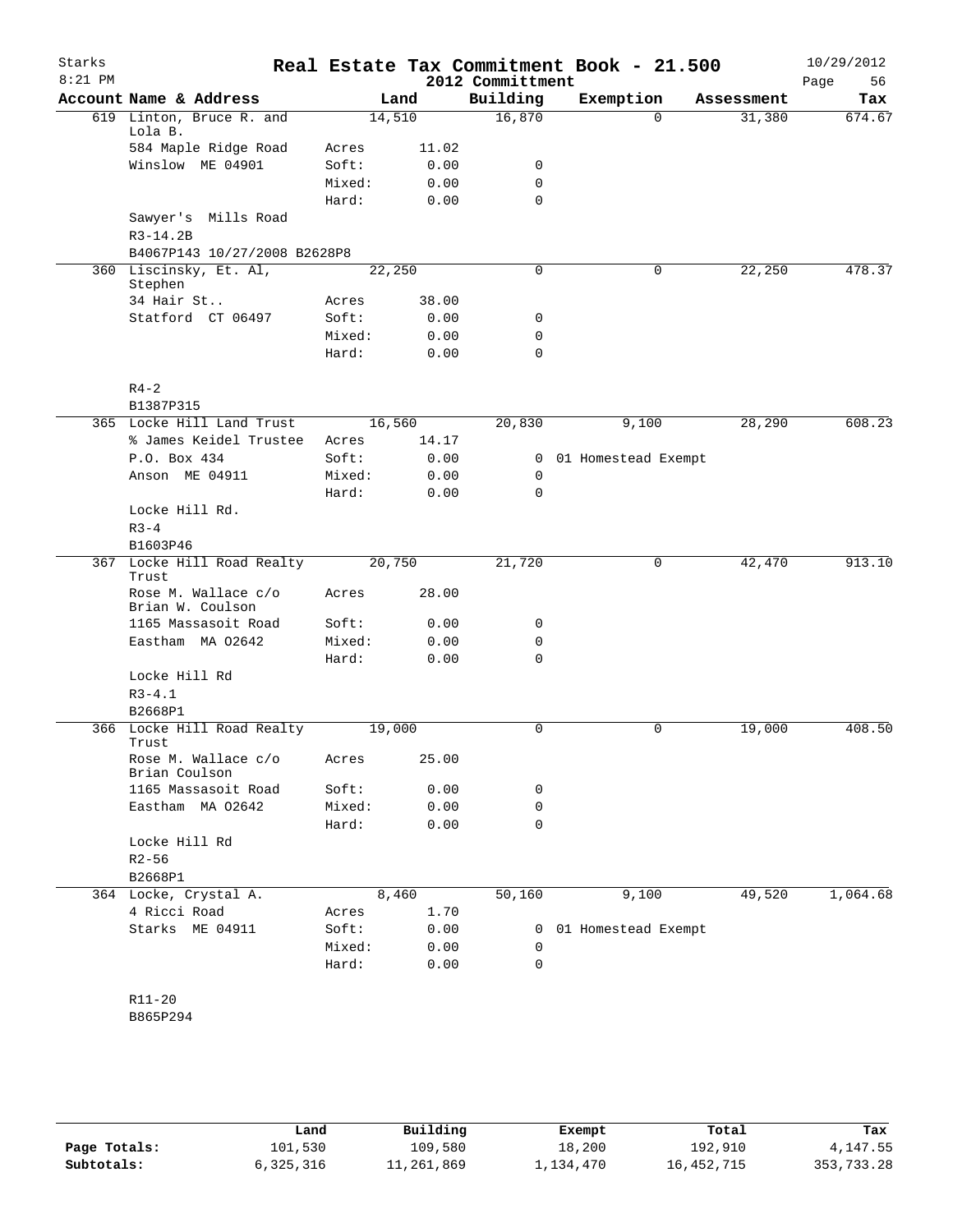| Starks    |                                      |        |        |       |                  | Real Estate Tax Commitment Book - 21.500 |            | 10/29/2012 |
|-----------|--------------------------------------|--------|--------|-------|------------------|------------------------------------------|------------|------------|
| $8:21$ PM |                                      |        |        |       | 2012 Committment |                                          |            | 57<br>Page |
|           | Account Name & Address               |        | Land   |       | Building         | Exemption                                | Assessment | Tax        |
|           | 742 Locke, Duane M.                  |        | 10,600 |       | 10,800           | 9,100                                    | 12,300     | 264.45     |
|           | 182 Mayhew Road                      | Acres  |        | 5.00  |                  | 01 Homestead Exempt                      |            |            |
|           | Starks ME 04911                      | Soft:  |        | 0.00  | 0                |                                          |            |            |
|           |                                      | Mixed: |        | 0.00  | 0                |                                          |            |            |
|           |                                      | Hard:  |        | 0.00  | $\mathbf 0$      |                                          |            |            |
|           | R7 16.2A<br>B4380P7 03/25/2011       |        |        |       |                  |                                          |            |            |
|           | 362 Locke, Linwood                   |        | 13,850 |       | 88,855           | 9,100                                    | 93,605     | 2,012.51   |
|           | Locke, Carol                         |        |        |       |                  | 01 Homestead Exempt                      |            |            |
|           | 433 Mayhew Road                      |        |        |       |                  |                                          |            |            |
|           | Starks ME 04911                      |        |        |       |                  |                                          |            |            |
|           | $R6 - 3$                             |        |        |       |                  |                                          |            |            |
|           | B3869P189 06/26/2007 B3299P231       |        |        |       |                  |                                          |            |            |
|           | 142 Locke, Linwood                   |        | 12,980 |       | 0                | $\mathbf 0$                              | 12,980     | 279.07     |
|           | Locke, Carol                         | Acres  |        | 10.20 |                  |                                          |            |            |
|           | 433 Mayhew Road                      | Soft:  |        | 0.00  | 0                |                                          |            |            |
|           | Starks ME 04911                      | Mixed: |        | 0.00  | 0                |                                          |            |            |
|           |                                      | Hard:  |        | 0.00  | $\mathbf 0$      |                                          |            |            |
|           | $R6 - 2.19$<br>B883P1018             |        |        |       |                  |                                          |            |            |
|           | 369 Lovell, Vincent E. &             |        | 12,750 |       | 79,360           | 14,560                                   | 77,550     | 1,667.32   |
|           | Diane J.                             |        |        |       |                  |                                          |            |            |
|           | 364 Branns Mills Road                | Acres  |        | 33.00 |                  | 02 Veteran                               |            |            |
|           | Starks ME 04911                      | Soft:  |        | 9.00  |                  | 1,155 01 Homestead Exempt                |            |            |
|           |                                      | Mixed: |        | 15.00 | 1,981            |                                          |            |            |
|           |                                      | Hard:  |        | 7.00  | 924              |                                          |            |            |
|           | $R1 - 22$<br>B866P593                |        |        |       |                  |                                          |            |            |
|           | 371 Lu & Suong Ngoc Tran,            |        | 25,250 |       | 0                | 0                                        | 25,250     | 542.88     |
|           | Hai Van                              |        |        |       |                  |                                          |            |            |
|           | 23 Cross St                          | Acres  |        | 50.00 |                  |                                          |            |            |
|           | Lawrence MA 01842                    | Soft:  |        | 0.00  | 0                |                                          |            |            |
|           |                                      | Mixed: |        | 0.00  | 0                |                                          |            |            |
|           |                                      | Hard:  |        | 0.00  | 0                |                                          |            |            |
|           | $R4 - 14.2$<br>B1057P44              |        |        |       |                  |                                          |            |            |
|           | 370 Lu & Suong Ngoc Tran,<br>Hai Van |        | 21,350 |       | 0                | 0                                        | 21,350     | 459.03     |
|           | 23 Cross St                          | Acres  |        | 34.40 |                  |                                          |            |            |
|           | Lawrence MA 01842                    | Soft:  |        | 0.00  | 0                |                                          |            |            |
|           |                                      | Mixed: |        | 0.00  | 0                |                                          |            |            |
|           |                                      | Hard:  |        | 0.00  | $\mathbf 0$      |                                          |            |            |
|           | R4-14.1                              |        |        |       |                  |                                          |            |            |
|           | B1072P98                             |        |        |       |                  |                                          |            |            |
|           |                                      |        |        |       |                  |                                          |            |            |

|              | Land      | Building   | Exempt    | Total      | Tax        |
|--------------|-----------|------------|-----------|------------|------------|
| Page Totals: | 96,780    | 179.015    | 32,760    | 243,035    | 5,225.26   |
| Subtotals:   | 6,422,096 | 11,440,884 | 1,167,230 | 16,695,750 | 358,958.54 |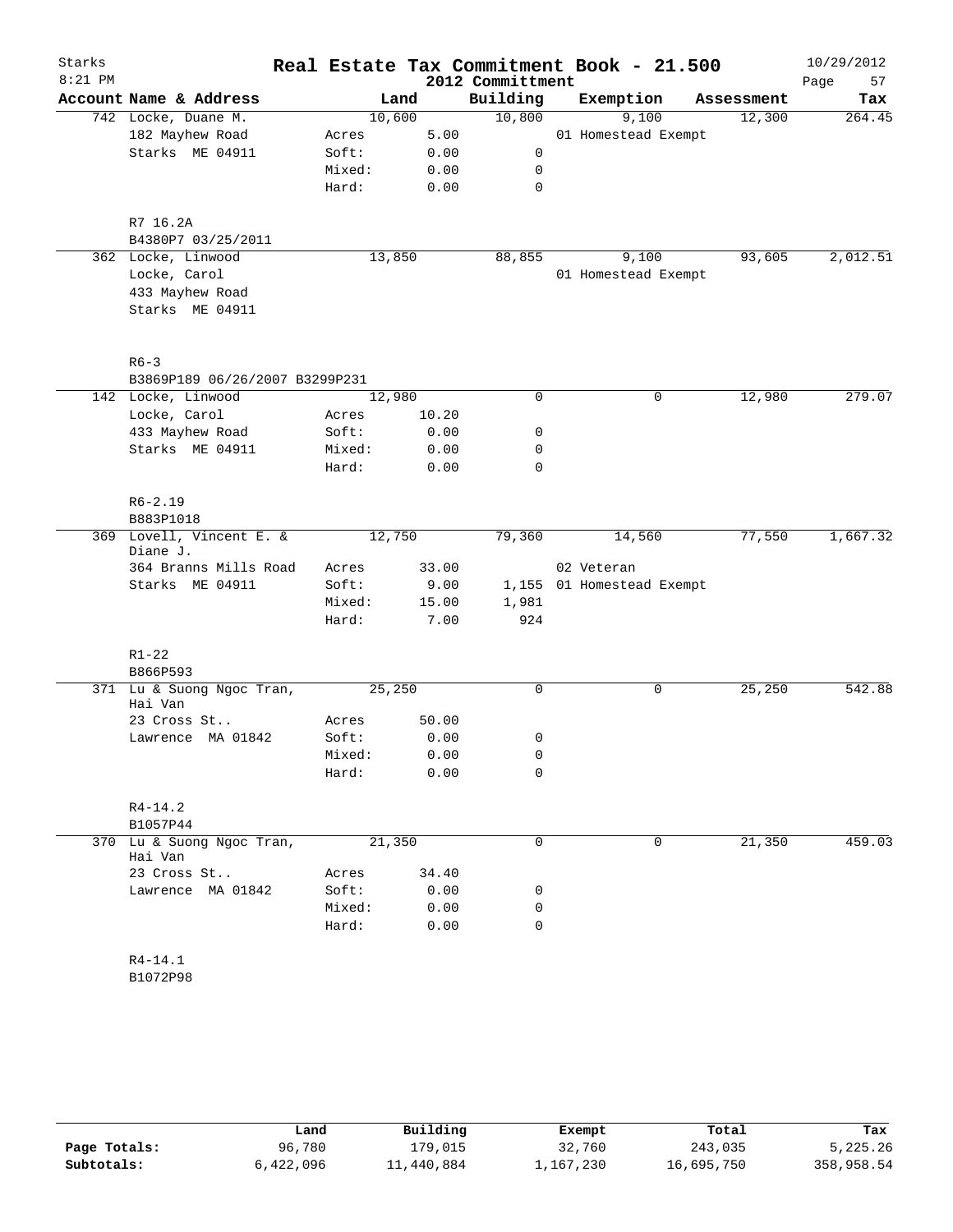| Starks       |                                  |           |            |                              | Real Estate Tax Commitment Book - 21.500 |                       | 10/29/2012        |
|--------------|----------------------------------|-----------|------------|------------------------------|------------------------------------------|-----------------------|-------------------|
| $8:21$ PM    | Account Name & Address           |           | Land       | 2012 Committment<br>Building | Exemption                                | Assessment            | 58<br>Page<br>Tax |
|              | 372 Luce, Brian R                |           | 11,160     | 86,930                       | 9,100                                    | 88,990                | 1,913.29          |
|              | PO Box 271                       | Acres     | 5.86       |                              | 01 Homestead Exempt                      |                       |                   |
|              | Anson ME 04911                   | Soft:     | 0.00       | 0                            |                                          |                       |                   |
|              |                                  | Mixed:    | 0.00       | 0                            |                                          |                       |                   |
|              |                                  | Hard:     | 0.00       | $\mathbf 0$                  |                                          |                       |                   |
|              | Rt.43 Madison Rd.                |           |            |                              |                                          |                       |                   |
|              | $R12 - 11.1 - 2$                 |           |            |                              |                                          |                       |                   |
|              | B2634P1                          |           |            |                              |                                          |                       |                   |
|              | 373 Luce, Dale E & Barbara       |           | 11,250     | 57,960                       | 9,100                                    | 60,110                | 1,292.37          |
|              | Ann                              |           |            |                              |                                          |                       |                   |
|              | 9 Dill Road                      | Acres     | 6.00       |                              |                                          |                       |                   |
|              | Starks ME 04911                  | Soft:     | 0.00       |                              | 0 01 Homestead Exempt                    |                       |                   |
|              |                                  | Mixed:    | 0.00       | 0                            |                                          |                       |                   |
|              |                                  | Hard:     | 0.00       | $\mathbf 0$                  |                                          |                       |                   |
|              | $R12-3$                          |           |            |                              |                                          |                       |                   |
|              | B897P1057                        |           |            |                              |                                          |                       |                   |
|              | 375 Luce, Norman                 |           | 8,240      | $\mathbf 0$                  |                                          | 8,240<br>0            | 177.16            |
|              | PO Box 22                        | Acres     | 2.90       |                              |                                          |                       |                   |
|              | Anson ME 04911                   | Soft:     | 0.00       | 0                            |                                          |                       |                   |
|              |                                  | Mixed:    | 0.00       | $\mathbf 0$                  |                                          |                       |                   |
|              |                                  | Hard:     | 0.00       | $\mathbf 0$                  |                                          |                       |                   |
|              | R12-24                           |           |            |                              |                                          |                       |                   |
|              | B2810P154                        |           |            |                              |                                          |                       |                   |
|              | 374 Luce, Norman                 |           | 38,950     | 91,100                       | 9,100                                    | 120,950               | 2,600.42          |
|              | PO Box 22                        | Acres     | 133.00     |                              |                                          |                       |                   |
|              | Anson ME 04911                   | Soft:     | 35.00      |                              | 4,492 01 Homestead Exempt                |                       |                   |
|              |                                  | Mixed:    | 33.00      | 4,358                        |                                          |                       |                   |
|              |                                  | Hard:     | 0.00       | 0                            |                                          |                       |                   |
|              | $R6-12, R6-14$                   |           |            |                              |                                          |                       |                   |
|              | B867P243                         |           |            |                              |                                          |                       |                   |
|              | 34 Luce, Norman F.               |           | 21,250     | 11,640                       |                                          | 32,890<br>0           | 707.14            |
|              | Luce, Beth B.                    | Acres     | 30.00      |                              |                                          |                       |                   |
|              | P.O. Box 22                      | Soft:     | 0.00       | 0                            |                                          |                       |                   |
|              | Anson ME 04911                   | Mixed:    | 0.00       | $\mathbf 0$                  |                                          |                       |                   |
|              |                                  | Hard:     | 0.00       | 0                            |                                          |                       |                   |
|              | Bet. Dill & Rt.43                |           |            |                              |                                          |                       |                   |
|              | $R6 - 16$                        |           |            |                              |                                          |                       |                   |
|              | B3821P278 01/23/2007 B823P788    |           |            |                              |                                          |                       |                   |
|              | 33 Luce, Norman F.               |           | 12,070     | $\mathbf 0$                  |                                          | 0<br>12,070           | 259.51            |
|              | P.O. Box 22                      | Acres     | 8.80       |                              |                                          |                       |                   |
|              | Anson ME 04911                   | Soft:     | 0.00       | 0                            |                                          |                       |                   |
|              |                                  | Mixed:    | 0.00       | 0                            |                                          |                       |                   |
|              |                                  | Hard:     | 0.00       | $\mathbf 0$                  |                                          |                       |                   |
|              | Mayhew Rd                        |           |            |                              |                                          |                       |                   |
|              | $R6 - 13$                        |           |            |                              |                                          |                       |                   |
|              | B823P788                         |           |            |                              |                                          |                       |                   |
|              | 376 Luce, Norman F. & Beth<br>Β. |           | 16,280     | $\mathbf 0$                  |                                          | $\mathbf 0$<br>16,280 | 350.02            |
|              | PO Box 22                        | Acres     | 122.00     |                              |                                          |                       |                   |
|              | Anson ME 04911                   | Soft:     | 0.00       | $\mathsf 0$                  |                                          |                       |                   |
|              |                                  | Mixed:    | 40.00      | 5,282                        |                                          |                       |                   |
|              |                                  | Hard:     | 82.00      | 10,829                       |                                          |                       |                   |
|              | Madison Rd                       |           |            |                              |                                          |                       |                   |
|              | $R7 - 4$<br>B1139P165            |           |            |                              |                                          |                       |                   |
|              |                                  | Land      | Building   |                              | Exempt                                   | Total                 | Tax               |
| Page Totals: |                                  | 119,200   | 247,630    |                              | 27,300                                   | 339,530               | 7,299.91          |
| Subtotals:   |                                  | 6,541,296 | 11,688,514 |                              | 1,194,530                                | 17,035,280            | 366,258.45        |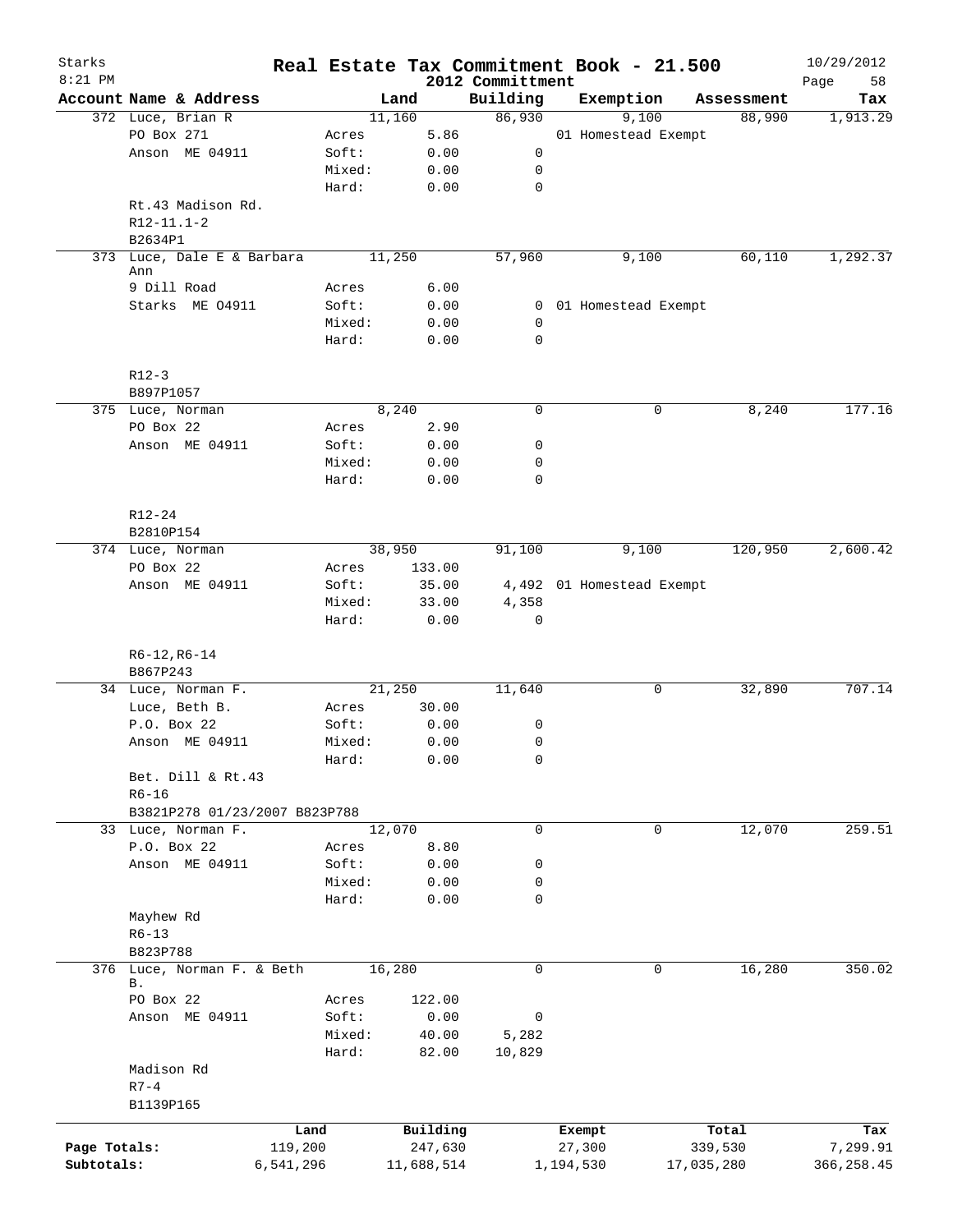| Starks<br>$8:21$ PM |                               |                 |                |                              | Real Estate Tax Commitment Book - 21.500 |                      | 10/29/2012        |
|---------------------|-------------------------------|-----------------|----------------|------------------------------|------------------------------------------|----------------------|-------------------|
|                     | Account Name & Address        |                 | Land           | 2012 Committment<br>Building | Exemption                                | Assessment           | 59<br>Page<br>Tax |
|                     | 90 Luce, Norman F.            |                 | 16,260         | $\mathbf 0$                  |                                          | 16,260<br>$\Omega$   | 349.59            |
|                     | Luce, Beth B.                 | Acres           | 15.25          |                              |                                          |                      |                   |
|                     | P.O. Box 22                   | Soft:           | 0.00           | 0                            |                                          |                      |                   |
|                     | Anson ME 04911                | Mixed:          | 0.00           | 0                            |                                          |                      |                   |
|                     |                               | Hard:           | 0.00           | $\mathbf 0$                  |                                          |                      |                   |
|                     | Rt. 43 Madison Rd.            |                 |                |                              |                                          |                      |                   |
|                     | $R12-11.1-3$                  |                 |                |                              |                                          |                      |                   |
|                     | B3833P66 04/10/2007           |                 |                |                              |                                          |                      |                   |
|                     | 378 Lundwall, Kathryn T.      |                 | 10,600         | 35,154                       | 9,100                                    | 36,654               | 788.06            |
|                     | P.O. Box 371                  | Acres           | 5.00           |                              | 01 Homestead Exempt                      |                      |                   |
|                     | Madison ME 04950              | Soft:           | 0.00           | 0                            |                                          |                      |                   |
|                     |                               | Mixed:          | 0.00           | 0                            |                                          |                      |                   |
|                     |                               | Hard:           | 0.00           | $\mathbf 0$                  |                                          |                      |                   |
|                     |                               |                 |                |                              |                                          |                      |                   |
|                     | $R4 - 39.1$<br>B3294P88       |                 |                |                              |                                          |                      |                   |
|                     | 637 Lydon, William            |                 | 13,850         | 52,416                       |                                          | 0<br>66,266          | 1,424.72          |
|                     | Lydon, Irene                  | Acres           | 10.00          |                              |                                          |                      |                   |
|                     | 9 Finney Street               | Soft:           | 0.00           | 0                            |                                          |                      |                   |
|                     | Carver MA 02330               | Mixed:          | 0.00           | 0                            |                                          |                      |                   |
|                     |                               | Hard:           | 0.00           | $\mathbf 0$                  |                                          |                      |                   |
|                     |                               |                 |                |                              |                                          |                      |                   |
|                     | $R2 - 48$                     |                 |                |                              |                                          |                      |                   |
|                     | B3541P244 08/19/2005 B868P244 |                 |                |                              |                                          |                      |                   |
|                     | 379 Lynds, William I. &       |                 | 34,590         | 49,706                       |                                          | 0<br>84,296          | 1,812.36          |
|                     | Janette F.                    |                 |                |                              |                                          |                      |                   |
|                     | PO Box 94                     | Acres           | 137.00         |                              |                                          |                      |                   |
|                     | Anson ME 04911                | Soft:           | 2.00           | 257                          |                                          |                      |                   |
|                     |                               | Mixed:<br>Hard: | 110.00<br>3.00 | 14,527<br>396                |                                          |                      |                   |
|                     |                               |                 |                |                              |                                          |                      |                   |
|                     | R11-11.1,7,92                 |                 |                |                              |                                          |                      |                   |
|                     | B1991P332                     |                 |                |                              |                                          |                      |                   |
|                     | 382 Madison Electric Works    |                 | 9,600          | 0                            |                                          | 9,600<br>0           | 206.40            |
|                     | 6 Business Park Drive         | Acres           | 5.00           |                              |                                          |                      |                   |
|                     | Madison ME 04911              | Soft:           | 0.00           | 0                            |                                          |                      |                   |
|                     |                               | Mixed:          | 0.00           | 0                            |                                          |                      |                   |
|                     |                               | Hard:           | 0.00           | 0                            |                                          |                      |                   |
|                     | R12-19.1                      |                 |                |                              |                                          |                      |                   |
|                     | B3878P84 06/27/2007 B987P232  |                 |                |                              |                                          |                      |                   |
|                     | 381 Madison Electric Works    |                 | 7,650          | $\mathbf 0$                  |                                          | 7,650<br>$\mathbf 0$ | 164.48            |
|                     | 6 Business Park Drive         | Acres           | 2.00           |                              |                                          |                      |                   |
|                     | Madison ME 04950              | Soft:           | 0.00           | 0                            |                                          |                      |                   |
|                     |                               | Mixed:          | 0.00           | 0                            |                                          |                      |                   |
|                     |                               | Hard:           | 0.00           | 0                            |                                          |                      |                   |
|                     |                               |                 |                |                              |                                          |                      |                   |
|                     | R12-23.1                      |                 |                |                              |                                          |                      |                   |
|                     | B987P232                      |                 |                |                              |                                          |                      |                   |
|                     | 383 Madison Paper             |                 | 38,250         | 134,400                      |                                          | 0<br>172,650         | 3,711.98          |
|                     | Industries<br>PO Box 129      | Acres           | 74.00          |                              |                                          |                      |                   |
|                     | Madison ME 04950              | Soft:           | 0.00           | 0                            |                                          |                      |                   |
|                     |                               | Mixed:          | 0.00           | 0                            |                                          |                      |                   |
|                     |                               | Hard:           | 0.00           | $\mathbf 0$                  |                                          |                      |                   |
|                     |                               |                 |                |                              |                                          |                      |                   |
|                     | R12-14                        |                 |                |                              |                                          |                      |                   |
|                     |                               |                 |                |                              |                                          |                      |                   |
|                     |                               | Land            | Building       |                              | Exempt                                   | Total                | Tax               |
| Page Totals:        |                               | 130,800         | 271,676        |                              | 9,100                                    | 393,376              | 8,457.59          |
| Subtotals:          | 6,672,096                     |                 | 11,960,190     |                              | 1,203,630                                | 17,428,656           | 374,716.04        |
|                     |                               |                 |                |                              |                                          |                      |                   |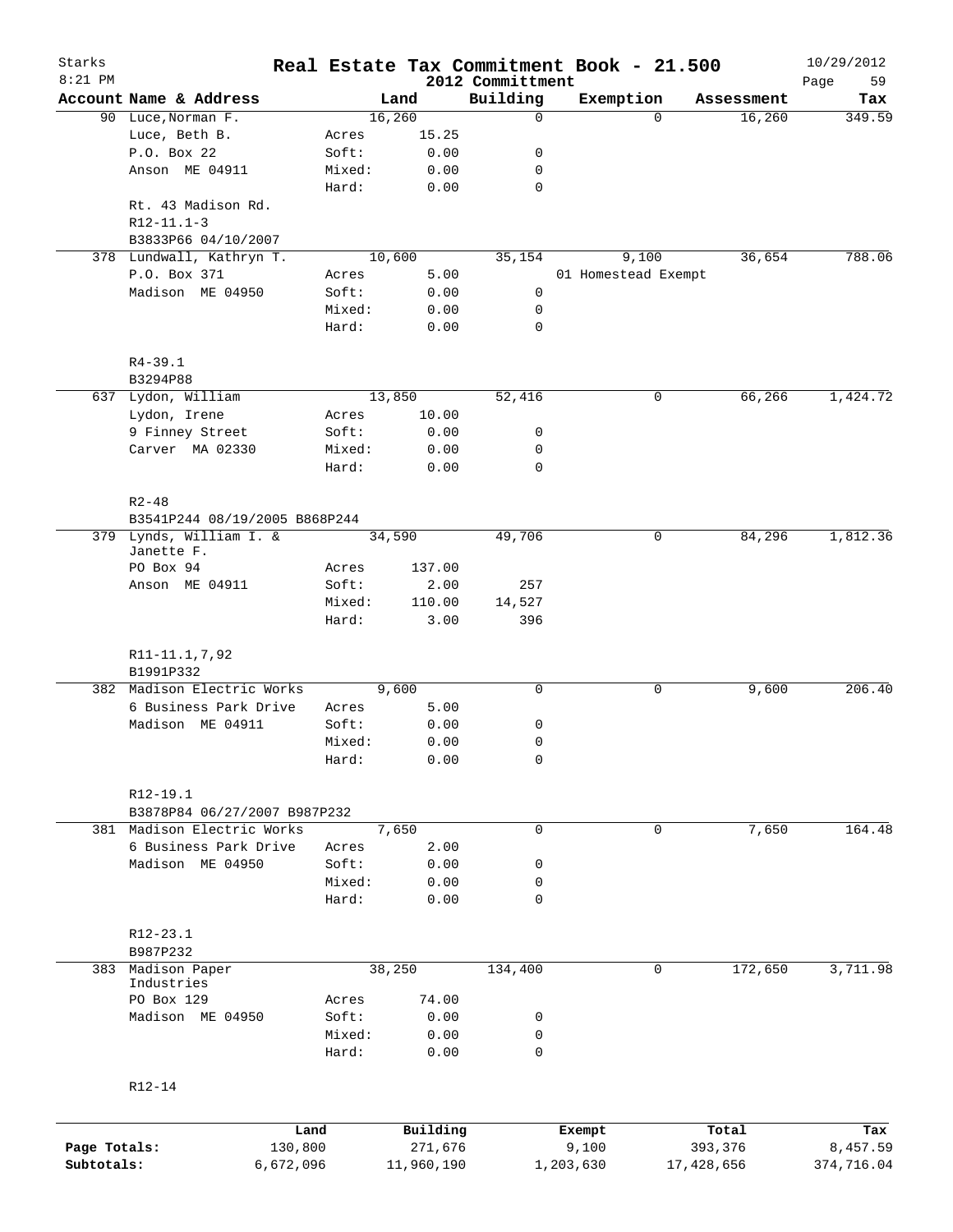| Starks    |                                      |        |        |                  | Real Estate Tax Commitment Book - 21.500 |            | 10/29/2012 |
|-----------|--------------------------------------|--------|--------|------------------|------------------------------------------|------------|------------|
| $8:21$ PM |                                      |        |        | 2012 Committment |                                          |            | 60<br>Page |
|           | Account Name & Address               |        | Land   | Building         | Exemption                                | Assessment | Tax        |
|           | 387 Mann, James N. & Donna<br>G.     |        | 8,070  | 46,950           | $\Omega$                                 | 55,020     | 1,182.93   |
|           | PO Box 165                           | Acres  | 1.10   |                  |                                          |            |            |
|           | New Sharon ME 04955                  | Soft:  | 0.00   | 0                |                                          |            |            |
|           |                                      | Mixed: | 0.00   | $\mathbf 0$      |                                          |            |            |
|           |                                      | Hard:  | 0.00   | $\mathbf 0$      |                                          |            |            |
|           | $R1-1$                               |        |        |                  |                                          |            |            |
|           | B1380P94                             |        |        |                  |                                          |            |            |
|           | 368 Mansfield, John Michael          |        | 10,596 | 31,280           | 9,100                                    | 32,776     | 704.68     |
|           | Mansfield, Kelly Jayne               | Acres  | 29.00  |                  | 01 Homestead Exempt                      |            |            |
|           | 56 Jacob Lane                        | Soft:  | 0.00   | 0                |                                          |            |            |
|           | Starks ME 04911                      | Mixed: | 24.00  | 3,169            |                                          |            |            |
|           |                                      | Hard:  | 0.00   | 0                |                                          |            |            |
|           | $R3 - 4.3B$                          |        |        |                  |                                          |            |            |
|           | B1292P204                            |        |        |                  |                                          |            |            |
|           | 715 Mansfield, Kelly Jayne           |        | 2,391  | 0                | 0                                        | 2,391      | 51.41      |
|           | 56 Jacob Lane                        | Acres  | 29.00  |                  |                                          |            |            |
|           | Starks ME 04911                      | Soft:  | 4.00   | 0                |                                          |            |            |
|           |                                      | Mixed: | 23.00  | 0                |                                          |            |            |
|           |                                      | Hard:  | 2.00   | $\mathbf 0$      |                                          |            |            |
|           | $R3 - 4.3$                           |        |        |                  |                                          |            |            |
|           | B4500P245 02/27/2012                 |        |        |                  |                                          |            |            |
|           | 388 Marchesseault, Ronald<br>$P. \&$ |        | 19,000 | $\mathbf 0$      | $\mathbf 0$                              | 19,000     | 408.50     |
|           | Marchesseault, Ingrid                | Acres  | 25.00  |                  |                                          |            |            |
|           | PO Box 222, Newport                  | Soft:  | 0.00   | 0                |                                          |            |            |
|           | Rd<br>Oneco CT 06373                 | Mixed: | 0.00   | 0                |                                          |            |            |
|           |                                      | Hard:  | 0.00   | 0                |                                          |            |            |
|           |                                      |        |        |                  |                                          |            |            |
|           | $R1 - 41.3$<br>B1104P98              |        |        |                  |                                          |            |            |
|           | 699 Marschall, Martina L.            |        | 11,110 | 32,361           | 0                                        | 43, 471    | 934.63     |
|           | 141 Tamarack Rd                      | Acres  | 29.50  |                  |                                          |            |            |
|           | Thornton NH 03285                    | Soft:  | 0.00   | 0                |                                          |            |            |
|           |                                      | Mixed: | 28.50  | 3,764            |                                          |            |            |
|           |                                      | Hard:  | 0.00   | $\mathbf 0$      |                                          |            |            |
|           | Dill Road                            |        |        |                  |                                          |            |            |
|           | $R6 - 1.7$                           |        |        |                  |                                          |            |            |
|           | B3719P1 08/03/2006                   |        |        |                  |                                          |            |            |
| 389       | Martikke, George &<br>Rosalie        |        | 20,500 | 7,680            | 0                                        | 28,180     | 605.87     |
|           | 97 Chicken Street                    | Acres  | 27.00  |                  |                                          |            |            |
|           | Starks ME 04911                      | Soft:  | 0.00   | 0                |                                          |            |            |
|           |                                      | Mixed: | 0.00   | 0                |                                          |            |            |
|           |                                      | Hard:  | 0.00   | $\mathbf 0$      |                                          |            |            |
|           | $R3 - 16$                            |        |        |                  |                                          |            |            |
|           | B2402P116                            |        |        |                  |                                          |            |            |

|              | Land      | Building   | Exempt    | Total      | Tax        |
|--------------|-----------|------------|-----------|------------|------------|
| Page Totals: | 71,667    | 118,271    | 9,100     | 180,838    | 3,888.02   |
| Subtotals:   | 6,743,763 | 12,078,461 | 1,212,730 | 17,609,494 | 378,604.06 |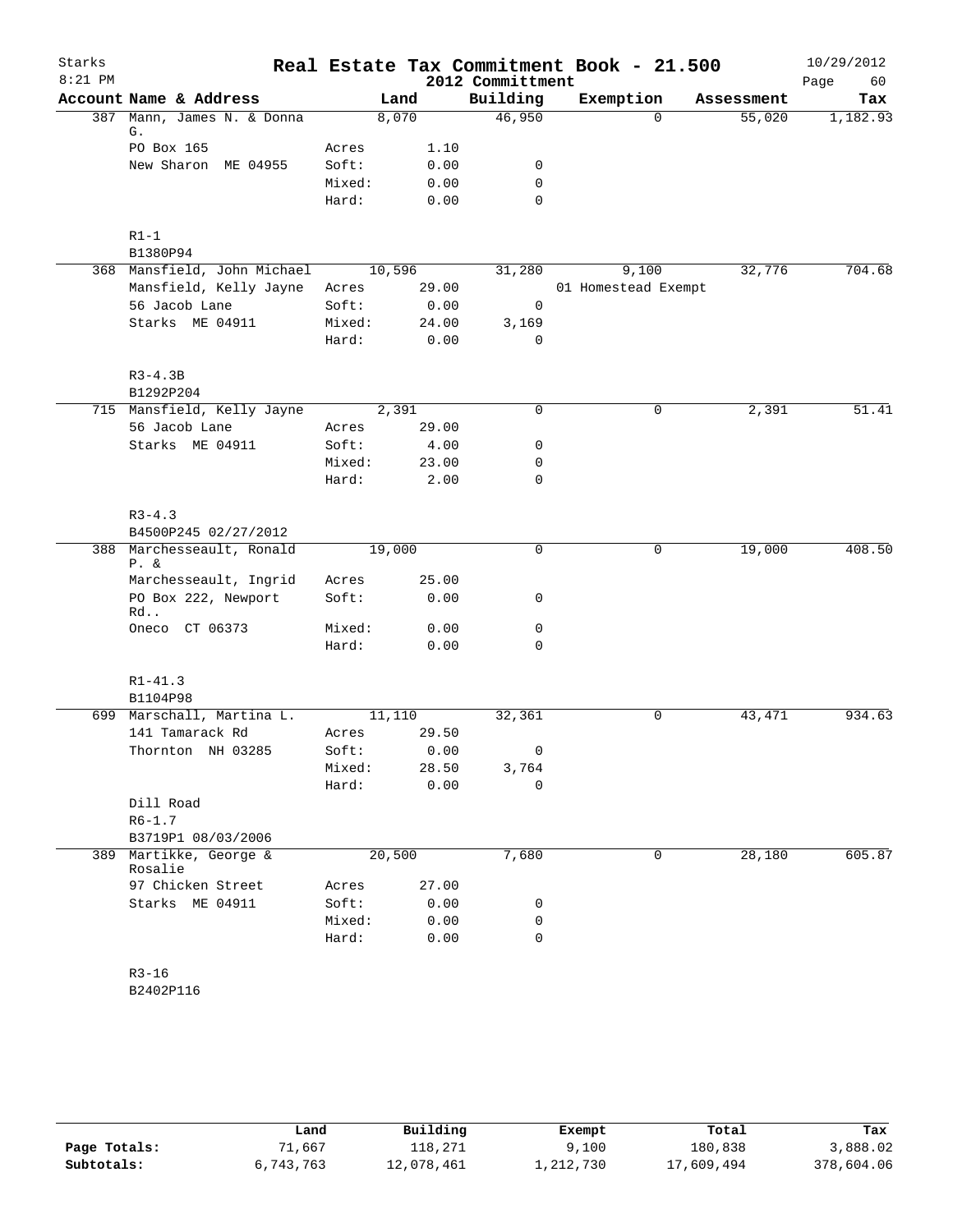| Starks<br>$8:21$ PM |                                      |                 |               | 2012 Committment    | Real Estate Tax Commitment Book - 21.500 |            | 10/29/2012<br>Page<br>61 |
|---------------------|--------------------------------------|-----------------|---------------|---------------------|------------------------------------------|------------|--------------------------|
|                     | Account Name & Address               |                 | Land          | Building            | Exemption                                | Assessment | Tax                      |
|                     | 390 Martikke, George F&              |                 | 19,000        | 38,520              | 9,100                                    | 48,420     | 1,041.03                 |
|                     | Rosalie                              |                 |               |                     |                                          |            |                          |
|                     | 97 Chicken Street<br>Starks ME 04911 | Acres<br>Soft:  | 21.00<br>0.00 |                     | 0 01 Homestead Exempt                    |            |                          |
|                     |                                      | Mixed:          | 0.00          | 0                   |                                          |            |                          |
|                     |                                      | Hard:           | 0.00          | $\mathbf 0$         |                                          |            |                          |
|                     | Chicken Street                       |                 |               |                     |                                          |            |                          |
|                     | $R3 - 15$                            |                 |               |                     |                                          |            |                          |
|                     | B2234P301                            |                 |               |                     |                                          |            |                          |
|                     | 392 Martineau, Richard F.            |                 | 26,250        | 17,520              | 0                                        | 43,770     | 941.06                   |
|                     | PO Box 93                            | Acres           | 50.00         |                     |                                          |            |                          |
|                     | W. Farmington ME 04992 Soft:         |                 | 0.00          | 0                   |                                          |            |                          |
|                     |                                      | Mixed:          | 0.00          | $\mathbf 0$         |                                          |            |                          |
|                     |                                      | Hard:           | 0.00          | $\mathbf 0$         |                                          |            |                          |
|                     | $R1 - 43$                            |                 |               |                     |                                          |            |                          |
|                     | B2041P8                              |                 |               |                     |                                          |            |                          |
|                     | 393 Mason, Carol                     |                 | 22,350        | 0                   | 0                                        | 22,350     | 480.53                   |
|                     | Mason, George J. Jr.                 | Acres           | 38.40         |                     |                                          |            |                          |
|                     | 15 Spencer Rd<br>Higganum CT 06441   | Soft:           | 0.00          | 0                   |                                          |            |                          |
|                     |                                      | Mixed:<br>Hard: | 0.00<br>0.00  | 0<br>$\mathbf 0$    |                                          |            |                          |
|                     | Branns Mills Rd                      |                 |               |                     |                                          |            |                          |
|                     | $R1 - 25, 26, 27$                    |                 |               |                     |                                          |            |                          |
|                     | B1834P58                             |                 |               |                     |                                          |            |                          |
|                     | 395 McCahan, Kenneth R               |                 | 21,330        | 48,960              | 0                                        | 70,290     | 1,511.24                 |
|                     | McCahan Gabrielle A                  | Acres           | 30.30         |                     |                                          |            |                          |
|                     | 50 Tilton Avenue                     | Soft:           | 0.00          | 0                   |                                          |            |                          |
|                     | Kittery Me 03904                     | Mixed:          | 0.00          | 0                   |                                          |            |                          |
|                     |                                      | Hard:           | 0.00          | $\mathbf 0$         |                                          |            |                          |
|                     | $R2 - 58$                            |                 |               |                     |                                          |            |                          |
|                     | B2922P8                              |                 |               |                     |                                          |            |                          |
|                     | 396 Mccarten, Michael P. &           |                 | 12,850        | 0                   | 0                                        | 12,850     | 276.27                   |
|                     | Brown, Jeffrey L.                    | Acres           | 10.00         |                     |                                          |            |                          |
|                     | 159 Cottage Street                   | Soft:           | 0.00          | 0                   |                                          |            |                          |
|                     | Athol MA 01331                       | Mixed:          | 0.00          | $\mathbf 0$         |                                          |            |                          |
|                     |                                      | Hard:           | 0.00          | $\mathsf{O}\xspace$ |                                          |            |                          |
|                     | R8-38.11                             |                 |               |                     |                                          |            |                          |
|                     | B1297P183                            |                 |               |                     |                                          |            |                          |
| 397                 | McCarthy, Joseph K. &<br>Maryanne    |                 | 23,380        | 89,080              | 9,100                                    | 103,360    | 2,222.24                 |
|                     | 265 Beans Corner Road                | Acres           | 38.53         |                     |                                          |            |                          |
|                     | New Sharon ME 04955                  | Soft:           | 0.00          | 0                   | 01 Homestead Exempt                      |            |                          |
|                     |                                      | Mixed:          | 0.00          | 0                   |                                          |            |                          |
|                     |                                      | Hard:           | 0.00          | $\mathbf 0$         |                                          |            |                          |
|                     | Bean's corner Rd.                    |                 |               |                     |                                          |            |                          |
|                     | $R1-8$                               |                 |               |                     |                                          |            |                          |
|                     | B2614P308                            |                 |               |                     |                                          |            |                          |
|                     | 398 McConnachie, Alice               |                 | 18,000        | 47,500              | 9,100                                    | 56,400     | 1,212.60                 |
|                     | 190 Sawyers Mills Road               | Acres           | 17.00         |                     |                                          |            |                          |
|                     | Starks ME 04911                      | Soft:           | 0.00          | 0                   | 01 Homestead Exempt                      |            |                          |
|                     |                                      | Mixed:<br>Hard: | 0.00<br>0.00  | 0<br>$\mathbf 0$    |                                          |            |                          |
|                     |                                      |                 |               |                     |                                          |            |                          |
|                     | $R3-11A$<br>B1144P264                |                 |               |                     |                                          |            |                          |
|                     |                                      |                 |               |                     |                                          |            |                          |
|                     | Land                                 |                 | Building      |                     | Exempt                                   | Total      | Tax                      |
| Page Totals:        | 143,160                              |                 | 241,580       |                     | 27,300                                   | 357,440    | 7,684.97                 |
| Subtotals:          | 6,886,923                            |                 | 12,320,041    |                     | 1,240,030                                | 17,966,934 | 386,289.03               |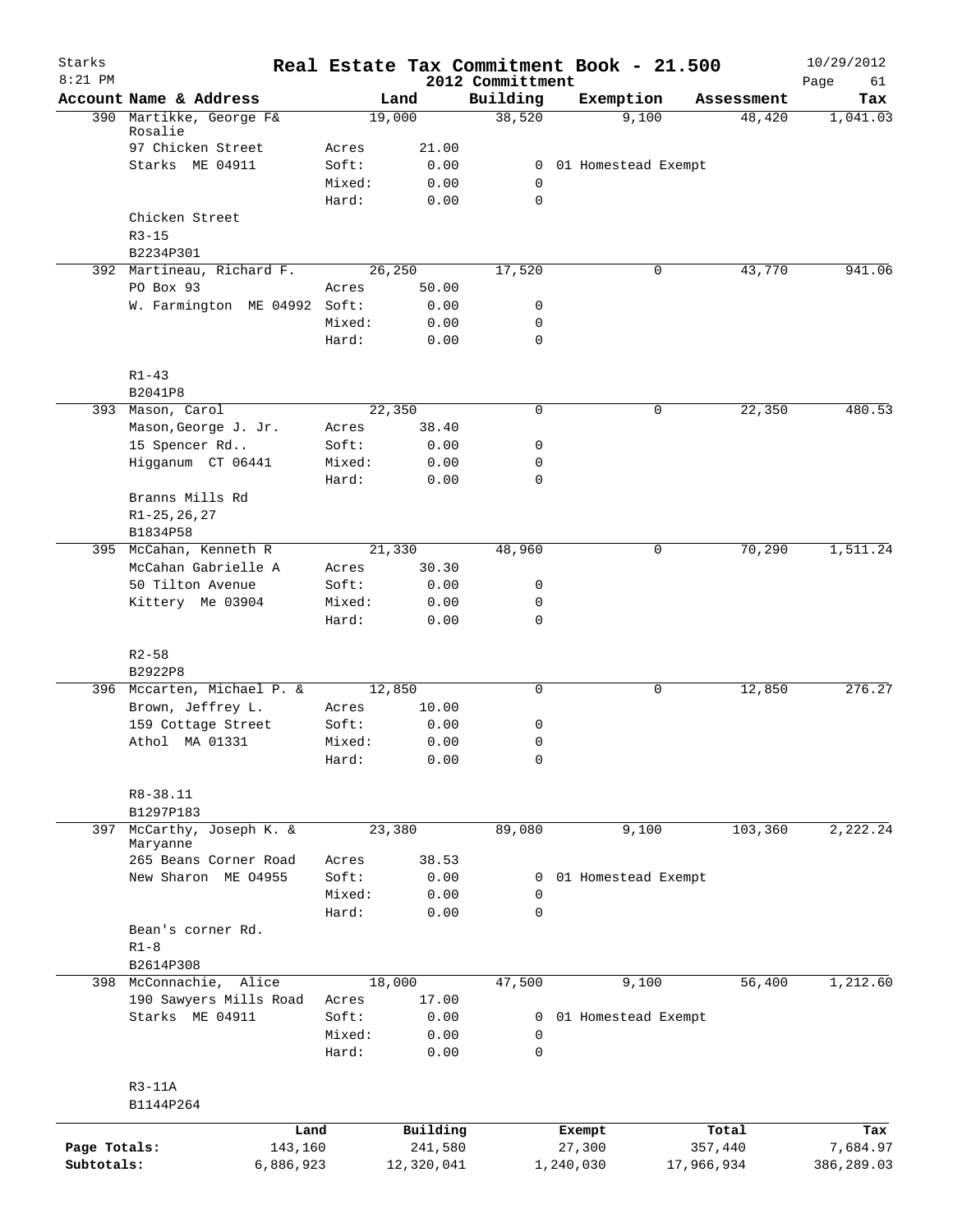| Starks<br>$8:21$ PM |                                                |                |                | 2012 Committment | Real Estate Tax Commitment Book - 21.500 |            | 10/29/2012<br>Page<br>62 |
|---------------------|------------------------------------------------|----------------|----------------|------------------|------------------------------------------|------------|--------------------------|
|                     | Account Name & Address                         |                | Land           | Building         | Exemption                                | Assessment | Tax                      |
|                     | 399 McCue, John J. & Cathy<br>Υ.               |                | 18,610         | 7,680            | $\Omega$                                 | 26, 290    | 565.23                   |
|                     | 360 Hardscrabble Road<br>North Monmouth ME     | Acres<br>Soft: | 19.43<br>0.00  | 0                |                                          |            |                          |
|                     | 04265                                          |                |                |                  |                                          |            |                          |
|                     |                                                | Mixed:         | 0.00           | $\mathsf{O}$     |                                          |            |                          |
|                     |                                                | Hard:          | 0.00           | $\mathbf 0$      |                                          |            |                          |
|                     | $R8 - 38.3$<br>B1412P239                       |                |                |                  |                                          |            |                          |
|                     | 400 McDowell, Ronald J. &<br>Anna M.           |                | 7,360          | 0                | $\mathbf 0$                              | 7,360      | 158.24                   |
|                     | 2569 Carlo Henry Rd.                           | Acres          | 1.55           |                  |                                          |            |                          |
|                     | Lake Charles LA 70607                          | Soft:          | 0.00           | 0                |                                          |            |                          |
|                     |                                                | Mixed:         | 0.00           | 0                |                                          |            |                          |
|                     |                                                | Hard:          | 0.00           | $\mathbf 0$      |                                          |            |                          |
|                     | $R3 - 39$<br>B836P345                          |                |                |                  |                                          |            |                          |
|                     | 402 Mcfarlane, Jeffery &<br>Anita              |                | 27,500         | $\mathbf 0$      | $\mathbf 0$                              | 27,500     | 591.25                   |
|                     | 220 West Mills Road                            | Acres          | 59.00          |                  |                                          |            |                          |
|                     | Industry ME 04938                              | Soft:          | 0.00           | 0                |                                          |            |                          |
|                     |                                                | Mixed:         | 0.00           | $\mathbf 0$      |                                          |            |                          |
|                     |                                                | Hard:          | 0.00           | $\mathbf 0$      |                                          |            |                          |
|                     | Thompson Bridge Road<br>$R3 - 44$<br>B2515P153 |                |                |                  |                                          |            |                          |
|                     | 403 Mcfarlane, Jeffrey &<br>Anita              |                | 14,060         | $\mathbf 0$      | $\mathbf 0$                              | 14,060     | 302.29                   |
|                     | 220 West Mills Road                            | Acres          | 50.00          |                  |                                          |            |                          |
|                     | Industry ME 04938                              | Soft:          | 0.00           | 0                |                                          |            |                          |
|                     |                                                | Mixed:         | 18.00          | 2,377            |                                          |            |                          |
|                     |                                                | Hard:          | 30.00          | 3,962            |                                          |            |                          |
|                     | Thompson Bridge Road<br>$R3 - 46.1$            |                |                |                  |                                          |            |                          |
|                     | B1373P349                                      |                |                |                  |                                          |            |                          |
|                     | 515 McKenney, David S.                         |                | 28,500         | 0                | 0                                        | 28,500     | 612.75                   |
|                     | 3709 Glades End Road                           | Acres          | 59.00          |                  |                                          |            |                          |
|                     | Richmond VA 23233                              | Soft:          | 0.00           | 0                |                                          |            |                          |
|                     |                                                | Mixed:         | 0.00           | 0                |                                          |            |                          |
|                     |                                                | Hard:          | 0.00           | $\mathbf 0$      |                                          |            |                          |
|                     | $R8 - 44$                                      |                |                |                  |                                          |            |                          |
|                     | B4438P138 09/12/2011 B810P934                  |                |                |                  |                                          | 72,620     |                          |
|                     | 404 McLaughlin, Chris<br>404 Anson Road        |                | 12,360<br>7.70 | 69,360           | 9,100                                    |            | 1,561.33                 |
|                     | Starks ME 04911                                | Acres<br>Soft: | 0.00           | 0                | 01 Homestead Exempt                      |            |                          |
|                     |                                                | Mixed:         | 0.00           | 0                |                                          |            |                          |
|                     |                                                | Hard:          | 0.00           | $\mathbf 0$      |                                          |            |                          |
|                     | $R11-3$                                        |                |                |                  |                                          |            |                          |
|                     | B2053P120                                      |                |                |                  |                                          |            |                          |
|                     |                                                |                |                |                  |                                          |            |                          |
|                     |                                                |                |                |                  |                                          |            |                          |

|              | Land      | Building   | Exempt    | Total        | Tax        |
|--------------|-----------|------------|-----------|--------------|------------|
| Page Totals: | 108,390   | 77,040     | 9,100     | 176,330      | 3,791.09   |
| Subtotals:   | 6,995,313 | 12,397,081 | ⊥,249,130 | 18, 143, 264 | 390,080.12 |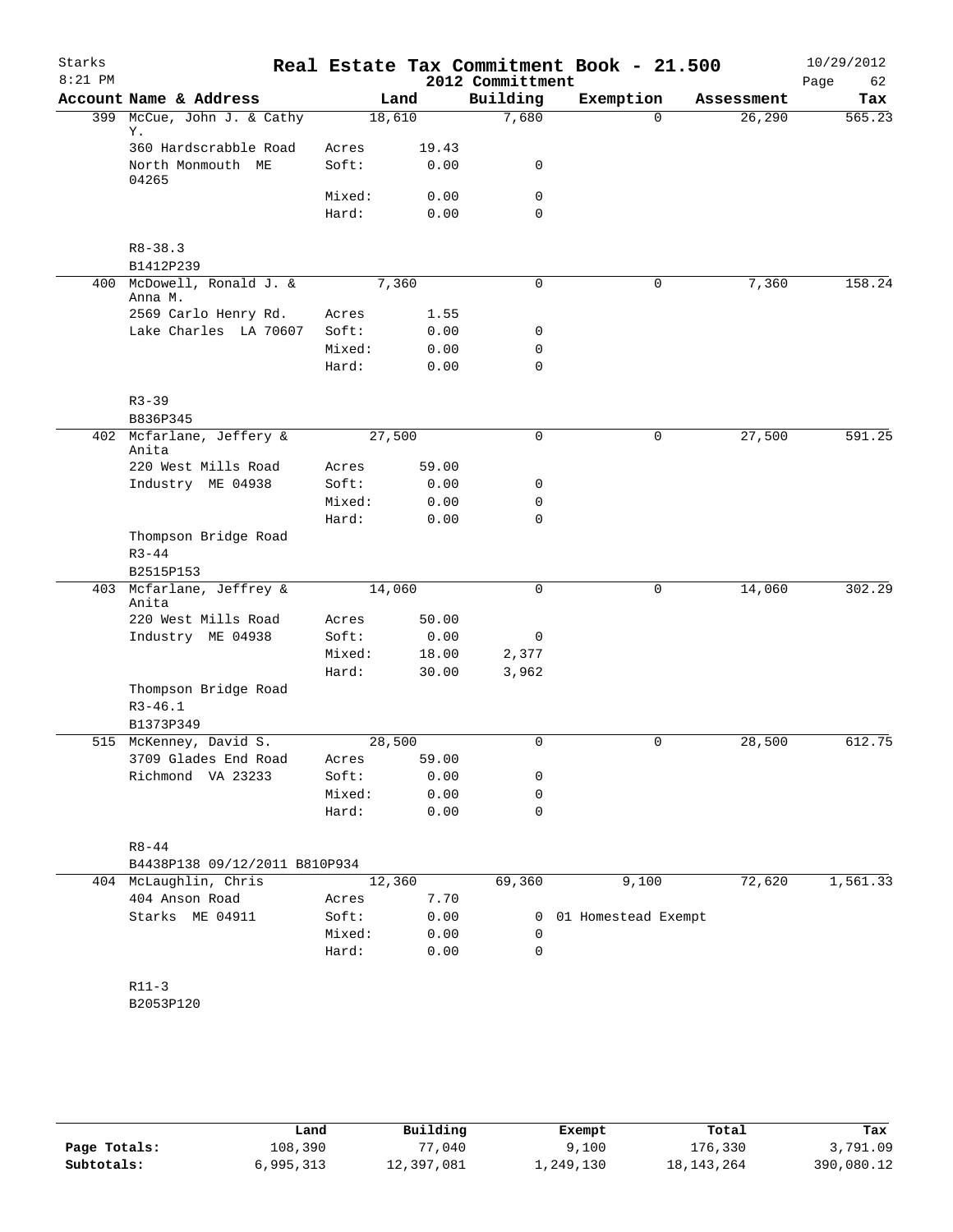| Starks       |                                         |        |            |                              | Real Estate Tax Commitment Book - 21.500 |            | 10/29/2012        |
|--------------|-----------------------------------------|--------|------------|------------------------------|------------------------------------------|------------|-------------------|
| $8:21$ PM    | Account Name & Address                  |        | Land       | 2012 Committment<br>Building | Exemption                                | Assessment | 63<br>Page<br>Tax |
|              | 405 McPherson, Wayne                    |        | 9,540      | 0                            | $\Omega$                                 | 9,540      | 205.11            |
|              | 20 Isthmus Rd.                          | Acres  | 4.90       |                              |                                          |            |                   |
|              | Rumford Me 04276                        | Soft:  | 0.00       | 0                            |                                          |            |                   |
|              |                                         | Mixed: | 0.00       | 0                            |                                          |            |                   |
|              |                                         | Hard:  | 0.00       | 0                            |                                          |            |                   |
|              | $R2 - 27$                               |        |            |                              |                                          |            |                   |
|              | B3217P114                               |        |            |                              |                                          |            |                   |
|              | 407 Meagher, Brian                      |        | 43,010     | 121,800                      | 9,100                                    | 155,710    | 3,347.77          |
|              | 896 Anson Road                          | Acres  | 159.00     |                              |                                          |            |                   |
|              | Starks ME 04911                         | Soft:  | 0.00       |                              | 0 01 Homestead Exempt                    |            |                   |
|              |                                         | Mixed: | 90.00      | 11,885                       |                                          |            |                   |
|              |                                         | Hard:  | 0.00       | $\Omega$                     |                                          |            |                   |
|              | R11-23<br>B3930P297 11/02/2007 B1327P95 |        |            |                              |                                          |            |                   |
|              | 754 Melancon Inter Vivos                |        | 11,575     | 5,000                        | 0                                        | 16,575     | 356.36            |
|              | Family Trust                            |        |            |                              |                                          |            |                   |
|              | C/O Ben Melancon                        |        |            |                              |                                          |            |                   |
|              | P.O. Box 501                            |        |            |                              |                                          |            |                   |
|              | Anson ME 04911                          |        |            |                              |                                          |            |                   |
|              |                                         |        |            |                              |                                          |            |                   |
|              | R 11 4.2A<br>B4362P13 01/24/2011        |        |            |                              |                                          |            |                   |
|              | 410 Melancon, B. Peter                  |        | 21,850     | 55,840                       | 9,100                                    | 68,590     | 1,474.69          |
|              | 442 Anson Road                          | Acres  | 11.00      |                              |                                          |            |                   |
|              | Starks ME 04911                         | Soft:  | 0.00       | 0                            | 01 Homestead Exempt                      |            |                   |
|              |                                         | Mixed: | 0.00       | $\mathsf{O}$                 |                                          |            |                   |
|              |                                         | Hard:  | 0.00       | $\mathbf 0$                  |                                          |            |                   |
|              | Rt.43 Anson Rd                          |        |            |                              |                                          |            |                   |
|              | $R11 - 4.2$                             |        |            |                              |                                          |            |                   |
|              | B1576P78                                |        |            |                              |                                          |            |                   |
|              | 411 Melancon, Shirley J.                |        | 19,000     | 81,920                       | 9,100                                    | 91,820     | 1,974.13          |
|              | 486 Anson Road                          | Acres  | 21.00      |                              |                                          |            |                   |
|              | Starks ME 04911                         | Soft:  | 0.00       | 0                            | 01 Homestead Exempt                      |            |                   |
|              |                                         | Mixed: | 0.00       | 0                            |                                          |            |                   |
|              |                                         | Hard:  | 0.00       | 0                            |                                          |            |                   |
|              | Rt.43                                   |        |            |                              |                                          |            |                   |
|              | $R11 - 4$                               |        |            |                              |                                          |            |                   |
|              | B4362P13 01/24/2011 B2525P184           |        |            |                              |                                          |            |                   |
|              | 412 Melancon-Quimby, Robin              |        | 6,450      | 19,920                       | 9,100                                    | 17,270     | 371.30            |
|              | 28 Chicken Street                       | Acres  | 0.65       |                              |                                          |            |                   |
|              | Starks ME 04911                         | Soft:  | 0.00       | 0                            | 01 Homestead Exempt                      |            |                   |
|              |                                         | Mixed: | 0.00       | 0                            |                                          |            |                   |
|              |                                         | Hard:  | 0.00       | $\mathbf 0$                  |                                          |            |                   |
|              | $U2-9$                                  |        |            |                              |                                          |            |                   |
|              | B1254P161                               |        |            |                              |                                          |            |                   |
|              | 413 Miller, Joseph R.&<br>Judith L.     |        | 40,740     | 175,950                      | 9,100                                    | 207,590    | 4,463.18          |
|              | 182 Olde Ferry Road                     | Acres  | 128.00     |                              |                                          |            |                   |
|              | Starks ME 04911                         | Soft:  | 0.00       |                              | 0 01 Homestead Exempt                    |            |                   |
|              |                                         | Mixed: | 0.00       | 0                            |                                          |            |                   |
|              |                                         | Hard:  | 43.00      | 5,679                        |                                          |            |                   |
|              | Olde Ferry Road                         |        |            |                              |                                          |            |                   |
|              | R12-11.2                                |        |            |                              |                                          |            |                   |
|              | B2208P25                                | Land   | Building   |                              |                                          | Total      | Tax               |
| Page Totals: | 152,165                                 |        | 460,430    |                              | Exempt<br>45,500                         | 567,095    | 12,192.54         |
| Subtotals:   | 7,147,478                               |        | 12,857,511 |                              | 1,294,630                                | 18,710,359 | 402, 272.66       |
|              |                                         |        |            |                              |                                          |            |                   |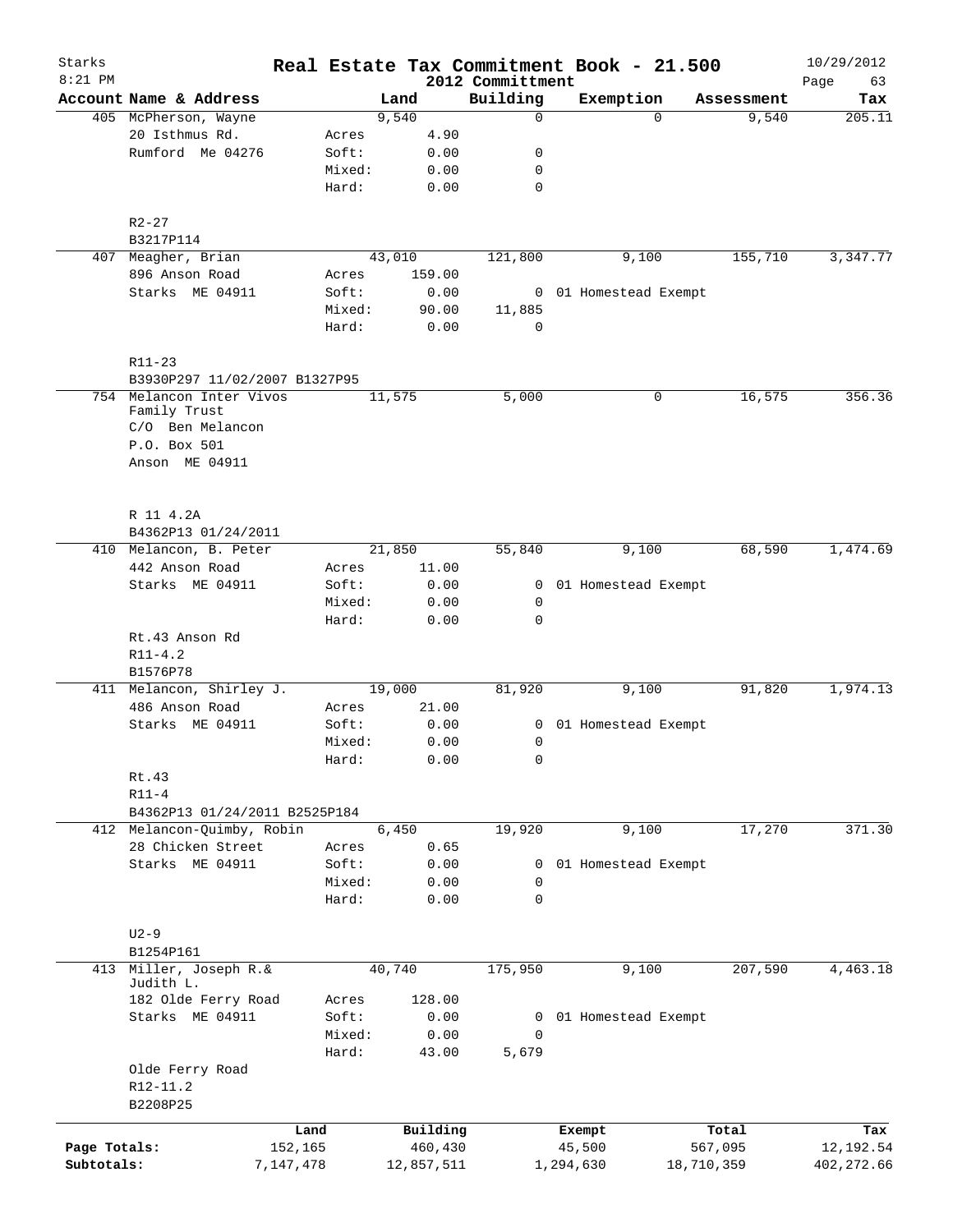| Starks    |                                |        |        |        | Real Estate Tax Commitment Book - 21.500 |                           |            | 10/29/2012 |
|-----------|--------------------------------|--------|--------|--------|------------------------------------------|---------------------------|------------|------------|
| $8:21$ PM |                                |        |        |        | 2012 Committment                         |                           |            | 64<br>Page |
|           | Account Name & Address         |        | Land   |        | Building                                 | Exemption                 | Assessment | Tax        |
|           | 414 Millett, Colin C. &        |        | 9,300  |        | 16,170                                   | 9,100                     | 16,370     | 351.96     |
|           | Elaine M.                      |        |        |        |                                          |                           |            |            |
|           | 510 Branns Mills Road          | Acres  |        | 3.00   |                                          |                           |            |            |
|           | Starks ME 04911                | Soft:  |        | 0.00   | 0                                        | 01 Homestead Exempt       |            |            |
|           |                                | Mixed: |        | 0.00   | $\mathbf 0$                              |                           |            |            |
|           |                                | Hard:  |        | 0.00   | 0                                        |                           |            |            |
|           | Branns Mill Road               |        |        |        |                                          |                           |            |            |
|           | $R1 - 32.1$                    |        |        |        |                                          |                           |            |            |
|           | B2047P312<br>595 Morey , Shaun |        | 13,960 |        | 1,200                                    | 0                         | 15,160     | 325.94     |
|           | Trefethen, Amanda              | Acres  |        | 10.17  |                                          |                           |            |            |
|           | 714 Vincent Park               | Soft:  |        | 0.00   | 0                                        |                           |            |            |
|           | Redondo Beach CA 90277         | Mixed: |        | 0.00   | 0                                        |                           |            |            |
|           |                                | Hard:  |        | 0.00   | 0                                        |                           |            |            |
|           |                                |        |        |        |                                          |                           |            |            |
|           | $R8 - 38.10$                   |        |        |        |                                          |                           |            |            |
|           | B3808P206 01/30/2007 B1298P52  |        |        |        |                                          |                           |            |            |
|           | 418 Morris, Wayne R. &         |        | 5,660  |        | 13,320                                   | 9,100                     | 9,880      | 212.42     |
|           | Sylvie B.                      |        |        |        |                                          |                           |            |            |
|           | 6 Chicken Street               | Acres  |        | 0.50   |                                          |                           |            |            |
|           | Starks ME 04911                | Soft:  |        | 0.00   | 0                                        | 01 Homestead Exempt       |            |            |
|           |                                | Mixed: |        | 0.00   | 0                                        |                           |            |            |
|           |                                | Hard:  |        | 0.00   | 0                                        |                           |            |            |
|           |                                |        |        |        |                                          |                           |            |            |
|           | $U2-6$                         |        |        |        |                                          |                           |            |            |
|           | B940P145                       |        |        |        |                                          |                           |            |            |
| 421       | Murphy, James F.               |        | 48,130 |        | 61,440                                   | 9,100                     | 100,470    | 2,160.11   |
|           | PO Box 27                      | Acres  |        | 198.00 |                                          |                           |            |            |
|           | Farmington ME 04938            | Soft:  |        | 25.00  |                                          | 3,209 01 Homestead Exempt |            |            |
|           |                                | Mixed: |        | 63.00  | 8,320                                    |                           |            |            |
|           |                                | Hard:  |        | 41.00  | 5,414                                    |                           |            |            |
|           | Route 43                       |        |        |        |                                          |                           |            |            |
|           | R11-17, R11-18                 |        |        |        |                                          |                           |            |            |
|           | B1639P130                      |        |        |        |                                          |                           |            |            |
|           | 422 Nahigian, Ralph K.         |        | 10,540 |        | 36,000                                   | 9,100                     | 37,440     | 804.96     |
|           | 8222 Patriot Way               | Acres  |        | 4.90   |                                          | 01 Homestead Exempt       |            |            |
|           | West Greenwich RI<br>02817     | Soft:  |        | 0.00   | 0                                        |                           |            |            |
|           |                                | Mixed: |        | 0.00   | 0                                        |                           |            |            |
|           |                                | Hard:  |        | 0.00   | 0                                        |                           |            |            |
|           |                                |        |        |        |                                          |                           |            |            |
|           | $R7 - 18$                      |        |        |        |                                          |                           |            |            |
|           | B2881P6                        |        |        |        |                                          |                           |            |            |
|           | 425 Nelson, Craig M. &         |        | 21,770 |        | 17,820                                   | 9,100                     | 30,490     | 655.54     |
|           | Mclauchlan, Martha N.          | Acres  |        | 40.00  |                                          |                           |            |            |
|           | 102 Sterry Hill Road           | Soft:  |        | 0.00   | 0                                        | 01 Homestead Exempt       |            |            |
|           | Starks ME 04911                | Mixed: |        | 0.00   | 0                                        |                           |            |            |
|           |                                | Hard:  |        | 17.00  | 2,245                                    |                           |            |            |
|           |                                |        |        |        |                                          |                           |            |            |
|           | $R4 - 42$                      |        |        |        |                                          |                           |            |            |
|           | B1136P196                      |        |        |        |                                          |                           |            |            |

|              | Land      | Building   | Exempt    | Total      | Tax        |
|--------------|-----------|------------|-----------|------------|------------|
| Page Totals: | 109,360   | 145,950    | 45,500    | 209,810    | 4,510.93   |
| Subtotals:   | 7,256,838 | 13,003,461 | 1,340,130 | 18,920,169 | 406,783.59 |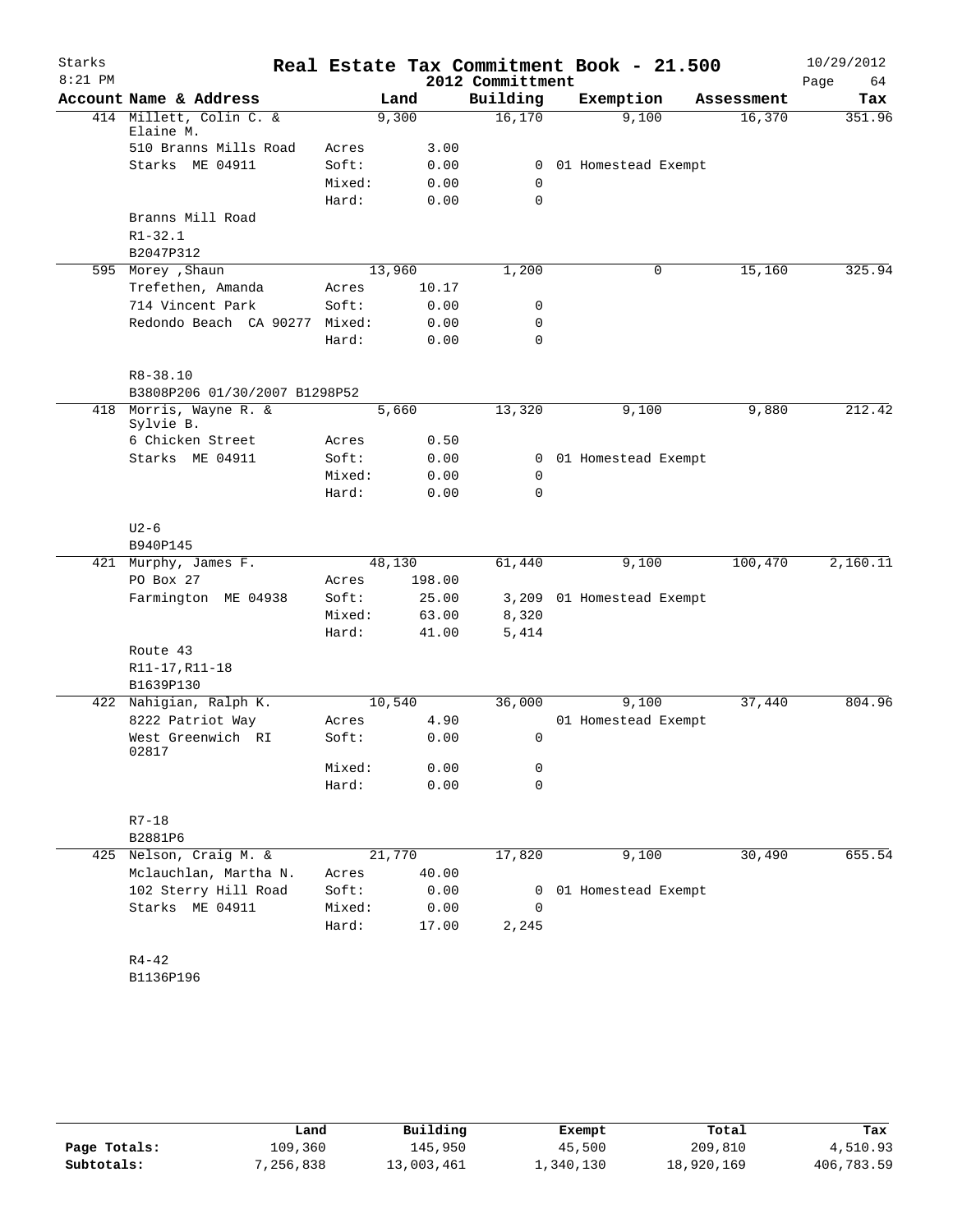| Starks    |                                   |                 |        |                  | Real Estate Tax Commitment Book - 21.500 |            | 10/29/2012 |
|-----------|-----------------------------------|-----------------|--------|------------------|------------------------------------------|------------|------------|
| $8:21$ PM |                                   |                 |        | 2012 Committment |                                          |            | Page<br>65 |
|           | Account Name & Address            |                 | Land   | Building         | Exemption                                | Assessment | Tax        |
|           | 426 Nelson, Mark & Claire         |                 | 6,670  | 0                | $\Omega$                                 | 6,670      | 143.41     |
|           | 171 Locke Hill Road               | Acres           | 50.00  |                  |                                          |            |            |
|           | Starks ME 04911                   | Soft:           | 0.00   | 0                |                                          |            |            |
|           |                                   | Mixed:          | 0.00   | $\mathbf 0$      |                                          |            |            |
|           |                                   | Hard:           | 50.00  | 6,603            |                                          |            |            |
|           | Lock Hill Road                    |                 |        |                  |                                          |            |            |
|           | $R2 - 55$                         |                 |        |                  |                                          |            |            |
| 427       | B2281P73<br>Nelson, Mark & Claire |                 | 11,900 | 44,700           | 9,100                                    | 47,500     | 1,021.25   |
|           | Nadeau                            |                 |        |                  |                                          |            |            |
|           | 171 Locke Hill Road               | Acres           | 7.00   |                  |                                          |            |            |
|           | Starks ME 04911                   | Soft:           | 0.00   | $\mathbf{0}$     | 01 Homestead Exempt                      |            |            |
|           |                                   | Mixed:          | 0.00   | $\mathbf 0$      |                                          |            |            |
|           |                                   | Hard:           | 0.00   | 0                |                                          |            |            |
|           |                                   |                 |        |                  |                                          |            |            |
|           | $R3 - 6.2$                        |                 |        |                  |                                          |            |            |
|           | B883P23                           |                 |        |                  |                                          |            |            |
| 428       | Nelson, Mark G. and<br>Claire     |                 | 7,850  | 0                | 0                                        | 7,850      | 168.77     |
|           | 171 Locke Hill Road               | Acres           | 2.30   |                  |                                          |            |            |
|           | Starks ME 04911                   | Soft:           | 0.00   | 0                |                                          |            |            |
|           |                                   | Mixed:          | 0.00   | 0                |                                          |            |            |
|           |                                   | Hard:           | 0.00   | $\Omega$         |                                          |            |            |
|           | Locke Hill Rd                     |                 |        |                  |                                          |            |            |
|           | $R3 - 5$                          |                 |        |                  |                                          |            |            |
|           | B2785P130                         |                 |        |                  |                                          |            |            |
|           | 429 Newsom, John                  |                 | 14,370 | 17,160           | 9,100                                    | 22,430     | 482.24     |
|           | 1518 New Sharon Road              | Acres           | 10.80  |                  |                                          |            |            |
|           | Starks ME 04911                   | Soft:           | 0.00   | $\mathbf{0}$     | 01 Homestead Exempt                      |            |            |
|           |                                   | Mixed:<br>Hard: | 0.00   | 0<br>$\mathbf 0$ |                                          |            |            |
|           | New Sharon Rd                     |                 | 0.00   |                  |                                          |            |            |
|           | $R8 - 10.6$                       |                 |        |                  |                                          |            |            |
|           | B1605P178                         |                 |        |                  |                                          |            |            |
|           | 430 Newton, Kirt                  |                 | 9,300  | 56,040           | 9,100                                    | 56, 240    | 1,209.16   |
|           | 2069 Hill Road                    | Acres           | 3.00   |                  |                                          |            |            |
|           | Canaan ME 04924                   | Soft:           | 0.00   |                  | 0 01 Homestead Exempt                    |            |            |
|           |                                   | Mixed:          | 0.00   | 0                |                                          |            |            |
|           |                                   | Hard:           | 0.00   | 0                |                                          |            |            |
|           | Route 134                         |                 |        |                  |                                          |            |            |
|           | $R1 - 32.3$                       |                 |        |                  |                                          |            |            |
|           | B2152P225                         |                 |        |                  |                                          |            |            |
|           | 148 Nichols Bradford S.           |                 | 14,970 | 90, 133          | 9,100                                    | 96,003     | 2,064.06   |
|           | Nichols, Carol M.                 | Acres           | 22.00  |                  | 01 Homestead Exempt                      |            |            |
|           | 261 Mayhew Rd                     | Soft:           | 0.00   | $\overline{0}$   |                                          |            |            |
|           | Starks Me 04911                   | Mixed:          | 11.00  | 1,453            |                                          |            |            |
|           |                                   | Hard:           | 0.00   | $\mathbf 0$      |                                          |            |            |
|           |                                   |                 |        |                  |                                          |            |            |
|           | $R6-1.4, 5$                       |                 |        |                  |                                          |            |            |

B3574P262 08/18/2005 B3404P322 11/05/2004 B883P1018

|              | Land     | Building   | Exempt    | Total      | Tax        |
|--------------|----------|------------|-----------|------------|------------|
| Page Totals: | 65,060   | 208,033    | 36,400    | 236,693    | 5,088.89   |
| Subtotals:   | ,321,898 | 13,211,494 | 1,376,530 | 19,156,862 | 411,872.48 |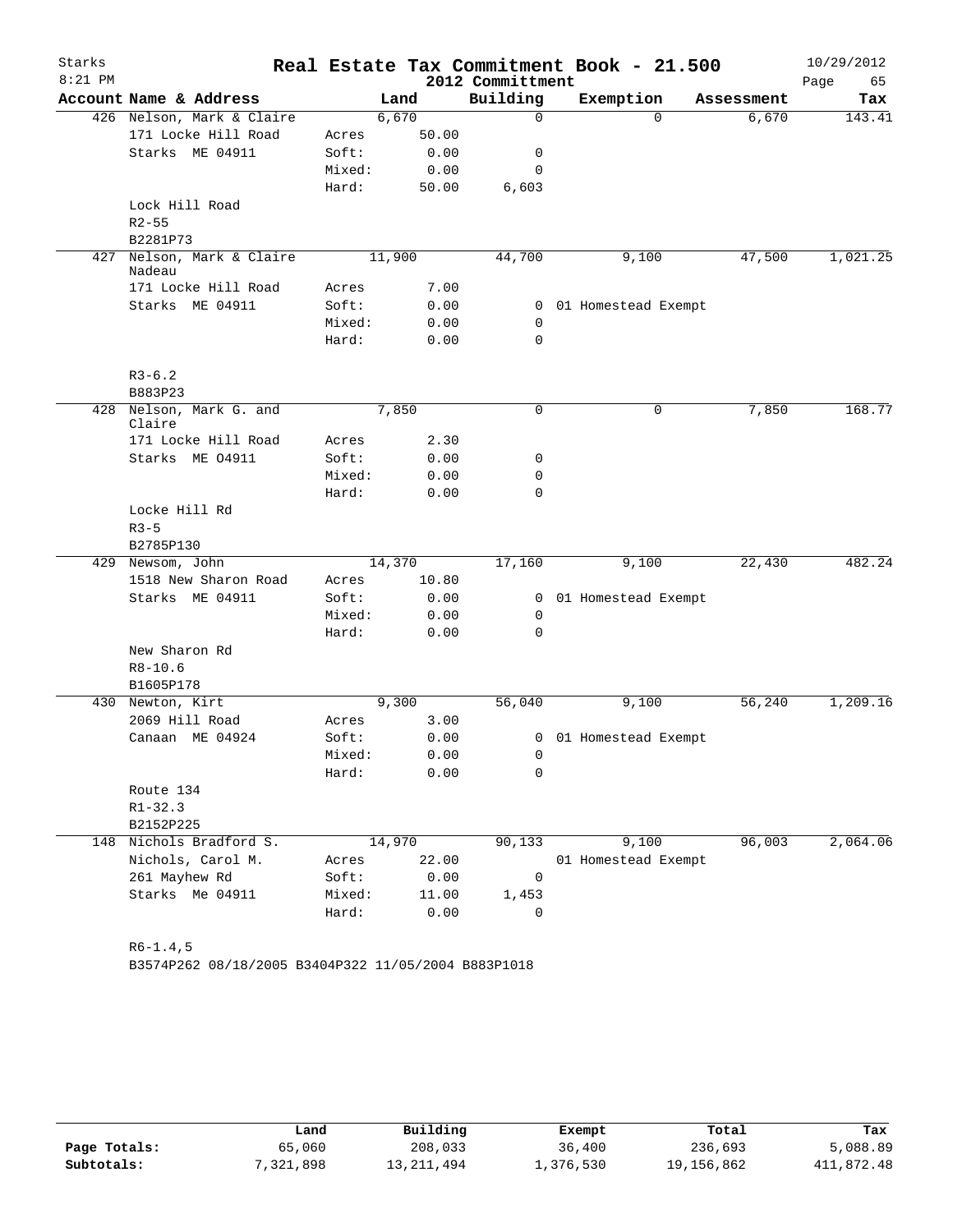| Starks    |                                                     |        |        |       |                  | Real Estate Tax Commitment Book - 21.500 |            | 10/29/2012 |
|-----------|-----------------------------------------------------|--------|--------|-------|------------------|------------------------------------------|------------|------------|
| $8:21$ PM |                                                     |        |        |       | 2012 Committment |                                          |            | 66<br>Page |
|           | Account Name & Address                              |        | Land   |       | Building         | Exemption                                | Assessment | Tax        |
|           | 431 Nichols, Chrystal L.                            |        | 9,760  |       | 24,780           | 9,100                                    | 25,440     | 546.96     |
|           | and Michael A.<br>17 Anson Road                     | Acres  |        | 3.70  |                  |                                          |            |            |
|           | Starks ME 04911                                     | Soft:  |        | 0.00  | 0                | 01 Homestead Exempt                      |            |            |
|           |                                                     | Mixed: |        | 0.00  | 0                |                                          |            |            |
|           |                                                     | Hard:  |        | 0.00  | $\mathbf 0$      |                                          |            |            |
|           | village                                             |        |        |       |                  |                                          |            |            |
|           | $U1-5$                                              |        |        |       |                  |                                          |            |            |
|           | B2663P30                                            |        |        |       |                  |                                          |            |            |
|           | 432 Nichols, Raynold B. &                           |        | 8,430  |       | 71,830           | 9,100                                    | 71,160     | 1,529.94   |
|           | Jeanne A.                                           |        |        |       |                  |                                          |            |            |
|           | 69 Anson Road                                       | Acres  |        | 1.66  |                  |                                          |            |            |
|           | Starks ME 04911                                     | Soft:  |        | 0.00  | 0                | 01 Homestead Exempt                      |            |            |
|           |                                                     | Mixed: |        | 0.00  | 0                |                                          |            |            |
|           |                                                     | Hard:  |        | 0.00  | $\mathbf 0$      |                                          |            |            |
|           | $UI - 1, 2$                                         |        |        |       |                  |                                          |            |            |
|           | B1046P23                                            |        |        |       |                  |                                          |            |            |
| 648       | Nichols, Sam H.                                     |        | 23,000 |       | 20,772           | 9,100                                    | 34,672     | 745.45     |
|           | Nichols, Sheri J.                                   | Acres  |        | 37.00 |                  | 01 Homestead Exempt                      |            |            |
|           | 781 Starks Road                                     | Soft:  |        | 0.00  | 0                |                                          |            |            |
|           | New Sharon ME 04955                                 | Mixed: |        | 0.00  | 0                |                                          |            |            |
|           |                                                     | Hard:  |        | 0.00  | 0                |                                          |            |            |
|           |                                                     |        |        |       |                  |                                          |            |            |
|           | $R1 - 33$                                           |        |        |       |                  |                                          |            |            |
|           | B4448P149 09/30/2011 B3632P164 02/10/2006 B1430P228 |        |        |       |                  |                                          |            |            |
| 433       | Nickerson, David H. &<br>Deborah                    |        | 10,250 |       | 0                | $\mathbf 0$                              | 10,250     | 220.37     |
|           | 44 Algonquin Trail,<br>Unit B, Bldg. 64             | Acres  |        | 6.00  |                  |                                          |            |            |
|           | Ashland MA 01721                                    | Soft:  |        | 0.00  | 0                |                                          |            |            |
|           |                                                     | Mixed: |        | 0.00  | 0                |                                          |            |            |
|           |                                                     | Hard:  |        | 0.00  | $\Omega$         |                                          |            |            |
|           | $R8 - 11.1$                                         |        |        |       |                  |                                          |            |            |
|           | B1393P322                                           |        |        |       |                  |                                          |            |            |
|           | 434 Niemi, Jeffery L                                |        | 8,230  |       | 74,760           | 9,100                                    | 73,890     | 1,588.63   |
|           | Gordon Lisa M                                       | Acres  |        | 1.35  |                  |                                          |            |            |
|           | 2693 Industry Road                                  | Soft:  |        | 0.00  | 0                | 01 Homestead Exempt                      |            |            |
|           | Starks Me 04911                                     | Mixed: |        | 0.00  | 0                |                                          |            |            |
|           |                                                     | Hard:  |        | 0.00  | $\mathbf 0$      |                                          |            |            |
|           | Route #43                                           |        |        |       |                  |                                          |            |            |
|           | $R8 - 1.2$                                          |        |        |       |                  |                                          |            |            |
|           | B2107P158                                           |        |        |       |                  |                                          |            |            |
|           | 435 Noble, Debra J.                                 |        | 16,390 |       | 0                | 0                                        | 16,390     | 352.39     |
|           | 82 Myrtle Ave.                                      | Acres  |        | 13.90 |                  |                                          |            |            |
|           | Webster MA 01570                                    | Soft:  |        | 0.00  | 0                |                                          |            |            |
|           |                                                     | Mixed: |        | 0.00  | 0                |                                          |            |            |
|           |                                                     | Hard:  |        | 0.00  | 0                |                                          |            |            |
|           | Mayhew Rd                                           |        |        |       |                  |                                          |            |            |
|           | $R6 - 11$                                           |        |        |       |                  |                                          |            |            |
|           | B1982P158                                           |        |        |       |                  |                                          |            |            |
|           |                                                     |        |        |       |                  |                                          |            |            |
|           |                                                     |        |        |       |                  |                                          |            |            |

|              | Land      | Building   | Exempt    | Total      | Tax        |
|--------------|-----------|------------|-----------|------------|------------|
| Page Totals: | 76,060    | 192.142    | 36,400    | 231,802    | 4,983.74   |
| Subtotals:   | 7,397,958 | 13,403,636 | 1,412,930 | 19,388,664 | 416,856.22 |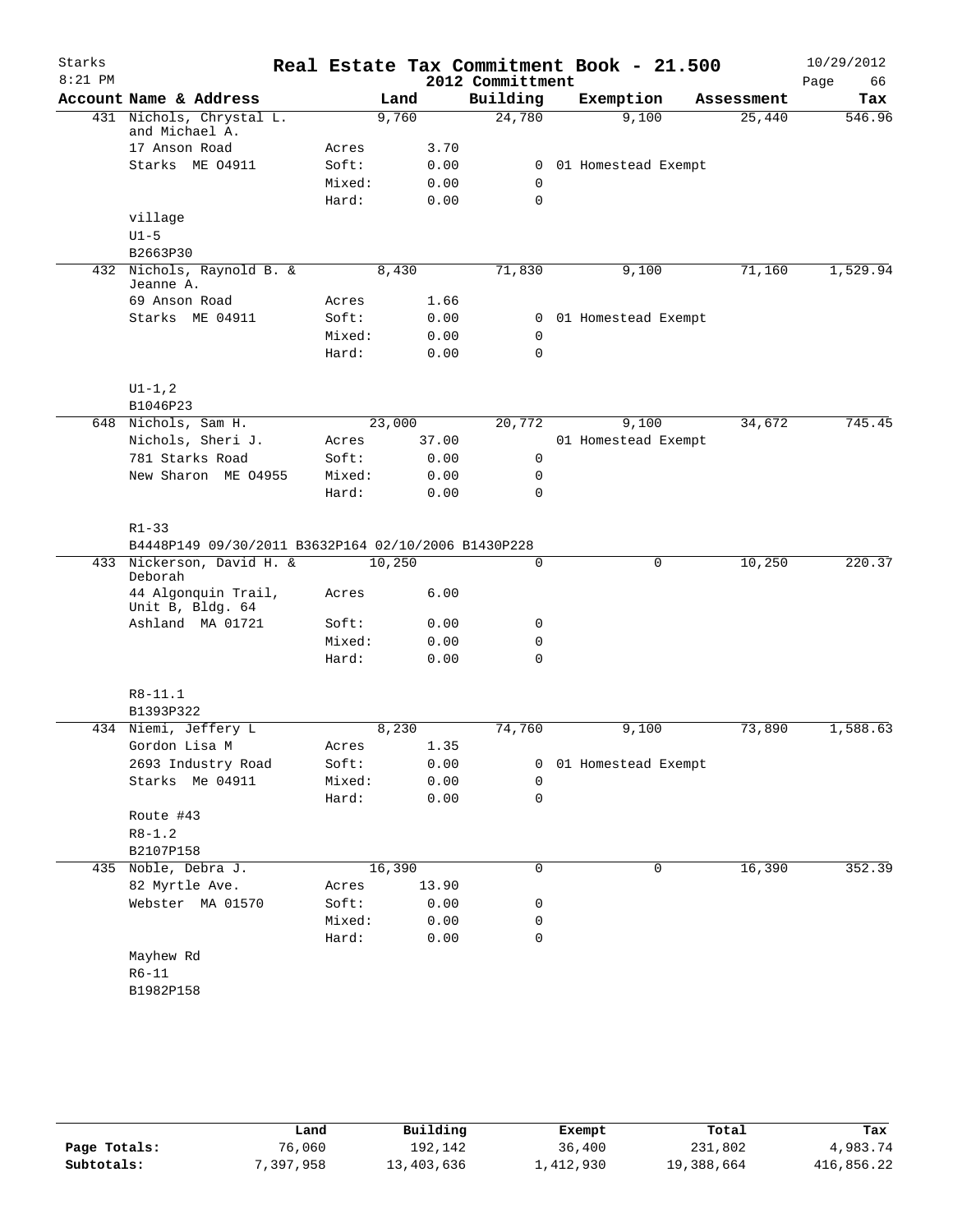| Starks       |                                        |                                |              |                              | Real Estate Tax Commitment Book - 21.500 |          |            | 10/29/2012        |
|--------------|----------------------------------------|--------------------------------|--------------|------------------------------|------------------------------------------|----------|------------|-------------------|
| $8:21$ PM    | Account Name & Address                 |                                | Land         | 2012 Committment<br>Building | Exemption                                |          | Assessment | 67<br>Page<br>Tax |
|              | 140 Nolfi, Edward F.                   |                                | 14,220       | $\mathbf 0$                  |                                          | $\Omega$ | 14,220     | 305.73            |
|              | Nolfi, Kathleen A.                     | Acres                          | 12.10        |                              |                                          |          |            |                   |
|              | 66 Fisher Street                       | Soft:                          | 0.00         | 0                            |                                          |          |            |                   |
|              | Norwood MA 02062                       | Mixed:                         | 0.00         | 0                            |                                          |          |            |                   |
|              |                                        | Hard:                          | 0.00         | $\mathbf 0$                  |                                          |          |            |                   |
|              | $R6 - 2.12$                            |                                |              |                              |                                          |          |            |                   |
|              | B883P1018                              |                                |              |                              |                                          |          |            |                   |
|              | 436 Norton, David L.                   |                                | 8,300        | $\mathbf 0$                  |                                          | 0        | 8,300      | 178.45            |
|              | Norton Sheryl A.                       | Acres                          | 3.00         |                              |                                          |          |            |                   |
|              | 71 Files Road                          | Soft:                          | 0.00         | 0                            |                                          |          |            |                   |
|              | New Vineyard ME 04956                  | Mixed:                         | 0.00         | 0                            |                                          |          |            |                   |
|              |                                        | Hard:                          | 0.00         | $\mathbf 0$                  |                                          |          |            |                   |
|              | $R3 - 38.1$                            |                                |              |                              |                                          |          |            |                   |
|              | B2962P16                               |                                |              |                              |                                          |          |            | 428.92            |
|              | 437 Norton, Dayle A.                   |                                | 15,150       | 4,800                        |                                          | 0        | 19,950     |                   |
|              | c/o Angela Smith                       | Acres                          | 12.00        |                              |                                          |          |            |                   |
|              | 59 Blind Road<br>Livermore Falls<br>МE | Soft:<br>Mixed:                | 0.00<br>0.00 | 0<br>0                       |                                          |          |            |                   |
|              | 04254                                  |                                |              |                              |                                          |          |            |                   |
|              |                                        | Hard:                          | 0.00         | $\mathbf 0$                  |                                          |          |            |                   |
|              | Rt. 134 Farmington Rd.                 |                                |              |                              |                                          |          |            |                   |
|              | $R8 - 5$                               |                                |              |                              |                                          |          |            |                   |
|              | B1273P152                              |                                | 16,750       | 131,880                      |                                          |          | 139,530    |                   |
|              | 690 Norton, Erin E.                    |                                |              |                              | 9,100                                    |          |            | 2,999.90          |
|              | Norton, Jared M.                       | Acres                          | 16.00        |                              | 01 Homestead Exempt                      |          |            |                   |
|              | 398 Anson Road                         | Soft:                          | 0.00<br>0.00 | $\mathbf 0$                  |                                          |          |            |                   |
|              | Starks ME 04911                        | Mixed:<br>Hard:                | 0.00         | 0<br>$\mathbf 0$             |                                          |          |            |                   |
|              | $R11 - 4.4$                            |                                |              |                              |                                          |          |            |                   |
|              | B3531P248 06/06/2005                   |                                |              |                              |                                          |          |            |                   |
|              | 252 Norton, Jordon David               |                                | 5,930        | 28,200                       | 9,100                                    |          | 25,030     | 538.15            |
|              | Hartigan, Julia R.                     | Acres                          | 0.55         |                              |                                          |          |            |                   |
|              | 12 Anson Road                          | Soft:                          | 0.00         | 0                            | 01 Homestead Exempt                      |          |            |                   |
|              | Starks ME 04911                        | Mixed:                         | 0.00         | 0                            |                                          |          |            |                   |
|              |                                        | Hard:                          | 0.00         | $\mathsf 0$                  |                                          |          |            |                   |
|              | Main St.                               |                                |              |                              |                                          |          |            |                   |
|              | $U2 - 27$                              |                                |              |                              |                                          |          |            |                   |
|              |                                        | B3939P294 11/19/2007 B2360P217 |              |                              |                                          |          |            |                   |
|              | 565 Norton, Jared M                    |                                | 14,630       | 9,960                        |                                          | 0        | 24,590     | 528.68            |
|              | 398 Anson Rd.                          | Acres                          | 11.20        |                              |                                          |          |            |                   |
|              | Starks ME 04911                        | Soft:                          | 0.00         | 0                            |                                          |          |            |                   |
|              |                                        | Mixed:                         | 0.00         | 0                            |                                          |          |            |                   |
|              |                                        | Hard:                          | 0.00         | $\mathbf 0$                  |                                          |          |            |                   |
|              | $R7 - 11.1$                            |                                |              |                              |                                          |          |            |                   |
|              | B3196P134                              |                                |              |                              |                                          |          |            |                   |
| 438          | Nunes, Roderick & Diane<br>М.          |                                | 21,250       | 17,640                       |                                          | 0        | 38,890     | 836.13            |
|              | 1 County Lane                          | Acres                          | 30.00        |                              |                                          |          |            |                   |
|              | Hope RI 02831                          | Soft:                          | 0.00         | 0                            |                                          |          |            |                   |
|              |                                        | Mixed:                         | 0.00         | 0                            |                                          |          |            |                   |
|              |                                        | Hard:                          | 0.00         | $\mathbf 0$                  |                                          |          |            |                   |
|              | West Mills Road                        |                                |              |                              |                                          |          |            |                   |
|              | $R5-19.3$                              |                                |              |                              |                                          |          |            |                   |
|              | B1341P23                               |                                |              |                              |                                          |          |            |                   |
|              |                                        | Land                           | Building     |                              | Exempt                                   |          | Total      | Tax               |
| Page Totals: |                                        | 96,230                         | 192,480      |                              | 18,200                                   |          | 270,510    | 5,815.96          |
| Subtotals:   |                                        | 7,494,188                      | 13,596,116   |                              | 1,431,130                                |          | 19,659,174 | 422,672.18        |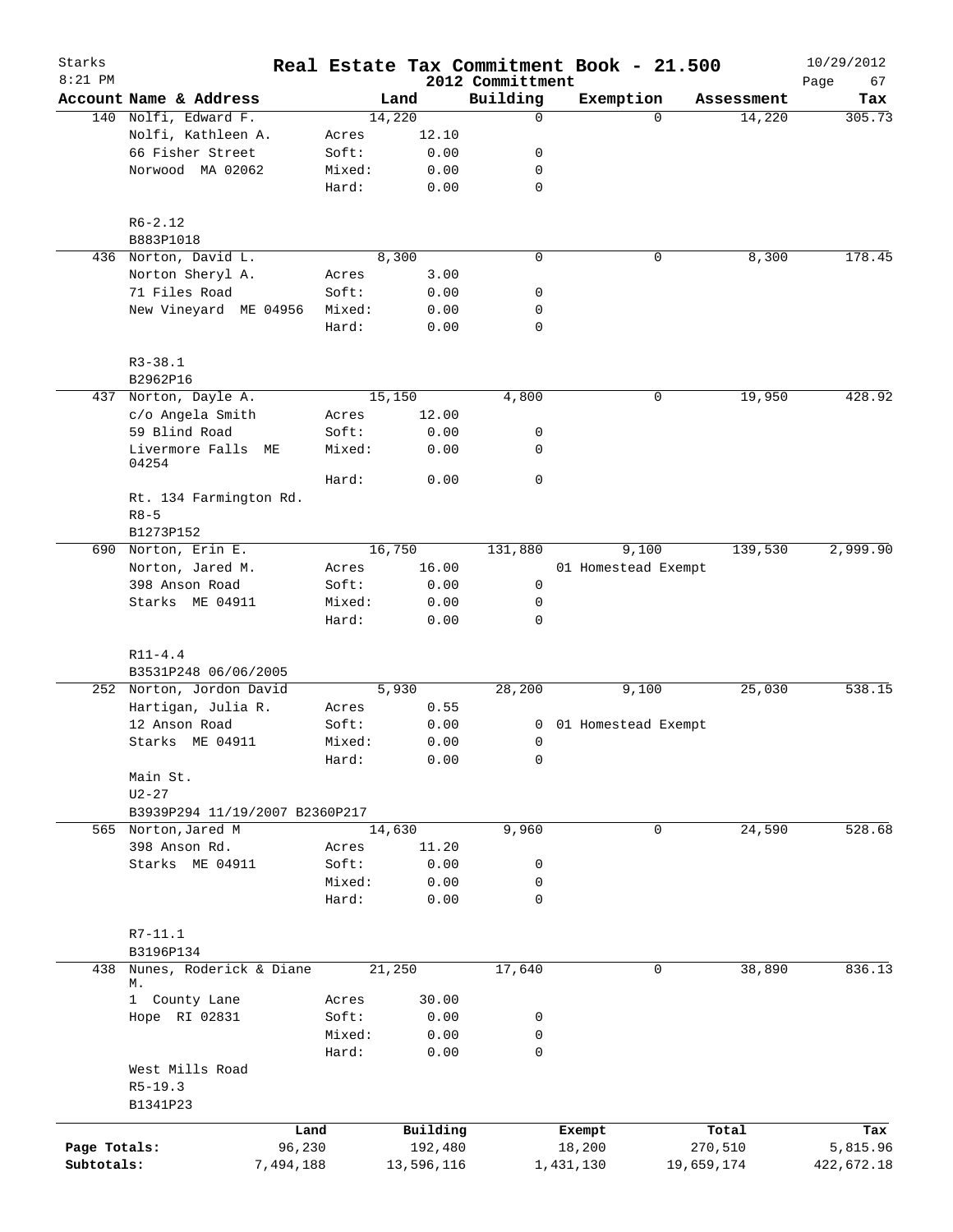| Starks       |                                                    |        |            |                              | Real Estate Tax Commitment Book - 21.500 |            | 10/29/2012        |
|--------------|----------------------------------------------------|--------|------------|------------------------------|------------------------------------------|------------|-------------------|
| $8:21$ PM    | Account Name & Address                             |        | Land       | 2012 Committment<br>Building | Exemption                                | Assessment | Page<br>68<br>Tax |
|              | 247 Obert, Robert                                  |        | 22,000     | 90,500                       | $\Omega$                                 | 112,500    | 2,418.75          |
|              | Obert, Jennifer                                    | Acres  | 33.00      |                              |                                          |            |                   |
|              | 37 Gray Birch Drive                                | Soft:  | 0.00       | 0                            |                                          |            |                   |
|              | Augusta ME 04330                                   | Mixed: | 0.00       | 0                            |                                          |            |                   |
|              |                                                    | Hard:  | 0.00       | $\mathbf 0$                  |                                          |            |                   |
|              | $R7 - 19$                                          |        |            |                              |                                          |            |                   |
|              | B3818P303 03/05/2007 B3703P15 06/28/2006 B1473P294 |        |            |                              |                                          |            |                   |
|              | 81 O'Conner, Dennis P.                             |        | 9,630      | 6,720                        | 0                                        | 16,350     | 351.53            |
|              | 178 Limac Circle                                   | Acres  | 3.50       |                              |                                          |            |                   |
|              | Center Conway NH 03813 Soft:                       |        | 0.00       | 0                            |                                          |            |                   |
|              |                                                    | Mixed: | 0.00       | 0<br>$\mathbf 0$             |                                          |            |                   |
|              |                                                    | Hard:  | 0.00       |                              |                                          |            |                   |
|              | $R3 - 29$<br>B3991P259 04/17/2008 B1262P4          |        |            |                              |                                          |            |                   |
|              | 439 O'Donald, Gale                                 |        | 8,850      | 13,320                       | 9,100                                    | 13,070     | 281.01            |
|              | 1767 New Sharon Road                               | Acres  | 2.30       |                              |                                          |            |                   |
|              | Starks ME 04911                                    | Soft:  | 0.00       | $\mathbf{0}$                 | 01 Homestead Exempt                      |            |                   |
|              |                                                    | Mixed: | 0.00       | 0                            |                                          |            |                   |
|              |                                                    | Hard:  | 0.00       | 0                            |                                          |            |                   |
|              | Route #134                                         |        |            |                              |                                          |            |                   |
|              | $R8 - 3$                                           |        |            |                              |                                          |            |                   |
|              | B2255P185                                          |        |            |                              |                                          |            |                   |
|              | 440 O'Hara, Francais G.                            |        | 15,280     | 40,490                       | 0                                        | 55,770     | 1,199.05          |
|              | 60 Oxford Road                                     | Acres  | 12.20      |                              |                                          |            |                   |
|              | Dracut MA 01826                                    | Soft:  | 0.00       | 0                            |                                          |            |                   |
|              |                                                    | Mixed: | 0.00       | 0                            |                                          |            |                   |
|              |                                                    | Hard:  | 0.00       | $\Omega$                     |                                          |            |                   |
|              | West Mills Road                                    |        |            |                              |                                          |            |                   |
|              | $R7 - 11.5A$<br>B2459P220                          |        |            |                              |                                          |            |                   |
|              | 442 Olafson Sr., Anders N.                         |        | 10,800     | 84,780                       | 9,100                                    | 86,480     | 1,859.32          |
|              | Olafson, Karleen                                   | Acres  | 5.30       |                              | 01 Homestead Exempt                      |            |                   |
|              | 350 Branns Mills Road                              | Soft:  | 0.00       | 0                            |                                          |            |                   |
|              | Starks ME 04911                                    | Mixed: | 0.00       | 0                            |                                          |            |                   |
|              |                                                    | Hard:  | 0.00       | 0                            |                                          |            |                   |
|              | Brann Mills Rd.<br>$R1-21$                         |        |            |                              |                                          |            |                   |
|              | B3798P219 12/22/2006 B2541P141                     |        |            |                              |                                          |            |                   |
|              | 448 Oliver, Carla J.                               |        | 9,300      | 0                            | 0                                        | 9,300      | 199.95            |
|              | 182 Chicken Street                                 | Acres  | 3.00       |                              |                                          |            |                   |
|              | Starks ME 04911                                    | Soft:  | 0.00       | 0                            |                                          |            |                   |
|              |                                                    | Mixed: | 0.00       | 0                            |                                          |            |                   |
|              |                                                    | Hard:  | 0.00       | 0                            |                                          |            |                   |
|              | $R3-19.2$                                          |        |            |                              |                                          |            |                   |
|              | B1661P23                                           |        |            |                              |                                          |            |                   |
|              | 443 Oliver, Ervin G. &<br>Marilyn L.               |        | 6,710      | 0                            | 0                                        | 6,710      | 144.26            |
|              | 3349 US HWY 280 West                               | Acres  | 2.00       |                              |                                          |            |                   |
|              | Vidalia GA 30474                                   | Soft:  | 0.00       | 0                            |                                          |            |                   |
|              |                                                    | Mixed: | 0.00       | 0                            |                                          |            |                   |
|              |                                                    | Hard:  | 0.00       | 0                            |                                          |            |                   |
|              | Route #43<br>$R2-1$<br>B854P773                    |        |            |                              |                                          |            |                   |
|              |                                                    |        |            |                              |                                          |            |                   |
|              | Land                                               |        | Building   |                              | Exempt                                   | Total      | Tax               |
| Page Totals: | 82,570                                             |        | 235,810    |                              | 18,200                                   | 300,180    | 6,453.87          |
| Subtotals:   | 7,576,758                                          |        | 13,831,926 |                              | 1,449,330                                | 19,959,354 | 429,126.05        |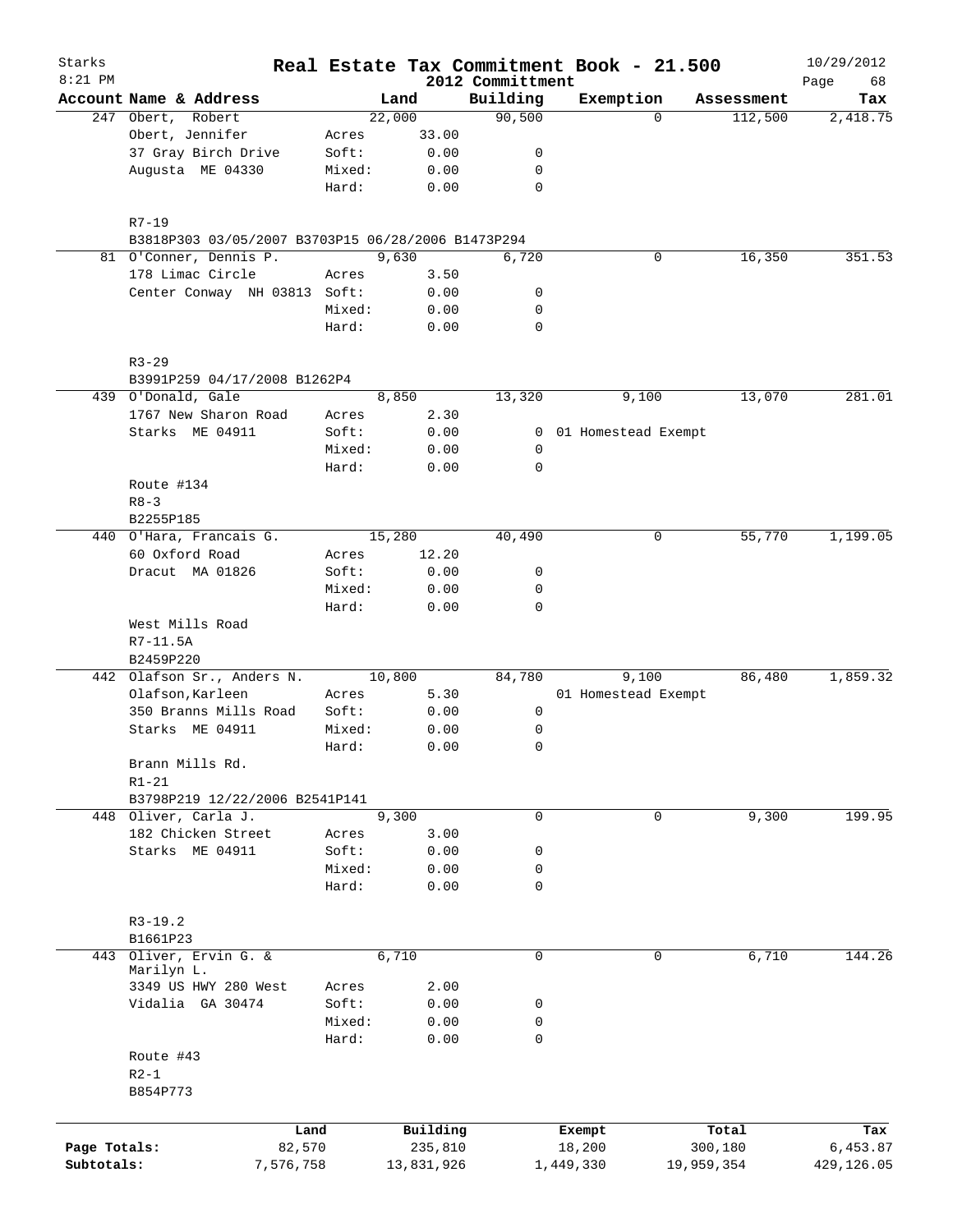| Starks       |                                |                 |            |              |                              |           | Real Estate Tax Commitment Book - 21.500 |            | 10/29/2012        |
|--------------|--------------------------------|-----------------|------------|--------------|------------------------------|-----------|------------------------------------------|------------|-------------------|
| $8:21$ PM    | Account Name & Address         |                 | Land       |              | 2012 Committment<br>Building |           | Exemption                                | Assessment | Page<br>69<br>Tax |
|              | 444 Oliver, Herbert E.         |                 | 5,000      |              | 20,450                       |           | 9,100                                    | 16,350     | 351.53            |
|              | Oliver Tina M.                 | Acres           |            | 0.25         |                              |           |                                          |            |                   |
|              | 1712 New Sharon Road           | Soft:           |            | 0.00         | 0                            |           | 01 Homestead Exempt                      |            |                   |
|              | Starks ME 04911                | Mixed:          |            | 0.00         | 0                            |           |                                          |            |                   |
|              |                                | Hard:           |            | 0.00         | $\mathsf{O}$                 |           |                                          |            |                   |
|              | $R2-5$                         |                 |            |              |                              |           |                                          |            |                   |
|              | B3214P158                      |                 |            |              |                              |           |                                          |            |                   |
|              | 236 Oliver, Marilyn L.         |                 | 11,100     |              | $\mathbf 0$                  |           | 0                                        | 11,100     | 238.65            |
|              | 3349 US HWY 280 West           | Acres           |            | 7.30         |                              |           |                                          |            |                   |
|              | Vidalia GA 30474               | Soft:           |            | 0.00         | 0                            |           |                                          |            |                   |
|              |                                | Mixed:          |            | 0.00         | 0                            |           |                                          |            |                   |
|              |                                | Hard:           |            | 0.00         | $\mathbf 0$                  |           |                                          |            |                   |
|              | $R2-2$                         |                 |            |              |                              |           |                                          |            |                   |
|              | B1026P2                        |                 |            |              |                              |           |                                          |            |                   |
|              | 445 Oliver, Marilyn L.         |                 | 7,200      |              | $\mathbf 0$                  |           | 0                                        | 7,200      | 154.80            |
|              | 3349 US HWY 280 West           | Acres           |            | 1.30         |                              |           |                                          |            |                   |
|              | Vidalia GA 30474               | Soft:           |            | 0.00         | 0                            |           |                                          |            |                   |
|              |                                | Mixed:          |            | 0.00         | 0                            |           |                                          |            |                   |
|              |                                | Hard:           |            | 0.00         | $\mathsf{O}$                 |           |                                          |            |                   |
|              | $R8 - 1.3$                     |                 |            |              |                              |           |                                          |            |                   |
|              | B3341P315                      |                 |            |              |                              |           |                                          |            |                   |
|              | 447 Oliver, Richard E.         |                 | 18,800     |              | 31,440                       |           | 9,100                                    | 41,140     | 884.51            |
|              | 2197 Industry RD.              | Acres           |            | 20.20        |                              |           |                                          |            |                   |
|              | Starks ME 04911                | Soft:           |            | 0.00         | 0                            |           | 01 Homestead Exempt                      |            |                   |
|              |                                | Mixed:          |            | 0.00         | 0                            |           |                                          |            |                   |
|              | Industry Rd<br>$R2-22, R2-23$  | Hard:           |            | 0.00         | $\mathbf 0$                  |           |                                          |            |                   |
|              | B3040P215 11/20/2002 B1947P180 |                 |            |              |                              |           |                                          |            |                   |
|              | 441 O'Reilly, Benjamin H.      |                 | 28,750     |              | 17,250                       |           | 0                                        | 46,000     | 989.00            |
|              | 19 Burnham Rd                  | Acres           |            | 60.00        |                              |           |                                          |            |                   |
|              | Gorham ME 04038                | Soft:           |            | 0.00         | 0                            |           |                                          |            |                   |
|              |                                | Mixed:          |            | 0.00         | 0                            |           |                                          |            |                   |
|              |                                | Hard:           |            | 0.00         | $\mathbf 0$                  |           |                                          |            |                   |
|              | $R8 - 6$                       |                 |            |              |                              |           |                                          |            |                   |
|              | B1622P166                      |                 |            |              |                              |           |                                          |            |                   |
|              | 449 Orfanos, Efthimios         |                 | 13,050     |              | 0                            |           | $\mathbf 0$                              | 13,050     | 280.58            |
|              | Orfanos Ekaterini              | Acres           |            | 10.30        |                              |           |                                          |            |                   |
|              | 18 Colgate Rd                  | Soft:           |            | 0.00         | 0                            |           |                                          |            |                   |
|              | Beverly MA 01915               | Mixed:          |            | 0.00         | 0                            |           |                                          |            |                   |
|              |                                | Hard:           |            | 0.00         | $\mathbf 0$                  |           |                                          |            |                   |
|              | Mayhew Road                    |                 |            |              |                              |           |                                          |            |                   |
|              | $R6 - 1.1$                     |                 |            |              |                              |           |                                          |            |                   |
|              | B2915P227                      |                 |            |              |                              |           |                                          |            |                   |
|              | 450 Orfanos, Efthimios         |                 | 12,920     |              | $\mathbf 0$                  |           | $\mathbf 0$                              | 12,920     | 277.78            |
|              | Orfanos Ekaterini              | Acres           |            | 10.10        |                              |           |                                          |            |                   |
|              | 18 Colgate Rd                  | Soft:           |            | 0.00         | 0                            |           |                                          |            |                   |
|              |                                |                 |            |              |                              |           |                                          |            |                   |
|              | Beverly MA 01915               | Mixed:<br>Hard: |            | 0.00<br>0.00 | 0<br>$\mathbf 0$             |           |                                          |            |                   |
|              | $R6 - 1.2$                     |                 |            |              |                              |           |                                          |            |                   |
|              | B2915P227                      |                 |            |              |                              |           |                                          |            |                   |
|              |                                | Land            |            | Building     |                              |           | Exempt                                   | Total      | Tax               |
| Page Totals: |                                | 96,820          |            | 69,140       |                              |           | 18,200                                   | 147,760    | 3,176.85          |
| Subtotals:   |                                | 7,673,578       | 13,901,066 |              |                              | 1,467,530 |                                          | 20,107,114 | 432,302.90        |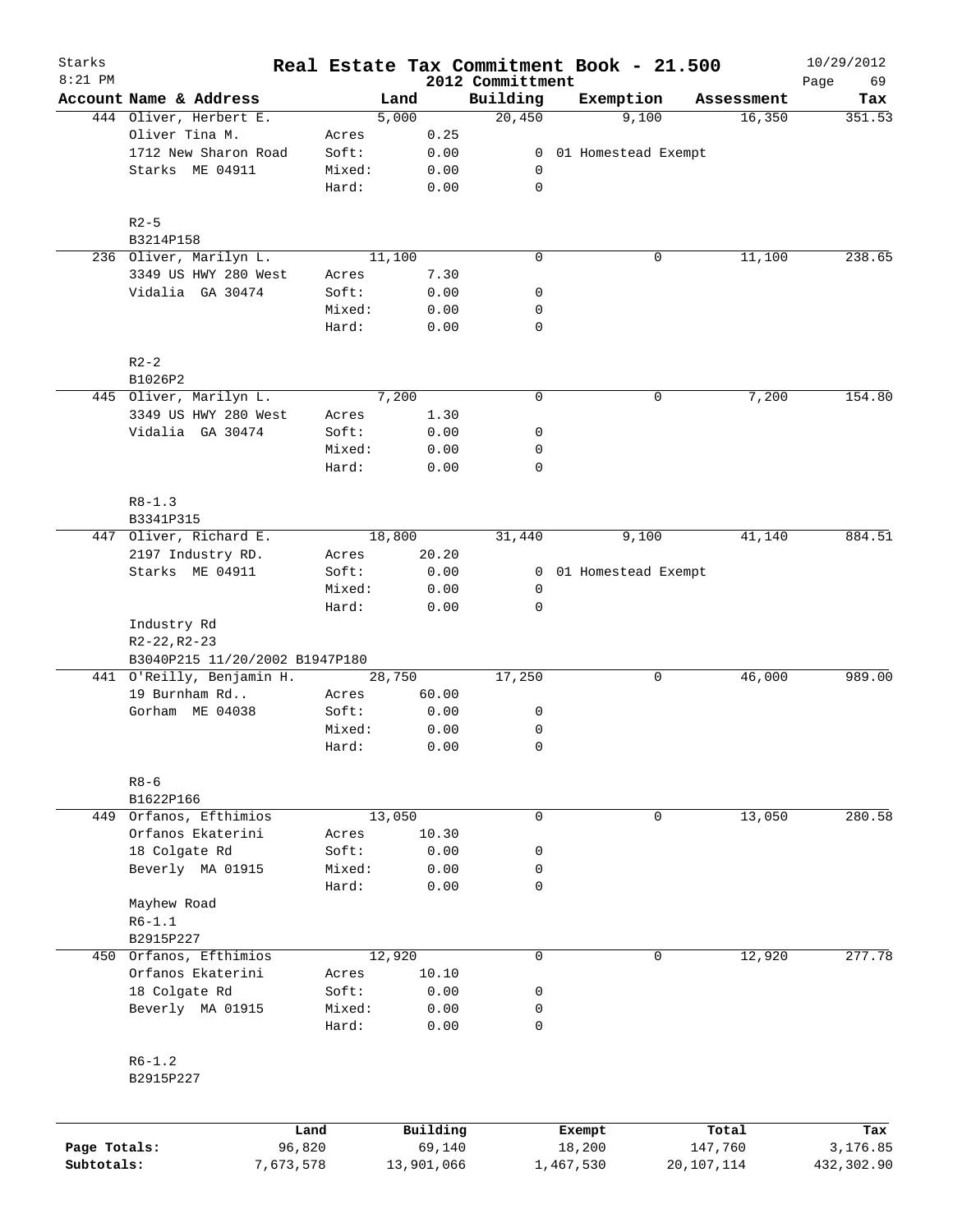| Starks<br>$8:21$ PM |                               |        |            | 2012 Committment | Real Estate Tax Commitment Book - 21.500 |                    | 10/29/2012        |
|---------------------|-------------------------------|--------|------------|------------------|------------------------------------------|--------------------|-------------------|
|                     | Account Name & Address        |        | Land       | Building         | Exemption                                | Assessment         | Page<br>70<br>Tax |
|                     | 451 Orfanos, Efthimios M      |        | 12,920     | $\mathbf 0$      |                                          | $\Omega$<br>12,920 | 277.78            |
|                     | Orfanos Ekaterini             | Acres  | 10.10      |                  |                                          |                    |                   |
|                     | 18 Colgate Rd                 | Soft:  | 0.00       | 0                |                                          |                    |                   |
|                     | Beverly MA 01915              | Mixed: | 0.00       | 0                |                                          |                    |                   |
|                     |                               | Hard:  | 0.00       | $\mathbf 0$      |                                          |                    |                   |
|                     | Mayhew Road                   |        |            |                  |                                          |                    |                   |
|                     | $R6-1.3$                      |        |            |                  |                                          |                    |                   |
|                     | B2915P227                     |        |            |                  |                                          |                    |                   |
| 452                 | Orlowski, Steve &             |        | 15,150     | 9,800            |                                          | 24,950<br>0        | 536.42            |
|                     | Marilyn                       |        |            |                  |                                          |                    |                   |
|                     | Orlowski, Marilyn             | Acres  | 12.00      |                  |                                          |                    |                   |
|                     | 17 Reo                        | Soft:  | 0.00       | 0                |                                          |                    |                   |
|                     | West Peabody MA 01960         | Mixed: | 0.00       | $\mathbf 0$      |                                          |                    |                   |
|                     |                               | Hard:  | 0.00       | $\mathbf 0$      |                                          |                    |                   |
|                     | Rt. #43                       |        |            |                  |                                          |                    |                   |
|                     | $R2 - 42$                     |        |            |                  |                                          |                    |                   |
|                     | B2054P43                      |        |            |                  |                                          |                    |                   |
|                     | 453 Osathanondh MD., Rapin    |        | 9,710      | 0                |                                          | 0<br>9,710         | 208.77            |
|                     | 1 Pickerel Terrace            | Acres  | 5.17       |                  |                                          |                    |                   |
|                     | Wellesley MA 02482            | Soft:  | 0.00       | 0                |                                          |                    |                   |
|                     |                               | Mixed: | 0.00       | 0                |                                          |                    |                   |
|                     |                               | Hard:  | 0.00       | $\mathbf 0$      |                                          |                    |                   |
|                     |                               |        |            |                  |                                          |                    |                   |
|                     | $R6 - 22.3$                   |        |            |                  |                                          |                    |                   |
|                     | B1311P279                     |        |            |                  |                                          |                    |                   |
|                     | 454 Osathanondh MD., Rapin    |        | 22,750     | $\mathbf 0$      |                                          | 22,750<br>0        | 489.12            |
|                     | 1 Pickerel Terrace            | Acres  | 40.00      |                  |                                          |                    |                   |
|                     |                               | Soft:  | 0.00       | 0                |                                          |                    |                   |
|                     | Wellesley MA 02482            | Mixed: | 0.00       | $\mathbf 0$      |                                          |                    |                   |
|                     |                               |        |            | $\mathbf 0$      |                                          |                    |                   |
|                     |                               | Hard:  | 0.00       |                  |                                          |                    |                   |
|                     |                               |        |            |                  |                                          |                    |                   |
|                     | $R6 - 22.5$                   |        |            |                  |                                          |                    |                   |
|                     | B1311P279                     |        |            |                  |                                          |                    |                   |
|                     | 456 Osgood, Wanda             |        | 25,050     | 37,402           | 9,100                                    | 53,352             | 1,147.07          |
|                     | P.O. Box 50                   | Acres  | 45.21      |                  |                                          |                    |                   |
|                     | Anson ME 04911                | Soft:  | 0.00       | 0                | 01 Homestead Exempt                      |                    |                   |
|                     |                               | Mixed: | 0.00       | 0                |                                          |                    |                   |
|                     |                               | Hard:  | 0.00       | 0                |                                          |                    |                   |
|                     |                               |        |            |                  |                                          |                    |                   |
|                     | $R8 - 38 - 4$                 |        |            |                  |                                          |                    |                   |
|                     | B2934P88                      |        |            |                  |                                          |                    |                   |
| 457                 | Ostrand, Carl V. Estate<br>οf |        | 10,470     | 21,960           |                                          | 32,430<br>0        | 697.24            |
|                     | Hawes, Alison M.              | Acres  | 4.80       |                  |                                          |                    |                   |
|                     | 157 Middle Road               | Soft:  | 0.00       | 0                |                                          |                    |                   |
|                     | Fairfield ME 04937            |        |            |                  |                                          |                    |                   |
|                     |                               | Mixed: | 0.00       | 0<br>0           |                                          |                    |                   |
|                     |                               | Hard:  | 0.00       |                  |                                          |                    |                   |
|                     |                               |        |            |                  |                                          |                    |                   |
|                     | $R4 - 23.4$                   |        |            |                  |                                          |                    |                   |
|                     | B4373P209 02/14/2011          |        |            |                  |                                          |                    |                   |
|                     | 458 Ouellette, Kenneth W      |        | 28,000     | 0                |                                          | 28,000<br>0        | 602.00            |
|                     | Emery Matthew P.              | Acres  | 61.00      |                  |                                          |                    |                   |
|                     | 3 High Bluff Lane             | Soft:  | 0.00       | 0                |                                          |                    |                   |
|                     | Scarborough ME 04074          | Mixed: | 0.00       | 0                |                                          |                    |                   |
|                     |                               | Hard:  | 0.00       | 0                |                                          |                    |                   |
|                     | Route 134                     |        |            |                  |                                          |                    |                   |
|                     | $R2 - 38.1$                   |        |            |                  |                                          |                    |                   |
|                     | B2176P135                     |        |            |                  |                                          |                    |                   |
|                     | Land                          |        | Building   |                  | Exempt                                   | Total              | Tax               |
| Page Totals:        | 124,050                       |        | 69,162     |                  | 9,100                                    | 184,112            | 3,958.40          |
| Subtotals:          | 7,797,628                     |        | 13,970,228 |                  | 1,476,630                                | 20, 291, 226       | 436, 261.30       |
|                     |                               |        |            |                  |                                          |                    |                   |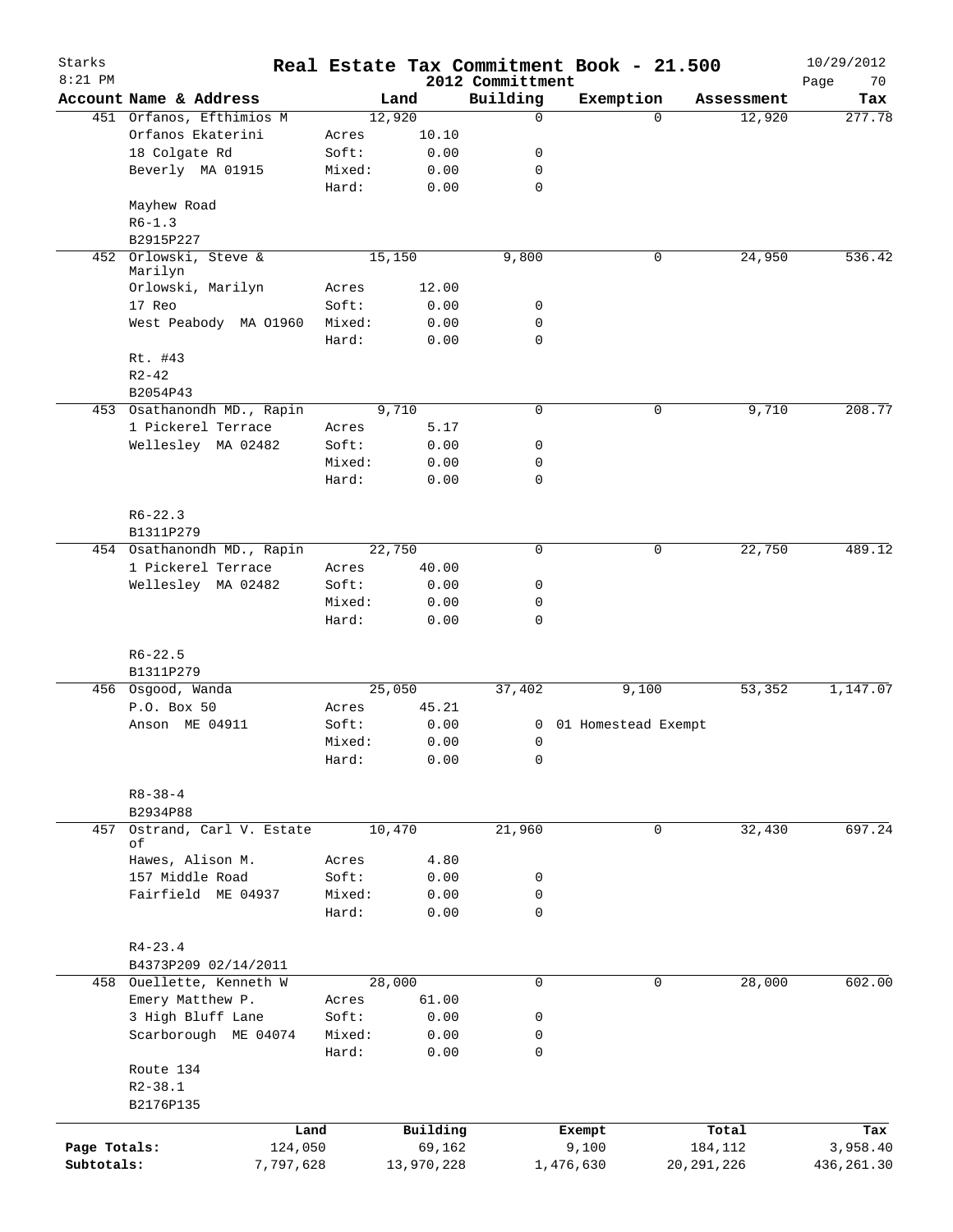| Account Name & Address<br>459 Ouellette, Kenneth W.<br>Richard E. White Robert Acres<br>E. Horr, William H.<br>Frankl<br>3 High Bluff Lane<br>Scarborough ME 04093<br>$R2 - 38.1C$<br>B3346P192<br>460 Pachedo, David R. | 10,600<br>Soft:<br>Mixed:<br>Hard:                                                                                                                          | Land<br>5.00<br>0.00<br>0.00<br>0.00                                                           | Building<br>23,390<br>0<br>0<br>$\mathbf 0$ | Exemption<br>$\Omega$                                                                                                                                                       | Assessment<br>33,990 | Page<br>Tax<br>730.79                               |
|--------------------------------------------------------------------------------------------------------------------------------------------------------------------------------------------------------------------------|-------------------------------------------------------------------------------------------------------------------------------------------------------------|------------------------------------------------------------------------------------------------|---------------------------------------------|-----------------------------------------------------------------------------------------------------------------------------------------------------------------------------|----------------------|-----------------------------------------------------|
|                                                                                                                                                                                                                          |                                                                                                                                                             |                                                                                                |                                             |                                                                                                                                                                             |                      |                                                     |
|                                                                                                                                                                                                                          |                                                                                                                                                             |                                                                                                |                                             |                                                                                                                                                                             |                      |                                                     |
|                                                                                                                                                                                                                          |                                                                                                                                                             |                                                                                                |                                             |                                                                                                                                                                             |                      |                                                     |
|                                                                                                                                                                                                                          |                                                                                                                                                             |                                                                                                |                                             |                                                                                                                                                                             |                      |                                                     |
|                                                                                                                                                                                                                          |                                                                                                                                                             |                                                                                                |                                             |                                                                                                                                                                             |                      |                                                     |
|                                                                                                                                                                                                                          |                                                                                                                                                             |                                                                                                |                                             |                                                                                                                                                                             |                      |                                                     |
|                                                                                                                                                                                                                          |                                                                                                                                                             |                                                                                                |                                             |                                                                                                                                                                             |                      |                                                     |
|                                                                                                                                                                                                                          |                                                                                                                                                             |                                                                                                |                                             |                                                                                                                                                                             |                      |                                                     |
|                                                                                                                                                                                                                          | 14,630                                                                                                                                                      |                                                                                                | 12,000                                      | 0                                                                                                                                                                           | 26,630               | 572.54                                              |
| Pachedo Suzanne L.                                                                                                                                                                                                       | Acres                                                                                                                                                       | 11.20                                                                                          |                                             |                                                                                                                                                                             |                      |                                                     |
| 246 John Franklin Rd.                                                                                                                                                                                                    | Soft:                                                                                                                                                       |                                                                                                | 0                                           |                                                                                                                                                                             |                      |                                                     |
| Hope RI 02831                                                                                                                                                                                                            | Mixed:                                                                                                                                                      |                                                                                                | 0                                           |                                                                                                                                                                             |                      |                                                     |
|                                                                                                                                                                                                                          | Hard:                                                                                                                                                       |                                                                                                | $\mathbf 0$                                 |                                                                                                                                                                             |                      |                                                     |
| $R5-19.3A$                                                                                                                                                                                                               |                                                                                                                                                             |                                                                                                |                                             |                                                                                                                                                                             |                      |                                                     |
|                                                                                                                                                                                                                          |                                                                                                                                                             |                                                                                                |                                             |                                                                                                                                                                             |                      |                                                     |
|                                                                                                                                                                                                                          |                                                                                                                                                             |                                                                                                |                                             |                                                                                                                                                                             |                      | 615.67                                              |
|                                                                                                                                                                                                                          |                                                                                                                                                             |                                                                                                |                                             |                                                                                                                                                                             |                      |                                                     |
|                                                                                                                                                                                                                          |                                                                                                                                                             |                                                                                                |                                             |                                                                                                                                                                             |                      |                                                     |
|                                                                                                                                                                                                                          |                                                                                                                                                             |                                                                                                |                                             |                                                                                                                                                                             |                      |                                                     |
|                                                                                                                                                                                                                          |                                                                                                                                                             |                                                                                                |                                             |                                                                                                                                                                             |                      |                                                     |
| $U2 - 7$                                                                                                                                                                                                                 |                                                                                                                                                             |                                                                                                |                                             |                                                                                                                                                                             |                      |                                                     |
|                                                                                                                                                                                                                          |                                                                                                                                                             |                                                                                                |                                             |                                                                                                                                                                             |                      |                                                     |
| 462 Palmer, James W                                                                                                                                                                                                      |                                                                                                                                                             |                                                                                                |                                             |                                                                                                                                                                             |                      | 403.12                                              |
| Box 261 Chicken Street                                                                                                                                                                                                   | Acres                                                                                                                                                       |                                                                                                |                                             |                                                                                                                                                                             |                      |                                                     |
| Starks ME 04911                                                                                                                                                                                                          | Soft:                                                                                                                                                       |                                                                                                |                                             |                                                                                                                                                                             |                      |                                                     |
|                                                                                                                                                                                                                          | Mixed:                                                                                                                                                      |                                                                                                | 0                                           |                                                                                                                                                                             |                      |                                                     |
|                                                                                                                                                                                                                          | Hard:                                                                                                                                                       |                                                                                                | $\mathbf 0$                                 |                                                                                                                                                                             |                      |                                                     |
| Chicken St.                                                                                                                                                                                                              |                                                                                                                                                             |                                                                                                |                                             |                                                                                                                                                                             |                      |                                                     |
| B2667P167                                                                                                                                                                                                                |                                                                                                                                                             |                                                                                                |                                             |                                                                                                                                                                             |                      |                                                     |
|                                                                                                                                                                                                                          |                                                                                                                                                             |                                                                                                | $\mathbf 0$                                 | 0                                                                                                                                                                           |                      | 244.24                                              |
|                                                                                                                                                                                                                          |                                                                                                                                                             |                                                                                                |                                             |                                                                                                                                                                             |                      |                                                     |
|                                                                                                                                                                                                                          |                                                                                                                                                             |                                                                                                |                                             |                                                                                                                                                                             |                      |                                                     |
|                                                                                                                                                                                                                          |                                                                                                                                                             |                                                                                                |                                             |                                                                                                                                                                             |                      |                                                     |
|                                                                                                                                                                                                                          | Hard:                                                                                                                                                       |                                                                                                | 0                                           |                                                                                                                                                                             |                      |                                                     |
| $R3 - 22$                                                                                                                                                                                                                |                                                                                                                                                             |                                                                                                |                                             |                                                                                                                                                                             |                      |                                                     |
| B1387P315                                                                                                                                                                                                                |                                                                                                                                                             |                                                                                                |                                             |                                                                                                                                                                             |                      |                                                     |
| 466 Patenaude, Alan                                                                                                                                                                                                      |                                                                                                                                                             | 0                                                                                              | 9,600                                       | 0                                                                                                                                                                           | 9,600                | 206.40                                              |
| 141 Felkner Hill Road<br>Starks ME 04911                                                                                                                                                                                 |                                                                                                                                                             |                                                                                                |                                             |                                                                                                                                                                             |                      |                                                     |
| Faulkner Hill Rd.<br>R8-38-140N<br>B1297P187                                                                                                                                                                             |                                                                                                                                                             |                                                                                                |                                             |                                                                                                                                                                             |                      |                                                     |
|                                                                                                                                                                                                                          | B2063P129<br>70 Packard, Carrie<br>2874 West River Road<br>Sidney ME 04330<br>$R4-1$<br>464 Parrillo, Dennis V.<br>63 St.ubtown Rd.<br>Hope Valley RI 02832 | Acres<br>Soft:<br>Mixed:<br>Hard:<br>B4383P29 04/06/2011 B1103P137<br>Acres<br>Soft:<br>Mixed: | 8,980<br>8,650<br>11,360                    | 0.00<br>0.00<br>0.00<br>19,656<br>2.50<br>0.00<br>0<br>0.00<br>0<br>$\mathbf 0$<br>0.00<br>19,200<br>2.00<br>0.00<br>0.00<br>0.00<br>7.70<br>0.00<br>0<br>0.00<br>0<br>0.00 | 0<br>9,100           | 28,636<br>18,750<br>0 01 Homestead Exempt<br>11,360 |

|              | Land      | Building   | Exempt    | Total      | Tax        |
|--------------|-----------|------------|-----------|------------|------------|
|              |           |            |           |            |            |
| Page Totals: | 54,220    | 83,846     | 9,100     | 128,966    | 2,772.76   |
| Subtotals:   | 7,851,848 | 14,054,074 | 1,485,730 | 20,420,192 | 439,034.06 |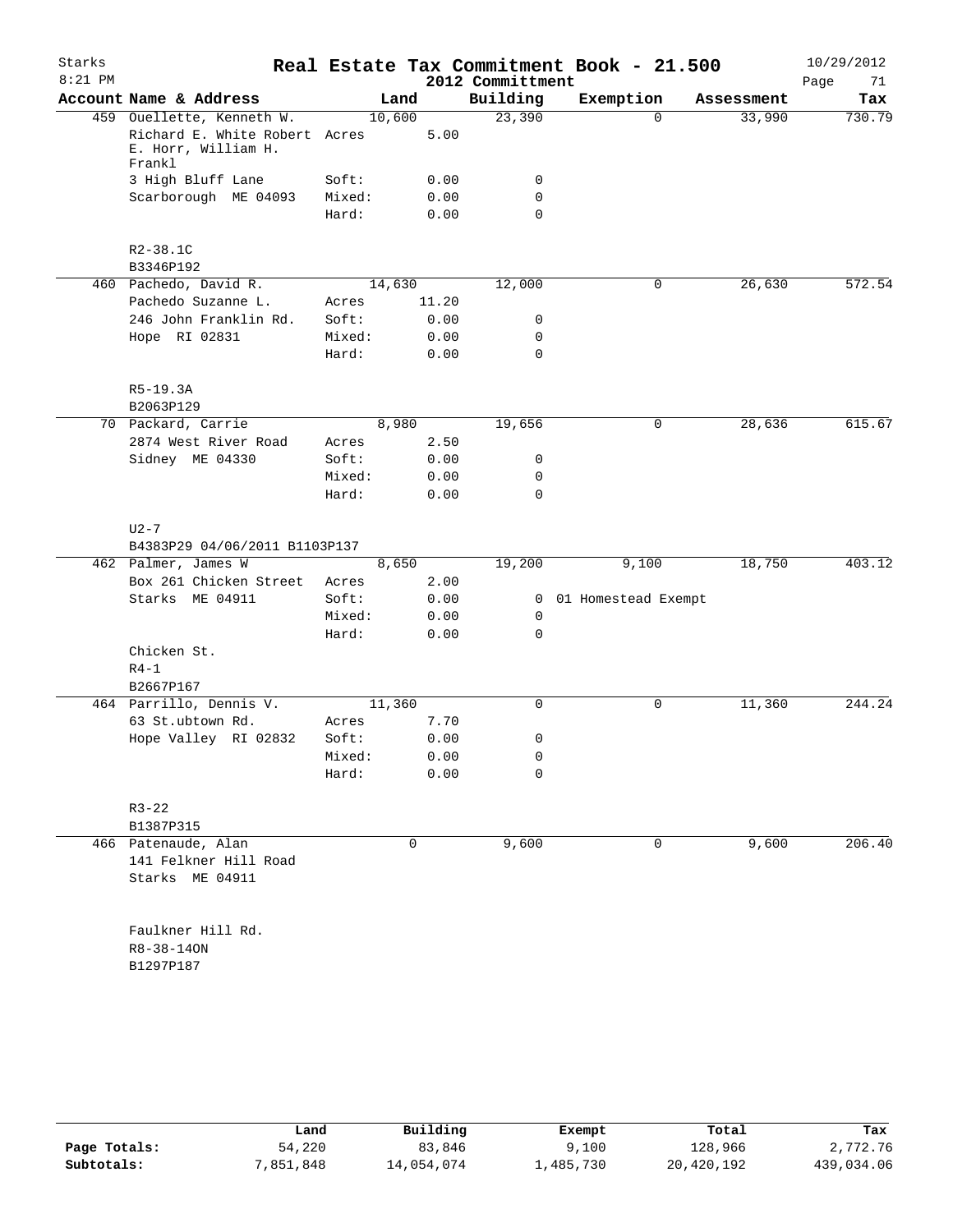| Starks<br>$8:21$ PM |                                                  |                 |        | 2012 Committment | Real Estate Tax Commitment Book - 21.500 |            | 10/29/2012<br>72<br>Page |
|---------------------|--------------------------------------------------|-----------------|--------|------------------|------------------------------------------|------------|--------------------------|
|                     | Account Name & Address                           |                 | Land   | Building         | Exemption                                | Assessment | Tax                      |
|                     | 465 Patenaude, Alan                              |                 | 14,180 | 9,600            | 9,100                                    | 14,680     | 315.62                   |
|                     | 141 Felkner Hill Road                            | Acres           | 10.50  |                  | 01 Homestead Exempt                      |            |                          |
|                     | Starks ME 04911                                  | Soft:           | 0.00   | 0                |                                          |            |                          |
|                     |                                                  | Mixed:          | 0.00   | 0                |                                          |            |                          |
|                     |                                                  | Hard:           | 0.00   | $\mathbf 0$      |                                          |            |                          |
|                     | Faulkner Hill Rd<br>Starks, Me<br>$R8 - 38 - 14$ |                 |        |                  |                                          |            |                          |
|                     | B3233P283                                        |                 |        |                  |                                          |            |                          |
|                     | 468 Patenaude, Donald<br>Joseph                  |                 | 10,980 | $\mathbf 0$      | 0                                        | 10,980     | 236.07                   |
|                     | P.O. Box 111                                     | Acres           | 7.12   |                  |                                          |            |                          |
|                     | Ashauay RI 02804                                 | Soft:           | 0.00   | 0                |                                          |            |                          |
|                     |                                                  | Mixed:<br>Hard: | 0.00   | 0<br>$\mathbf 0$ |                                          |            |                          |
|                     |                                                  |                 | 0.00   |                  |                                          |            |                          |
|                     | $R1 - 17.1$                                      |                 |        |                  |                                          |            |                          |
|                     | B3470P168 03/18/2005 B1511P261                   |                 |        |                  |                                          |            |                          |
|                     | 470 Patenaude, Marc                              |                 | 8,650  | 8,400            | 9,100                                    | 7,950      | 170.93                   |
|                     | P.O. Box Box 143                                 | Acres           | 2.00   |                  | 01 Homestead Exempt                      |            |                          |
|                     | Anson Me 04911                                   | Soft:           | 0.00   | 0                |                                          |            |                          |
|                     |                                                  | Mixed:          | 0.00   | 0                |                                          |            |                          |
|                     |                                                  | Hard:           | 0.00   | $\mathbf 0$      |                                          |            |                          |
|                     | Felkner Hill Rd<br>R8-38.15A                     |                 |        |                  |                                          |            |                          |
|                     | B3233P285                                        |                 |        |                  |                                          |            |                          |
|                     | 471 Patenaude, Rachel A                          |                 | 9,560  | 13,260           | 9,100                                    | 13,720     | 294.98                   |
|                     | 23 Emery Road                                    | Acres           | 3.40   |                  |                                          |            |                          |
|                     | Starks ME 04911                                  | Soft:           | 0.00   |                  | 0 01 Homestead Exempt                    |            |                          |
|                     |                                                  | Mixed:          | 0.00   | 0                |                                          |            |                          |
|                     |                                                  | Hard:           | 0.00   | $\mathbf 0$      |                                          |            |                          |
|                     | Emery Rd<br>$R3 - 30$                            |                 |        |                  |                                          |            |                          |
|                     | B3670P149 05/04/2006 B3634P79 02/16/2006 B2656P7 |                 |        |                  |                                          |            |                          |
|                     | 472 Patten, Bruce K&Cheryl<br>W                  |                 | 16,750 | $\mathbf 0$      | 0                                        | 16,750     | 360.12                   |
|                     | 1161 E. Pond Rd                                  | Acres           | 16.00  |                  |                                          |            |                          |
|                     | Smithfield ME 04978                              | Soft:           | 0.00   | 0                |                                          |            |                          |
|                     |                                                  | Mixed:          | 0.00   | 0                |                                          |            |                          |
|                     |                                                  | Hard:           | 0.00   | 0                |                                          |            |                          |
|                     | $R8 - 33$                                        |                 |        |                  |                                          |            |                          |
|                     | B1885P35                                         |                 |        |                  |                                          |            |                          |
| 473                 | Patten, Bruce K. &<br>Cheryl W.                  |                 | 7,000  | 0                | $\mathbf 0$                              | 7,000      | 150.50                   |
|                     | 1161 E. Pond Rd                                  | Acres           | 1.00   |                  |                                          |            |                          |
|                     | Smithfield ME 04978                              | Soft:           | 0.00   | 0                |                                          |            |                          |
|                     |                                                  | Mixed:          | 0.00   | 0                |                                          |            |                          |
|                     |                                                  | Hard:           | 0.00   | 0                |                                          |            |                          |
|                     | $R2 - 3$                                         |                 |        |                  |                                          |            |                          |
|                     | B1273P259                                        |                 |        |                  |                                          |            |                          |

|              | Land      | Building   | Exempt    | Total      | Tax        |
|--------------|-----------|------------|-----------|------------|------------|
| Page Totals: | 67,120    | 31,260     | 27,300    | 71,080     | 1,528.22   |
| Subtotals:   | 7,918,968 | 14,085,334 | 1,513,030 | 20,491,272 | 440,562.28 |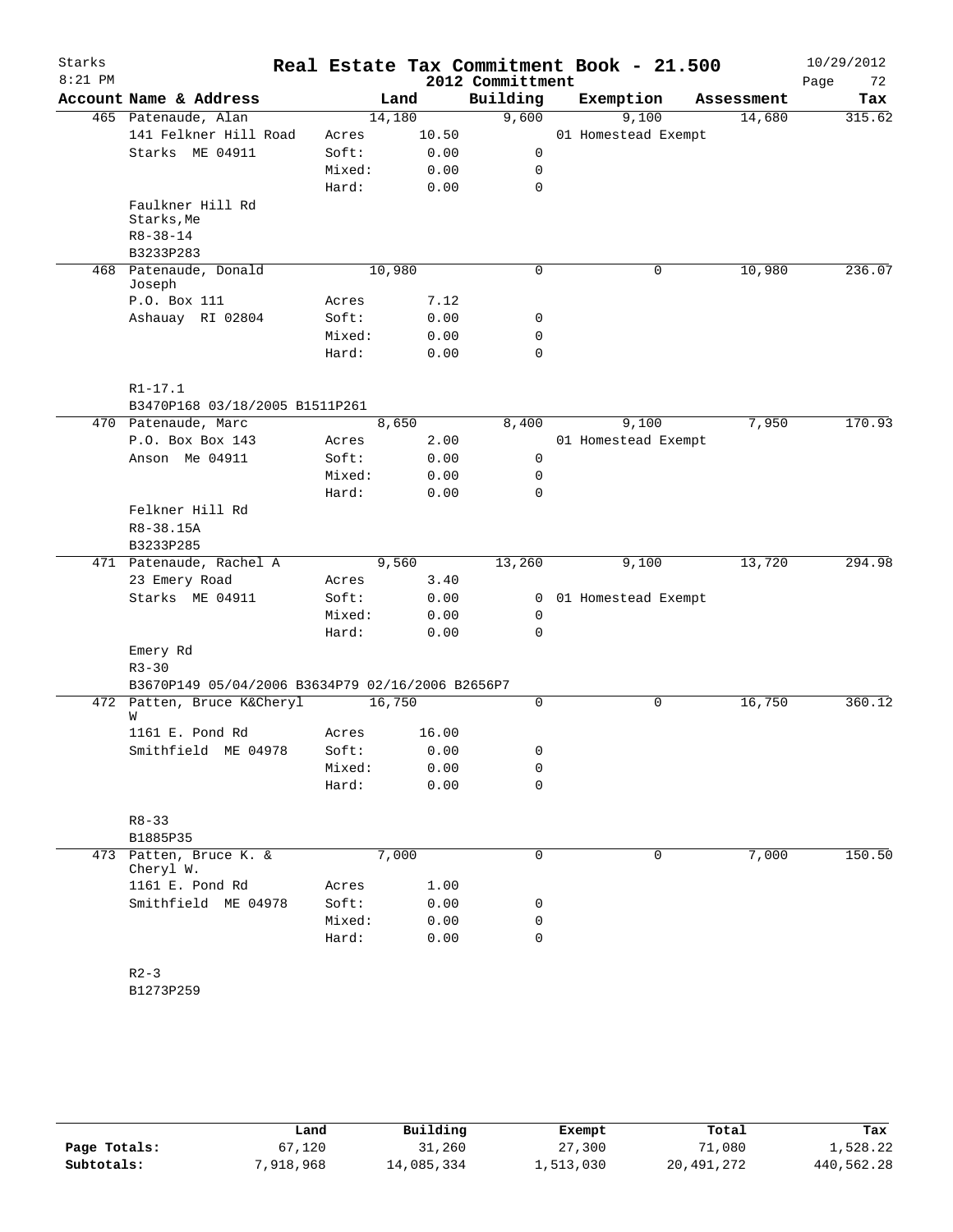| Starks                     |                                        |                 |                      |                              | Real Estate Tax Commitment Book - 21.500 |                       |            | 10/29/2012               |
|----------------------------|----------------------------------------|-----------------|----------------------|------------------------------|------------------------------------------|-----------------------|------------|--------------------------|
| $8:21$ PM                  | Account Name & Address                 |                 | Land                 | 2012 Committment<br>Building | Exemption                                |                       | Assessment | Page<br>73<br>Tax        |
|                            | 474 Patten, Bruce K.&Cheryl            |                 | 8,130                | 12,360                       |                                          | $\Omega$              | 20,490     | 440.54                   |
|                            | W                                      |                 |                      |                              |                                          |                       |            |                          |
|                            | 1161 E. Pond Rd<br>Smithfield ME 04978 | Acres           | 1.20                 | 0                            |                                          |                       |            |                          |
|                            |                                        | Soft:<br>Mixed: | 0.00<br>0.00         | 0                            |                                          |                       |            |                          |
|                            |                                        | Hard:           | 0.00                 | $\mathbf 0$                  |                                          |                       |            |                          |
|                            |                                        |                 |                      |                              |                                          |                       |            |                          |
|                            | $R8 - 34$                              |                 |                      |                              |                                          |                       |            |                          |
|                            | B1025P352                              |                 |                      |                              |                                          |                       |            |                          |
|                            | 174 Pawel Borowski                     |                 | 12,330               | 0                            |                                          | 0                     | 12,330     | 265.09                   |
|                            | Nubia Borowski                         | Acres           | 9.20                 |                              |                                          |                       |            |                          |
|                            | 11 Fathom Rd<br>Plymouth MA 02360      | Soft:<br>Mixed: | 0.00<br>0.00         | 0<br>0                       |                                          |                       |            |                          |
|                            |                                        | Hard:           | 0.00                 | $\mathbf 0$                  |                                          |                       |            |                          |
|                            |                                        |                 |                      |                              |                                          |                       |            |                          |
|                            | $R12-11.1-4$                           |                 |                      |                              |                                          |                       |            |                          |
|                            | B3778P312 11/14/2006                   |                 |                      |                              |                                          |                       |            |                          |
|                            | 475 Pelletier, Ann                     |                 | 9,600                | 0                            |                                          | 0                     | 9,600      | 206.40                   |
|                            | 514 Kemp Street                        | Acres           | 5.00                 |                              |                                          |                       |            |                          |
|                            | Eden NC 27288                          | Soft:           | 0.00                 | 0                            |                                          |                       |            |                          |
|                            |                                        | Mixed:          | 0.00                 | 0                            |                                          |                       |            |                          |
|                            | New Sharon Rd                          | Hard:           | 0.00                 | 0                            |                                          |                       |            |                          |
|                            | $R1 - 34.1$                            |                 |                      |                              |                                          |                       |            |                          |
|                            | B2435P306                              |                 |                      |                              |                                          |                       |            |                          |
|                            | 476 Pelletier, Ann M                   |                 | 13,960               | $\mathbf 0$                  |                                          | 0                     | 13,960     | 300.14                   |
|                            | Griffin Joseph Raymond                 | Acres           | 11.70                |                              |                                          |                       |            |                          |
|                            | 514 Kemp Street                        | Soft:           | 0.00                 | 0                            |                                          |                       |            |                          |
|                            | Eden NC 27288                          | Mixed:          | 0.00                 | 0                            |                                          |                       |            |                          |
|                            |                                        | Hard:           | 0.00                 | $\mathbf 0$                  |                                          |                       |            |                          |
|                            | New Sharon Rd                          |                 |                      |                              |                                          |                       |            |                          |
|                            | Greenleafid                            |                 |                      |                              |                                          |                       |            |                          |
|                            | $R1 - 34.6$                            |                 |                      |                              |                                          |                       |            |                          |
|                            | B2435P306                              |                 |                      |                              |                                          |                       |            |                          |
|                            | 477 Pelletier, George                  |                 | 9,600                | 0                            |                                          | 0                     | 9,600      | 206.40                   |
|                            | Pelletier Ann.                         | Acres           | 5.00                 |                              |                                          |                       |            |                          |
|                            | 514 Kemp Street                        | Soft:           | 0.00                 | 0                            |                                          |                       |            |                          |
|                            | Eden NC 27288                          | Mixed:          | 0.00                 | 0                            |                                          |                       |            |                          |
|                            |                                        | Hard:           | 0.00                 | 0                            |                                          |                       |            |                          |
|                            | $R1 - 34.2$                            |                 |                      |                              |                                          |                       |            |                          |
|                            | B3039P121                              |                 |                      |                              |                                          |                       |            |                          |
|                            | 478 Pelletier, Jeri-Ann                |                 | 13,850               | 61,290                       | 9,100                                    |                       | 66,040     | 1,419.86                 |
|                            | 1219 New Sharon Road                   | Acres           | 10.00                |                              | 01 Homestead Exempt                      |                       |            |                          |
|                            | Starks ME 04911                        | Soft:           | 0.00                 | 0                            |                                          |                       |            |                          |
|                            |                                        | Mixed:          | 0.00                 | 0                            |                                          |                       |            |                          |
|                            |                                        | Hard:           | 0.00                 | $\mathbf 0$                  |                                          |                       |            |                          |
|                            | $R1 - 34.3$                            |                 |                      |                              |                                          |                       |            |                          |
|                            | B3005P124                              |                 |                      |                              |                                          |                       |            |                          |
|                            | 480 Peppermint, Cary                   |                 | 13,840               | 11,405                       |                                          | 0                     | 25,245     | 542.77                   |
|                            | Nadir Christine                        | Acres           | 49.00                |                              |                                          |                       |            |                          |
|                            | 49 Farnham St.                         | Soft:           | 5.00                 | 642                          |                                          |                       |            |                          |
|                            | Cazenovia NY 13035                     | Mixed:          | 28.00                | 3,698                        |                                          |                       |            |                          |
|                            |                                        | Hard:           | 14.00                | 1,849                        |                                          |                       |            |                          |
|                            |                                        |                 |                      |                              |                                          |                       |            |                          |
|                            | $R2 - 24.14$                           |                 |                      |                              |                                          |                       |            |                          |
|                            | B1131P49                               |                 |                      |                              |                                          |                       |            |                          |
|                            |                                        | Land            | Building             |                              | Exempt                                   |                       | Total      | Tax                      |
| Page Totals:<br>Subtotals: | 81,310<br>8,000,278                    |                 | 85,055<br>14,170,389 |                              | 9,100<br>1,522,130                       | 157,265<br>20,648,537 |            | 3,381.20<br>443, 943. 48 |
|                            |                                        |                 |                      |                              |                                          |                       |            |                          |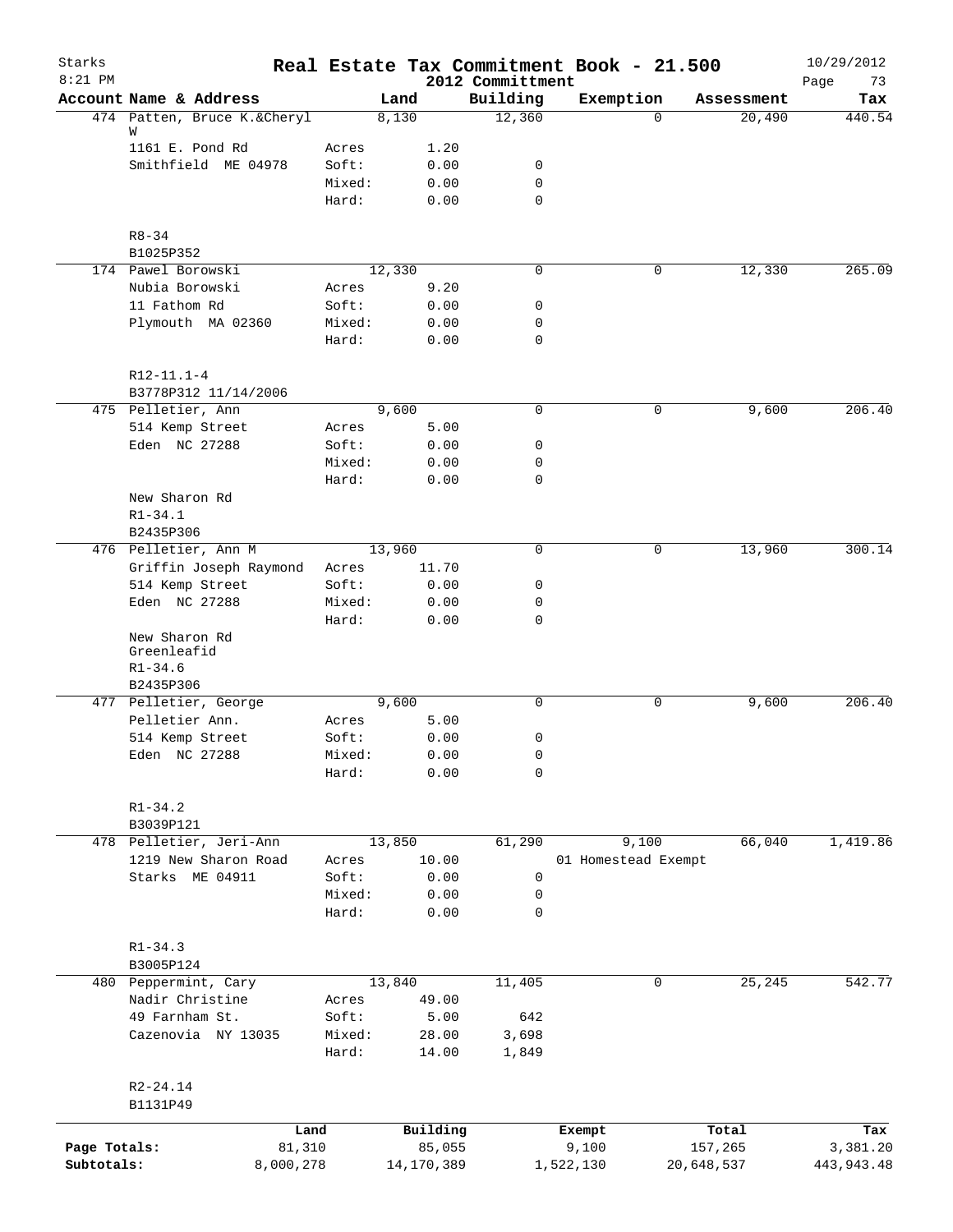| Starks<br>$8:21$ PM |                                  |                |               | 2012 Committment | Real Estate Tax Commitment Book - 21.500 |             |            | 10/29/2012<br>Page<br>74 |
|---------------------|----------------------------------|----------------|---------------|------------------|------------------------------------------|-------------|------------|--------------------------|
|                     | Account Name & Address           |                | Land          | Building         | Exemption                                |             | Assessment | Tax                      |
|                     | 481 Pereira, Joseph              | 11,690         |               | 90,820           |                                          | $\Omega$    | 102,510    | 2,203.96                 |
|                     | Pereira Linda                    | Acres          | 15.00         |                  |                                          |             |            |                          |
|                     | 22 Anthony St.                   | Soft:          | 0.00          | 0                |                                          |             |            |                          |
|                     | Berkley MA 02779                 | Mixed:         | 10.00         | 1,159            |                                          |             |            |                          |
|                     |                                  | Hard:          | 0.00          | 0                |                                          |             |            |                          |
|                     | Chicken St.                      |                |               |                  |                                          |             |            |                          |
|                     | $R3 - 30.2$                      |                |               |                  |                                          |             |            |                          |
|                     | B1446P338                        |                |               |                  |                                          |             |            |                          |
|                     | 482 Pereira, Linda               |                | 1,740         | 0                |                                          | 0           | 1,740      | 37.41                    |
|                     | Pereira Joseph<br>22 Anthony St. | Acres<br>Soft: | 15.00<br>0.00 |                  |                                          |             |            |                          |
|                     | Berkley MA 02779                 | Mixed:         | 15.00         | 0<br>1,739       |                                          |             |            |                          |
|                     |                                  | Hard:          | 0.00          | 0                |                                          |             |            |                          |
|                     | $R4 - 8$                         |                |               |                  |                                          |             |            |                          |
|                     | B2581P349                        |                |               |                  |                                          |             |            |                          |
|                     | 483 Perkins, Raymond, E.         | 18,780         |               | 26,428           | 9,100                                    |             | 36,108     | 776.32                   |
|                     | 203 Sawyers Mills Road           | Acres          | 20.13         |                  |                                          |             |            |                          |
|                     | Starks ME 04911                  | Soft:          | 0.00          | 0                | 01 Homestead Exempt                      |             |            |                          |
|                     |                                  | Mixed:         | 0.00          | 0                |                                          |             |            |                          |
|                     |                                  | Hard:          | 0.00          | 0                |                                          |             |            |                          |
|                     | West Mills Rd                    |                |               |                  |                                          |             |            |                          |
|                     | $R7 - 11.2$                      |                |               |                  |                                          |             |            |                          |
|                     | B2655P104                        |                |               |                  |                                          |             |            |                          |
|                     | 484 Perreult, Alfred R. Et<br>Al | 16,100         |               | 0                |                                          | 0           | 16,100     | 346.15                   |
|                     | Box 291                          | Acres          | 15.00         |                  |                                          |             |            |                          |
|                     | Orleans<br>MA 02653              | Soft:          | 0.00          | 0                |                                          |             |            |                          |
|                     |                                  | Mixed:         | 0.00          | 0                |                                          |             |            |                          |
|                     |                                  | Hard:          | 0.00          | 0                |                                          |             |            |                          |
|                     | $R6 - 19$                        |                |               |                  |                                          |             |            |                          |
|                     | B1144P42                         |                |               |                  |                                          |             |            |                          |
|                     | 485 Peters, Bruce                | 17,250         |               | 0                |                                          | 0           | 17,250     | 370.87                   |
|                     | 83 Mansfield Rd<br>Apt.215.      | Acres          | 18.00         |                  |                                          |             |            |                          |
|                     | New London CT 06320              | Soft:          | 0.00          | 0                |                                          |             |            |                          |
|                     |                                  | Mixed:         | 0.00          | 0                |                                          |             |            |                          |
|                     |                                  | Hard:          | 0.00          | 0                |                                          |             |            |                          |
|                     | $R11 - 16$                       |                |               |                  |                                          |             |            |                          |
|                     | B815P268                         |                |               |                  |                                          |             |            |                          |
|                     | 486 Peters, Bruce                | 22,750         |               | $\mathbf 0$      |                                          | $\mathbf 0$ | 22,750     | 489.12                   |
|                     | 83 Mansfield Rd<br>Apt.215.      | Acres          | 40.00         |                  |                                          |             |            |                          |
|                     | New London CT 06320              | Soft:          | 0.00          | 0                |                                          |             |            |                          |
|                     |                                  | Mixed:         | 0.00          | 0                |                                          |             |            |                          |
|                     |                                  | Hard:          | 0.00          | 0                |                                          |             |            |                          |
|                     | R11-15                           |                |               |                  |                                          |             |            |                          |
|                     | B1755P164                        |                |               |                  |                                          |             |            |                          |

|              | Land      | Building   | Exempt    | Total      | Tax          |
|--------------|-----------|------------|-----------|------------|--------------|
| Page Totals: | 88,310    | 117,248    | 9.100     | 196,458    | 4,223.83     |
| Subtotals:   | 8,088,588 | 14,287,637 | 1,531,230 | 20,844,995 | 448, 167. 31 |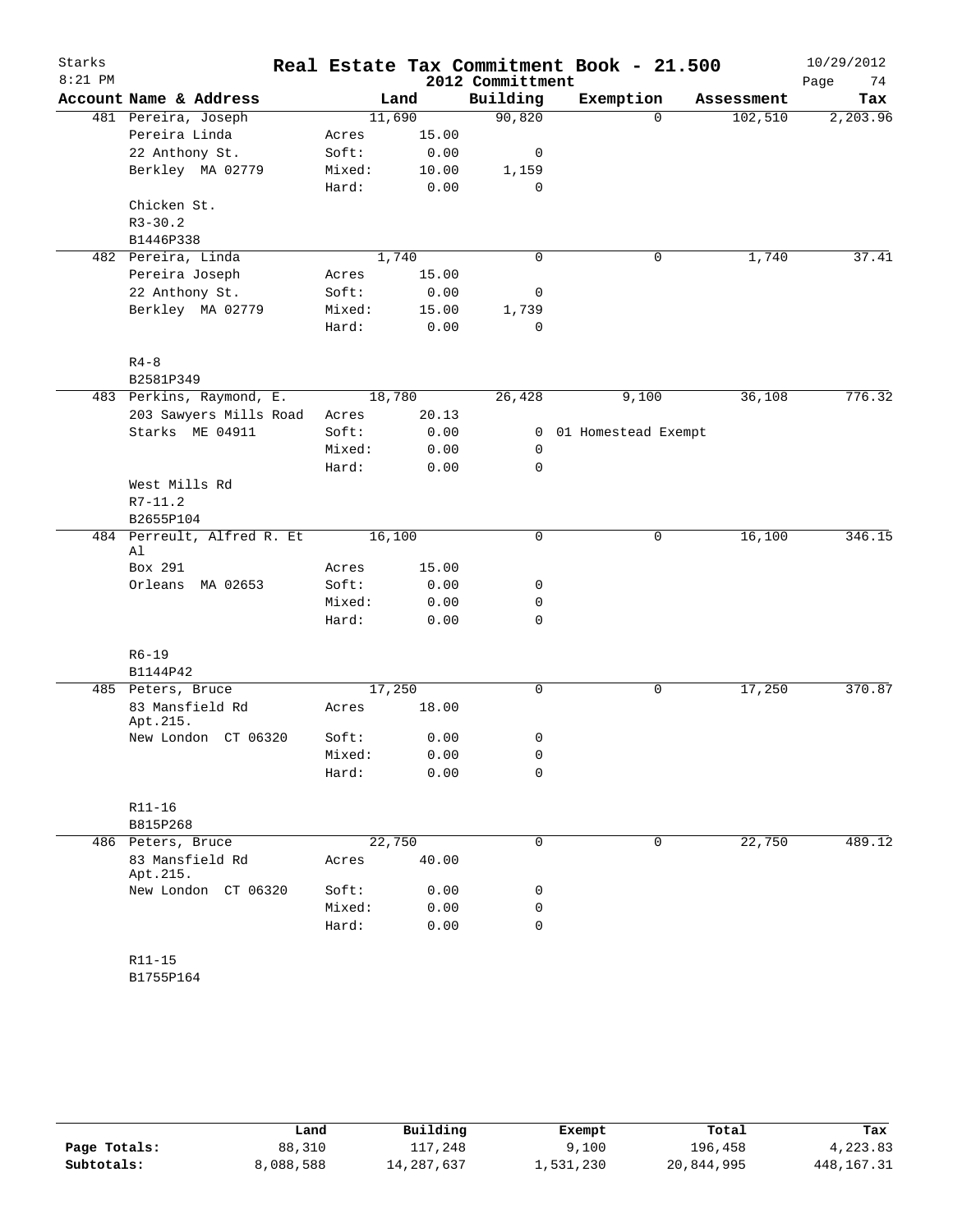| Starks    |                                     |        |        |                  | Real Estate Tax Commitment Book - 21.500 |            | 10/29/2012 |
|-----------|-------------------------------------|--------|--------|------------------|------------------------------------------|------------|------------|
| $8:21$ PM |                                     |        |        | 2012 Committment |                                          |            | 75<br>Page |
|           | Account Name & Address              |        | Land   | Building         | Exemption                                | Assessment | Tax        |
|           | 487 Peterson Family Trust           |        | 17,880 | 91,480           | 9,100                                    | 100, 260   | 2,155.59   |
|           | 13 Waugh Road                       | Acres  | 16.50  |                  |                                          |            |            |
|           | Starks ME 04911                     | Soft:  | 0.00   |                  | 0 01 Homestead Exempt                    |            |            |
|           |                                     | Mixed: | 0.00   | 0                |                                          |            |            |
|           |                                     | Hard:  | 0.00   | $\mathbf 0$      |                                          |            |            |
|           | $R11 - 8.1$                         |        |        |                  |                                          |            |            |
|           | B1652P102                           |        |        |                  |                                          |            |            |
|           | 489 Peterson Family Trust           |        | 19,500 | 0                | $\mathsf{O}$                             | 19,500     | 419.25     |
|           | 13 Waugh Road                       | Acres  | 27.00  |                  |                                          |            |            |
|           | Starks ME 04911                     | Soft:  | 0.00   | 0                |                                          |            |            |
|           |                                     | Mixed: | 0.00   | 0                |                                          |            |            |
|           |                                     | Hard:  | 0.00   | $\mathbf 0$      |                                          |            |            |
|           | Anson Road                          |        |        |                  |                                          |            |            |
|           | $R11-9$                             |        |        |                  |                                          |            |            |
|           | B564P357                            |        |        |                  |                                          |            |            |
|           | 488 Peterson Family Trust           |        | 14,800 | $\mathbf 0$      | $\mathbf 0$                              | 14,800     | 318.20     |
|           | 13 Waugh Road                       | Acres  | 13.00  |                  |                                          |            |            |
|           | Starks ME 04911                     | Soft:  | 0.00   | 0                |                                          |            |            |
|           |                                     | Mixed: | 0.00   | 0                |                                          |            |            |
|           |                                     | Hard:  | 0.00   | $\mathbf 0$      |                                          |            |            |
|           | $R11-6$                             |        |        |                  |                                          |            |            |
|           | B516P191                            |        |        |                  |                                          |            |            |
|           | 202 Peterson, Eric J. &<br>Laura R. |        | 15,150 | 64,080           | 0                                        | 79,230     | 1,703.45   |
|           | 33 South Street                     | Acres  | 11.00  |                  |                                          |            |            |
|           | Byfield MA 01922-1122               | Soft:  | 0.00   | 0                |                                          |            |            |
|           |                                     | Mixed: | 0.00   | 0                |                                          |            |            |
|           |                                     | Hard:  | 0.00   | $\mathbf 0$      |                                          |            |            |
|           | Chicken Street                      |        |        |                  |                                          |            |            |
|           | $R3 - 28$<br>B1660P3                |        |        |                  |                                          |            |            |
| 490       | Phillips et All, Laurie             |        | 9,140  | 11,520           | 0                                        | 20,660     | 444.19     |
|           | J.<br>1023 Rangley Road             | Acres  | 2.75   |                  |                                          |            |            |
|           | Phillips ME 04966                   | Soft:  | 0.00   |                  |                                          |            |            |
|           |                                     | Mixed: | 0.00   | 0                |                                          |            |            |
|           |                                     | Hard:  | 0.00   | 0<br>0           |                                          |            |            |
|           | New Sharon Rd.                      |        |        |                  |                                          |            |            |
|           | $R8 - 16.2$                         |        |        |                  |                                          |            |            |
|           | B2678P266                           |        |        |                  |                                          |            |            |
|           | 724 Phillips, Steven A. &           |        | 7,325  | 0                | 0                                        | 7,325      | 157.49     |
|           | Teresa B.<br>39 Cleveland Road      | Acres  | 1.50   |                  |                                          |            |            |
|           | Embden ME 04958                     | Soft:  | 0.00   | 0                |                                          |            |            |
|           |                                     | Mixed: | 0.00   | 0                |                                          |            |            |
|           |                                     | Hard:  | 0.00   | 0                |                                          |            |            |
|           |                                     |        |        |                  |                                          |            |            |
|           | $R5 - 31.1$                         |        |        |                  |                                          |            |            |

B4066P160 10/21/2008

|              | Land      | Building   | Exempt    | Total      | Tax        |
|--------------|-----------|------------|-----------|------------|------------|
| Page Totals: | 83,795    | 167,080    | 9,100     | 241,775    | 5,198.17   |
| Subtotals:   | 8,172,383 | 14,454,717 | 1,540,330 | 21,086,770 | 453,365.48 |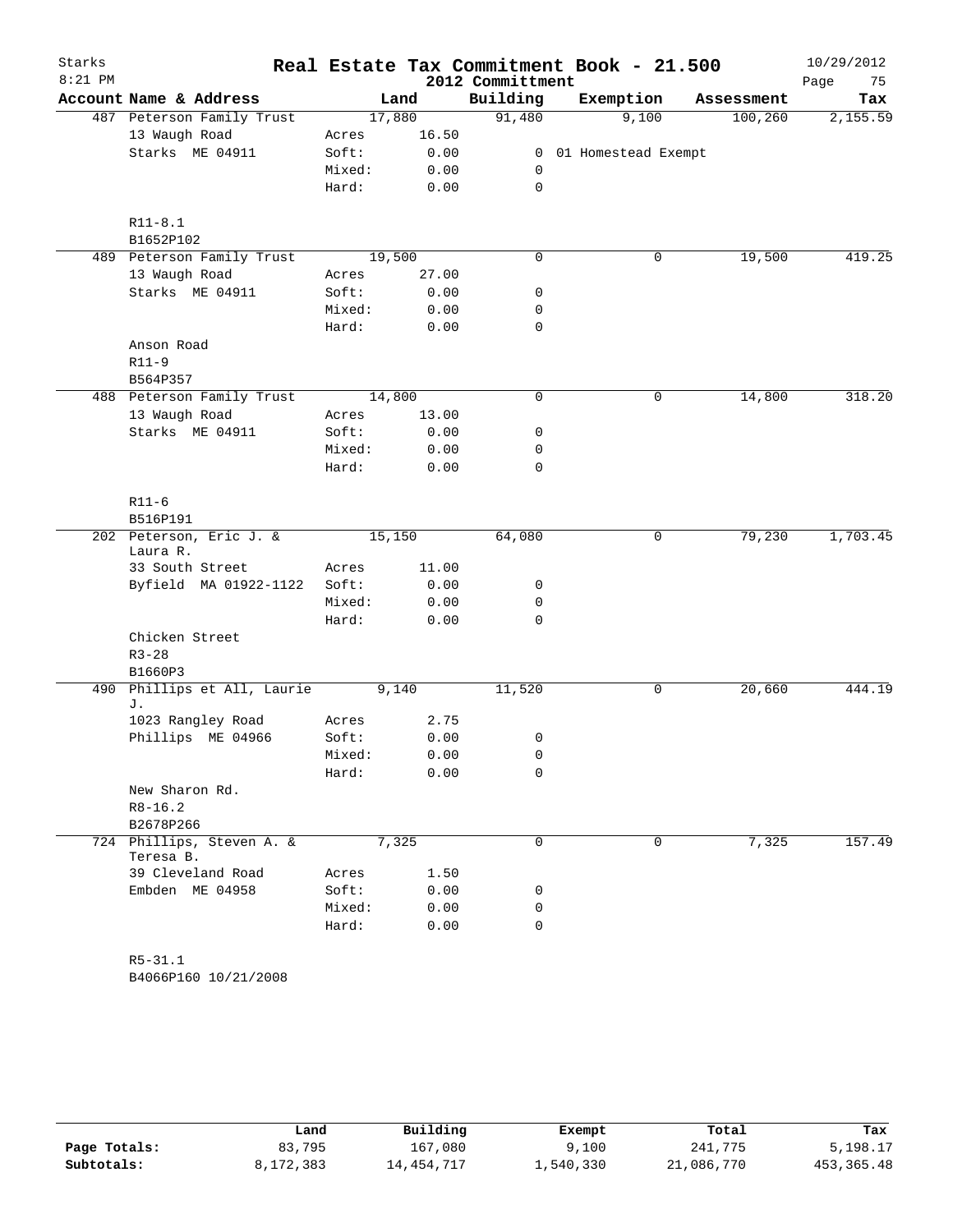| Starks<br>$8:21$ PM |                                                     |    |                |                 | 2012 Committment | Real Estate Tax Commitment Book - 21.500 |            | 10/29/2012<br>Page<br>76 |
|---------------------|-----------------------------------------------------|----|----------------|-----------------|------------------|------------------------------------------|------------|--------------------------|
|                     | Account Name & Address                              |    |                | Land            | Building         | Exemption                                | Assessment | Tax                      |
|                     | 542 Phoenix, Lolly                                  |    |                | 18,670          | 27,712           | $\Omega$                                 | 46,382     | 997.21                   |
|                     | P.O.Box 12<br>North New Portland                    | МE | Acres<br>Soft: | 23.69<br>0.00   | 0                |                                          |            |                          |
|                     | 04961                                               |    | Mixed:         | 0.00            | 0                |                                          |            |                          |
|                     |                                                     |    | Hard:          | 0.00            | $\mathbf 0$      |                                          |            |                          |
|                     | Sawyers Mills Rd<br>$R4 - 35$                       |    |                |                 |                  |                                          |            |                          |
|                     | B253P280                                            |    |                |                 |                  | 0                                        |            | 714.23                   |
|                     | 492 Piche, Bradley M.<br>Barnes Lorrin M.           |    | Acres          | 18,000<br>17.00 | 15,220           |                                          | 33,220     |                          |
|                     | 62 Linnea Ave                                       |    | Soft:          | 0.00            | 0                |                                          |            |                          |
|                     | Brockton MA 02301                                   |    | Mixed:         | 0.00            | 0                |                                          |            |                          |
|                     |                                                     |    | Hard:          | 0.00            | 0                |                                          |            |                          |
|                     | New Sharon Rd<br>$R8 - 9$                           |    |                |                 |                  |                                          |            |                          |
|                     | B2605P240                                           |    |                |                 |                  |                                          |            |                          |
|                     | 493 Pizzo, Angelo<br>Pizzo, Ann                     |    |                | 11,900          | 0                | 0                                        | 11,900     | 255.85                   |
|                     | 21 Garrison St                                      |    | Acres<br>Soft: | 7.00<br>0.00    | 0                |                                          |            |                          |
|                     | Cranston RI 02920                                   |    | Mixed:         | 0.00            | 0                |                                          |            |                          |
|                     |                                                     |    | Hard:          | 0.00            | 0                |                                          |            |                          |
|                     | $R5 - 3.2$<br>B1863P288                             |    |                |                 |                  |                                          |            |                          |
|                     | 494 Pond, Robert D El.                              |    |                | 21,000          | 27,000           | 0                                        | 48,000     | 1,032.00                 |
|                     | c/o Richard Pond                                    |    | Acres          | 29.00           |                  |                                          |            |                          |
|                     | 182 Casco Rd.                                       |    | Soft:          | 0.00            | 0                |                                          |            |                          |
|                     | Naples ME 04055                                     |    | Mixed:         | 0.00            | 0                |                                          |            |                          |
|                     |                                                     |    | Hard:          | 0.00            | 0                |                                          |            |                          |
|                     | Emery Road<br>$R3 - 30.1$                           |    |                |                 |                  |                                          |            |                          |
|                     | B1957P320                                           |    |                |                 |                  |                                          |            |                          |
|                     | 495 Porter, Dennis A.                               |    |                | 14,050          | 36,050           | 0                                        | 50,100     | 1,077.15                 |
|                     | P.O. Box 410                                        |    | Acres          | 10.30           |                  |                                          |            |                          |
|                     | Berlin MA 01503                                     |    | Soft:          | 0.00            | 0<br>0           |                                          |            |                          |
|                     |                                                     |    | Mixed:         | 0.00<br>0.00    | 0                |                                          |            |                          |
|                     | Mayhew Rd.                                          |    | Hard:          |                 |                  |                                          |            |                          |
|                     | $R7 - 10.1$                                         |    |                |                 |                  |                                          |            |                          |
|                     | B4468P149 11/23/2011 B3826P118 03/10/2007 B2169P319 |    |                |                 |                  |                                          |            |                          |
|                     | 732 Powers, Jessica                                 |    |                | 11,575          | 9,000            | 9,100                                    | 11,475     | 246.71                   |
|                     | PO Box 45                                           |    | Acres          | 6.50            |                  | 01 Homestead Exempt                      |            |                          |
|                     | Starks ME 04911                                     |    | Soft:          | 0.00            | 0                |                                          |            |                          |
|                     |                                                     |    | Mixed:         | 0.00            | 0                |                                          |            |                          |
|                     |                                                     |    | Hard:          | 0.00            | 0                |                                          |            |                          |
|                     | $R-3$ 32B                                           |    |                |                 |                  |                                          |            |                          |
|                     | 733 Powers, Jessica<br>PO Box 45                    |    |                | 7,650<br>2.00   | 0                | 0                                        | 7,650      | 164.48                   |
|                     | Starks ME 04911                                     |    | Acres<br>Soft: | 0.00            | 0                |                                          |            |                          |
|                     |                                                     |    | Mixed:         | 0.00            | 0                |                                          |            |                          |
|                     |                                                     |    | Hard:          | 0.00            | 0                |                                          |            |                          |
|                     | $R4 - 9B$                                           |    |                |                 |                  |                                          |            |                          |
|                     |                                                     |    |                |                 |                  |                                          |            |                          |
|                     |                                                     |    |                |                 |                  |                                          |            |                          |

|              | Land      | Building   | Exempt    | Total        | Tax        |
|--------------|-----------|------------|-----------|--------------|------------|
| Page Totals: | 102,845   | 114,982    | 9,100     | 208,727      | 4,487.63   |
| Subtotals:   | 8,275,228 | 14,569,699 | ⊥,549,430 | 21, 295, 497 | 457,853.11 |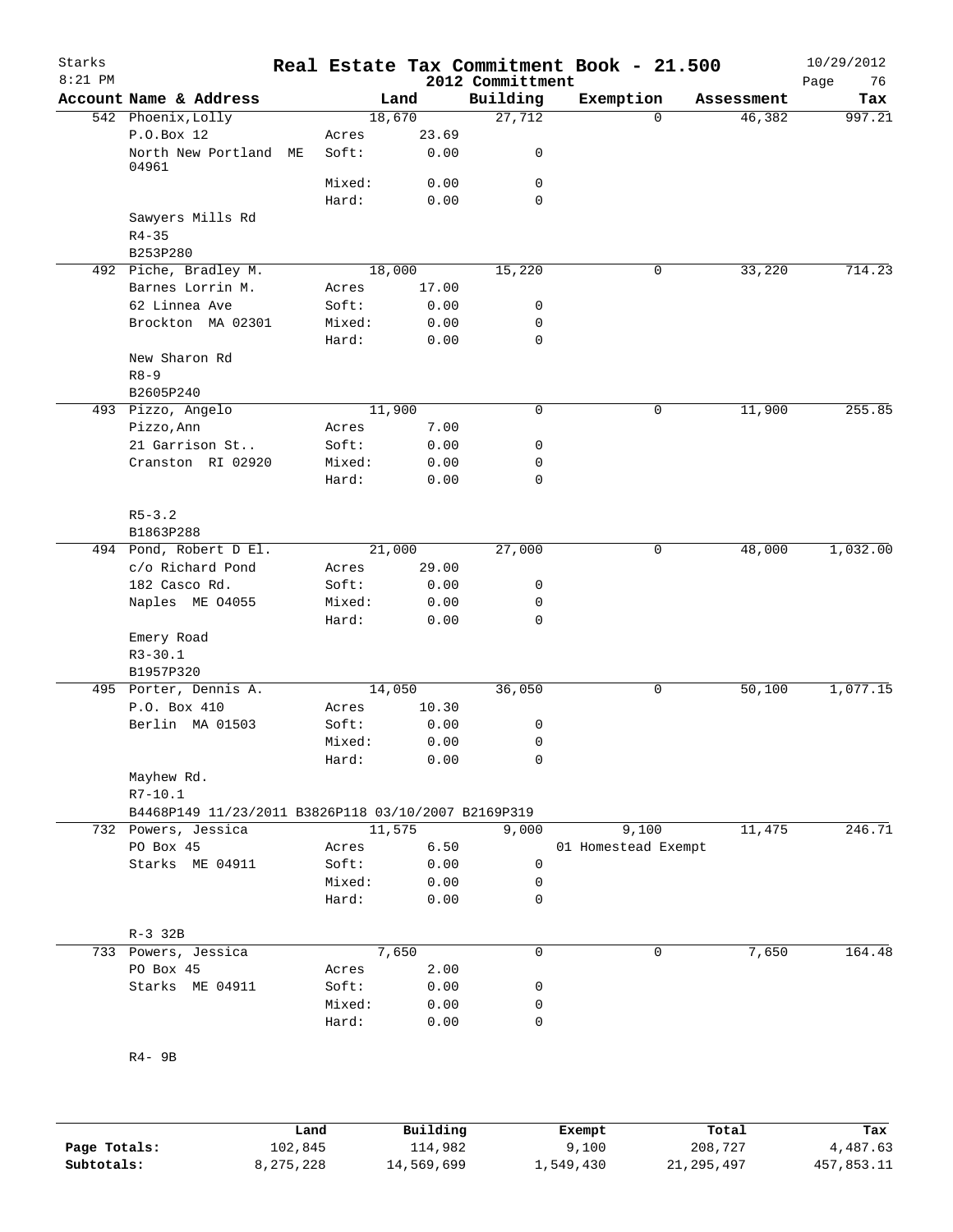| Starks       |                               |                 |              |                              | Real Estate Tax Commitment Book - 21.500 |            | 10/29/2012        |
|--------------|-------------------------------|-----------------|--------------|------------------------------|------------------------------------------|------------|-------------------|
| $8:21$ PM    | Account Name & Address        |                 | Land         | 2012 Committment<br>Building | Exemption                                | Assessment | Page<br>77<br>Tax |
|              | 498 Prescott, Daniel E        |                 | 42,250       | 10,180                       | $\Omega$                                 | 52,430     | 1,127.24          |
|              | 484 Oak Pond Rd               | Acres           | 114.00       |                              |                                          |            |                   |
|              | Skowhegan ME 04976            | Soft:           | 0.00         | 0                            |                                          |            |                   |
|              |                               | Mixed:          | 0.00         | 0                            |                                          |            |                   |
|              |                               | Hard:           | 0.00         | $\mathbf 0$                  |                                          |            |                   |
|              |                               |                 |              |                              |                                          |            |                   |
|              | $R1-14$                       |                 |              |                              |                                          |            |                   |
|              | B1767P192                     |                 |              |                              |                                          |            |                   |
|              | 499 Pressey, Robert & Mary    |                 | 8,000        | 49,920                       | 0                                        | 57,920     | 1,245.28          |
|              | 2532 Rockfish Rd.             | Acres           | 1.00         |                              |                                          |            |                   |
|              | Raeford NC 28376              | Soft:           | 0.00         | 0                            |                                          |            |                   |
|              |                               | Mixed:          | 0.00         | 0<br>$\mathbf 0$             |                                          |            |                   |
|              |                               | Hard:           | 0.00         |                              |                                          |            |                   |
|              | $R2 - 7.1$                    |                 |              |                              |                                          |            |                   |
|              | B1405P169                     |                 |              |                              |                                          |            |                   |
|              | 500 Pressey, Ruby, Heirs Of   |                 | 23,750       | 24,240                       | 9,100                                    | 38,890     | 836.13            |
|              | 29 Pressey Road               | Acres           | 40.00        |                              |                                          |            |                   |
|              | Starks ME 04911               | Soft:           | 0.00         | $\mathbf{0}$                 | 01 Homestead Exempt                      |            |                   |
|              |                               | Mixed:          | 0.00         | 0                            |                                          |            |                   |
|              |                               | Hard:           | 0.00         | $\mathbf 0$                  |                                          |            |                   |
|              | $R2-7$                        |                 |              |                              |                                          |            |                   |
|              | B1413P314                     |                 |              |                              |                                          |            |                   |
|              | 15 Price, Harold              |                 | 10,270       | 21,660                       | 0                                        | 31,930     | 686.49            |
|              | 16 Pearl St.                  | Acres           | 18.00        |                              |                                          |            |                   |
|              | Madison ME 04950              | Soft:           | 0.00         | 0                            |                                          |            |                   |
|              |                               | Mixed:          | 17.00        | 2,245                        |                                          |            |                   |
|              |                               | Hard:           | 0.00         | $\mathbf 0$                  |                                          |            |                   |
|              | Dill Road                     |                 |              |                              |                                          |            |                   |
|              | $R6 - 2.2A - 2$               |                 |              |                              |                                          |            |                   |
|              | B2746P114                     |                 |              |                              |                                          |            |                   |
|              | 501 Price, Harold E           |                 | 4,410        | 0                            | 0                                        | 4,410      | 94.82             |
|              | 16 Pearl St.                  | Acres           | 33.00        |                              |                                          |            |                   |
|              | Madison ME 04950              | Soft:           | 0.00         | 0                            |                                          |            |                   |
|              |                               | Mixed:          | 33.00        | 4,358                        |                                          |            |                   |
|              |                               | Hard:           | 0.00         | $\mathbf 0$                  |                                          |            |                   |
|              | Dill Road                     |                 |              |                              |                                          |            |                   |
|              | $R6 - 2.2A - 1$               |                 |              |                              |                                          |            |                   |
|              | B2746P114                     |                 |              |                              |                                          |            |                   |
|              | 225 Proctor, Sarah K          |                 | 9,300        | 37,260                       | 9,100                                    | 37,460     | 805.39            |
|              | 2450 Industry Road            | Acres           | 3.00         |                              | 01 Homestead Exempt                      |            |                   |
|              | Starks ME 04911               | Soft:           | 0.00         | 0                            |                                          |            |                   |
|              |                               | Mixed:          | 0.00         | $\mathsf 0$                  |                                          |            |                   |
|              |                               | Hard:           | 0.00         | $\mathbf 0$                  |                                          |            |                   |
|              | $R2-35, R2-36$                |                 |              |                              |                                          |            |                   |
|              | B4141P94 05/26/2009 B2669P274 |                 |              |                              |                                          |            |                   |
|              | 502 Quimby, Clifton &         |                 | 44,500       | 55,440                       | 9,100                                    | 90,840     | 1,953.06          |
|              | Florence                      |                 |              |                              |                                          |            |                   |
|              | P.O. Box 469                  | Acres           | 123.00       |                              |                                          |            |                   |
|              | Starks ME 04911               | Soft:           | 0.00         | 0                            | 01 Homestead Exempt                      |            |                   |
|              |                               | Mixed:<br>Hard: | 0.00<br>0.00 | 0<br>0                       |                                          |            |                   |
|              |                               |                 |              |                              |                                          |            |                   |
|              | R10-14, R10-14A               |                 |              |                              |                                          |            |                   |
|              |                               |                 |              |                              |                                          |            |                   |
|              | Land                          |                 | Building     |                              | Exempt                                   | Total      | Tax               |
| Page Totals: | 142,480                       |                 | 198,700      |                              | 27,300                                   | 313,880    | 6,748.41          |
| Subtotals:   | 8,417,708                     |                 | 14,768,399   |                              | 1,576,730                                | 21,609,377 | 464,601.52        |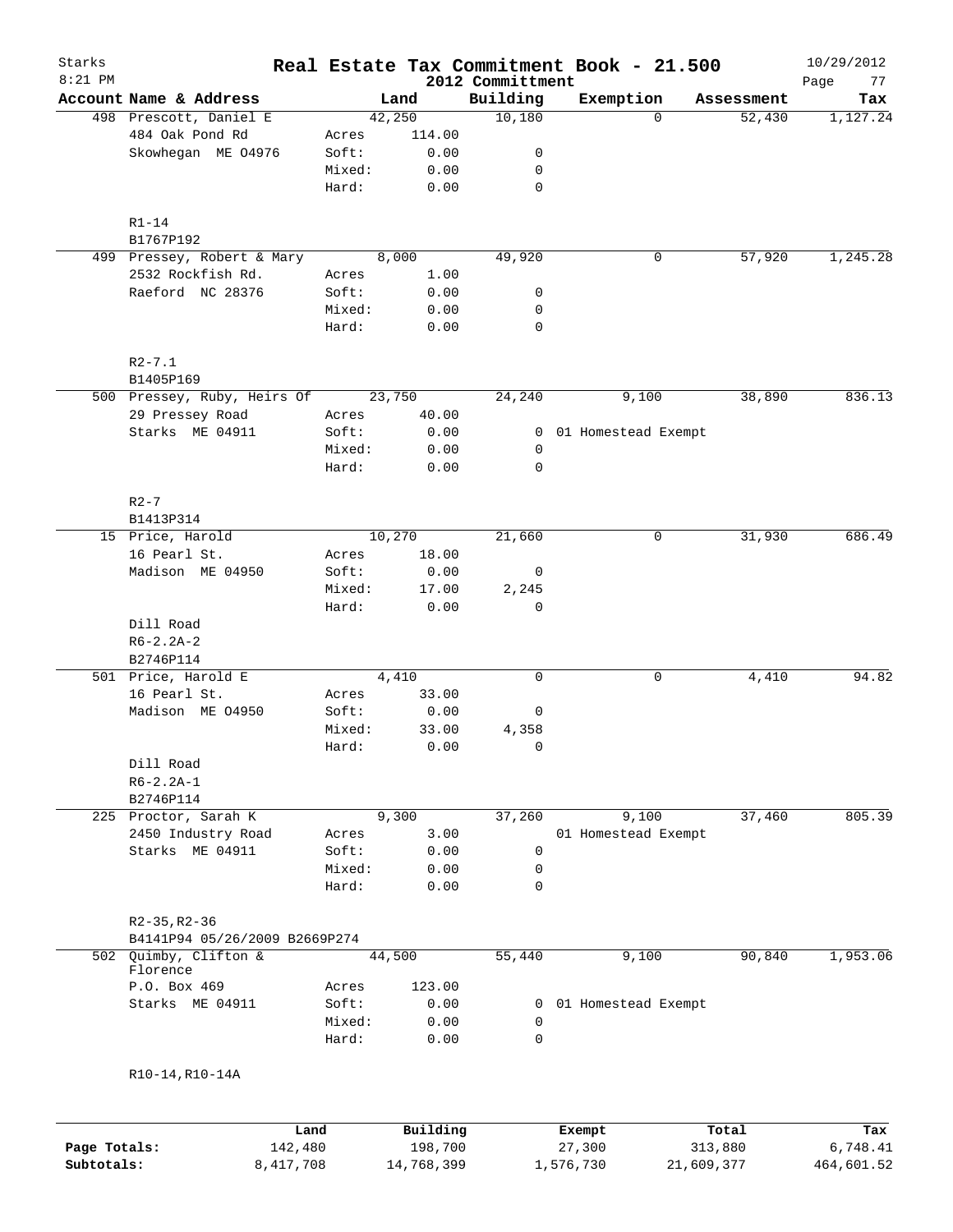| Starks<br>$8:21$ PM |                                     |                |              | Real Estate Tax Commitment Book - 21.500<br>2012 Committment |                       |             |            | 10/29/2012<br>78<br>Page |
|---------------------|-------------------------------------|----------------|--------------|--------------------------------------------------------------|-----------------------|-------------|------------|--------------------------|
|                     | Account Name & Address              |                | Land         | Building                                                     | Exemption             |             | Assessment | Tax                      |
| 503                 | Quimby, Clifton B. Et               |                | 61,750       | $\Omega$                                                     |                       | $\Omega$    | 61,750     | 1,327.63                 |
|                     | Al                                  |                |              |                                                              |                       |             |            |                          |
|                     | P.O. Box 469<br>Anson ME 04911      | Acres<br>Soft: | 196.00       |                                                              |                       |             |            |                          |
|                     |                                     | Mixed:         | 0.00<br>0.00 | 0<br>0                                                       |                       |             |            |                          |
|                     |                                     | Hard:          | 0.00         | 0                                                            |                       |             |            |                          |
|                     |                                     |                |              |                                                              |                       |             |            |                          |
|                     | $R10-13$                            |                |              |                                                              |                       |             |            |                          |
|                     | B824P667<br>504 Quimby, Clinton     |                | 0            | 9,000                                                        |                       | 9,000       | 0          | 0.00                     |
|                     | 766 Sandy River Road                |                |              |                                                              | 01 Homestead Exempt   |             |            |                          |
|                     | Starks ME 04911                     |                |              |                                                              |                       |             |            |                          |
|                     |                                     |                |              |                                                              |                       |             |            |                          |
|                     | R10-130n                            |                |              |                                                              |                       |             |            |                          |
|                     | 506 Quimby, Herbert &               |                | 19,000       | 76,046                                                       |                       | 9,100       | 85,946     | 1,847.84                 |
|                     | Janice<br>565 Sandy River Road      | Acres          | 21.00        |                                                              |                       |             |            |                          |
|                     | Starks ME 04911                     | Soft:          | 0.00         |                                                              | 0 01 Homestead Exempt |             |            |                          |
|                     |                                     | Mixed:         | 0.00         | 0                                                            |                       |             |            |                          |
|                     |                                     | Hard:          | 0.00         | 0                                                            |                       |             |            |                          |
|                     | River Road                          |                |              |                                                              |                       |             |            |                          |
|                     | $R10 - 25$                          |                |              |                                                              |                       |             |            |                          |
|                     | B879P745                            |                |              |                                                              |                       |             |            |                          |
|                     | 505 Quimby, Herbert L               |                | 40,380       | $\mathbf 0$                                                  |                       | $\mathbf 0$ | 40,380     | 868.17                   |
|                     | 565 Sandy River Road                | Acres          | 110.50       |                                                              |                       |             |            |                          |
|                     | Starks ME 04911                     | Soft:          | 0.00         | 0                                                            |                       |             |            |                          |
|                     |                                     | Mixed:         | 0.00         | 0                                                            |                       |             |            |                          |
|                     |                                     | Hard:          | 0.00         | 0                                                            |                       |             |            |                          |
|                     | River Rd<br>$R10 - 24$              |                |              |                                                              |                       |             |            |                          |
|                     | B2926P5                             |                |              |                                                              |                       |             |            |                          |
| 507                 | Quimby, Shaun G.                    |                | 8,650        | 46,800                                                       |                       | 9,100       | 46,350     | 996.52                   |
|                     | Ingraham Heather L.                 | Acres          | 2.00         |                                                              |                       |             |            |                          |
|                     | P.O.Box 645                         | Soft:          | 0.00         | $\mathbf{0}$                                                 | 01 Homestead Exempt   |             |            |                          |
|                     | Starks ME 04911                     | Mixed:         | 0.00         | 0                                                            |                       |             |            |                          |
|                     |                                     | Hard:          | 0.00         | 0                                                            |                       |             |            |                          |
|                     | Faulkner Hill Road                  |                |              |                                                              |                       |             |            |                          |
|                     | $R8 - 39.2$                         |                |              |                                                              |                       |             |            |                          |
| 508                 | B2653P340<br>Quimby/Melancon, Robin |                | 4,230        | 2,160                                                        |                       | 0           | 6,390      | 137.39                   |
|                     | 28 Chicken Street                   | Acres          | 0.28         |                                                              |                       |             |            |                          |
|                     | Starks ME 04911                     | Soft:          | 0.00         | 0                                                            |                       |             |            |                          |
|                     |                                     | Mixed:         | 0.00         | 0                                                            |                       |             |            |                          |
|                     |                                     | Hard:          | 0.00         | 0                                                            |                       |             |            |                          |
|                     | Chicken Street                      |                |              |                                                              |                       |             |            |                          |
|                     | $U2-10$                             |                |              |                                                              |                       |             |            |                          |
|                     | B2167P73                            |                |              |                                                              |                       |             |            |                          |
| 109                 | R & G Ventures LLC                  |                | 9,840        | 15,360                                                       |                       | 0           | 25,200     | 541.80                   |
|                     | c/o Bethanie Benoit                 | Acres          | 18.00        |                                                              |                       |             |            |                          |
|                     | 21 Ridge Hill Road                  | Soft:          | 17.00        | 2,182                                                        |                       |             |            |                          |
|                     | North Smithfield RI                 | Mixed:         | 0.00         | 0                                                            |                       |             |            |                          |
|                     | 02896                               | Hard:          | 0.00         | 0                                                            |                       |             |            |                          |
|                     | Branns mills rd                     |                |              |                                                              |                       |             |            |                          |
|                     | $R1 - 30$                           |                |              |                                                              |                       |             |            |                          |
|                     | B1116P17                            |                |              |                                                              |                       |             |            |                          |
|                     |                                     |                |              |                                                              |                       |             |            |                          |
|                     | Land                                |                | Building     |                                                              | Exempt                |             | Total      | Tax                      |
| Page Totals:        | 143,850                             |                | 149,366      |                                                              | 27,200                |             | 266,016    | 5,719.35                 |
| Subtotals:          | 8,561,558                           |                | 14,917,765   |                                                              | 1,603,930             |             | 21,875,393 | 470,320.87               |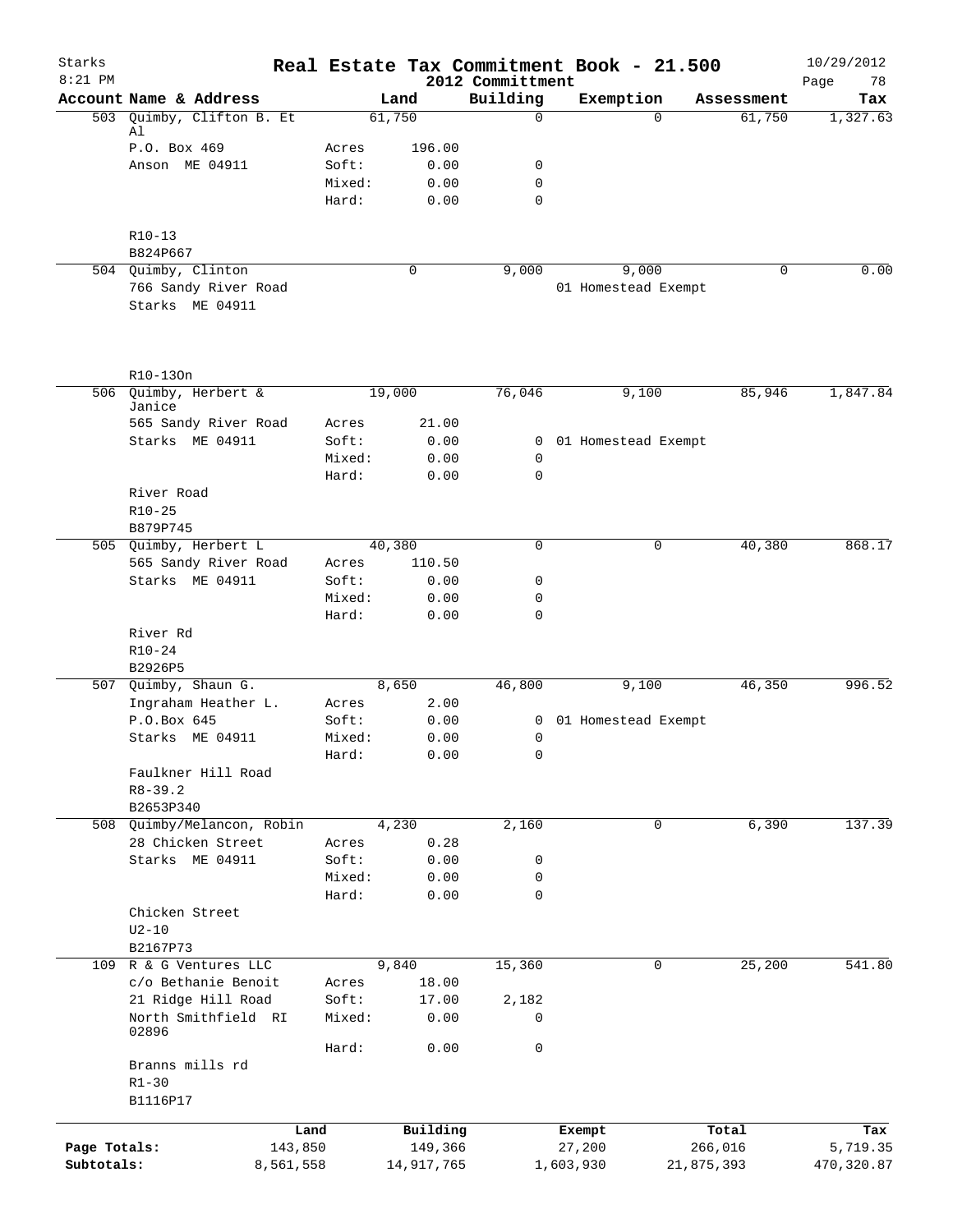| Account Name & Address<br>Building<br>Exemption<br>Land<br>Assessment<br>Tax<br>28,200<br>197 R. J. Fortier<br>5,710<br>33,910<br>$\Omega$<br>Hydropower, Inc.<br>P.O. Box 621<br>0.51<br>Acres<br>160 Main Street<br>Soft:<br>0.00<br>0<br>Sabattus, ME 04280<br>Mixed:<br>0.00<br>0<br>$\mathbf 0$<br>Hard:<br>0.00<br>$U1-4$<br>B2056P309<br>510 Rackliff, Michael A.<br>4,450<br>26,160<br>0<br>30,610<br>Rackliff Rebecca J.<br>0.31<br>Acres<br>38 Chicken Street<br>Soft:<br>0.00<br>0<br>Starks ME 04911<br>0.00<br>Mixed:<br>$\mathbf 0$<br>$\mathbf 0$<br>Hard:<br>0.00<br>$U2-12$<br>B1440P52<br>512 Rackliff, Steve T. &<br>8,650<br>30,670<br>31,120<br>9,100<br>Nellie L.<br>27 Gordon Road<br>2.00<br>01 Homestead Exempt<br>Acres<br>Soft:<br>Starks ME 04911<br>0.00<br>0<br>Mixed:<br>0.00<br>0<br>Hard:<br>$\mathbf 0$<br>0.00<br>$R3 - 37.1$<br>B2980P74<br>511 Rackliff, Steven T.<br>17,930<br>21,770<br>3,840<br>0<br>2710 Industry Road<br>0.23<br>Acres<br>Starks ME 04911<br>Soft:<br>0.00<br>0<br>Mixed:<br>0.00<br>0<br>Hard:<br>0.00<br>$\mathbf 0$<br>$U1-16$<br>B1757P76<br>514 Rackliff, Steven T. Jr.<br>25,800<br>9,100<br>20,540<br>3,840<br>2710 Industry Road<br>0.23<br>Acres<br>Starks ME 04911<br>Soft:<br>0.00<br>0 01 Homestead Exempt<br>0.00<br>Mixed:<br>0<br>0.00<br>0<br>Hard:<br>$UI-17$<br>B898P724<br>Rackliff, Steven<br>12,000<br>21,110<br>9,110<br>0<br>519<br>Rackliff, Jeannie<br>Acres<br>2.70<br>2710 Industry Rd.<br>Soft:<br>0.00<br>0<br>Starks ME 04911<br>Mixed:<br>0.00<br>0<br>$\mathbf 0$<br>Hard:<br>0.00<br>$R2 - 53$<br>B4241P191 02/15/2010 B4053P148 09/17/2008 B800P901<br>31,000<br>517 Randall, Barbara J.<br>9,100<br>35,220<br>13,320<br>P.O.Box 449 692-B<br>38.00<br>Acres<br>Anson ME 04911<br>Soft:<br>0.00<br>01 Homestead Exempt<br>0<br>Mixed:<br>0.00<br>0<br>$\mathbf 0$<br>Hard:<br>0.00<br>$R5 - 12$<br>B1509P262<br>Building<br>Land<br>Total<br>Exempt<br>66,600<br>Page Totals:<br>154,530<br>27,300<br>193,830<br>Subtotals:<br>8,628,158<br>15,072,295<br>1,631,230<br>22,069,223 | Starks<br>$8:21$ PM |  |  | 2012 Committment | Real Estate Tax Commitment Book - 21.500 | 10/29/2012<br>79<br>Page |
|-------------------------------------------------------------------------------------------------------------------------------------------------------------------------------------------------------------------------------------------------------------------------------------------------------------------------------------------------------------------------------------------------------------------------------------------------------------------------------------------------------------------------------------------------------------------------------------------------------------------------------------------------------------------------------------------------------------------------------------------------------------------------------------------------------------------------------------------------------------------------------------------------------------------------------------------------------------------------------------------------------------------------------------------------------------------------------------------------------------------------------------------------------------------------------------------------------------------------------------------------------------------------------------------------------------------------------------------------------------------------------------------------------------------------------------------------------------------------------------------------------------------------------------------------------------------------------------------------------------------------------------------------------------------------------------------------------------------------------------------------------------------------------------------------------------------------------------------------------------------------------------------------------------------------------------------------------------------------------------------------------------------------------------------------------------------------------|---------------------|--|--|------------------|------------------------------------------|--------------------------|
| 729.07                                                                                                                                                                                                                                                                                                                                                                                                                                                                                                                                                                                                                                                                                                                                                                                                                                                                                                                                                                                                                                                                                                                                                                                                                                                                                                                                                                                                                                                                                                                                                                                                                                                                                                                                                                                                                                                                                                                                                                                                                                                                        |                     |  |  |                  |                                          |                          |
|                                                                                                                                                                                                                                                                                                                                                                                                                                                                                                                                                                                                                                                                                                                                                                                                                                                                                                                                                                                                                                                                                                                                                                                                                                                                                                                                                                                                                                                                                                                                                                                                                                                                                                                                                                                                                                                                                                                                                                                                                                                                               |                     |  |  |                  |                                          |                          |
| 658.11<br>659.41<br>468.05<br>441.61<br>453.86<br>757.23<br>Tax                                                                                                                                                                                                                                                                                                                                                                                                                                                                                                                                                                                                                                                                                                                                                                                                                                                                                                                                                                                                                                                                                                                                                                                                                                                                                                                                                                                                                                                                                                                                                                                                                                                                                                                                                                                                                                                                                                                                                                                                               |                     |  |  |                  |                                          |                          |
|                                                                                                                                                                                                                                                                                                                                                                                                                                                                                                                                                                                                                                                                                                                                                                                                                                                                                                                                                                                                                                                                                                                                                                                                                                                                                                                                                                                                                                                                                                                                                                                                                                                                                                                                                                                                                                                                                                                                                                                                                                                                               |                     |  |  |                  |                                          |                          |
|                                                                                                                                                                                                                                                                                                                                                                                                                                                                                                                                                                                                                                                                                                                                                                                                                                                                                                                                                                                                                                                                                                                                                                                                                                                                                                                                                                                                                                                                                                                                                                                                                                                                                                                                                                                                                                                                                                                                                                                                                                                                               |                     |  |  |                  |                                          |                          |
|                                                                                                                                                                                                                                                                                                                                                                                                                                                                                                                                                                                                                                                                                                                                                                                                                                                                                                                                                                                                                                                                                                                                                                                                                                                                                                                                                                                                                                                                                                                                                                                                                                                                                                                                                                                                                                                                                                                                                                                                                                                                               |                     |  |  |                  |                                          |                          |
|                                                                                                                                                                                                                                                                                                                                                                                                                                                                                                                                                                                                                                                                                                                                                                                                                                                                                                                                                                                                                                                                                                                                                                                                                                                                                                                                                                                                                                                                                                                                                                                                                                                                                                                                                                                                                                                                                                                                                                                                                                                                               |                     |  |  |                  |                                          |                          |
|                                                                                                                                                                                                                                                                                                                                                                                                                                                                                                                                                                                                                                                                                                                                                                                                                                                                                                                                                                                                                                                                                                                                                                                                                                                                                                                                                                                                                                                                                                                                                                                                                                                                                                                                                                                                                                                                                                                                                                                                                                                                               |                     |  |  |                  |                                          |                          |
|                                                                                                                                                                                                                                                                                                                                                                                                                                                                                                                                                                                                                                                                                                                                                                                                                                                                                                                                                                                                                                                                                                                                                                                                                                                                                                                                                                                                                                                                                                                                                                                                                                                                                                                                                                                                                                                                                                                                                                                                                                                                               |                     |  |  |                  |                                          |                          |
|                                                                                                                                                                                                                                                                                                                                                                                                                                                                                                                                                                                                                                                                                                                                                                                                                                                                                                                                                                                                                                                                                                                                                                                                                                                                                                                                                                                                                                                                                                                                                                                                                                                                                                                                                                                                                                                                                                                                                                                                                                                                               |                     |  |  |                  |                                          |                          |
|                                                                                                                                                                                                                                                                                                                                                                                                                                                                                                                                                                                                                                                                                                                                                                                                                                                                                                                                                                                                                                                                                                                                                                                                                                                                                                                                                                                                                                                                                                                                                                                                                                                                                                                                                                                                                                                                                                                                                                                                                                                                               |                     |  |  |                  |                                          |                          |
|                                                                                                                                                                                                                                                                                                                                                                                                                                                                                                                                                                                                                                                                                                                                                                                                                                                                                                                                                                                                                                                                                                                                                                                                                                                                                                                                                                                                                                                                                                                                                                                                                                                                                                                                                                                                                                                                                                                                                                                                                                                                               |                     |  |  |                  |                                          |                          |
|                                                                                                                                                                                                                                                                                                                                                                                                                                                                                                                                                                                                                                                                                                                                                                                                                                                                                                                                                                                                                                                                                                                                                                                                                                                                                                                                                                                                                                                                                                                                                                                                                                                                                                                                                                                                                                                                                                                                                                                                                                                                               |                     |  |  |                  |                                          |                          |
|                                                                                                                                                                                                                                                                                                                                                                                                                                                                                                                                                                                                                                                                                                                                                                                                                                                                                                                                                                                                                                                                                                                                                                                                                                                                                                                                                                                                                                                                                                                                                                                                                                                                                                                                                                                                                                                                                                                                                                                                                                                                               |                     |  |  |                  |                                          |                          |
|                                                                                                                                                                                                                                                                                                                                                                                                                                                                                                                                                                                                                                                                                                                                                                                                                                                                                                                                                                                                                                                                                                                                                                                                                                                                                                                                                                                                                                                                                                                                                                                                                                                                                                                                                                                                                                                                                                                                                                                                                                                                               |                     |  |  |                  |                                          |                          |
|                                                                                                                                                                                                                                                                                                                                                                                                                                                                                                                                                                                                                                                                                                                                                                                                                                                                                                                                                                                                                                                                                                                                                                                                                                                                                                                                                                                                                                                                                                                                                                                                                                                                                                                                                                                                                                                                                                                                                                                                                                                                               |                     |  |  |                  |                                          |                          |
|                                                                                                                                                                                                                                                                                                                                                                                                                                                                                                                                                                                                                                                                                                                                                                                                                                                                                                                                                                                                                                                                                                                                                                                                                                                                                                                                                                                                                                                                                                                                                                                                                                                                                                                                                                                                                                                                                                                                                                                                                                                                               |                     |  |  |                  |                                          |                          |
|                                                                                                                                                                                                                                                                                                                                                                                                                                                                                                                                                                                                                                                                                                                                                                                                                                                                                                                                                                                                                                                                                                                                                                                                                                                                                                                                                                                                                                                                                                                                                                                                                                                                                                                                                                                                                                                                                                                                                                                                                                                                               |                     |  |  |                  |                                          |                          |
|                                                                                                                                                                                                                                                                                                                                                                                                                                                                                                                                                                                                                                                                                                                                                                                                                                                                                                                                                                                                                                                                                                                                                                                                                                                                                                                                                                                                                                                                                                                                                                                                                                                                                                                                                                                                                                                                                                                                                                                                                                                                               |                     |  |  |                  |                                          |                          |
|                                                                                                                                                                                                                                                                                                                                                                                                                                                                                                                                                                                                                                                                                                                                                                                                                                                                                                                                                                                                                                                                                                                                                                                                                                                                                                                                                                                                                                                                                                                                                                                                                                                                                                                                                                                                                                                                                                                                                                                                                                                                               |                     |  |  |                  |                                          |                          |
|                                                                                                                                                                                                                                                                                                                                                                                                                                                                                                                                                                                                                                                                                                                                                                                                                                                                                                                                                                                                                                                                                                                                                                                                                                                                                                                                                                                                                                                                                                                                                                                                                                                                                                                                                                                                                                                                                                                                                                                                                                                                               |                     |  |  |                  |                                          |                          |
|                                                                                                                                                                                                                                                                                                                                                                                                                                                                                                                                                                                                                                                                                                                                                                                                                                                                                                                                                                                                                                                                                                                                                                                                                                                                                                                                                                                                                                                                                                                                                                                                                                                                                                                                                                                                                                                                                                                                                                                                                                                                               |                     |  |  |                  |                                          |                          |
|                                                                                                                                                                                                                                                                                                                                                                                                                                                                                                                                                                                                                                                                                                                                                                                                                                                                                                                                                                                                                                                                                                                                                                                                                                                                                                                                                                                                                                                                                                                                                                                                                                                                                                                                                                                                                                                                                                                                                                                                                                                                               |                     |  |  |                  |                                          |                          |
|                                                                                                                                                                                                                                                                                                                                                                                                                                                                                                                                                                                                                                                                                                                                                                                                                                                                                                                                                                                                                                                                                                                                                                                                                                                                                                                                                                                                                                                                                                                                                                                                                                                                                                                                                                                                                                                                                                                                                                                                                                                                               |                     |  |  |                  |                                          |                          |
|                                                                                                                                                                                                                                                                                                                                                                                                                                                                                                                                                                                                                                                                                                                                                                                                                                                                                                                                                                                                                                                                                                                                                                                                                                                                                                                                                                                                                                                                                                                                                                                                                                                                                                                                                                                                                                                                                                                                                                                                                                                                               |                     |  |  |                  |                                          |                          |
|                                                                                                                                                                                                                                                                                                                                                                                                                                                                                                                                                                                                                                                                                                                                                                                                                                                                                                                                                                                                                                                                                                                                                                                                                                                                                                                                                                                                                                                                                                                                                                                                                                                                                                                                                                                                                                                                                                                                                                                                                                                                               |                     |  |  |                  |                                          |                          |
|                                                                                                                                                                                                                                                                                                                                                                                                                                                                                                                                                                                                                                                                                                                                                                                                                                                                                                                                                                                                                                                                                                                                                                                                                                                                                                                                                                                                                                                                                                                                                                                                                                                                                                                                                                                                                                                                                                                                                                                                                                                                               |                     |  |  |                  |                                          |                          |
|                                                                                                                                                                                                                                                                                                                                                                                                                                                                                                                                                                                                                                                                                                                                                                                                                                                                                                                                                                                                                                                                                                                                                                                                                                                                                                                                                                                                                                                                                                                                                                                                                                                                                                                                                                                                                                                                                                                                                                                                                                                                               |                     |  |  |                  |                                          |                          |
|                                                                                                                                                                                                                                                                                                                                                                                                                                                                                                                                                                                                                                                                                                                                                                                                                                                                                                                                                                                                                                                                                                                                                                                                                                                                                                                                                                                                                                                                                                                                                                                                                                                                                                                                                                                                                                                                                                                                                                                                                                                                               |                     |  |  |                  |                                          |                          |
|                                                                                                                                                                                                                                                                                                                                                                                                                                                                                                                                                                                                                                                                                                                                                                                                                                                                                                                                                                                                                                                                                                                                                                                                                                                                                                                                                                                                                                                                                                                                                                                                                                                                                                                                                                                                                                                                                                                                                                                                                                                                               |                     |  |  |                  |                                          |                          |
|                                                                                                                                                                                                                                                                                                                                                                                                                                                                                                                                                                                                                                                                                                                                                                                                                                                                                                                                                                                                                                                                                                                                                                                                                                                                                                                                                                                                                                                                                                                                                                                                                                                                                                                                                                                                                                                                                                                                                                                                                                                                               |                     |  |  |                  |                                          |                          |
|                                                                                                                                                                                                                                                                                                                                                                                                                                                                                                                                                                                                                                                                                                                                                                                                                                                                                                                                                                                                                                                                                                                                                                                                                                                                                                                                                                                                                                                                                                                                                                                                                                                                                                                                                                                                                                                                                                                                                                                                                                                                               |                     |  |  |                  |                                          |                          |
|                                                                                                                                                                                                                                                                                                                                                                                                                                                                                                                                                                                                                                                                                                                                                                                                                                                                                                                                                                                                                                                                                                                                                                                                                                                                                                                                                                                                                                                                                                                                                                                                                                                                                                                                                                                                                                                                                                                                                                                                                                                                               |                     |  |  |                  |                                          |                          |
|                                                                                                                                                                                                                                                                                                                                                                                                                                                                                                                                                                                                                                                                                                                                                                                                                                                                                                                                                                                                                                                                                                                                                                                                                                                                                                                                                                                                                                                                                                                                                                                                                                                                                                                                                                                                                                                                                                                                                                                                                                                                               |                     |  |  |                  |                                          |                          |
|                                                                                                                                                                                                                                                                                                                                                                                                                                                                                                                                                                                                                                                                                                                                                                                                                                                                                                                                                                                                                                                                                                                                                                                                                                                                                                                                                                                                                                                                                                                                                                                                                                                                                                                                                                                                                                                                                                                                                                                                                                                                               |                     |  |  |                  |                                          |                          |
|                                                                                                                                                                                                                                                                                                                                                                                                                                                                                                                                                                                                                                                                                                                                                                                                                                                                                                                                                                                                                                                                                                                                                                                                                                                                                                                                                                                                                                                                                                                                                                                                                                                                                                                                                                                                                                                                                                                                                                                                                                                                               |                     |  |  |                  |                                          |                          |
|                                                                                                                                                                                                                                                                                                                                                                                                                                                                                                                                                                                                                                                                                                                                                                                                                                                                                                                                                                                                                                                                                                                                                                                                                                                                                                                                                                                                                                                                                                                                                                                                                                                                                                                                                                                                                                                                                                                                                                                                                                                                               |                     |  |  |                  |                                          |                          |
|                                                                                                                                                                                                                                                                                                                                                                                                                                                                                                                                                                                                                                                                                                                                                                                                                                                                                                                                                                                                                                                                                                                                                                                                                                                                                                                                                                                                                                                                                                                                                                                                                                                                                                                                                                                                                                                                                                                                                                                                                                                                               |                     |  |  |                  |                                          |                          |
|                                                                                                                                                                                                                                                                                                                                                                                                                                                                                                                                                                                                                                                                                                                                                                                                                                                                                                                                                                                                                                                                                                                                                                                                                                                                                                                                                                                                                                                                                                                                                                                                                                                                                                                                                                                                                                                                                                                                                                                                                                                                               |                     |  |  |                  |                                          |                          |
|                                                                                                                                                                                                                                                                                                                                                                                                                                                                                                                                                                                                                                                                                                                                                                                                                                                                                                                                                                                                                                                                                                                                                                                                                                                                                                                                                                                                                                                                                                                                                                                                                                                                                                                                                                                                                                                                                                                                                                                                                                                                               |                     |  |  |                  |                                          |                          |
|                                                                                                                                                                                                                                                                                                                                                                                                                                                                                                                                                                                                                                                                                                                                                                                                                                                                                                                                                                                                                                                                                                                                                                                                                                                                                                                                                                                                                                                                                                                                                                                                                                                                                                                                                                                                                                                                                                                                                                                                                                                                               |                     |  |  |                  |                                          |                          |
|                                                                                                                                                                                                                                                                                                                                                                                                                                                                                                                                                                                                                                                                                                                                                                                                                                                                                                                                                                                                                                                                                                                                                                                                                                                                                                                                                                                                                                                                                                                                                                                                                                                                                                                                                                                                                                                                                                                                                                                                                                                                               |                     |  |  |                  |                                          |                          |
|                                                                                                                                                                                                                                                                                                                                                                                                                                                                                                                                                                                                                                                                                                                                                                                                                                                                                                                                                                                                                                                                                                                                                                                                                                                                                                                                                                                                                                                                                                                                                                                                                                                                                                                                                                                                                                                                                                                                                                                                                                                                               |                     |  |  |                  |                                          |                          |
|                                                                                                                                                                                                                                                                                                                                                                                                                                                                                                                                                                                                                                                                                                                                                                                                                                                                                                                                                                                                                                                                                                                                                                                                                                                                                                                                                                                                                                                                                                                                                                                                                                                                                                                                                                                                                                                                                                                                                                                                                                                                               |                     |  |  |                  |                                          |                          |
|                                                                                                                                                                                                                                                                                                                                                                                                                                                                                                                                                                                                                                                                                                                                                                                                                                                                                                                                                                                                                                                                                                                                                                                                                                                                                                                                                                                                                                                                                                                                                                                                                                                                                                                                                                                                                                                                                                                                                                                                                                                                               |                     |  |  |                  |                                          |                          |
|                                                                                                                                                                                                                                                                                                                                                                                                                                                                                                                                                                                                                                                                                                                                                                                                                                                                                                                                                                                                                                                                                                                                                                                                                                                                                                                                                                                                                                                                                                                                                                                                                                                                                                                                                                                                                                                                                                                                                                                                                                                                               |                     |  |  |                  |                                          |                          |
|                                                                                                                                                                                                                                                                                                                                                                                                                                                                                                                                                                                                                                                                                                                                                                                                                                                                                                                                                                                                                                                                                                                                                                                                                                                                                                                                                                                                                                                                                                                                                                                                                                                                                                                                                                                                                                                                                                                                                                                                                                                                               |                     |  |  |                  |                                          |                          |
|                                                                                                                                                                                                                                                                                                                                                                                                                                                                                                                                                                                                                                                                                                                                                                                                                                                                                                                                                                                                                                                                                                                                                                                                                                                                                                                                                                                                                                                                                                                                                                                                                                                                                                                                                                                                                                                                                                                                                                                                                                                                               |                     |  |  |                  |                                          |                          |
|                                                                                                                                                                                                                                                                                                                                                                                                                                                                                                                                                                                                                                                                                                                                                                                                                                                                                                                                                                                                                                                                                                                                                                                                                                                                                                                                                                                                                                                                                                                                                                                                                                                                                                                                                                                                                                                                                                                                                                                                                                                                               |                     |  |  |                  |                                          |                          |
|                                                                                                                                                                                                                                                                                                                                                                                                                                                                                                                                                                                                                                                                                                                                                                                                                                                                                                                                                                                                                                                                                                                                                                                                                                                                                                                                                                                                                                                                                                                                                                                                                                                                                                                                                                                                                                                                                                                                                                                                                                                                               |                     |  |  |                  |                                          |                          |
|                                                                                                                                                                                                                                                                                                                                                                                                                                                                                                                                                                                                                                                                                                                                                                                                                                                                                                                                                                                                                                                                                                                                                                                                                                                                                                                                                                                                                                                                                                                                                                                                                                                                                                                                                                                                                                                                                                                                                                                                                                                                               |                     |  |  |                  |                                          |                          |
|                                                                                                                                                                                                                                                                                                                                                                                                                                                                                                                                                                                                                                                                                                                                                                                                                                                                                                                                                                                                                                                                                                                                                                                                                                                                                                                                                                                                                                                                                                                                                                                                                                                                                                                                                                                                                                                                                                                                                                                                                                                                               |                     |  |  |                  |                                          |                          |
|                                                                                                                                                                                                                                                                                                                                                                                                                                                                                                                                                                                                                                                                                                                                                                                                                                                                                                                                                                                                                                                                                                                                                                                                                                                                                                                                                                                                                                                                                                                                                                                                                                                                                                                                                                                                                                                                                                                                                                                                                                                                               |                     |  |  |                  |                                          |                          |
|                                                                                                                                                                                                                                                                                                                                                                                                                                                                                                                                                                                                                                                                                                                                                                                                                                                                                                                                                                                                                                                                                                                                                                                                                                                                                                                                                                                                                                                                                                                                                                                                                                                                                                                                                                                                                                                                                                                                                                                                                                                                               |                     |  |  |                  |                                          |                          |
|                                                                                                                                                                                                                                                                                                                                                                                                                                                                                                                                                                                                                                                                                                                                                                                                                                                                                                                                                                                                                                                                                                                                                                                                                                                                                                                                                                                                                                                                                                                                                                                                                                                                                                                                                                                                                                                                                                                                                                                                                                                                               |                     |  |  |                  |                                          |                          |
|                                                                                                                                                                                                                                                                                                                                                                                                                                                                                                                                                                                                                                                                                                                                                                                                                                                                                                                                                                                                                                                                                                                                                                                                                                                                                                                                                                                                                                                                                                                                                                                                                                                                                                                                                                                                                                                                                                                                                                                                                                                                               |                     |  |  |                  |                                          | 4,167.34                 |
|                                                                                                                                                                                                                                                                                                                                                                                                                                                                                                                                                                                                                                                                                                                                                                                                                                                                                                                                                                                                                                                                                                                                                                                                                                                                                                                                                                                                                                                                                                                                                                                                                                                                                                                                                                                                                                                                                                                                                                                                                                                                               |                     |  |  |                  |                                          | 474,488.21               |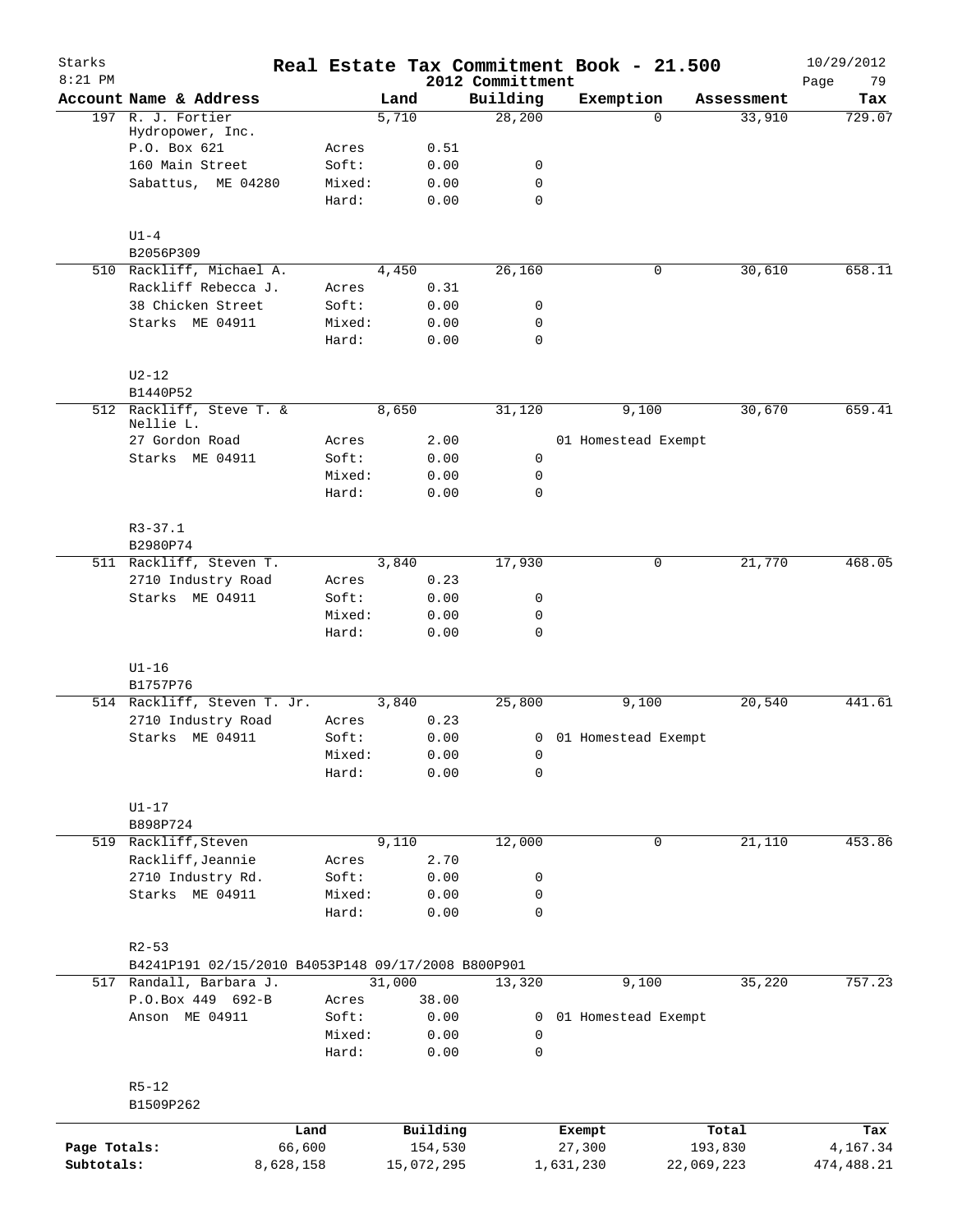| Starks    |                                                           |                 |              |                              | Real Estate Tax Commitment Book - 21.500 |            | 10/29/2012        |
|-----------|-----------------------------------------------------------|-----------------|--------------|------------------------------|------------------------------------------|------------|-------------------|
| $8:21$ PM | Account Name & Address                                    |                 | Land         | 2012 Committment<br>Building | Exemption                                | Assessment | 80<br>Page<br>Tax |
|           | 704 Randall, Robert M. Sr.                                |                 | 4,620        | 0                            | $\Omega$                                 | 4,620      | 99.33             |
|           | Randall, Kathleen A.                                      | Acres           | 38.00        |                              |                                          |            |                   |
|           | 692-A West Mills Road                                     | Soft:           | 0.00         | 0                            |                                          |            |                   |
|           | Anson ME 04911                                            | Mixed:          | 0.00         | 0                            |                                          |            |                   |
|           |                                                           | Hard:           | 38.00        | 0                            |                                          |            |                   |
|           | $R5 - 12.1$                                               |                 |              |                              |                                          |            |                   |
|           | 229 Red Tail Alliance Inc.                                |                 | 11,580       | 66,240                       | 0                                        | 77,820     | 1,673.13          |
|           | 157 Emery Road                                            | Acres           | 6.50         |                              |                                          |            |                   |
|           | Starks ME 04911                                           | Soft:           | 0.00         | 0                            |                                          |            |                   |
|           |                                                           | Mixed:          | 0.00         | 0                            |                                          |            |                   |
|           |                                                           | Hard:           | 0.00         | 0                            |                                          |            |                   |
|           | $R3 - 36$                                                 |                 |              |                              |                                          |            |                   |
|           | B1168P20                                                  |                 |              |                              |                                          |            |                   |
|           | 518 Reichenbach, Anita                                    |                 | 46,750       | 15,480                       | 14,560                                   | 47,670     | 1,024.91          |
|           | 141 West River Road                                       | Acres           | 132.00       |                              | 02 Veteran                               |            |                   |
|           | Apt #113                                                  | Soft:           | 0.00         |                              | 0 01 Homestead Exempt                    |            |                   |
|           | Waterville ME 04901                                       | Mixed:          | 0.00         | 0                            |                                          |            |                   |
|           |                                                           | Hard:           | 0.00         | 0                            |                                          |            |                   |
|           | $R2 - 3$                                                  |                 |              |                              |                                          |            |                   |
|           | B4053P148 09/12/2008 B800P901<br>520 Reitano Et Al, David |                 | 22,750       | $\mathbf 0$                  | 0                                        | 22,750     | 489.12            |
|           |                                                           |                 |              |                              |                                          |            |                   |
|           | 17 Parliament Lane                                        | Acres           | 40.00        |                              |                                          |            |                   |
|           | Woburn MA 01801                                           | Soft:           | 0.00         | 0                            |                                          |            |                   |
|           |                                                           | Mixed:<br>Hard: | 0.00<br>0.00 | 0<br>0                       |                                          |            |                   |
|           | $R2 - 59.1$                                               |                 |              |                              |                                          |            |                   |
|           | B1021P73                                                  |                 |              |                              |                                          |            |                   |
|           | 331 Renshaw, Elizabeth M.                                 |                 | 7,590        | 0                            | $\mathbf 0$                              | 7,590      | 163.18            |
|           | Renshaw, Alexander R.                                     | Acres           | 1.90         |                              |                                          |            |                   |
|           | 443 Main Street                                           | Soft:           | 0.00         | 0                            |                                          |            |                   |
|           | Madison ME 04950                                          | Mixed:          | 0.00         | 0                            |                                          |            |                   |
|           |                                                           | Hard:           | 0.00         | 0                            |                                          |            |                   |
|           | $R4 - 29$                                                 |                 |              |                              |                                          |            |                   |
|           | B3891P183 08/03/2007 B831P621                             |                 |              |                              |                                          |            |                   |
|           | 522 Ricci, John                                           |                 | 40,250       | 92,760                       | 9,100                                    | 123,910    | 2,664.06          |
|           | PO Box 407                                                | Acres           | 106.00       |                              |                                          |            |                   |
|           | Anson ME 04911                                            | Soft:           | 0.00         | $\overline{0}$               | 01 Homestead Exempt                      |            |                   |
|           |                                                           | Mixed:          | 0.00         | 0                            |                                          |            |                   |
|           |                                                           | Hard:           | 0.00         | 0                            |                                          |            |                   |
|           | R11-19                                                    |                 |              |                              |                                          |            |                   |
|           | B1291P242                                                 |                 |              |                              |                                          |            |                   |
|           | 523 Richards, Wayne M                                     |                 | 15,800       | 30,336                       | 0                                        | 46,136     | 991.92            |
|           | Richards Linda L.                                         | Acres           | 13.00        |                              |                                          |            |                   |
|           | 392 Plain Street                                          | Soft:           | 0.00         | 0                            |                                          |            |                   |
|           | Hanover Ma 02339                                          | Mixed:<br>Hard: | 0.00<br>0.00 | 0<br>0                       |                                          |            |                   |
|           | $R5 - 3.1$                                                |                 |              |                              |                                          |            |                   |
|           | B1045P50                                                  |                 |              |                              |                                          |            |                   |
|           |                                                           |                 |              |                              |                                          |            |                   |
|           | Land                                                      |                 | Building     |                              | Exempt                                   | Total      | Tax               |

|              | Land      | Building     | Exempt    | Total      | Tax        |
|--------------|-----------|--------------|-----------|------------|------------|
| Page Totals: | 149,340   | 204,816      | 23,660    | 330,496    | 7,105.65   |
| Subtotals:   | 8,777,498 | 15, 277, 111 | 1,654,890 | 22,399,719 | 481,593.86 |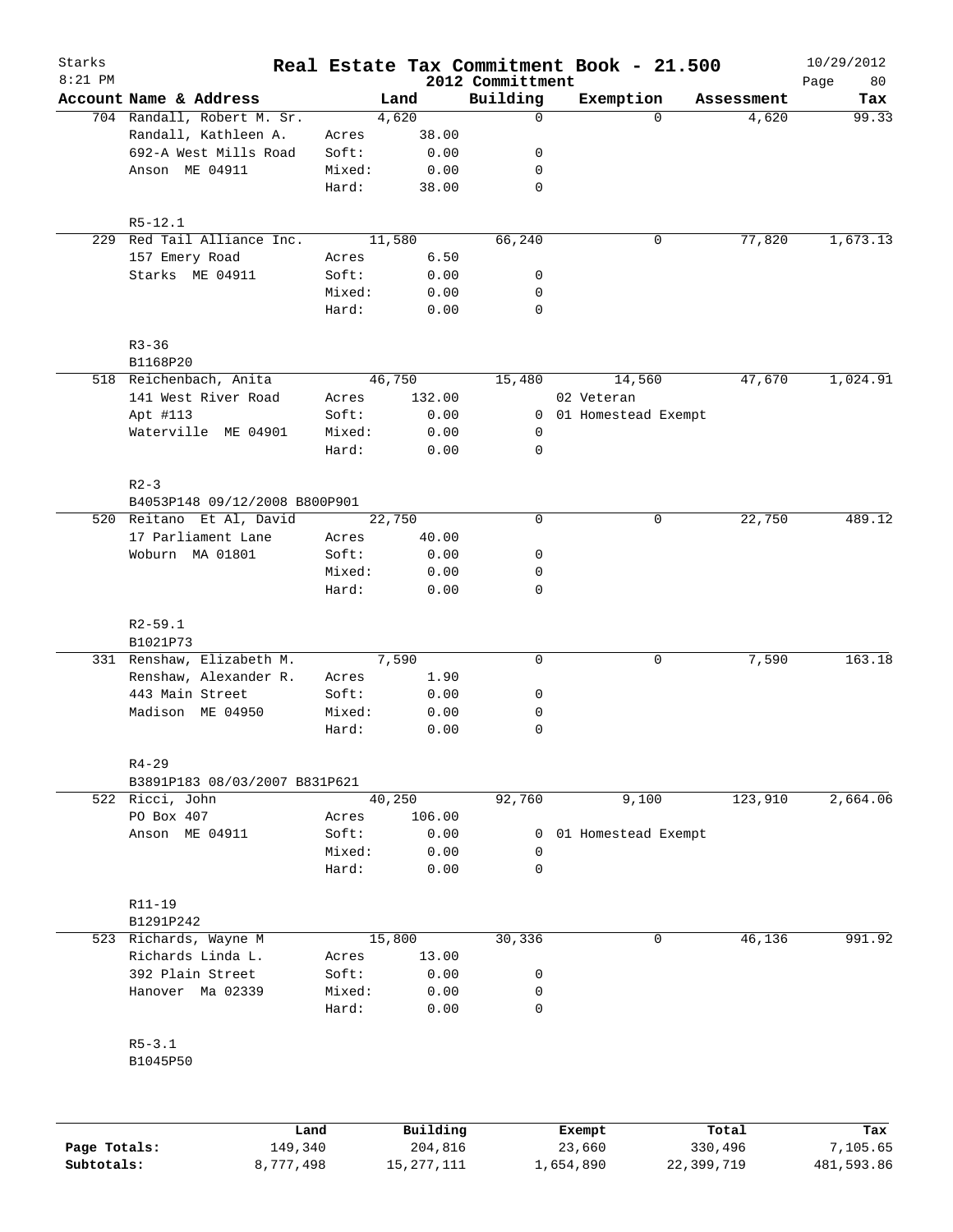| Starks<br>$8:21$ PM |                                                                 |                 |              | 2012 Committment | Real Estate Tax Commitment Book - 21.500 |            | 10/29/2012<br>Page<br>81 |
|---------------------|-----------------------------------------------------------------|-----------------|--------------|------------------|------------------------------------------|------------|--------------------------|
|                     | Account Name & Address                                          |                 | Land         | Building         | Exemption                                | Assessment | Tax                      |
|                     | 524 Richards, Wayne M.                                          |                 | 21,250       | $\mathbf 0$      | $\Omega$                                 | 21,250     | 456.87                   |
|                     | Richards Linda                                                  | Acres           | 34.00        |                  |                                          |            |                          |
|                     | 392 Plain Street                                                | Soft:           | 0.00         | 0                |                                          |            |                          |
|                     | Hanover MA 02339                                                | Mixed:          | 0.00         | 0                |                                          |            |                          |
|                     |                                                                 | Hard:           | 0.00         | $\mathbf 0$      |                                          |            |                          |
|                     | $R7 - 24.1$                                                     |                 |              |                  |                                          |            |                          |
|                     | B3416P336                                                       |                 |              |                  |                                          |            |                          |
|                     | 527 Riley, Margot                                               |                 | 30,750       | 60,480           | 0                                        | 91,230     | 1,961.45                 |
|                     | c/o Lincoln Academy                                             | Acres           | 68.00        |                  |                                          |            |                          |
|                     | 81 Academy Hill                                                 | Soft:           | 0.00         | 0                |                                          |            |                          |
|                     | Newcastle ME 04553                                              | Mixed:<br>Hard: | 0.00<br>0.00 | 0<br>$\mathbf 0$ |                                          |            |                          |
|                     | $R2-9$                                                          |                 |              |                  |                                          |            |                          |
|                     | B1514P319                                                       |                 |              |                  |                                          |            |                          |
|                     | 175 Ring, Marie L.                                              |                 | 23,750       | 79,472           | 9,100                                    | 94,122     | 2,023.62                 |
|                     | 1005 New Sharon Road                                            | Acres           | 40.00        |                  | 01 Homestead Exempt                      |            |                          |
|                     | Starks ME 04911                                                 | Soft:           | 0.00         | 0                |                                          |            |                          |
|                     |                                                                 | Mixed:          | 0.00         | 0                |                                          |            |                          |
|                     |                                                                 | Hard:           | 0.00         | $\mathbf 0$      |                                          |            |                          |
|                     | $R1 - 42$                                                       |                 |              |                  |                                          |            |                          |
|                     | B4086P285 01/02/2009 B3879P247 07/10/2007 B1609P227             |                 |              |                  |                                          |            |                          |
|                     | 528 Rioux Family Revocable<br>Trust                             |                 | 6,930        | 6,240            | 0                                        | 13,170     | 283.15                   |
|                     | 17 Sherridan Ave.                                               | Acres           | 0.75         |                  |                                          |            |                          |
|                     | Rochester NH 03867                                              | Soft:           | 0.00         | 0                |                                          |            |                          |
|                     |                                                                 | Mixed:          | 0.00         | 0                |                                          |            |                          |
|                     |                                                                 | Hard:           | 0.00         | $\mathbf 0$      |                                          |            |                          |
|                     | $R8 - 35$                                                       |                 |              |                  |                                          |            |                          |
|                     | B4462P239 11/07/2011 B1401P213                                  |                 |              |                  |                                          |            |                          |
|                     | 529 Robbins, Gary L.                                            |                 | 8,000        | 43,800           | 0                                        | 51,800     | 1,113.70                 |
|                     | Robbins Laurie E.                                               | Acres           | 1.00         |                  |                                          |            |                          |
|                     | 552 Sandy River Road                                            | Soft:           | 0.00         | 0                |                                          |            |                          |
|                     | Starks ME 04911                                                 | Mixed:<br>Hard: | 0.00<br>0.00 | 0<br>0           |                                          |            |                          |
|                     |                                                                 |                 |              |                  |                                          |            |                          |
|                     | $R10-24.2$<br>B3008P117                                         |                 |              |                  |                                          |            |                          |
|                     | 530 Robinson, John                                              |                 | 36,020       | 81,360           | 9,100                                    | 108,280    | 2,328.02                 |
|                     | 209 Sandy River Road                                            | Acres           | 108.00       |                  |                                          |            |                          |
|                     | Starks ME 04911                                                 | Soft:           | 10.00        | 1,107            | 01 Homestead Exempt                      |            |                          |
|                     |                                                                 | Mixed:          | 15.00        | 1,674            |                                          |            |                          |
|                     |                                                                 | Hard:           | 10.00        | 1,242            |                                          |            |                          |
|                     | River Rd                                                        |                 |              |                  |                                          |            |                          |
|                     | $R9-1$                                                          |                 |              |                  |                                          |            |                          |
|                     | B1839P50                                                        |                 |              |                  |                                          |            |                          |
|                     | 531 Rodin, George                                               |                 | 17,250       | 0                | 0                                        | 17,250     | 370.87                   |
|                     | 11 Smith St.                                                    | Acres           | 18.00        |                  |                                          |            |                          |
|                     | Howell NJ 07731                                                 | Soft:           | 0.00         | 0                |                                          |            |                          |
|                     |                                                                 | Mixed:          | 0.00         | 0                |                                          |            |                          |
|                     |                                                                 | Hard:           | 0.00         | 0                |                                          |            |                          |
|                     | $R5 - 21$<br>B4429P118 08/02/2011 B4102P295 02/18/2009 B843P744 |                 |              |                  |                                          |            |                          |
|                     |                                                                 |                 |              |                  |                                          |            |                          |
|                     |                                                                 | Land            | Building     |                  | Exempt                                   | Total      | Tax                      |

|              | Land      | Building   | Exempt    | Total      | Tax        |
|--------------|-----------|------------|-----------|------------|------------|
| Page Totals: | 143,950   | 271,352    | 18,200    | 397,102    | 8,537.68   |
| Subtotals:   | 8,921,448 | 15,548,463 | 1,673,090 | 22,796,821 | 490,131.54 |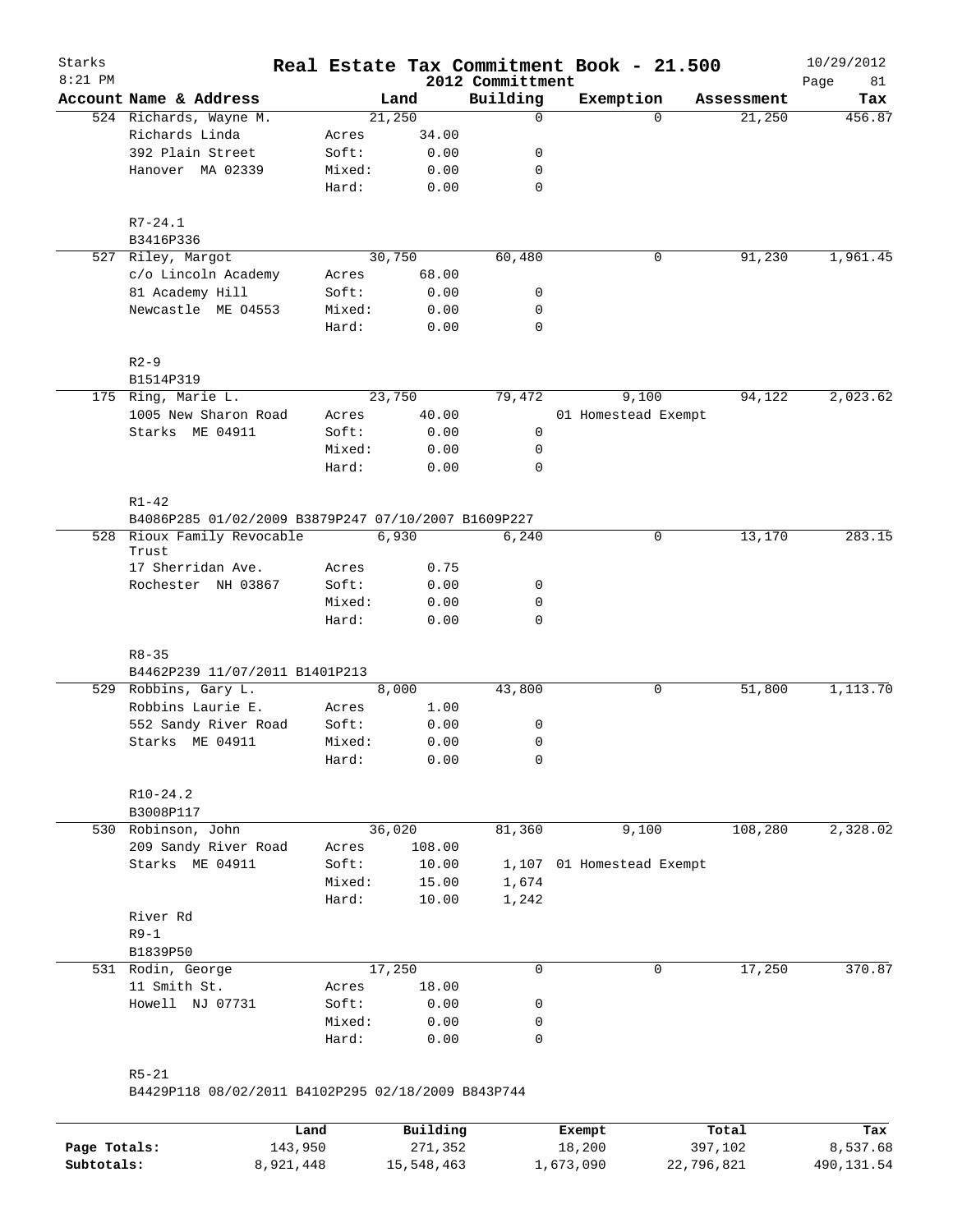| Starks<br>$8:21$ PM |                                                    |                 |        |              | 2012 Committment | Real Estate Tax Commitment Book - 21.500 |              | 10/29/2012        |
|---------------------|----------------------------------------------------|-----------------|--------|--------------|------------------|------------------------------------------|--------------|-------------------|
|                     | Account Name & Address                             |                 | Land   |              | Building         | Exemption                                | Assessment   | 82<br>Page<br>Tax |
|                     | 532 Rodin, George                                  |                 | 8,260  |              | 11,760           | $\Omega$                                 | 20,020       | 430.43            |
|                     | 11 Smith St.                                       | Acres           |        | 1.40         |                  |                                          |              |                   |
|                     | Howell NJ 07731                                    | Soft:           |        | 0.00         | 0                |                                          |              |                   |
|                     |                                                    | Mixed:          |        | 0.00         | 0                |                                          |              |                   |
|                     |                                                    | Hard:           |        | 0.00         | 0                |                                          |              |                   |
|                     | $R4 - 24$                                          |                 |        |              |                  |                                          |              |                   |
|                     | B4429P118 08/02/2011 B4102P295 02/18/2009 B840P179 |                 |        |              |                  |                                          |              |                   |
|                     | 533 Rodrigue, Joseph C.                            |                 | 8,000  |              | 58,540           | $\mathbf 0$                              | 66,540       | 1,430.61          |
|                     | 3261 Brodway                                       | Acres           |        | 1.00         |                  |                                          |              |                   |
|                     | Bangor ME 04401                                    | Soft:           |        | 0.00         | 0                |                                          |              |                   |
|                     |                                                    | Mixed:          |        | 0.00         | 0                |                                          |              |                   |
|                     |                                                    | Hard:           |        | 0.00         | 0                |                                          |              |                   |
|                     | Anson Rd.                                          |                 |        |              |                  |                                          |              |                   |
|                     | $R7 - 7.1$                                         |                 |        |              |                  |                                          |              |                   |
|                     | B2815P225                                          |                 |        |              |                  |                                          |              |                   |
|                     | 535 Ross and Paula A. Day,<br>Edward H.            |                 | 40,500 |              | 83,960           | 9,100                                    | 115,360      | 2,480.24          |
|                     | 94 Waugh Road                                      | Acres           |        | 107.00       |                  |                                          |              |                   |
|                     | Starks ME 04911                                    | Soft:           |        | 0.00         |                  | 0 01 Homestead Exempt                    |              |                   |
|                     |                                                    | Mixed:          |        | 0.00         | 0                |                                          |              |                   |
|                     |                                                    | Hard:           |        | 0.00         | $\mathbf 0$      |                                          |              |                   |
|                     | R11-10                                             |                 |        |              |                  |                                          |              |                   |
|                     | B2043P31                                           |                 |        |              |                  |                                          |              |                   |
|                     | 536 Russell, Franklin A                            |                 | 21,750 |              | 88,680           | 9,100                                    | 101,330      | 2,178.59          |
|                     |                                                    |                 |        | 32.00        |                  |                                          |              |                   |
|                     | Kremer, Robyn R.                                   | Acres           |        |              |                  |                                          |              |                   |
|                     | 869 Mayhew Road                                    | Soft:           |        | 0.00         |                  | 0 01 Homestead Exempt                    |              |                   |
|                     | Starks ME 04911                                    | Mixed:<br>Hard: |        | 0.00<br>0.00 | 0<br>$\mathbf 0$ |                                          |              |                   |
|                     |                                                    |                 |        |              |                  |                                          |              |                   |
|                     | $R6 - 15$                                          |                 |        |              |                  |                                          |              |                   |
|                     | B3913P325 09/26/2007 B862P1109                     |                 |        |              |                  |                                          |              |                   |
|                     | 666 Russo, Diane M.                                |                 | 1,040  |              | 0                | 0                                        | 1,040        | 22.36             |
|                     | 1660 New Sharon Road                               | Acres           |        | 1.60         |                  |                                          |              |                   |
|                     | Starks ME 04911                                    | Soft:           |        | 0.00         | 0                |                                          |              |                   |
|                     |                                                    | Mixed:          |        | 0.00<br>0.00 | 0<br>0           |                                          |              |                   |
|                     |                                                    | Hard:           |        |              |                  |                                          |              |                   |
|                     | $R8 - 4$                                           |                 |        |              |                  |                                          |              |                   |
|                     | 665 Russo, Diane M.                                |                 | 20,000 |              | 51,816           | 9,100                                    | 62,716       | 1,348.39          |
|                     | 1660 New Sharon Road                               | Acres           |        | 25.00        |                  |                                          |              |                   |
|                     | Starks ME 04911                                    | Soft:           |        | 0.00         | 0                | 01 Homestead Exempt                      |              |                   |
|                     |                                                    | Mixed:          |        | 0.00         | 0                |                                          |              |                   |
|                     |                                                    | Hard:           |        | 0.00         | 0                |                                          |              |                   |
|                     | $R2 - 46$                                          |                 |        |              |                  |                                          |              |                   |
|                     | B868P482                                           |                 |        |              |                  |                                          |              |                   |
|                     | 538 Russo, Robert G.                               |                 | 20,250 |              | 2,400            | 0                                        | 22,650       | 486.98            |
|                     | 400 E. 59Th St Apt.<br>3E                          | Acres           |        | 26.00        |                  |                                          |              |                   |
|                     | New York City NY 10012 Soft:                       |                 |        | 0.00         | 0                |                                          |              |                   |
|                     |                                                    | Mixed:          |        | 0.00         | 0                |                                          |              |                   |
|                     |                                                    | Hard:           |        | 0.00         | 0                |                                          |              |                   |
|                     | $R2 - 47$                                          |                 |        |              |                  |                                          |              |                   |
|                     | B1076P253                                          |                 |        |              |                  |                                          |              |                   |
|                     |                                                    |                 |        |              |                  |                                          |              |                   |
|                     |                                                    | Land            |        | Building     |                  | Exempt                                   | Total        | Tax               |
| Page Totals:        | 119,800                                            |                 |        | 297,156      |                  | 27,300                                   | 389,656      | 8,377.60          |
| Subtotals:          | 9,041,248                                          |                 |        | 15,845,619   |                  | 1,700,390                                | 23, 186, 477 | 498,509.14        |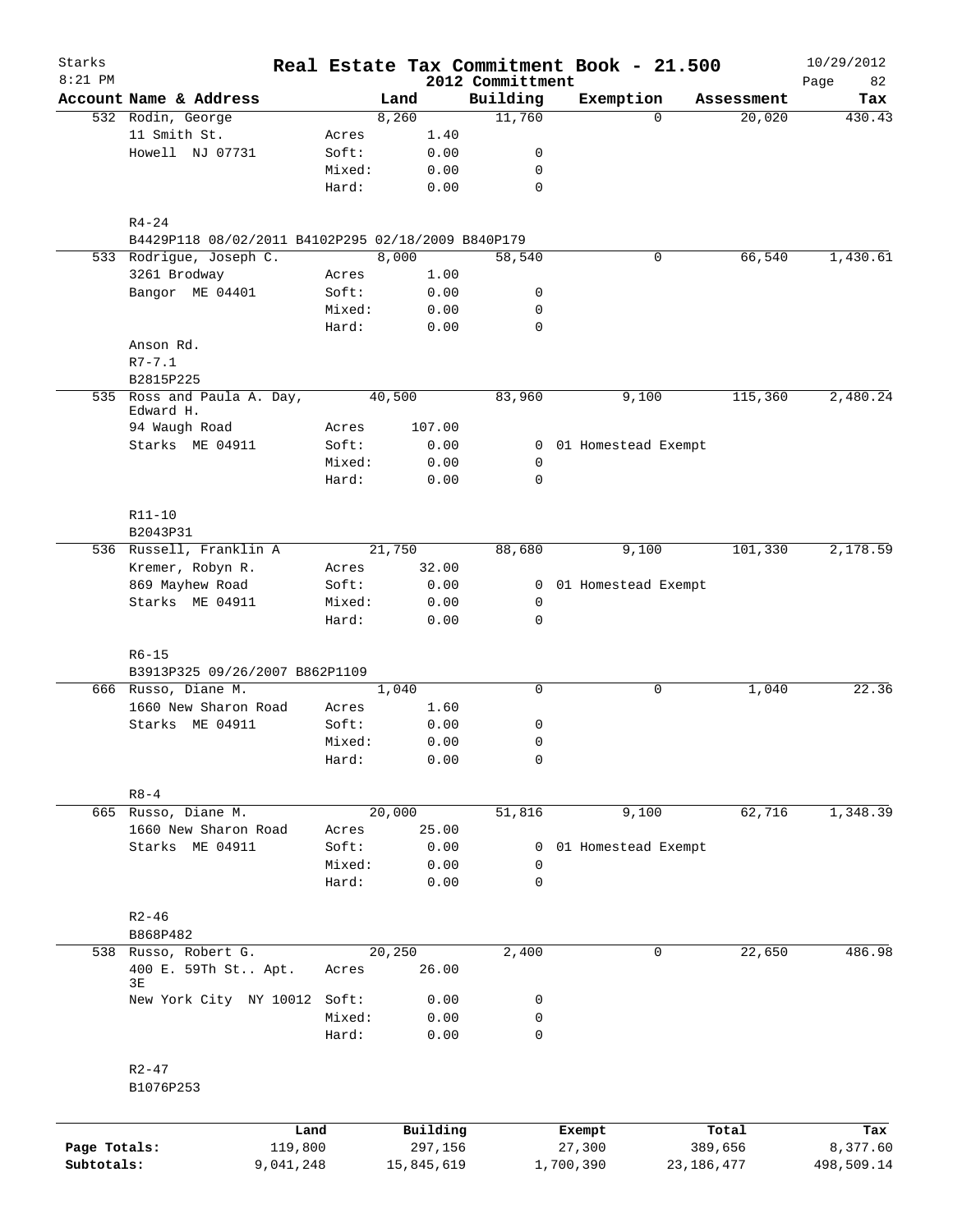| Starks<br>$8:21$ PM |                                                          |        |        | 2012 Committment | Real Estate Tax Commitment Book - 21.500 |            | 10/29/2012<br>Page<br>83 |
|---------------------|----------------------------------------------------------|--------|--------|------------------|------------------------------------------|------------|--------------------------|
|                     | Account Name & Address                                   |        | Land   | Building         | Exemption                                | Assessment | Tax                      |
| 539                 | Ryan, Kathleen A                                         |        | 16,100 | 0                | $\Omega$                                 | 16,100     | 346.15                   |
|                     | Blais David                                              | Acres  | 15.00  |                  |                                          |            |                          |
|                     | 203 Beans Corner Rd                                      | Soft:  | 0.00   | 0                |                                          |            |                          |
|                     | New Sharon Me 04955                                      | Mixed: | 0.00   | 0                |                                          |            |                          |
|                     |                                                          | Hard:  | 0.00   | 0                |                                          |            |                          |
|                     | Beans Cor. Rd.                                           |        |        |                  |                                          |            |                          |
|                     | R1-13.1, 13.2, 13.3                                      |        |        |                  |                                          |            |                          |
|                     | B1728P259                                                |        |        |                  |                                          |            |                          |
| 543                 | Sanders Jr., Norman J                                    |        | 9,320  | 62,640           | 0                                        | 71,960     | 1,547.14                 |
|                     | Sanders Linda                                            | Acres  | 3.03   |                  |                                          |            |                          |
|                     | 16 Winter St.                                            | Soft:  | 0.00   | 0                |                                          |            |                          |
|                     | Everette MA 02149                                        | Mixed: | 0.00   | 0                |                                          |            |                          |
|                     |                                                          | Hard:  | 0.00   | 0                |                                          |            |                          |
|                     | Route #43                                                |        |        |                  |                                          |            |                          |
|                     | $R8 - 39.1$                                              |        |        |                  |                                          |            |                          |
|                     | B3272P162                                                |        |        |                  |                                          |            |                          |
|                     | 752 Santiago el al, Barbara                              |        | 21,400 | 0                | 0                                        | 21,400     | 460.10                   |
|                     | Linda, Carolyn, Donna,<br>Darlene Gray                   | Acres  | 54.00  |                  |                                          |            |                          |
|                     | 123 Madison Avenue                                       | Soft:  | 30.00  | 0                |                                          |            |                          |
|                     | Madison ME 04950                                         | Mixed: | 6.00   | 0                |                                          |            |                          |
|                     |                                                          | Hard:  | 0.00   | $\Omega$         |                                          |            |                          |
|                     | R12 18                                                   |        |        |                  |                                          |            |                          |
|                     | B4236P353 01/22/2010                                     |        |        |                  |                                          |            |                          |
|                     | 751 Santiago et al, Barbara                              |        | 40,480 | $\Omega$         | 0                                        | 40,480     | 870.32                   |
|                     | Linda Gray, Darlene<br>Gray, Carolyn Gray,<br>Donna Gray | Acres  | 253.00 |                  |                                          |            |                          |
|                     | 123 Madison Avenue                                       | Soft:  | 127.00 | 0                |                                          |            |                          |
|                     | Madison ME 04950                                         | Mixed: | 109.00 | 0                |                                          |            |                          |
|                     |                                                          | Hard:  | 8.00   | 0                |                                          |            |                          |
|                     | R12 19, 23                                               |        |        |                  |                                          |            |                          |
|                     | B4237P3 01/22/2010                                       |        |        |                  |                                          |            |                          |
| 227                 | Santiago et al, Barbara                                  |        | 25,680 | 0                | 0                                        | 25,680     | 552.12                   |
|                     | Linda, Darlene,<br>Richard, Donna, Carolyn<br>Gray       | Acres  | 56.00  |                  |                                          |            |                          |
|                     | 123 Madison Ave.                                         | Soft:  | 2.00   | 5,775            |                                          |            |                          |
|                     | Madison ME 04950                                         | Mixed: | 8.00   | 2,905            |                                          |            |                          |
|                     |                                                          | Hard:  | 6.00   | 0                |                                          |            |                          |
|                     | 6 Howard Lot west side                                   |        |        |                  |                                          |            |                          |
|                     | R12-17                                                   |        |        |                  |                                          |            |                          |
|                     | B4236P353 01/22/2010 B3910P240 09/21/2007                |        |        |                  |                                          |            |                          |
| 736                 | Sanville Jr., Robert W.                                  |        | 8,650  | 9,000            | 9,100                                    | 8,550      | 183.83                   |
|                     | 2635 Industry Road                                       | Acres  | 2.00   |                  | 01 Homestead Exempt                      |            |                          |
|                     | Starks ME 04911                                          | Soft:  | 0.00   | 0                |                                          |            |                          |
|                     |                                                          | Mixed: | 0.00   | 0                |                                          |            |                          |
|                     |                                                          | Hard:  | 0.00   | 0                |                                          |            |                          |
|                     | $R2 - 42.1B$                                             |        |        |                  |                                          |            |                          |

B4185P259 08/28/2009

|              | Land      | Building   | Exempt    | Total      | Tax        |
|--------------|-----------|------------|-----------|------------|------------|
| Page Totals: | 121,630   | 1,640      | ,100      | 184,170    | 3,959.66   |
| Subtotals:   | 9,162,878 | 15,917,259 | ⊥,709,490 | 23,370,647 | 502,468.80 |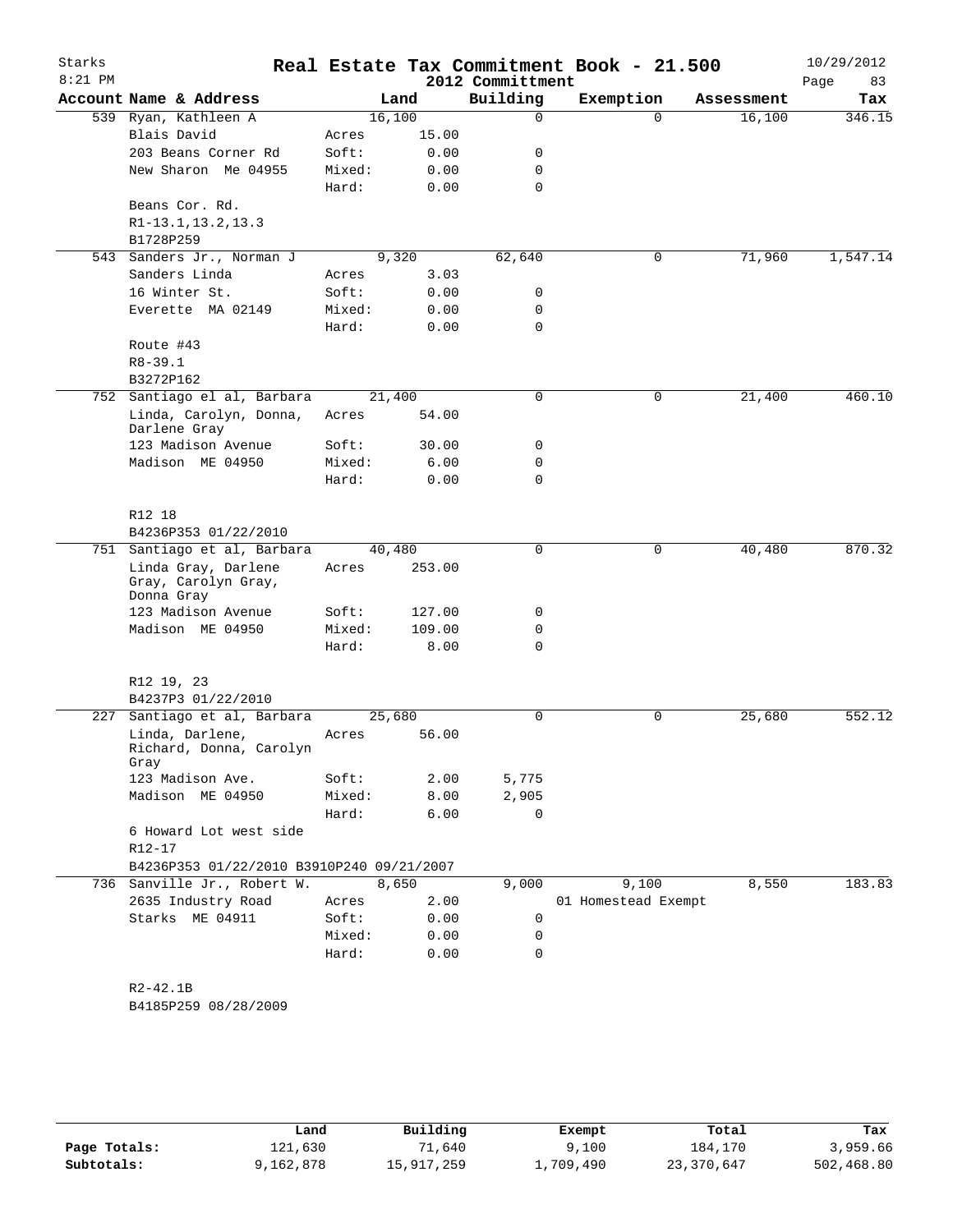| Starks<br>$8:21$ PM |                                                    |                 |        |              | Real Estate Tax Commitment Book - 21.500<br>2012 Committment |            |                       |            | 10/29/2012<br>84<br>Page |
|---------------------|----------------------------------------------------|-----------------|--------|--------------|--------------------------------------------------------------|------------|-----------------------|------------|--------------------------|
|                     | Account Name & Address                             |                 | Land   |              | Building                                                     |            | Exemption             | Assessment | Tax                      |
|                     | 130 Sanville, Robert Sr                            |                 | 8,650  |              | 9,000                                                        |            | 9,100                 | 8,550      | 183.83                   |
|                     | 2643 Industry Rd                                   | Acres           |        | 2.00         |                                                              |            |                       |            |                          |
|                     | Starks ME 04911                                    | Soft:           |        | 0.00         |                                                              |            | 0 01 Homestead Exempt |            |                          |
|                     |                                                    | Mixed:          |        | 0.00         | 0                                                            |            |                       |            |                          |
|                     |                                                    | Hard:           |        | 0.00         | $\mathbf 0$                                                  |            |                       |            |                          |
|                     | $R2 - 42.1A - 1$<br>B4122P55 04/14/2009 B1455P349  |                 |        |              |                                                              |            |                       |            |                          |
|                     | 544 Sasville, Norman A.                            |                 | 18,520 |              | $\mathbf 0$                                                  |            | 0                     | 18,520     | 398.18                   |
|                     | PO Box 619                                         |                 |        | 23.07        |                                                              |            |                       |            |                          |
|                     | Middleboro MA 02346                                | Acres<br>Soft:  |        | 0.00         | 0                                                            |            |                       |            |                          |
|                     |                                                    | Mixed:          |        | 0.00         | 0                                                            |            |                       |            |                          |
|                     |                                                    | Hard:           |        | 0.00         | 0                                                            |            |                       |            |                          |
|                     |                                                    |                 |        |              |                                                              |            |                       |            |                          |
|                     | $R8 - 38 - 9$<br>B2307P110                         |                 |        |              |                                                              |            |                       |            |                          |
|                     | 545 Schleier, Richard. &                           |                 | 12,550 |              | 37,200                                                       |            | 14,560                | 35,190     | 756.58                   |
|                     | Georgette M                                        |                 |        |              |                                                              |            |                       |            |                          |
|                     | 735 Sandy River Road                               | Acres           |        | 8.00         |                                                              | 02 Veteran |                       |            |                          |
|                     | Starks ME 04911                                    | Soft:           |        | 0.00         |                                                              |            | 0 01 Homestead Exempt |            |                          |
|                     |                                                    | Mixed:          |        | 0.00         | 0                                                            |            |                       |            |                          |
|                     |                                                    | Hard:           |        | 0.00         | $\mathbf 0$                                                  |            |                       |            |                          |
|                     | R10-11, R10-12<br>B886P33                          |                 |        |              |                                                              |            |                       |            |                          |
|                     | 546 Scioscia, Eugene. M                            |                 | 17,120 |              | 17,210                                                       |            | 0                     | 34,330     | 738.09                   |
|                     | Scioscia, Gail L.                                  | Acres           |        | 15.03        |                                                              |            |                       |            |                          |
|                     | 6 Gioioso Drive                                    | Soft:           |        | 0.00         | 0                                                            |            |                       |            |                          |
|                     | Holbrook MA 02343                                  | Mixed:          |        | 0.00         | 0                                                            |            |                       |            |                          |
|                     | West Mills Rd                                      | Hard:           |        | 0.00         | $\mathbf 0$                                                  |            |                       |            |                          |
|                     | R7-11.1<br>B2546P86                                |                 |        |              |                                                              |            |                       |            |                          |
|                     | 221 Seamon, Daryl O.                               |                 | 7,520  |              | 6,789                                                        |            | 0                     | 14,309     | 307.64                   |
|                     | 1550 New Sharon Rd.                                | Acres           |        | 1.80         |                                                              |            |                       |            |                          |
|                     | Starks Me 04911                                    | Soft:           |        | 0.00         | 0                                                            |            |                       |            |                          |
|                     |                                                    | Mixed:          |        | 0.00         | 0                                                            |            |                       |            |                          |
|                     |                                                    | Hard:           |        | 0.00         | 0                                                            |            |                       |            |                          |
|                     | Poor Farm Road                                     |                 |        |              |                                                              |            |                       |            |                          |
|                     | $R2 - 39.2$                                        |                 |        |              |                                                              |            |                       |            |                          |
|                     | B4343P95 11/23/2010 B4255P294 03/31/2010 B4242P227 |                 |        |              |                                                              |            |                       |            |                          |
|                     | 09/28/2009<br>548 Seamon, Daryl O.                 |                 | 17,100 |              | 46,030                                                       |            | 9,100                 | 54,030     | 1,161.65                 |
|                     | 1550 New Sharon Road                               | Acres           |        | 15.00        |                                                              |            |                       |            |                          |
|                     | Starks ME 04911                                    | Soft:           |        |              |                                                              |            |                       |            |                          |
|                     |                                                    | Mixed:          |        | 0.00         | 0                                                            |            | 01 Homestead Exempt   |            |                          |
|                     |                                                    |                 |        | 0.00         | 0                                                            |            |                       |            |                          |
|                     |                                                    | Hard:           |        | 0.00         | $\mathbf 0$                                                  |            |                       |            |                          |
|                     | Newsharon Rd                                       |                 |        |              |                                                              |            |                       |            |                          |
|                     | R8-10.4, R8-10.5                                   |                 |        |              |                                                              |            |                       |            |                          |
|                     | B2411P93                                           |                 |        |              |                                                              |            |                       |            |                          |
|                     | 547 Seamon, Daryl O.                               |                 | 12,230 |              | 9,600                                                        |            | 0                     | 21,830     | 469.35                   |
|                     | 1550 New Sharon Road                               | Acres           |        | 7.50         |                                                              |            |                       |            |                          |
|                     | Starks ME 04911                                    | Soft:           |        | 0.00         | 0                                                            |            |                       |            |                          |
|                     |                                                    | Mixed:<br>Hard: |        | 0.00<br>0.00 | 0<br>0                                                       |            |                       |            |                          |
|                     |                                                    |                 |        |              |                                                              |            |                       |            |                          |
|                     | $R8 - 10.3$                                        |                 |        |              |                                                              |            |                       |            |                          |
|                     | B2708P164                                          |                 |        |              |                                                              |            |                       |            |                          |
|                     | Land                                               |                 |        | Building     |                                                              | Exempt     |                       | Total      | Tax                      |
| Page Totals:        | 93,690                                             |                 |        | 125,829      |                                                              | 32,760     |                       | 186,759    | 4,015.32                 |
| Subtotals:          | 9,256,568                                          |                 |        | 16,043,088   |                                                              | 1,742,250  |                       | 23,557,406 | 506,484.12               |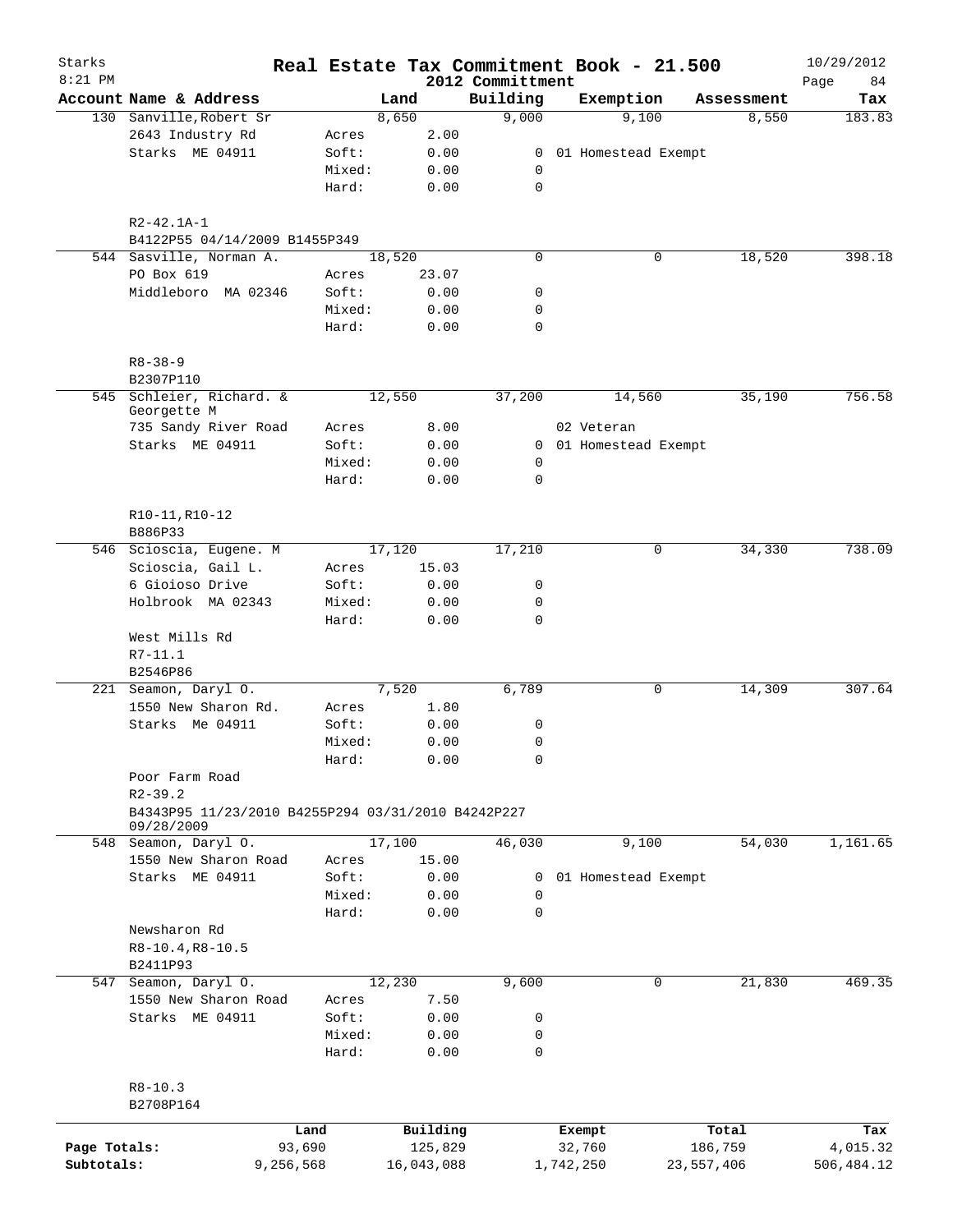| Starks<br>$8:21$ PM |                                                                   |        |        |              | 2012 Committment | Real Estate Tax Commitment Book - 21.500 |             |            | 10/29/2012        |
|---------------------|-------------------------------------------------------------------|--------|--------|--------------|------------------|------------------------------------------|-------------|------------|-------------------|
|                     | Account Name & Address                                            |        | Land   |              | Building         | Exemption                                |             | Assessment | Page<br>85<br>Tax |
|                     | 549 Seamon, Thomas J                                              |        | 11,810 |              | $\mathbf 0$      |                                          | $\Omega$    | 11,810     | 253.92            |
|                     | 1550 New Sharon Road                                              | Acres  |        | 8.40         |                  |                                          |             |            |                   |
|                     | Starks Me 04911                                                   | Soft:  |        | 0.00         | 0                |                                          |             |            |                   |
|                     |                                                                   | Mixed: |        | 0.00         | 0                |                                          |             |            |                   |
|                     |                                                                   | Hard:  |        | 0.00         | $\mathbf 0$      |                                          |             |            |                   |
|                     | Rt.134 New Sharon Rd.<br>$R8 - 10.2$                              |        |        |              |                  |                                          |             |            |                   |
|                     | B3637P282 01/30/2006 B1485P77                                     |        |        |              |                  |                                          |             |            |                   |
|                     | 654 Seamon, Thomas J.                                             |        | 11,030 |              | 9,000            | 9,100                                    |             | 10,930     | 234.99            |
|                     |                                                                   |        |        |              |                  |                                          |             |            |                   |
|                     | 1550 New Sharon Road                                              | Acres  |        | 7.20         |                  | 01 Homestead Exempt                      |             |            |                   |
|                     | Starks ME 04911                                                   | Soft:  |        | 0.00         | 0                |                                          |             |            |                   |
|                     |                                                                   | Mixed: |        | 0.00         | 0                |                                          |             |            |                   |
|                     |                                                                   | Hard:  |        | 0.00         | $\mathbf 0$      |                                          |             |            |                   |
|                     | Rt.134 New Sharon Rd.                                             |        |        |              |                  |                                          |             |            |                   |
|                     | $R8 - 10.1$                                                       |        |        |              |                  |                                          |             |            |                   |
|                     | B3359P254 09/14/2005 B1936P46                                     |        |        |              |                  |                                          |             |            |                   |
|                     | 707 Seeley, Donald                                                |        | 9,600  |              | 0                |                                          | 0           | 9,600      | 206.40            |
|                     | 477 Main Street                                                   | Acres  |        | 5.00         |                  |                                          |             |            |                   |
|                     | Madison ME 04950                                                  | Soft:  |        | 0.00         | 0                |                                          |             |            |                   |
|                     |                                                                   | Mixed: |        | 0.00         | 0                |                                          |             |            |                   |
|                     |                                                                   | Hard:  |        | 0.00         | $\mathbf 0$      |                                          |             |            |                   |
|                     | Thompson Bridge Road<br>$R3 - 43.1$                               |        |        |              |                  |                                          |             |            |                   |
|                     | B4383P263 01/08/2011 B4383P263 04/08/2011 B3749P111<br>09/22/2006 |        |        |              |                  |                                          |             |            |                   |
|                     | 463 Semas Joseph, J                                               |        | 16,910 |              | 40,920           | 9,100                                    |             | 48,730     | 1,047.70          |
|                     |                                                                   | Acres  |        | 14.70        |                  | 01 Homestead Exempt                      |             |            |                   |
|                     | Semas Margaret, A                                                 |        |        |              |                  |                                          |             |            |                   |
|                     | 248 Dill Road                                                     | Soft:  |        | 0.00         | 0                |                                          |             |            |                   |
|                     | Starks Me 04911                                                   | Mixed: |        | 0.00         | 0                |                                          |             |            |                   |
|                     |                                                                   | Hard:  |        | 0.00         | 0                |                                          |             |            |                   |
|                     | Dill Rd                                                           |        |        |              |                  |                                          |             |            |                   |
|                     | $R6 - 22.4A$                                                      |        |        |              |                  |                                          |             |            |                   |
|                     | B3755P79 09/22/2006 B1446P306                                     |        |        |              |                  |                                          |             |            |                   |
|                     | 550 Severn, Floyd K.                                              |        | 2,000  |              | $\mathbf 0$      |                                          | 0           | 2,000      | 43.00             |
|                     | 535 Sawyers Mills Road                                            | Acres  |        | 15.00        |                  |                                          |             |            |                   |
|                     | Starks ME 04911                                                   | Soft:  |        | 0.00         | 0                |                                          |             |            |                   |
|                     |                                                                   | Mixed: |        | 0.00         | 0                |                                          |             |            |                   |
|                     |                                                                   | Hard:  |        | 15.00        | 1,981            |                                          |             |            |                   |
|                     | $R5-19.1$                                                         |        |        |              |                  |                                          |             |            |                   |
|                     | B1067P238                                                         |        |        |              |                  |                                          |             |            |                   |
|                     | 551 Severn, Floyd K.                                              |        | 9,470  |              | 79,260           | 9,100                                    |             | 79,630     | 1,712.04          |
|                     | Hickey Maureen E                                                  | Acres  |        | 12.00        |                  |                                          |             |            |                   |
|                     | 535 Sawyers Mills Road                                            | Soft:  |        | 0.00         | 0                | 01 Homestead Exempt                      |             |            |                   |
|                     | Starks ME 04911                                                   | Mixed: |        | 0.00         | 0                |                                          |             |            |                   |
|                     |                                                                   | Hard:  |        | 11.00        | 1,453            |                                          |             |            |                   |
|                     | $R5 - 20$                                                         |        |        |              |                  |                                          |             |            |                   |
|                     | B2228P347                                                         |        |        |              |                  |                                          |             |            |                   |
|                     | 552 Severn, Floyd. K                                              |        | 1,740  |              | $\mathbf 0$      |                                          | $\mathbf 0$ | 1,740      | 37.41             |
|                     | Hickey Maureen E.                                                 | Acres  |        | 13.00        |                  |                                          |             |            |                   |
|                     | 535 Sawyers Mills Road                                            | Soft:  |        | 0.00         | 0                |                                          |             |            |                   |
|                     | Starks ME 04911                                                   | Mixed: |        | 13.00        | 1,717            |                                          |             |            |                   |
|                     |                                                                   | Hard:  |        | 0.00         | 0                |                                          |             |            |                   |
|                     | $R4 - 25.2$                                                       |        |        |              |                  |                                          |             |            |                   |
|                     | B1143P261                                                         |        |        |              |                  |                                          |             |            |                   |
|                     |                                                                   | Land   |        | Building     |                  | Exempt                                   |             | Total      | Tax               |
| Page Totals:        |                                                                   | 62,560 |        | 129,180      |                  | 27,300                                   |             | 164,440    | 3,535.46          |
| Subtotals:          | 9,319,128                                                         |        |        | 16, 172, 268 |                  | 1,769,550                                | 23,721,846  |            | 510,019.58        |
|                     |                                                                   |        |        |              |                  |                                          |             |            |                   |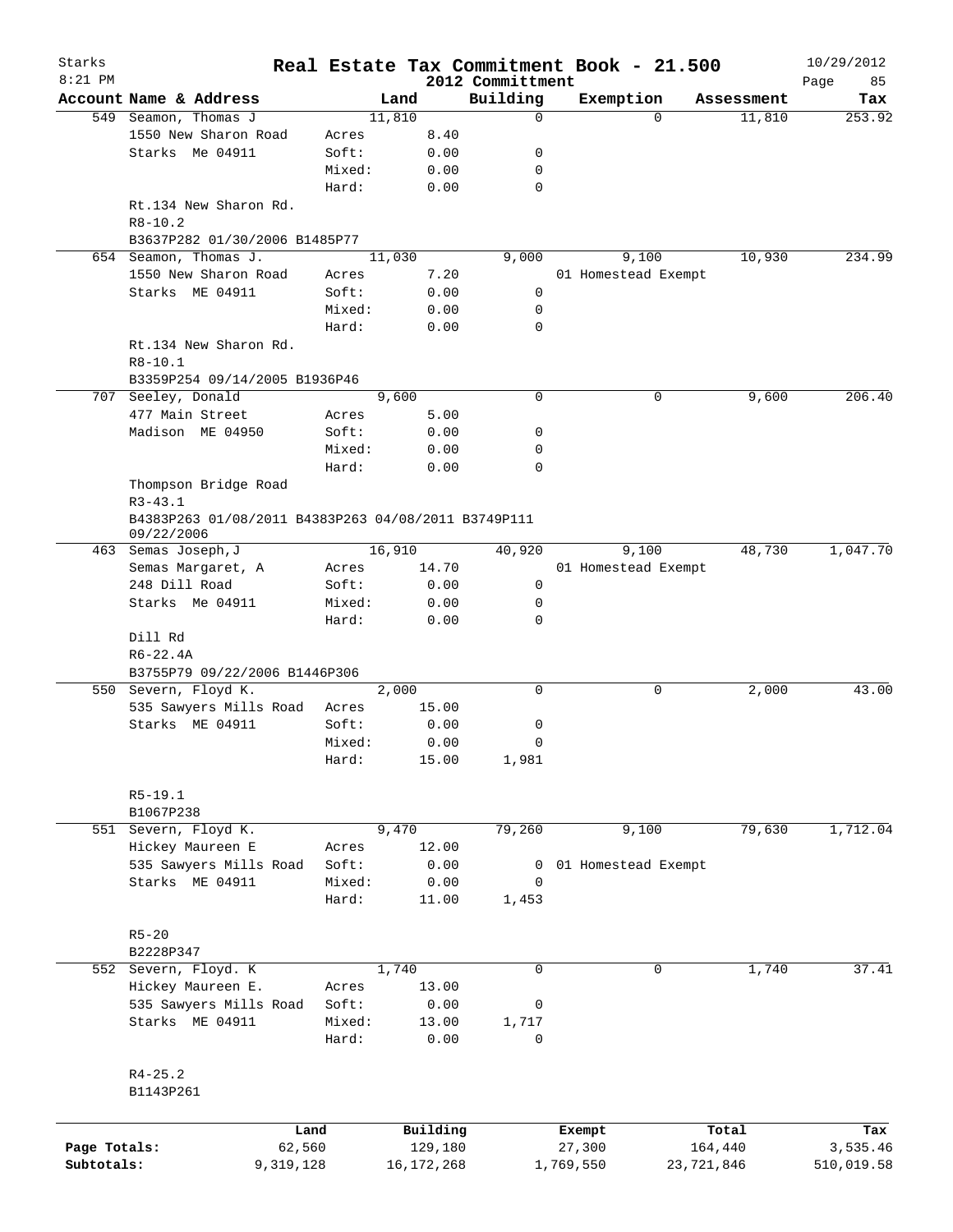| Starks<br>$8:21$ PM |                                      |        |              |                              | Real Estate Tax Commitment Book - 21.500 |            | 10/29/2012        |
|---------------------|--------------------------------------|--------|--------------|------------------------------|------------------------------------------|------------|-------------------|
|                     | Account Name & Address               |        | Land         | 2012 Committment<br>Building | Exemption                                | Assessment | Page<br>86<br>Tax |
| 243                 | Shaw, Daniel C                       |        | 12,350       | 29,520                       | 9,100                                    | 32,770     | 704.56            |
|                     | Shaw, Sylvia F.                      | Acres  | 27.60        |                              | 01 Homestead Exempt                      |            |                   |
|                     | 357 Sawyers Mills Road               | Soft:  | 6.00         | 770                          |                                          |            |                   |
|                     | Starks ME 04911                      | Mixed: | 12.00        | 1,849                        |                                          |            |                   |
|                     |                                      | Hard:  | 5.00         | 660                          |                                          |            |                   |
|                     | West Mills Rd                        |        |              |                              |                                          |            |                   |
|                     | $R4 - 38$                            |        |              |                              |                                          |            |                   |
|                     | B4206P109 10/26/2100 B1890P18        |        |              |                              |                                          |            |                   |
|                     | 554 Shaw, David J.                   |        | 26,250       | $\mathbf 0$                  | 0                                        | 26,250     | 564.38            |
|                     | Flagg-Shaw, Pamela                   | Acres  | 54.00        |                              |                                          |            |                   |
|                     | PO Box 122                           | Soft:  | 0.00         | 0                            |                                          |            |                   |
|                     | Gardiner ME 04345                    | Mixed: | 0.00         | 0                            |                                          |            |                   |
|                     |                                      | Hard:  | 0.00         | $\mathbf 0$                  |                                          |            |                   |
|                     | $R10 - 7$                            |        |              |                              |                                          |            |                   |
|                     | B3633P178 02/14/2006 B2291P238       |        |              |                              |                                          |            |                   |
|                     | 553 Shaw, David J.                   |        | 25,380       | 3,960                        | 0                                        | 29,340     | 630.81            |
|                     | Flagg-Shaw, Pamela                   | Acres  | 46.50        |                              |                                          |            |                   |
|                     | PO Box 122                           | Soft:  | 0.00         | 0                            |                                          |            |                   |
|                     | Gardiner ME 04345                    | Mixed: | 0.00         | 0                            |                                          |            |                   |
|                     |                                      | Hard:  | 0.00         | $\mathbf 0$                  |                                          |            |                   |
|                     | $R10-2.2, R10-2.6$                   |        |              |                              |                                          |            |                   |
|                     | B3633P178 02/14/2006 B2291P238       |        |              |                              |                                          |            |                   |
|                     | 555 Shaw, Kenneth                    |        | 8,780        | 21,070                       | 18,200                                   | 11,650     | 250.47            |
|                     | PO Box 34                            | Acres  | 2.20         |                              | 16 2 WW2 Vets Res.                       |            |                   |
|                     | New Sharon ME 04955                  | Soft:  | 0.00         | $\mathbf{0}$                 | 01 Homestead Exempt                      |            |                   |
|                     |                                      | Mixed: | 0.00         | 0                            |                                          |            |                   |
|                     |                                      | Hard:  | 0.00         | $\mathbf 0$                  |                                          |            |                   |
|                     | $R1 - 10$                            |        |              |                              |                                          |            |                   |
|                     | B2018P38                             |        |              |                              |                                          |            |                   |
|                     | 556 Sheen, Albert & Jada F.          |        | 23,750       | 0                            | 0                                        | 23,750     | 510.62            |
|                     | P.O. Box 950                         | Acres  | 44.00        |                              |                                          |            |                   |
|                     | Christiansted, St.<br>Croix VI 00821 | Soft:  | 0.00         | 0                            |                                          |            |                   |
|                     |                                      | Mixed: | 0.00         | $\mathbf 0$                  |                                          |            |                   |
|                     |                                      | Hard:  | 0.00         | 0                            |                                          |            |                   |
|                     |                                      |        |              |                              |                                          |            |                   |
|                     | $R2 - 59.2$<br>B1022P73              |        |              |                              |                                          |            |                   |
| 557                 | Shepard, Stephen C.                  |        | 20, 250      | 19,800                       | 0                                        | 40,050     | 861.08            |
|                     | 127 Riverside Dr.                    | Acres  | 26.00        |                              |                                          |            |                   |
|                     | Auburn ME 04212                      | Soft:  | 0.00         | 0                            |                                          |            |                   |
|                     |                                      | Mixed: | 0.00         | 0                            |                                          |            |                   |
|                     |                                      | Hard:  | 0.00         | 0                            |                                          |            |                   |
|                     | Brann Mills Road                     |        |              |                              |                                          |            |                   |
|                     | $R2-20, R2-21, R2-25$                |        |              |                              |                                          |            |                   |
|                     | B897P791                             |        |              |                              |                                          |            |                   |
|                     | 558 Sherrer, Charles R.              |        | 12,750       | 35,400                       | 0                                        | 48,150     | 1,035.22          |
|                     | 235 NE 199 Lane                      | Acres  | 8.30         |                              |                                          |            |                   |
|                     | Miami FL 33179                       | Soft:  | 0.00         | 0                            |                                          |            |                   |
|                     |                                      | Mixed: | 0.00         | 0                            |                                          |            |                   |
|                     |                                      | Hard:  | 0.00         | $\mathbf 0$                  |                                          |            |                   |
|                     | Chicken St                           |        |              |                              |                                          |            |                   |
|                     | $R3 - 41.5$                          |        |              |                              |                                          |            |                   |
|                     | B2452P128                            |        |              |                              |                                          |            |                   |
|                     |                                      |        |              |                              |                                          |            |                   |
|                     |                                      | Land   | Building     |                              | Exempt                                   | Total      | Tax               |
| Page Totals:        | 129,510                              |        | 109,750      |                              | 27,300                                   | 211,960    | 4,557.14          |
| Subtotals:          | 9,448,638                            |        | 16, 282, 018 |                              | 1,796,850                                | 23,933,806 | 514,576.72        |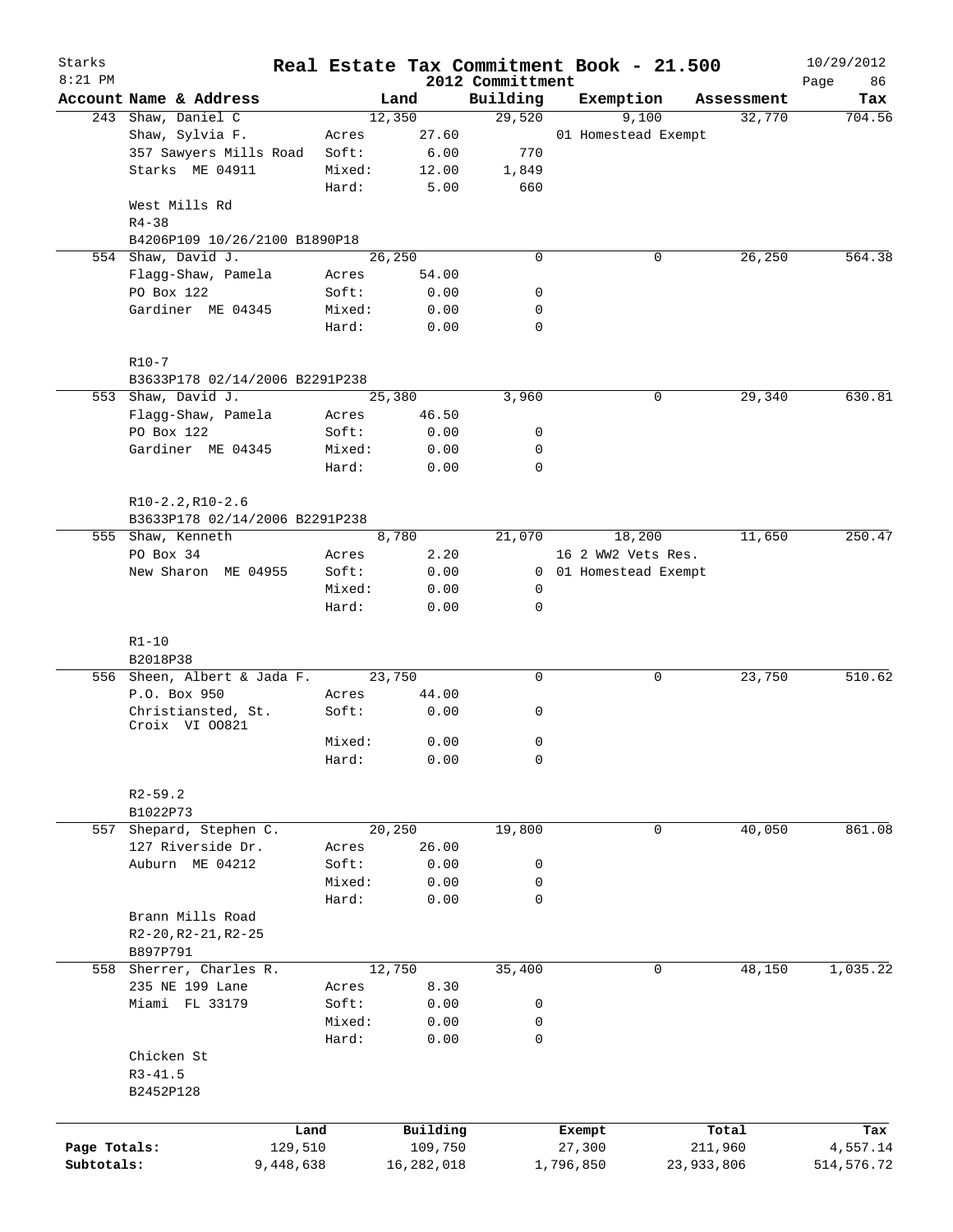| Starks<br>$8:21$ PM |                                                  |                 |              | 2012 Committment | Real Estate Tax Commitment Book - 21.500 |            | 10/29/2012<br>87 |
|---------------------|--------------------------------------------------|-----------------|--------------|------------------|------------------------------------------|------------|------------------|
|                     | Account Name & Address                           |                 | Land         | Building         | Exemption                                | Assessment | Page<br>Tax      |
|                     | 559 Sherrer, Christopher                         |                 | 11,360       | $\Omega$         | $\Omega$                                 | 11,360     | 244.24           |
|                     | 21645 Fall River Dr.                             | Acres           | 7.70         |                  |                                          |            |                  |
|                     | Boca Raton FL 33428                              | Soft:           | 0.00         | 0                |                                          |            |                  |
|                     |                                                  | Mixed:          | 0.00         | 0                |                                          |            |                  |
|                     |                                                  | Hard:           | 0.00         | 0                |                                          |            |                  |
|                     |                                                  |                 |              |                  |                                          |            |                  |
|                     | $R3 - 41.2$                                      |                 |              |                  |                                          |            |                  |
|                     | 560 Sherrer, Earskin                             |                 | 11,550       | $\mathbf 0$      | 0                                        | 11,550     | 248.33           |
|                     | 531 Belmont Park N Apt<br>404                    | Acres           | 8.00         |                  |                                          |            |                  |
|                     | Dayton OH 45405                                  | Soft:           | 0.00         | 0                |                                          |            |                  |
|                     |                                                  | Mixed:<br>Hard: | 0.00<br>0.00 | 0<br>$\mathbf 0$ |                                          |            |                  |
|                     | $R3 - 41.6$                                      |                 |              |                  |                                          |            |                  |
|                     | B3344P84                                         |                 |              |                  |                                          |            |                  |
|                     | 562 Sherrer, John                                |                 | 12,070       | 0                | 0                                        | 12,070     | 259.51           |
|                     | 12 Yale Ave.                                     | Acres           | 8.80         |                  |                                          |            |                  |
|                     | Dayton OH 45406                                  | Soft:           | 0.00         | 0                |                                          |            |                  |
|                     |                                                  | Mixed:          |              | 0                |                                          |            |                  |
|                     |                                                  | Hard:           | 0.00<br>0.00 | $\mathbf 0$      |                                          |            |                  |
|                     |                                                  |                 |              |                  |                                          |            |                  |
|                     | $R3 - 41.4$                                      |                 |              |                  |                                          |            |                  |
|                     | 563 Sherrer, Lucy Geneva                         |                 | 19,750       | $\mathbf 0$      | 0                                        | 19,750     | 424.62           |
|                     | c/o John Sherrer                                 | Acres           | 28.00        |                  |                                          |            |                  |
|                     | 12 Yale Ave                                      | Soft:           | 0.00         | 0                |                                          |            |                  |
|                     | Dayton Oh 45406                                  | Mixed:          | 0.00         | 0                |                                          |            |                  |
|                     |                                                  | Hard:           | 0.00         | $\mathbf 0$      |                                          |            |                  |
|                     | $R3 - 41$                                        |                 |              |                  |                                          |            |                  |
|                     | B4242P226 09/28/2009 B1263P84                    |                 |              |                  |                                          |            |                  |
|                     | 537 Shurtleff, Donna M.                          |                 | 10,540       | 43,320           | 0                                        | 53,860     | 1,157.99         |
|                     | 303 Wood Street                                  | Acres           | 20.00        |                  |                                          |            |                  |
|                     | New Bedford, MA 02745                            | Soft:           | 0.00         | 0                |                                          |            |                  |
|                     |                                                  | Mixed:          | 19.00        | 2,509            |                                          |            |                  |
|                     |                                                  | Hard:           | 0.00         | 0                |                                          |            |                  |
|                     | $R2 - 49$                                        |                 |              |                  |                                          |            |                  |
|                     | B4268P35 01/29/2010 B3811P16 02/08/2007 B1486P44 |                 |              |                  |                                          |            |                  |
|                     | 566 Simone, Michael R                            |                 | 4,000        | 34,320           | 9,100                                    | 29,220     | 628.23           |
|                     | 3 Locke Hill Road                                | Acres           | 0.25         |                  |                                          |            |                  |
|                     | Starks ME 04911                                  | Soft:           | 0.00         |                  | 0 01 Homestead Exempt                    |            |                  |
|                     |                                                  | Mixed:          | 0.00         | 0                |                                          |            |                  |
|                     |                                                  | Hard:           | 0.00         | 0                |                                          |            |                  |
|                     | Locke Hill Rd                                    |                 |              |                  |                                          |            |                  |
|                     | $U2-5$                                           |                 |              |                  |                                          |            |                  |
|                     | B4146P150 05/14/2009 B2688P197                   |                 |              |                  |                                          |            |                  |
|                     | 155 Sjostrom , John W.Jr                         |                 | 14,550       | 0                | 0                                        | 14,550     | 312.83           |
|                     | Sjostrom Gail. J                                 | Acres           | 12.61        |                  |                                          |            |                  |
|                     | 93 Bridge Street                                 | Soft:           | 0.00         | 0                |                                          |            |                  |
|                     | Salem NH 03079                                   | Mixed:          | 0.00         | 0                |                                          |            |                  |
|                     |                                                  | Hard:           | 0.00         | 0                |                                          |            |                  |
|                     |                                                  |                 |              |                  |                                          |            |                  |
|                     | $R8 - 38 - 7$<br>B3823P233 03/10/2007 B2308P33   |                 |              |                  |                                          |            |                  |
|                     |                                                  |                 |              |                  |                                          |            |                  |
|                     |                                                  |                 |              |                  |                                          |            |                  |
|                     |                                                  |                 |              |                  |                                          |            |                  |

|              | Land      | Building   | Exempt    | Total      | Tax        |
|--------------|-----------|------------|-----------|------------|------------|
| Page Totals: | 83,820    | 77,640     | 9,100     | 152,360    | 3, 275, 75 |
| Subtotals:   | 9,532,458 | 16,359,658 | 1,805,950 | 24,086,166 | 517,852.47 |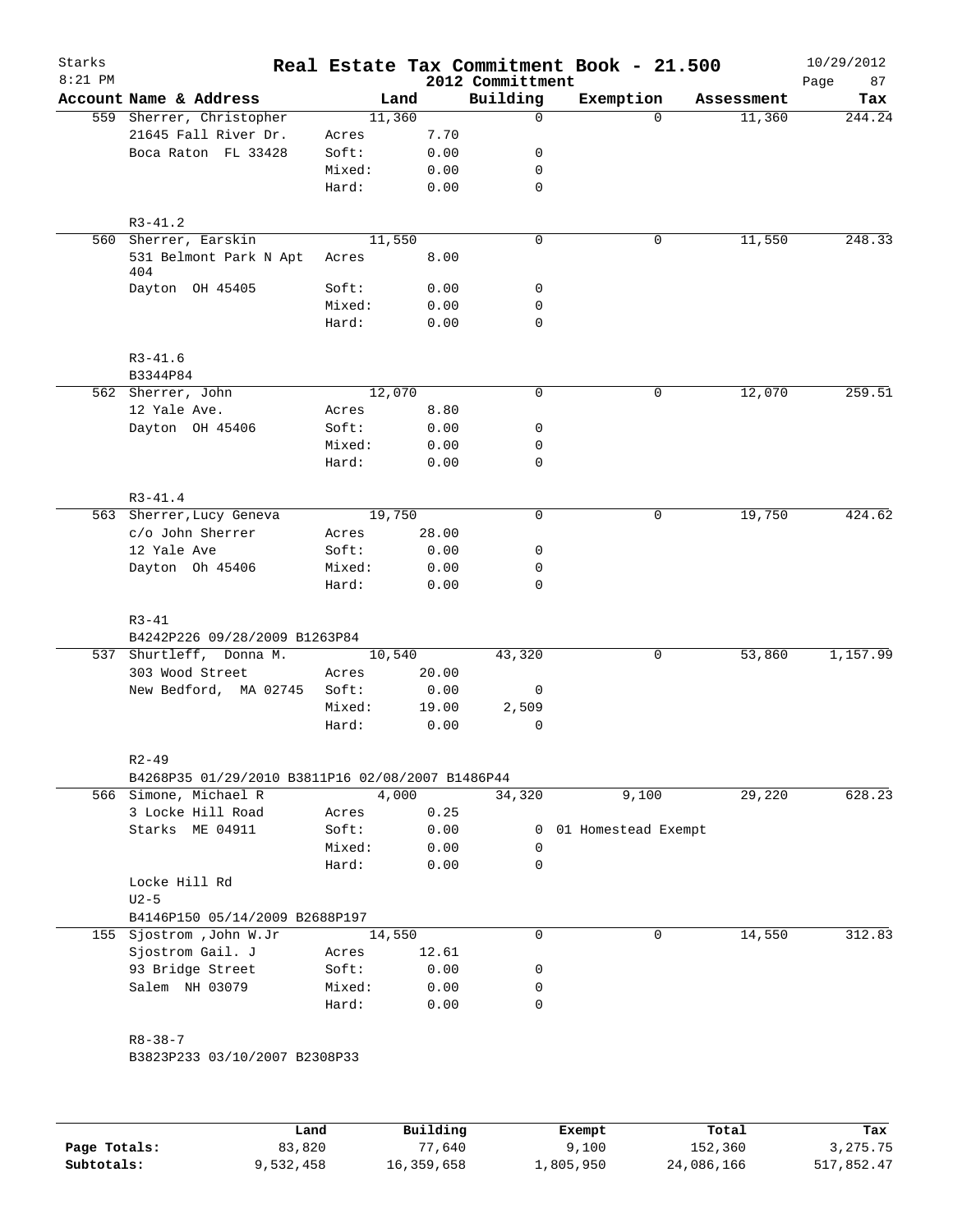| Starks<br>$8:21$ PM |                                                             |        |          | 2012 Committment | Real Estate Tax Commitment Book - 21.500 |            | 10/29/2012<br>88<br>Page |
|---------------------|-------------------------------------------------------------|--------|----------|------------------|------------------------------------------|------------|--------------------------|
|                     | Account Name & Address                                      |        | Land     | Building         | Exemption                                | Assessment | Tax                      |
|                     | 568 Slawson, John A.                                        |        | 17,750   | 18,720           | 9,100                                    | 27,370     | 588.45                   |
|                     | P.O. Box 471                                                | Acres  | 36.00    |                  |                                          |            |                          |
|                     | Anson ME 04911                                              | Soft:  | 0.00     | 0                | 01 Homestead Exempt                      |            |                          |
|                     |                                                             | Mixed: | 0.00     | 0                |                                          |            |                          |
|                     |                                                             | Hard:  | 0.00     | $\mathbf 0$      |                                          |            |                          |
|                     | Anson Road                                                  |        |          |                  |                                          |            |                          |
|                     | $R8 - 40$                                                   |        |          |                  |                                          |            |                          |
|                     | B2611P209                                                   |        |          |                  |                                          |            |                          |
|                     | 731 Smedberg, Elizabeth                                     |        | 0        | 26,366           | 9,100                                    | 17,266     | 371.22                   |
|                     | 29 Abijah Hill Road                                         |        |          |                  | 01 Homestead Exempt                      |            |                          |
|                     | Starks ME 04911                                             |        |          |                  |                                          |            |                          |
|                     |                                                             |        |          |                  |                                          |            |                          |
|                     | R 2-410N                                                    |        |          |                  |                                          |            |                          |
|                     | 570 Smith, Michael, A.                                      |        | 10,600   | 21,600           | $\mathbf 0$                              | 32,200     | 692.30                   |
|                     | 1424 Industry Road                                          | Acres  | 5.00     |                  |                                          |            |                          |
|                     | Industry ME 04938                                           | Soft:  | 0.00     | 0                |                                          |            |                          |
|                     |                                                             | Mixed: | 0.00     | 0                |                                          |            |                          |
|                     |                                                             | Hard:  | 0.00     | 0                |                                          |            |                          |
|                     | Sandy River Estates                                         |        |          |                  |                                          |            |                          |
|                     | $R1 - 34.5$                                                 |        |          |                  |                                          |            |                          |
|                     | B2114P150                                                   |        |          |                  |                                          |            |                          |
|                     | 114 Smith, Perry                                            |        | 14,050   | 15,210           | 0                                        | 29,260     | 629.09                   |
|                     | Smith, Kimberly                                             | Acres  | 10.30    |                  |                                          |            |                          |
|                     | 457 Hubbard Road                                            | Soft:  | 0.00     | 0                |                                          |            |                          |
|                     | Berwick ME 03901                                            | Mixed: | 0.00     | 0                |                                          |            |                          |
|                     |                                                             | Hard:  | 0.00     | $\mathbf 0$      |                                          |            |                          |
|                     | Thompson Bridge Road                                        |        |          |                  |                                          |            |                          |
|                     | $R3 - 46.4$<br>B4449P142 10/07/2011 B2748P280               |        |          |                  |                                          |            |                          |
|                     | 31 Smith, Perry                                             |        | 9,400    | 33,792           | 0                                        | 43,192     | 928.63                   |
|                     | Smith, Kimberly                                             | Acres  | 19.00    |                  |                                          |            |                          |
|                     | 457 Hubbard Road                                            | Soft:  | 0.00     | 0                |                                          |            |                          |
|                     | Berwick ME 03901                                            | Mixed: | 7.00     | 924              |                                          |            |                          |
|                     |                                                             | Hard:  | 11.00    | 1,453            |                                          |            |                          |
|                     | $R3 - 46.3$                                                 |        |          |                  |                                          |            |                          |
|                     | B3406P232 11/12/2004 B1961P137                              |        |          |                  |                                          |            |                          |
|                     | 599 Smith, Perry and<br>Kimberly                            |        | 17,750   | $\mathbf 0$      | $\mathbf 0$                              | 17,750     | 381.62                   |
|                     | 457 Hubbard Road                                            | Acres  | 20.00    |                  |                                          |            |                          |
|                     | Berwick ME 03901                                            | Soft:  | 0.00     | 0                |                                          |            |                          |
|                     |                                                             | Mixed: | 0.00     | 0                |                                          |            |                          |
|                     |                                                             | Hard:  | 0.00     | 0                |                                          |            |                          |
|                     | Thompson Bridge Road<br>$R3 - 46.2$                         |        |          |                  |                                          |            |                          |
|                     | B4484P210 01/16/2012 B2073P194                              |        |          |                  |                                          |            |                          |
|                     | 571 Smithers Ralph                                          |        | 36,910   | 162,240          | 9,100                                    | 190,050    | 4,086.08                 |
|                     | Smithers, Linda Whitmore Acres                              |        | 108.00   |                  |                                          |            |                          |
|                     | 404 Sandy River Road                                        | Soft:  | 0.00     | 0                | 01 Homestead Exempt                      |            |                          |
|                     | Starks ME 04911                                             | Mixed: | 0.00     | $\mathbf 0$      |                                          |            |                          |
|                     |                                                             | Hard:  | 33.00    | 4,358            |                                          |            |                          |
|                     | $9 - 6, 6.1, 7.8, 7.9, 7$<br>B4225P264 12/18/2009 B1639P178 |        |          |                  |                                          |            |                          |
|                     |                                                             |        |          |                  |                                          |            |                          |
|                     |                                                             | Land   | Building |                  | Exempt                                   | Total      | Tax                      |

|              | Land      | Building   | Exempt    | Total        | Tax        |
|--------------|-----------|------------|-----------|--------------|------------|
| Page Totals: | 106,460   | 277,928    | 27,300    | 357,088      | 7,677.39   |
| Subtotals:   | 9,638,918 | 16,637,586 | 1,833,250 | 24, 443, 254 | 525,529.86 |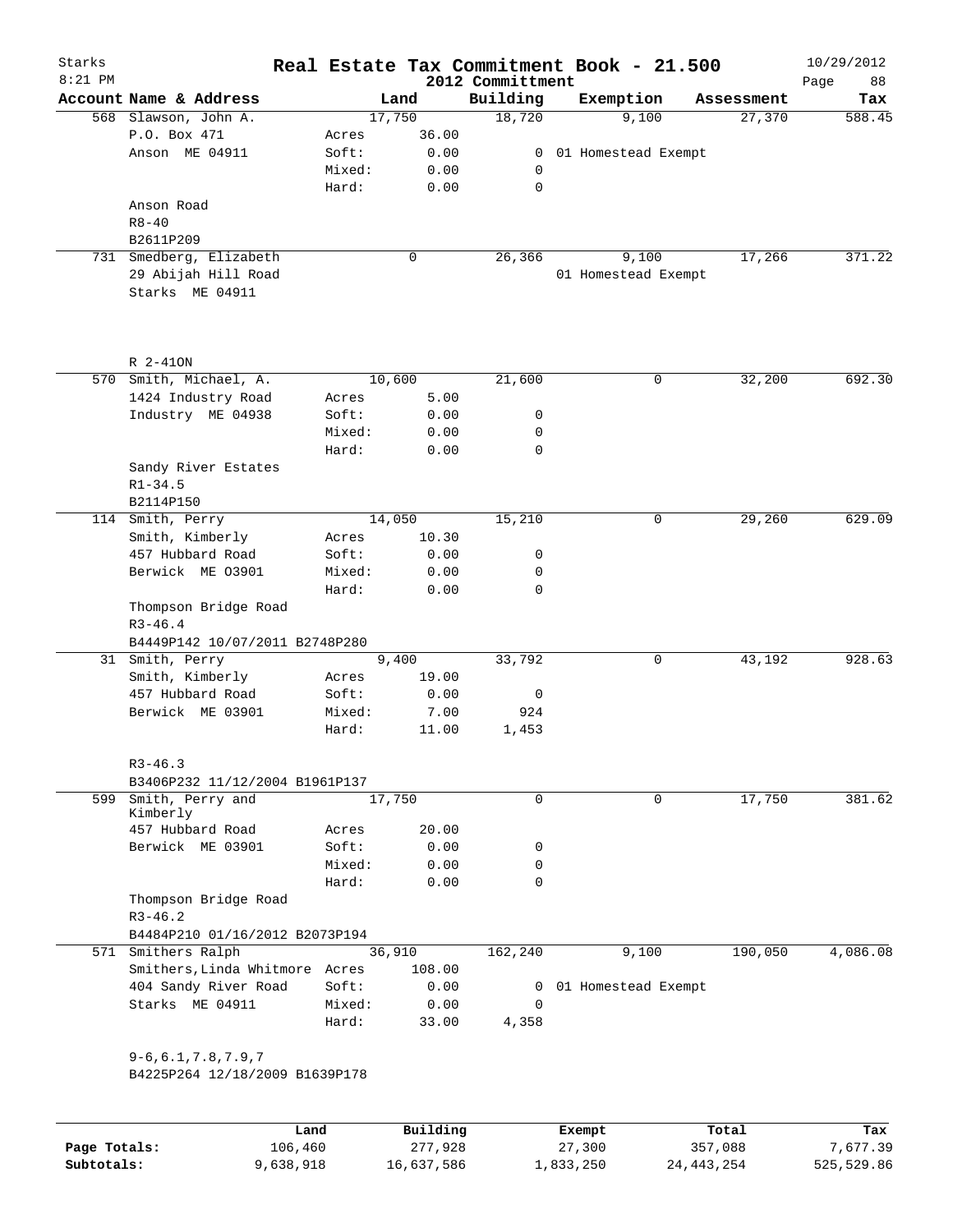| $8:21$ PM |                                                  |        |        | 2012 Committment | Real Estate Tax Commitment Book - 21.500 |            | 10/29/2012<br>Page<br>89 |
|-----------|--------------------------------------------------|--------|--------|------------------|------------------------------------------|------------|--------------------------|
|           | Account Name & Address                           |        | Land   | Building         | Exemption                                | Assessment | Tax                      |
|           | 222 Sobczak, Wieslaw                             |        | 9,170  | 55,754           | $\Omega$                                 | 64,924     | 1,395.87                 |
|           | 100 Oakland Avenue                               | Acres  | 10.00  |                  |                                          |            |                          |
|           | New Britain CT 06053                             | Soft:  | 0.00   | 0                |                                          |            |                          |
|           |                                                  | Mixed: | 0.00   | 0                |                                          |            |                          |
|           |                                                  | Hard:  | 7.00   | 869              |                                          |            |                          |
|           | Felker Hill Rd                                   |        |        |                  |                                          |            |                          |
|           | $R8 - 38 - 16$                                   |        |        |                  |                                          |            |                          |
|           | B4410P210 07/01/2011 B2749P258                   |        |        |                  |                                          |            |                          |
| 223       | Sobczak, Wieslaw                                 |        | 5,030  | $\mathbf 0$      | 0                                        | 5,030      | 108.15                   |
|           | 100 Oakland Avenue                               | Acres  | 41.00  |                  |                                          |            |                          |
|           | New Britain Ct 06053                             | Soft:  | 0.00   | 0                |                                          |            |                          |
|           |                                                  | Mixed: | 5.00   | 558              |                                          |            |                          |
|           |                                                  | Hard:  | 36.00  | 4,471            |                                          |            |                          |
|           |                                                  |        |        |                  |                                          |            |                          |
|           | $R8 - 38 - 18$<br>B4410P212 07/03/2011 B3233P287 |        |        |                  |                                          |            |                          |
|           | 38 Sontheimer, Edward C.                         |        | 21,380 | 101,277          | 9,100                                    | 113,557    | 2,441.48                 |
|           |                                                  |        |        |                  |                                          |            |                          |
|           | 304 Sawyers Mills Rd.                            | Acres  | 30.50  |                  | 01 Homestead Exempt                      |            |                          |
|           | Starks Me 04911                                  | Soft:  | 0.00   | 0                |                                          |            |                          |
|           |                                                  | Mixed: | 0.00   | 0                |                                          |            |                          |
|           |                                                  | Hard:  | 0.00   | $\mathbf 0$      |                                          |            |                          |
|           | West Millsroad                                   |        |        |                  |                                          |            |                          |
|           | $R3 - 14$                                        |        |        |                  |                                          |            |                          |
|           | B4220P54 11/23/2009 B2675P81                     |        | 8,200  | 9,000            | 9,100                                    | 8,100      | 174.15                   |
|           | 9 Sours, Molly F.<br>Chicken St.                 |        |        |                  |                                          |            |                          |
|           |                                                  | Acres  | 1.30   |                  |                                          |            |                          |
|           | Starks ME 04911                                  | Soft:  | 0.00   | 0                | 01 Homestead Exempt                      |            |                          |
|           |                                                  | Mixed: | 0.00   | 0<br>$\mathbf 0$ |                                          |            |                          |
|           | Chicken St.                                      | Hard:  | 0.00   |                  |                                          |            |                          |
|           | $U2-15$                                          |        |        |                  |                                          |            |                          |
|           | B4274P51 05/25/2010 B4242P224 09/28/2009 B902P42 |        |        |                  |                                          |            |                          |
|           | 521 Sours, Shane L.                              |        | 4,160  | 29,400           | 9,100                                    | 24,460     | 525.89                   |
|           | Walls, Dawn R.                                   | Acres  | 0.27   |                  | 01 Homestead Exempt                      |            |                          |
|           | 2725 Industry Road                               | Soft:  | 0.00   | 0                |                                          |            |                          |
|           | Starks ME 04911                                  | Mixed: | 0.00   | 0                |                                          |            |                          |
|           |                                                  | Hard:  | 0.00   | $\mathbf 0$      |                                          |            |                          |
|           |                                                  |        |        |                  |                                          |            |                          |
|           | $U1-12$                                          |        |        |                  |                                          |            |                          |
|           | B3819P229 09/22/2006 B825P380                    |        |        |                  |                                          |            |                          |
|           | 708 Sours, Shane L.                              |        | 8,950  | 0                | 0                                        | 8,950      | 192.43                   |
|           | 2725 Industry Road                               | Acres  | 4.00   |                  |                                          |            |                          |
|           | Starks ME 04911                                  | Soft:  | 0.00   | 0                |                                          |            |                          |
|           |                                                  | Mixed: | 0.00   | 0                |                                          |            |                          |
|           |                                                  | Hard:  | 0.00   | $\mathbf 0$      |                                          |            |                          |
|           |                                                  |        |        |                  |                                          |            |                          |
|           | $R3 - 43.2$                                      |        |        |                  |                                          |            |                          |
|           | B3827P352 09/22/2006                             |        |        |                  |                                          |            |                          |
| 417       | Sprague, Richard J.                              |        | 8,890  | 6,443            | 0                                        | 15,333     | 329.66                   |
|           | 109 Bradbury Hill Road                           | Acres  | 3.90   |                  |                                          |            |                          |
|           | Minot ME 04258                                   | Soft:  | 0.00   | 0                |                                          |            |                          |
|           |                                                  | Mixed: | 0.00   | 0                |                                          |            |                          |
|           |                                                  | Hard:  | 0.00   | 0                |                                          |            |                          |
|           |                                                  |        |        |                  |                                          |            |                          |
|           | $R1-2$                                           |        |        |                  |                                          |            |                          |

|              | Land      | Building   | Exempt    | Total      | Tax        |
|--------------|-----------|------------|-----------|------------|------------|
| Page Totals: | 65,780    | 201,874    | 27,300    | 240,354    | 5,167.63   |
| Subtotals:   | 9,704,698 | 16,839,460 | ⊥,860,550 | 24,683,608 | 530,697.49 |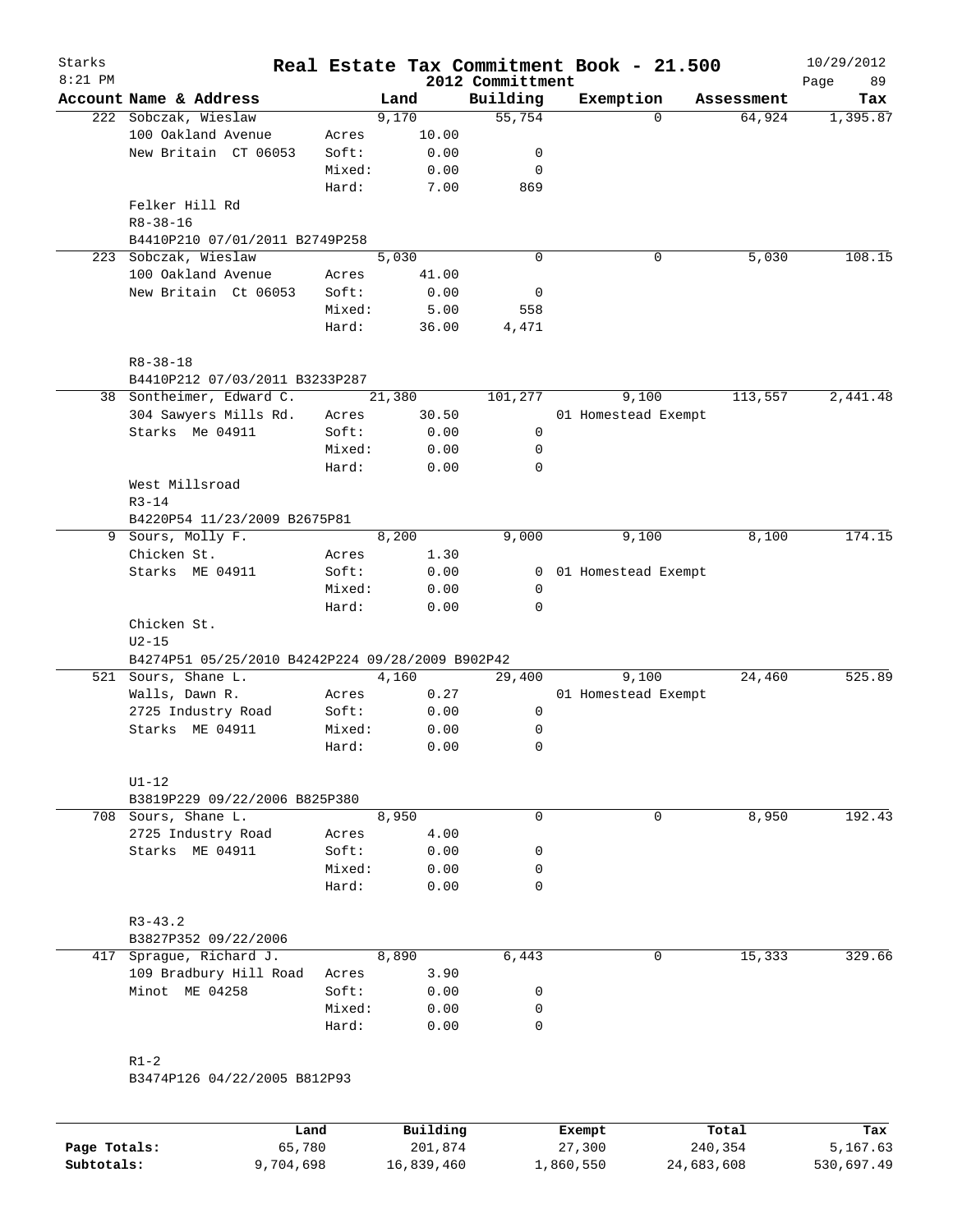| Starks<br>$8:21$ PM |                                                                              |                 |              | 2012 Committment | Real Estate Tax Commitment Book - 21.500 |            | 10/29/2012<br>Page<br>90 |
|---------------------|------------------------------------------------------------------------------|-----------------|--------------|------------------|------------------------------------------|------------|--------------------------|
|                     | Account Name & Address                                                       |                 | Land         | Building         | Exemption                                | Assessment | Tax                      |
|                     | 576 Standley, Charles &<br>Virginia                                          | 12,530          |              | 0                | $\Omega$                                 | 12,530     | 269.40                   |
|                     | 23 Story Street                                                              | Acres           | 9.50         |                  |                                          |            |                          |
|                     | Apt $1-4$                                                                    | Soft:           | 0.00         | 0                |                                          |            |                          |
|                     | Essex MA 01929                                                               | Mixed:          | 0.00         | $\mathbf 0$      |                                          |            |                          |
|                     |                                                                              | Hard:           | 0.00         | $\Omega$         |                                          |            |                          |
|                     | $R5 - 32$                                                                    |                 |              |                  |                                          |            |                          |
|                     | B1033P171                                                                    |                 |              |                  |                                          |            |                          |
|                     | 574 Stanley, Adam L                                                          | 10,020          |              | 50,528           | 9,100                                    | 51,448     | 1,106.13                 |
|                     | 307 Chicken Street                                                           | Acres           | 4.10         |                  | 01 Homestead Exempt                      |            |                          |
|                     | Starks Me 04911                                                              | Soft:           | 0.00         | $\mathbf 0$      |                                          |            |                          |
|                     |                                                                              | Mixed:<br>Hard: | 0.00<br>0.00 | 0<br>0           |                                          |            |                          |
|                     |                                                                              |                 |              |                  |                                          |            |                          |
|                     | $R4 - 3$                                                                     |                 |              |                  |                                          |            |                          |
|                     | B4171P195 07/30/2009 B3751P89 10/02/2006 B1139P150<br>137 Stanwood, Allan L. |                 |              |                  |                                          |            |                          |
|                     |                                                                              |                 | 8,850        | 70,050           | 18,200                                   | 60,700     | 1,305.05                 |
|                     | Marshall, Donna M.                                                           | Acres           | 2.30         |                  | 01 Homestead Exempt                      |            |                          |
|                     | PO Box 563                                                                   | Soft:           | 0.00         |                  | 0 16 2 WW2 Vets Res.                     |            |                          |
|                     | Anson ME 04911                                                               | Mixed:<br>Hard: | 0.00<br>0.00 | 0<br>0           |                                          |            |                          |
|                     | $R8 - 43$                                                                    |                 |              |                  |                                          |            |                          |
|                     |                                                                              |                 |              |                  |                                          |            |                          |
|                     | B3641P267 03/03/2006 B788P1121<br>578 Stapelin, John W. &                    | 13,010          |              | 23,940           | 14,560                                   | 22,390     | 481.38                   |
|                     | Frances E.                                                                   |                 |              |                  |                                          |            |                          |
|                     | 22 Silver Street                                                             | Acres           | 8.70         |                  | 02 Veteran                               |            |                          |
|                     | Apartment 111                                                                | Soft:           | 0.00         |                  | 0 01 Homestead Exempt                    |            |                          |
|                     | Skowhegan ME 04976                                                           | Mixed:          | 0.00         | 0                |                                          |            |                          |
|                     |                                                                              | Hard:           | 0.00         | $\mathbf 0$      |                                          |            |                          |
|                     | $R1 - 38$                                                                    |                 |              |                  |                                          |            |                          |
|                     | B838P458                                                                     |                 |              |                  |                                          |            |                          |
|                     | 579 Staph, Mike                                                              | 14,870          |              | 32,980           | 0                                        | 47,850     | 1,028.77                 |
|                     | Matta Kelly                                                                  | Acres           | 11.57        |                  |                                          |            |                          |
|                     | 5 Plain Street                                                               | Soft:           | 0.00         | 0                |                                          |            |                          |
|                     | Middleboro Ma 02346                                                          | Mixed:          | 0.00         | 0                |                                          |            |                          |
|                     |                                                                              | Hard:           | 0.00         | 0                |                                          |            |                          |
|                     | Felker Hill Rd.                                                              |                 |              |                  |                                          |            |                          |
|                     | R8-38.17                                                                     |                 |              |                  |                                          |            |                          |
|                     | B2752P288                                                                    |                 |              |                  |                                          |            |                          |
|                     | 581 Staples & Robert                                                         | 19,000          |              | $\mathbf 0$      | $\mathbf 0$                              | 19,000     | 408.50                   |
|                     | Sirois, Dana                                                                 |                 |              |                  |                                          |            |                          |
|                     | 249 Seamon Rd.                                                               | Acres           | 25.00        |                  |                                          |            |                          |
|                     | Farmington ME 04938                                                          | Soft:           | 0.00         | 0                |                                          |            |                          |
|                     |                                                                              | Mixed:          | 0.00         | 0                |                                          |            |                          |
|                     |                                                                              | Hard:           | 0.00         | 0                |                                          |            |                          |
|                     | $R1 - 25.1$                                                                  |                 |              |                  |                                          |            |                          |
|                     | B1692P80                                                                     |                 |              |                  |                                          |            |                          |

|              | Land      | Building   | Exempt    | Total      | Tax        |
|--------------|-----------|------------|-----------|------------|------------|
| Page Totals: | 78,280    | 177,498    | 41,860    | 213,918    | 4,599.23   |
| Subtotals:   | 9,782,978 | 17,016,958 | ⊥,902,410 | 24,897,526 | 535,296.72 |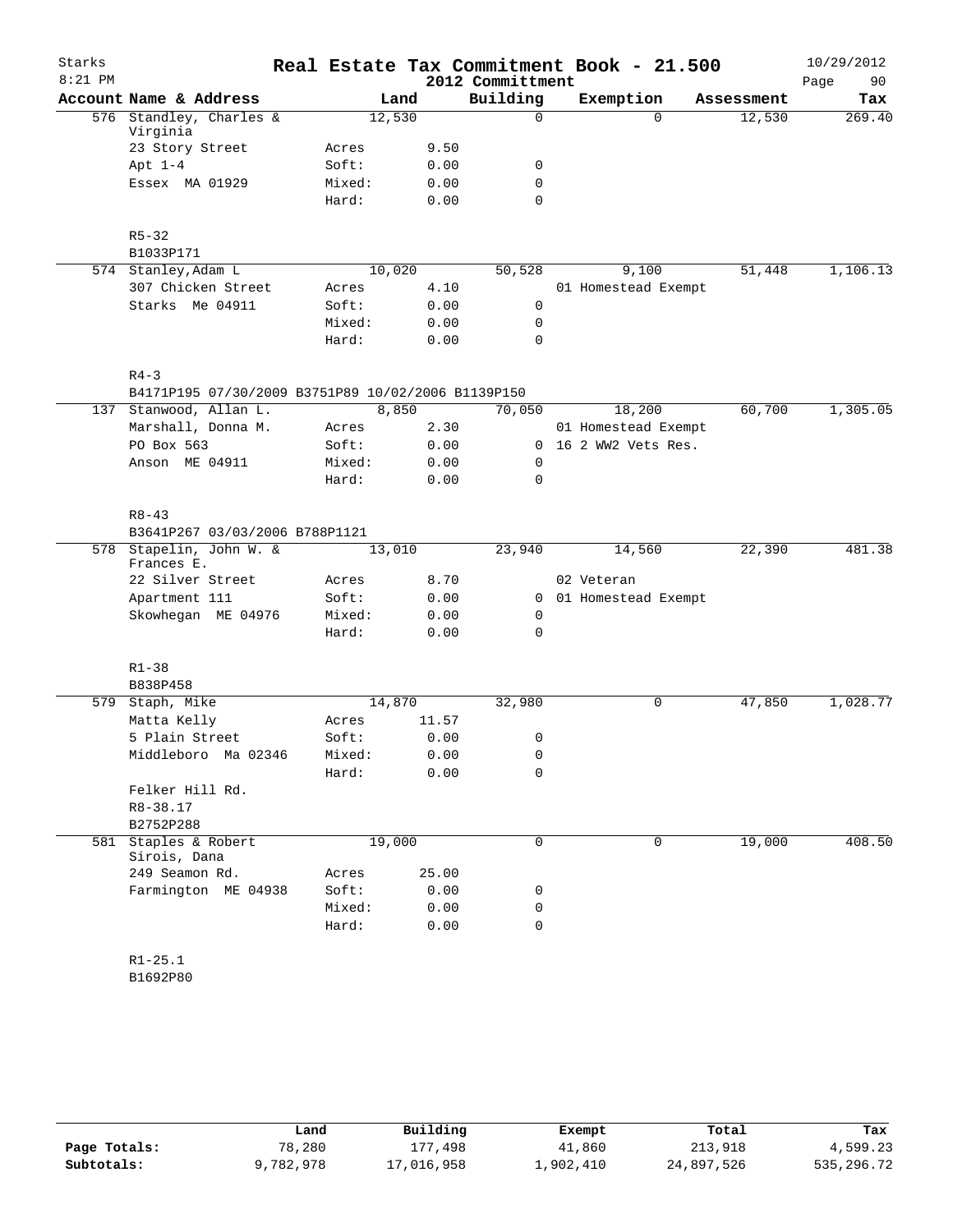| Starks<br>$8:21$ PM |                                             |                 |                |                              | Real Estate Tax Commitment Book - 21.500 |              | 10/29/2012        |
|---------------------|---------------------------------------------|-----------------|----------------|------------------------------|------------------------------------------|--------------|-------------------|
|                     | Account Name & Address                      |                 | Land           | 2012 Committment<br>Building | Exemption                                | Assessment   | 91<br>Page<br>Tax |
|                     | 582 Staples & Robert                        |                 | 14,150         | $\mathbf 0$                  | $\Omega$                                 | 14,150       | 304.22            |
|                     | Sirois, Dana E.                             |                 |                |                              |                                          |              |                   |
|                     | 249 Seamon Rd.<br>Farmington ME 04938       | Acres<br>Soft:  | 12.00<br>0.00  | 0                            |                                          |              |                   |
|                     |                                             | Mixed:          | 0.00           | $\mathbf 0$                  |                                          |              |                   |
|                     |                                             | Hard:           | 0.00           | 0                            |                                          |              |                   |
|                     | $R1 - 28$                                   |                 |                |                              |                                          |              |                   |
|                     | B1692P266                                   |                 |                |                              |                                          |              |                   |
|                     | 583 Staples & Robert<br>Sirois, Dana E.     |                 | 34,100         | $\Omega$                     | 0                                        | 34,100       | 733.15            |
|                     | 249 Seamon Rd.                              | Acres           | 170.00         |                              |                                          |              |                   |
|                     | Farmington ME 04938                         | Soft:           | 30.00          | 3,850                        |                                          |              |                   |
|                     |                                             | Mixed:<br>Hard: | 60.00<br>70.00 | 7,924<br>9,244               |                                          |              |                   |
|                     | New Sharon Rd                               |                 |                |                              |                                          |              |                   |
|                     | $R1 - 41$<br>B1495P24                       |                 |                |                              |                                          |              |                   |
|                     | 586 Starks Presbyterian                     |                 | 16,220         | $\mathbf 0$                  | 0                                        | 16,220       | 348.73            |
|                     | Church                                      |                 |                |                              |                                          |              |                   |
|                     | Mission at the Eastward Acres<br>PO Box 206 | Soft:           | 59.00<br>20.00 | 2,567                        |                                          |              |                   |
|                     | Farmington ME 04938                         | Mixed:          | 10.00          | 1,321                        |                                          |              |                   |
|                     |                                             | Hard:           | 25.00          | 3,302                        |                                          |              |                   |
|                     |                                             |                 |                |                              |                                          |              |                   |
|                     | $R3 - 10$<br>585 Starks Presbyterian        |                 | 5,445          | 0                            | 0                                        | 5,445        | 117.07            |
|                     | Church                                      |                 |                |                              |                                          |              |                   |
|                     | % Patricia Wurpel                           | Acres           | 41.00          |                              |                                          |              |                   |
|                     | 2348 Industry Road                          | Soft:           | 10.00          | 1,283                        |                                          |              |                   |
|                     | Starks ME 04911                             | Mixed:          | 31.00          | 4,094                        |                                          |              |                   |
|                     |                                             | Hard:           | 0.00           | 0                            |                                          |              |                   |
|                     | $R7 - 8$                                    |                 |                |                              |                                          |              |                   |
|                     | 156 Stelmark, Brenda J.                     |                 | 13,070         | 46,656                       | 0                                        | 59,726       | 1,284.11          |
|                     | 2088 Phillips Road<br>New Bedford MA 02745  | Acres           | 8.80           |                              |                                          |              |                   |
|                     |                                             | Soft:<br>Mixed: | 0.00<br>0.00   | 0<br>$\mathbf 0$             |                                          |              |                   |
|                     |                                             | Hard:           | 0.00           | 0                            |                                          |              |                   |
|                     | Mayhew Rd                                   |                 |                |                              |                                          |              |                   |
|                     | $R7 - 11$                                   |                 |                |                              |                                          |              |                   |
|                     | B3521P253 B1893P99                          |                 |                |                              |                                          |              |                   |
|                     | 593 Sterry Earl R. Jr.                      |                 | 8,130          | 25,920                       | 9,100                                    | 24,950       | 536.42            |
|                     | 111 Chicken Street                          | Acres           | 1.20           |                              | 01 Homestead Exempt                      |              |                   |
|                     | Starks ME 04911                             | Soft:           | 0.00           | 0                            |                                          |              |                   |
|                     |                                             | Mixed:<br>Hard: | 0.00<br>0.00   | 0<br>$\mathbf 0$             |                                          |              |                   |
|                     | Chicken Street                              |                 |                |                              |                                          |              |                   |
|                     | $R3 - 17$<br>B3662P65 04/16/2006 B2602P316  |                 |                |                              |                                          |              |                   |
|                     | 743 Sterry, Earl R.                         |                 | 9,430          | 67,110                       | $\mathbf 0$                              | 76,540       | 1,645.61          |
|                     | 282 Sawyers Mills Road                      | Acres           | 3.20           |                              |                                          |              |                   |
|                     | Starks ME 04911                             | Soft:           | 0.00           | 0                            |                                          |              |                   |
|                     |                                             | Mixed:          | 0.00           | 0                            |                                          |              |                   |
|                     |                                             | Hard:           | 0.00           | $\mathbf 0$                  |                                          |              |                   |
|                     | R4 39.2                                     |                 |                |                              |                                          |              |                   |
|                     | B4348P170 11/17/2010                        |                 |                |                              |                                          |              |                   |
|                     |                                             | Land            | Building       |                              | Exempt                                   | Total        | Tax               |
| Page Totals:        | 100,545                                     |                 | 139,686        |                              | 9,100                                    | 231,131      | 4,969.31          |
| Subtotals:          | 9,883,523                                   |                 | 17, 156, 644   |                              | 1,911,510                                | 25, 128, 657 | 540,266.03        |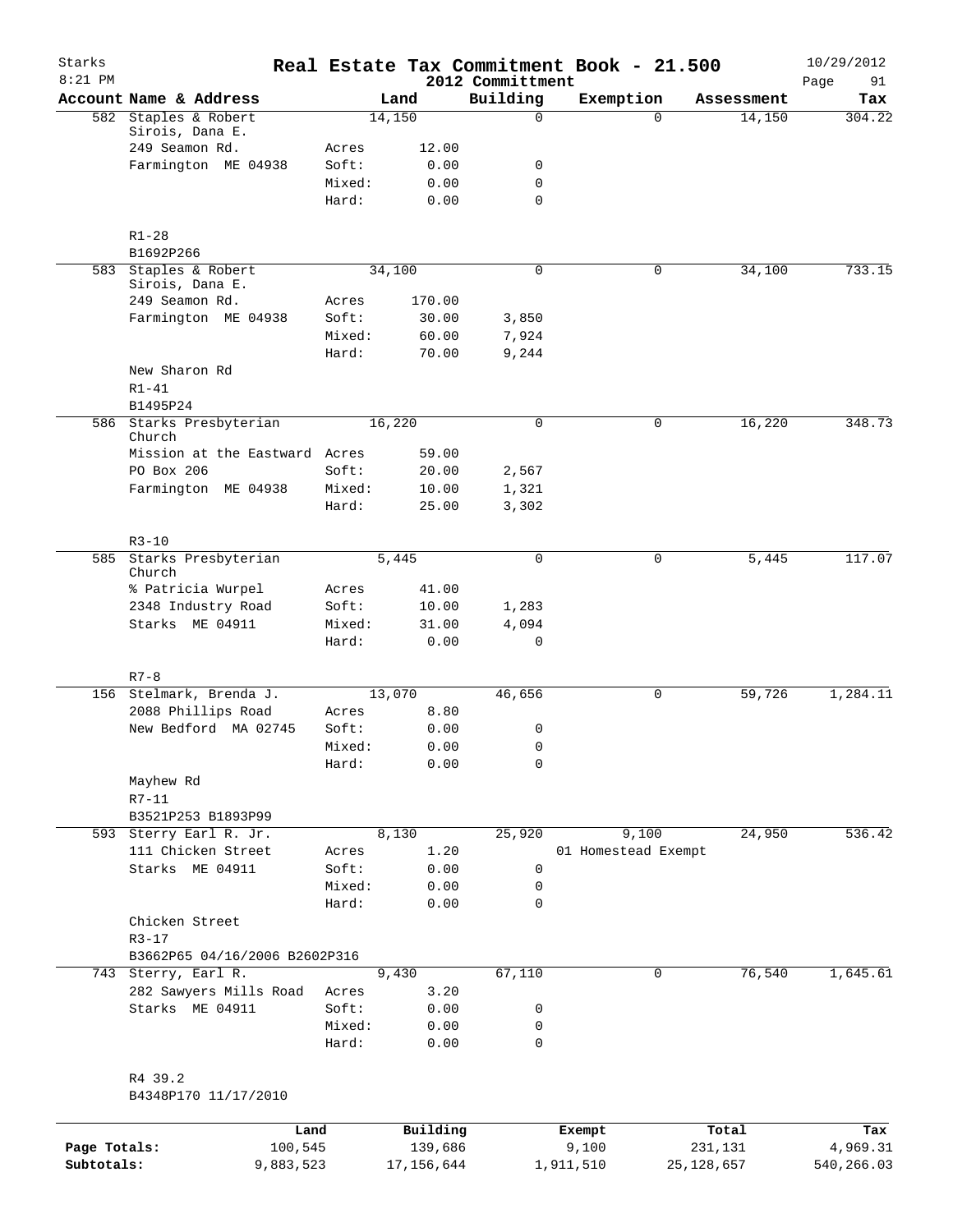| Starks<br>$8:21$ PM |                                                   |         |            | 2012 Committment | Real Estate Tax Commitment Book - 21.500 |                       | 10/29/2012<br>92<br>Page |
|---------------------|---------------------------------------------------|---------|------------|------------------|------------------------------------------|-----------------------|--------------------------|
|                     | Account Name & Address                            |         | Land       | Building         | Exemption                                | Assessment            | Tax                      |
|                     | 268 Sterry, Earl R.                               |         | 30,750     | 0                |                                          | $\Omega$<br>30,750    | 661.13                   |
|                     | Coles, Carol R.                                   | Acres   | 68.00      |                  |                                          |                       |                          |
|                     | 282 Sawyers Mills Road                            | Soft:   | 0.00       | 0                |                                          |                       |                          |
|                     | Starks ME 04911                                   | Mixed:  | 0.00       | 0                |                                          |                       |                          |
|                     |                                                   | Hard:   | 0.00       | 0                |                                          |                       |                          |
|                     | $R8 - 46$                                         |         |            |                  |                                          |                       |                          |
|                     | B4471P356 12/07/2011 B4372P87 02/24/2011 B1025P82 |         |            |                  |                                          |                       |                          |
|                     | 102 Sterry, Earl R.                               |         | 13,830     | 85,883           | 9,100                                    | 90,613                | 1,948.18                 |
|                     | Coles, Carol R.                                   | Acres   | 11.50      |                  | 01 Homestead Exempt                      |                       |                          |
|                     | 282 Sawyers Mills Road                            | Soft:   | 0.00       | 0                |                                          |                       |                          |
|                     | Starks ME 04911                                   | Mixed:  | 0.00       | 0                |                                          |                       |                          |
|                     |                                                   | Hard:   | 0.00       | 0                |                                          |                       |                          |
|                     | $R3 - 14.4$                                       |         |            |                  |                                          |                       |                          |
|                     | B3329P1                                           |         |            |                  |                                          |                       |                          |
|                     | 590 Sterry, Troy                                  |         | 11,120     | 54,464           | 9,100                                    | 56,484                | 1,214.41                 |
|                     | P.O.Box 381                                       | Acres   | 5.80       |                  |                                          |                       |                          |
|                     | Farmington ME 04938                               | Soft:   | 0.00       |                  | 0 01 Homestead Exempt                    |                       |                          |
|                     |                                                   | Mixed:  | 0.00       | 0                |                                          |                       |                          |
|                     |                                                   | Hard:   | 0.00       | 0                |                                          |                       |                          |
|                     | Anson Rd                                          |         |            |                  |                                          |                       |                          |
|                     | $R8 - 45$                                         |         |            |                  |                                          |                       |                          |
|                     | B2556P273                                         |         |            |                  |                                          |                       |                          |
|                     | 594 Stevens, Alan R.                              |         | 31,500     | 78,790           | 9,100                                    | 101,190               | 2,175.59                 |
|                     | Stevens Vicki R.                                  | Acres   | 71.00      |                  | 01 Homestead Exempt                      |                       |                          |
|                     | 27 Remick Road                                    | Soft:   | 0.00       | 0                |                                          |                       |                          |
|                     | Starks ME 04911                                   | Mixed:  | 0.00       | 0                |                                          |                       |                          |
|                     |                                                   | Hard:   | 0.00       | 0                |                                          |                       |                          |
|                     | $R6-4$                                            |         |            |                  |                                          |                       |                          |
|                     | B2228P290                                         |         |            |                  |                                          |                       |                          |
|                     | 691 Stevens, Charles L.                           |         | 12,790     | 22,772           | 9,100                                    | 26,462                | 568.93                   |
|                     | Stevens, Melissa S.                               | Acres   | 40.00      |                  | 01 Homestead Exempt                      |                       |                          |
|                     | 258 Dill Road                                     | Soft:   | 11.00      | 1,412            |                                          |                       |                          |
|                     | Starks ME 04911                                   | Mixed:  | 27.00      | 3,830            |                                          |                       |                          |
|                     |                                                   | Hard:   | 0.00       | $\mathbf 0$      |                                          |                       |                          |
|                     | $R6 - 22.2$                                       |         |            |                  |                                          |                       |                          |
|                     | B3577P328 10/07/2005                              |         |            |                  |                                          |                       |                          |
|                     | 415 Strople, Charles H.                           |         | 18,500     | 46,920           |                                          | $\mathbf 0$<br>65,420 | 1,406.53                 |
|                     | Strople, Ingrid E.                                | Acres   | 19.00      |                  |                                          |                       |                          |
|                     | 8 Phillips Avenue                                 | Soft:   | 0.00       | 0                |                                          |                       |                          |
|                     | Rockport MA 01966-1122                            | Mixed:  | 0.00       | 0                |                                          |                       |                          |
|                     |                                                   | Hard:   | 0.00       | 0                |                                          |                       |                          |
|                     | Brann Mills Rd                                    |         |            |                  |                                          |                       |                          |
|                     | $R1 - 32$                                         |         |            |                  |                                          |                       |                          |
|                     | B3709P301 07/12/2006 B1629P298                    |         |            |                  |                                          |                       |                          |
|                     | 596 Sullo, David A                                |         | 33,380     | 10,560           |                                          | 43,940<br>0           | 944.71                   |
|                     | 70 Kendrick Rd.                                   | Acres   | 78.50      |                  |                                          |                       |                          |
|                     | Wakefield MA 01880                                | Soft:   | 0.00       | 0                |                                          |                       |                          |
|                     |                                                   | Mixed:  | 0.00       |                  |                                          |                       |                          |
|                     |                                                   |         |            | 0<br>$\mathbf 0$ |                                          |                       |                          |
|                     |                                                   | Hard:   | 0.00       |                  |                                          |                       |                          |
|                     | Rt. 134 New Sharon Rd.                            |         |            |                  |                                          |                       |                          |
|                     | $R8 - 15$<br>B2541P215                            |         |            |                  |                                          |                       |                          |
|                     |                                                   |         |            |                  |                                          |                       |                          |
|                     |                                                   | Land    | Building   |                  | Exempt                                   | Total                 | Tax                      |
| Page Totals:        |                                                   | 151,870 | 299,389    |                  | 36,400                                   | 414,859               | 8,919.48                 |
| Subtotals:          | 10,035,393                                        |         | 17,456,033 |                  | 1,947,910                                | 25, 543, 516          | 549,185.51               |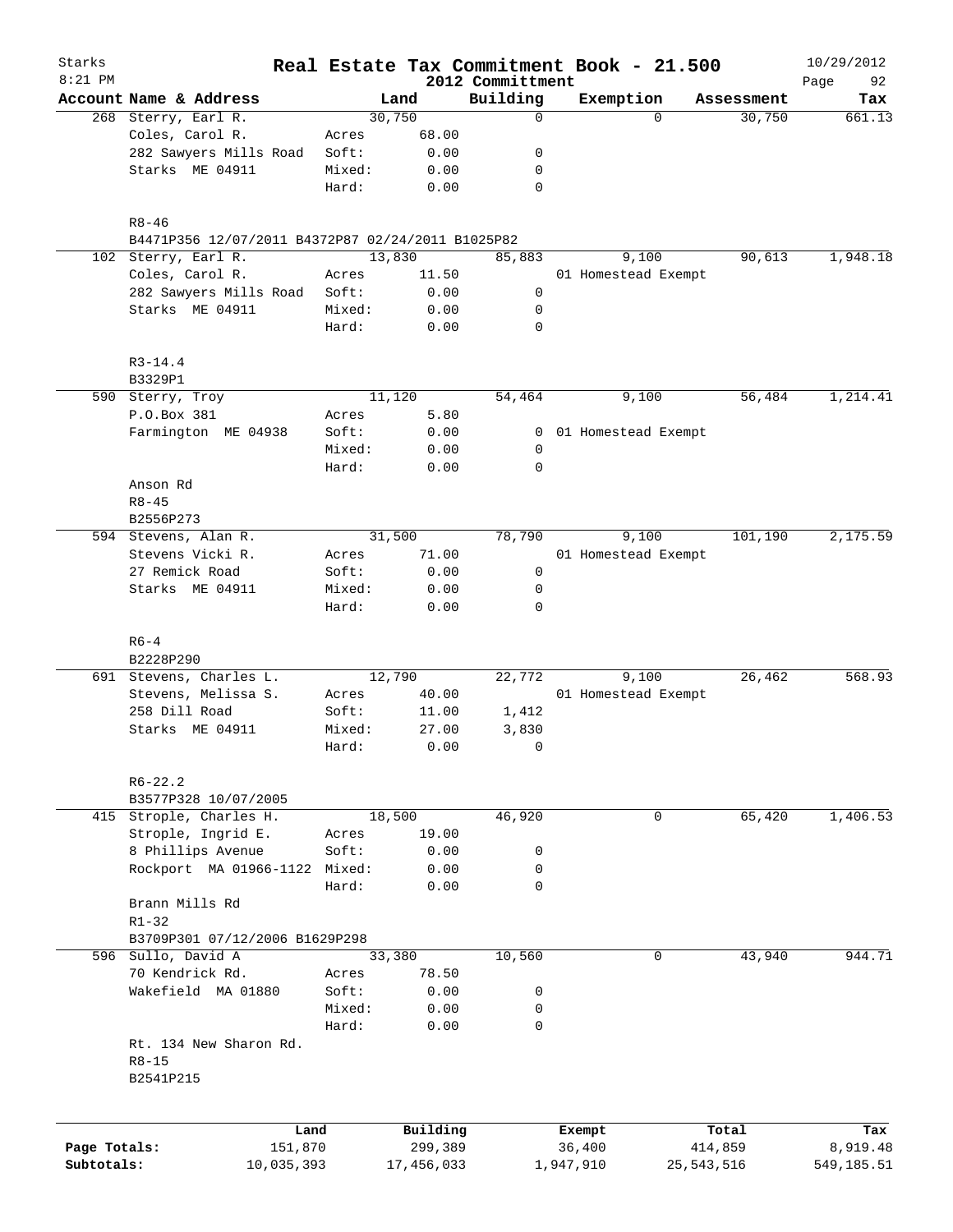| Starks<br>$8:21$ PM |                                       |        |            | 2012 Committment | Real Estate Tax Commitment Book - 21.500 |            | 10/29/2012<br>93<br>Page |
|---------------------|---------------------------------------|--------|------------|------------------|------------------------------------------|------------|--------------------------|
|                     | Account Name & Address                |        | Land       | Building         | Exemption                                | Assessment | Tax                      |
|                     | 597 Sullo, David A.                   |        | 8,780      | 27,240           | $\Omega$                                 | 36,020     | 774.43                   |
|                     | 70 Kendrick Rd                        | Acres  | 2.20       |                  |                                          |            |                          |
|                     | Wakefield MA 01880                    | Soft:  | 0.00       | 0                |                                          |            |                          |
|                     |                                       | Mixed: | 0.00       | 0                |                                          |            |                          |
|                     |                                       | Hard:  | 0.00       | $\mathbf 0$      |                                          |            |                          |
|                     | $R8 - 13$                             |        |            |                  |                                          |            |                          |
|                     | B1119P54                              |        |            |                  |                                          |            |                          |
| 598                 | Sullo, Ruth                           |        | 5,860      | $\mathbf 0$      | 0                                        | 5,860      | 125.99                   |
|                     | % David Sullo                         | Acres  | 0.70       |                  |                                          |            |                          |
|                     | 70 Kendrick Rd.                       | Soft:  | 0.00       | 0                |                                          |            |                          |
|                     | Wakefield MA 01880                    | Mixed: | 0.00       | 0                |                                          |            |                          |
|                     |                                       | Hard:  | 0.00       | $\mathbf 0$      |                                          |            |                          |
|                     | $R8 - 14$<br>B809P376                 |        |            |                  |                                          |            |                          |
|                     | 722 Swisher, John R.                  |        | 9,600      | $\mathbf 0$      | 0                                        | 9,600      | 206.40                   |
|                     | 454 Mile Hill Road                    | Acres  | 5.00       |                  |                                          |            |                          |
|                     | New Sharon ME 04955                   | Soft:  | 0.00       | 0                |                                          |            |                          |
|                     |                                       | Mixed: | 0.00       | 0                |                                          |            |                          |
|                     |                                       | Hard:  | 0.00       | $\mathbf 0$      |                                          |            |                          |
|                     |                                       |        |            |                  |                                          |            |                          |
|                     | $R3 - 38.1$<br>B3920P247 10/15/2007   |        |            |                  |                                          |            |                          |
|                     | 32 Talbot Rosemarie                   |        | 20,000     | $\mathbf 0$      | 0                                        | 20,000     | 430.00                   |
|                     | P.O.Box 125                           | Acres  | 25.00      |                  |                                          |            |                          |
|                     | Anson ME 04911-0125                   | Soft:  | 0.00       | 0                |                                          |            |                          |
|                     |                                       | Mixed: | 0.00       | 0                |                                          |            |                          |
|                     |                                       | Hard:  | 0.00       | 0                |                                          |            |                          |
|                     | Mayhew Rd<br>$R7 - 16.2$              |        |            |                  |                                          |            |                          |
|                     | B3599P123 B133P123                    |        |            |                  |                                          |            |                          |
|                     | 601 Talbot, Rosemarie                 |        | 23,750     | 26,240           | 9,100                                    | 40,890     | 879.13                   |
|                     | P.O. Box 125                          | Acres  | 40.00      |                  |                                          |            |                          |
|                     | Anson Me 04911                        | Soft:  | 0.00       | 0                | 01 Homestead Exempt                      |            |                          |
|                     |                                       | Mixed: | 0.00       | 0                |                                          |            |                          |
|                     |                                       | Hard:  | 0.00       | 0                |                                          |            |                          |
|                     | $R7-14$                               |        |            |                  |                                          |            |                          |
|                     | B1440P78                              |        | 10,900     |                  |                                          |            |                          |
|                     | 600 Talbot, Rosemarie                 |        |            | 0                | $\mathbf 0$                              | 10,900     | 234.35                   |
|                     | P.O. Box 125                          | Acres  | 7.00       |                  |                                          |            |                          |
|                     | Anson Me 04911                        | Soft:  | 0.00       | 0                |                                          |            |                          |
|                     |                                       | Mixed: | 0.00       | 0                |                                          |            |                          |
|                     |                                       | Hard:  | 0.00       | $\mathbf 0$      |                                          |            |                          |
|                     | $R7 - 14.1$                           |        |            |                  |                                          |            |                          |
|                     | B1688P1                               |        |            |                  |                                          |            |                          |
|                     | 602 Tanner, Richard A. &<br>Alice B.  |        | 12,360     | $\mathbf 0$      | 0                                        | 12,360     | 265.74                   |
|                     | 97 Waites Corner Rd.                  | Acres  | 9.25       |                  |                                          |            |                          |
|                     | West Kingston RI 02892                | Soft:  | 0.00       | 0                |                                          |            |                          |
|                     |                                       | Mixed: | 0.00       | 0                |                                          |            |                          |
|                     |                                       | Hard:  | 0.00       | $\mathbf 0$      |                                          |            |                          |
|                     | Mayhew Road<br>$R5 - 6.1$<br>B1494P94 |        |            |                  |                                          |            |                          |
|                     |                                       | Land   | Building   |                  | Exempt                                   | Total      | Tax                      |
| Page Totals:        |                                       | 91,250 | 53,480     |                  | 9,100                                    | 135,630    | 2,916.04                 |
| Subtotals:          | 10,126,643                            |        | 17,509,513 |                  | 1,957,010                                | 25,679,146 | 552,101.55               |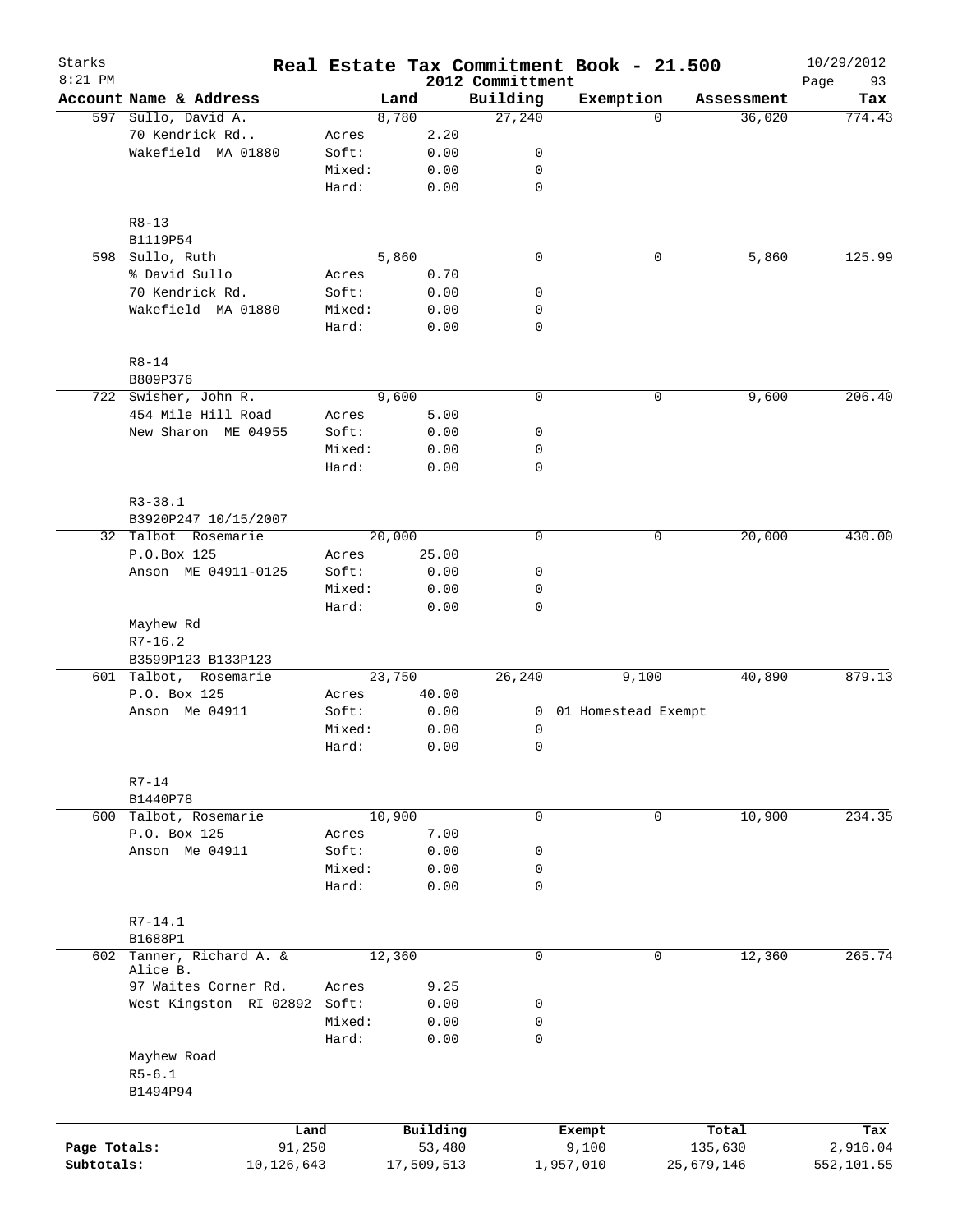| Starks<br>$8:21$ PM |                                        |                 |              | 2012 Committment | Real Estate Tax Commitment Book - 21.500 |            | 10/29/2012<br>94<br>Page |
|---------------------|----------------------------------------|-----------------|--------------|------------------|------------------------------------------|------------|--------------------------|
|                     | Account Name & Address                 |                 | Land         | Building         | Exemption                                | Assessment | Tax                      |
|                     | 603 Taylor, Brandon                    | 25,000          |              | 76,630           | 9,100                                    | 92,530     | 1,989.39                 |
|                     | 1234 New Sharon Road                   | Acres           | 45.00        |                  |                                          |            |                          |
|                     | Starks ME 04911                        | Soft:           | 0.00         |                  | 0 01 Homestead Exempt                    |            |                          |
|                     |                                        | Mixed:          | 0.00         | 0                |                                          |            |                          |
|                     |                                        | Hard:           | 0.00         | $\mathbf 0$      |                                          |            |                          |
|                     | Route 134                              |                 |              |                  |                                          |            |                          |
|                     | $R2 - 38.1B$                           |                 |              |                  |                                          |            |                          |
|                     | B2086P176                              |                 |              |                  |                                          |            |                          |
|                     | 604 Taylor, Darlene A.                 | 10,600          |              | 73,200           | 9,100                                    | 74,700     | 1,606.05                 |
|                     | 1226 New Sharon Road                   | Acres           | 5.00         |                  |                                          |            |                          |
|                     | Starks ME 04911                        | Soft:           | 0.00         |                  | 0 01 Homestead Exempt                    |            |                          |
|                     |                                        | Mixed:          | 0.00         | 0                |                                          |            |                          |
|                     |                                        | Hard:           | 0.00         | 0                |                                          |            |                          |
|                     | Route 134                              |                 |              |                  |                                          |            |                          |
|                     | $R2 - 38.1A$                           |                 |              |                  |                                          |            |                          |
|                     | B2086P175                              |                 |              |                  |                                          |            |                          |
|                     | 606 Taylor, Darlene A.                 | 14,800          |              | $\mathbf 0$      | 0                                        | 14,800     | 318.20                   |
|                     | 1226 New Sharon Road                   | Acres           | 13.00        |                  |                                          |            |                          |
|                     | Starks ME 04911                        | Soft:           | 0.00         | $\mathbf 0$      |                                          |            |                          |
|                     |                                        | Mixed:          | 0.00         | 0                |                                          |            |                          |
|                     |                                        | Hard:           | 0.00         | $\mathbf 0$      |                                          |            |                          |
|                     |                                        |                 |              |                  |                                          |            |                          |
|                     | $R8 - 21.1$                            |                 |              |                  |                                          |            |                          |
|                     | B3706P73 06/20/2006                    |                 |              |                  |                                          |            |                          |
|                     | 605 Taylor, David E.                   | 11,800          |              | 49,390           | 9,100                                    | 52,090     | 1,119.94                 |
|                     | 274 Sawyers Mills Road                 | Acres           | 6.85         |                  | 01 Homestead Exempt                      |            |                          |
|                     | Starks ME 04911                        | Soft:           | 0.00         | $\mathsf{O}$     |                                          |            |                          |
|                     |                                        | Mixed:          | 0.00         | 0                |                                          |            |                          |
|                     |                                        | Hard:           | 0.00         | $\mathbf 0$      |                                          |            |                          |
|                     |                                        |                 |              |                  |                                          |            |                          |
|                     | $R3 - 14.3$                            |                 |              |                  |                                          |            |                          |
|                     | B3760P204 10/16/2006                   |                 |              |                  |                                          | 94,470     |                          |
| 607                 | Taylor, Justine D<br>31 Poor Farm Road | 75,250          |              | 28,320           | 9,100                                    |            | 2,031.10                 |
|                     |                                        | Acres           | 246.00       |                  |                                          |            |                          |
|                     | Starks ME 04911                        | Soft:           | 0.00         | 0                | 01 Homestead Exempt                      |            |                          |
|                     |                                        | Mixed:<br>Hard: | 0.00<br>0.00 | 0<br>0           |                                          |            |                          |
|                     |                                        |                 |              |                  |                                          |            |                          |
|                     | $R2 - 38$                              |                 |              |                  |                                          |            |                          |
| 609                 | Taylor, Justine D                      | 22,000          |              | $\mathbf 0$      | 0                                        | 22,000     | 473.00                   |
|                     | 31 Poor Farm Road                      | Acres           | 37.00        |                  |                                          |            |                          |
|                     | Starks ME 04911                        | Soft:           | 0.00         | 0                |                                          |            |                          |
|                     |                                        | Mixed:          | 0.00         | 0                |                                          |            |                          |
|                     |                                        | Hard:           | 0.00         | 0                |                                          |            |                          |
|                     | River Road                             |                 |              |                  |                                          |            |                          |
|                     | $R8 - 21$                              |                 |              |                  |                                          |            |                          |
|                     | B2076P3                                |                 |              |                  |                                          |            |                          |
| 608                 | Taylor, Justine D                      | 17,250          |              | 0                | 0                                        | 17,250     | 370.87                   |
|                     | 31 Poor Farm Road                      | Acres           | 18.00        |                  |                                          |            |                          |
|                     | Starks ME 04911                        | Soft:           | 0.00         | 0                |                                          |            |                          |
|                     |                                        | Mixed:          | 0.00         | 0                |                                          |            |                          |
|                     |                                        | Hard:           | 0.00         | $\mathbf 0$      |                                          |            |                          |
|                     |                                        |                 |              |                  |                                          |            |                          |
|                     | $R2 - 31$                              |                 |              |                  |                                          |            |                          |
|                     |                                        |                 |              |                  |                                          |            |                          |

|              | Land       | Building   | Exempt    | Total      | Tax        |
|--------------|------------|------------|-----------|------------|------------|
| Page Totals: | 176,700    | 227,540    | 36,400    | 367,840    | 7,908.55   |
| Subtotals:   | 10,303,343 | 17,737,053 | ⊥,993,410 | 26,046,986 | 560,010.10 |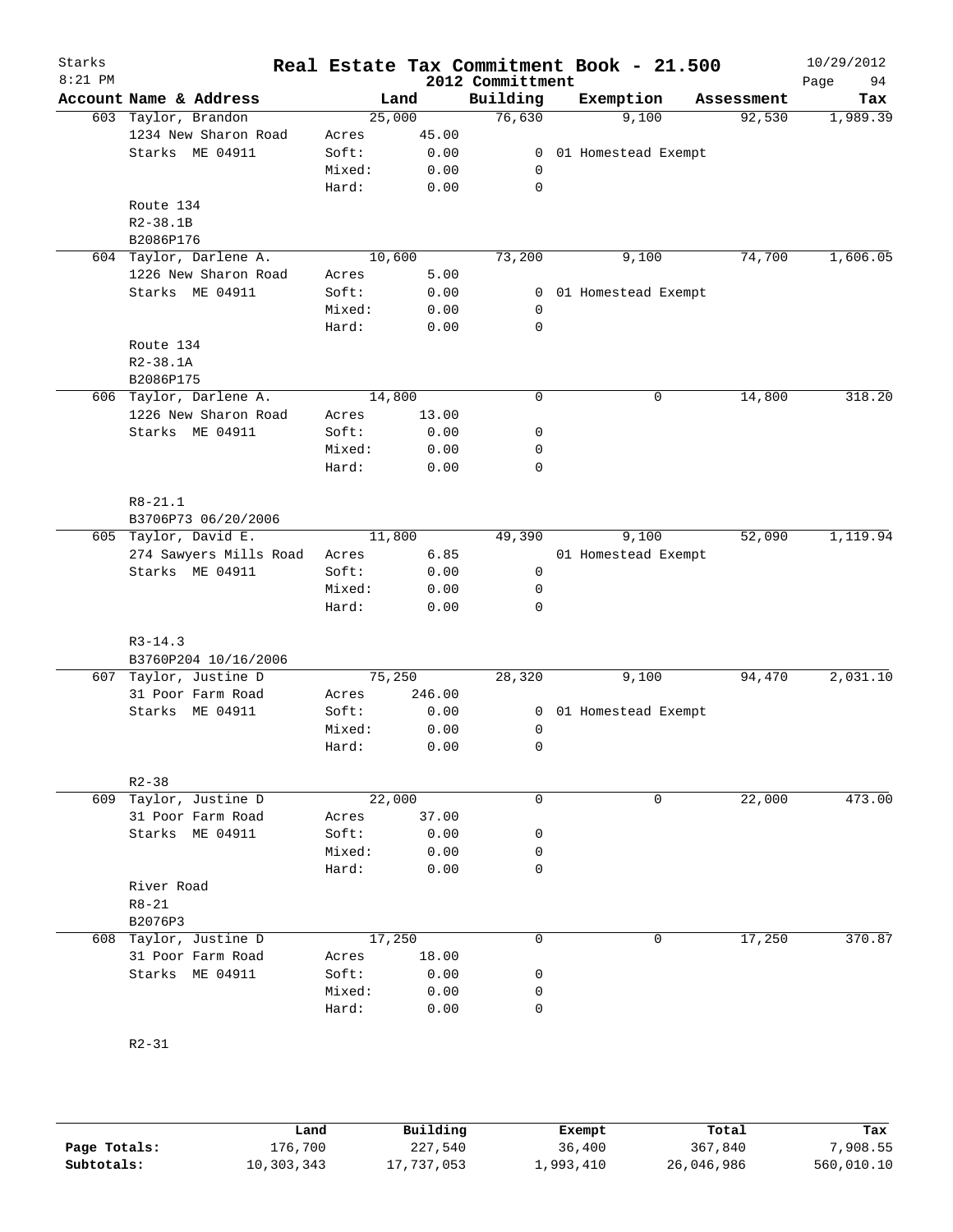| Starks<br>$8:21$ PM |                                      |                                                    |                 |                     | 2012 Committment | Real Estate Tax Commitment Book - 21.500 |              |            | 10/29/2012<br>95 |
|---------------------|--------------------------------------|----------------------------------------------------|-----------------|---------------------|------------------|------------------------------------------|--------------|------------|------------------|
|                     | Account Name & Address               |                                                    |                 | Land                | Building         | Exemption                                |              | Assessment | Page<br>Tax      |
|                     | 610 Taylor, Justine D.               |                                                    |                 | 26,750              | $\mathbf 0$      |                                          | $\Omega$     | 26,750     | 575.13           |
|                     | 31 Poor Farm Road                    |                                                    | Acres           | 56.00               |                  |                                          |              |            |                  |
|                     | Starks ME 04911                      |                                                    | Soft:           | 0.00                | 0                |                                          |              |            |                  |
|                     |                                      |                                                    | Mixed:          | 0.00                | 0                |                                          |              |            |                  |
|                     |                                      |                                                    | Hard:           | 0.00                | $\mathbf 0$      |                                          |              |            |                  |
|                     | $R8 - 21.2$                          |                                                    |                 |                     |                  |                                          |              |            |                  |
|                     | B3264P86                             |                                                    |                 |                     |                  |                                          |              |            |                  |
| 611                 | Taylor, Linnie                       |                                                    |                 | 14,500              | 36,780           | 9,100                                    |              | 42,180     | 906.87           |
|                     | 1101 New Sharon Road                 |                                                    | Acres           | 11.00               |                  |                                          |              |            |                  |
|                     | Starks ME 04911                      |                                                    | Soft:<br>Mixed: | 0.00                | 0<br>0           | 01 Homestead Exempt                      |              |            |                  |
|                     |                                      |                                                    | Hard:           | 0.00<br>0.00        | $\mathbf 0$      |                                          |              |            |                  |
|                     |                                      |                                                    |                 |                     |                  |                                          |              |            |                  |
|                     | $R1 - 40$                            | B3736P55 08/03/0200 B1119P195                      |                 |                     |                  |                                          |              |            |                  |
|                     | 612 Tedeschi, Albert M.              |                                                    |                 | $\overline{21,000}$ | 0                |                                          | 0            | 21,000     | 451.50           |
|                     | Tedeschi Elizabeth A.                |                                                    | Acres           | 33.00               |                  |                                          |              |            |                  |
|                     | 55 Church St.                        |                                                    | Soft:           | 0.00                | 0                |                                          |              |            |                  |
|                     | Cranston, RI 02920                   |                                                    | Mixed:          | 0.00                | 0                |                                          |              |            |                  |
|                     |                                      |                                                    | Hard:           | 0.00                | $\mathbf 0$      |                                          |              |            |                  |
|                     | $R7-19.1$                            |                                                    |                 |                     |                  |                                          |              |            |                  |
|                     | B995P350                             |                                                    |                 |                     |                  |                                          |              |            |                  |
|                     | 613 Thayer, James & Elaine           |                                                    |                 | 13,850              | 44,760           | 9,100                                    |              | 49,510     | 1,064.46         |
|                     | 2066 Industry Road                   |                                                    | Acres           | 10.00               |                  |                                          |              |            |                  |
|                     | Starks ME 04911                      |                                                    | Soft:           | 0.00                | 0                | 01 Homestead Exempt                      |              |            |                  |
|                     |                                      |                                                    | Mixed:          | 0.00                | 0                |                                          |              |            |                  |
|                     |                                      |                                                    | Hard:           | 0.00                | $\mathbf 0$      |                                          |              |            |                  |
|                     | $R2 - 24.2$                          |                                                    |                 |                     |                  |                                          |              |            |                  |
|                     | B1589P150                            |                                                    |                 |                     |                  |                                          |              |            |                  |
|                     | 614 Thayer, James W. &<br>Elaine A.  |                                                    |                 | 12,850              | 0                |                                          | 0            | 12,850     | 276.27           |
|                     | 2066 Industry Rd                     |                                                    | Acres           | 10.00               |                  |                                          |              |            |                  |
|                     | Starks ME 04911                      |                                                    | Soft:           | 0.00                | 0                |                                          |              |            |                  |
|                     |                                      |                                                    | Mixed:          | 0.00                | $\mathbf 0$      |                                          |              |            |                  |
|                     |                                      |                                                    | Hard:           | 0.00                | 0                |                                          |              |            |                  |
|                     | Industry Road                        |                                                    |                 |                     |                  |                                          |              |            |                  |
|                     | $R2 - 24.3$                          |                                                    |                 |                     |                  |                                          |              |            |                  |
|                     |                                      | B4398P132 05/31/2011 B1867P122                     |                 |                     |                  |                                          |              |            |                  |
|                     | 615 Thayer, Timothy                  |                                                    |                 | 13,850              | 40,200           | 9,100                                    |              | 44,950     | 966.43           |
|                     | 118 Fairbanks Road                   |                                                    | Acres           | 10.00               |                  |                                          |              |            |                  |
|                     | Farmington ME 04938                  |                                                    | Soft:           | 0.00                | 0                | 01 Homestead Exempt                      |              |            |                  |
|                     |                                      |                                                    | Mixed:          | 0.00                | 0                |                                          |              |            |                  |
|                     |                                      |                                                    | Hard:           | 0.00                | 0                |                                          |              |            |                  |
|                     | Farmington Rd                        |                                                    |                 |                     |                  |                                          |              |            |                  |
|                     | $R2 - 24.1$                          |                                                    |                 |                     |                  |                                          |              |            |                  |
|                     |                                      | B3708P323 07/07/2006 B3093P92 11/11/2008 B2578P352 |                 |                     |                  |                                          |              |            |                  |
| 616                 | The 184 Shawmut Ave.<br>Realty Trust |                                                    |                 | 9,990               | $\mathbf 0$      |                                          | $\mathbf 0$  | 9,990      | 214.79           |
|                     | 184 Shawmut Ave.                     |                                                    | Acres           | 5.60                |                  |                                          |              |            |                  |
|                     | New Bedford MA 02740                 |                                                    | Soft:           | 0.00                | 0                |                                          |              |            |                  |
|                     |                                      |                                                    | Mixed:          | 0.00                | 0                |                                          |              |            |                  |
|                     |                                      |                                                    | Hard:           | 0.00                | $\mathbf 0$      |                                          |              |            |                  |
|                     | $R8 - 25$                            |                                                    |                 |                     |                  |                                          |              |            |                  |
|                     | B2902P206                            |                                                    |                 |                     |                  |                                          |              |            |                  |
|                     |                                      | Land                                               |                 | Building            |                  | Exempt                                   |              | Total      | Tax              |
| Page Totals:        |                                      | 112,790                                            |                 | 121,740             |                  | 27,300                                   |              | 207,230    | 4, 455. 45       |
| Subtotals:          |                                      | 10, 416, 133                                       |                 | 17,858,793          |                  | 2,020,710                                | 26, 254, 216 |            | 564,465.55       |
|                     |                                      |                                                    |                 |                     |                  |                                          |              |            |                  |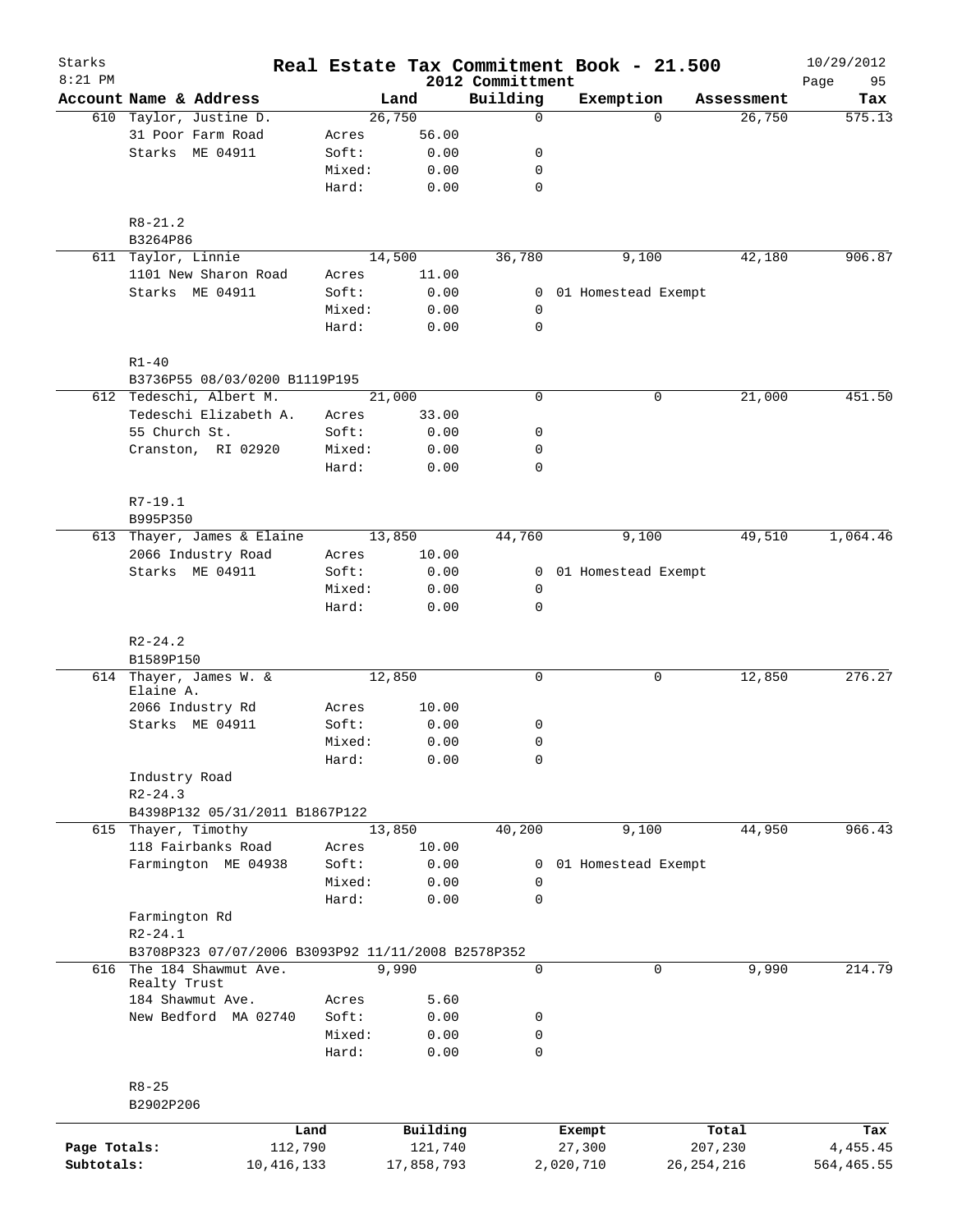| Starks       |                                           |                |              | Real Estate Tax Commitment Book - 21.500 |           |                     |              | 10/29/2012        |
|--------------|-------------------------------------------|----------------|--------------|------------------------------------------|-----------|---------------------|--------------|-------------------|
| $8:21$ PM    | Account Name & Address                    |                | Land         | 2012 Committment<br>Building             |           | Exemption           | Assessment   | 96<br>Page<br>Tax |
|              | 617 Theberge, Andre &                     |                | 8,980        | 133,560                                  |           | 9,100               | 133,440      | 2,868.96          |
|              | Patricia<br>113 Dill Road                 |                |              |                                          |           |                     |              |                   |
|              | Starks ME 04911                           | Acres<br>Soft: | 2.50<br>0.00 | $\mathbf{0}$                             |           | 01 Homestead Exempt |              |                   |
|              |                                           | Mixed:         | 0.00         | 0                                        |           |                     |              |                   |
|              |                                           | Hard:          | 0.00         | $\mathbf 0$                              |           |                     |              |                   |
|              | $R6 - 23.2$                               |                |              |                                          |           |                     |              |                   |
|              | B1610P272                                 |                |              |                                          |           |                     |              |                   |
|              | 618 Therrien, John Michael                |                | 15,280       | 12,480                                   |           | 0                   | 27,760       | 596.84            |
|              | 409 Sandy River Road                      | Acres          | 12.20        |                                          |           |                     |              |                   |
|              | Starks ME 04911                           | Soft:          | 0.00         | 0                                        |           |                     |              |                   |
|              |                                           | Mixed:         | 0.00         | $\mathbf 0$                              |           |                     |              |                   |
|              |                                           | Hard:          | 0.00         | $\mathbf 0$                              |           |                     |              |                   |
|              | River Road<br>$R9 - 7.7$                  |                |              |                                          |           |                     |              |                   |
|              | B2719P245                                 |                |              |                                          |           |                     |              |                   |
|              | 702 Thompson, Peter F.                    |                | 10,600       | 40,080                                   |           | 9,100               | 41,580       | 893.97            |
|              | P.O. Box 258                              | Acres          | 5.00         |                                          |           | 01 Homestead Exempt |              |                   |
|              | Kingfield ME 04947                        | Soft:          | 0.00         | 0                                        |           |                     |              |                   |
|              |                                           | Mixed:         | 0.00         | 0                                        |           |                     |              |                   |
|              |                                           | Hard:          | 0.00         | $\mathbf 0$                              |           |                     |              |                   |
|              | Saywer Mills Rd.                          |                |              |                                          |           |                     |              |                   |
|              | $R7 - 8.1$                                |                |              |                                          |           |                     |              |                   |
|              | B4425P326 08/01/2011 B3765P311 10/31/2006 |                |              |                                          |           |                     |              |                   |
|              | 620 Thornton, David J.                    |                | 3,990        | $\mathbf 0$                              |           | 0                   | 3,990        | 85.79             |
|              | Thornton, Catherine S.                    | Acres          | 30.00        |                                          |           |                     |              |                   |
|              | 6342 Oak Square E                         | Soft:          | 5.00         | 642                                      |           |                     |              |                   |
|              | Lakeland Fl 33813                         | Mixed:         | 0.00         | 0                                        |           |                     |              |                   |
|              |                                           | Hard:          | 25.00        | 3,302                                    |           |                     |              |                   |
|              | Pease Rd                                  |                |              |                                          |           |                     |              |                   |
|              | R12-11.3                                  |                |              |                                          |           |                     |              |                   |
|              | B2597P217                                 |                |              |                                          |           |                     |              |                   |
|              | 621 Thurston, Becky J.                    |                | 10,670       | 720                                      |           | 0                   | 11,390       | 244.89            |
|              | 159 F Street                              | Acres          | 5.11         |                                          |           |                     |              |                   |
|              | Pittsfield ME 04967                       | Soft:          | 0.00         | 0                                        |           |                     |              |                   |
|              |                                           | Mixed:         | 0.00<br>0.00 | 0<br>0                                   |           |                     |              |                   |
|              | Rt. 43 Madison Rd.                        | Hard:          |              |                                          |           |                     |              |                   |
|              | $R12 - 11.1 - 1$                          |                |              |                                          |           |                     |              |                   |
|              | B2492P313                                 |                |              |                                          |           |                     |              |                   |
|              | 622 Toothaker, Nona L.                    |                | 8,680        | 38,010                                   |           | 9,100               | 37,590       | 808.19            |
|              | 992 New Sharon Road                       | Acres          | 2.05         |                                          |           |                     |              |                   |
|              | Starks ME 04911                           | Soft:          | 0.00         | 0                                        |           | 01 Homestead Exempt |              |                   |
|              |                                           | Mixed:         | 0.00         | $\mathbf 0$                              |           |                     |              |                   |
|              |                                           | Hard:          | 0.00         | $\mathbf 0$                              |           |                     |              |                   |
|              |                                           |                |              |                                          |           |                     |              |                   |
|              | $R1 - 44$                                 |                |              |                                          |           |                     |              |                   |
|              | B1359P210                                 |                |              |                                          |           |                     |              |                   |
|              | 627 Tracy, Alice C. and<br>Truman G.      |                | 3,500        | $\mathbf 0$                              |           | $\mathbf 0$         | 3,500        | 75.25             |
|              | 25 Chicken Street                         | Acres          | 0.25         |                                          |           |                     |              |                   |
|              | Starks ME 04911                           | Soft:          | 0.00         | 0                                        |           |                     |              |                   |
|              |                                           | Mixed:         | 0.00         | 0                                        |           |                     |              |                   |
|              |                                           | Hard:          | 0.00         | $\mathbf 0$                              |           |                     |              |                   |
|              | Chicken St.                               |                |              |                                          |           |                     |              |                   |
|              | $U2 - 22$                                 |                |              |                                          |           |                     |              |                   |
|              | B2688P12                                  |                |              |                                          |           |                     |              |                   |
|              | Land                                      |                | Building     |                                          | Exempt    |                     | Total        | Tax               |
| Page Totals: | 61,700                                    |                | 224,850      |                                          | 27,300    |                     | 259,250      | 5,573.89          |
| Subtotals:   | 10,477,833                                |                | 18,083,643   |                                          | 2,048,010 |                     | 26, 513, 466 | 570,039.44        |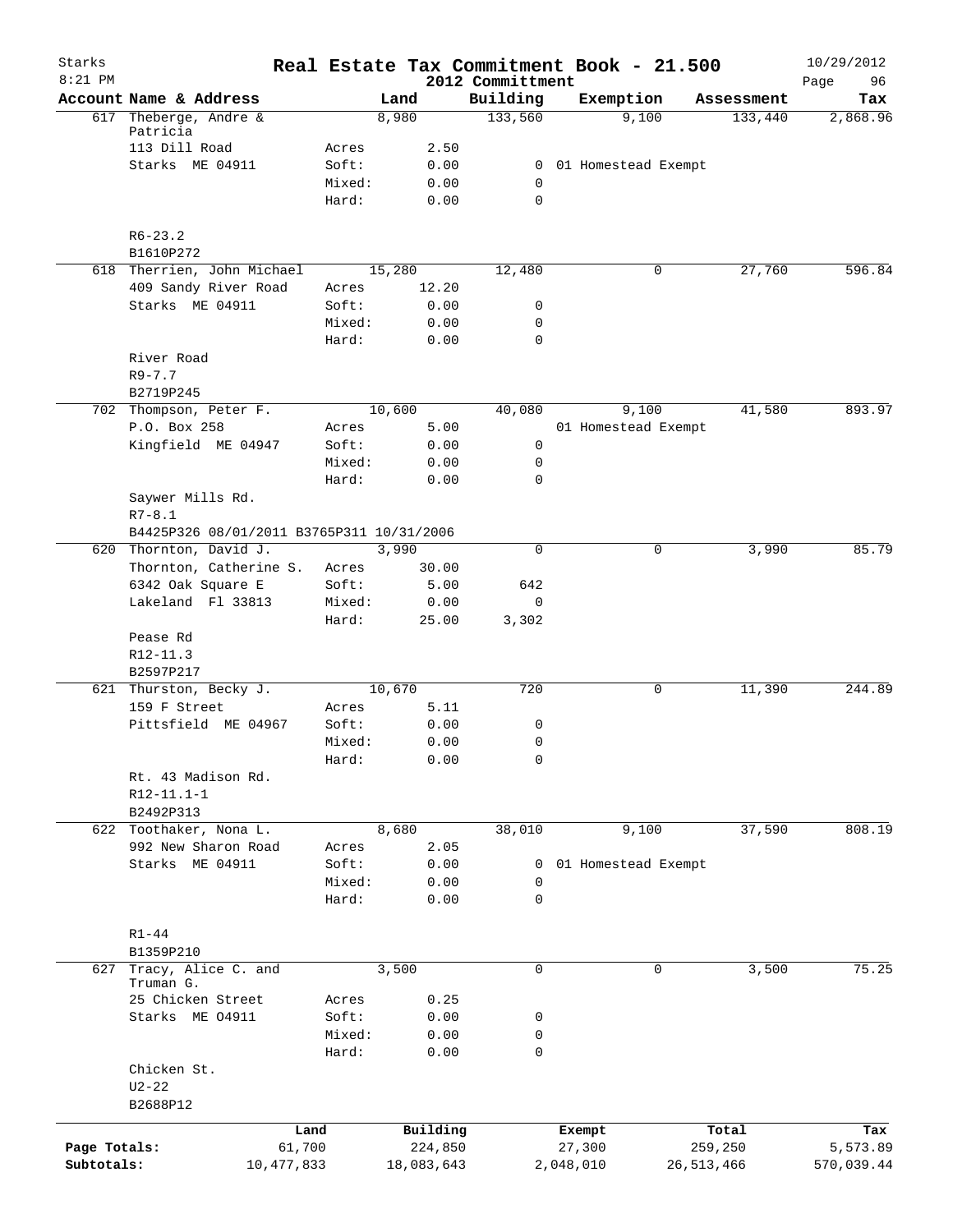| Real Estate Tax Commitment Book - 21.500<br>$8:21$ PM<br>2012 Committment<br>97<br>Page<br>Account Name & Address<br>Building<br>Exemption<br>Land<br>Tax<br>Assessment<br>Tracy, Alice C. and<br>21,120<br>9,100<br>8,980<br>21,000<br>451.50<br>628<br>Truman G.<br>25 Chicken Street<br>2.50<br>Acres<br>Starks ME 04911<br>Soft:<br>0.00<br>0<br>01 Homestead Exempt<br>Mixed:<br>0.00<br>0<br>$\mathbf 0$<br>Hard:<br>0.00<br>Chicken Street<br>$U2 - 21, U2 - 23$<br>B2688P15<br>17,100<br>47,400<br>64,500<br>1,386.75<br>631 Tutt, Dawn<br>0<br>6 Sampsons Row<br>15.00<br>Acres<br>Apt. 2<br>Soft:<br>0.00<br>0<br>Hallowell ME 04347<br>Mixed:<br>0.00<br>0<br>0<br>Hard:<br>0.00<br>Anson Rd<br>$R10-2.1$<br>B2654P231<br>962.56<br>632 Tweedie, Gene D. &<br>13,850<br>44,770<br>45,480<br>14,560<br>Pamela R.<br>713 Mayhew Road<br>10.00<br>02 Veteran<br>Acres |
|-------------------------------------------------------------------------------------------------------------------------------------------------------------------------------------------------------------------------------------------------------------------------------------------------------------------------------------------------------------------------------------------------------------------------------------------------------------------------------------------------------------------------------------------------------------------------------------------------------------------------------------------------------------------------------------------------------------------------------------------------------------------------------------------------------------------------------------------------------------------------------|
|                                                                                                                                                                                                                                                                                                                                                                                                                                                                                                                                                                                                                                                                                                                                                                                                                                                                               |
|                                                                                                                                                                                                                                                                                                                                                                                                                                                                                                                                                                                                                                                                                                                                                                                                                                                                               |
|                                                                                                                                                                                                                                                                                                                                                                                                                                                                                                                                                                                                                                                                                                                                                                                                                                                                               |
|                                                                                                                                                                                                                                                                                                                                                                                                                                                                                                                                                                                                                                                                                                                                                                                                                                                                               |
|                                                                                                                                                                                                                                                                                                                                                                                                                                                                                                                                                                                                                                                                                                                                                                                                                                                                               |
|                                                                                                                                                                                                                                                                                                                                                                                                                                                                                                                                                                                                                                                                                                                                                                                                                                                                               |
|                                                                                                                                                                                                                                                                                                                                                                                                                                                                                                                                                                                                                                                                                                                                                                                                                                                                               |
|                                                                                                                                                                                                                                                                                                                                                                                                                                                                                                                                                                                                                                                                                                                                                                                                                                                                               |
|                                                                                                                                                                                                                                                                                                                                                                                                                                                                                                                                                                                                                                                                                                                                                                                                                                                                               |
|                                                                                                                                                                                                                                                                                                                                                                                                                                                                                                                                                                                                                                                                                                                                                                                                                                                                               |
|                                                                                                                                                                                                                                                                                                                                                                                                                                                                                                                                                                                                                                                                                                                                                                                                                                                                               |
|                                                                                                                                                                                                                                                                                                                                                                                                                                                                                                                                                                                                                                                                                                                                                                                                                                                                               |
|                                                                                                                                                                                                                                                                                                                                                                                                                                                                                                                                                                                                                                                                                                                                                                                                                                                                               |
|                                                                                                                                                                                                                                                                                                                                                                                                                                                                                                                                                                                                                                                                                                                                                                                                                                                                               |
|                                                                                                                                                                                                                                                                                                                                                                                                                                                                                                                                                                                                                                                                                                                                                                                                                                                                               |
|                                                                                                                                                                                                                                                                                                                                                                                                                                                                                                                                                                                                                                                                                                                                                                                                                                                                               |
|                                                                                                                                                                                                                                                                                                                                                                                                                                                                                                                                                                                                                                                                                                                                                                                                                                                                               |
|                                                                                                                                                                                                                                                                                                                                                                                                                                                                                                                                                                                                                                                                                                                                                                                                                                                                               |
|                                                                                                                                                                                                                                                                                                                                                                                                                                                                                                                                                                                                                                                                                                                                                                                                                                                                               |
|                                                                                                                                                                                                                                                                                                                                                                                                                                                                                                                                                                                                                                                                                                                                                                                                                                                                               |
|                                                                                                                                                                                                                                                                                                                                                                                                                                                                                                                                                                                                                                                                                                                                                                                                                                                                               |
| Starks ME 04911<br>Soft:<br>0.00<br>01 Homestead Exempt<br>0                                                                                                                                                                                                                                                                                                                                                                                                                                                                                                                                                                                                                                                                                                                                                                                                                  |
| Mixed:<br>0.00<br>0                                                                                                                                                                                                                                                                                                                                                                                                                                                                                                                                                                                                                                                                                                                                                                                                                                                           |
| Hard:<br>$\mathbf 0$<br>0.00                                                                                                                                                                                                                                                                                                                                                                                                                                                                                                                                                                                                                                                                                                                                                                                                                                                  |
| $R6 - 2.6$                                                                                                                                                                                                                                                                                                                                                                                                                                                                                                                                                                                                                                                                                                                                                                                                                                                                    |
| B1364P48                                                                                                                                                                                                                                                                                                                                                                                                                                                                                                                                                                                                                                                                                                                                                                                                                                                                      |
| 636.18<br>633 Tyler, Robert<br>21,000<br>29,590<br>8,590<br>0                                                                                                                                                                                                                                                                                                                                                                                                                                                                                                                                                                                                                                                                                                                                                                                                                 |
| Tyler Irene<br>1.90<br>Acres                                                                                                                                                                                                                                                                                                                                                                                                                                                                                                                                                                                                                                                                                                                                                                                                                                                  |
| 370 Dutile<br>Soft:<br>0.00<br>0                                                                                                                                                                                                                                                                                                                                                                                                                                                                                                                                                                                                                                                                                                                                                                                                                                              |
| Belmont NH 03220<br>Mixed:<br>0.00<br>0                                                                                                                                                                                                                                                                                                                                                                                                                                                                                                                                                                                                                                                                                                                                                                                                                                       |
| Hard:<br>$\mathbf 0$<br>0.00                                                                                                                                                                                                                                                                                                                                                                                                                                                                                                                                                                                                                                                                                                                                                                                                                                                  |
| Chicken St                                                                                                                                                                                                                                                                                                                                                                                                                                                                                                                                                                                                                                                                                                                                                                                                                                                                    |
| $R3 - 20$                                                                                                                                                                                                                                                                                                                                                                                                                                                                                                                                                                                                                                                                                                                                                                                                                                                                     |
| B808P373                                                                                                                                                                                                                                                                                                                                                                                                                                                                                                                                                                                                                                                                                                                                                                                                                                                                      |
| 635 Urquhart, Pearl J.<br>6,200<br>21,000<br>0<br>27,200<br>584.80                                                                                                                                                                                                                                                                                                                                                                                                                                                                                                                                                                                                                                                                                                                                                                                                            |
| 20 Bean St<br>0.60<br>Acres                                                                                                                                                                                                                                                                                                                                                                                                                                                                                                                                                                                                                                                                                                                                                                                                                                                   |
| Madison ME 04950<br>Soft:<br>0.00<br>0                                                                                                                                                                                                                                                                                                                                                                                                                                                                                                                                                                                                                                                                                                                                                                                                                                        |
| Mixed:<br>0.00<br>0                                                                                                                                                                                                                                                                                                                                                                                                                                                                                                                                                                                                                                                                                                                                                                                                                                                           |
| 0<br>Hard:<br>0.00                                                                                                                                                                                                                                                                                                                                                                                                                                                                                                                                                                                                                                                                                                                                                                                                                                                            |
|                                                                                                                                                                                                                                                                                                                                                                                                                                                                                                                                                                                                                                                                                                                                                                                                                                                                               |
| $R8 - 2$                                                                                                                                                                                                                                                                                                                                                                                                                                                                                                                                                                                                                                                                                                                                                                                                                                                                      |
| B988P80                                                                                                                                                                                                                                                                                                                                                                                                                                                                                                                                                                                                                                                                                                                                                                                                                                                                       |
| 726 Valvo, Karen R.<br>42,682<br>51,172<br>1,100.20<br>8,490<br>0                                                                                                                                                                                                                                                                                                                                                                                                                                                                                                                                                                                                                                                                                                                                                                                                             |
| Rousseau, David A.<br>1.75<br>Acres                                                                                                                                                                                                                                                                                                                                                                                                                                                                                                                                                                                                                                                                                                                                                                                                                                           |
| 106 Flowing Brook Road<br>Soft:<br>0.00<br>0                                                                                                                                                                                                                                                                                                                                                                                                                                                                                                                                                                                                                                                                                                                                                                                                                                  |
| Farmington NH 03835<br>Mixed:<br>0.00<br>0                                                                                                                                                                                                                                                                                                                                                                                                                                                                                                                                                                                                                                                                                                                                                                                                                                    |
| 0<br>Hard:<br>0.00                                                                                                                                                                                                                                                                                                                                                                                                                                                                                                                                                                                                                                                                                                                                                                                                                                                            |
| River Road                                                                                                                                                                                                                                                                                                                                                                                                                                                                                                                                                                                                                                                                                                                                                                                                                                                                    |
| $R9 - 5.4B$                                                                                                                                                                                                                                                                                                                                                                                                                                                                                                                                                                                                                                                                                                                                                                                                                                                                   |
| B4397P7 05/25/2011 B4189P71 09/03/2009 B4112P4<br>03/19/2009                                                                                                                                                                                                                                                                                                                                                                                                                                                                                                                                                                                                                                                                                                                                                                                                                  |

|              | Land       | Building   | Exempt    | Total      | Tax          |
|--------------|------------|------------|-----------|------------|--------------|
| Page Totals: | 63,210     | 198,682    | 23,660    | 238,232    | 5,121.99     |
| Subtotals:   | 10,541,043 | 18,282,325 | 2,071,670 | 26,751,698 | 575, 161, 43 |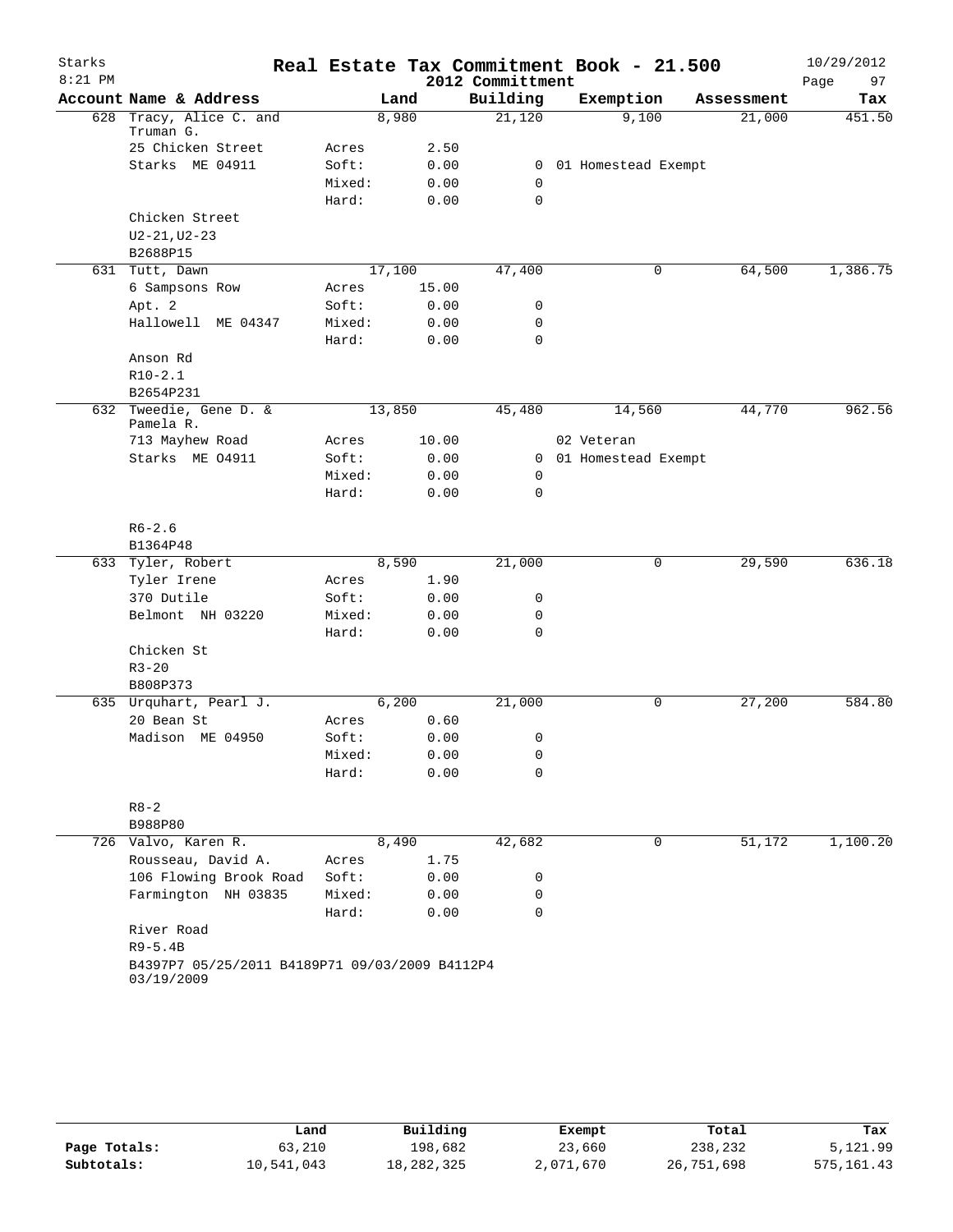| Starks       |                                                    |                 |                     |                              | Real Estate Tax Commitment Book - 21.500 |                  | 10/29/2012        |
|--------------|----------------------------------------------------|-----------------|---------------------|------------------------------|------------------------------------------|------------------|-------------------|
| $8:21$ PM    | Account Name & Address                             |                 | Land                | 2012 Committment<br>Building | Exemption                                | Assessment       | 98<br>Page<br>Tax |
|              | 636 Van Tol, Gary                                  |                 | 6,350               | 14,520                       | 9,100                                    | 11,770           | 253.05            |
|              | 36 Chicken Street                                  | Acres           | 0.63                |                              |                                          |                  |                   |
|              | Starks ME 04911                                    | Soft:           | 0.00                | 0                            | 01 Homestead Exempt                      |                  |                   |
|              |                                                    | Mixed:          | 0.00                | 0                            |                                          |                  |                   |
|              |                                                    | Hard:           | 0.00                | $\mathbf 0$                  |                                          |                  |                   |
|              | $U2-11$                                            |                 |                     |                              |                                          |                  |                   |
|              | B1462P118                                          |                 |                     |                              |                                          |                  |                   |
|              | 638 Vessella, David A                              |                 | 13,850              | 47,850                       | 0                                        | 61,700           | 1,326.55          |
|              | Plante, Mabel E.                                   | Acres           | 10.00               |                              |                                          |                  |                   |
|              | 168 Thunder Trail                                  | Soft:           | 0.00                | 0                            |                                          |                  |                   |
|              | Cranston RI 02921                                  | Mixed:          | 0.00                | 0                            |                                          |                  |                   |
|              |                                                    | Hard:           | 0.00                | $\mathbf 0$                  |                                          |                  |                   |
|              | $R2 - 24.4$                                        |                 |                     |                              |                                          |                  |                   |
|              | B4471P249 12/07/2011 B1023P209                     |                 |                     |                              |                                          |                  |                   |
|              | 639 Vincent, Edward B.                             |                 | 8,170               | $\mathbf 0$                  | 0                                        | 8,170            | 175.65            |
|              | Brackett-Vincent<br>Cynthia                        | Acres           | 2.80                |                              |                                          |                  |                   |
|              | 423 Beans Corner Rd.                               | Soft:           | 0.00                | 0                            |                                          |                  |                   |
|              | New Sharon Me 04955                                | Mixed:          | 0.00                | $\mathbf 0$                  |                                          |                  |                   |
|              |                                                    | Hard:           | 0.00                | $\mathbf 0$                  |                                          |                  |                   |
|              | New Sharon Town Line<br>$R1-4$                     |                 |                     |                              |                                          |                  |                   |
|              | B2672P327                                          |                 |                     |                              |                                          |                  |                   |
|              | Melissa M<br>253 Vining,                           |                 | 11,580              | 77,810                       | 9,100                                    | 80,290           | 1,726.24          |
|              | 93 Olde Ferry Road                                 | Acres           | 6.50                |                              |                                          |                  |                   |
|              | Starks ME 04911                                    | Soft:           | 0.00                |                              | 0 01 Homestead Exempt                    |                  |                   |
|              |                                                    | Mixed:          | 0.00                | 0                            |                                          |                  |                   |
|              |                                                    | Hard:           | 0.00                | $\mathbf 0$                  |                                          |                  |                   |
|              | Olde Ferry Road<br>R12-10.5, R12-10.6              |                 |                     |                              |                                          |                  |                   |
|              | B3864P205 05/18/2007                               |                 |                     |                              |                                          |                  |                   |
|              | 750 Vischer, Gary                                  |                 | 13,850              | 41,930                       | 9,100                                    | 46,680           | 1,003.62          |
|              | Vischer, Barbara K.                                | Acres           | 10.00               |                              | 01 Homestead Exempt                      |                  |                   |
|              | 1222 Anson Road                                    | Soft:           | 0.00                | 0                            |                                          |                  |                   |
|              | Starks ME 04911                                    | Mixed:          | 0.00                | 0                            |                                          |                  |                   |
|              |                                                    | Hard:           | 0.00                | 0                            |                                          |                  |                   |
|              | R12 17.1                                           |                 |                     |                              |                                          |                  |                   |
|              | 656 Vogel Jr., Frederick B.                        |                 | 22,250              | $\mathbf 0$                  | 0                                        | 22,250           | 478.37            |
|              | 253 Mayhew Road                                    | Acres           | 38.00               |                              |                                          |                  |                   |
|              | Starks ME 04911                                    | Soft:           | 0.00                | 0                            |                                          |                  |                   |
|              |                                                    | Mixed:          | 0.00                | 0                            |                                          |                  |                   |
|              |                                                    | Hard:           | 0.00                | $\mathbf 0$                  |                                          |                  |                   |
|              | $R7 - 21$                                          |                 |                     |                              |                                          |                  |                   |
|              | B4236P74 01/28/2010 B4049P163 09/02/2008 B1114P203 |                 |                     |                              |                                          |                  |                   |
|              | 640 Vogel, Jr.Frederick B                          |                 | 35,250              | 86,290                       | 9,100                                    | 112,440          | 2,417.46          |
|              | 253 Mayhew Road                                    | Acres           | 86.00               |                              | 01 Homestead Exempt                      |                  |                   |
|              | Starks Me 04911                                    | Soft:           | 0.00                | $\mathbf 0$                  |                                          |                  |                   |
|              |                                                    | Mixed:          | 0.00                | $\mathbf 0$                  |                                          |                  |                   |
|              |                                                    | Hard:           | 0.00                | 0                            |                                          |                  |                   |
|              | $R7 - 22$                                          |                 |                     |                              |                                          |                  |                   |
|              | B2822P130                                          |                 |                     |                              |                                          |                  |                   |
|              |                                                    |                 |                     |                              |                                          |                  |                   |
| Page Totals: |                                                    | Land<br>111,300 | Building<br>268,400 |                              | Exempt<br>36,400                         | Total<br>343,300 | Tax<br>7,380.94   |

**Subtotals:** 10,652,343 18,550,725 2,108,070 27,094,998 582,542.37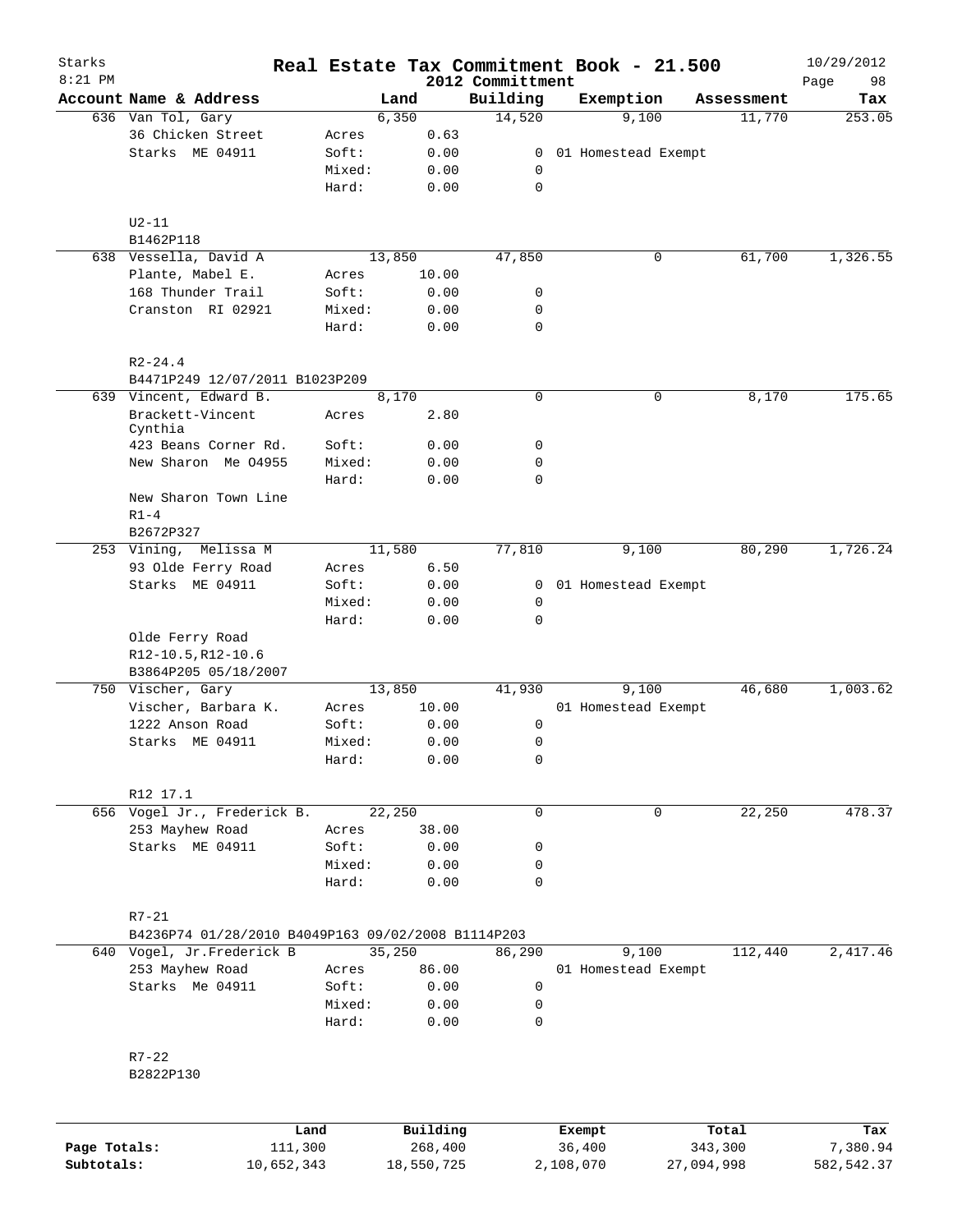| Account Name & Address<br>641 Vogel, Jr. Frederick B<br>253 Mayhew Road<br>Starks Me 04911<br>$R7 - 23$<br>B2822P130<br>Walker, Sonja and Susan<br>Kennedy<br>Gladys Lambert Estate<br>P.O.Box 234<br>Strong ME 04983<br>West Mills Rd<br>$R4 - 37$<br>B4185P16 06/16/2009 B2791P24<br>642 Wallace, Joseph C.<br>Wallace, Bernadette<br>53 Jacob Lane<br>Starks ME 04911 | Acres<br>Soft:<br>Mixed:<br>Hard:<br>Acres<br>Soft:<br>Mixed:<br>Hard:                             | Land<br>14,150<br>12.00<br>0.00<br>0.00<br>0.00<br>12,940<br>8.60<br>0.00<br>0.00<br>0.00 | 2012 Committment<br>Building<br>$\mathbf 0$<br>0<br>0<br>$\mathbf 0$<br>720<br>0<br>0<br>$\mathbf 0$ | Exemption<br>$\Omega$<br>0 | Assessment<br>14,150<br>13,660 | 99<br>Page<br>Tax<br>304.22<br>293.69   |
|--------------------------------------------------------------------------------------------------------------------------------------------------------------------------------------------------------------------------------------------------------------------------------------------------------------------------------------------------------------------------|----------------------------------------------------------------------------------------------------|-------------------------------------------------------------------------------------------|------------------------------------------------------------------------------------------------------|----------------------------|--------------------------------|-----------------------------------------|
|                                                                                                                                                                                                                                                                                                                                                                          |                                                                                                    |                                                                                           |                                                                                                      |                            |                                |                                         |
|                                                                                                                                                                                                                                                                                                                                                                          |                                                                                                    |                                                                                           |                                                                                                      |                            |                                |                                         |
|                                                                                                                                                                                                                                                                                                                                                                          |                                                                                                    |                                                                                           |                                                                                                      |                            |                                |                                         |
|                                                                                                                                                                                                                                                                                                                                                                          |                                                                                                    |                                                                                           |                                                                                                      |                            |                                |                                         |
|                                                                                                                                                                                                                                                                                                                                                                          |                                                                                                    |                                                                                           |                                                                                                      |                            |                                |                                         |
|                                                                                                                                                                                                                                                                                                                                                                          |                                                                                                    |                                                                                           |                                                                                                      |                            |                                |                                         |
|                                                                                                                                                                                                                                                                                                                                                                          |                                                                                                    |                                                                                           |                                                                                                      |                            |                                |                                         |
|                                                                                                                                                                                                                                                                                                                                                                          |                                                                                                    |                                                                                           |                                                                                                      |                            |                                |                                         |
|                                                                                                                                                                                                                                                                                                                                                                          |                                                                                                    |                                                                                           |                                                                                                      |                            |                                |                                         |
|                                                                                                                                                                                                                                                                                                                                                                          |                                                                                                    |                                                                                           |                                                                                                      |                            |                                |                                         |
|                                                                                                                                                                                                                                                                                                                                                                          |                                                                                                    |                                                                                           |                                                                                                      |                            |                                |                                         |
|                                                                                                                                                                                                                                                                                                                                                                          |                                                                                                    |                                                                                           |                                                                                                      |                            |                                |                                         |
|                                                                                                                                                                                                                                                                                                                                                                          |                                                                                                    |                                                                                           |                                                                                                      |                            |                                |                                         |
|                                                                                                                                                                                                                                                                                                                                                                          |                                                                                                    |                                                                                           |                                                                                                      |                            |                                |                                         |
|                                                                                                                                                                                                                                                                                                                                                                          |                                                                                                    |                                                                                           |                                                                                                      |                            |                                |                                         |
|                                                                                                                                                                                                                                                                                                                                                                          |                                                                                                    | 0                                                                                         | 6,000                                                                                                | 0                          | 6,000                          | 129.00                                  |
|                                                                                                                                                                                                                                                                                                                                                                          |                                                                                                    |                                                                                           |                                                                                                      |                            |                                |                                         |
|                                                                                                                                                                                                                                                                                                                                                                          |                                                                                                    |                                                                                           |                                                                                                      |                            |                                |                                         |
|                                                                                                                                                                                                                                                                                                                                                                          |                                                                                                    |                                                                                           |                                                                                                      |                            |                                |                                         |
| Lockhill Road                                                                                                                                                                                                                                                                                                                                                            |                                                                                                    |                                                                                           |                                                                                                      |                            |                                |                                         |
| $R3 - 4.30N$                                                                                                                                                                                                                                                                                                                                                             |                                                                                                    |                                                                                           |                                                                                                      |                            |                                |                                         |
| 643 Wallace, Kellly J.                                                                                                                                                                                                                                                                                                                                                   |                                                                                                    | 15,800                                                                                    | 53,616                                                                                               | 9,100                      | 60,316                         | 1,296.79                                |
| Wallace, Bernadette                                                                                                                                                                                                                                                                                                                                                      | Acres                                                                                              | 13.00                                                                                     |                                                                                                      |                            |                                |                                         |
| 53 Jacob Lane                                                                                                                                                                                                                                                                                                                                                            | Soft:                                                                                              | 0.00                                                                                      | $\mathbf{0}$                                                                                         | 01 Homestead Exempt        |                                |                                         |
| Starks ME 04911                                                                                                                                                                                                                                                                                                                                                          | Mixed:                                                                                             | 0.00                                                                                      | $\mathbf 0$                                                                                          |                            |                                |                                         |
|                                                                                                                                                                                                                                                                                                                                                                          | Hard:                                                                                              | 0.00                                                                                      | 0                                                                                                    |                            |                                |                                         |
| Locke Hill Road<br>$R3 - 4.3A$                                                                                                                                                                                                                                                                                                                                           |                                                                                                    |                                                                                           |                                                                                                      |                            |                                |                                         |
|                                                                                                                                                                                                                                                                                                                                                                          |                                                                                                    |                                                                                           |                                                                                                      |                            |                                |                                         |
|                                                                                                                                                                                                                                                                                                                                                                          |                                                                                                    |                                                                                           |                                                                                                      |                            |                                | 446.12                                  |
|                                                                                                                                                                                                                                                                                                                                                                          |                                                                                                    |                                                                                           |                                                                                                      |                            |                                |                                         |
|                                                                                                                                                                                                                                                                                                                                                                          |                                                                                                    |                                                                                           |                                                                                                      |                            |                                |                                         |
|                                                                                                                                                                                                                                                                                                                                                                          |                                                                                                    |                                                                                           |                                                                                                      |                            |                                |                                         |
|                                                                                                                                                                                                                                                                                                                                                                          |                                                                                                    |                                                                                           |                                                                                                      |                            |                                |                                         |
|                                                                                                                                                                                                                                                                                                                                                                          |                                                                                                    |                                                                                           |                                                                                                      |                            |                                |                                         |
| $R5 - 11$                                                                                                                                                                                                                                                                                                                                                                |                                                                                                    |                                                                                           |                                                                                                      |                            |                                |                                         |
| B2248P115                                                                                                                                                                                                                                                                                                                                                                |                                                                                                    |                                                                                           |                                                                                                      |                            |                                |                                         |
| 646 Ward, Robert                                                                                                                                                                                                                                                                                                                                                         |                                                                                                    |                                                                                           | 0                                                                                                    | 0                          |                                | 714.87                                  |
| 61 Heald St                                                                                                                                                                                                                                                                                                                                                              | Acres                                                                                              | 82.00                                                                                     |                                                                                                      |                            |                                |                                         |
| Madison ME 04950                                                                                                                                                                                                                                                                                                                                                         | Soft:                                                                                              | 0.00                                                                                      | 0                                                                                                    |                            |                                |                                         |
|                                                                                                                                                                                                                                                                                                                                                                          | Mixed:                                                                                             | 0.00                                                                                      | 0                                                                                                    |                            |                                |                                         |
|                                                                                                                                                                                                                                                                                                                                                                          | Hard:                                                                                              | 0.00                                                                                      | 0                                                                                                    |                            |                                |                                         |
| Mt. Hungar Road                                                                                                                                                                                                                                                                                                                                                          |                                                                                                    |                                                                                           |                                                                                                      |                            |                                |                                         |
| $R5 - 15$                                                                                                                                                                                                                                                                                                                                                                |                                                                                                    |                                                                                           |                                                                                                      |                            |                                |                                         |
| B2248P116                                                                                                                                                                                                                                                                                                                                                                |                                                                                                    |                                                                                           |                                                                                                      |                            |                                |                                         |
| 647 Waters, Leona                                                                                                                                                                                                                                                                                                                                                        |                                                                                                    |                                                                                           | 58,488                                                                                               | 9,100                      | 74,388                         | 1,599.34                                |
| 1218 New Sharon Road                                                                                                                                                                                                                                                                                                                                                     | Acres                                                                                              | 45.00                                                                                     |                                                                                                      |                            |                                |                                         |
| Starks ME 04911                                                                                                                                                                                                                                                                                                                                                          | Soft:                                                                                              | 0.00                                                                                      |                                                                                                      |                            |                                |                                         |
|                                                                                                                                                                                                                                                                                                                                                                          | Mixed:                                                                                             | 0.00                                                                                      | 0                                                                                                    |                            |                                |                                         |
|                                                                                                                                                                                                                                                                                                                                                                          | Hard:                                                                                              | 0.00                                                                                      | 0                                                                                                    |                            |                                |                                         |
|                                                                                                                                                                                                                                                                                                                                                                          |                                                                                                    |                                                                                           |                                                                                                      |                            |                                |                                         |
|                                                                                                                                                                                                                                                                                                                                                                          |                                                                                                    |                                                                                           |                                                                                                      |                            |                                |                                         |
|                                                                                                                                                                                                                                                                                                                                                                          |                                                                                                    |                                                                                           |                                                                                                      |                            |                                |                                         |
|                                                                                                                                                                                                                                                                                                                                                                          | B2725P113<br>645 Ward, Robert<br>61 Heald St<br>Madison ME 04950<br>Mt. Hungar Road<br>$R1 - 29.4$ | Acres<br>Soft:<br>Mixed:<br>Hard:<br>B3755P136 10/06/2006 B1524P236                       | 20,750<br>32.00<br>0.00<br>0.00<br>0.00<br>33,250<br>25,000                                          | 0<br>0<br>0<br>$\mathbf 0$ | 0<br>$\mathbf{0}$              | 20,750<br>33,250<br>01 Homestead Exempt |

|              | Land       | Building   | Exempt    | Total      | Tax        |
|--------------|------------|------------|-----------|------------|------------|
| Page Totals: | 121,890    | 118,824    | 18,200    | 222,514    | 4,784.03   |
| Subtotals:   | 10,774,233 | 18,669,549 | 2,126,270 | 27,317,512 | 587,326.40 |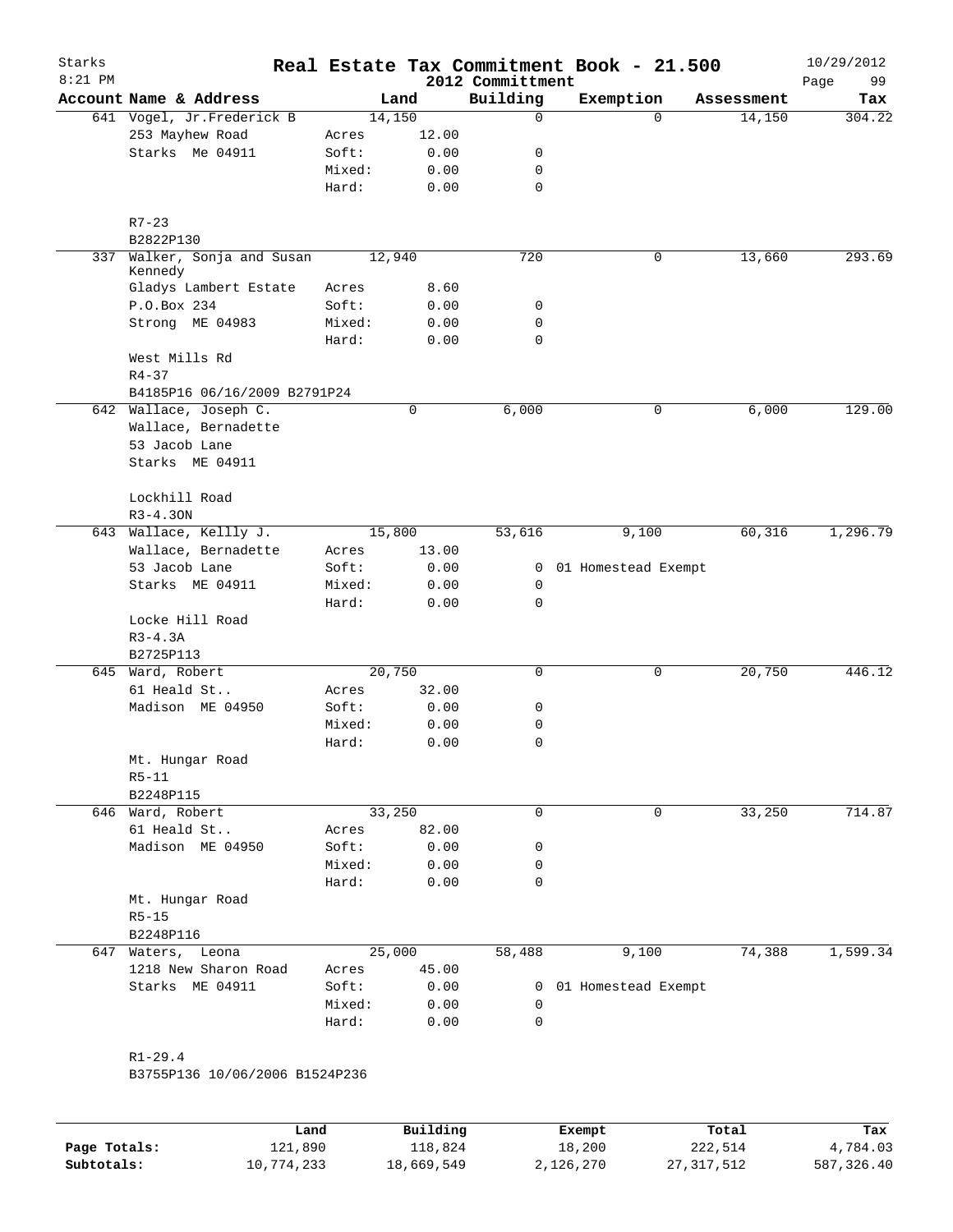| Starks<br>$8:21$ PM |                                                                      |        |             | 2012 Committment | Real Estate Tax Commitment Book - 21.500 |            | 10/29/2012<br>100<br>Page |
|---------------------|----------------------------------------------------------------------|--------|-------------|------------------|------------------------------------------|------------|---------------------------|
|                     | Account Name & Address                                               |        | Land        | Building         | Exemption                                | Assessment | Tax                       |
|                     | 352 Webber, Archie L.                                                |        | 8,300       | 0                | $\Omega$                                 | 8,300      | 178.45                    |
|                     | P.O. Box 215                                                         | Acres  | 3.00        |                  |                                          |            |                           |
|                     | Anson ME 04911                                                       | Soft:  | 0.00        | 0                |                                          |            |                           |
|                     |                                                                      | Mixed: | 0.00        | $\mathbf 0$      |                                          |            |                           |
|                     |                                                                      | Hard:  | 0.00        | $\mathbf 0$      |                                          |            |                           |
|                     |                                                                      |        |             |                  |                                          |            |                           |
|                     | $R8 - 38$                                                            |        |             |                  |                                          |            |                           |
|                     | B4395P30 05/16/2011 B4242P225 09/28/2009                             |        |             |                  |                                          |            |                           |
|                     | 653 Welcome, Jeffrey W. &<br>Linda G.                                |        | 11,620      | 64,872           | 9,100                                    | 67,392     | 1,448.93                  |
|                     | 254 Chicken Street                                                   | Acres  | 6.57        |                  |                                          |            |                           |
|                     | Starks ME 04911                                                      | Soft:  | 0.00        |                  | 0 01 Homestead Exempt                    |            |                           |
|                     |                                                                      | Mixed: | 0.00        | $\mathbf 0$      |                                          |            |                           |
|                     |                                                                      | Hard:  | 0.00        | $\mathbf 0$      |                                          |            |                           |
|                     |                                                                      |        |             |                  |                                          |            |                           |
|                     | $R3 - 24.1$                                                          |        |             |                  |                                          |            |                           |
|                     | B2443P137<br>655 Weston, Serena E.                                   |        | 8,650       | 2,400            | 0                                        | 11,050     | 237.58                    |
|                     | Personal Representative                                              |        |             |                  |                                          |            |                           |
|                     | 10 Long St.                                                          | Acres  | 2.00        |                  |                                          |            |                           |
|                     | Brunswick ME 04011                                                   | Soft:  | 0.00        | 0                |                                          |            |                           |
|                     |                                                                      | Mixed: | 0.00        | 0                |                                          |            |                           |
|                     |                                                                      | Hard:  | 0.00        | $\Omega$         |                                          |            |                           |
|                     | River Rd                                                             |        |             |                  |                                          |            |                           |
|                     | $R8 - 26$                                                            |        |             |                  |                                          |            |                           |
|                     | B4364P339 01/31/2011 B3789P336 11/07/2006 B2035P239                  |        |             |                  |                                          |            |                           |
|                     | 467 Whipple, Charles Bruce                                           |        | 13,330      | 52,920           | 0                                        | 66,250     | 1,424.37                  |
|                     | Whipple, Cara                                                        | Acres  | 9.20        |                  |                                          |            |                           |
|                     | 733 Farmington Falls<br>Road                                         | Soft:  | 0.00        | 0                |                                          |            |                           |
|                     | New Sharon ME 04955                                                  | Mixed: | 0.00        | 0                |                                          |            |                           |
|                     |                                                                      | Hard:  | 0.00        | 0                |                                          |            |                           |
|                     |                                                                      |        |             |                  |                                          |            |                           |
|                     | $R8 - 38 - 15A$<br>B4407P92 06/17/2011 B4270P151 05/19/2010 B3680P46 |        |             |                  |                                          |            |                           |
|                     | 05/19/2006 B3233P281                                                 |        |             |                  |                                          |            |                           |
|                     | 658 Whipple, Charles Bruce                                           |        | 0           | 6,000            | 0                                        | 6,000      | 129.00                    |
|                     | Estate of Valerie                                                    |        |             |                  |                                          |            |                           |
|                     | Whipple<br>733 Farmington Falls                                      |        |             |                  |                                          |            |                           |
|                     | Road                                                                 |        |             |                  |                                          |            |                           |
|                     | New Sharon ME 04955                                                  |        |             |                  |                                          |            |                           |
|                     |                                                                      |        |             |                  |                                          |            |                           |
|                     | R8-120N2                                                             |        |             |                  |                                          |            |                           |
|                     | B885P912                                                             |        |             |                  |                                          |            |                           |
|                     | 657 Whipple, Darrin                                                  |        | $\mathbf 0$ | 12,740           | 9,100                                    | 3,640      | 78.26                     |
|                     | c/o Charlene Pressey                                                 |        |             |                  |                                          |            |                           |
|                     | 29 Pressey Road                                                      |        |             |                  | 01 Homestead Exempt                      |            |                           |
|                     | Starks ME 04911                                                      |        |             |                  |                                          |            |                           |
|                     |                                                                      |        |             |                  |                                          |            |                           |
|                     |                                                                      |        |             |                  |                                          |            |                           |
|                     | R8-120N1                                                             |        |             |                  |                                          |            |                           |
|                     |                                                                      |        |             |                  |                                          |            |                           |
|                     |                                                                      |        |             |                  |                                          |            |                           |

|              | Land       | Building   | Exempt    | Total      | Tax        |
|--------------|------------|------------|-----------|------------|------------|
|              |            |            |           |            |            |
| Page Totals: | 41,900     | 138,932    | 18,200    | 162,632    | 3,496.59   |
| Subtotals:   | 10,816,133 | 18,808,481 | 2,144,470 | 27,480,144 | 590,822.99 |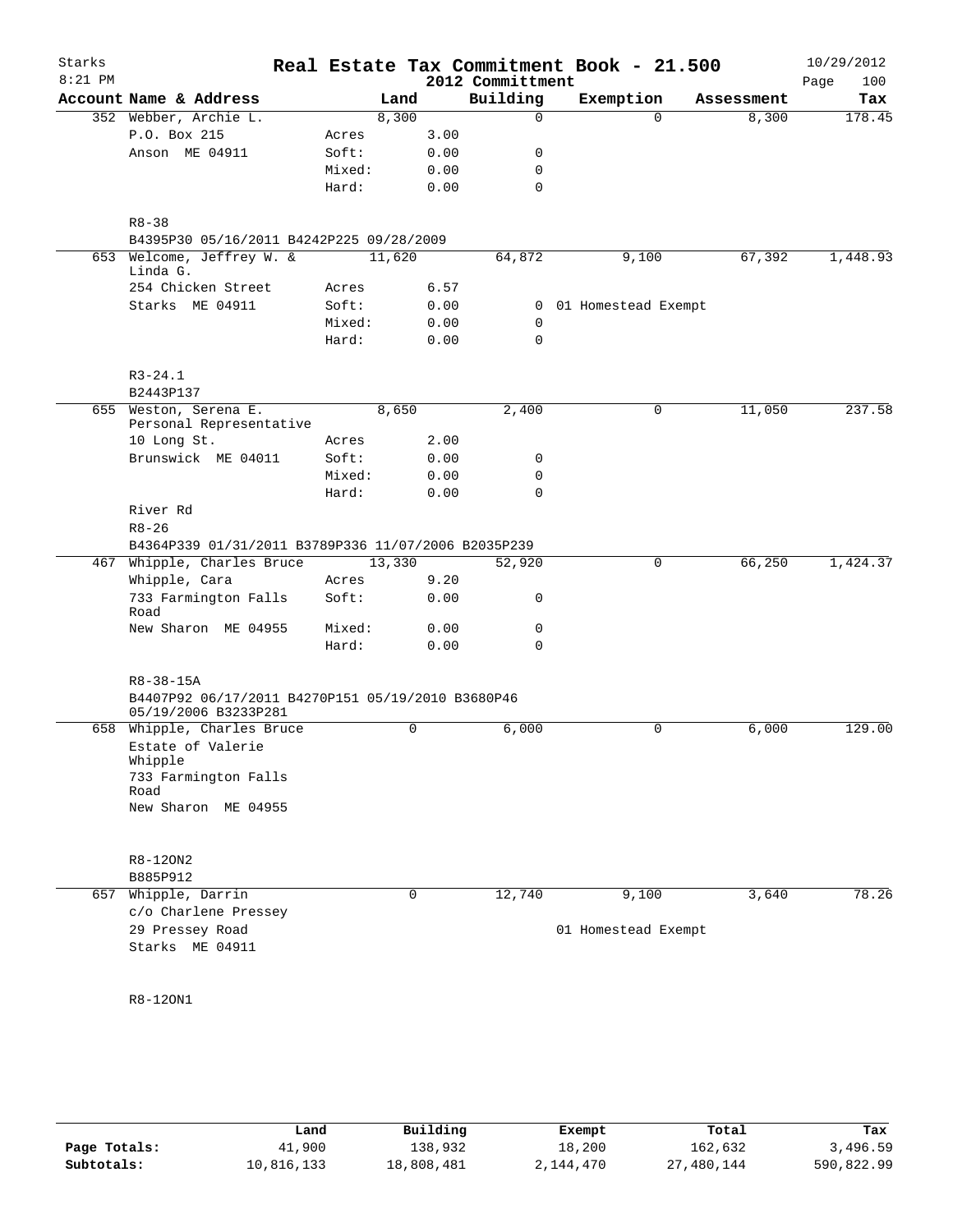| Starks    |                                |        |       |                  | Real Estate Tax Commitment Book - 21.500 |            | 10/29/2012  |
|-----------|--------------------------------|--------|-------|------------------|------------------------------------------|------------|-------------|
| $8:21$ PM |                                |        |       | 2012 Committment |                                          |            | 101<br>Page |
|           | Account Name & Address         |        | Land  | Building         | Exemption                                | Assessment | Tax         |
|           | 659 Whipple, Charles Bruce     | 25,592 |       | 28,440           | $\Omega$                                 | 54,032     | 1,161.69    |
|           | Whipple, Valerie M<br>Estate   | Acres  | 5.45  |                  |                                          |            |             |
|           | 733 Farmington Falls<br>Rd.    | Soft:  | 0.00  | 0                |                                          |            |             |
|           | New Sharon ME 04955            | Mixed: | 0.00  | 0                |                                          |            |             |
|           |                                | Hard:  | 0.00  | 0                |                                          |            |             |
|           | New Sharon Rd                  |        |       |                  |                                          |            |             |
|           | $R8 - 12$                      |        |       |                  |                                          |            |             |
|           | B898P80                        |        |       |                  |                                          |            |             |
|           | 660 White, Stephen             | 22,500 |       | 3,000            | 0                                        | 25,500     | 548.25      |
|           | White, Michael                 | Acres  | 35.00 |                  |                                          |            |             |
|           | 4 White Ave.                   | Soft:  | 0.00  | 0                |                                          |            |             |
|           | Jay ME 04239                   | Mixed: | 0.00  | 0                |                                          |            |             |
|           |                                | Hard:  | 0.00  | $\mathbf 0$      |                                          |            |             |
|           | $R7 - 20$                      |        |       |                  |                                          |            |             |
|           | B3700P323 06/16/2006 B1170P232 |        |       |                  |                                          |            |             |
|           | 661 Whitford, Henry W          | 13,850 |       | 24,960           | 0                                        | 38,810     | 834.42      |
|           | Whitford Patricia A            | Acres  | 10.00 |                  |                                          |            |             |
|           | 466 Day Mt. Rd.                | Soft:  | 0.00  | 0                |                                          |            |             |
|           | Temple ME 04984                | Mixed: | 0.00  | 0                |                                          |            |             |
|           |                                | Hard:  | 0.00  | $\mathbf 0$      |                                          |            |             |
|           | $R2 - 39.1$                    |        |       |                  |                                          |            |             |
|           | B2042P319                      |        |       |                  |                                          |            |             |
|           | 177 Whitmore, Christy Ann      | 38,250 |       | 31,320           | 9,100                                    | 60,470     | 1,300.10    |
|           | Whitmore, Samuel A.            | Acres  | 98.00 |                  |                                          |            |             |
|           | PO Box 597                     | Soft:  | 0.00  | $\overline{0}$   | 01 Homestead Exempt                      |            |             |
|           | Anson ME 94619                 | Mixed: | 0.00  | 0                |                                          |            |             |
|           |                                | Hard:  | 0.00  | $\mathbf 0$      |                                          |            |             |
|           | Felker Hill Rd                 |        |       |                  |                                          |            |             |
|           | $R8 - 36$                      |        |       |                  |                                          |            |             |
|           | B4341P75 11/15/2010 B2616P167  |        |       |                  |                                          |            |             |
|           | 580 Whitmore, Robert           | 13,980 |       | 6,600            | 0                                        | 20,580     | 442.47      |
|           | 216 Pinkham Brook Rd.          | Acres  | 10.20 |                  |                                          |            |             |
|           | Durham ME 04222                | Soft:  | 0.00  | 0                |                                          |            |             |
|           |                                | Mixed: | 0.00  | 0                |                                          |            |             |
|           |                                | Hard:  | 0.00  | $\mathbf 0$      |                                          |            |             |
|           | Mayhew Road                    |        |       |                  |                                          |            |             |
|           | $R7 - 10.2$                    |        |       |                  |                                          |            |             |
|           | B4365P74 01/28/2011 B2501P82   |        |       |                  |                                          |            |             |
|           | 662 Whittemore, Nicholas       | 13,500 |       | $\mathbf 0$      | 0                                        | 13,500     | 290.25      |
|           | Box 96                         | Acres  | 11.00 |                  |                                          |            |             |
|           | Farmington Falls ME<br>04940   | Soft:  | 0.00  | 0                |                                          |            |             |
|           |                                | Mixed: | 0.00  | 0                |                                          |            |             |
|           |                                | Hard:  | 0.00  | $\mathbf 0$      |                                          |            |             |
|           | $R1 - 46$                      |        |       |                  |                                          |            |             |
|           | B1084P10                       |        |       |                  |                                          |            |             |

|              | Land       | Building   | Exempt    | Total      | Tax        |
|--------------|------------|------------|-----------|------------|------------|
| Page Totals: | 127,672    | 94,320     | 9,100     | 212,892    | 4,577.18   |
| Subtotals:   | 10,943,805 | 18,902,801 | 2,153,570 | 27,693,036 | 595,400.17 |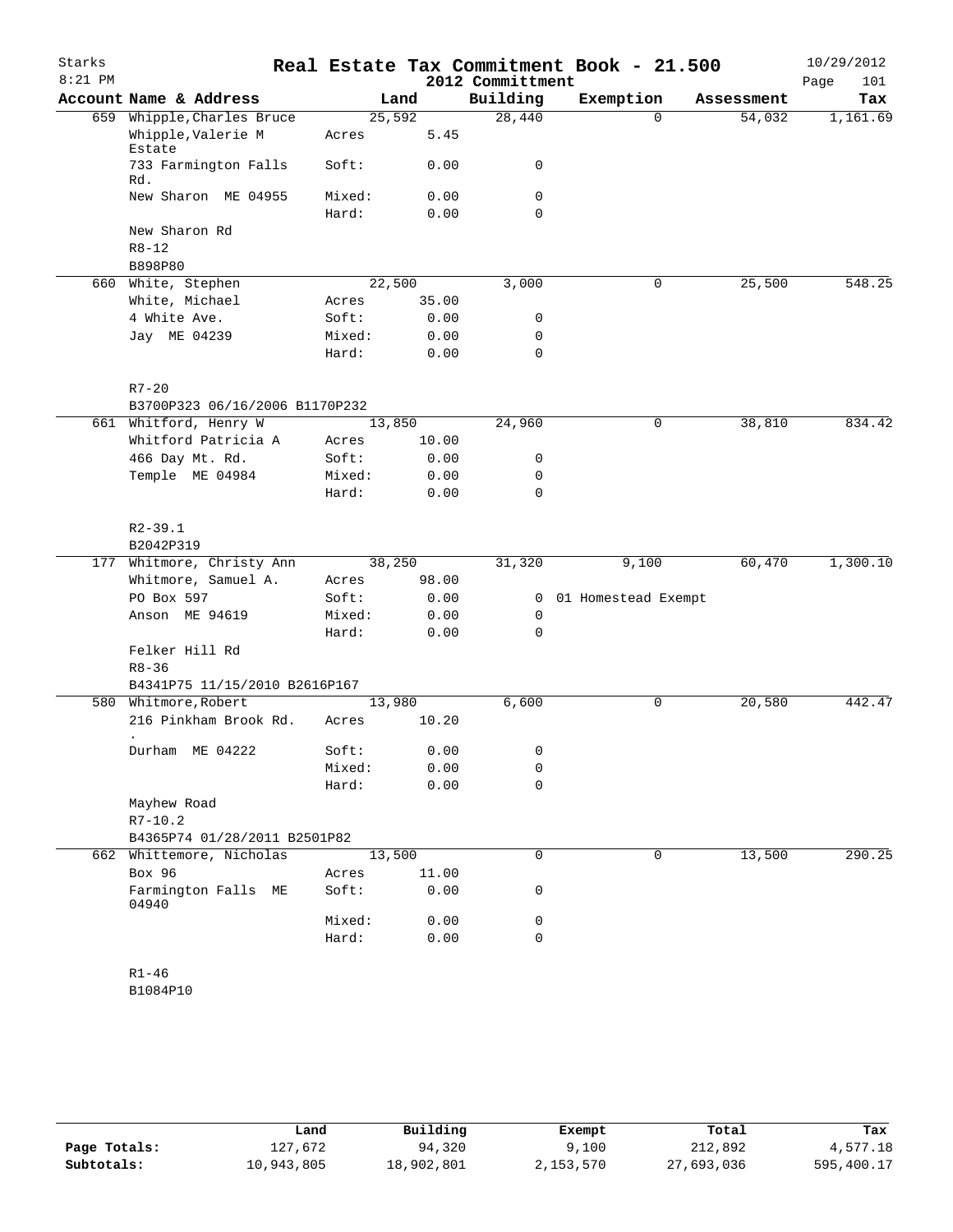| Starks<br>$8:21$ PM |                                                         |        |        |       | 2012 Committment | Real Estate Tax Commitment Book - 21.500 |            | 10/29/2012<br>102<br>Page |
|---------------------|---------------------------------------------------------|--------|--------|-------|------------------|------------------------------------------|------------|---------------------------|
|                     | Account Name & Address                                  |        | Land   |       | Building         | Exemption                                | Assessment | Tax                       |
|                     | 734 William Lynds and<br>Janette Lynds Living<br>Trust  |        | 10,770 |       | 0                | $\Omega$                                 | 10,770     | 231.55                    |
|                     | P.O. Box 94                                             | Acres  |        | 6.80  |                  |                                          |            |                           |
|                     | Anson ME 04911                                          | Soft:  |        | 0.00  | 0                |                                          |            |                           |
|                     |                                                         | Mixed: |        | 0.00  | 0                |                                          |            |                           |
|                     |                                                         | Hard:  |        | 0.00  | 0                |                                          |            |                           |
|                     | $R12 - 2.1$<br>B4426P223 07/27/2011 B4220P50 12/02/2009 |        |        |       |                  |                                          |            |                           |
|                     | 664 Willis, Neil E, & Susan<br>D.                       |        | 19,750 |       | 26,040           | 9,100                                    | 36,690     | 788.83                    |
|                     | 30 Anson Road                                           | Acres  |        | 24.00 |                  |                                          |            |                           |
|                     | Starks ME 04911                                         | Soft:  |        | 0.00  | $\mathbf{0}$     | 01 Homestead Exempt                      |            |                           |
|                     |                                                         | Mixed: |        | 0.00  | 0                |                                          |            |                           |
|                     |                                                         | Hard:  |        | 0.00  | 0                |                                          |            |                           |
|                     | $U2 - 30$<br>B2055P123                                  |        |        |       |                  |                                          |            |                           |
|                     | 667 Winder, James And                                   |        | 11,550 |       | $\Omega$         | 0                                        | 11,550     | 248.33                    |
|                     | Constance                                               |        |        |       |                  |                                          |            |                           |
|                     | 49 Church St.                                           | Acres  |        | 8.00  |                  |                                          |            |                           |
|                     | Old Orchard Beach ME<br>04064                           | Soft:  |        | 0.00  | 0                |                                          |            |                           |
|                     |                                                         | Mixed: |        | 0.00  | 0                |                                          |            |                           |
|                     |                                                         | Hard:  |        | 0.00  | 0                |                                          |            |                           |
|                     | Mayhew Road                                             |        |        |       |                  |                                          |            |                           |
|                     | $R5-6$                                                  |        |        |       |                  |                                          |            |                           |
|                     | B2522P246                                               |        |        |       |                  |                                          |            |                           |
|                     | 668 Winder, James W.                                    |        | 15,310 |       | 16,920           | 0                                        | 32,230     | 692.95                    |
|                     | Winder, Constance E.                                    | Acres  |        | 12.25 |                  |                                          |            |                           |
|                     | 49 Church St                                            | Soft:  |        | 0.00  | 0                |                                          |            |                           |
|                     | Old Orchard Beach ME<br>04064                           | Mixed: |        | 0.00  | 0                |                                          |            |                           |
|                     |                                                         | Hard:  |        | 0.00  | 0                |                                          |            |                           |
|                     | Mayhew Road<br>$R5 - 6.2$                               |        |        |       |                  |                                          |            |                           |
|                     | B2174P132                                               |        |        |       |                  |                                          |            |                           |
|                     | 669 Wing, Ronald                                        |        | 22,750 |       | 0                | 0                                        | 22,750     | 489.12                    |
|                     | Elizabeth Wing                                          | Acres  |        | 40.00 |                  |                                          |            |                           |
|                     | 525 W. Mills Rd                                         | Soft:  |        | 0.00  | 0                |                                          |            |                           |
|                     | Industry ME 04938                                       | Mixed: |        | 0.00  | 0                |                                          |            |                           |
|                     |                                                         | Hard:  |        | 0.00  | 0                |                                          |            |                           |
|                     |                                                         |        |        |       |                  |                                          |            |                           |
|                     | $R1 - 49$<br>B797P790                                   |        |        |       |                  |                                          |            |                           |
|                     | 670 Wing, Ronald D. &<br>Elizabeth M.                   |        | 30,000 |       | 0                | 0                                        | 30,000     | 645.00                    |
|                     | 525 W.Mills Rd.                                         | Acres  |        | 69.00 |                  |                                          |            |                           |
|                     | Industry ME 04938                                       | Soft:  |        | 0.00  | 0                |                                          |            |                           |
|                     |                                                         | Mixed: |        | 0.00  | 0                |                                          |            |                           |
|                     |                                                         | Hard:  |        | 0.00  | 0                |                                          |            |                           |
|                     | $R1 - 36$                                               |        |        |       |                  |                                          |            |                           |
|                     | B1378P9                                                 |        |        |       |                  |                                          |            |                           |
|                     |                                                         |        |        |       |                  |                                          |            |                           |
|                     |                                                         |        |        |       |                  |                                          |            |                           |

|              | Land       | Building   | Exempt    | Total      | Tax        |
|--------------|------------|------------|-----------|------------|------------|
| Page Totals: | 110,130    | 42,960     | 9,100     | 143,990    | 3,095.78   |
| Subtotals:   | 11,053,935 | 18,945,761 | 2,162,670 | 27,837,026 | 598,495.95 |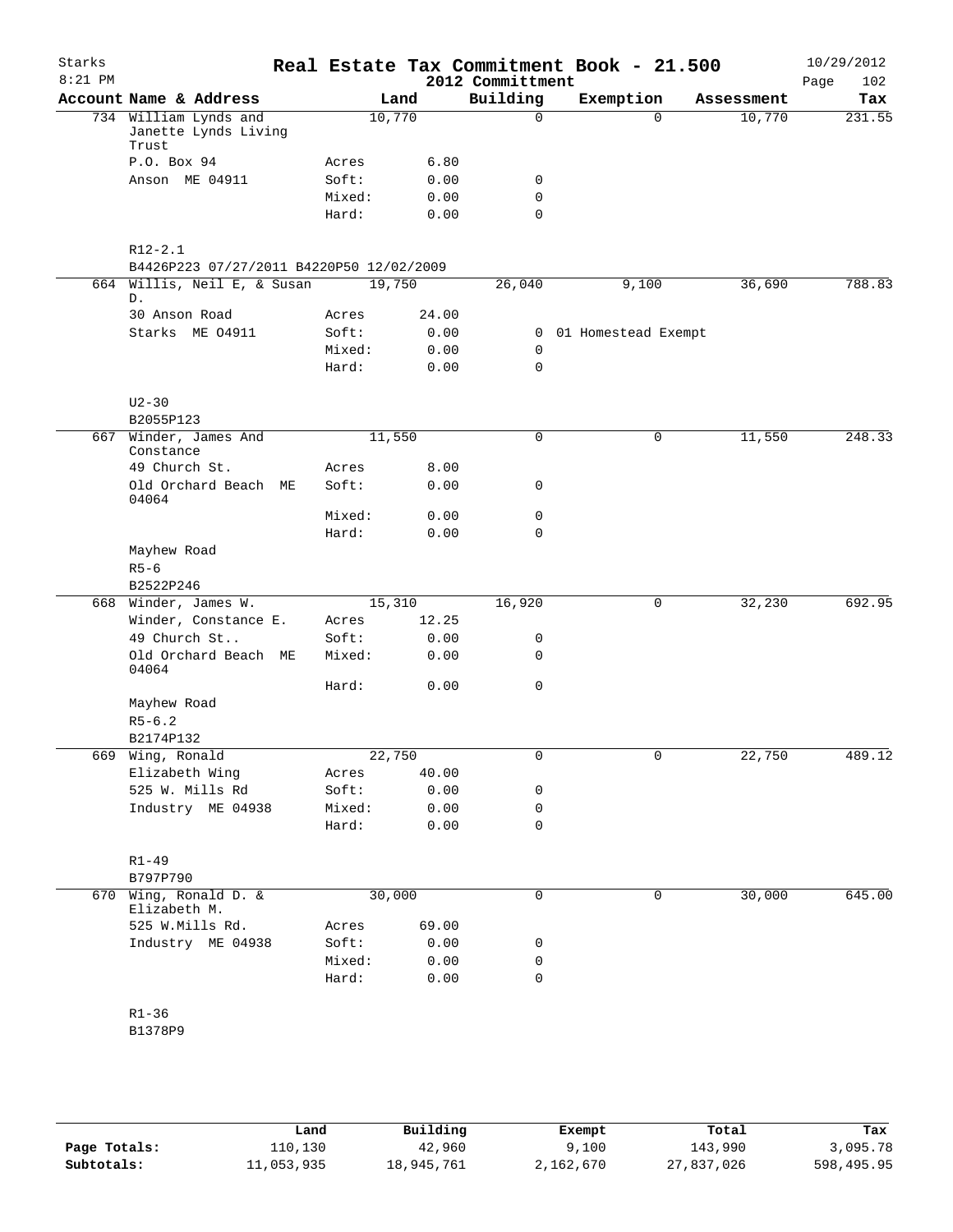| Starks<br>$8:21$ PM |                                        |        |       | 2012 Committment | Real Estate Tax Commitment Book - 21.500 |            | 10/29/2012<br>Page<br>103 |
|---------------------|----------------------------------------|--------|-------|------------------|------------------------------------------|------------|---------------------------|
|                     | Account Name & Address                 |        | Land  | Building         | Exemption                                | Assessment | Tax                       |
|                     | 671 Winslow, Paul H.<br>Trustee        | 34,750 |       | $\Omega$         | $\Omega$                                 | 34,750     | 747.12                    |
|                     | Winslow, Barbara T.<br>Trustee         | Acres  | 88.00 |                  |                                          |            |                           |
|                     | 466 Smithfield Rd.                     | Soft:  | 0.00  | 0                |                                          |            |                           |
|                     | Norridgewock ME 04957                  | Mixed: | 0.00  | $\mathbf 0$      |                                          |            |                           |
|                     |                                        | Hard:  | 0.00  | $\Omega$         |                                          |            |                           |
|                     | $R5 - 24$                              |        |       |                  |                                          |            |                           |
|                     | B3913P153 09/28/2007 B845P468          |        |       |                  |                                          |            |                           |
| 672                 | Winslow, Peter V. and<br>Michelle A.   | 13,010 |       | 12,480           | $\mathbf 0$                              | 25,490     | 548.04                    |
|                     | 258 Farmington Falls<br>Road           | Acres  | 8.70  |                  |                                          |            |                           |
|                     | New Sharon ME 04955                    | Soft:  | 0.00  | 0                |                                          |            |                           |
|                     |                                        | Mixed: | 0.00  | 0                |                                          |            |                           |
|                     |                                        | Hard:  | 0.00  | $\mathbf 0$      |                                          |            |                           |
|                     | River Rd                               |        |       |                  |                                          |            |                           |
|                     | $R8 - 22$                              |        |       |                  |                                          |            |                           |
|                     | B2727P141                              |        |       |                  |                                          |            |                           |
|                     | 673 Wong, Wing Wa                      |        | 5,490 | 18,720           | 0                                        | 24,210     | 520.52                    |
|                     | 668 Lowell St                          | Acres  | 0.47  |                  |                                          |            |                           |
|                     | Carlisle MA 01741                      | Soft:  | 0.00  | 0                |                                          |            |                           |
|                     |                                        | Mixed: | 0.00  | 0                |                                          |            |                           |
|                     |                                        | Hard:  | 0.00  | $\mathbf 0$      |                                          |            |                           |
|                     | $U2-14$<br>B1996P251                   |        |       |                  |                                          |            |                           |
|                     | 674 Woodward, Dana G.                  |        | 9,950 | 53,520           | 9,100                                    | 54,370     | 1,168.96                  |
|                     | 39 Dill Road                           | Acres  | 4.00  |                  |                                          |            |                           |
|                     | Starks ME 04911                        | Soft:  | 0.00  | 0                | 01 Homestead Exempt                      |            |                           |
|                     |                                        | Mixed: | 0.00  | 0                |                                          |            |                           |
|                     |                                        | Hard:  | 0.00  | $\Omega$         |                                          |            |                           |
|                     | $R12-5$                                |        |       |                  |                                          |            |                           |
|                     | B1652P143                              |        |       |                  |                                          |            |                           |
| 675                 | Wooster, James A.                      | 14,950 |       | 34,733           | 9,100                                    | 40,583     | 872.53                    |
|                     | Wooster, Nicole M.                     | Acres  | 50.00 |                  |                                          |            |                           |
|                     | 258 Locke Hill Road                    | Soft:  | 30.00 |                  | 3,850 01 Homestead Exempt                |            |                           |
|                     | Starks ME 04911                        | Mixed: | 10.00 | 1,321            |                                          |            |                           |
|                     |                                        | Hard:  | 8.00  | 1,056            |                                          |            |                           |
|                     | Locke Hill Rd                          |        |       |                  |                                          |            |                           |
|                     | $R2 - 57$                              |        |       |                  |                                          |            |                           |
|                     | B2660P24                               |        |       |                  |                                          | 35,564     | 764.63                    |
|                     | 676 Worthley, Melinda<br>87 Emery Road | 12,230 |       | 32,434           | 9,100                                    |            |                           |
|                     |                                        | Acres  | 7.50  |                  |                                          |            |                           |
|                     | Starks ME 04911                        | Soft:  | 0.00  | $\mathbf{0}$     | 01 Homestead Exempt                      |            |                           |
|                     |                                        | Mixed: | 0.00  | 0                |                                          |            |                           |
|                     |                                        | Hard:  | 0.00  | $\mathbf 0$      |                                          |            |                           |
|                     | emery road                             |        |       |                  |                                          |            |                           |
|                     | R3-32A                                 |        |       |                  |                                          |            |                           |
|                     | B4139P135 04/17/2009 B2727P323         |        |       |                  |                                          |            |                           |
|                     |                                        |        |       |                  |                                          |            |                           |

|              | Land         | Building   | Exempt    | Total      | Tax         |
|--------------|--------------|------------|-----------|------------|-------------|
| Page Totals: | 90,380       | 151,887    | 27,300    | 214,967    | 4,621.80    |
| Subtotals:   | 11, 144, 315 | 19,097,648 | 2,189,970 | 28,051,993 | 603, 117.75 |